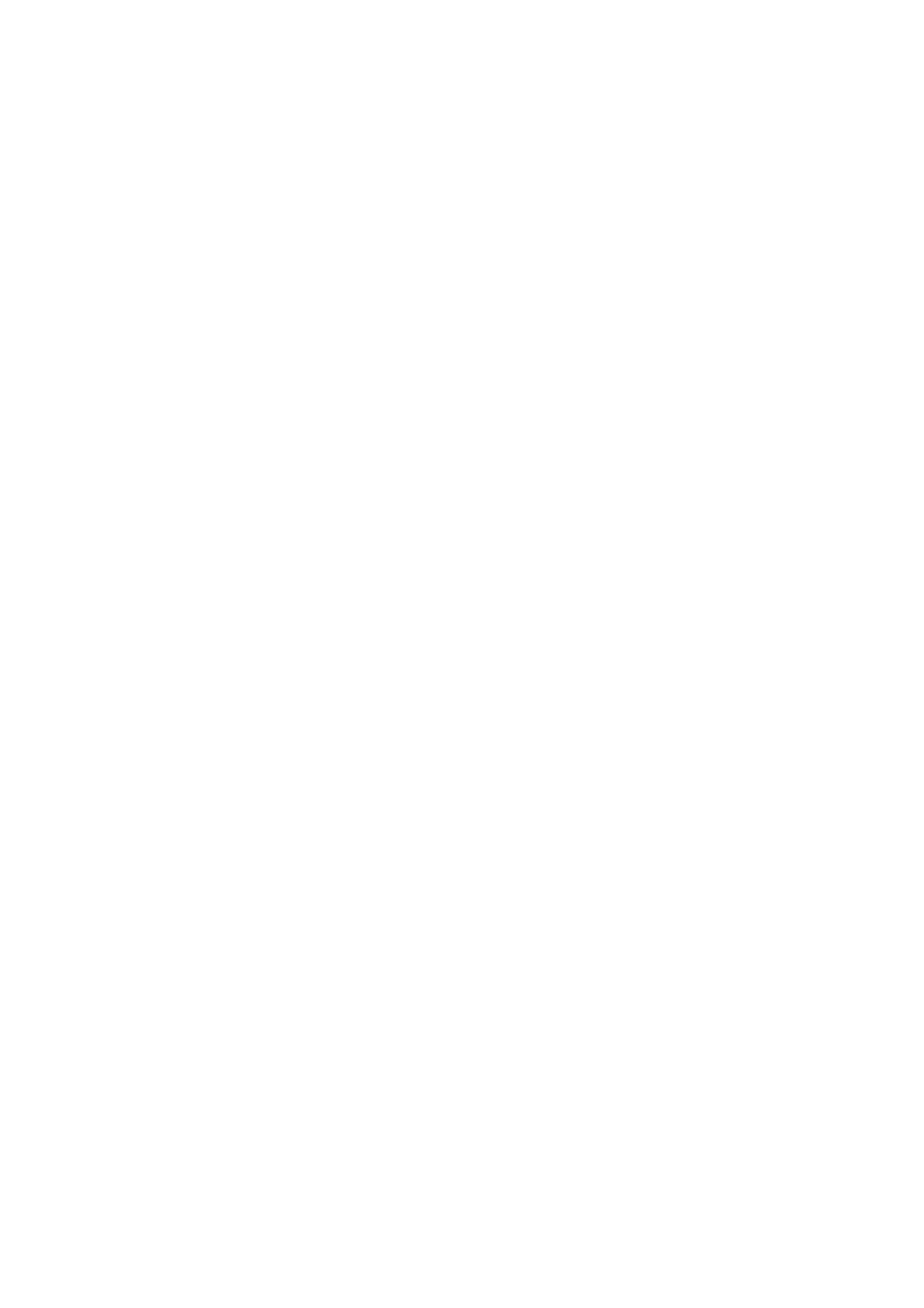## Western Australia

# Public Sector Management Act 1994

# **Contents**

# Part 1 — Preliminary

| 1.   | Short title                                             | $\overline{c}$ |
|------|---------------------------------------------------------|----------------|
| 2.   | Commencement                                            | $\overline{c}$ |
| 3.   | Terms used                                              | $\overline{2}$ |
| 4.   | Persons deemed to be CEOs or chief employees            | 8              |
| 5.   | Term used: employing authority                          | 8              |
| 6.   | Crown bound; application of <i>Industrial Relations</i> |                |
|      | Act 1979                                                | 10             |
|      | Part 2 — Public Sector principles                       |                |
| 7.   | Public administration and management principles         | 11             |
| 8.   | Human resource management principles                    | 12             |
| 9.   | Principles of conduct by public sector bodies etc.      | 13             |
|      | Part 3A — Public Sector                                 |                |
|      | Commissioner                                            |                |
|      | Division 1 — Public Sector Commissioner                 |                |
| 16.  | Office of Public Sector Commissioner                    | 14             |
| 17.  | Appointment etc. of Commissioner                        | 14             |
| 18.  | Vacation of, or suspension from, office of              |                |
|      | Commissioner                                            | 14             |
| 19.  | Remuneration etc. of Commissioner                       | 16             |
| 20.  | Miscellaneous provisions as to superannuation and       |                |
|      | leave of absence                                        | 17             |
|      | Division 2 – Functions of Commissioner                  |                |
| 21A. | General functions                                       | 18             |

As at 29 May 2018 Version 12-b0-02 page i Published on www.legislation.wa.gov.au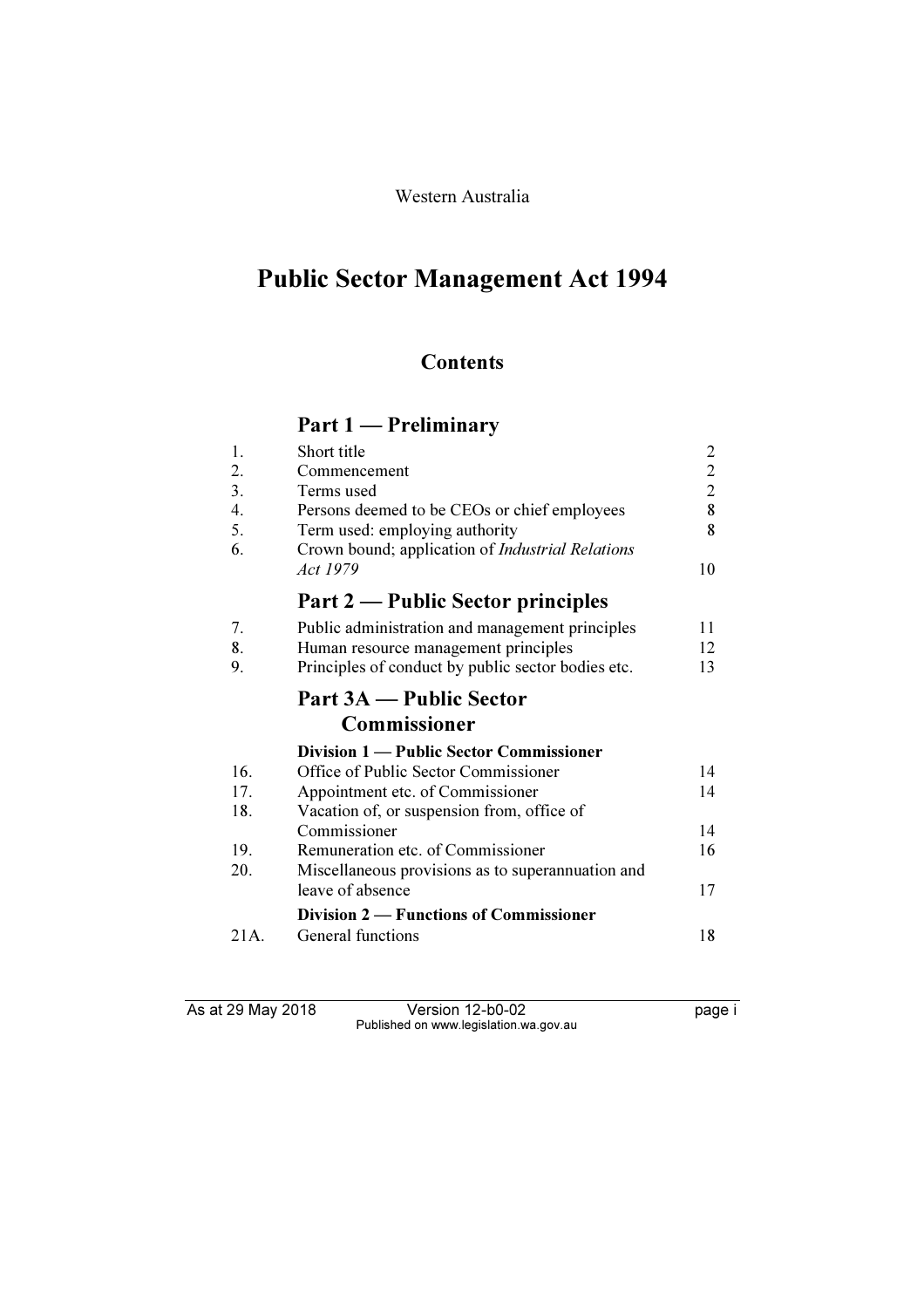| 21.  | Public sector standards, codes of ethics and codes |    |
|------|----------------------------------------------------|----|
|      | of conduct, establishing etc.                      | 18 |
| 22A. | Commissioner's instructions                        | 21 |
| 22B. | Disposition of employees and offices               | 23 |
| 22C. | <b>Reports to Ministers</b>                        | 23 |
| 22D. | Annual report                                      | 23 |
| 22E. | Other reports                                      | 24 |
| 22F. | Reports under s. 22D or 22E must be laid before    |    |
|      | Parliament                                         | 24 |
| 22G. | Powers                                             | 25 |
| 22.  | Commissioner to act independently                  | 25 |
| 23.  | Delegation by Commissioner                         | 25 |
|      | Division 3 — Reviews, special inquiries            |    |
|      | and investigations                                 |    |
|      | <b>Subdivision 1 - Reviews</b>                     |    |
| 24A. | Terms used                                         | 26 |
| 24B. | Reviews of operations etc. of public sector bodies | 26 |
| 24C. | Commissioner may authorise people to perform       |    |
|      | functions                                          | 27 |
| 24D. | Powers of Commissioner etc. for purposes of        |    |
|      | reviews                                            | 27 |
| 24E. | Consultation required before exercising powers     |    |
|      | in s. 24D                                          | 28 |
| 24F. | Privileges of employees in relation to s. 24D      |    |
|      | powers                                             | 28 |
| 24G. | Report on review                                   | 29 |
|      | Subdivision 2 - Special inquiries                  |    |
| 24H. | Special inquiries, purpose and arrangement of      | 29 |
| 24I. | Powers of person conducting special inquiry        | 30 |
| 24J. | Procedure and evidence at special inquiries        | 30 |
| 24K. | Reports on special inquiries                       | 31 |
|      | Subdivision $3$ — Investigations                   |    |
| 24.  | Commissioner's powers of investigation             | 31 |
|      | Division 4 — Acting appointments                   |    |
| 28.  | Acting Commissioner appointed by Governor          | 32 |
| 29A. | Acting Commissioner appointed by Commissioner      | 33 |
| 29B. | Matters relevant to all acting appointments        | 34 |

page ii Version 12-b0-02 As at 29 May 2018 Published on www.legislation.wa.gov.au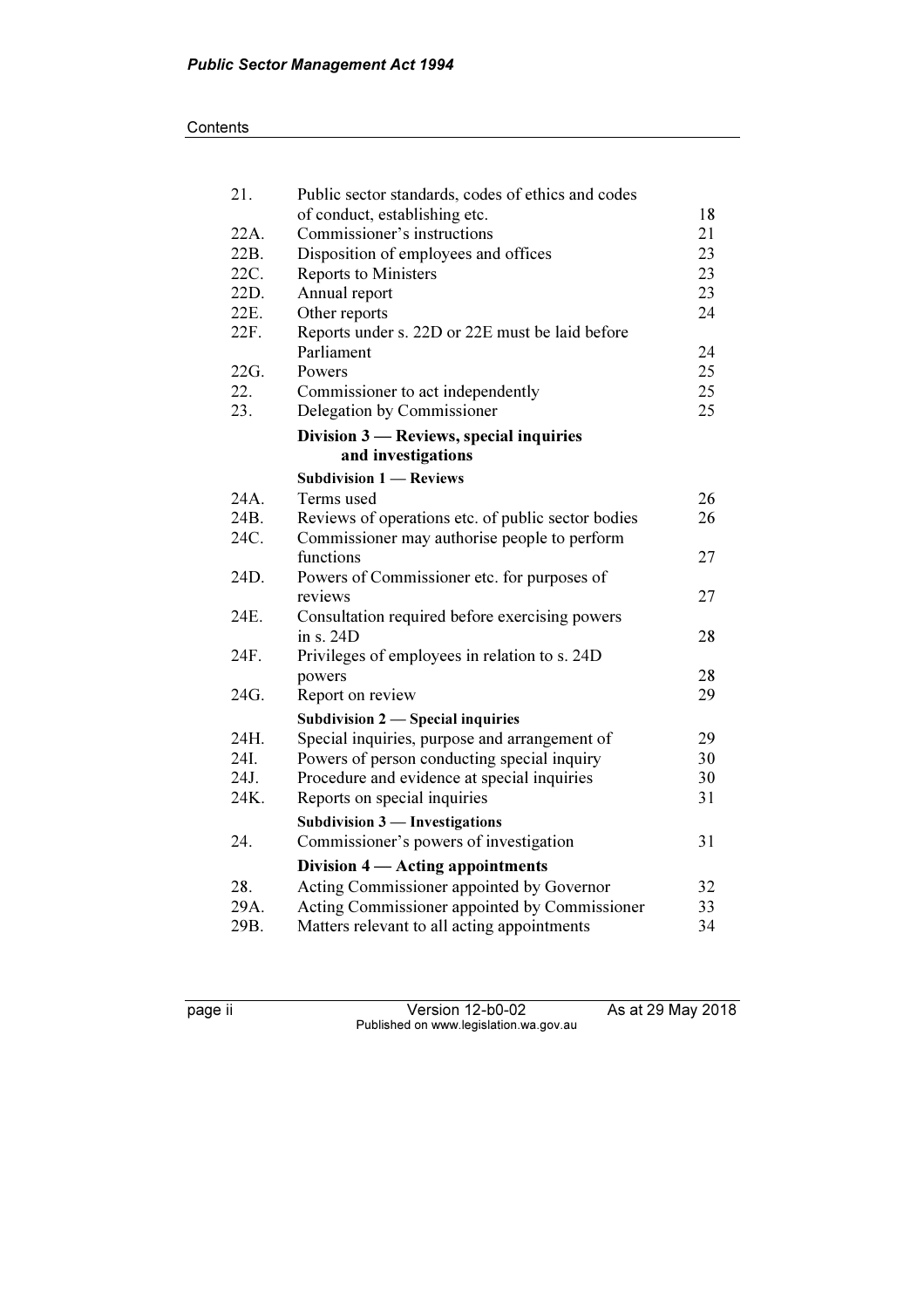| Part 3B — Chief executive officers              |
|-------------------------------------------------|
| and chief employees                             |
| $E$ motions of $CFA$ and shirt smaller $\alpha$ |

| 29. | Functions of CEOs and chief employees               | 35 |
|-----|-----------------------------------------------------|----|
| 30. | Duties of CEOs and chief employees when             |    |
|     | performing functions                                | 37 |
| 31. | Extent of compliance with public sector standards   |    |
|     | etc. to be reported                                 | 37 |
| 32. | CEOs and chief employees to comply with             |    |
|     | directions etc. of responsible authority            | 38 |
| 33. | Delegation by CEO or chief employee                 | 39 |
|     | Part 3 — Public Service                             |    |
|     | Division 1 - General                                |    |
| 34. | <b>Constitution of Public Service</b>               | 41 |
| 35. | Departments, establishment etc. of                  | 41 |
| 36. | Organisational powers of employing authorities of   |    |
|     | departments etc.                                    | 42 |
| 37. | Right of appeal as to remuneration of employees of  |    |
|     | organisations that become part of Public Service    | 42 |
| 38. | Determinations of offices in Special Division for   |    |
|     | Salaries and Allowances Act 1975 s. $6(1)(d)$       | 43 |
| 39. | Retirement of public service officers on grounds of |    |
|     | ill health                                          | 43 |
| 40. | Service of notices etc. when address of public      |    |
|     | service officer unknown                             | 44 |
| 41. | Public service officers appointed by Governor,      |    |
|     | exercise of powers as to                            | 44 |
|     | <b>Division 2 – Senior Executive Service</b>        |    |
| 42. | Purposes of Senior Executive Service                | 45 |
| 43. | <b>Constitution of Senior Executive Service</b>     | 45 |
| 44. | Agencies each to have CEO or chief employee         | 48 |
| 45. | CEOs, appointment of                                | 49 |
| 46. | CEOs, reappointment of on expiry of contract        | 51 |
| 47. | CEOs, performance agreements etc. of                | 52 |
| 49. | CEOs, removal of from office                        | 53 |
| 50. | CEOs, transfer of                                   | 53 |
| 51. | <b>Acting CEOs</b>                                  | 54 |
| 52. | Employment etc. of CEOs cannot be litigated etc.    | 55 |
| 53. | Senior executive officers, appointment of           | 57 |
|     |                                                     |    |

As at 29 May 2018 Version 12-b0-02 page iii Published on www.legislation.wa.gov.au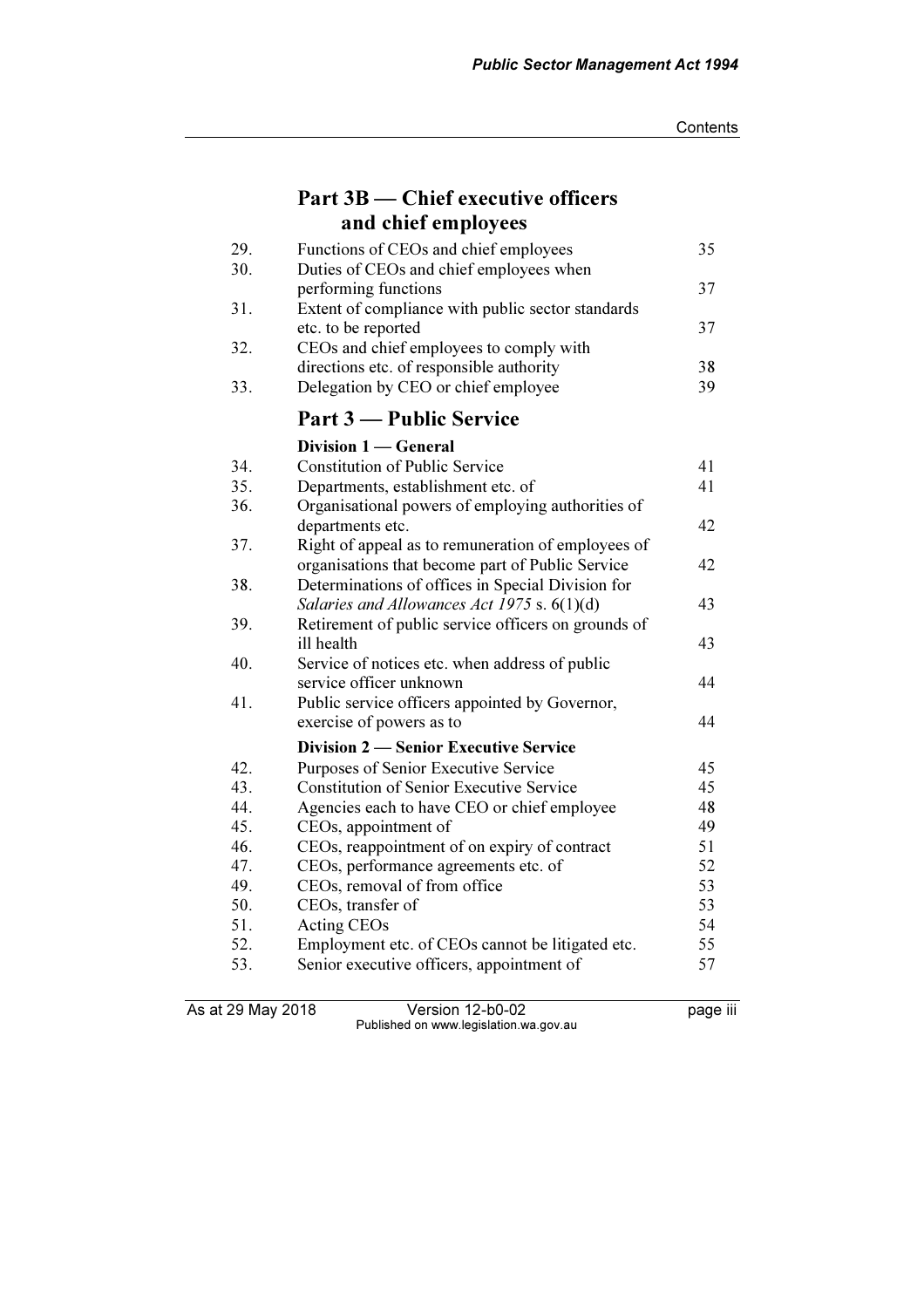| 54. | Senior executive officers, transfer of              | 58 |
|-----|-----------------------------------------------------|----|
| 55. | Senior executive officers, performance              |    |
|     | assessments of                                      | 59 |
| 56. | Executive officers, contracts of employment of      | 59 |
| 57. | Contracts of employment of executive officers,      |    |
|     | content of                                          | 60 |
| 58. | Right of return for certain executive officers      | 61 |
| 59. | Compensation etc. if executive officer has no right |    |
|     | of return                                           | 63 |
| 60. | Election to take compensation instead of right of   |    |
|     | return                                              | 64 |
| 61. | Executive officers, secondment of                   | 64 |
| 62. | When executive officer ceases to be in Senior       |    |
|     | <b>Executive Service</b>                            | 65 |
| 63. | Vacation of office of executive officer             | 65 |
|     | Division 3 — Public service officers other than     |    |
|     | executive officers                                  |    |
| 64. | Appointing officers                                 | 66 |
| 65. | Transferring officers within and between            |    |
|     | departments etc.                                    | 68 |
| 66. | Seconding officers from departments or              |    |
|     | organisations                                       | 69 |
| 67. | Vacation of offices                                 | 69 |
|     | Part 4 - Assistance for political                   |    |
|     | office holders                                      |    |
|     | Division 1 - Ministerial officers                   |    |
| 68. | Employing ministerial officers                      | 70 |
| 69. | Functions of ministerial officers                   | 70 |
| 70. | Terms and conditions of employment                  | 70 |
| 71. | Varying contract of employment                      | 72 |
| 72. | Termination of employment                           | 72 |
| 73. | Restriction on subsequent employment in             |    |
|     | departments etc.                                    | 73 |
| 74. | Relationship between ministerial officers etc. and  |    |
|     | employees of departments etc.                       | 74 |
|     | Division 2 — Assistance by permanent officers       |    |
|     | and seconded employees                              |    |
| 75. | Special offices to assist Ministers etc.            | 75 |
|     |                                                     |    |
|     |                                                     |    |

page iv Version 12-b0-02 As at 29 May 2018 Published on www.legislation.wa.gov.au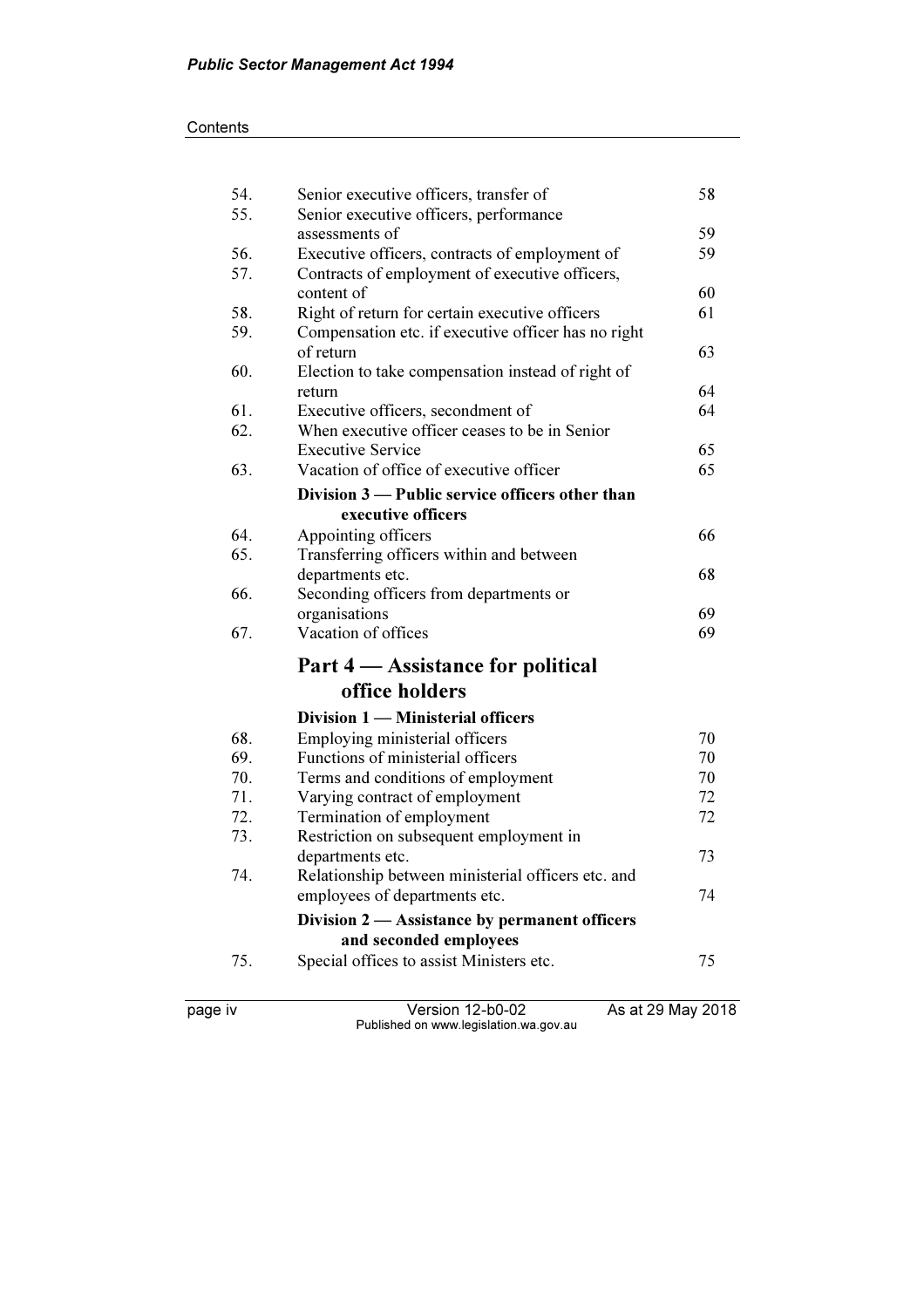|      | Part 5 — Substandard performance                                                     |          |
|------|--------------------------------------------------------------------------------------|----------|
|      | and disciplinary matters                                                             |          |
|      | Division 1 - General                                                                 |          |
| 76.  | Application and effect of Part 5                                                     | 76       |
| 77.  | Employees appointed by Governor, exercise of                                         |          |
|      | powers as to                                                                         | 77       |
| 78.  | Appeals etc. against some decisions under s. 79,<br>82A, 82, 87, 88 or 92            | 78       |
|      | Division 2 - Substandard performance                                                 |          |
| 79.  | Substandard performance, definition of and powers                                    |          |
|      | as to                                                                                | 80       |
|      | Division 3 — Disciplinary matters                                                    |          |
| 80A. | Terms used                                                                           | 82       |
| 80.  | Breaches of discipline, defined                                                      | 83       |
| 81.  | Suspected breach of discipline, employing                                            |          |
| 82A. | authority's options as to                                                            | 84<br>85 |
| 82.  | Disciplinary matters, dealing with<br>Suspending employee pending decision on breach |          |
|      | of discipline or criminal charge                                                     | 86       |
| 87.  | Special disciplinary inquiries                                                       | 87       |
| 88.  | Report of special disciplinary inquiry,                                              |          |
|      | consequences of                                                                      | 89       |
| 89.  | Dismissal of CEO for breach of discipline                                            | 89       |
| 90.  | Employing authority to notify employee of                                            |          |
|      | outcome of disciplinary matter                                                       | 90       |
| 91.  | Fines, payment and recovery of                                                       | 90       |
| 92.  | Employee convicted of serious offence, powers                                        |          |
|      | as to                                                                                | 91       |
| 93A. | Disciplinary action etc., when it can be taken                                       | 91       |
|      | Part 6 — Redeployment and                                                            |          |
|      | redundancy of employees                                                              |          |
| 93.  | Functions of some employing authorities under                                        |          |
|      | s. 94 regulations, performance of                                                    | 92       |
| 94.  | Regulations concerning redeployment and                                              |          |
|      | redundancy                                                                           | 92       |
| 95A. | Termination of employment of registered                                              |          |
|      | employees                                                                            | 96       |
|      |                                                                                      |          |

As at 29 May 2018 Version 12-b0-02 page v Published on www.legislation.wa.gov.au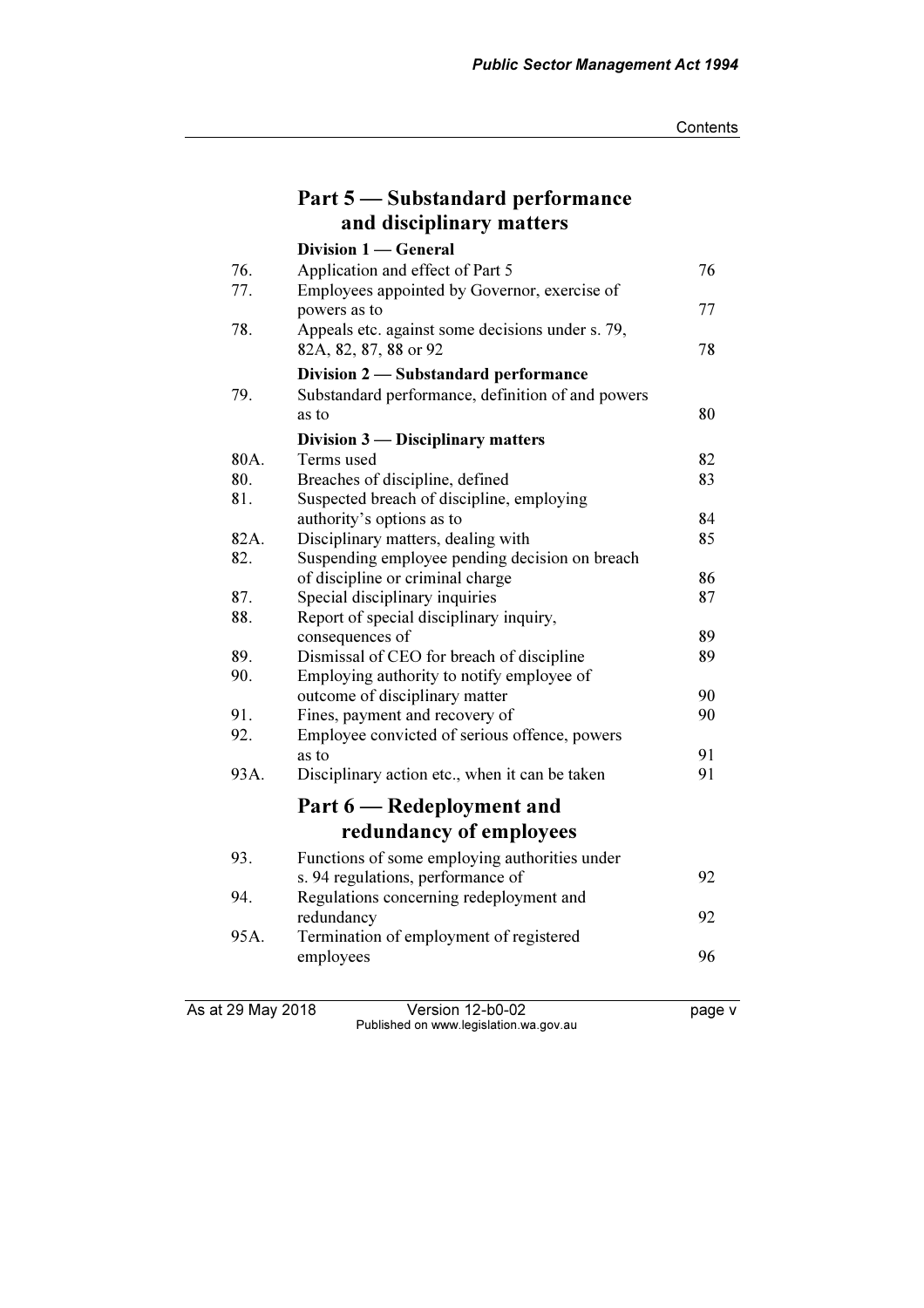| 95B.<br>95. | Inconsistent provisions, instruments and contracts<br>Jurisdiction of Industrial Commission in relation to | 96  |
|-------------|------------------------------------------------------------------------------------------------------------|-----|
|             | section 94 decision                                                                                        | 97  |
| 96A.        | Jurisdiction of Industrial Commission in relation to                                                       |     |
|             | section 95A decision                                                                                       | 98  |
| 96B.        | Review of this Part                                                                                        | 99  |
|             | Part 7 – Procedures for seeking                                                                            |     |
|             | relief in respect of breach of                                                                             |     |
|             | public sector standards                                                                                    |     |
| 96.         | Application of Part 7                                                                                      | 100 |
| 97.         | Commissioner's functions under Part 7                                                                      | 100 |
| 98.         | Regulations as to procedure for seeking relief etc.                                                        | 100 |
|             | <b>Part 8 – Miscellaneous</b>                                                                              |     |
| 100.        | Engaging people by contracts for services and                                                              |     |
|             | casual employees, powers for                                                                               | 102 |
| 101.        | Restriction on compensation for early termination                                                          |     |
|             | of employment                                                                                              | 103 |
| 102.        | Employees not to be employed outside                                                                       |     |
|             | Government etc. without permission                                                                         | 103 |
| 103.        | Unsuccessful electoral candidates, reappointment                                                           |     |
|             | of                                                                                                         | 105 |
| 104.        | Time between resignation and reappointment not                                                             |     |
|             | to count as service                                                                                        | 106 |
| 105.        | Members of Parliament etc. not to contact                                                                  |     |
|             | employing authorities etc. about some                                                                      |     |
|             | appointments                                                                                               | 106 |
| 106.        | Protection from personal liability                                                                         | 108 |
| 107.        | Vacancy etc. in office etc., directing people to act                                                       |     |
|             | in case of                                                                                                 | 108 |
| 108A.       | Delegation by Minister                                                                                     | 109 |
| 108.        | Regulations                                                                                                | 109 |

page vi Version 12-b0-02 As at 29 May 2018 Published on www.legislation.wa.gov.au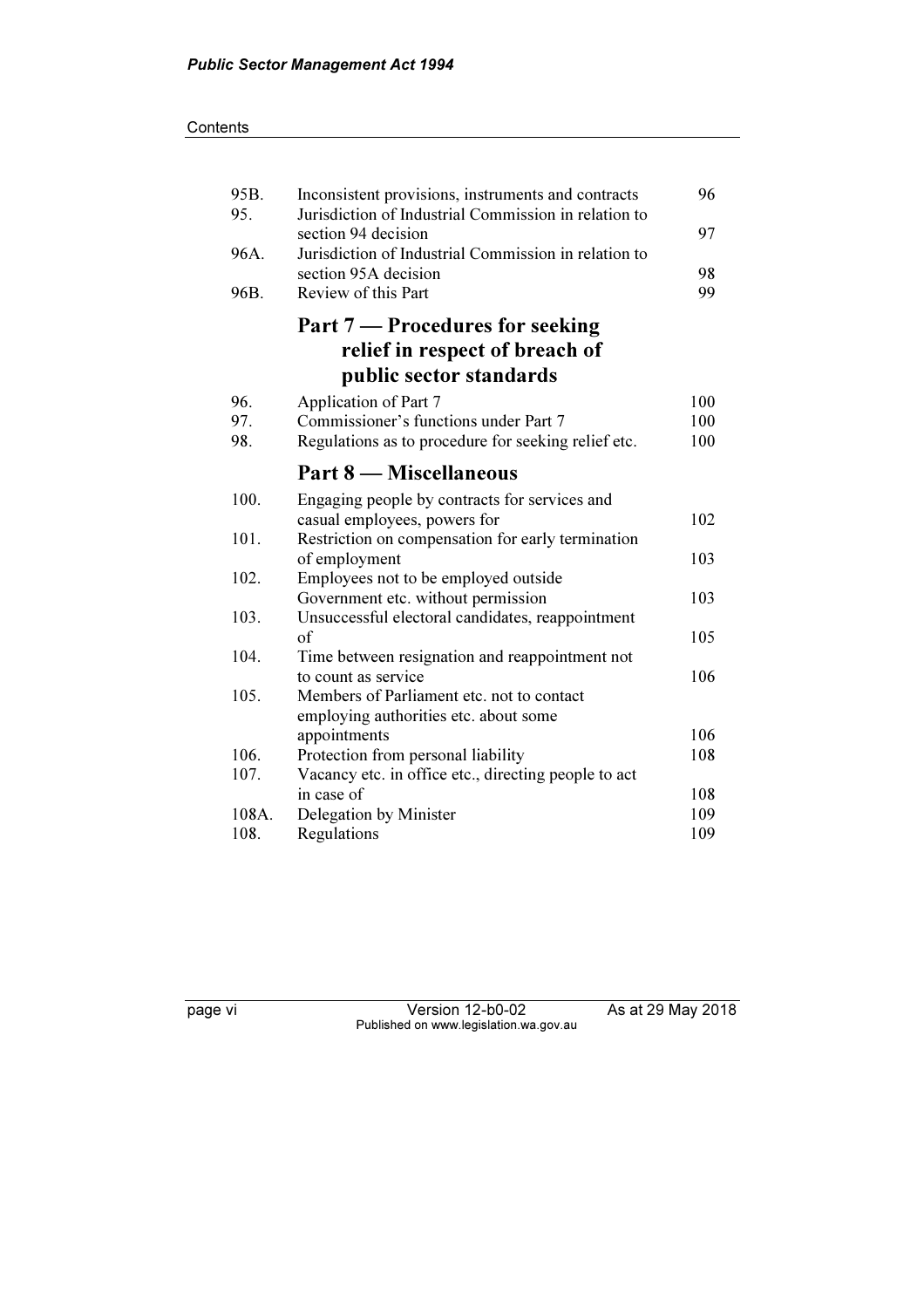|                  | Part 9 – Repeal and transitional                                                                          |     |
|------------------|-----------------------------------------------------------------------------------------------------------|-----|
|                  | provisions                                                                                                |     |
|                  | Division 1 — <i>Public Service Act 1978</i> repeal and                                                    |     |
|                  | transitional provisions                                                                                   |     |
| 110.             | <i>Public Service Act 1978</i> repealed; transitional                                                     |     |
| 111.             | (Sch. 5)                                                                                                  | 111 |
| 112.             | Transitional provisions related to Part 4 (Sch. 6)<br>Certain words etc. in written laws etc. taken to be | 111 |
|                  | amended                                                                                                   | 111 |
|                  | Division 2 — Public Sector Reform Act 2010                                                                |     |
|                  | Part 2 amendments: transitional                                                                           |     |
|                  | provisions                                                                                                |     |
| 113.             | Transitional provisions (Sch. 7)                                                                          | 111 |
|                  | Division 3 — Public Sector Reform Act 2010                                                                |     |
|                  | Part 3 amendments: transitional<br>provisions                                                             |     |
| 114.             | Transitional provisions (Sch. 8)                                                                          | 112 |
|                  |                                                                                                           |     |
|                  | Schedule 1 – Entities which are not                                                                       |     |
|                  | organisations                                                                                             |     |
|                  | <b>Schedule 2 – Entities which are SES</b>                                                                |     |
|                  | organisations                                                                                             |     |
|                  | Schedule 3 — Provisions applicable                                                                        |     |
|                  | to and in relation to special                                                                             |     |
|                  | inquirers                                                                                                 |     |
| 1.               | Power to summon witnesses and documents                                                                   | 120 |
| 2.               | Duty of witnesses to continue in attendance                                                               | 120 |
| $\overline{3}$ . | Power to examine on oath or affirmation                                                                   | 120 |
| $\overline{4}$ . | Penalties for non-attendance, non-production of                                                           |     |
|                  | documents etc.                                                                                            | 121 |
| 5.               | Hindering or misleading special inquirers                                                                 | 122 |
| 6.               | Protection to special inquirers and witnesses                                                             | 122 |

As at 29 May 2018 Version 12-b0-02 page vii Published on www.legislation.wa.gov.au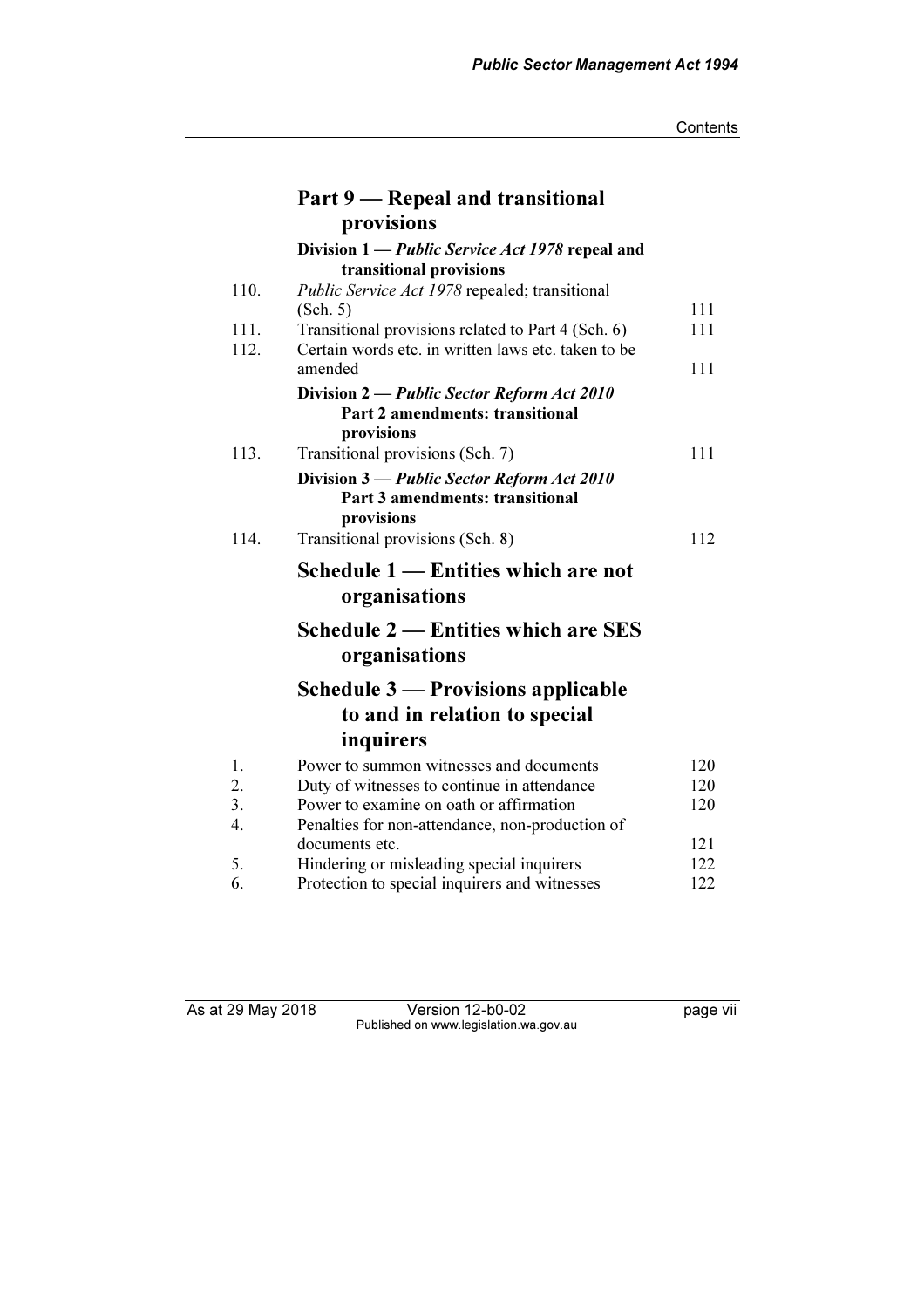# Schedule 4 — Form of declaration Schedule 5 — General transitional provisions

| 1.  | Interpretation                                          | 124 |
|-----|---------------------------------------------------------|-----|
| 2.  | Public service notices under repealed Act, effect of    | 124 |
| 3.  | <b>Public Service Commissioner and Assistant Public</b> |     |
|     | Service Commissioner, entitlements                      | 124 |
| 4.  | General savings                                         | 125 |
| 5.  | Administrative instructions under repealed              |     |
|     | Act s. 19, effect of                                    | 126 |
| 6.  | Departments and sub-departments under repealed          |     |
|     | Act                                                     | 126 |
| 7.  | Absorbed personnel (repealed Act s. 25)                 | 126 |
| 8.  | Proceedings under repealed Act s. 26                    | 127 |
| 9.  | Appointments etc. under repealed Act s. 30              | 127 |
| 10. | Appointments under repealed Act s. 30A                  | 128 |
| 12. | Temporary officers; applications under                  |     |
|     | repealed Act s. 32                                      | 128 |
| 13. | Senior Executive Service (repealed Act s. 35)           | 129 |
| 14. | Senior officers (repealed Act s. 39)                    | 134 |
| 15. | Proceedings on charges (repealed Act Part IV)           | 134 |
| 16. | Long service leave and recreation leave                 | 135 |
| 17. | Intergovernmental arrangements (repealed                |     |
|     | Act s. 59A)                                             | 135 |
| 18. | Regulations                                             | 136 |
| 19. | Employment of public service officers other than        |     |
|     | executive officers                                      | 136 |
| 20. | Public Service Award 1992, interpretation of            | 136 |
| 21. | Interpretation Act 1984 not affected                    | 136 |
|     | <b>Schedule 6 — Transitional provisions</b>             |     |
|     | relating to ministerial staff                           |     |
| 1.  | Ministerial staff                                       | 137 |
|     | Remuneration and terms and conditions of                |     |
| 2.  | ministerial staff                                       | 138 |
|     |                                                         |     |
| 3.  | Restriction on subsequent employment in                 | 139 |
| 4.  | departments or organisations                            | 140 |
|     | Interpretation Act 1984 not affected                    |     |

page viii Version 12-b0-02 As at 29 May 2018 Published on www.legislation.wa.gov.au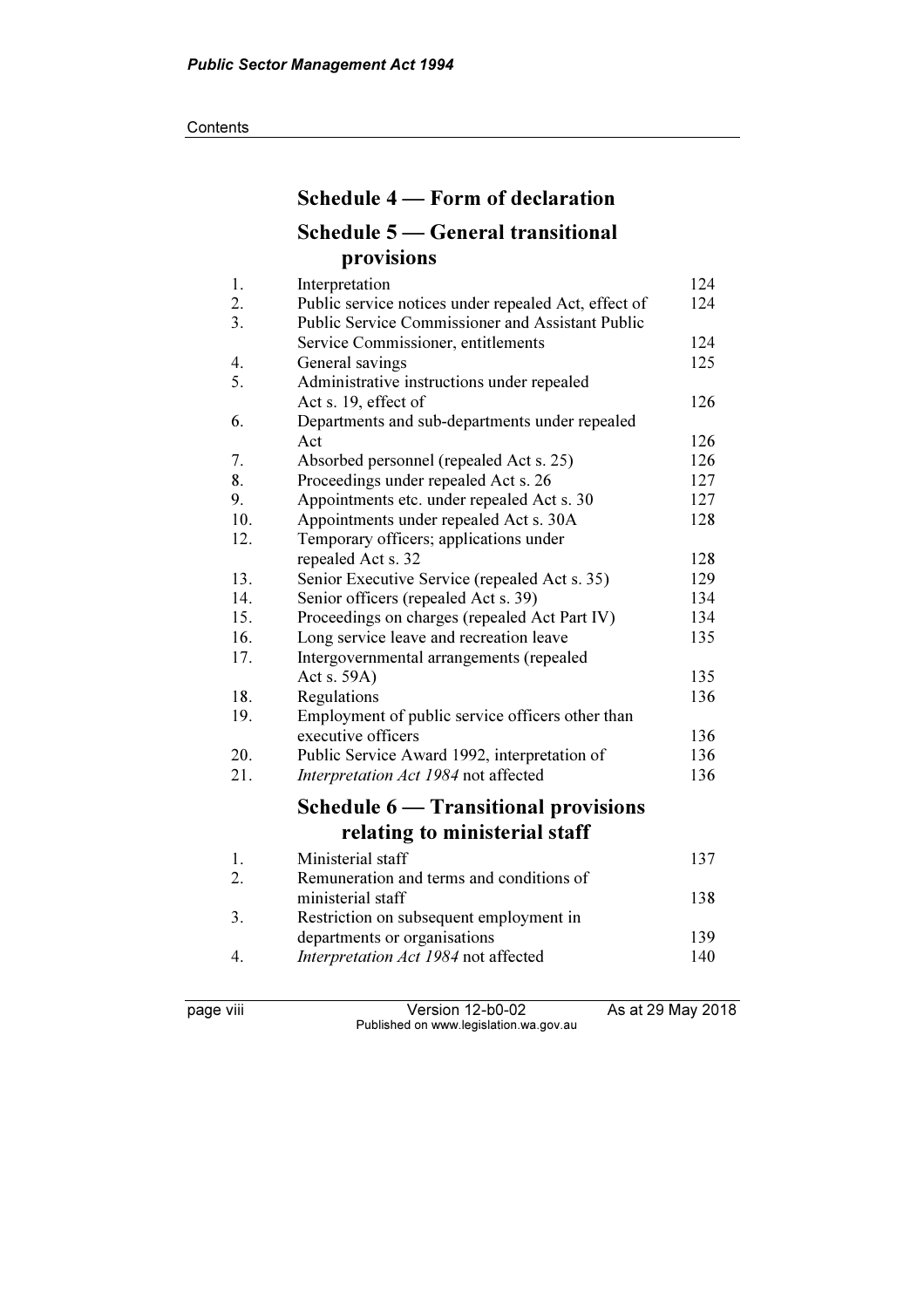## Schedule 7 — Public Sector Reform Act 2010 Part 2 amendments: transitional provisions

| 1.  | Terms used                                       | 141 |
|-----|--------------------------------------------------|-----|
| 2.  | Incumbent CEO remains in office as Public Sector |     |
|     | Commissioner                                     | 141 |
| 3.  | Commissioner for Public Sector Standards,        |     |
|     | entitlement of                                   | 141 |
| 4.  | Approved procedures and other instruments        | 142 |
| 5.  | Reviews, special inquiries and investigations    | 143 |
| 6.  | Special offices                                  | 144 |
| 7.  | Provisions affecting employment of CEOs          | 144 |
| 8.  | Continuing effect of things done under s. 97     | 145 |
| 9.  | Directions under s. 107                          | 146 |
| 10. | General savings as to acts of Commissioner       | 146 |
| 11. | Power to amend subsidiary legislation            | 146 |
| 12. | <b>Transitional regulations</b>                  | 146 |
| 13. | Interpretation Act 1984 not affected             | 147 |

## Schedule 8 — Public Sector Reform Act 2010 Part 3 amendments: transitional provisions

| 1. | Term used: commencement day                  | 148 |
|----|----------------------------------------------|-----|
| 2. | Disciplinary proceedings under Part 5 Div. 3 | 148 |
| 3. | Suspensions under s. 82                      | 148 |
| 4. | Appeals under s. 78                          | 149 |
| 5. | Power to amend subsidiary legislation        | 149 |
| 6. | <b>Transitional regulations</b>              | 149 |
| 7. | Interpretation Act 1984 not affected         | 150 |
|    | <b>Notes</b>                                 |     |
|    | Compilation table                            | 151 |
|    | Provisions that have not come into operation | 159 |

## Defined terms

As at 29 May 2018 Version 12-b0-02 Page ix Published on www.legislation.wa.gov.au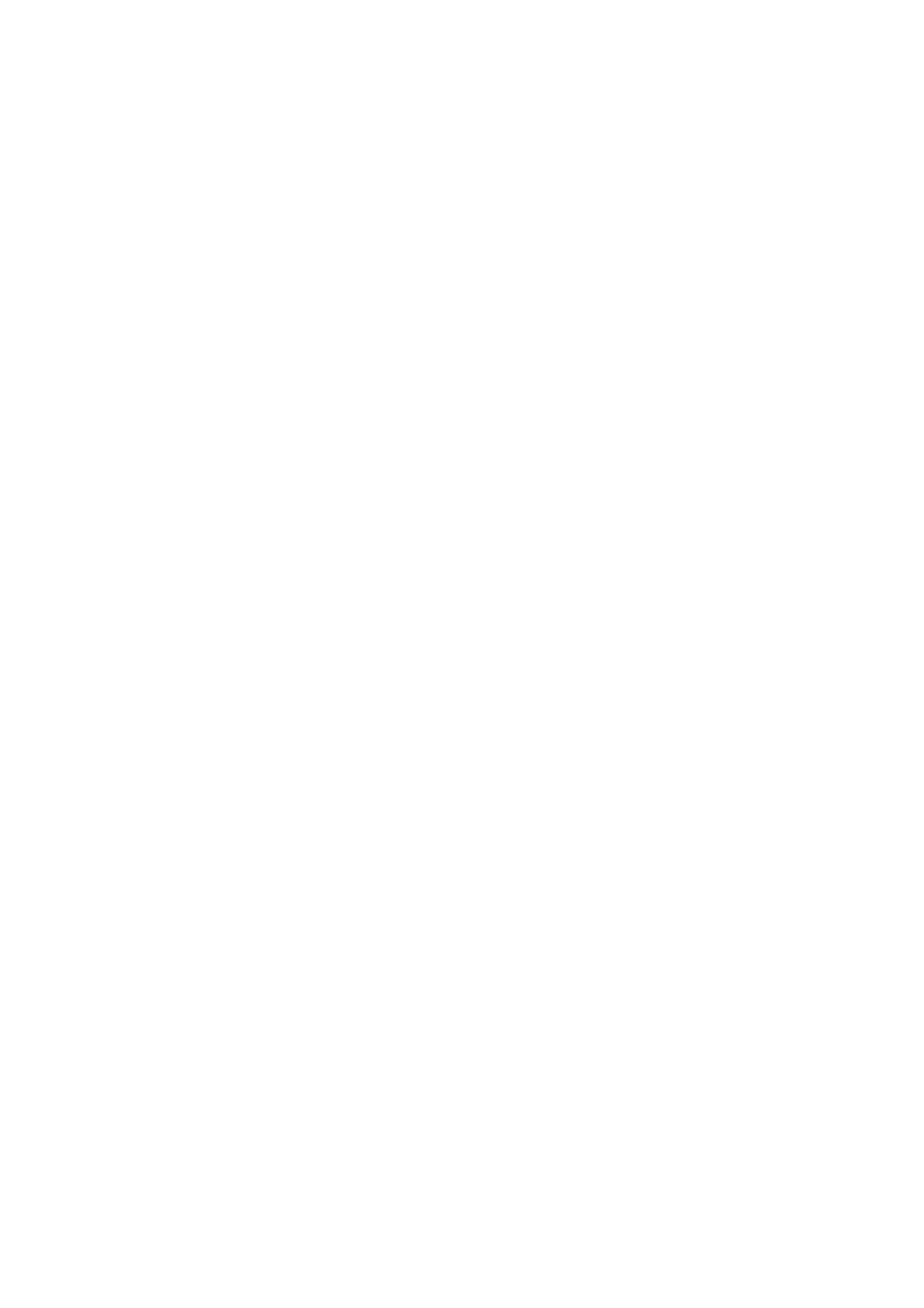Western Australia

# Public Sector Management Act 1994

An Act to provide for the administration of the Public Sector of Western Australia and the management of the Public Service and of other public sector employment; to repeal the Public Service Act 1978; and to provide for related matters.

As at 29 May 2018 Version 12-b0-02 page 1 Published on www.legislation.wa.gov.au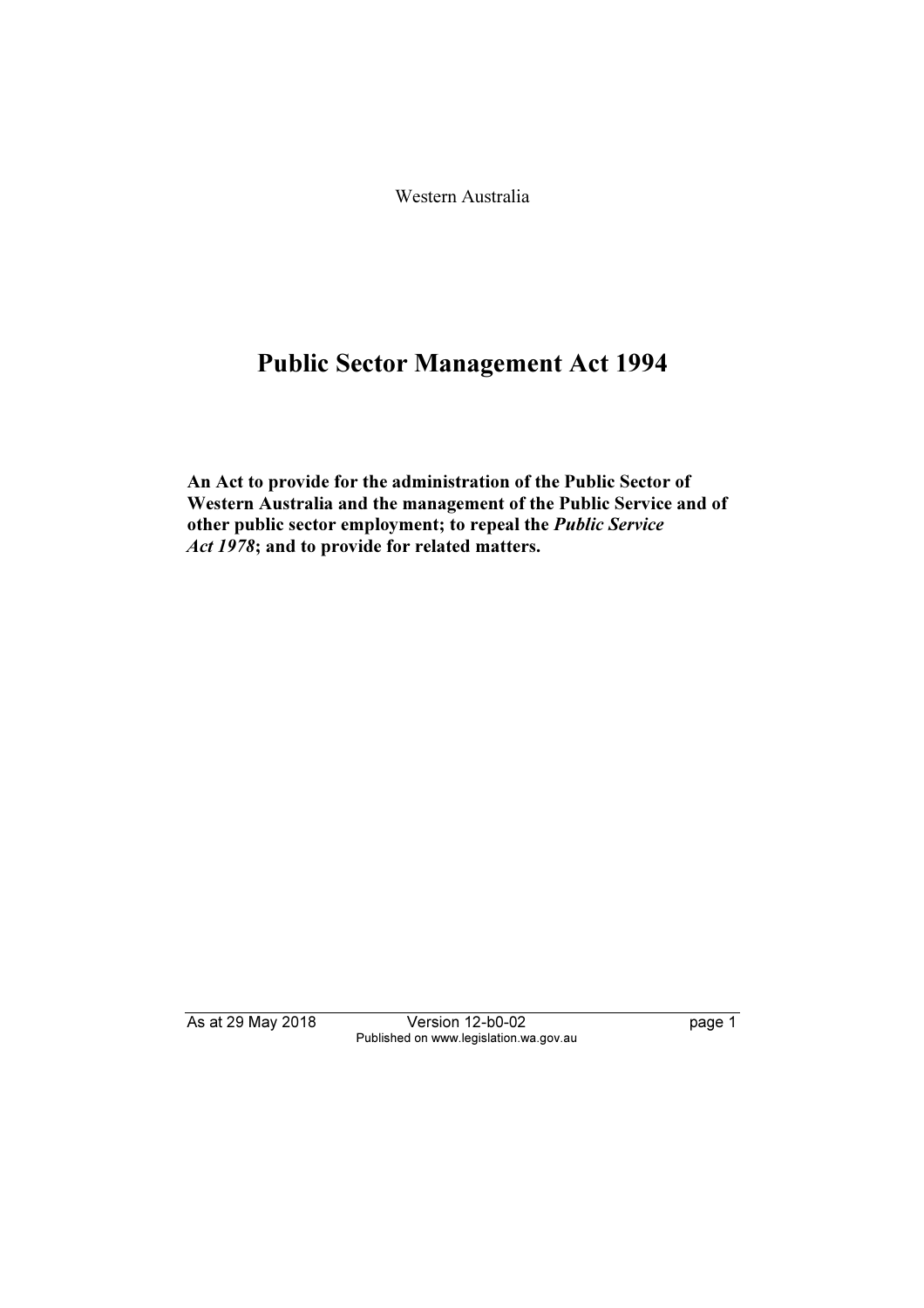s. 1

## Part 1 — Preliminary

#### 1. Short title

 This Act may be cited as the Public Sector Management Act  $1994^{\text{1}}$ .

## 2. Commencement

 The provisions of this Act come into operation on such day as is, or days as are respectively, fixed by proclamation<sup>1</sup>.

### 3. Terms used

(1) In this Act, unless the contrary intention appears —

agency means —

- (a) a department; or
- (b) a SES organisation;

*appoint* includes promote;

breach of discipline means a breach of discipline referred to in section 80;

chief employee means —

- (a) a chief employee of a non-SES organisation; or
- (b) a chief employee of an agency who is not a member of the Senior Executive Service; or
- (c) a person deemed to be a chief employee under regulations referred to in section 4;

#### chief executive officer means —

- (a) a person holding office under Division 2 of Part 3 as the chief executive officer of an agency; or
- (b) a person deemed to be a chief executive officer under regulations referred to in section 4;

classification system means a system relating either to an office, post or position or to an employee that provides a basis for the remuneration of employees by identifying the level which

page 2 Version 12-b0-02 As at 29 May 2018 Published on www.legislation.wa.gov.au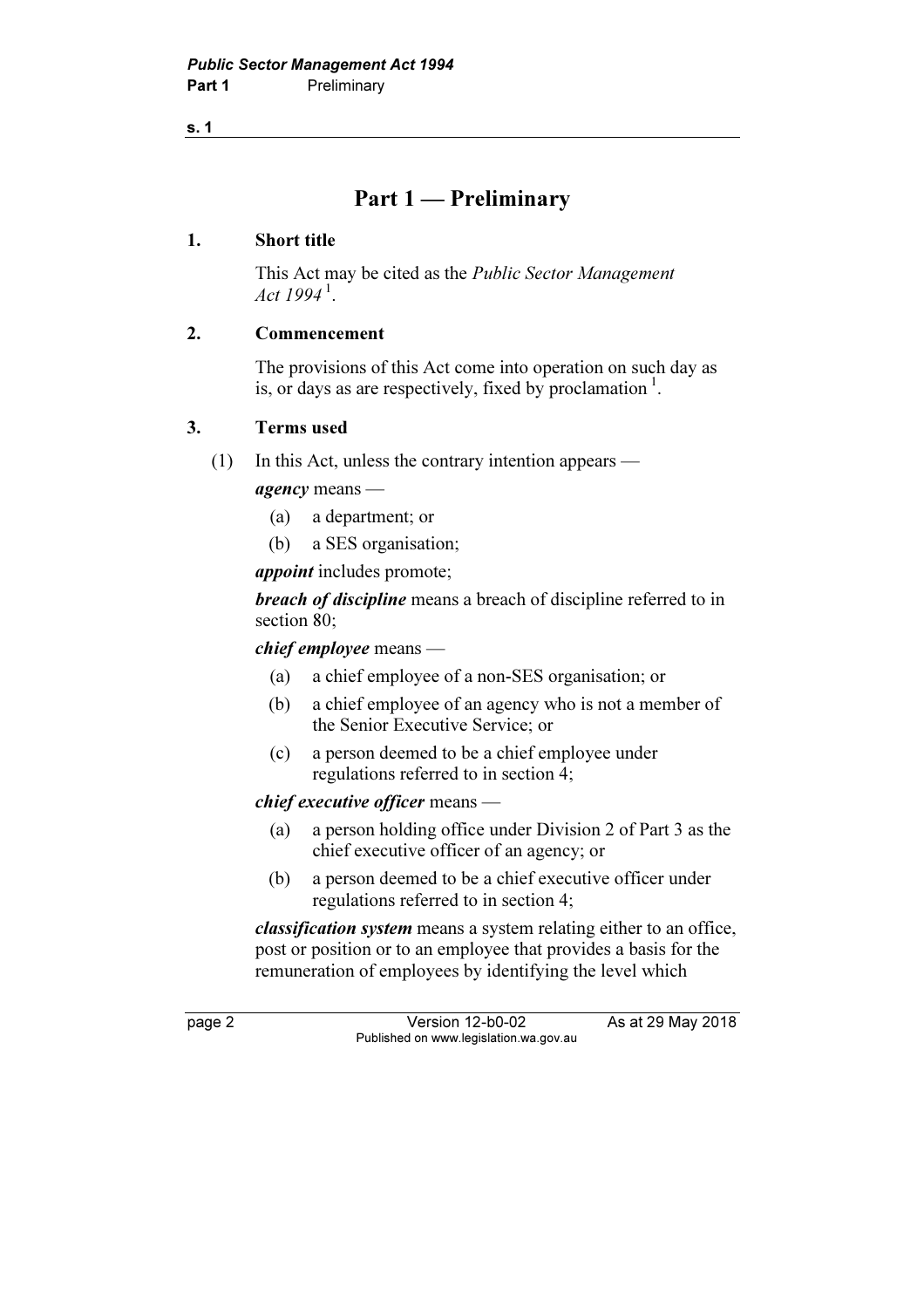correctly reflects the functions and responsibilities of the office, post or position or of the employee;

code of conduct means a code of conduct developed under section 21(1):

code of ethics means a code of ethics referred to in section 21(1) and established under the Commissioner's instructions;

**Commissioner** means the person holding the office of Public Sector Commissioner established by section 16(1);

Commissioner's instructions means instructions issued under section 22A;

compensation, in relation to an employee, does not include any payment made —

- (a) under section  $56(5)(b)$  or  $72(2)(b)$ ; or
- (b) in lieu of notice under regulations referred to in section 94 in respect of an employee who is made redundant; or
- (c) in lieu of an accrued or accruing entitlement to leave;

department means a department established under section 35;

disciplinary action has the meaning given in section 80A;

document includes a tape, disc or other device or medium on which information is recorded or stored electronically, mechanically, photographically or otherwise;

employee means a person employed in the Public Sector by or under an employing authority;

employing *authority* has the meaning given by section 5;

executive officer means a chief executive officer or senior executive officer;

function has the meaning given by section 5 of the Interpretation Act 1984;

improvement action means any one or more of the following actions by an employing authority in respect of an employee for

As at 29 May 2018 Version 12-b0-02 page 3 Published on www.legislation.wa.gov.au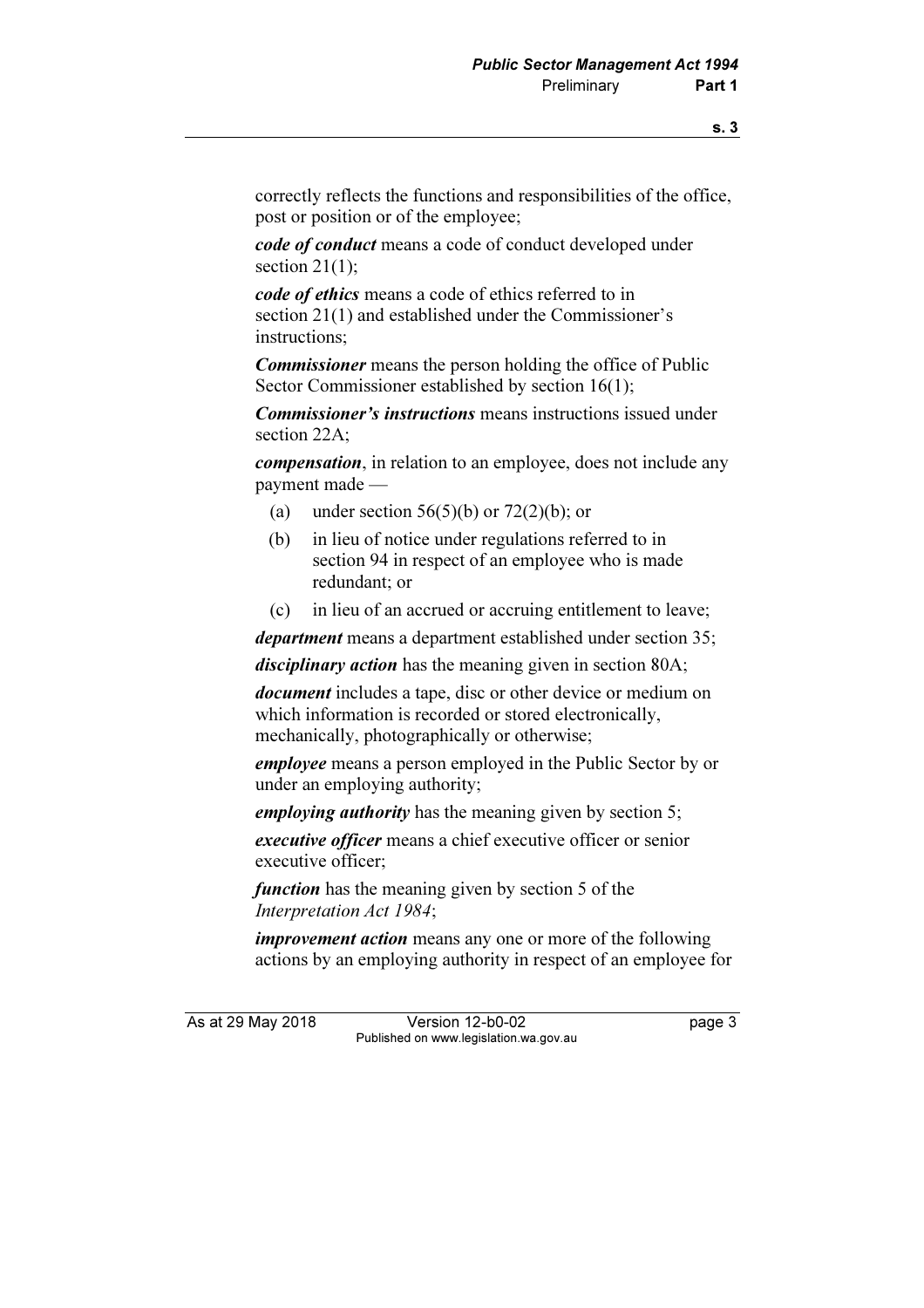the purpose of improving the performance or conduct of the employee —

- (a) counselling;
- (b) training and development;
- (c) issuing a warning to the employee that certain conduct is unacceptable or that the employee's performance is not satisfactory;
- (d) any other action of a similar nature;

**Industrial Commission** has the meaning given to Commission by the Industrial Relations Act 1979;

Minister means the Minister to whom the administration of this Act is for the time being committed by the Governor;

ministerial office means one or more ministerial officers appointed to assist a particular political office holder;

*ministerial officer* means a person appointed under section 68 as a ministerial officer;

non-SES organisation means an entity which consists of  $-$ 

- (a) a body, whether corporate or unincorporate, or the holder of an office, post or position, being a body or office, post or position that is established or continued for a public purpose under a written law; and
- (b) persons employed by or for the purposes of that body or holder under that written law or another written law,

and which neither is nor includes —

- (c) an SES organisation; or
- (d) an entity specified in column 2 of Schedule 1;

organisation means a non-SES organisation or SES organisation;

performance agreement means an agreement referred to in section 47(1) or clause 13(5) of Schedule 5;

permanent officer means a person appointed under section  $64(1)(a)$  for an indefinite period;

page 4 Version 12-b0-02 As at 29 May 2018 Published on www.legislation.wa.gov.au

s. 3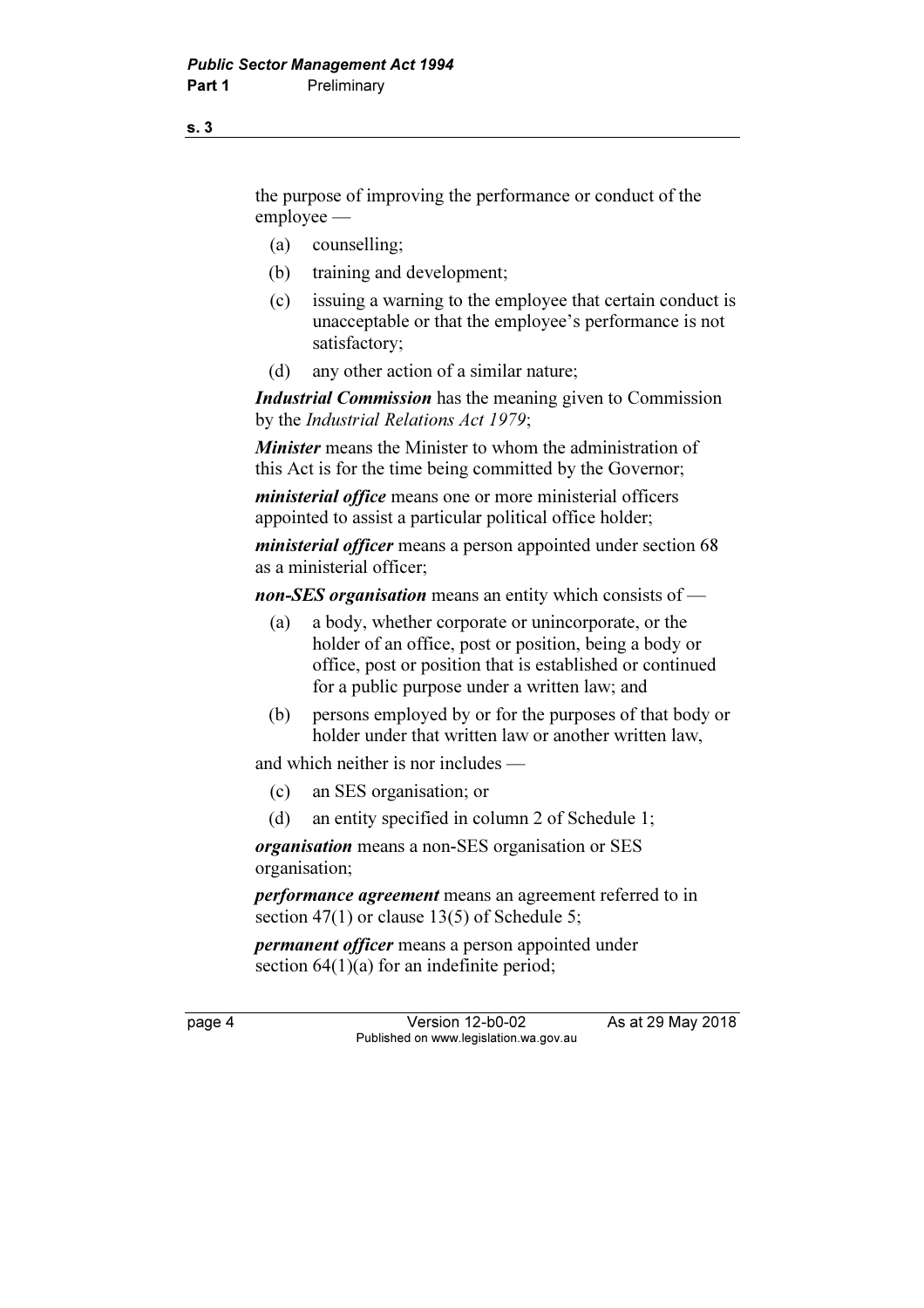#### political office holder means —

- (a) a Minister; or
- (b) the Parliamentary Secretary of the Cabinet; or
- (c) a Parliamentary Secretary holding office under section 44A of the Constitution Acts Amendment Act 1899; or
- (d) the Government Whip; or
- (e) the Leader of the Opposition in the Legislative Council; or
- (f) the Leader of the Opposition in the Legislative Assembly; or
- (g) a person, if any, who, not being a Minister, is the leader of a party in the Legislative Assembly of at least 5 members, other than a party led by the Premier or by the Leader of the Opposition referred to in paragraph (f);

#### Public Sector means all —

- (a) the agencies; and
- (b) the ministerial offices; and
- (c) the non-SES organisations;

public sector body means an agency, ministerial office or non-SES organisation;

public sector notice means a notice issued by or under the authority of the Commissioner for the purposes of this Act that is published as a public sector notice in accordance with the Commissioner's instructions;

public sector standard means a public sector standard referred to in section 21(1) and established under the Commissioner's instructions;

**Public Service** means the Public Service as constituted under section 34;

public service officer means an executive officer, permanent officer or term officer employed in the Public Service under Part 3:

As at 29 May 2018 Version 12-b0-02 page 5 Published on www.legislation.wa.gov.au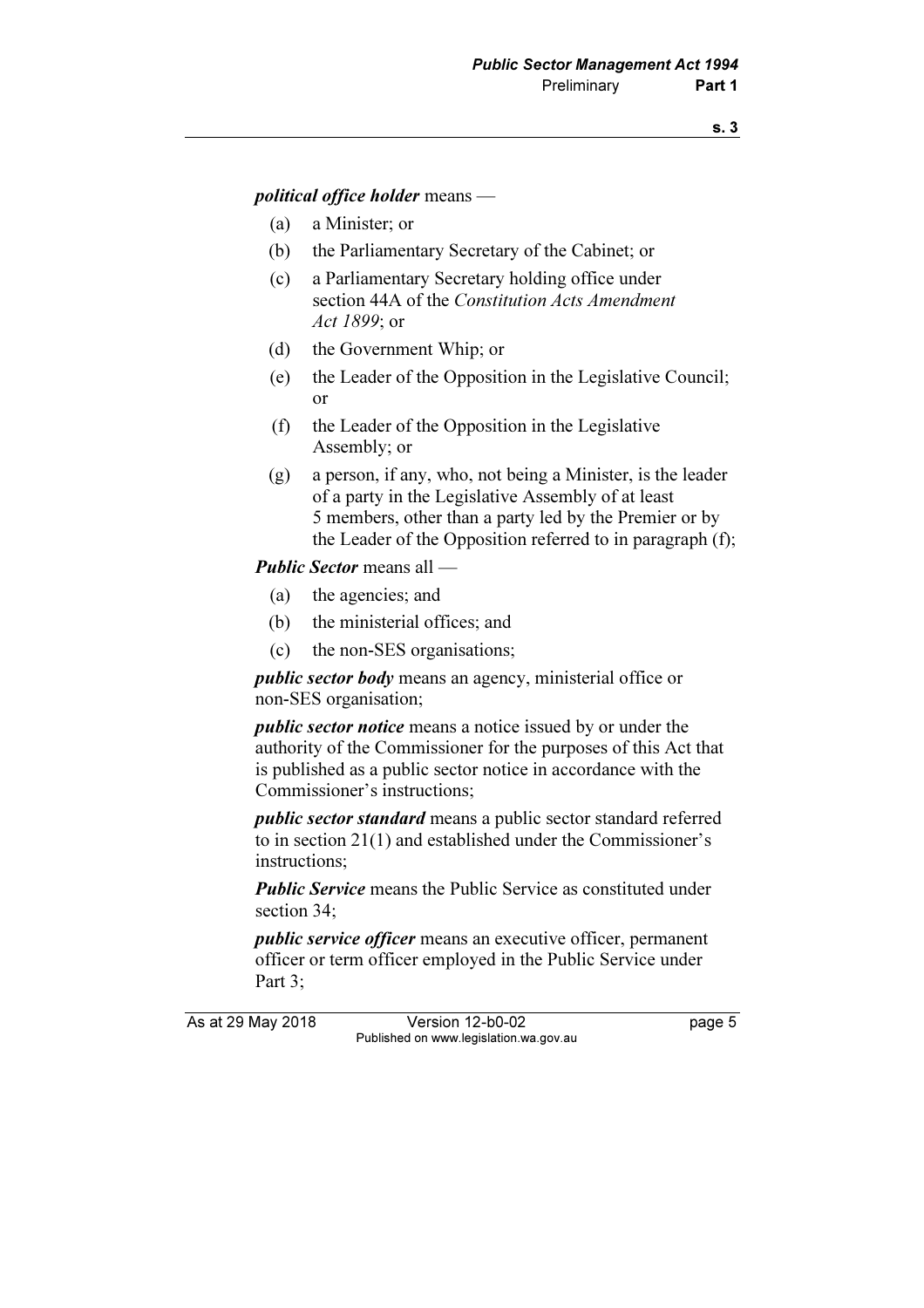remuneration has the meaning given by the Salaries and Allowances Act 1975;

repealed Act means the Public Service Act 1978;

responsible *authority*, in relation to a department or organisation, means —

- (a) a board, committee or other body for the time being administering the department or organisation; or
- (b) if there is no board, committee or other body referred to in paragraph (a), the Minister responsible for the department or organisation,

 or, when used otherwise than in relation to a department or organisation, means a responsible authority of any department or organisation;

senior executive officer means a member of the Senior Executive Service other than a chief executive officer;

Senior Executive Service means the Senior Executive Service as constituted under section 43;

SES organisation means an entity which consists of —

- (a) a body, whether corporate or unincorporate, or the holder of an office, post or position, being a body or office, post or position —
	- (i) established or continued for a public purpose under a written law; and
	- (ii) specified in column 2 of Schedule 2;

and

 (b) persons employed by or for the purposes of that body or holder under that written law or another written law;

special disciplinary inquiry means a special disciplinary inquiry held under section 87;

special inquirer means a person or persons appointed under section 24H to carry out a special inquiry;

special inquiry means a special inquiry held under section 24H;

page 6 Version 12-b0-02 As at 29 May 2018 Published on www.legislation.wa.gov.au

s. 3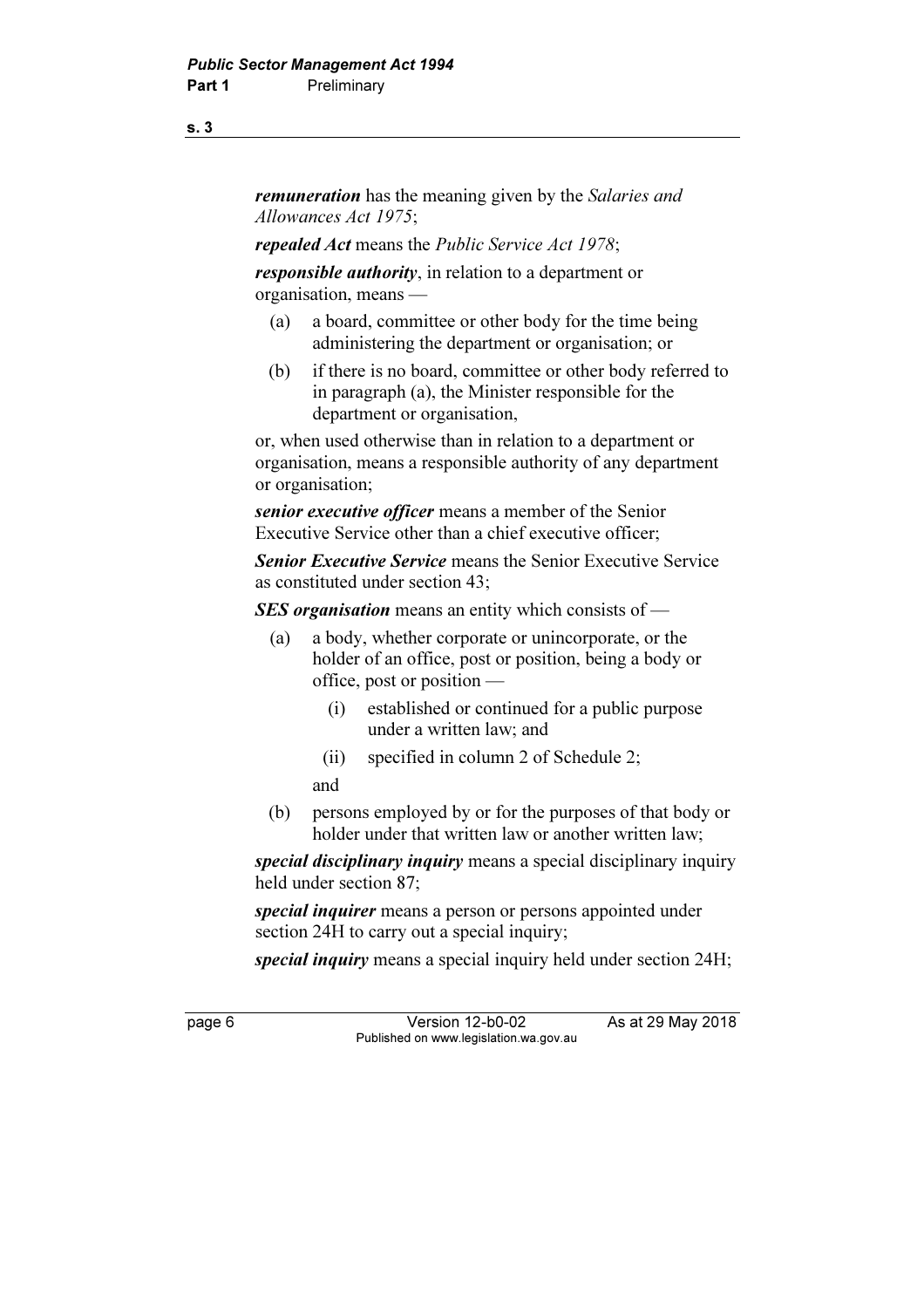substandard performance means performance which is substandard within the meaning of section 79;

term officer means a person appointed under section  $64(1)(b)$ for a term not exceeding 5 years;

this Act includes subsidiary legislation in force under this Act.

- $(2)$  deleted]
- (3) For the purposes of the definition of responsible authority in subsection (1), a department —
	- (a) which is established to support an organisation; and
	- (b) which is not prescribed as an independent department for the purposes of this subsection,

 is to be taken to be a part of the organisation referred to in paragraph (a).

- (4) A reference in this Act to the Minister responsible for a public sector body of a particular kind is a reference to the Minister to whom the administration of the public sector body of that kind is for the time being committed by the Governor.
- (5) A reference in this Act
	- (a) to a person being employed by an employing authority; or
	- (b) in relation to a person, to an employing authority as being his or her employing authority,

 shall, if the person was appointed under this Act for and on behalf of the State, be construed as a reference to the person being so employed for and on behalf of the State or as a reference, in relation to the person, to the employing authority as being his or her employing authority for and on behalf of the State, as the case requires.

[Section 3 amended: No. 39 of 2010 s. 4, 68, 70 and 92.]

As at 29 May 2018 Version 12-b0-02 Page 7 Published on www.legislation.wa.gov.au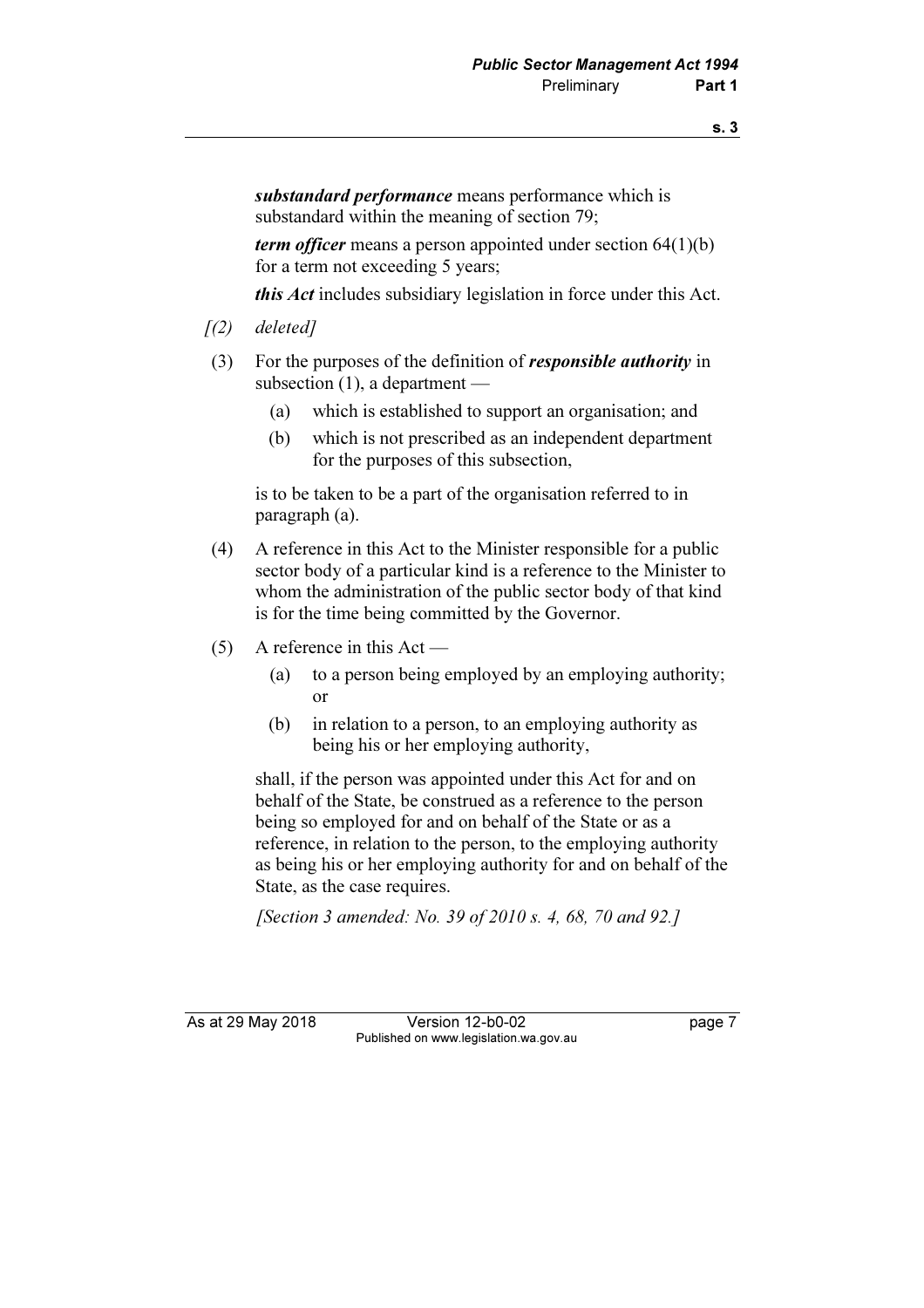#### s. 4

## 4. Persons deemed to be CEOs or chief employees

- (1) The Commissioner is deemed to be the chief executive officer of the department principally assisting in the administration of this Act.
- (2) The Auditor General is deemed to be the chief executive officer of the department known as the Office of the Auditor General.
- (3) The Commissioner of Police is deemed to be the chief executive officer of the department known as the Police Department<sup>2</sup>.
- (4) The Electoral Commissioner is deemed to be the chief executive officer of the department known as the Western Australian Electoral Commission.
- (5) Regulations made under section 108 may provide that the holder of such office, post or position under a written law as is specified by them is deemed to be the chief executive officer or chief employee of such department or organisation as is so specified.
- (6) Despite this section, Parts 3, 5 and 6 do not apply to or in relation to a person who is the Commissioner, the Auditor General, the Commissioner of Police or the Electoral Commissioner or the holder of an office, post or position deemed under regulations referred to in subsection (5) to be a chief executive officer or chief employee, except insofar as those Parts confer powers or impose duties on chief executive officers or chief employees, as the case requires, in their capacity as employing authorities.

[Section 4 amended: No. 39 of 2010 s. 5.]

## 5. Term used: employing authority

(1) For the purposes of this Act, but subject to this section —

emploving *authority* means, in relation to  $\rightarrow$ 

 (a) a chief executive officer (other than a chief executive officer referred to in section 4), the Commissioner; or

page 8 Version 12-b0-02 As at 29 May 2018 Published on www.legislation.wa.gov.au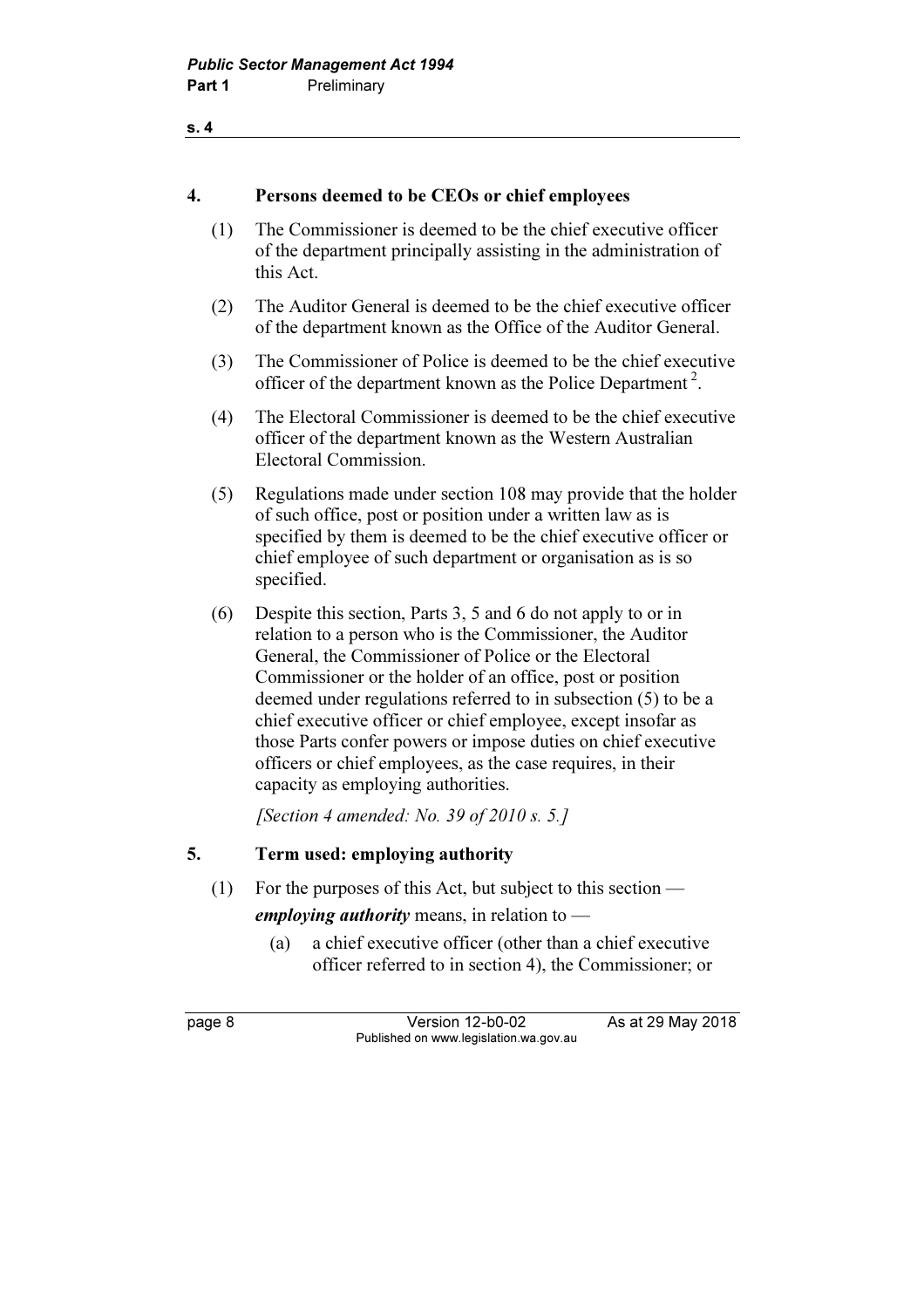- (b) a chief employee (other than a chief employee referred to in section 4), the person or board, committee or other body specified by a written law as being the employer of the chief employee; or
- (c) a department or organisation or an employee (other than a chief executive officer or chief employee) employed in a department or organisation —
	- (i) subject to subparagraph (iii), if a chief executive officer or chief employee is the accountable authority of the department or organisation, the chief executive officer or chief employee; or
	- (ii) subject to subparagraph (iii), if a board, committee or other body established under a written law is the accountable authority of the department or organisation, that board, committee or other body; or
	- (iii) if a written law confers on a person or board, committee or other body the power to appoint or employ staff, the person or board, committee or other body;

or

(d) a ministerial office or a ministerial officer, the Minister,

 or, when used otherwise than in relation to a public sector body or a chief executive officer, chief employee, employee or ministerial officer, means employing authority of any public sector body, chief executive officer, chief employee, employee or ministerial officer.

- (2) For the purposes of this section
	- (a) a department
		- (i) which is established to support an organisation (other than an organisation which is a Minister); and

As at 29 May 2018 **Version 12-b0-02** page 9 Published on www.legislation.wa.gov.au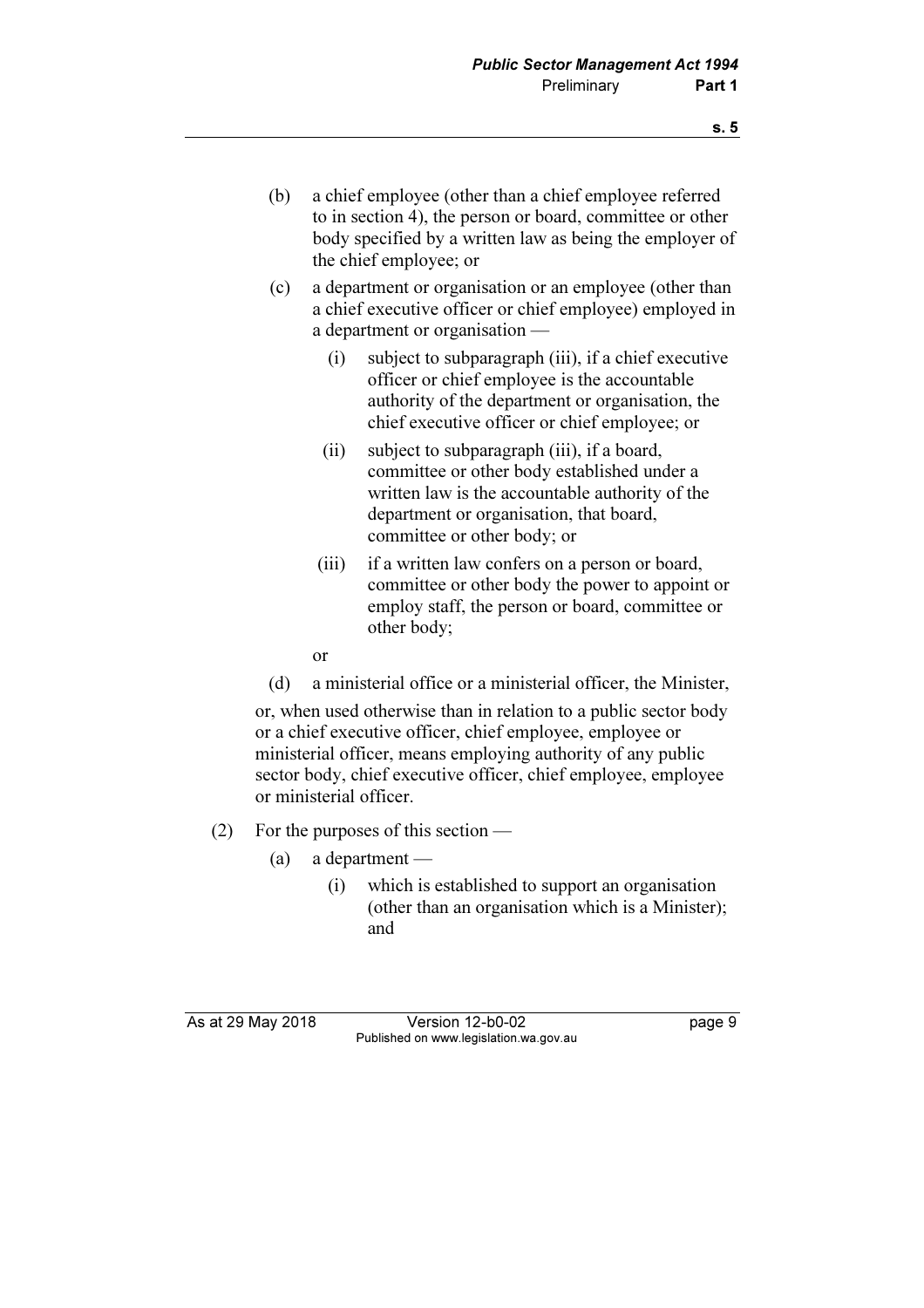(ii) which is not prescribed as an independent department for the purposes of this paragraph,

 is to be taken to be a part of the organisation referred to in subparagraph (i); and

- (b)  $$ section 3 of the Financial Management Act 2006.
- (3) Despite anything in paragraph (c) of the definition of *employing authority* in subsection  $(1)$ , regulations made under section  $108$ may provide that the holder of an office, post or position, or a board, committee or other body, created or established under a written law is the employing authority of a department or organisation or of an employee (other than a chief executive officer) employed in a department or organisation.

[Section 5 amended: No. 77 of 2006 s. 6 and 7; No. 39 of 2010] s. 6, 68 and 70.]

## 6. Crown bound; application of Industrial Relations Act 1979

- (1) This Act binds the Crown in right of the State.
- (2) Except to the extent to which a provision of this Act specifies otherwise, the Industrial Relations Act 1979 applies to and in relation to matters dealt with by this Act.

page 10 Version 12-b0-02 As at 29 May 2018 Published on www.legislation.wa.gov.au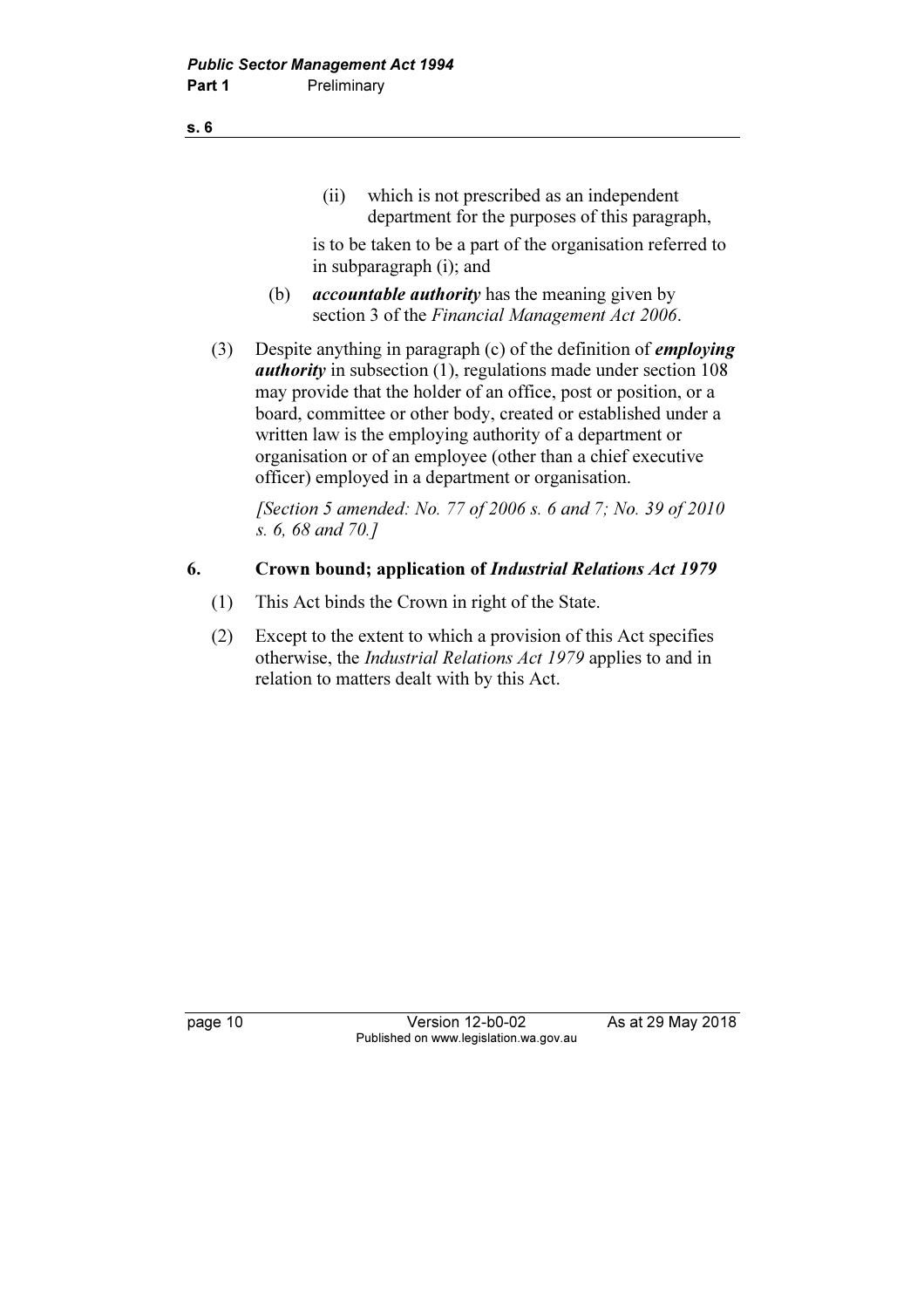## Part 2 — Public Sector principles

[Heading inserted: No. 39 of 2010 s. 7.]

[Division 1 heading deleted: No. 39 of 2010 s. 8.]

#### 7. Public administration and management principles

 The principles of public administration and management to be observed in and in relation to the Public Sector are that —

- (a) the Public Sector is to be administered in a manner which emphasises the importance of service to the community; and
- (b) the Public Sector is to be so structured and organised as to achieve and maintain operational responsiveness and flexibility, thus enabling it to adapt quickly and effectively to changes in government policies and priorities; and
- (c) public sector bodies are to be so structured and administered as to enable decisions to be made, and action taken, without excessive formality and with a minimum of delay; and
- (d) administrative responsibilities are to be clearly defined and authority is to be delegated sufficiently to ensure that those to whom responsibilities are assigned have adequate authority to deal expeditiously with questions that arise in the course of discharging those responsibilities; and
- (e) public sector bodies should have as their goal a continued improvement in the efficiency and effectiveness of their performance and should be administered with that goal always in view; and
- (f) resources are to be deployed so as to ensure their most efficient and effective use; and
- (g) proper standards of financial management and accounting are to be maintained at all times; and

As at 29 May 2018 Version 12-b0-02 page 11 Published on www.legislation.wa.gov.au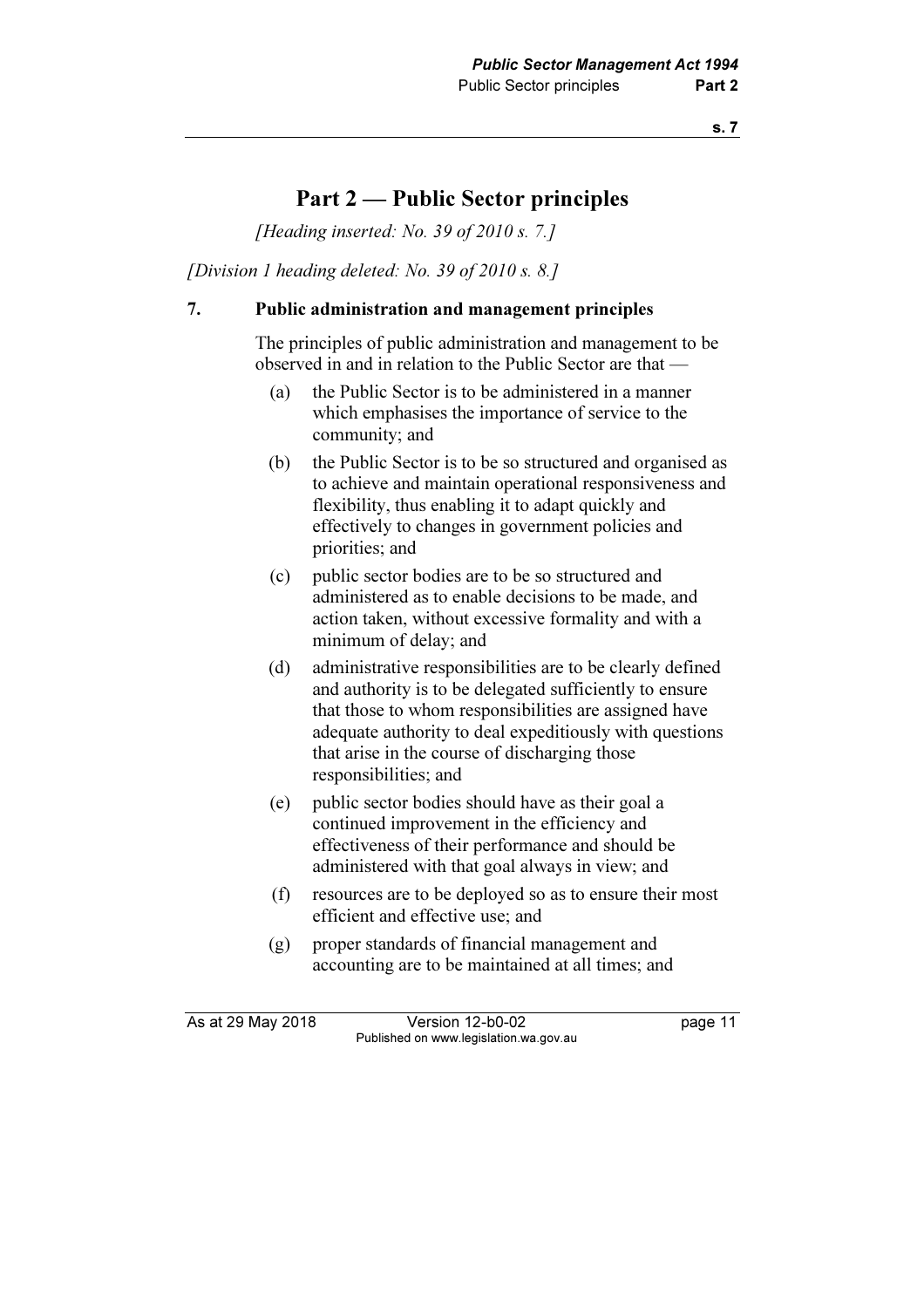(h) proper standards are to be maintained at all times in the creation, management, maintenance and retention of records.

### 8. Human resource management principles

- (1) The principles of human resource management that are to be observed in and in relation to the Public Sector are that —
	- (a) all selection processes are to be directed towards, and based on, a proper assessment of merit and equity; and
	- (b) no power with regard to human resource management is to be exercised on the basis of nepotism or patronage; and
	- (c) employees are to be treated fairly and consistently and are not to be subjected to arbitrary or capricious administrative acts; and
	- (d) there is to be no unlawful discrimination against employees or persons seeking employment in the Public Sector on a ground referred to in the *Equal Opportunity* Act 1984 or any other ground; and
	- (e) employees are to be provided with safe and healthy working conditions in accordance with the *Occupational* Safety and Health Act 1984.
- (2) In matters relating to
	- (a) the selection, appointment, transfer, secondment, classification, remuneration, redeployment, redundancy or termination of employment of an individual employee; or
	- (b) the classification of a particular office, post or position,

 in its department or organisation, an employing authority is not subject to any direction given, whether under any written law or otherwise, by the Minister responsible for the department or organisation, but shall, subject to this Act, act independently.

page 12 Version 12-b0-02 As at 29 May 2018 Published on www.legislation.wa.gov.au

s. 8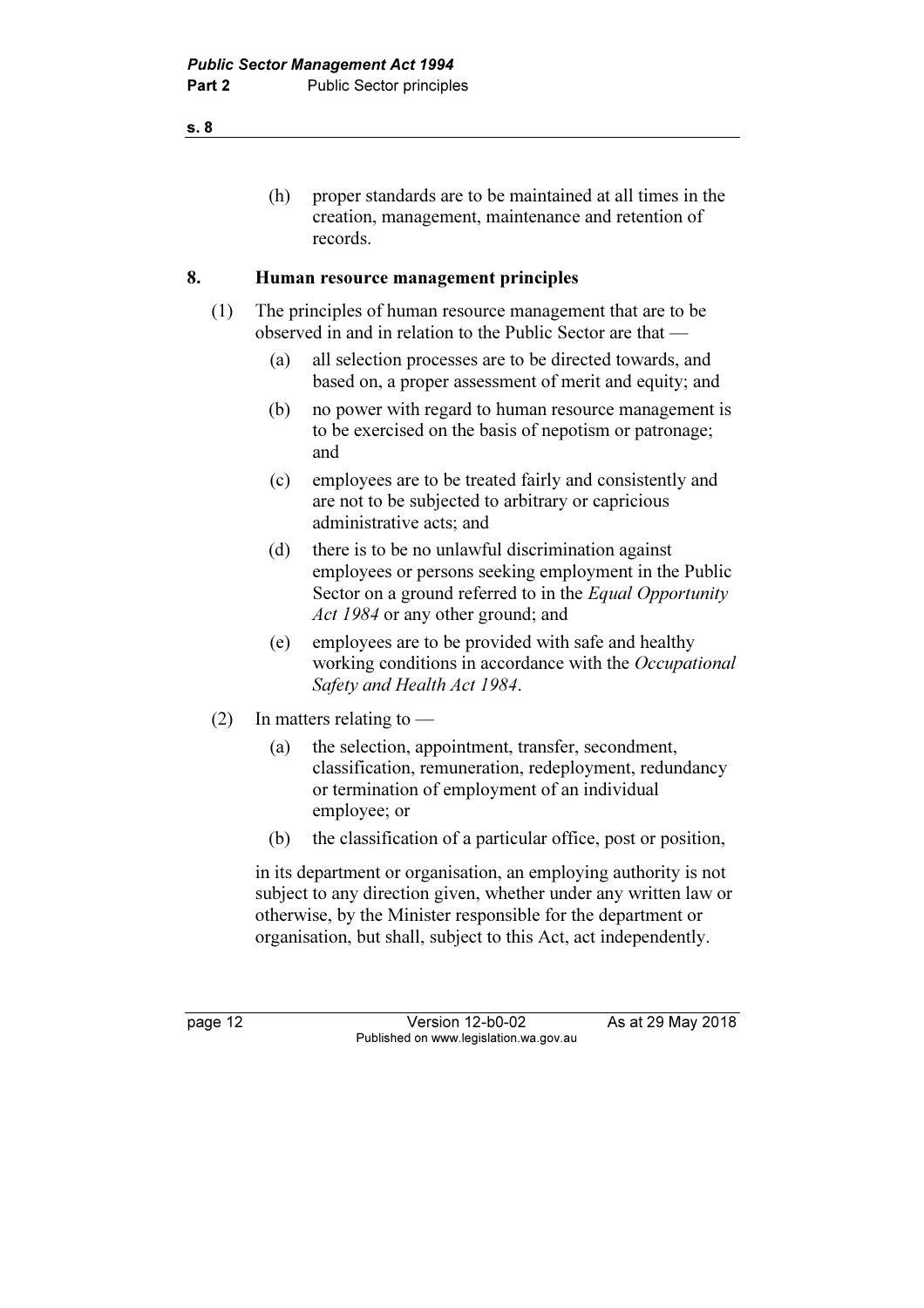(3) For the purposes of this Act a proper assessment of merit in a selection process must be carried out in accordance with the relevant Commissioner's instructions and does not always require a competitive assessment of merit.

[Section 8 amended: No. 30 of 1995 s. 48; No. 39 of 2010 s. 9, 68 and 70.]

### 9. Principles of conduct by public sector bodies etc.

 The principles of conduct that are to be observed by all public sector bodies and employees are that they —

- (a) are to comply with the provisions of
	- (i) this Act and any other Act governing their conduct; and
	- (ii) the Commissioner's instructions, public sector standards and codes of ethics; and
	- (iii) any code of conduct applicable to the public sector body or employee concerned;

and

- (b) are to act with integrity in the performance of official duties and are to be scrupulous in the use of official information, equipment and facilities; and
- (c) are to exercise proper courtesy, consideration and sensitivity in their dealings with members of the public and employees.

[Section 9 amended: No. 39 of 2010 s. 10 and 70.]

[Division 2 (s. 10-15) deleted: No. 39 of 2010 s. 11.]

[Division 3 heading deleted: No. 39 of 2010 s. 11.]

As at 29 May 2018 Version 12-b0-02 page 13 Published on www.legislation.wa.gov.au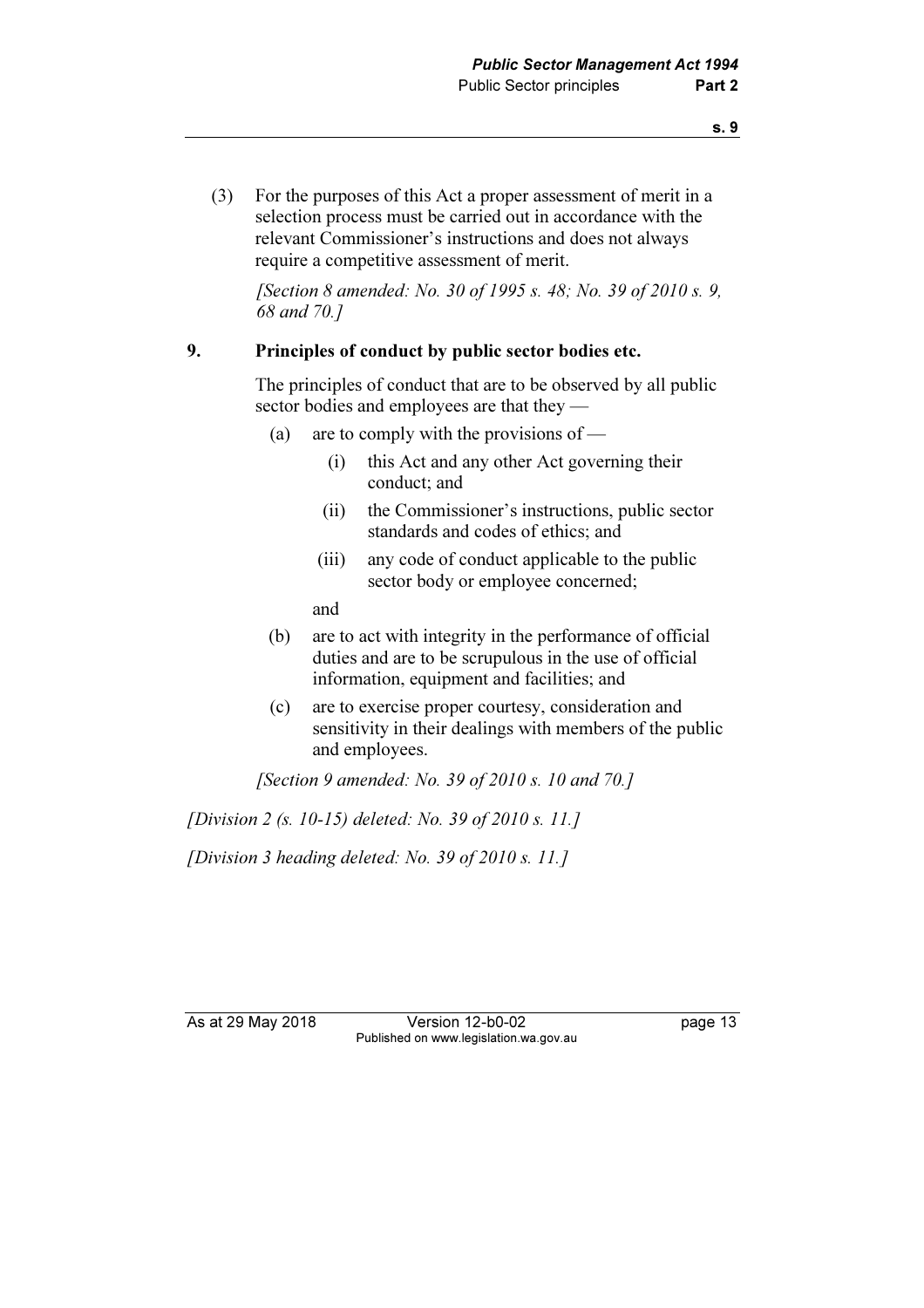# Part 3A — Public Sector Commissioner

[Heading inserted: No. 39 of 2010 s. 12.]

## Division 1 — Public Sector Commissioner

[Heading inserted: No. 39 of 2010 s. 12.]

## 16. Office of Public Sector Commissioner

- (1) An office of Public Sector Commissioner is established.
- (2) The office of Public Sector Commissioner is not an office in the Public Service.

[Section 16 inserted: No. 39 of 2010 s. 13.]

## 17. Appointment etc. of Commissioner

- (1) The Commissioner shall be appointed by the Governor on the recommendation of the Minister, and shall hold office in accordance with this Division.
- (2) Before making a recommendation under subsection (1), the Minister shall consult the parliamentary leader of each party in the Parliament.
- (3) Subject to this Division, a person appointed as the Commissioner shall hold office for a term of 5 years, and is eligible for reappointment.
- (4) Before performing the functions of Commissioner for the first time, the Commissioner must make a declaration before the Governor in the form in Schedule 4.

[Section 17 amended: No. 39 of 2010 s. 14.]

## 18. Vacation of, or suspension from, office of Commissioner

 (1) The Commissioner may at any time, by written notice addressed to the Governor, resign from office, and, on receipt of that resignation by the Governor, the Commissioner vacates office as Commissioner.

page 14 Version 12-b0-02 As at 29 May 2018 Published on www.legislation.wa.gov.au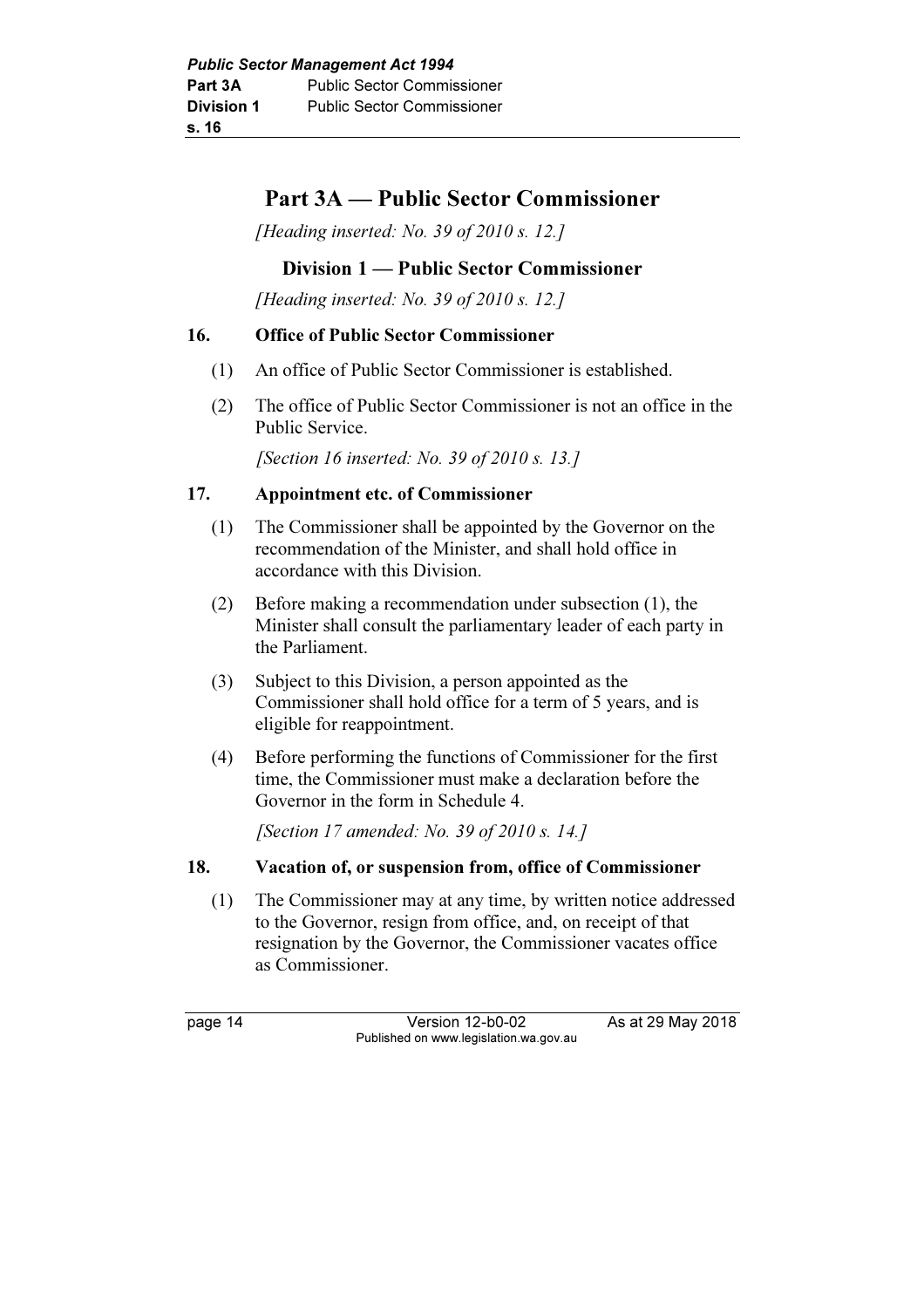- (2) The Commissioner, if he or she is nominated for election for the Parliament of the Commonwealth, or of any State or Territory, vacates office as Commissioner.
- (3) The Commissioner may, at any time, be removed or suspended from office by the Governor on addresses from both Houses of Parliament.
- (4) Notwithstanding subsection (3), if the Governor is satisfied that the Commissioner —
	- (a) is incapable of properly performing the functions of his or her office; or
	- (b) has shown himself or herself incompetent properly to perform, or has neglected to perform, the functions of his or her office; or
	- (c) is, according to the Interpretation Act 1984 section 13D, a bankrupt or a person whose affairs are under insolvency laws; or
	- (d) has been guilty of misconduct,

the Governor may suspend him or her from office.

- (5) When the Commissioner has been suspended from office under subsection (4), the Commissioner shall be restored to office unless —
	- (a) a statement of the grounds of that suspension is laid before each House of Parliament during the first 7 sitting days of that House following that suspension; and
	- (b) each House of Parliament, during the session in which the statement referred to in paragraph (a) is laid before it and within 30 sitting days of that statement being so laid, passes an address praying for the removal of the Commissioner from office.
- (6) The Commissioner shall not, except so far as he or she is authorised so to do by resolutions of both Houses of Parliament —
	- (a) hold any office or place referred to in Part 1 or 2 of Schedule V to the Constitution Acts Amendment

As at 29 May 2018 Version 12-b0-02 page 15 Published on www.legislation.wa.gov.au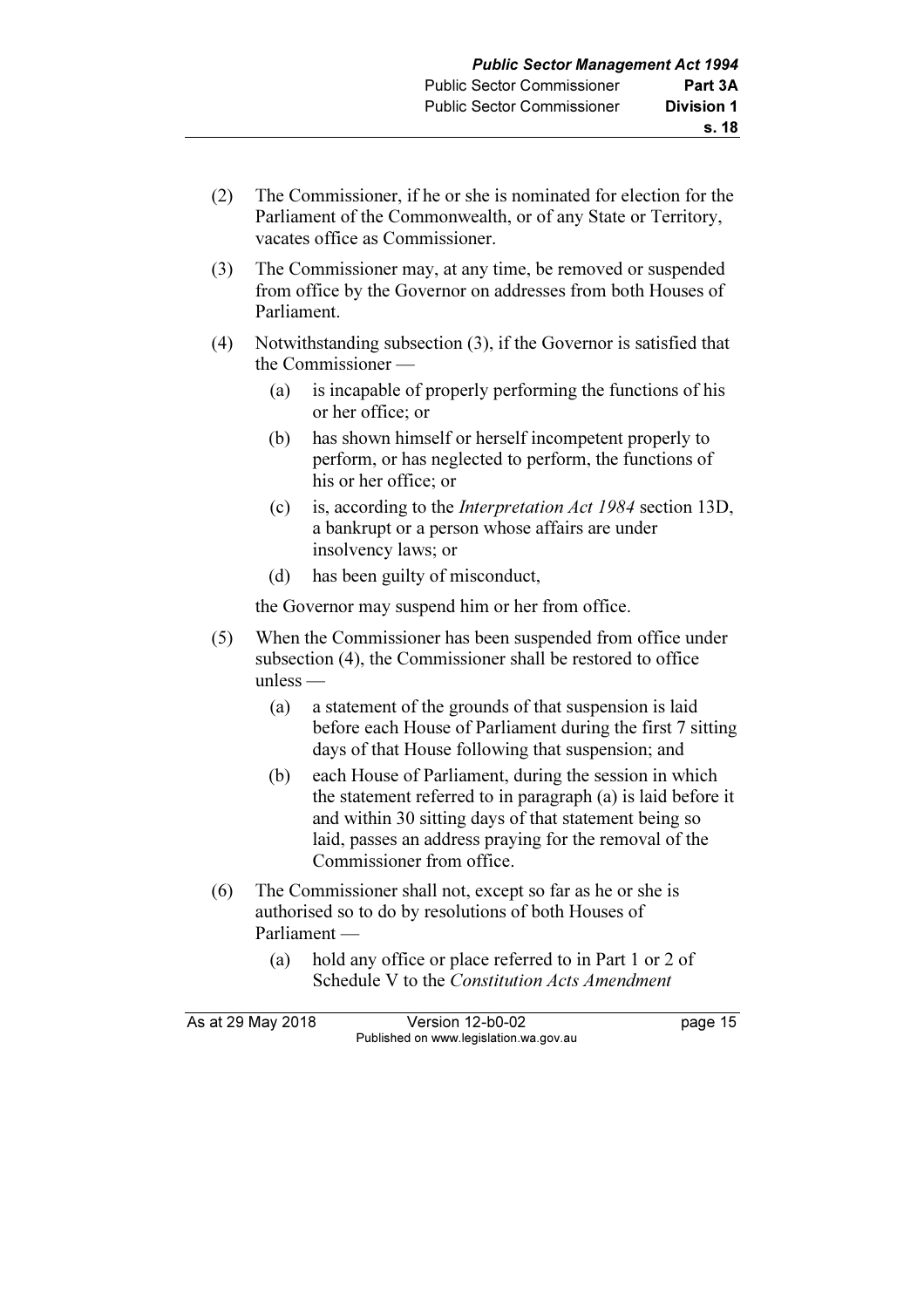Act 1899 (other than the office of Commissioner) or be a member of any commission, council, board, committee, authority, trust or other body referred to in Part 3 of that Schedule; or

- (b) engage in any occupation for reward outside the functions of the office of Commissioner.
- (7) Without limiting the generality of subsection  $(4)(d)$ , the Commissioner shall be regarded for the purposes of subsection (4)(d) as being guilty of misconduct if he or she contravenes subsection (6).

[Section 18 amended: No. 18 of 2009 s. 71.]

### 19. Remuneration etc. of Commissioner

- (1) Subject to the Salaries and Allowances Act 1975, the Commissioner is entitled to be paid such remuneration as is determined by the Governor.
- (1a) Remuneration paid to the Commissioner under subsection (1) shall be charged to the Consolidated Account and this subsection appropriates the Consolidated Account accordingly.
- (2) The rate of remuneration of the Commissioner shall not be reduced during a term of office of the Commissioner without his or her consent.
- (3) Subject to this Division
	- (a) the Commissioner is entitled to such leave of absence as the Governor determines; and
	- (b) the Governor may determine other terms and conditions of service, if any, that apply to the Commissioner.
- (4) Subject to any determination under subsection (3), the Commissioner is entitled to leave of absence and other conditions of service as applicable to public service officers.

[Section 19 amended: No. 49 of 1996 s. 58; No. 77 of 2006 s. 4; No. 39 of 2010 s. 15.]

page 16 Version 12-b0-02 As at 29 May 2018 Published on www.legislation.wa.gov.au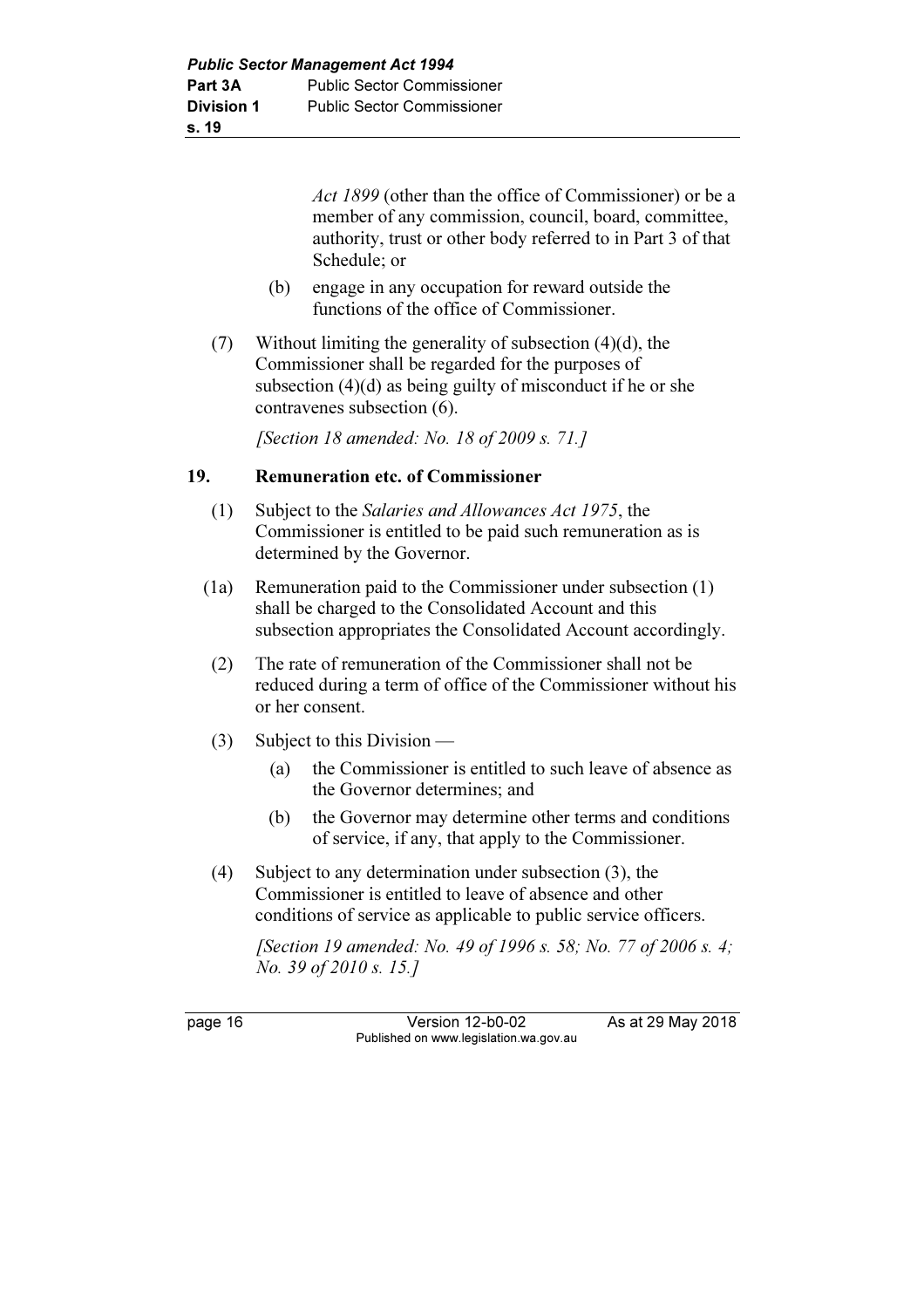## 20. Miscellaneous provisions as to superannuation and leave of absence

- (1) If the Commissioner was a contributor within the meaning of the Superannuation and Family Benefits Act  $1938^3$  immediately before being appointed to be the Commissioner, he or she may continue to be a contributor under that Act after that appointment.
- $(2)$  deleted]
- (3) If a person held an office in a department or organisation immediately before being appointed to the office of Commissioner, the person retains existing and accruing entitlements in respect of leave of absence as if service in the office of Commissioner were a continuation of service in the department or organisation.
- $(4)$  If
	- (a) a person immediately before appointment as Commissioner occupied an office, post or position in a department or organisation; and
	- (b) the person's term of office as Commissioner expires by effluxion of time and the person is not reappointed to the office; and
	- (c) but for the appointment as Commissioner, the person would still be entitled to hold the office, post or position referred to in paragraph (a),

 the person is entitled to be appointed to an office, post or position in a department or organisation of at least the equivalent level of classification as the office, post or position that the person occupied immediately before appointment as Commissioner.

- $(5)$  deleted]
- (6) A person who ceases to hold the office of Commissioner and is employed in a department or organisation retains existing and accruing entitlements in respect of leave of absence as if service

As at 29 May 2018 Version 12-b0-02 page 17 Published on www.legislation.wa.gov.au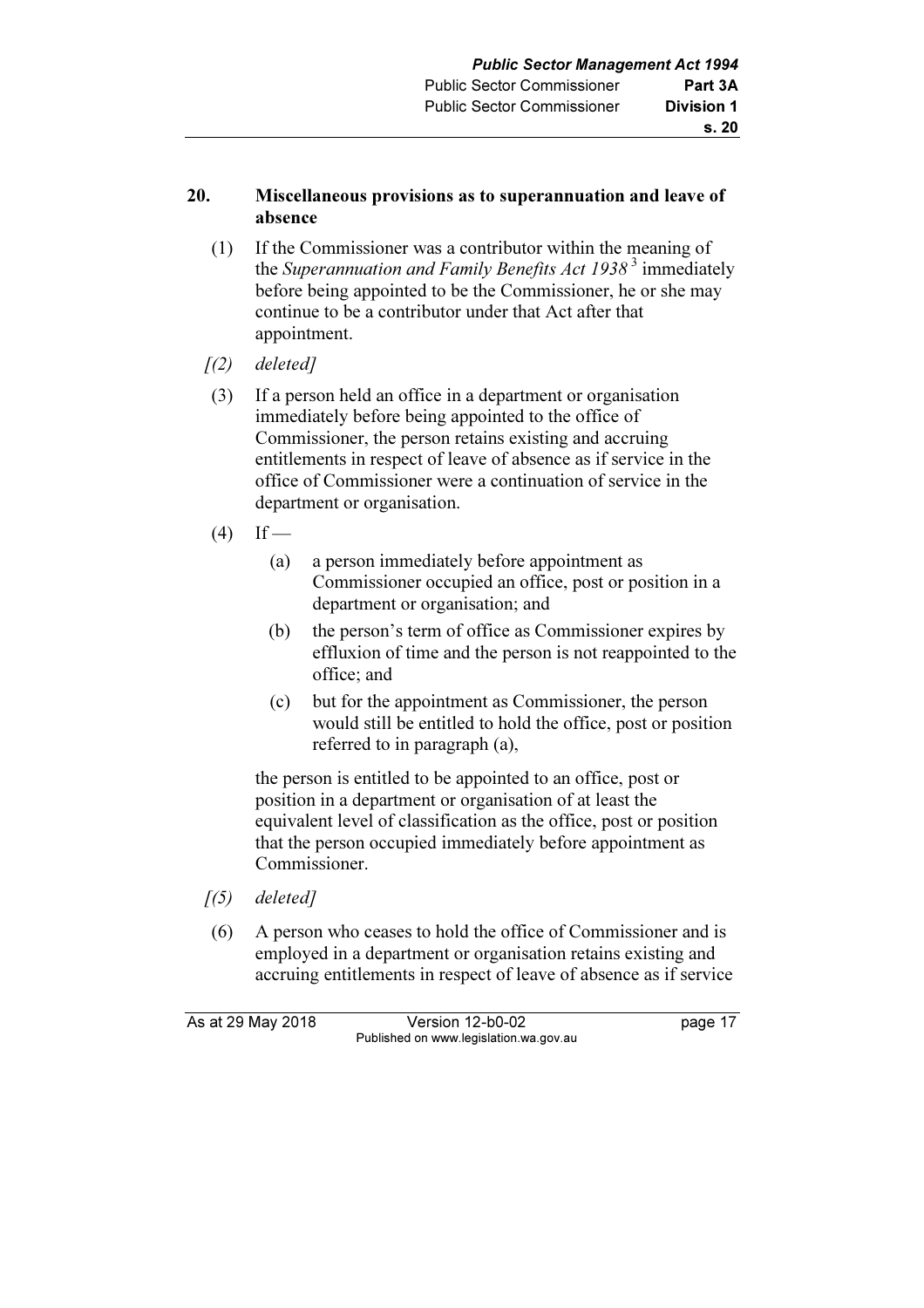in the department or organisation were a continuation of service in that office.

[Section 20 amended: No. 57 of 1997 s. 99(1); No. 39 of 2010 s. 16.]

## Division 2 — Functions of Commissioner

[Heading inserted: No. 39 of 2010 s. 17.]

### 21A. General functions

The functions of the Commissioner include the following —

- (a) to promote the overall efficiency and effectiveness of the Public Sector, having regard to the principles set out in section 7;
- (b) to advise Ministers, chief executive officers and chief employees of changes, improvements and management practices which, in the opinion of the Commissioner, should be implemented in order to improve the efficiency and effectiveness of the whole or any part of the Public Sector;
- (c) to plan for the future management and operation of the Public Sector;
- (d) to perform other functions that are conferred on the Commissioner under this Act or any other Act.

[Section 21A inserted: No. 39 of 2010 s. 18.]

#### 21. Public sector standards, codes of ethics and codes of conduct, establishing etc.

- (1) The functions of the Commissioner are, having regard to the principles set out in sections 7, 8 and 9 —
	- (a) to issue Commissioner's instructions establishing public sector standards setting out minimum standards of merit, equity and probity to be complied with in the Public Sector in —
		- (i) the recruitment, selection, appointment, transfer, secondment, performance management,

page 18 **Version 12-b0-02** As at 29 May 2018 Published on www.legislation.wa.gov.au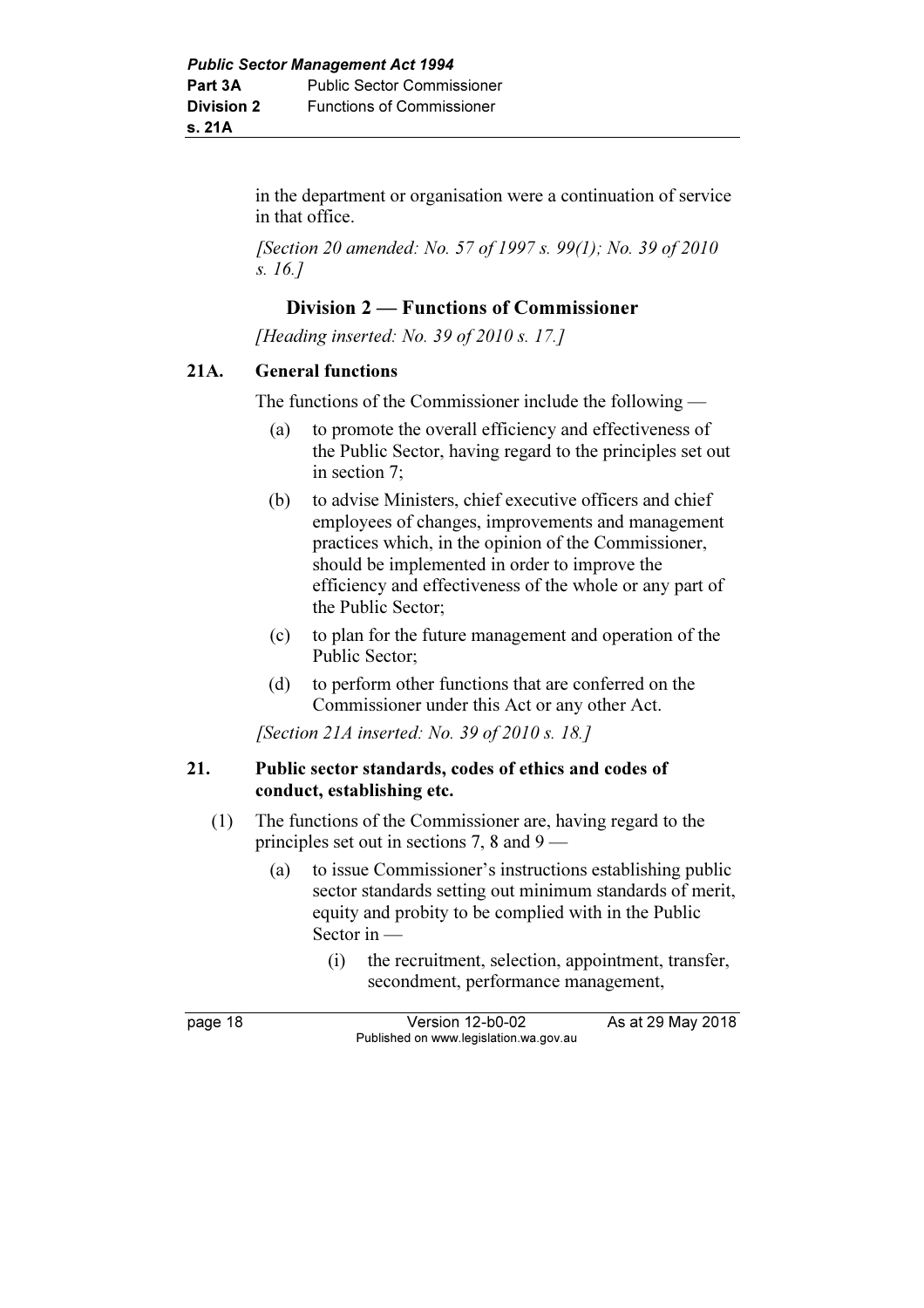redeployment, discipline and termination of employment of employees; and

 (ii) such other human resource management activities relating to employees as are prescribed,

 and monitor compliance with those public sector standards; and

- (b) to issue Commissioner's instructions establishing codes of ethics setting out minimum standards of conduct and integrity to be complied with by public sector bodies and employees, and monitor compliance with those codes; and
- (c) to assist public sector bodies to develop, amend or repeal codes of conduct —
	- (i) setting out minimum standards of conduct and integrity to be complied with by themselves and their employees; and
	- (ii) consistent with codes of ethics established under paragraph (b),

and monitor compliance with those codes; and

- (d) to assist public sector bodies and employees to comply with public sector standards, codes of ethics and codes of conduct established or developed, as the case requires, under this subsection; and
- (e) to monitor compliance by public sector bodies and employees with the principles set out in sections 8(1)(a), (b) and (c) and 9; and
- (f) subject to regulations referred to in section 98, to establish procedures of the kind referred to in section  $97(1)(a)$ .
- (2) The Commissioner may amend or repeal any public sector standard or code of ethics.
- (3) In establishing, amending or repealing any public sector standards, the Commissioner shall take into account the impact

As at 29 May 2018 Version 12-b0-02 page 19 Published on www.legislation.wa.gov.au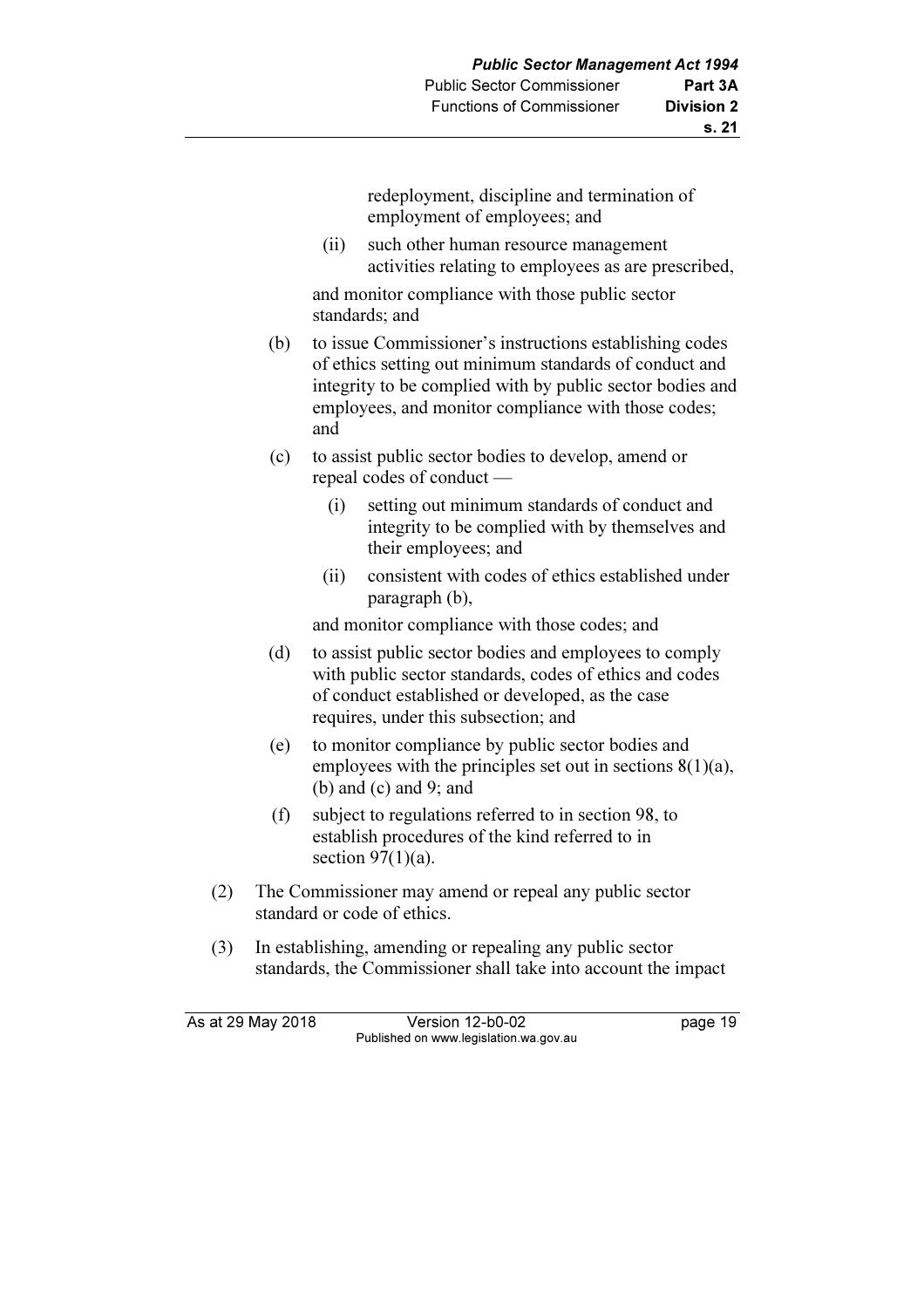which those public sector standards may have on the efficiency and effectiveness of the Public Sector, and shall endeavour to minimise any adverse impact.

- $(4)$  deleted]
- (5) Each public sector standard and code of ethics shall be published in the Gazette.
- (6) A public sector standard or code of ethics comes into operation on the day on which it is published in the *Gazette* or on such later day as is specified in the public sector standard or code of ethics.
- (7) Section 42 of the Interpretation Act 1984 applies to and in relation to a public sector standard or code of ethics as if it were regulations within the meaning of that section.
- (8) Subsections (5) to (7) also apply to an amendment or repeal of a public sector standard or code of ethics.
- (9A) The Commissioner may by order published in the Gazette exempt the whole or any part of any public sector body from compliance with the whole or any part of a public sector standard or code of ethics.
- (9B) The Commissioner may by order published in the Gazette repeal or amend an order made under subsection (9A).
	- (9) Subject to subsection (10), a public sector standard or code of ethics has in relation to other Acts and subsidiary legislation made under them the force of law as if enacted as part of this Act, but may be amended or repealed by regulations made under section 108.
- (10) Nothing in subsection (9) prevents a court from inquiring into, and deciding, whether or not a public sector standard or code of ethics or any of its provisions —
	- (a) has been validly established; or
	- (b) is inconsistent with a provision of this Act; or

page 20 Version 12-b0-02 As at 29 May 2018 Published on www.legislation.wa.gov.au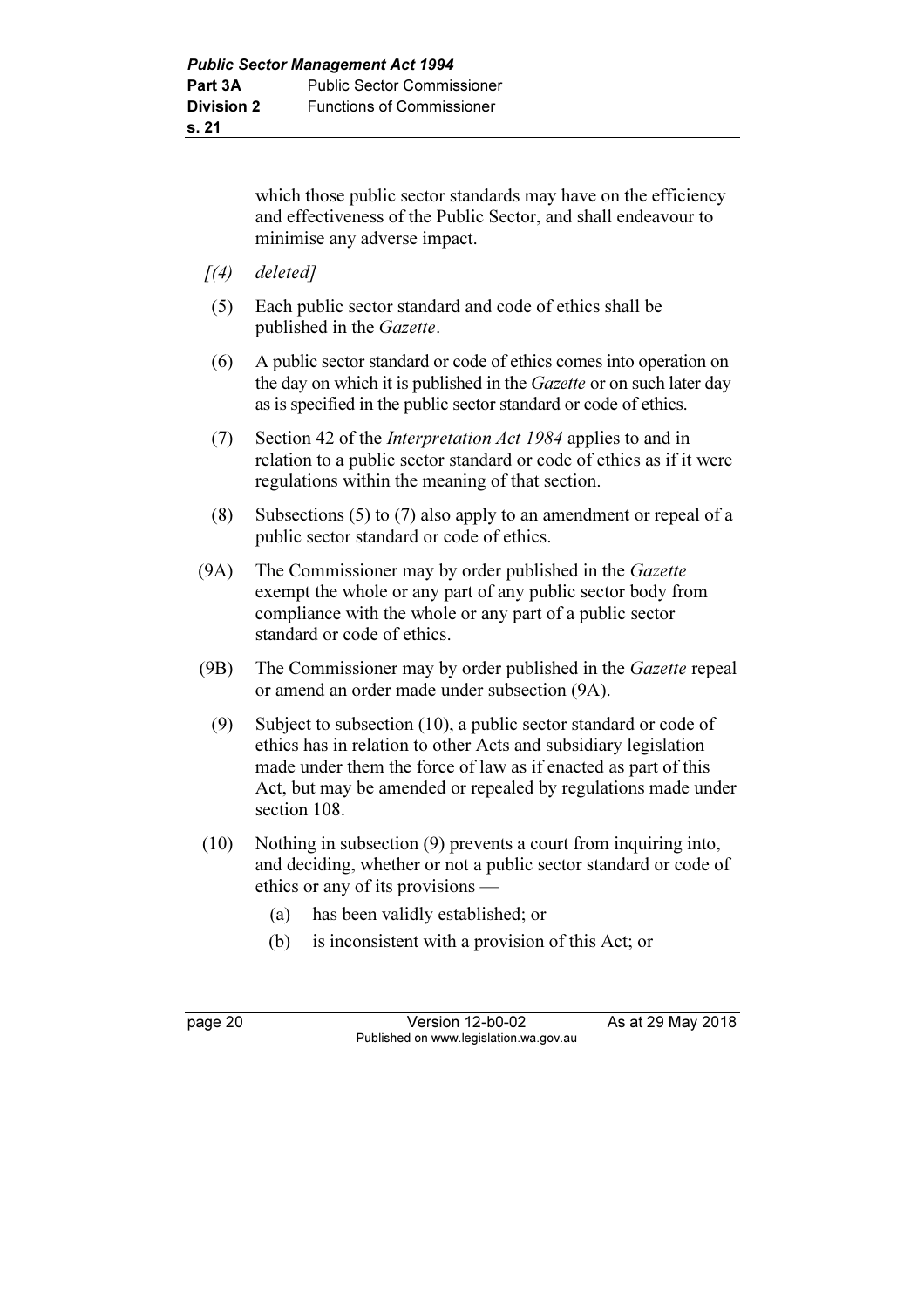(c) is unrelated to the power conferred by this Act to establish public sector standards or codes of ethics, as the case requires,

 as if the public sector standard or code of ethics or that provision were regulations within the meaning of the Interpretation Act 1984.

- (11) To the extent that
	- (a) a public sector standard is inconsistent with a code of ethics, a code of conduct or another Commissioner's instruction, the public sector standard prevails; or
	- (b) a code of ethics is inconsistent with a code of conduct or another Commissioner's instruction (other than a Commissioner's instruction establishing a public sector standard), the code of ethics prevails.

[Section 21 amended: No. 39 of 2010 s. 19 and 70.]

## 22A. Commissioner's instructions

- (1) The Commissioner may issue written instructions concerning the following —
	- (a) the management and administration of public sector bodies;
	- (b) the management and administration of the Senior Executive Service;
	- (c) human resource management, including the disposition of employees and offices under section 22B;
	- (d) official conduct;
	- (e) the taking of improvement action;
	- (f) dealing with suspected breaches of discipline, disciplinary matters and the taking of disciplinary action, under Part 5 Division 3;
	- $(ga)$  dealing with
		- (i) redeployment and redundancy of employees; and

As at 29 May 2018 Version 12-b0-02 page 21 Published on www.legislation.wa.gov.au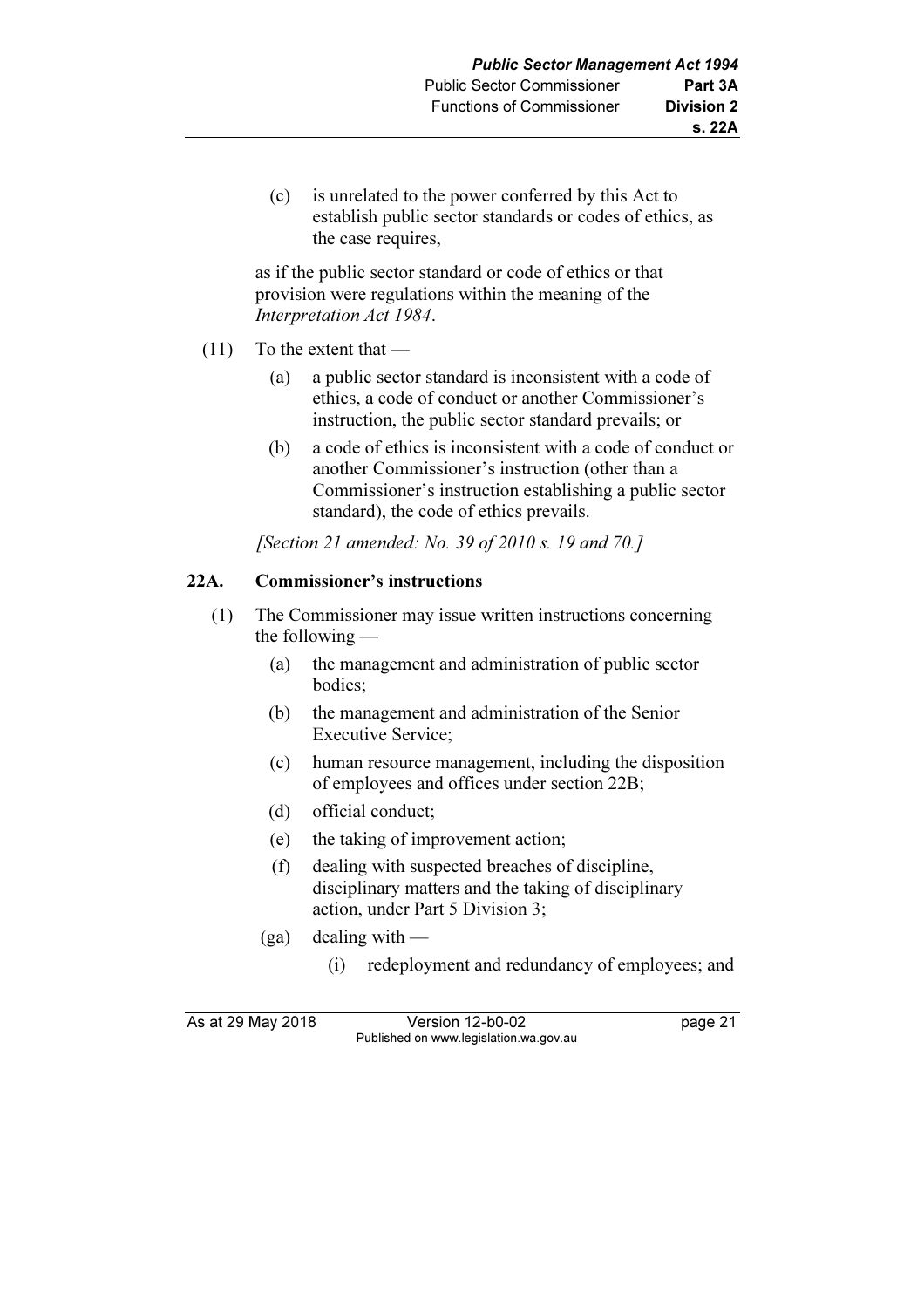- (ii) termination of employment;
- (g) any other matter in respect of which Commissioner's instructions are required or permitted under this Act;
- (h) any other matter in connection with the functions of the Commissioner in respect of which the Commissioner considers it is necessary or desirable to issue instructions.
- (2A) The Commissioner must issue instructions to ensure that, if a decision is made under section  $81(1)(a)$  in respect of an employee, the employee is —
	- (a) notified in writing of the possible breach of discipline; and
	- (b) given a reasonable opportunity to respond.
	- (2) The Commissioner's instructions must not be inconsistent with this Act and must have regard to the principles set out in sections 7, 8 and 9.
	- (3) The Commissioner's instructions may apply
		- (a) generally; or
		- (b) to a public sector body or class of public sector body specified in the instructions; or
		- (c) to an office or class of office specified in the instructions; or
		- (d) to an employee or class of employees specified in the instructions.
	- (4) Except as provided in section 21, the Commissioner's instructions need not be published in the Gazette but must be made publicly available in such manner as the Commissioner thinks appropriate.
	- (5) The Commissioner may amend or revoke the Commissioner's instructions.
	- (6) The Commissioner must, before issuing, amending or revoking a Commissioner's instruction, consult such persons as the Commissioner considers it desirable and practicable to consult.

page 22 Version 12-b0-02 As at 29 May 2018 Published on www.legislation.wa.gov.au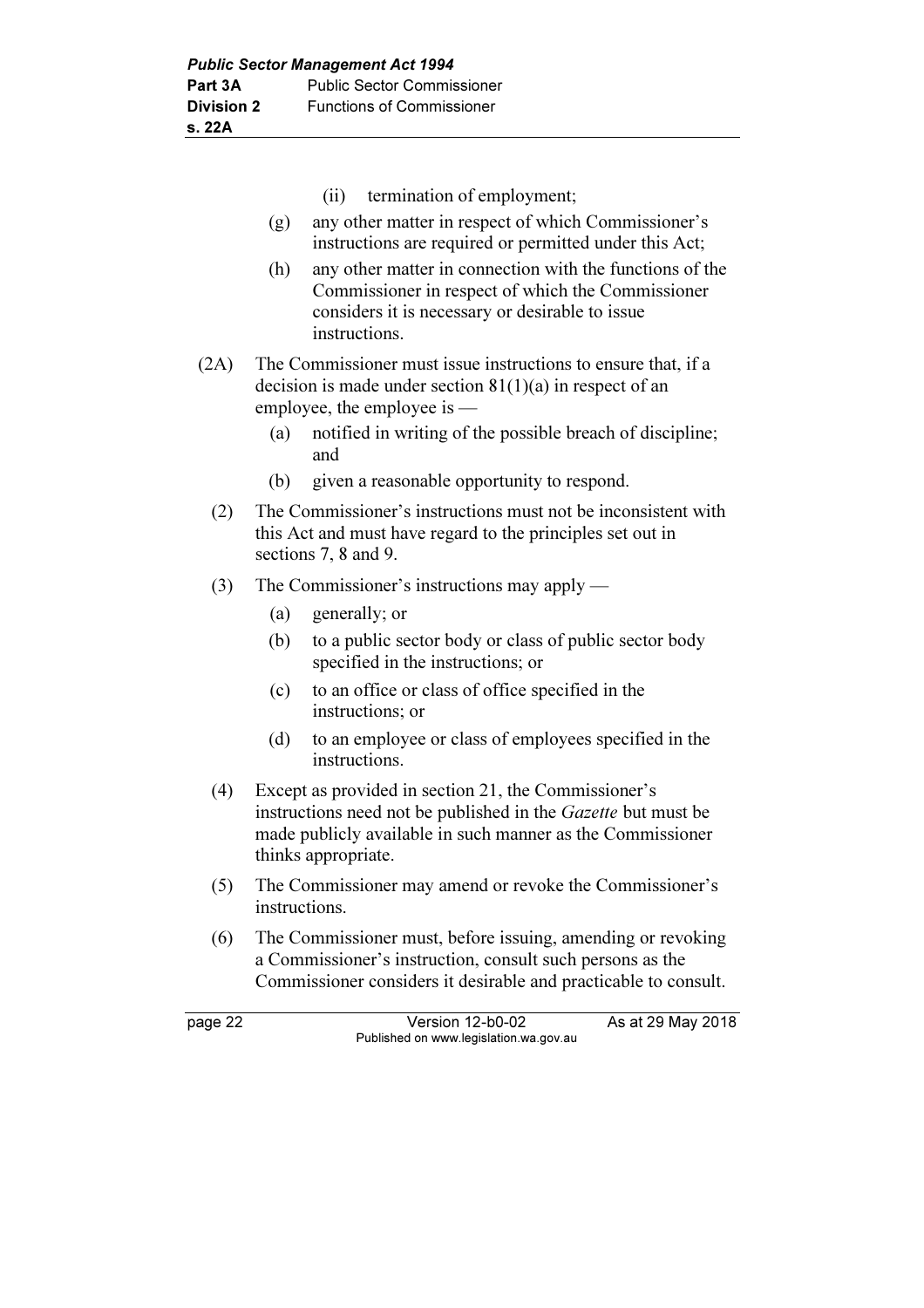(7) The Commissioner's instructions are not subsidiary legislation for the purposes of the Interpretation Act 1984.

 [Section 22A inserted: No. 39 of 2010 s. 20; amended: No. 39 of 2010 s. 93; No. 8 of 2014 s. 9.]

## 22B. Disposition of employees and offices

 When departments or organisations are established in place of existing departments or organisations or by the amalgamation or division of existing departments or organisations, the Commissioner may effect the disposition of offices, posts and positions and employees and such other consequential changes as appear necessary to give effect to the change in departments or organisations.

[Section 22B inserted: No. 39 of 2010 s. 20.]

## 22C. Reports to Ministers

 The Commissioner may report from time to time to the Minister responsible for a public sector body on the compliance or non-compliance by the public sector body and employees in the public sector body with —

- (a) the principles set out in sections  $8(1)(a)$ , (b) and (c) and 9; and
- (b) public sector standards, codes of ethics and codes of conduct.

[Section 22C inserted: No. 39 of 2010 s. 20.]

## 22D. Annual report

- (1) The Commissioner must in each year prepare a report on the following —
	- (a) the state of administration and management of the Public Sector;
	- (b) the compliance or non-compliance by public sector bodies and employees, either generally or in particular, with the principles set out in sections  $8(1)(a)$ , (b) and (c)

As at 29 May 2018 Version 12-b0-02 page 23 Published on www.legislation.wa.gov.au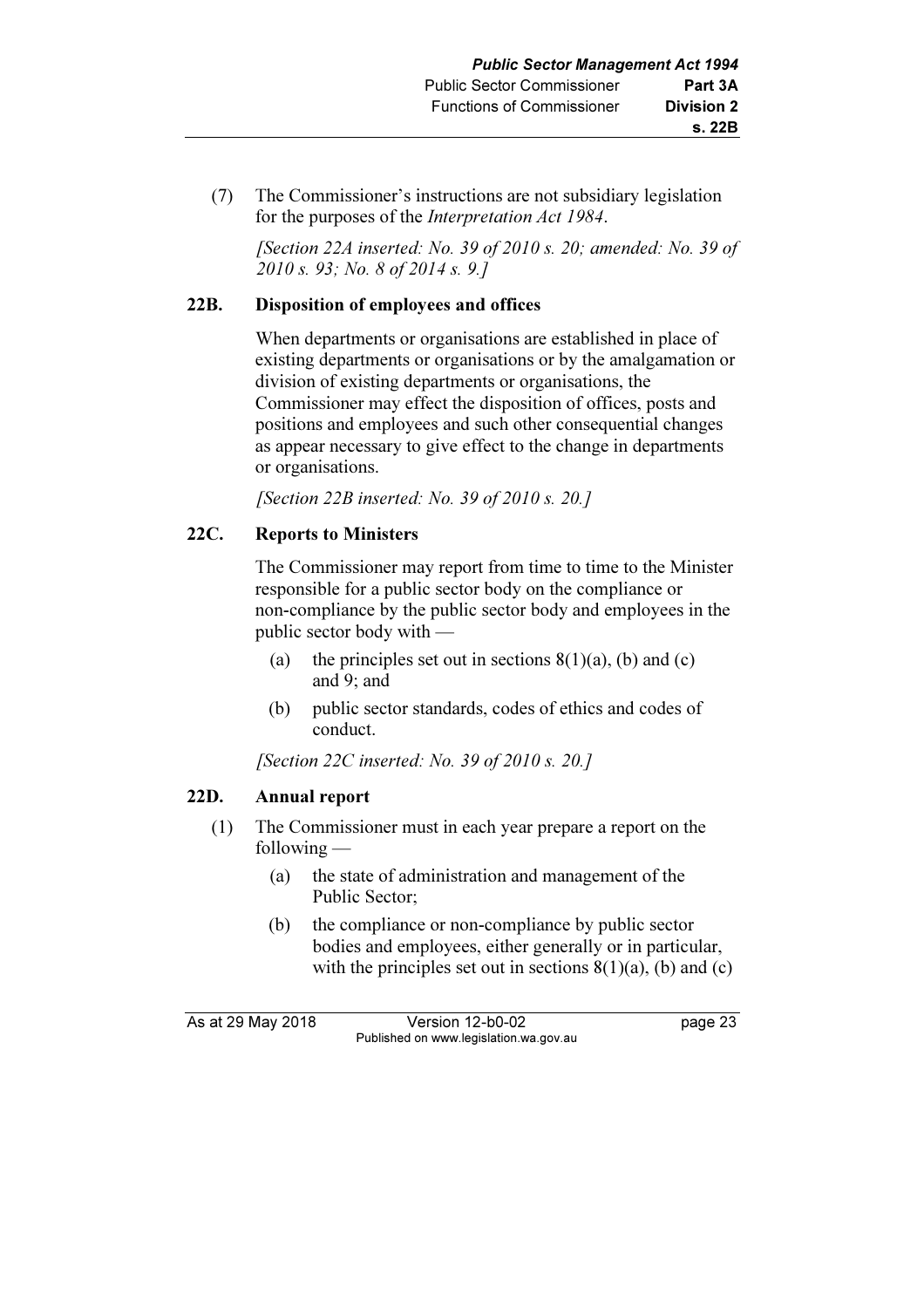and 9 and with public sector standards, codes of ethics and codes of conduct;

- (c) any other matters arising out of the performance of the Commissioner's functions that are, in the opinion of the Commissioner, of such significance as to require reporting in that manner.
- (2) A report required under subsection (1) may be prepared and dealt with in conjunction with any report required under the Financial Management Act 2006 by the Commissioner in his or her capacity as the accountable authority of the department principally assisting in the administration of this Act.

[Section 22D inserted: No. 39 of 2010 s. 20.]

## 22E. Other reports

 The Commissioner may, in addition to the annual report required under section 22D(1), at any time prepare a report on a matter referred to in section 22D(1).

[Section 22E inserted: No. 39 of 2010 s. 20.]

## 22F. Reports under s. 22D or 22E must be laid before Parliament

- (1) Within 14 days after signing a report prepared under section 22D or 22E, the Commissioner is to transmit a copy of the report to each House of Parliament.
- $(2)$  If
	- (a) when the Commissioner is ready to transmit a report under subsection (1), a House of Parliament is not sitting; and
	- (b) the Commissioner is of the opinion that that House will not sit during the remainder of the period referred to in subsection  $(1)$ ,

 the Commissioner must transmit a copy of the report to the Clerk of that House.

page 24 Version 12-b0-02 As at 29 May 2018 Published on www.legislation.wa.gov.au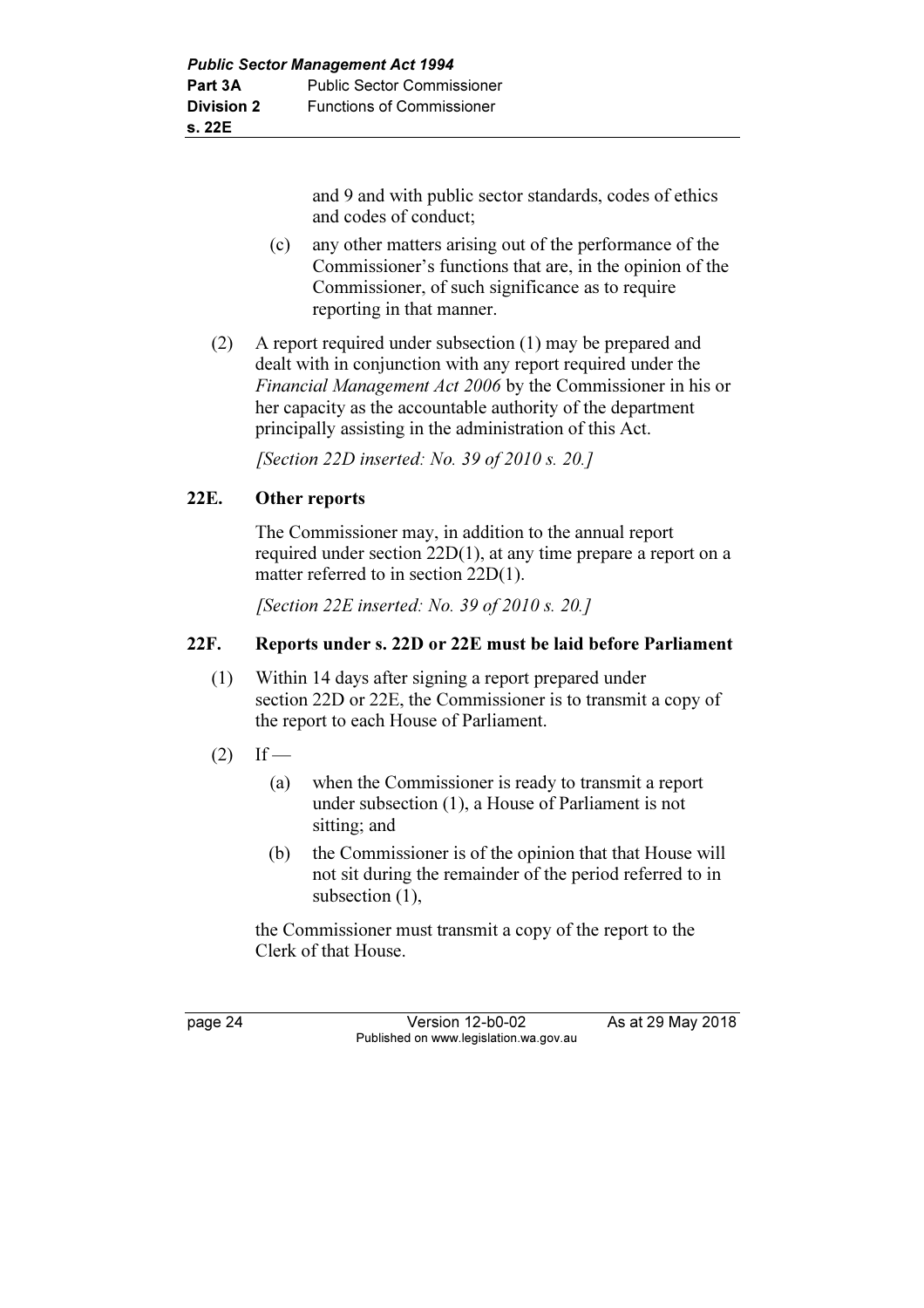- (3) Subsections (1) and (2) do not apply in relation to a report prepared under section 22D if the report is prepared and dealt with as provided for in section 22D(2).
- (4) A copy of a report transmitted to the Clerk of a House of Parliament under subsection (2) is taken to have been laid before the House.
- (5) The laying of a copy of a report before a House that is taken to have occurred under subsection (4) is to be reported to the House by the Clerk, and recorded in the Votes and Proceedings or Minutes of Proceedings, on the first sitting day of the House after the receipt of the copy.

[Section 22F inserted: No. 39 of 2010 s. 20.]

# 22G. Powers

 The Commissioner has all the powers that are needed for the performance of the Commissioner's functions.

[Section 22G inserted: No. 39 of 2010 s. 20.1]

# 22. Commissioner to act independently

- (1) The Commissioner shall act independently in relation to the performance of his or her functions.
- (2) In particular, except as provided in this Act, the Commissioner is not subject to direction by the Minister or any other person in the performance of the Commissioner's functions.
- (3) Section 32 does not apply to or in relation to the Public Sector Commissioner.

[Section 22 amended: No. 39 of 2010 s. 21.]

# 23. Delegation by Commissioner

 (1) The Commissioner may delegate to a person any power or duty of the Commissioner under another provision of this Act or any other Act.

As at 29 May 2018 **Version 12-b0-02** page 25 Published on www.legislation.wa.gov.au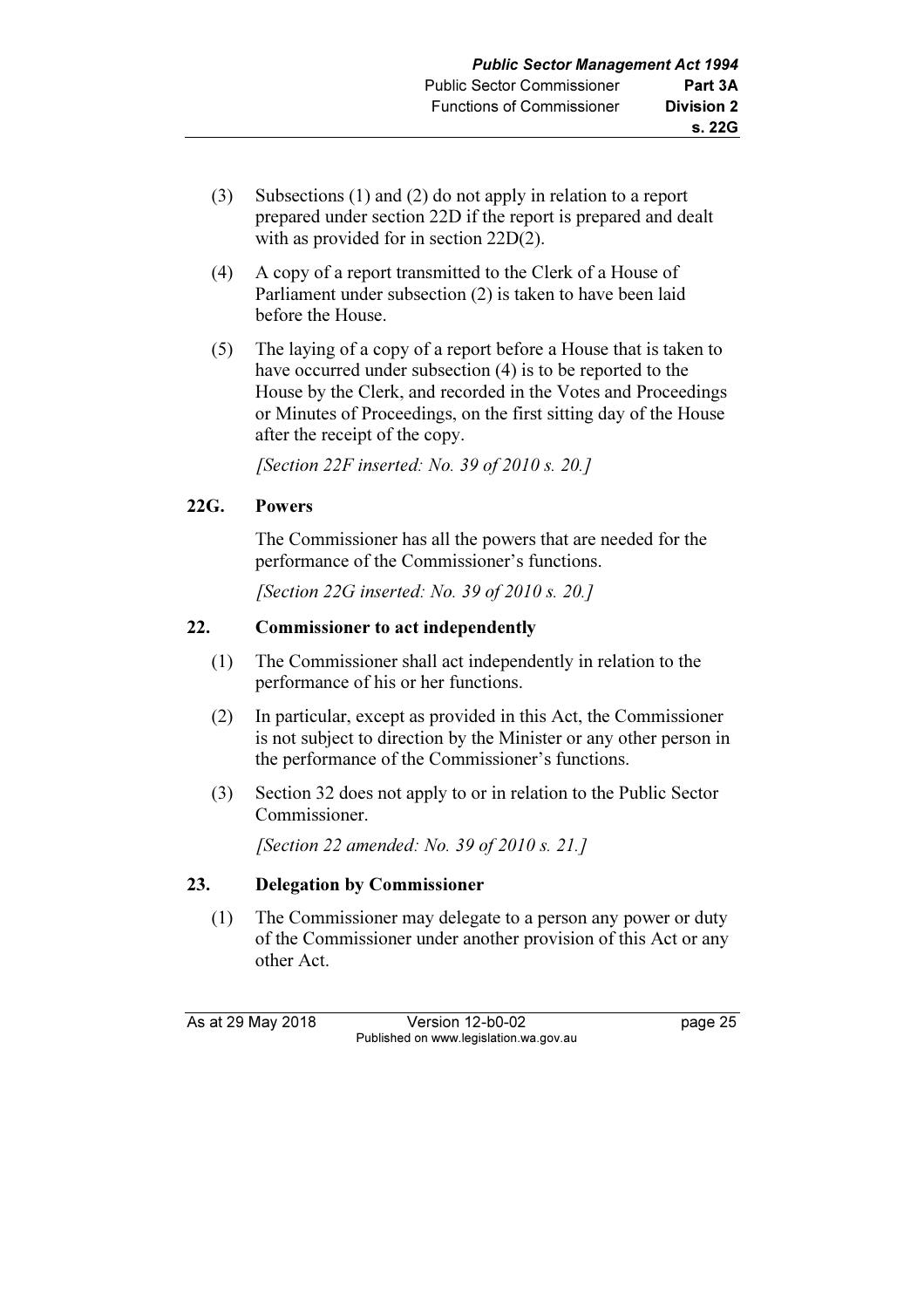- (2) A delegation under this section must be in writing and signed by the Commissioner.
- (3) A person to whom a power or duty is delegated under this section cannot delegate that power or duty.
- (4) A person exercising or performing a power or duty that has been delegated to the person under this section is taken to do so in accordance with the terms of the delegation unless the contrary is shown.
- (5) Nothing in this section limits the ability of the Commissioner to perform a function through an officer or agent.

[Section 23 inserted: No. 39 of 2010 s. 22.]

# Division 3 — Reviews, special inquiries and investigations

[Heading inserted: No. 39 of 2010 s. 23.]

# Subdivision 1 — Reviews

[Heading inserted: No. 39 of 2010 s. 23.]

# 24A. Terms used

In this Division —

*authorised person* has the meaning given in section 24C;

*review* means a review conducted under section 24B.

[Section 24A inserted: No. 39 of 2010 s. 23.]

# 24B. Reviews of operations etc. of public sector bodies

- (1) The Commissioner may on his or her own initiative conduct a review in respect of part or all of the functions, management or operations of one or more public sector bodies.
- (2) The Minister may by written notice direct the Commissioner to conduct a review in respect of part or all of the functions, management or operations of one or more public sector bodies.

page 26 Version 12-b0-02 As at 29 May 2018 Published on www.legislation.wa.gov.au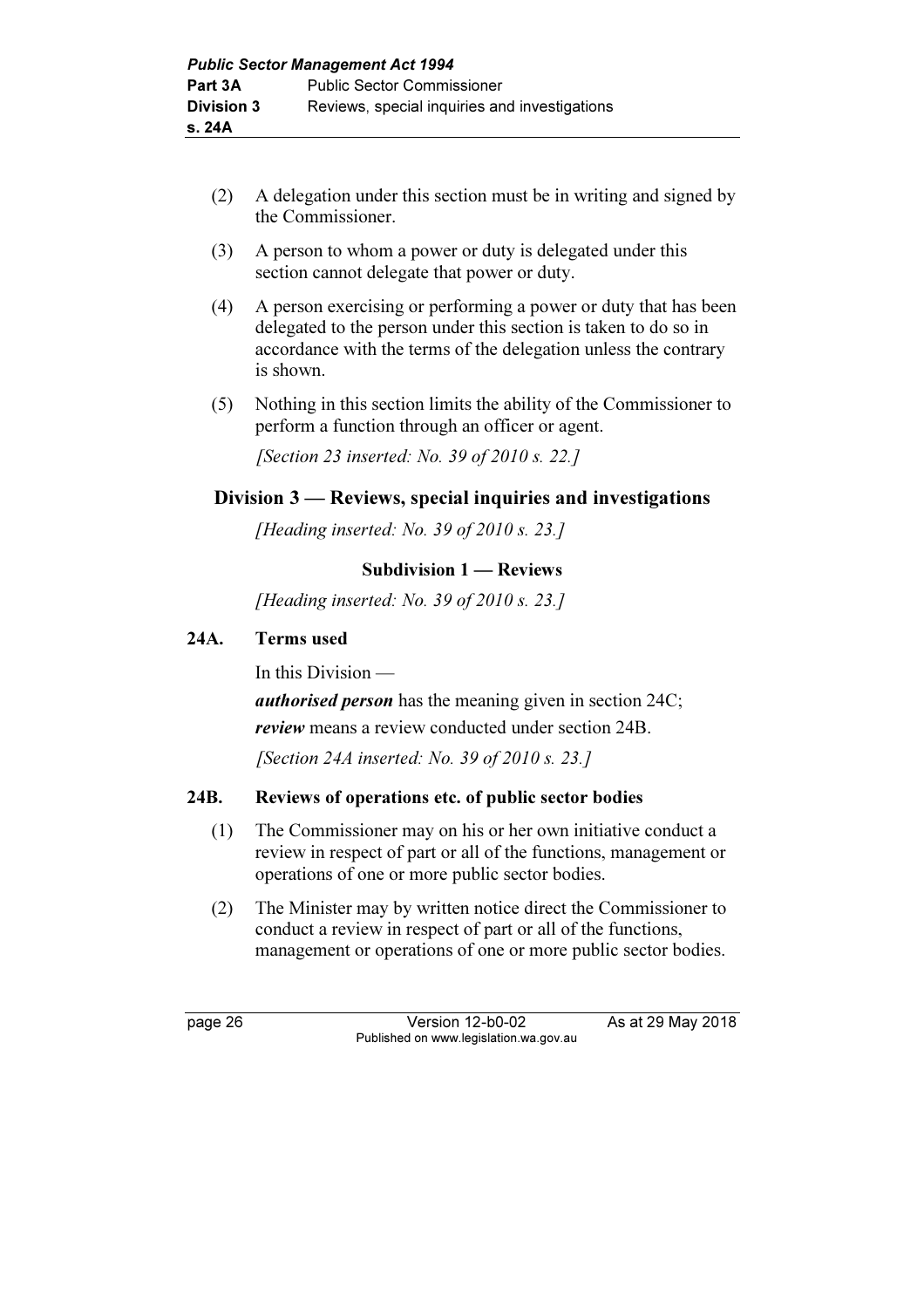- (3) The text of a direction given under subsection (2) is to be included in the annual report prepared by the Commissioner under section 22D.
- (4) The Commissioner must comply with a direction given under subsection (2) unless, in the Commissioner's opinion, there are exceptional circumstances for not complying.
- (5) If the Commissioner refuses to comply with a direction given under subsection (2) the Commissioner must prepare written reasons for the failure to comply and cause the text of those reasons to be included in the annual report prepared by the Commissioner under section 22D.

[Section 24B inserted: No. 39 of 2010 s. 23.]

# 24C. Commissioner may authorise people to perform functions

 The Commissioner may, by written notice, authorise a person (an *authorised person*) to perform functions under this Subdivision.

[Section 24C inserted: No. 39 of 2010 s. 23.]

# 24D. Powers of Commissioner etc. for purposes of reviews

- (1) The Commissioner or an authorised person may for the purposes of a review —
	- (a) enter the premises of a public sector body;
	- (b) by written notice direct an employee to produce to him or her any document that is in the possession or under the control of the employee;
	- (c) inspect any document produced to him or her and retain it for such reasonable period as he or she thinks fit, and make copies of it or any of its contents;
	- (d) direct an employee to answer questions.
- (2) An employee who, without reasonable excuse, fails to comply with a direction under subsection (1)(b) within 14 days of receiving it commits an offence. Penalty: a fine of \$10 000.

As at 29 May 2018 Version 12-b0-02 page 27 Published on www.legislation.wa.gov.au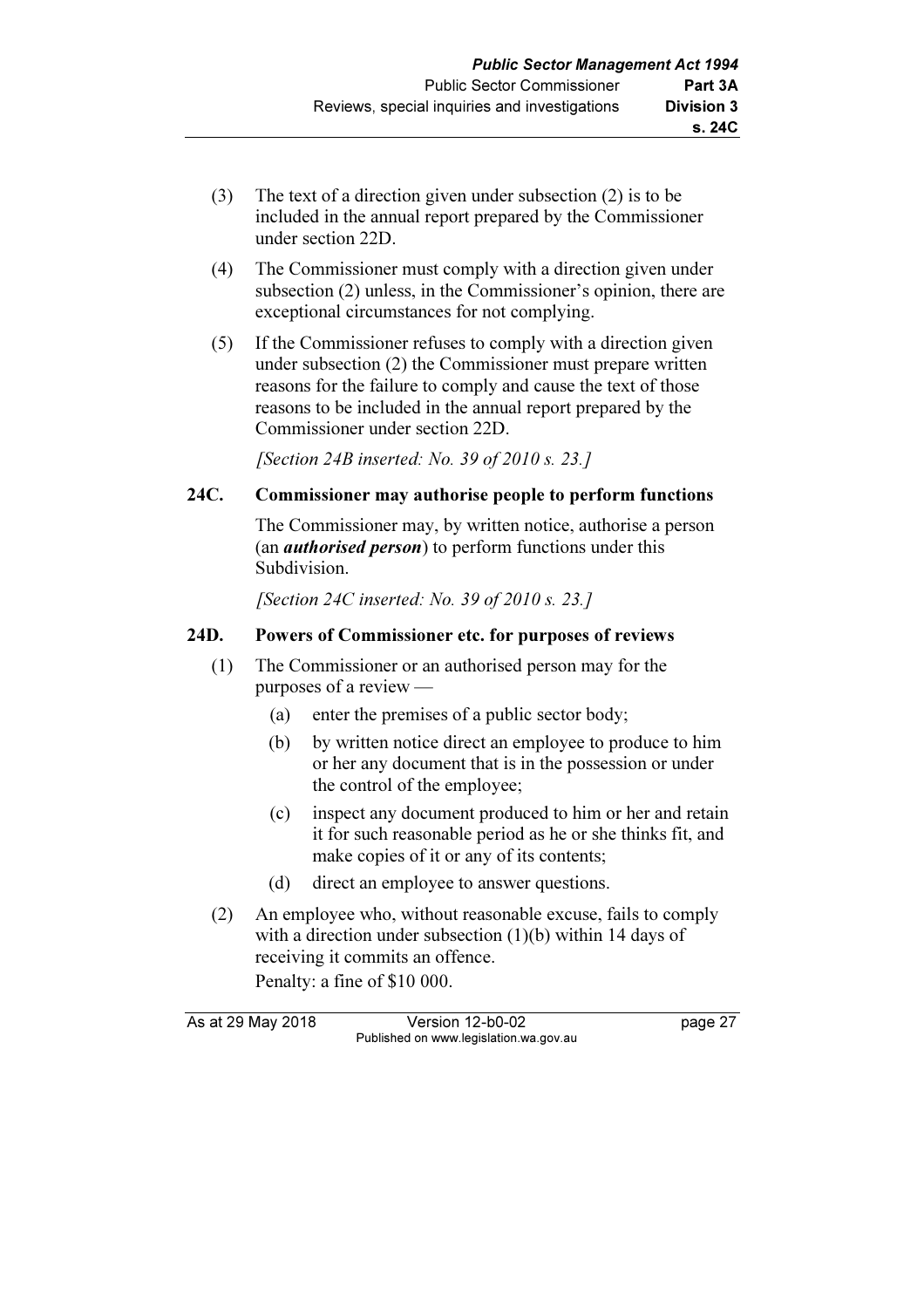(3) An employee who, without reasonable excuse, fails to comply with a direction under subsection (1)(d) commits an offence. Penalty: a fine of \$10 000.

[Section 24D inserted: No. 39 of 2010 s. 23; amended: No. 35 of 2014 s. 37(2) and (3).]

# 24E. Consultation required before exercising powers in s. 24D

 The powers conferred by section 24D are exercisable in relation to a public sector body only after consultation with —

- (a) the employing authority of the public sector body; and
- (b) the Minister
	- (i) who is responsible for the public sector body; or
	- (ii) to whom the administration of the Act under which the public sector body is established or continued is committed.

[Section 24E inserted: No. 39 of 2010 s. 23.]

# 24F. Privileges of employees in relation to s. 24D powers

- (1) Despite section 24D, an employee has the same privileges in relation to a requirement imposed under that section as a witness would have in proceedings in the Supreme Court.
- (2) Section 24D does not derogate from
	- (a) an enactment that imposes a prohibition or restriction  $on$  —
		- (i) the availability of any information; or
- (ii) the production or examination of any document; or
	- (b) a privilege or immunity existing by custom or convention and relating to the production of documents or other information of previous Governments of the State.

[Section 24F inserted: No. 39 of 2010 s. 23.]

page 28 Version 12-b0-02 As at 29 May 2018 Published on www.legislation.wa.gov.au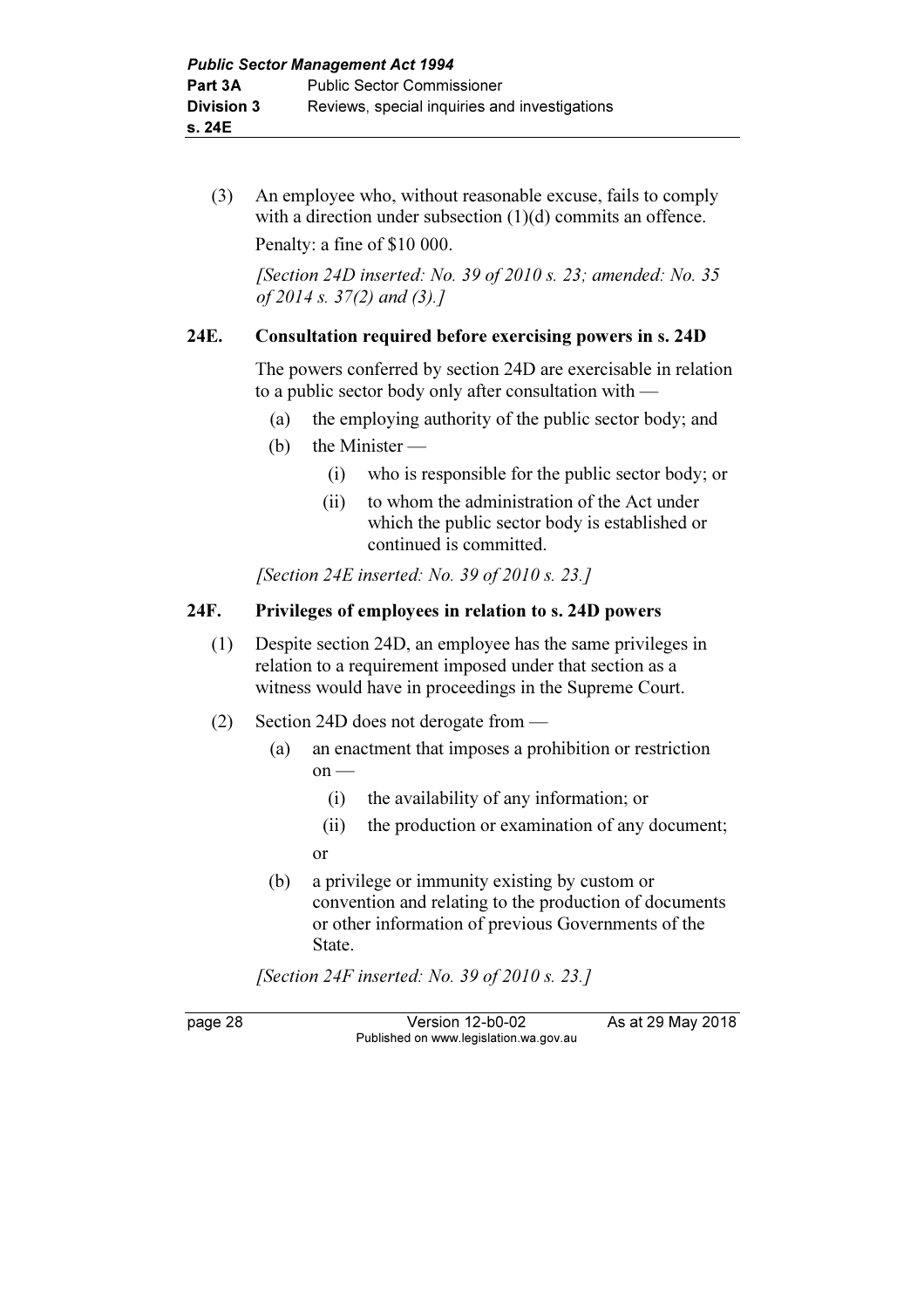# 24G. Report on review

 If a review was conducted on the direction of the Minister under section 24B(2), the Commissioner must provide the Minister with a written report on the conduct and findings of the review.

[Section 24G inserted: No. 39 of 2010 s. 23.]

#### Subdivision 2 — Special inquiries

[Heading inserted: No. 39 of 2010 s. 23.]

# 24H. Special inquiries, purpose and arrangement of

- (1) The Commissioner may on his or her own initiative
	- (a) arrange for the holding of a special inquiry into a matter related to the Public Sector; and
	- (b) appoint a person or persons to carry out the special inquiry.
- (2) The Minister may direct the Commissioner to arrange for the holding of a special inquiry into a matter related to the Public Sector.
- (3) A direction given under subsection (2) must specify the matter to be the subject of the special inquiry.
- (4) The text of a direction given under subsection (2) is to be included in the annual report prepared by the Commissioner under section 22D.
- (5) The Commissioner must
	- (a) comply with a direction given under subsection (2); and
	- (b) appoint a person or persons to carry out the special inquiry,

 unless, in the Commissioner's opinion, there are exceptional circumstances for not complying.

 (6) If the Commissioner refuses to comply with a direction given under subsection (2) the Commissioner must prepare written

As at 29 May 2018 Version 12-b0-02 page 29 Published on www.legislation.wa.gov.au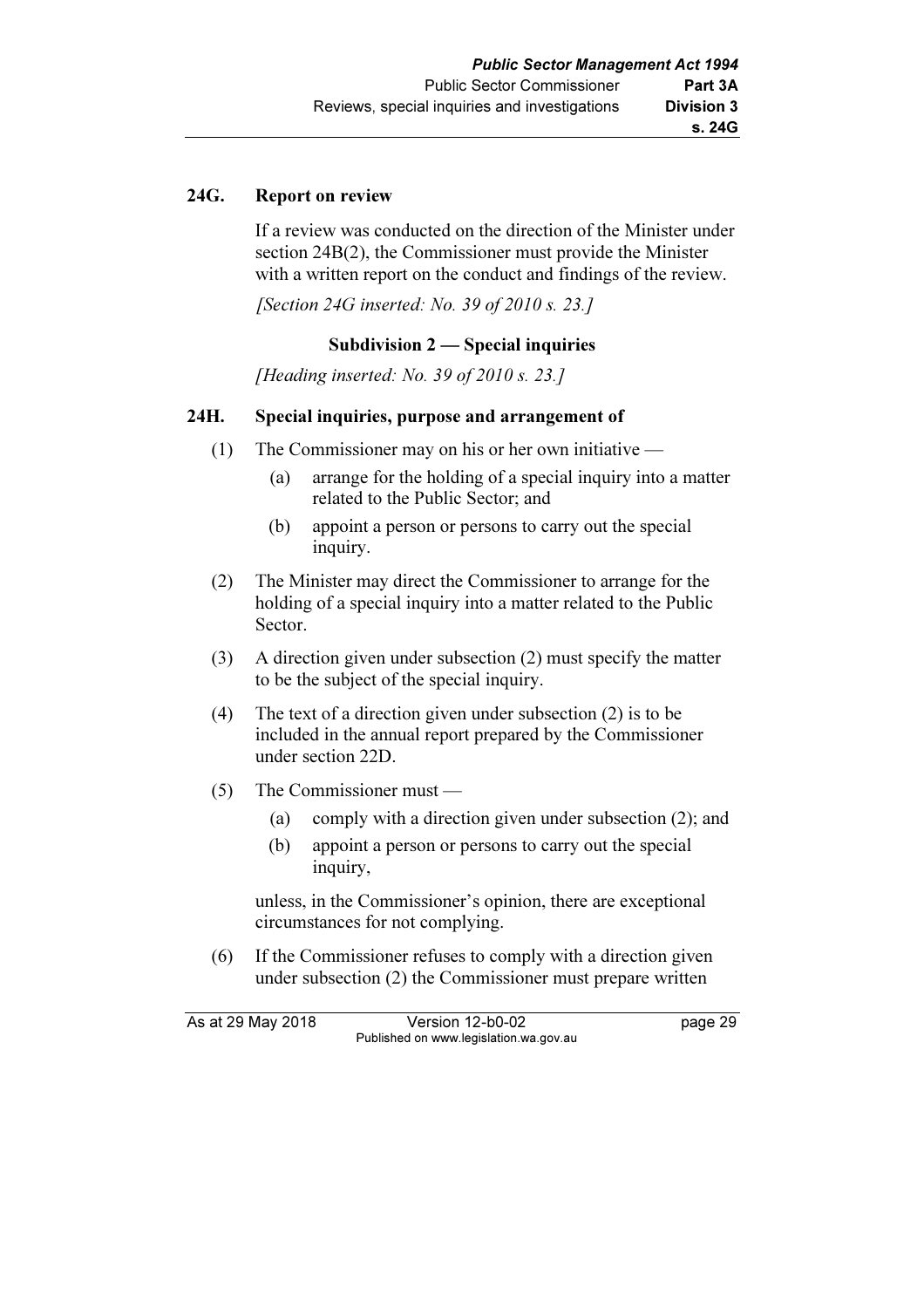reasons for the failure to comply and cause the text of those reasons to be included in the annual report prepared by the Commissioner under section 22D.

[Section 24H inserted: No. 39 of 2010 s. 23.]

# 24I. Powers of person conducting special inquiry

- (1) A special inquirer or a person authorised in writing by a special inquirer may for the purposes of a special inquiry —
	- (a) enter the premises of a public sector body; and
	- (b) by written notice require a person to produce to him or her any document that is in the possession or under the control of the person; and
	- (c) inspect any document produced to him or her and retain it for such reasonable period as he or she thinks fit, and make copies of it or any of its contents.
- (2) Schedule 3 applies to and in relation to a special inquirer.

[Section 24I inserted: No. 39 of 2010 s. 23.]

# 24J. Procedure and evidence at special inquiries

- (1) An individual, public sector body or other body may be represented at a special inquiry by a legal practitioner or other agent.
- (2) A special inquirer must act independently in relation to the performance of his or her functions.
- $(3)$  A special inquirer
	- (a) is not bound by the rules of evidence and may be informed as the special inquirer thinks fit; and
	- (b) must act according to equity, good conscience and the substantial merits of the case and without regard to technicalities and legal forms.

page 30 **Version 12-b0-02** As at 29 May 2018 Published on www.legislation.wa.gov.au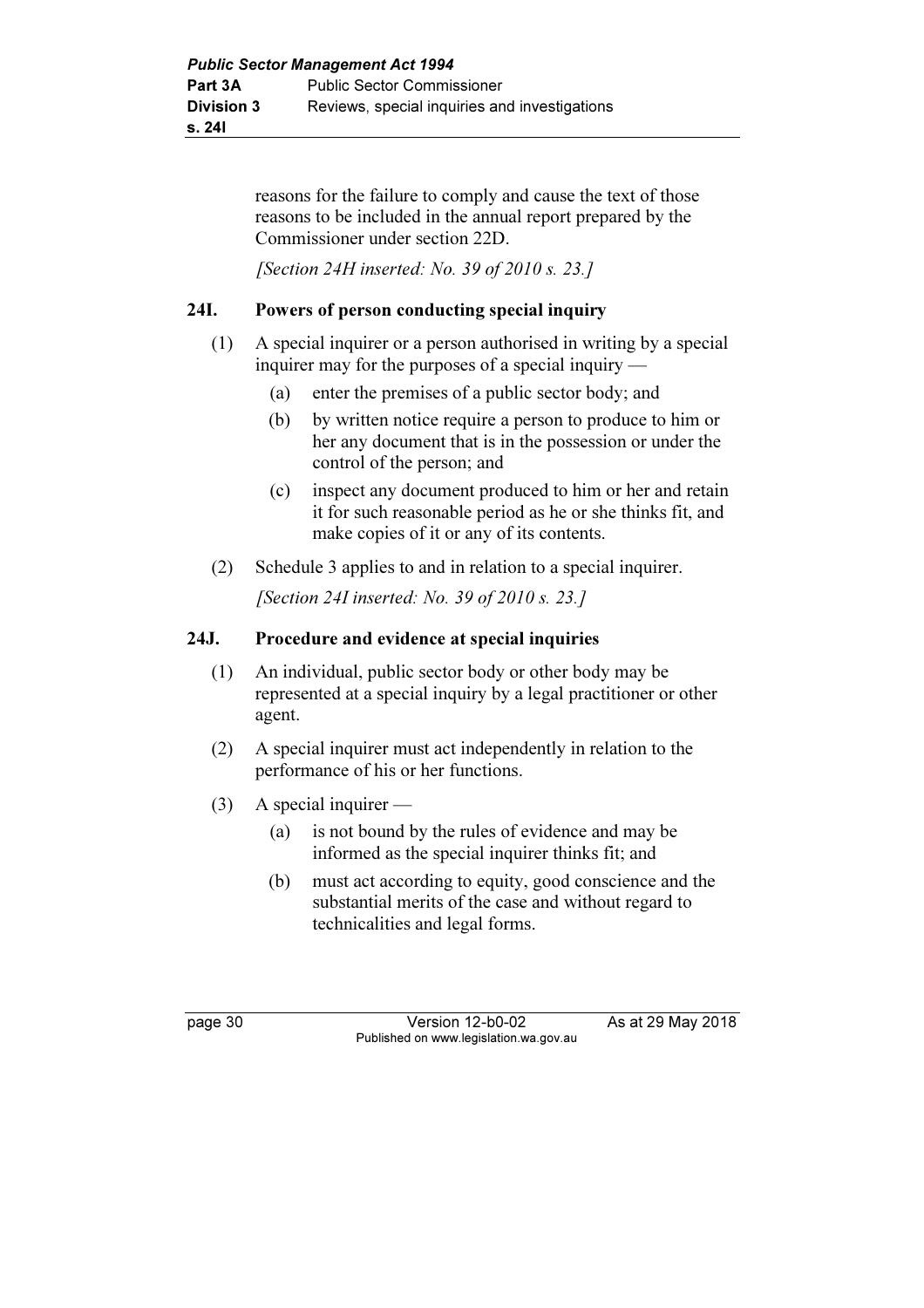- (4) To the extent that the practice or procedure of a special inquirer is not prescribed by or under this Act, it is to be as the special inquirer determines.
- (5) A special inquirer does not have power to make an award of costs.

[Section 24J inserted: No. 39 of 2010 s. 23.]

# 24K. Reports on special inquiries

- (1) A special inquirer must
	- (a) within such period as the Commissioner requires, prepare a report on the conduct and findings, and any recommendations, of the special inquiry; and
	- (b) immediately after preparing the report, provide the Commissioner with a copy of the report.
- (2) If a special inquiry was held on the direction of the Minister under section 24H(2), the Commissioner must provide the Minister with a copy of the report on the special inquiry provided to the Commissioner under subsection (1)(b).

[Section 24K inserted: No. 39 of 2010 s. 23.]

# Subdivision 3 — Investigations

[Heading inserted: No. 39 of 2010 s. 23.]

# 24. Commissioner's powers of investigation

- (1) The Commissioner may, for the purpose of performing his or her functions, investigate the activities of any public sector body and for that purpose the Commissioner, or a person authorised by the Commissioner in writing, has all the powers conferred on a special inquirer by this Act and the provisions of sections 24I and 24J and Schedule 3 apply to and in relation to —
	- (a) the Commissioner or that person as if he or she were a special inquirer; and
	- (b) that investigation as if it were a special inquiry.

As at 29 May 2018 Version 12-b0-02 page 31 Published on www.legislation.wa.gov.au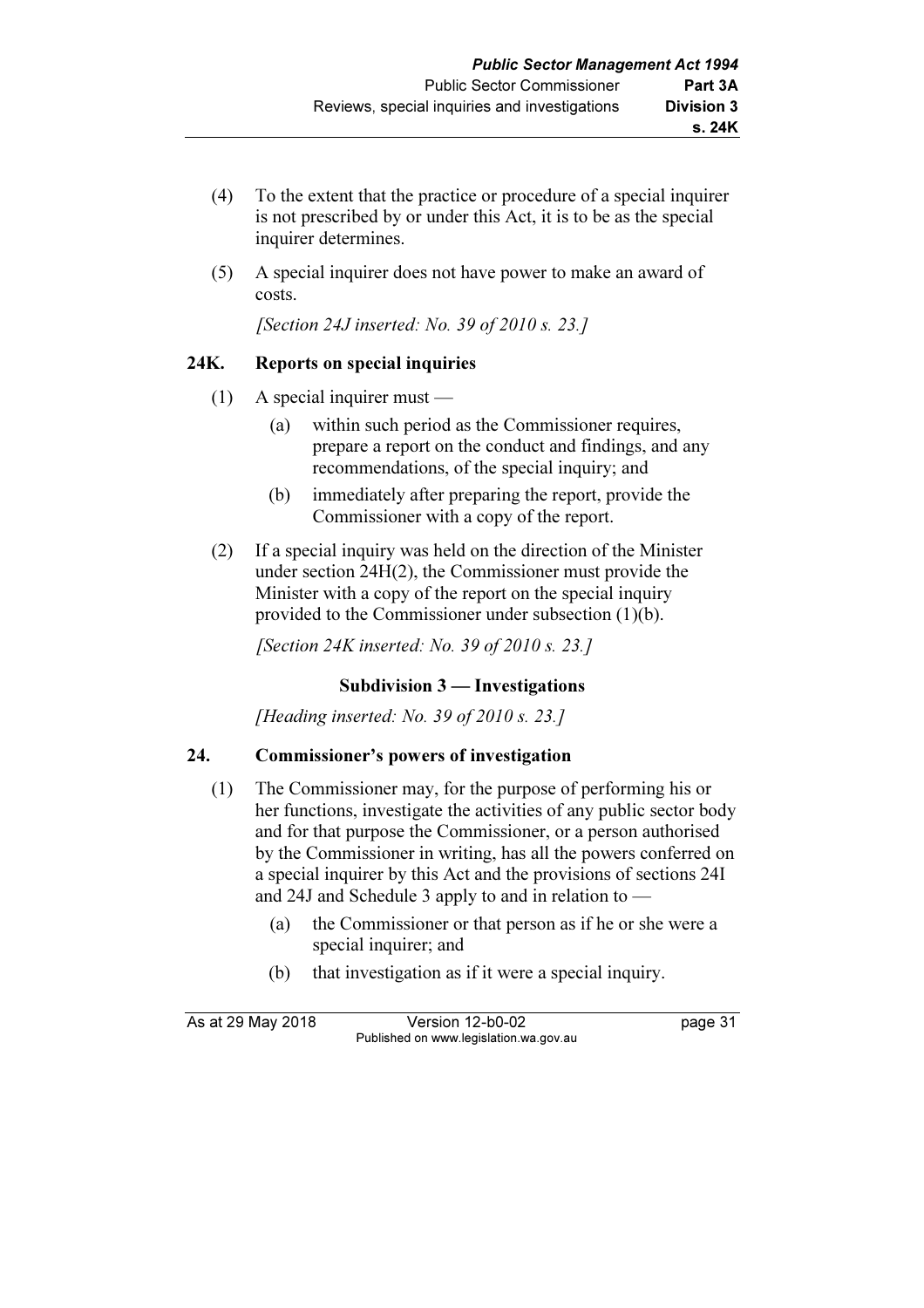- (2) A person authorised under subsection (1) must
	- (a) within such period as the Commissioner requires, prepare a report on the conduct and findings of, and any recommendations resulting from, an investigation by the person; and
	- (b) immediately after preparing the report, provide the Commissioner with a copy of the report.

[Section 24 amended: No. 39 of 2010 s. 24 and 69.]

[25-27. Deleted: No. 39 of 2010 s. 25.]

# Division 4 — Acting appointments

[Heading inserted: No. 39 of 2010 s. 26.]

#### 28. Acting Commissioner appointed by Governor

- (1) The Governor may, on the recommendation of the Minister, appoint a person to act in the office of Commissioner during a period when —
	- (a) the Commissioner is on leave of absence, or otherwise unable to perform the functions of Commissioner, or is absent from the State; or
	- (b) the Commissioner is suspended from that office under section 18(3) or  $(4)$ ; or
	- (c) that office is vacant.
- (2) Before making a recommendation under subsection (1), the Minister shall consult the parliamentary leader of each party in the Parliament.
- (3) A person appointed to act under subsection (1) is, while that appointment subsists, to be known as the Acting Public Sector Commissioner.
- (4) An acting appointment subsists until
	- (a) the relevant leave of absence, inability, absence, suspension or vacancy ceases; or

page 32 **Version 12-b0-02** As at 29 May 2018 Published on www.legislation.wa.gov.au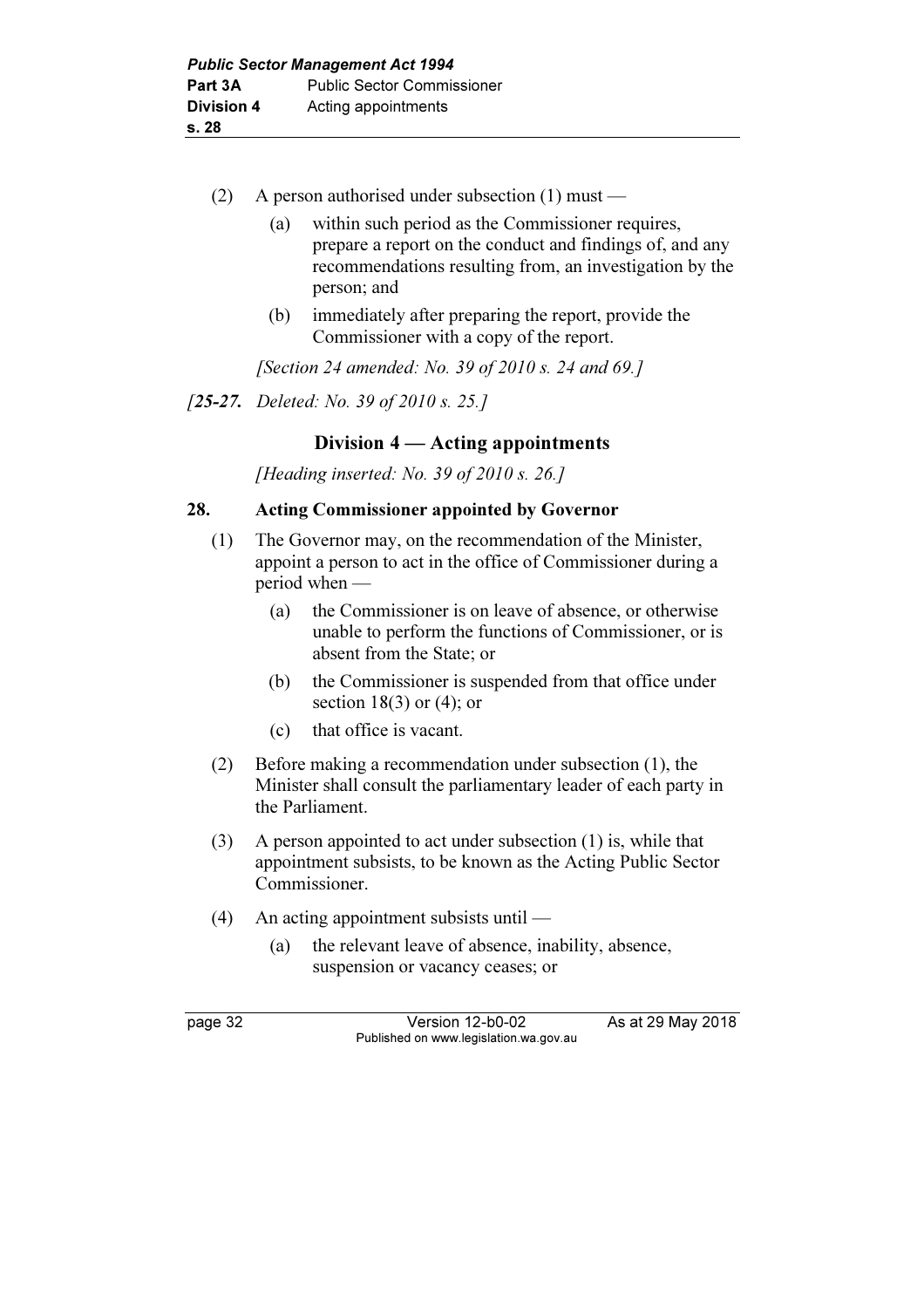- (b) the term of that appointment expires; or
- (c) the expiry of 12 months from the day of that appointment,

whichever is soonest.

- (5) If an acting appointment ends under subsection (4)(b), it can be renewed under subsection (1) but not so as to extend beyond 12 months from the day of the original acting appointment.
- $(6)$  If
	- (a) a person immediately before appointment as Acting Commissioner under this section occupied an office in a department or organisation; and
	- (b) the person's period of office as Acting Commissioner ends and the person is not reappointed to the office; and
	- (c) but for the appointment as Acting Commissioner, the person would still be entitled to hold the office referred to in paragraph (a),

 the person is entitled to be appointed to an office in a department or organisation of at least the equivalent level of classification as the office that the person occupied immediately before appointment as Acting Commissioner.

(7) Sections 17(4), 18, 19 and 20(1), (3) and (6) apply to an Acting Commissioner appointed under this section.

[Section 28 amended: No. 39 of 2010 s. 27.]

#### 29A. Acting Commissioner appointed by Commissioner

- (1) If the Governor has not appointed a person under section 28, the Commissioner may appoint a person to act in the office of Commissioner in the circumstances referred to in section  $28(1)(a)$ .
- (2) A person must not be appointed under subsection (1) for more than 13 weeks in a 12 month period.

As at 29 May 2018 Version 12-b0-02 page 33 Published on www.legislation.wa.gov.au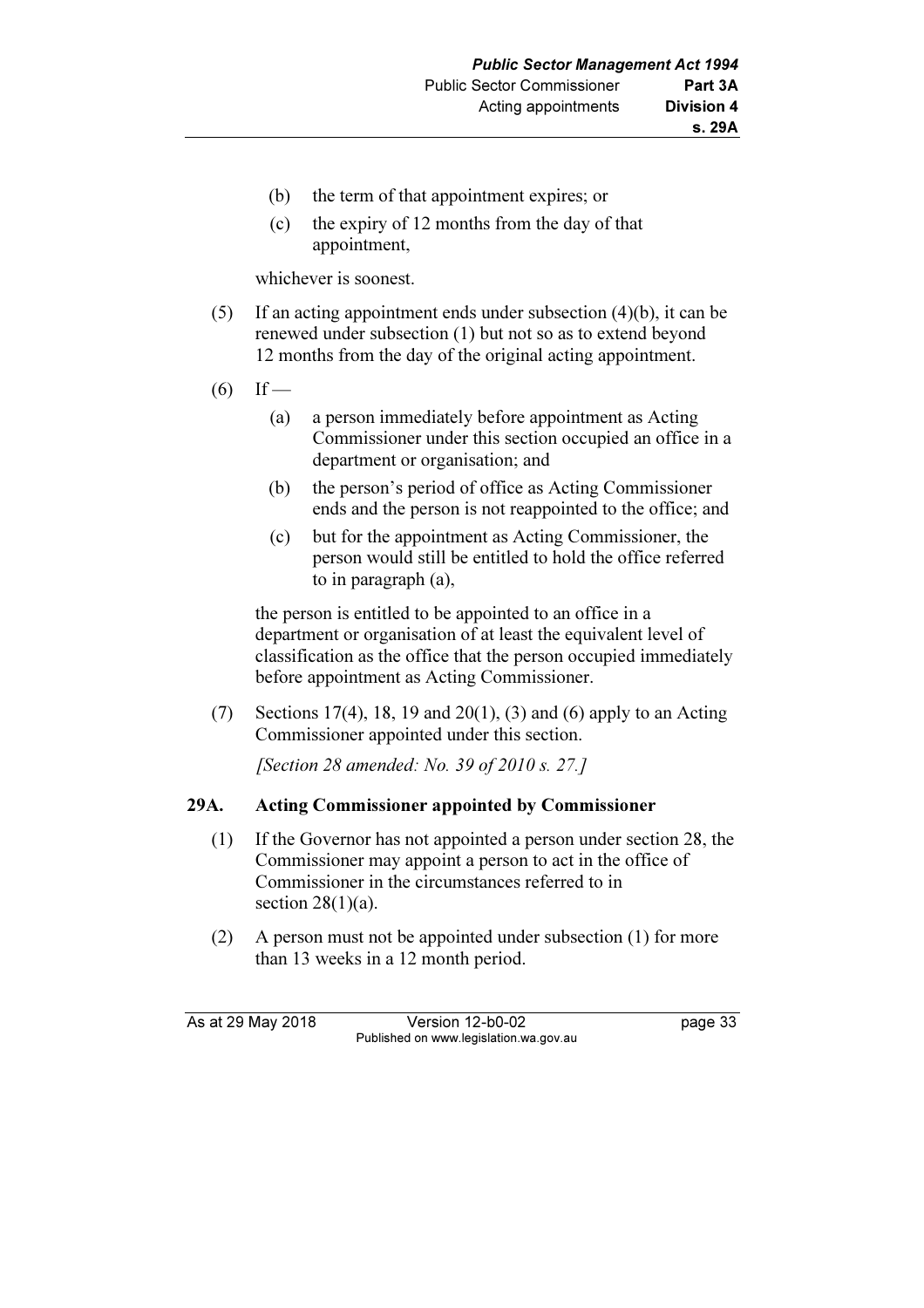- (3) An appointment under this section
	- (a) may be terminated at any time by the Commissioner; and
	- (b) may be expressed to have effect only in the circumstances specified in the instrument of appointment.
- (4) If the Commissioner appoints a person under subsection (1) and the Governor later appoints a person under section 28 whose term of appointment is to begin before the term of the Commissioner's appointee has ended, the appointment of the Commissioner's appointee ceases to have effect on and from the day on which the term of the Governor's appointee begins.
- (5) Sections 18(1) and (2), 19 and 20(1), (3) and (6) apply to an Acting Commissioner appointed under this section.

[Section 29A inserted: No. 39 of 2010 s. 28.]

# 29B. Matters relevant to all acting appointments

 While an Acting Commissioner is acting in the office of Commissioner under section 28 or 29A —

- (a) the Acting Commissioner is to perform all the functions of the Commissioner and any act or thing done by the Acting Commissioner in that performance has the like effect as if it were done by the Commissioner; and
- (b) any act or thing that is required under a written law to be done to, by reference to or in relation to the Commissioner is taken to be effectually done if done to, by reference to or in relation to the Acting Commissioner; and
- (c) the Acting Commissioner has the same immunities and independence as the Commissioner.

[Section 29B inserted: No. 39 of 2010 s. 28.]

page 34 Version 12-b0-02 As at 29 May 2018 Published on www.legislation.wa.gov.au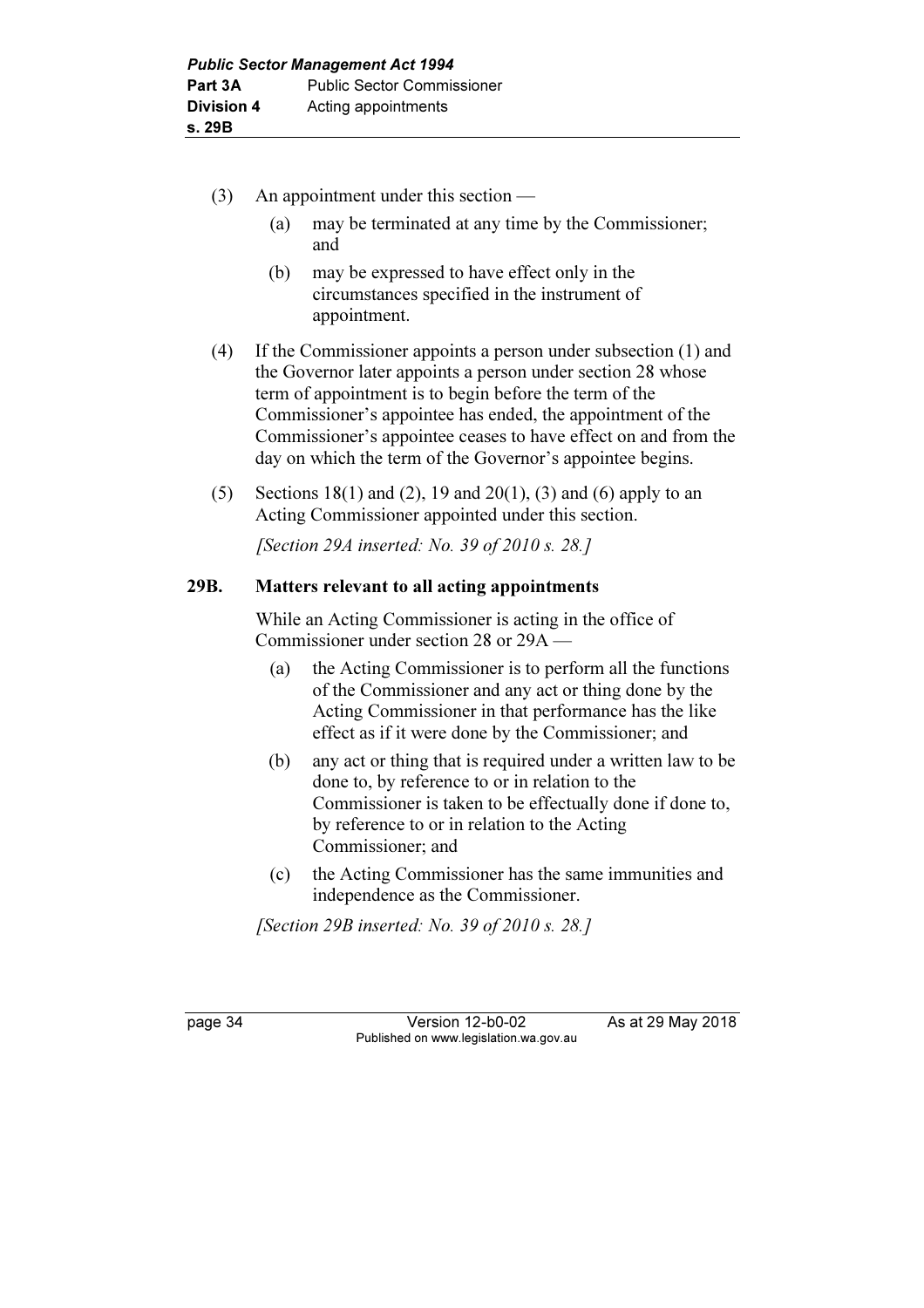# Part 3B — Chief executive officers and chief employees

[Heading inserted: No. 39 of 2010 s. 29.]

# 29. Functions of CEOs and chief employees

- (1) Subject to this Act and to any other written law relating to his or her department or organisation, the functions of a chief executive officer or chief employee are to manage that department or organisation, and in particular —
	- (a) to provide leadership, strategic direction and a focus on results for that department or organisation; and
	- (b) to provide policy advice to the responsible authority of that department or organisation; and
	- (c) to plan for and undertake financial, information and other management in relation to that department or organisation and to monitor the administrative and financial performance of that department or organisation; and
	- (d) to ensure the appropriate deployment and redeployment of resources within that department or organisation; and
	- (e) to ensure the proper organisation of that department or organisation, including the devising of organisational structures and arrangements; and
	- (f) to ensure the appropriate division of responsibilities between, and the assignment of functions to, the employees employed in that department or organisation; and
	- (g) to manage and direct employees employed in that department or organisation and, without limiting the generality of this paragraph, to be responsible for the recruitment, selection, appointment, deployment and termination of employment of those employees; and

As at 29 May 2018 **Version 12-b0-02** page 35 Published on www.legislation.wa.gov.au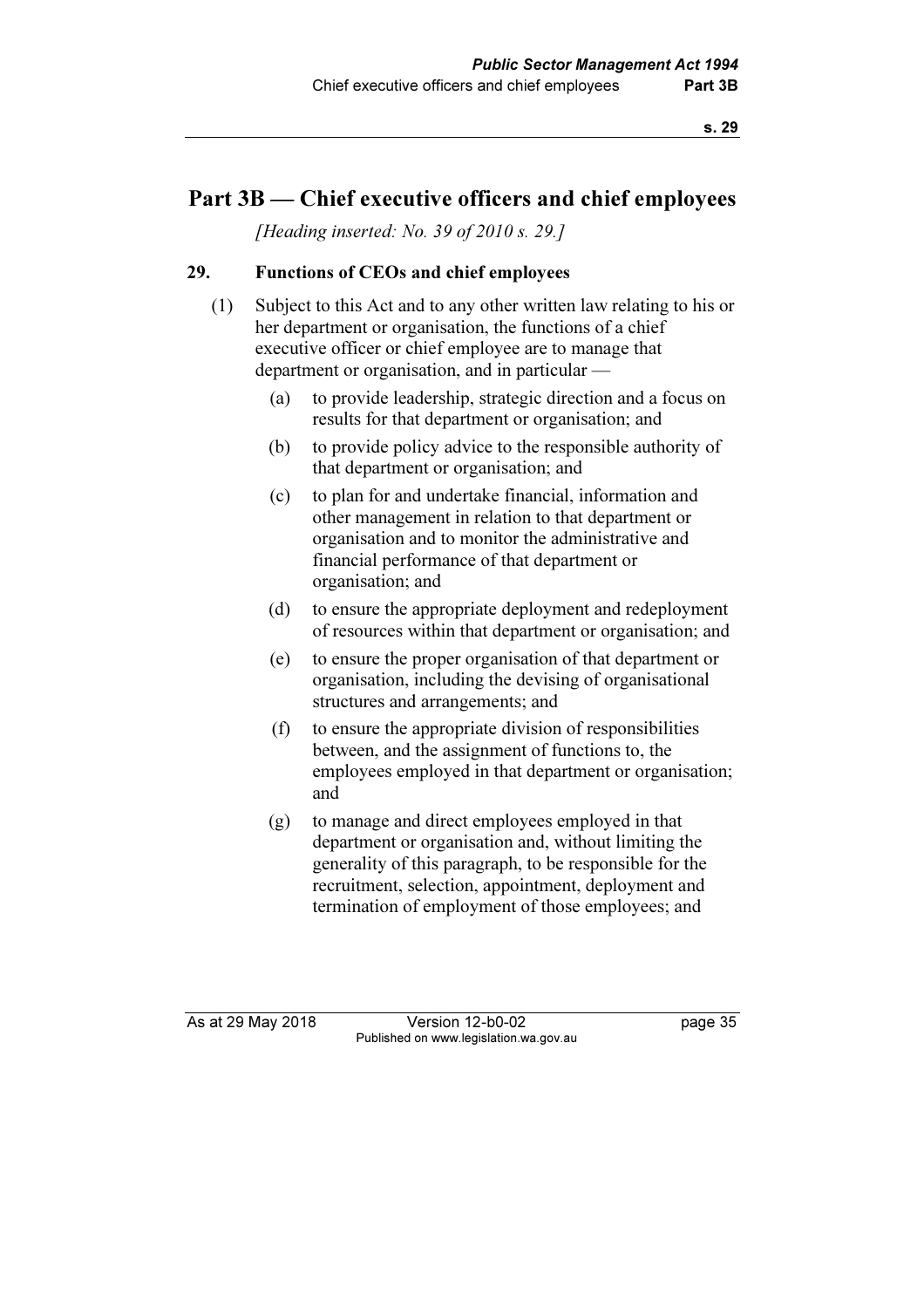s. 29

| (h)     | to classify, and determine the remuneration of,<br>employees in that department or organisation and their<br>offices, posts or positions, and to vary any such<br>classification or remuneration, in accordance with —                                                             |  |  |
|---------|------------------------------------------------------------------------------------------------------------------------------------------------------------------------------------------------------------------------------------------------------------------------------------|--|--|
|         | the requirements of any binding award, order or<br>(i)<br>industrial agreement under the <i>Industrial</i><br>Relations Act 1979 employer-employee<br>agreement under Part VID of the Industrial<br>Relations Act 1979; and                                                        |  |  |
|         | the relevant Commissioner's instructions, if any;<br>(ii)                                                                                                                                                                                                                          |  |  |
|         | and                                                                                                                                                                                                                                                                                |  |  |
| (i)     | to evaluate the performances of employees employed in<br>that department or organisation; and                                                                                                                                                                                      |  |  |
| (ja)    | where appropriate, to take improvement action in<br>respect of employees employed in that department or<br>organisation; and                                                                                                                                                       |  |  |
| (j)     | subject to the <i>Equal Opportunity Act 1984</i> , to devise and<br>implement initiatives to ensure that employees in that<br>department or organisation have equal opportunities in<br>relation to their employment in accordance with the<br>principles of merit and equity; and |  |  |
| (k)     | to establish and implement necessary management<br>training programmes and staff training, education and<br>development programmes; and                                                                                                                                            |  |  |
| (1)     | subject to Part 7 and the <i>Industrial Relations Act 1979</i> ,<br>to resolve or redress the grievances of employees in that<br>department or organisation; and                                                                                                                   |  |  |
| (m)     | subject to the Occupational Safety and Health Act 1984,<br>to implement any health and safety standards and<br>programmes adopted with respect to employment in the<br>Public Sector; and                                                                                          |  |  |
| (n)     | subject to the <i>State Records Act 2000</i> , to ensure that the<br>department or organisation keeps proper records; and                                                                                                                                                          |  |  |
| page 36 | As at 29 May 2018<br>Version 12-b0-02<br>Published on www.legislation.wa.gov.au                                                                                                                                                                                                    |  |  |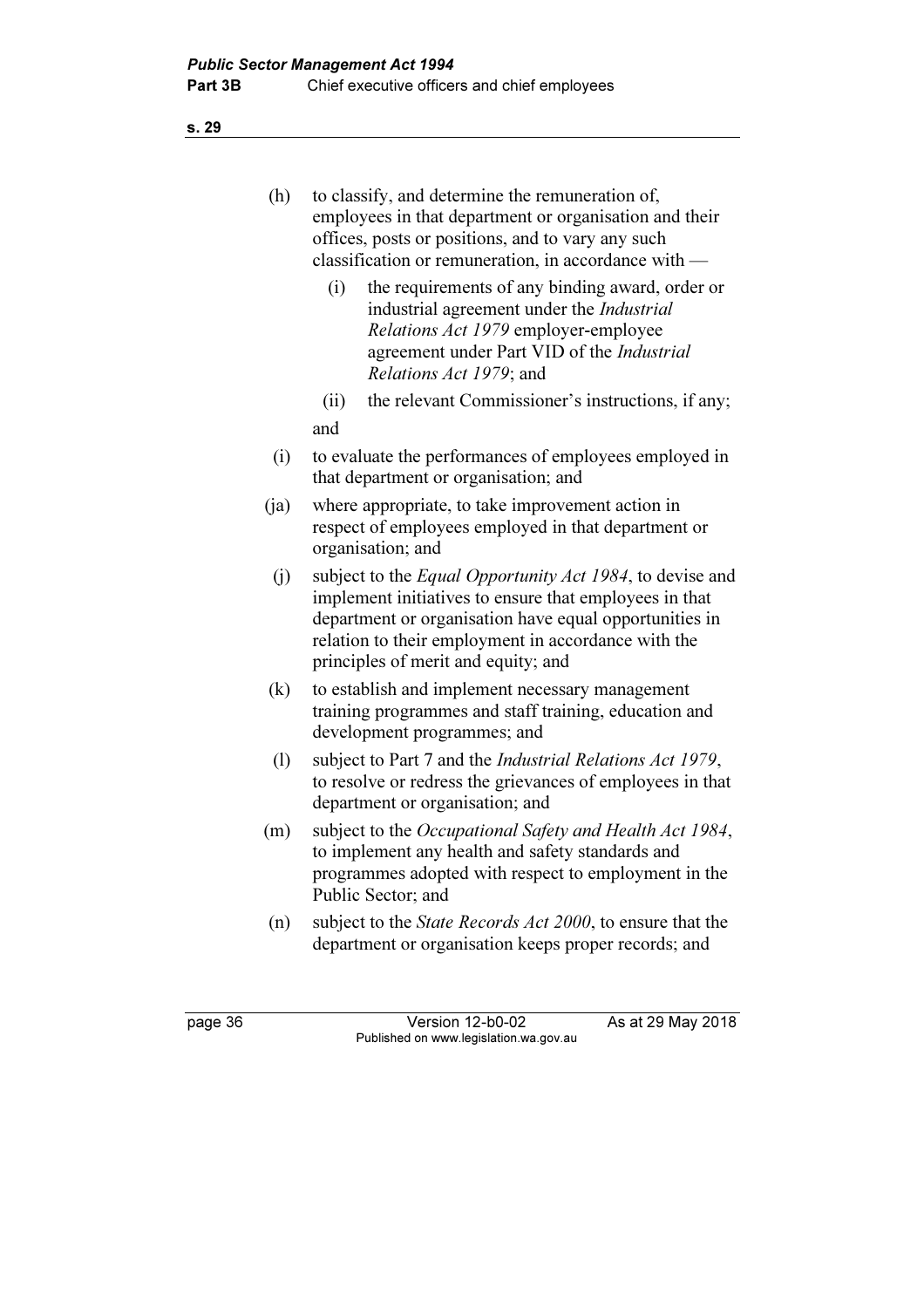- (o) to perform such other functions as are conferred or imposed on the chief executive officer or chief employee under this Act or any other Act.
- (2) A chief executive officer or chief employee has power to do all things that are necessary or convenient to be done for or in connection with the performance of his or her functions.

 [Section 29 amended: No. 30 of 1995 s. 48; No. 53 of 2000 s. 21; No. 20 of 2002 s. 25(2); No. 39 of 2010 s. 30 and 70; amended: Gazette 15 Aug 2003 p. 3690; No. 8 of 2014 s. 10.]

# 30. Duties of CEOs and chief employees when performing functions

 In performing the functions of a chief executive officer or chief employee of a department or organisation, that chief executive officer or chief employee shall —

- (a) endeavour to attain performance objectives agreed with the responsible authority of the department or organisation; and
- (b) comply with the Commissioner's instructions, public sector standards, codes of ethics and any relevant code of conduct; and
- (c) comply with the principles set out in sections 7, 8 and 9; and
- (d) comply with any binding award, order or industrial agreement under the Industrial Relations Act 1979 or employer-employee agreement under Part VID of the Industrial Relations Act 1979.

 [Section 30 amended: No. 20 of 2002 s. 25(3); No. 39 of 2010 s. 31 and 70; amended: Gazette 15 Aug 2003 p. 3690.]

#### 31. Extent of compliance with public sector standards etc. to be reported

 (1) A chief executive officer or chief employee shall cause to be included in the annual report submitted by the accountable

As at 29 May 2018 **Version 12-b0-02** page 37 Published on www.legislation.wa.gov.au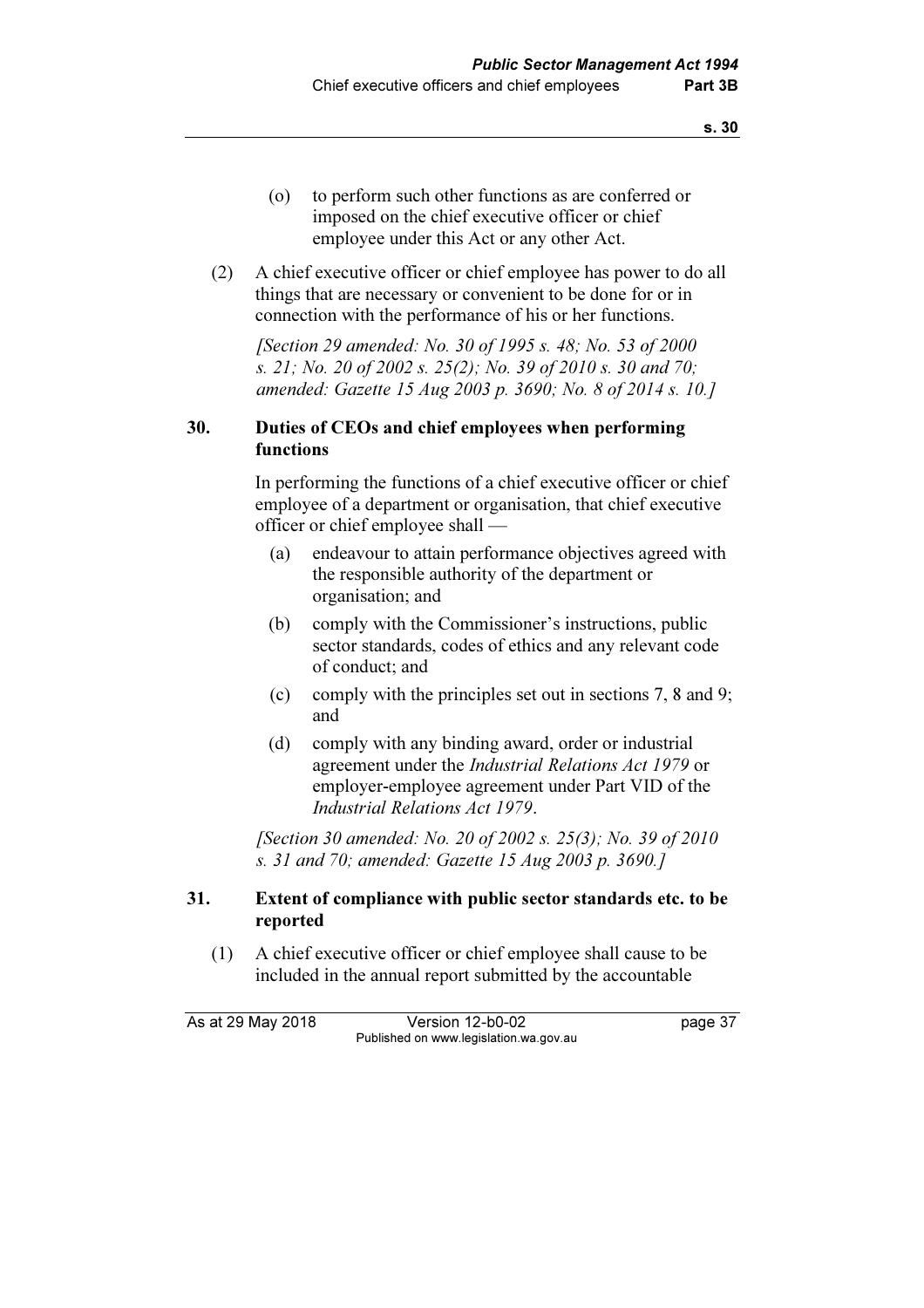authority of the relevant department or organisation under Part 5 of the *Financial Management Act 2006* a report, prepared in accordance with the relevant Commissioner's instructions, if any, on the extent to which public sector standards, codes of ethics and any relevant code of conduct have been complied with in relation to the relevant department or organisation.

- (2) The chief executive officer or chief employee of an organisation which is not a statutory authority within the meaning of the Financial Management Act 2006 shall, before 31 August in each year or such earlier date in that year as the Commissioner may determine by order published in the *Gazette*, cause to be prepared and submitted to the Commissioner a report, prepared in accordance with the relevant Commissioner's instructions, if any, on the extent to which public sector standards, codes of ethics and any relevant code of conduct have been complied with in relation to that organisation.
- (3) If the whole or any part of a department or organisation is exempted under section 21(9A) from compliance with the whole or any part of any public sector standard or code of ethics, subsections (1) and (2) do not apply to or in relation to any thing to which that exemption relates.
- (4) The Commissioner shall include in the annual report prepared by the Commissioner under section 22D each report submitted to him or her under subsection (2).

 [Section 31 amended: No. 5 of 2005 s. 43; No. 77 of 2006 Sch. 1 cl. 137; No. 39 of 2010 s. 32 and 69.]

#### 32. CEOs and chief employees to comply with directions etc. of responsible authority

- (1) In performing his or her functions, a chief executive officer or chief employee shall, subject to —
	- (a) section  $8(2)$ ; and
	- (b) any Commissioner's instruction, public sector standard or code of ethics; and

page 38 Version 12-b0-02 As at 29 May 2018 Published on www.legislation.wa.gov.au

s. 32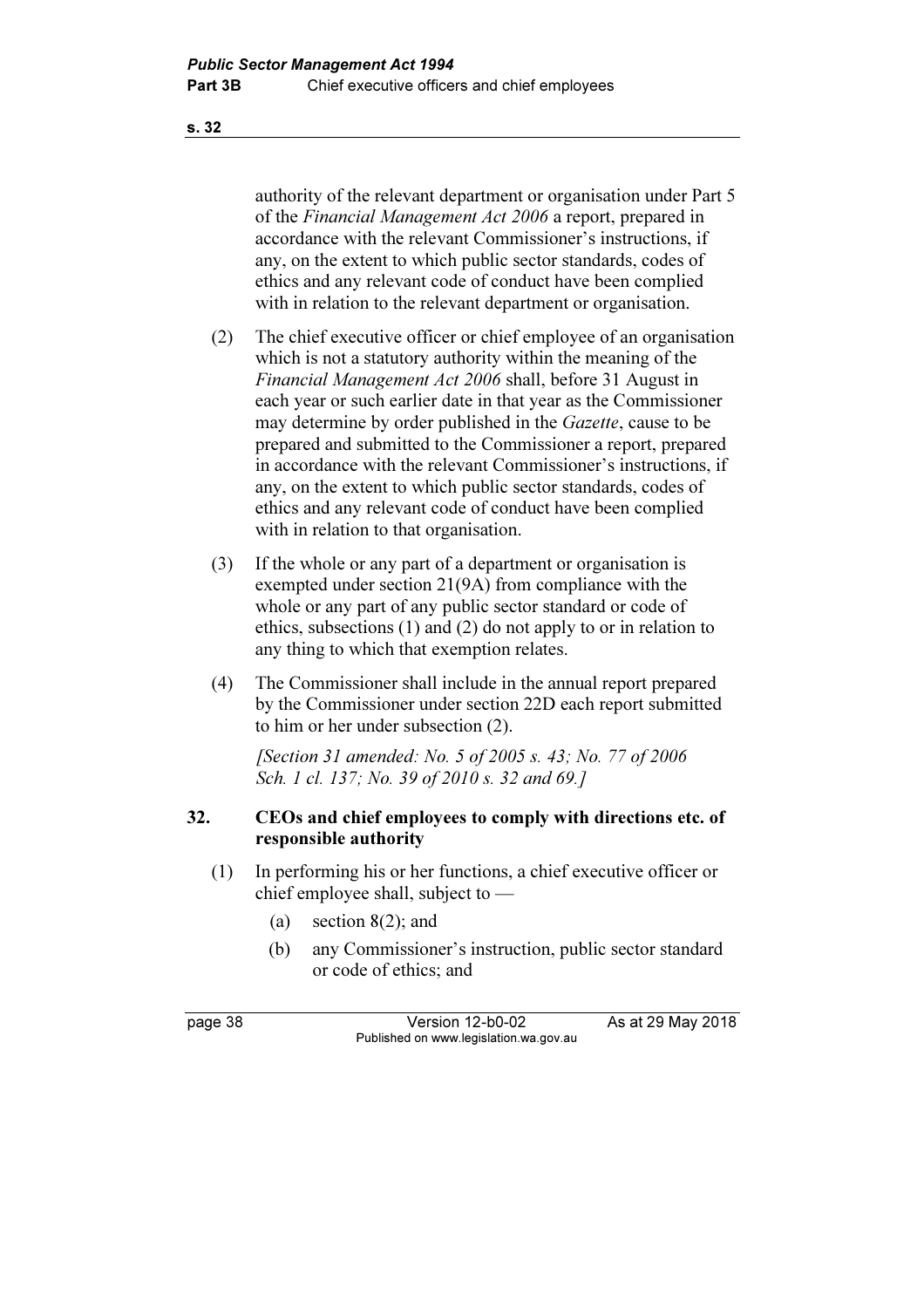(c) any other written law relating to his or her department or organisation,

 comply with any lawful directions or instructions given to him or her from time to time by the responsible authority of his or her department or organisation.

- (2) For the purposes of subsection (1), to the extent that there is any conflict between —
	- (a) section 8(2) or any public sector standard or code of ethics (in this subsection referred to as the paragraph (a) provision); and
	- (b) any other written law relating to the relevant department or organisation,

the paragraph (a) provision prevails.

[Section 32 amended: No. 39 of 2010 s. 33 and 70.]

# 33. Delegation by CEO or chief employee

- (1) Subject to any other written law, a chief executive officer or chief employee may delegate any power or duty of the chief executive officer or chief employee under another provision of this Act to —
	- (a) a public service officer; or
	- (b) any other employee; or
	- (c) a person who is appointed, employed or holds office in an entity that is —
		- (i) listed in Schedule 1 column 2; and
		- (ii) prescribed for the purposes of this section;
		- or
	- (d) with the approval of the Commissioner, any other person.

As at 29 May 2018 Version 12-b0-02 page 39 Published on www.legislation.wa.gov.au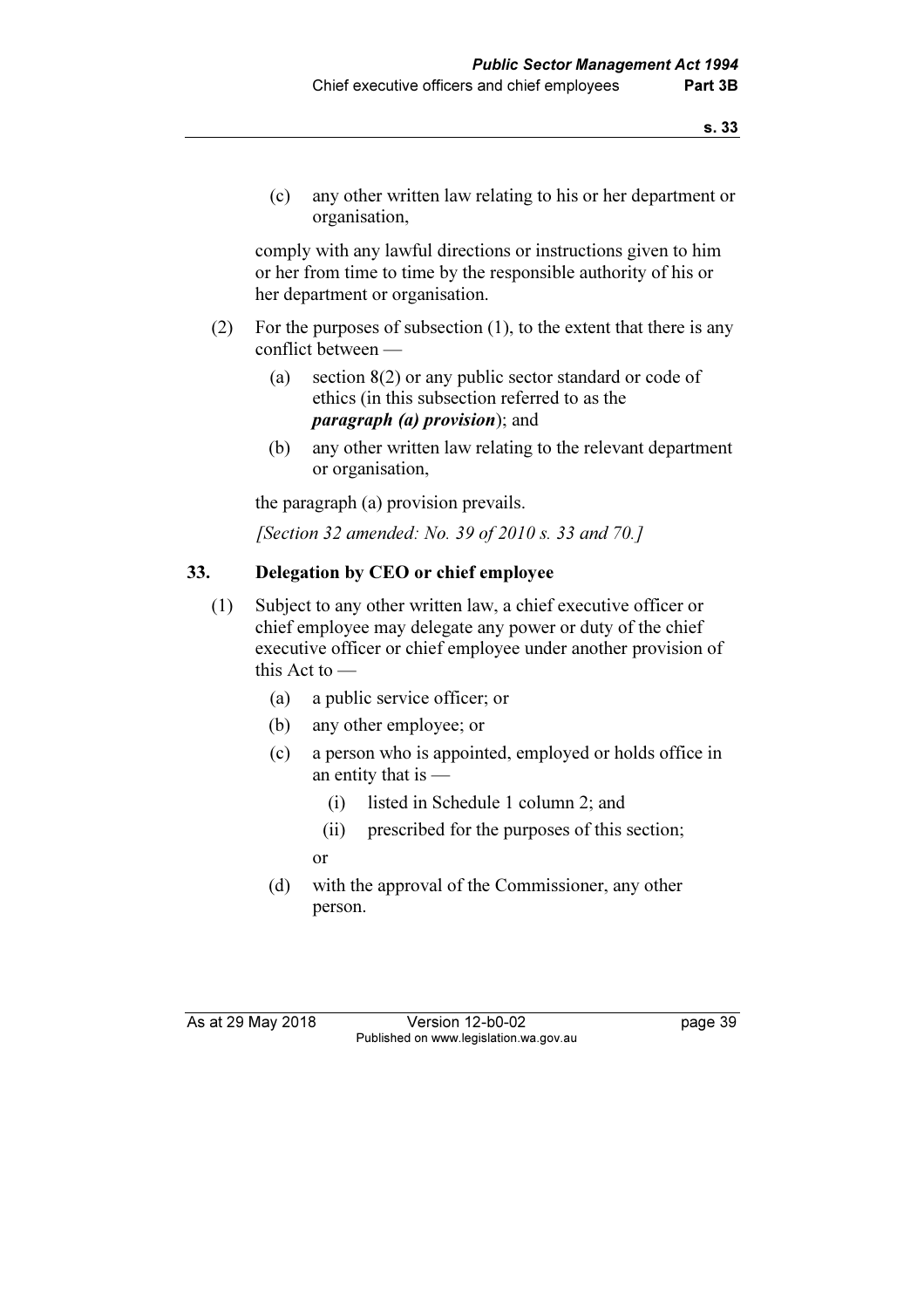s. 33

| (2) | The Commissioner must not approve a delegation under              |
|-----|-------------------------------------------------------------------|
|     | subsection $(1)(d)$ unless the Commissioner is satisfied that the |
|     | delegation is necessary or convenient having regard to $-$        |

- (a) the functions of the department or organisation in relation to which the chief executive officer or chief employee has the power or duty; or
- (b) the specialised knowledge, expertise or resources of the person to whom the power or duty is delegated.
- (3) The delegation must be in writing and signed by the chief executive officer or chief employee.
- (4) A person to whom a power or duty is delegated under this section cannot delegate that power or duty.
- (5) A person exercising or performing a power or duty that has been delegated to the person under this section is to be taken to do so in accordance with the terms of the delegation unless the contrary is shown.
- (6) If a power or duty is delegated under subsection (1), the power or duty is, when exercised or performed by the delegate, to be taken to be exercised or performed by the person who delegated it.
- (7) Nothing in this section limits the ability of the chief executive officer or chief employee to perform a function through an officer or agent.

[Section 33 inserted: No. 39 of 2010 s. 34.]

page 40 Version 12-b0-02 As at 29 May 2018 Published on www.legislation.wa.gov.au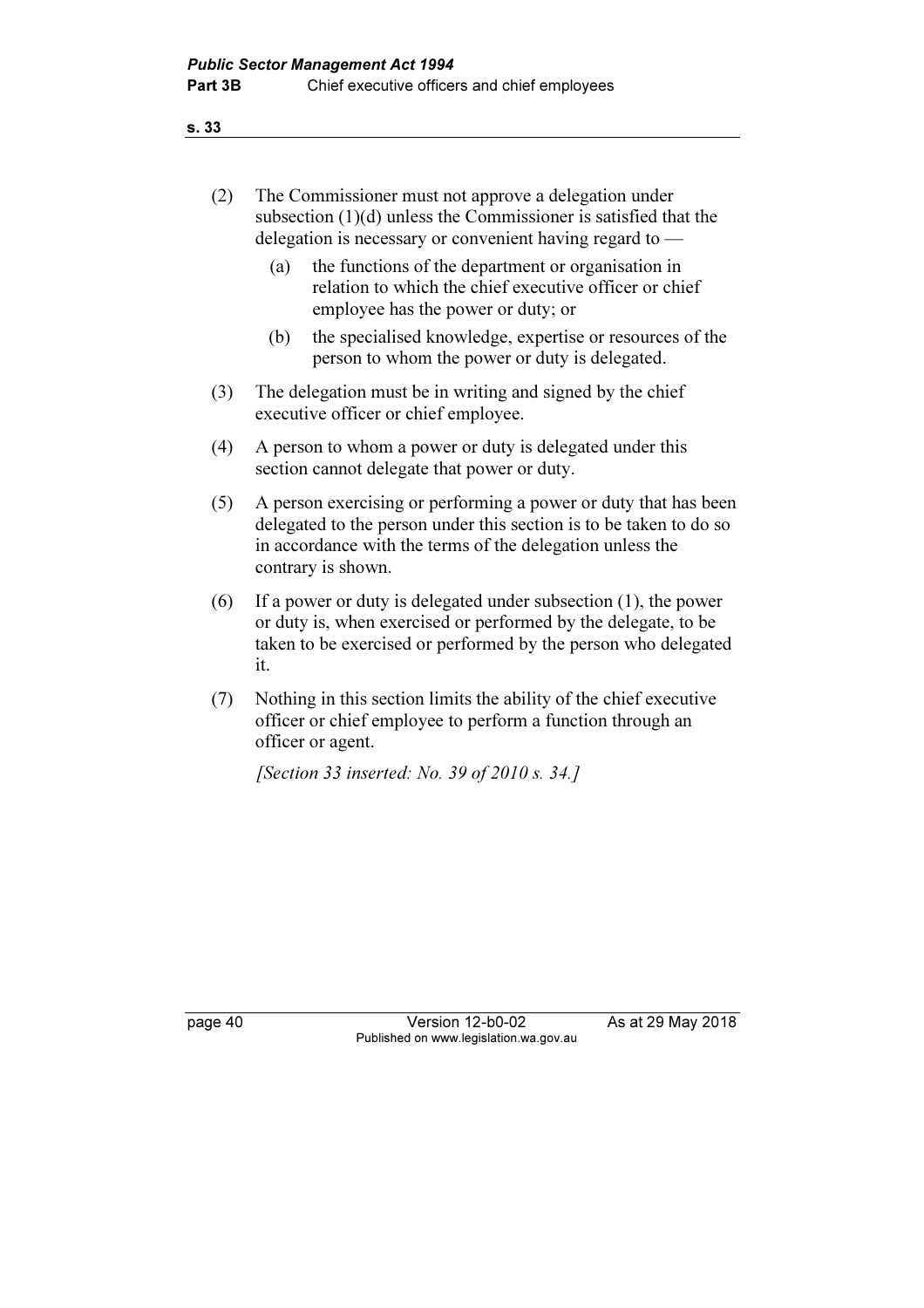# Part 3 — Public Service

# Division 1 — General

# 34. Constitution of Public Service

The Public Service is constituted by —

- (a) departments; and
- (b) SES organisations, insofar as any posts in them, or persons employed in them, or both, belong to the Senior Executive Service; and
- (c) persons employed under this Part, whether in departments or in the Senior Executive Service in SES organisations, or otherwise.

# 35. Departments, establishment etc. of

- (1) The Governor may, on the recommendation of the Commissioner —
	- (a) establish and designate departments; and
	- (b) amalgamate or divide existing departments and designate the resulting department or departments; and
	- (c) abolish departments; and
	- (d) alter the designations of existing departments.
- (2) Notice of any act by the Governor under subsection (1) is to be published in the Gazette.
- (3) An omission to publish a notice under subsection (2) does not invalidate the act of the Governor.
- (4) The Minister may direct the Commissioner to make a recommendation to the Governor under subsection (1) in respect of a department or departments specified in the direction, and the Commissioner must comply with the direction.

As at 29 May 2018 Version 12-b0-02 page 41 Published on www.legislation.wa.gov.au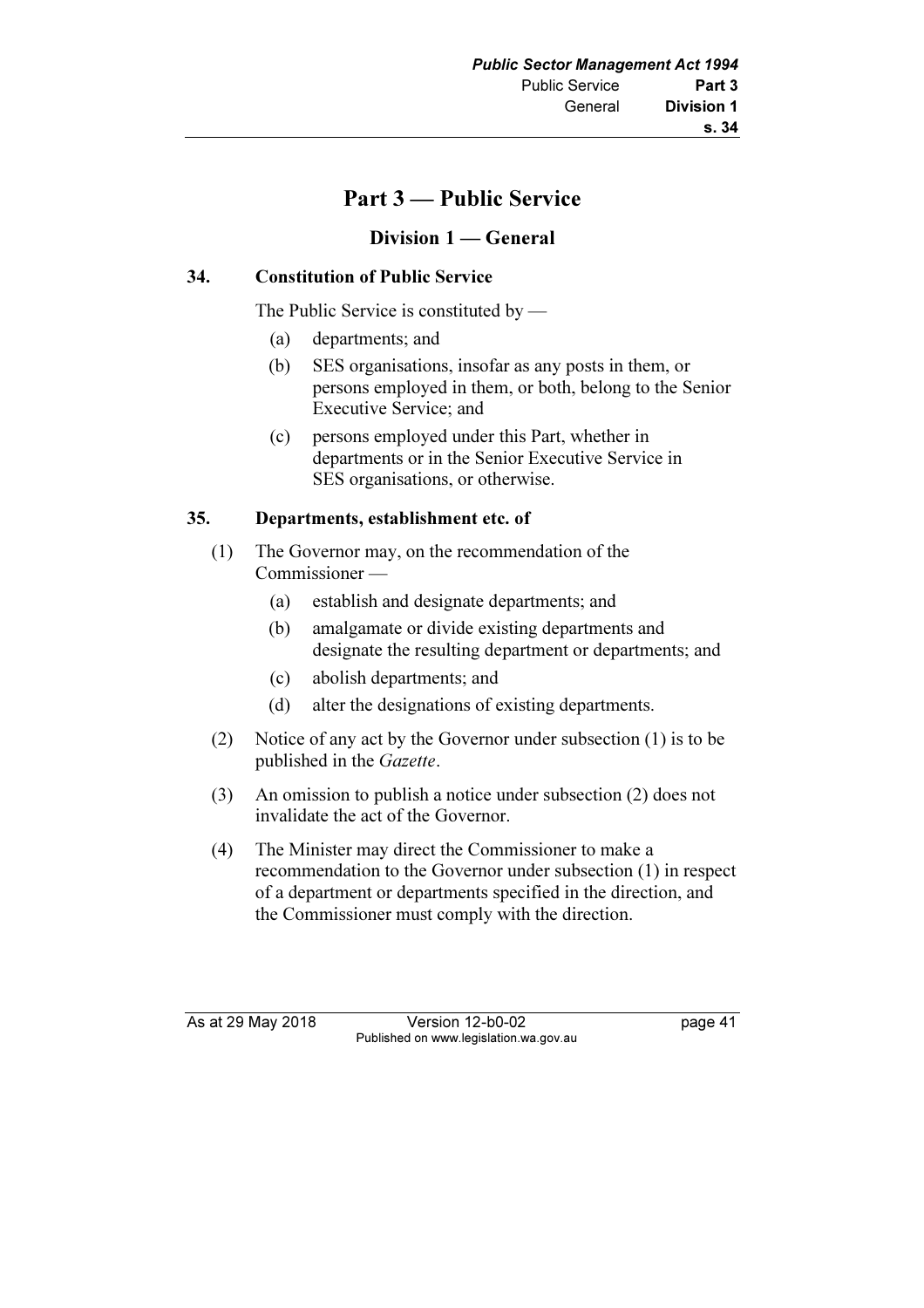(5) The text of a direction given under subsection (4) is to be included in the annual report prepared by the Commissioner under section 22D.

 [Section 35 amended: No. 24 of 2000 s. 34(1); No. 39 of 2010 s. 35 and 70.]

#### 36. Organisational powers of employing authorities of departments etc.

- (1) Subject to subsection (2), the employing authority of a department or organisation may, in relation to the department or organisation —
	- (a) determine organisational structures and arrangements; and
	- (b) create, transfer or abolish offices; and
	- (c) in accordance with the Commissioner's instructions classify, or alter the classification of, offices other than offices included in the Special Division of the Public Service under section 38.
- (2) Subject to subsection (3), subsection (1) does not apply to the employing authority of an organisation unless the written law under which the organisation is established or continued authorises or requires the appointment or employment of public service officers for the purposes of the organisation.
- (3) Nothing in subsection (2) prevents the employing authority of an organisation from exercising the powers conferred by subsection (1) in relation to the offices of executive officers within the organisation.

[Section 36 amended: No. 39 of 2010 s. 36 and 70.]

# 37. Right of appeal as to remuneration of employees of organisations that become part of Public Service

- $(1)$  deleted]
- (2) If, in respect of an appointment as a public service officer of a person who was employed in an organisation immediately

page 42 Version 12-b0-02 As at 29 May 2018 Published on www.legislation.wa.gov.au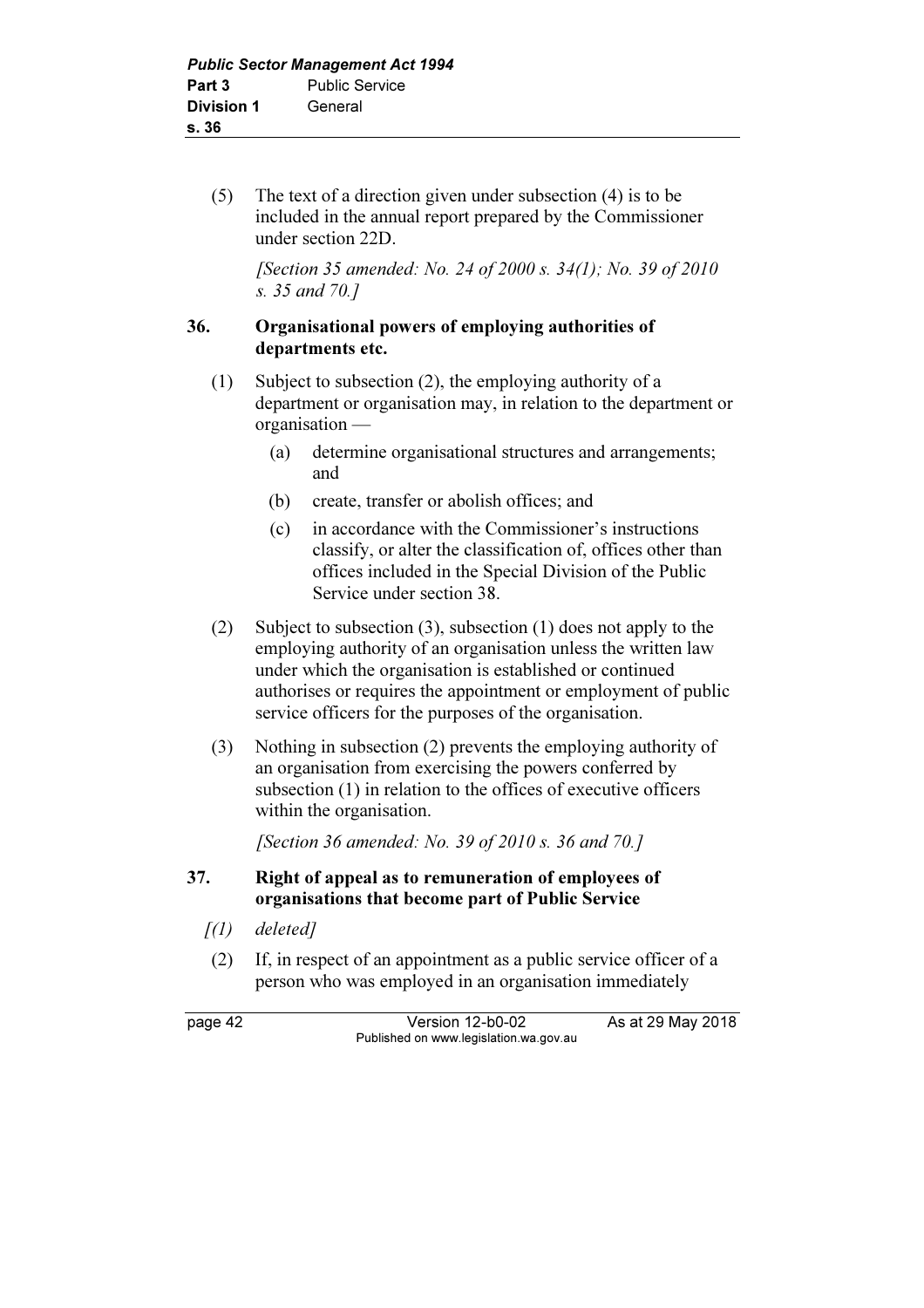before the organisation became a part of the Public Service, the relevant employing authority determines that the remuneration payable to the public service officer shall be at a rate less than was payable to him or her as an employee of the organisation immediately prior to it becoming a part of the Public Service, the public service officer may, in the manner prescribed under Division 2 of Part IIA of the Industrial Relations Act 1979, appeal to the Industrial Commission constituted by a Public Service Arbitrator appointed under that Division against any provision of that determination, and, notwithstanding any provision of that Act, the Public Service Arbitrator has jurisdiction to hear and determine that appeal.

[Section 37 amended: No. 1 of 1995 s. 35.]

# 38. Determinations of offices in Special Division for Salaries and Allowances Act 1975 s.  $6(1)(d)$

- (1) For the purposes of section  $6(1)(d)$  of the *Salaries and* Allowances Act 1975, the Commissioner may determine that an office in the Public Service is an office included in the Special Division of the Public Service.
- (2) The Commissioner may amend or revoke a determination made under subsection (1).

[Section 38 amended: No. 39 of 2010 s. 37.]

# 39. Retirement of public service officers on grounds of ill health

- (1) A public service officer may retire, or an employing authority may call on a public service officer to retire, from the Public Service on the grounds of ill health.
- (2) A public service officer who is called on to retire from the Public Service under subsection (1) shall forthwith so retire.

As at 29 May 2018 **Version 12-b0-02** page 43 Published on www.legislation.wa.gov.au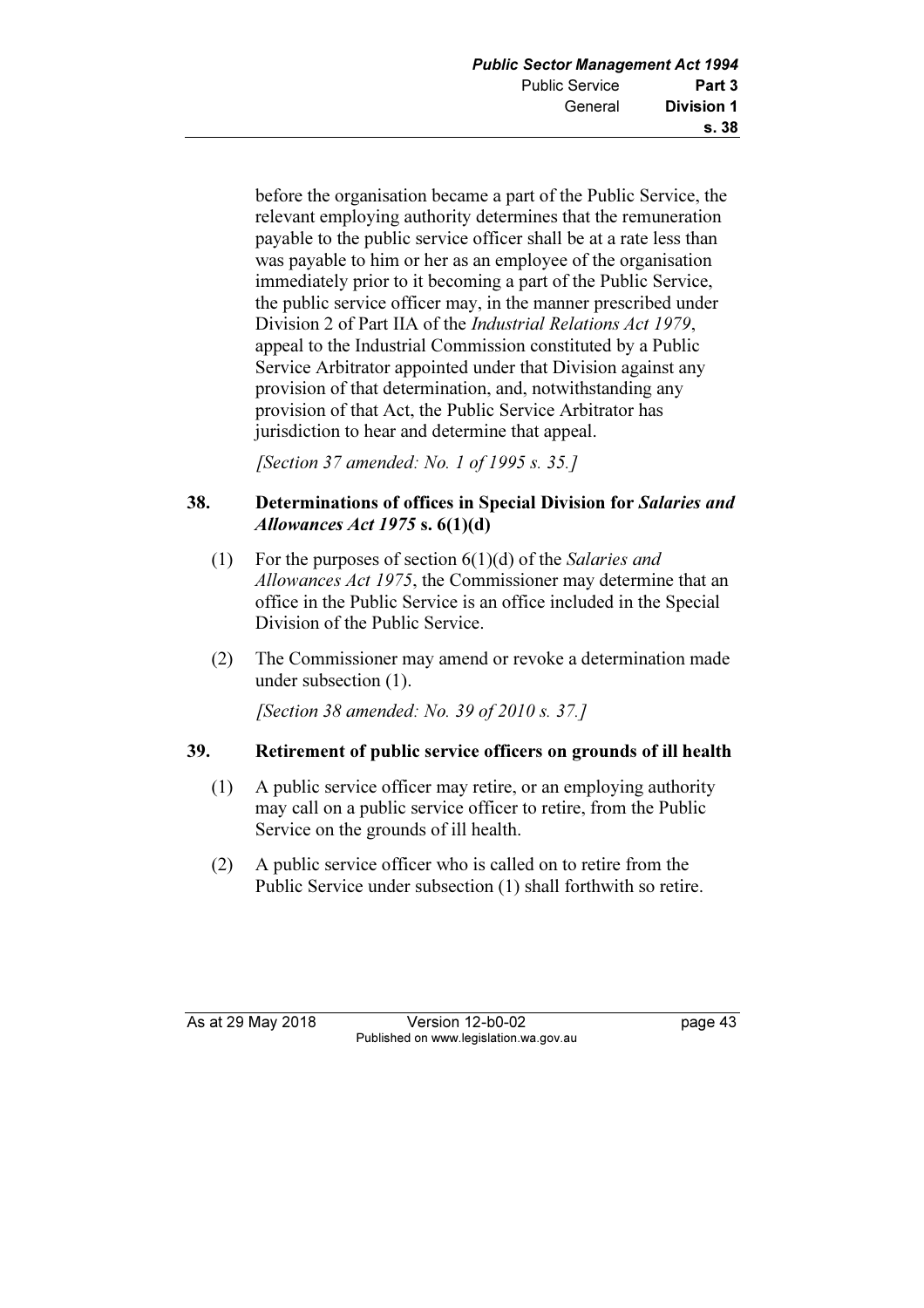# 40. Service of notices etc. when address of public service officer unknown

- (1) If the address for the time being of a public service officer is unknown to his or her employing authority, all notices, orders or communications to or for the public service officer shall be posted to the last known address of the public service officer and a notice of the act of that posting shall be published as a public sector notice in accordance with the Commissioner's instructions.
- (2) Compliance with subsection (1) shall be deemed a sufficient service of any notice, order or communication on the public service officer concerned.

[Section 40 amended: No. 39 of 2010 s. 38.]

# 41. Public service officers appointed by Governor, exercise of powers as to

 In the case of a public service officer in a department or organisation who is appointed by the Governor —

- (a) the powers conferred on an employing authority by this Part (other than the power to terminate the employment in the Public Service of the public service officer) may be exercised for and on behalf of the Governor —
	- (i) in the case of a public service officer who is a chief executive officer, by the Commissioner; or
	- (ii) in the case of a public service officer who is not a chief executive officer, by the employing authority of the department or organisation;

and

 (b) the power to terminate the employment in the Public Service of that public service officer (not being a chief executive officer) may be exercised by the Governor on the recommendation of the Minister responsible for the department or organisation.

[Section 41 amended: No. 39 of 2010 s. 67 and 68.]

page 44 Version 12-b0-02 As at 29 May 2018 Published on www.legislation.wa.gov.au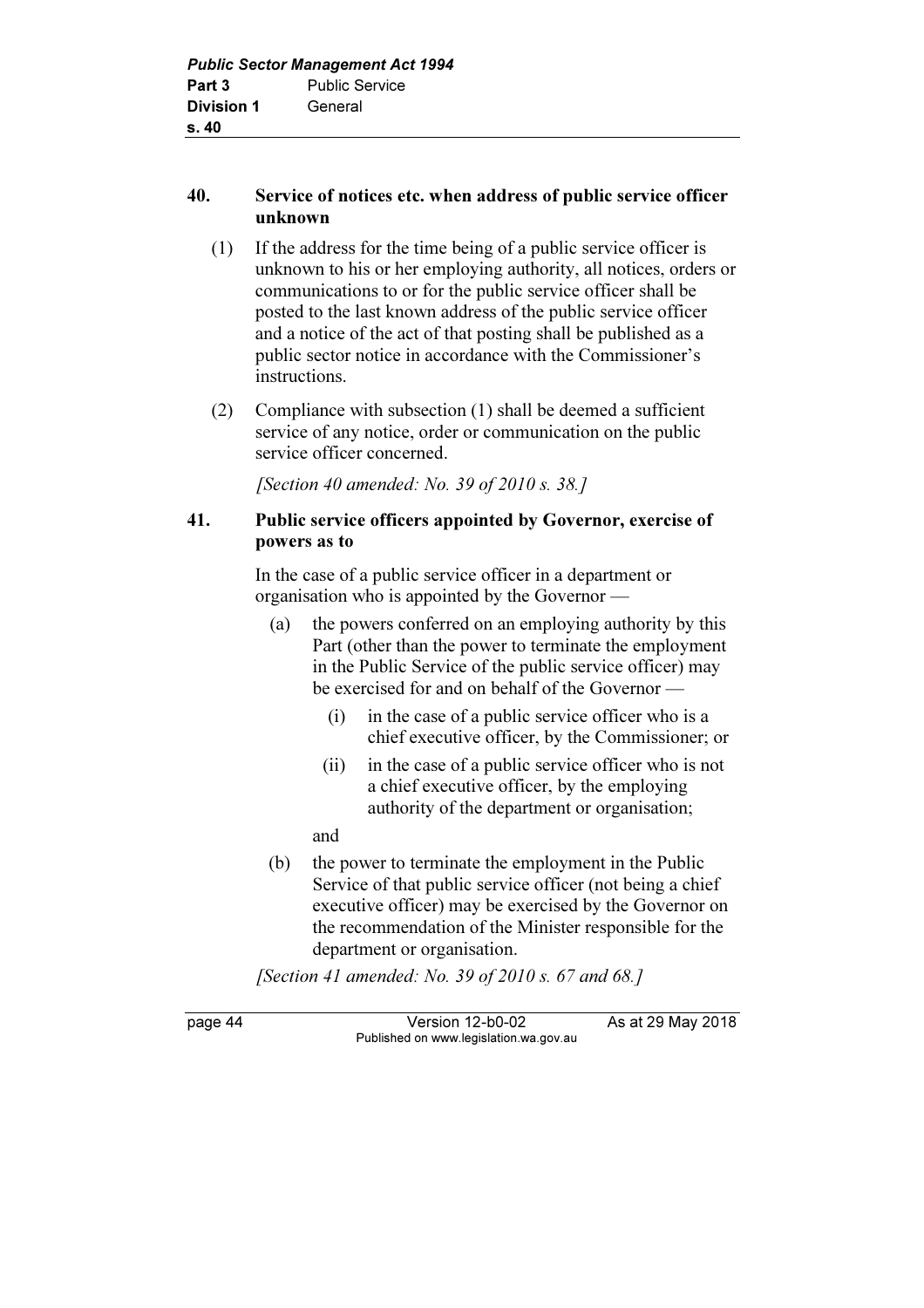# Division 2 — Senior Executive Service

# 42. Purposes of Senior Executive Service

- (1) The purposes of the Senior Executive Service are
	- (a) to provide for a group of executive officers who are capable of —
		- (i) furnishing high level policy advice and undertaking managerial responsibilities in agencies; and
		- (ii) being deployed within agencies, and between agencies, so as best to promote the efficiency of the Public Sector;

and

- (b) to promote the efficiency of individual agencies.
- $(2)$  deleted]

[Section 42 amended: No. 39 of 2010 s. 39.]

#### 43. Constitution of Senior Executive Service

- (1) Subject to this section, the Senior Executive Service consists of
	- (a) each public service officer employed in a department whose salary; and
	- (b) each office in a department, or post in an SES organisation, the salary attached to which; and
	- (c) each person employed in an SES organisation whose salary,

 exceeds such level as is prescribed for the purposes of this subsection and who, or the holder of which, as the case requires, becomes or remains a member of the Senior Executive Service by virtue of —

- (d) section  $110(2)$ ; or
- (e) an appointment under section 45 or 53; or
- (f) a reappointment under section 46.

As at 29 May 2018 Version 12-b0-02 page 45 Published on www.legislation.wa.gov.au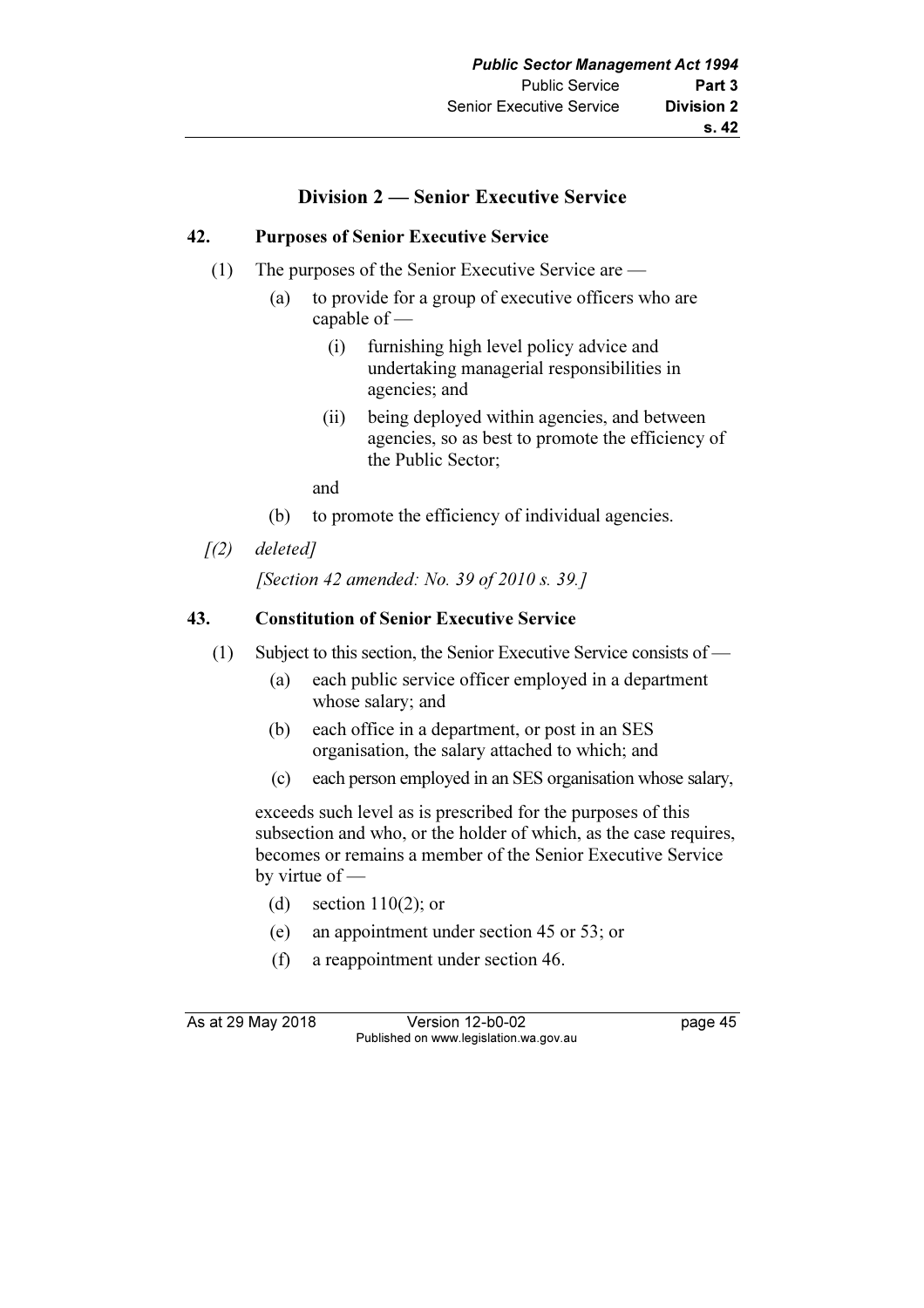- (2) The Senior Executive Service
	- (a) excludes such public service officer, holder of an office, office, post, holder of a post, or person, referred to in subsection (1) as is the subject of a declaration in force under subsection (3); but
	- (b) includes such public service officer, holder of an office, office, post, holder of a post, or person, not referred to in subsection (1) as is the subject of a declaration in force under subsection (4).
- (3) The Commissioner may from time to time by notice published as a public sector notice in accordance with the Commissioner's instructions —
	- (a) declare that a public service officer, holder of an office, office, post, holder of a post, or person, referred to in subsection (1) is excluded from the Senior Executive Service on and from such day, not being a day earlier than the day of that publication, as is specified in that declaration; or
	- (b) repeal or amend a declaration made under this subsection.
- (4) The Commissioner may from time to time by notice published as a public sector notice in accordance with the Commissioner's instructions —
	- (a) declare that a public service officer, holder of an office, office, post, holder of a post, or person, not referred to in subsection (1) is included in the Senior Executive Service on and from such day, not being a day earlier than the day of that publication, as is specified in that declaration; or
	- (b) repeal or amend a declaration made under this subsection.

page 46 Version 12-b0-02 As at 29 May 2018 Published on www.legislation.wa.gov.au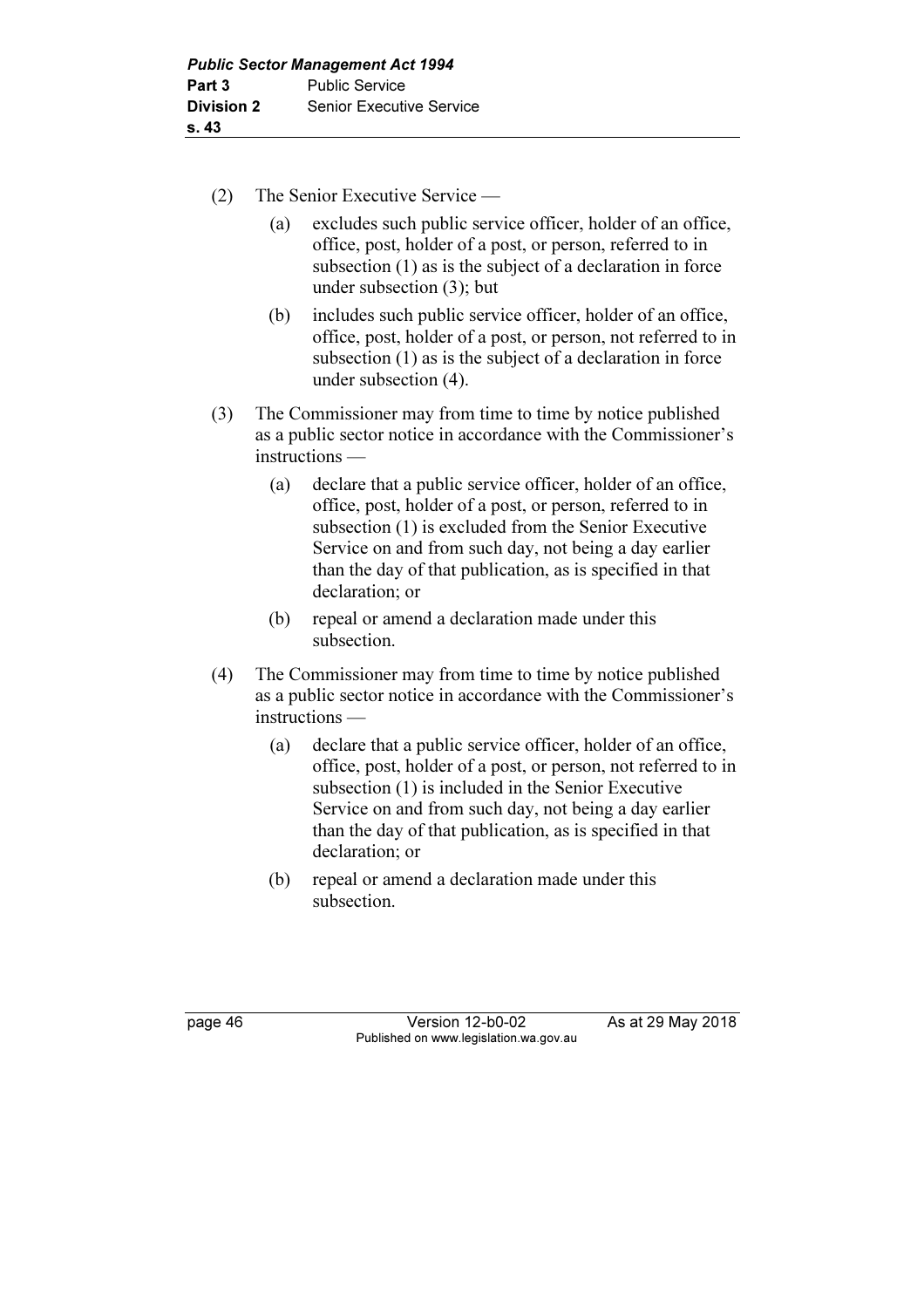- (5) If a declaration is made under subsection (3) or repealed under subsection (4) in respect of —
	- (a) a public service officer employed in a department who was, immediately before the day specified in that declaration or the day of that repeal, a member of the Senior Executive Service, that public service officer; or
	- (b) an office in a department, the holder of that office immediately before the day specified in that declaration or the day of that repeal,

 continues to be employed in the department on the same terms and conditions as those to which he or she was entitled as a member of the Senior Executive Service until, subject to this Act, he or she retires or his or her employment in the Public Service is otherwise terminated, or his or her terms and conditions of service are varied, under this Act.

- (6) If a declaration is made under subsection (3) or repealed under subsection  $(4)$  in respect of  $-$ 
	- (a) a person employed in an SES organisation who was, immediately before the day specified in that declaration or the day of that repeal, a member of the Senior Executive Service, that person; or
	- (b) a post in an SES organisation, the person who was the holder of that post immediately before the day specified in that declaration or the day of that repeal,

 continues to be employed in the SES organisation on the same terms and conditions as those to which he or she was entitled as a member of the Senior Executive Service until, subject to the written law under which the SES organisation was established or continued, he or she retires or his or her employment in the Public Service is otherwise terminated, or his or her terms and conditions of service are varied, under that written law.

 (7) A public service officer or person to whom a declaration made under subsection (3) or (4) relates may be identified in that declaration by name or by any other means of identification.

| As at 29 May 2018 | Version 12-b0-02                       | page 47 |
|-------------------|----------------------------------------|---------|
|                   | Published on www.legislation.wa.gov.au |         |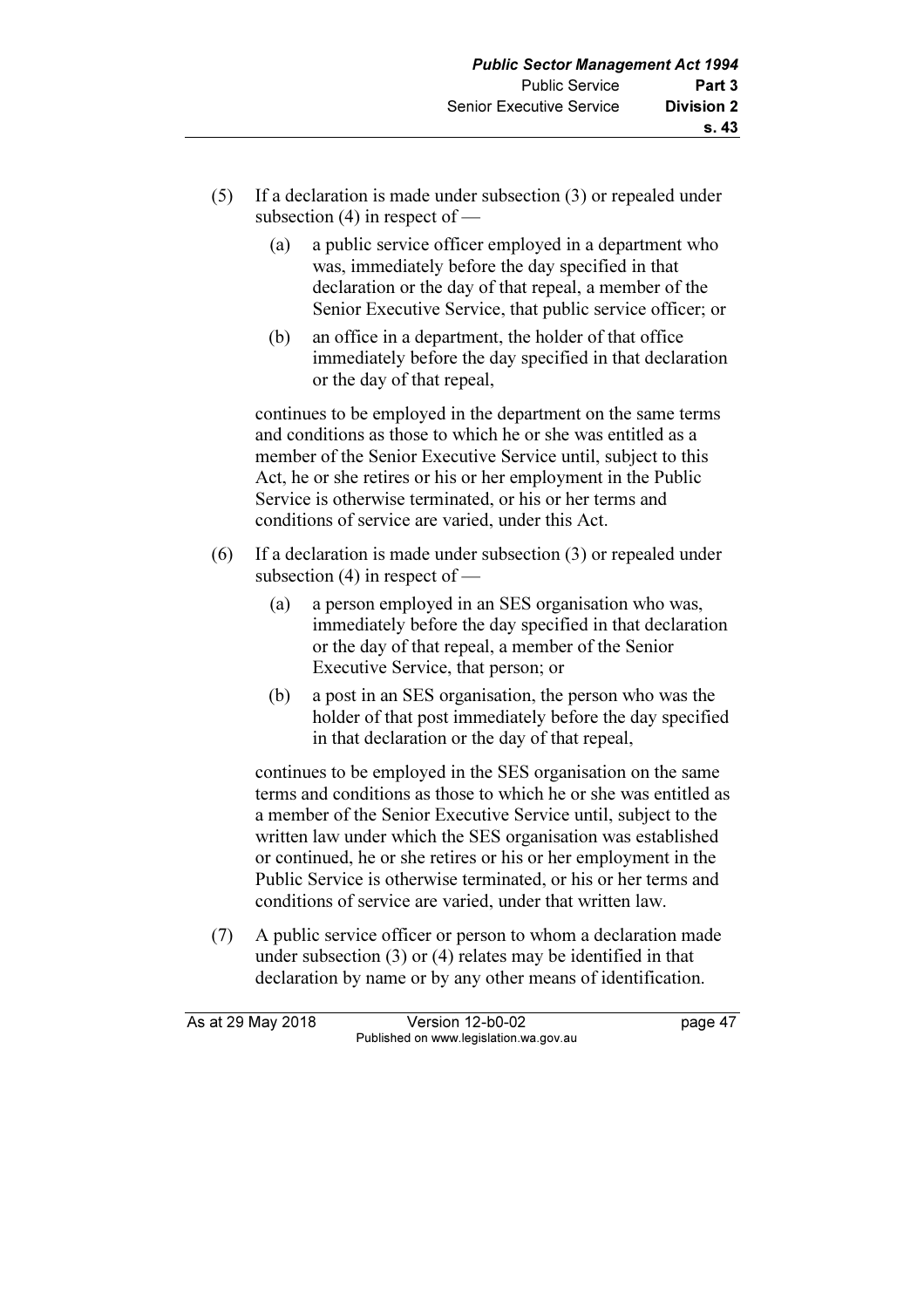- (8) The Commissioner shall, before making a declaration referred to in subsection (3) or (4), consult the employing authority of the agency in which the public service officer, holder of an office, office, post, holder of a post, or person, to whom or which the proposed declaration relates is employed or is located, as the case requires.
- (9) When, under this Division, a person is appointed to, reappointed to, transferred to, or directed to act in, an office or post which is included in the Senior Executive Service and which is created under another written law, the person shall be regarded as having also been appointed to, reappointed to, transferred to, or directed to act in, that office or post under that written law.
- (10) When an executive officer is employed in an SES organisation, the executive officer has all the functions and protection which he or she would have if he or she —
	- (a) were not an executive officer; and
	- (b) were employed under the written law under which the SES organisation is established or continued.

[Section 43 amended: No. 39 of 2010 s. 40 and 67.]

# 44. Agencies each to have CEO or chief employee

- (1) Subject to subsection (2), each agency shall have a chief executive officer.
- (2) An agency which does not have a chief executive officer because of a declaration made under section 43(3) shall have a chief employee.
- (3) The Commissioner may
	- (a) subject to any other written law relating to the agency concerned, create an office of chief executive officer for an agency; and

page 48 Version 12-b0-02 As at 29 May 2018 Published on www.legislation.wa.gov.au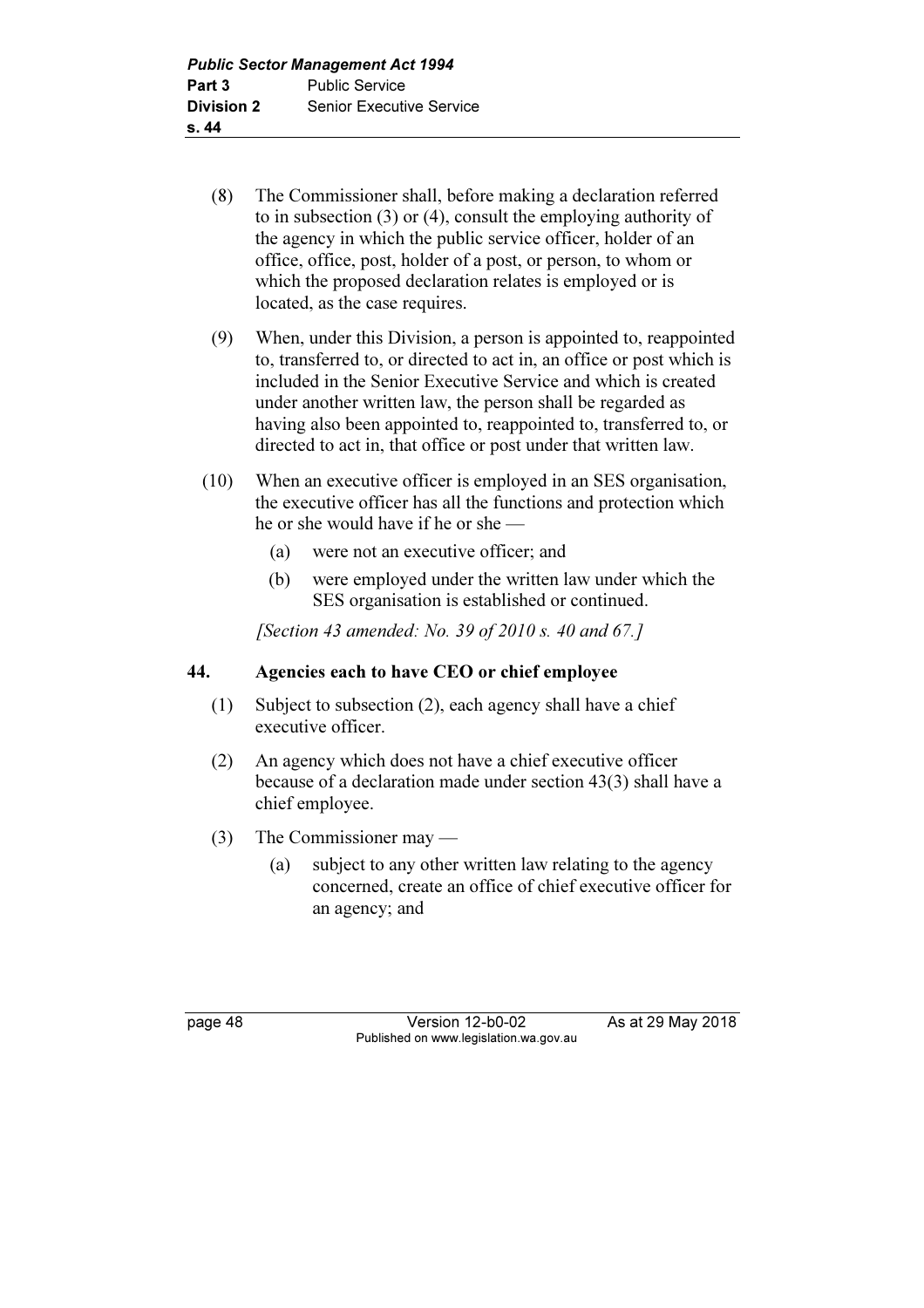(b) determine the level of classification of an office created under this subsection, other than an office included in the Special Division of the Public Service under section 38.

[Section 44 amended: No. 39 of 2010 s. 67.]

# 45. CEOs, appointment of

- (1) Each chief executive officer shall be appointed for such term not exceeding 5 years as is specified in the instrument of his or her appointment by the Governor for and on behalf of the State on the recommendation of the Commissioner under this section, but this section does not apply to the reappointment of a person to his or her office of chief executive officer.
- (2) Subject to this Act, the employment of a chief executive officer is to be governed by a contract of employment referred to in section 56.
- $(3)$  If
	- (a) there is a vacancy or an impending vacancy in the office of a chief executive officer; and
	- (b) it is not intended to fill the vacancy by transferring a chief executive officer to that office under section 50, or temporarily by directing an employee to act in the office under section 51,

 the Commissioner must act under this section to enable the filling of that vacancy or impending vacancy.

- (4) The Commissioner must, for the purposes of subsection (3), invite —
	- (a) the Minister; and
	- (b) if the Minister is not the responsible authority of the agency concerned, that responsible authority; and

As at 29 May 2018 **Version 12-b0-02** page 49 Published on www.legislation.wa.gov.au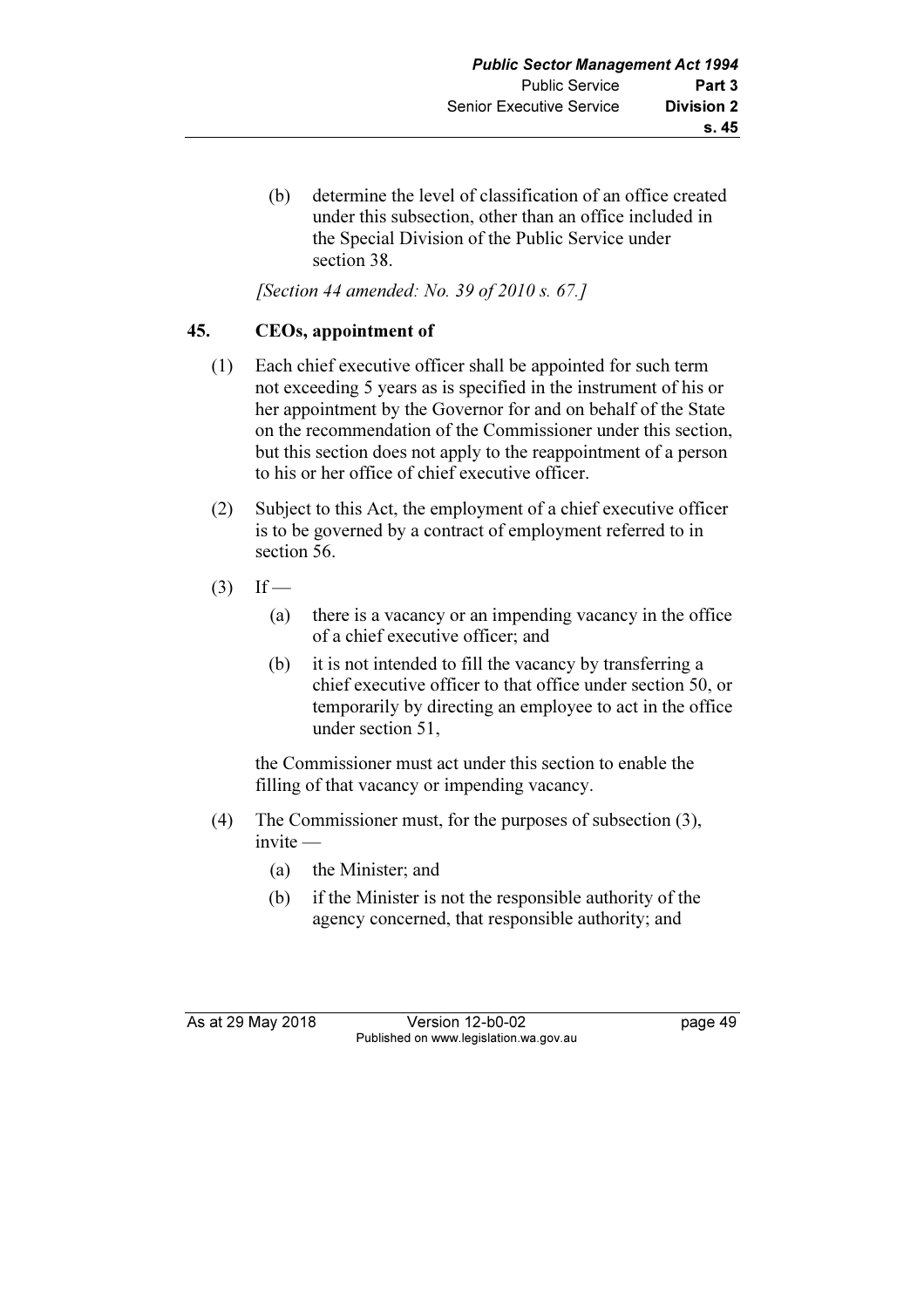(c) if the responsible authority of the agency concerned is not the Minister responsible for that agency, that Minister,

 to inform the Commissioner of any matters that they wish the Commissioner to take into account in recommending a person for appointment to the office referred to in subsection (3).

- (5) The Commissioner shall notify the vacancy or impending vacancy in such manner as the Commissioner thinks sufficient to enable suitably qualified persons to apply for the relevant office.
- (6) The Commissioner shall cause applicants for the relevant office to be examined, but nothing in this section requires the examination of all those applicants.
- (7) The Commissioner may seek advice from such sources as the Commissioner considers relevant and may invite such other persons as the Commissioner thinks fit to assist him or her to decide on the person or persons suitable for appointment to the relevant office, and any person so invited may take part in the examination of applicants or in the deliberations of the Commissioner on the matter or in both.
- (8) When the Commissioner decides on a person suitable for appointment to the relevant office, the Commissioner must recommend to the Governor that that person be appointed to the relevant office.

# $(9)$ - $(12)$  deleted]

- (13) In deciding on a person to be recommended for appointment as a chief executive officer, the Commissioner shall have regard to the need for the appointment of a person who —
	- (a) is able to discharge the specific responsibilities placed on the chief executive officer; and
	- (b) will imbue the employees of his or her agency with a spirit of service to the community; and

page 50 Version 12-b0-02 As at 29 May 2018 Published on www.legislation.wa.gov.au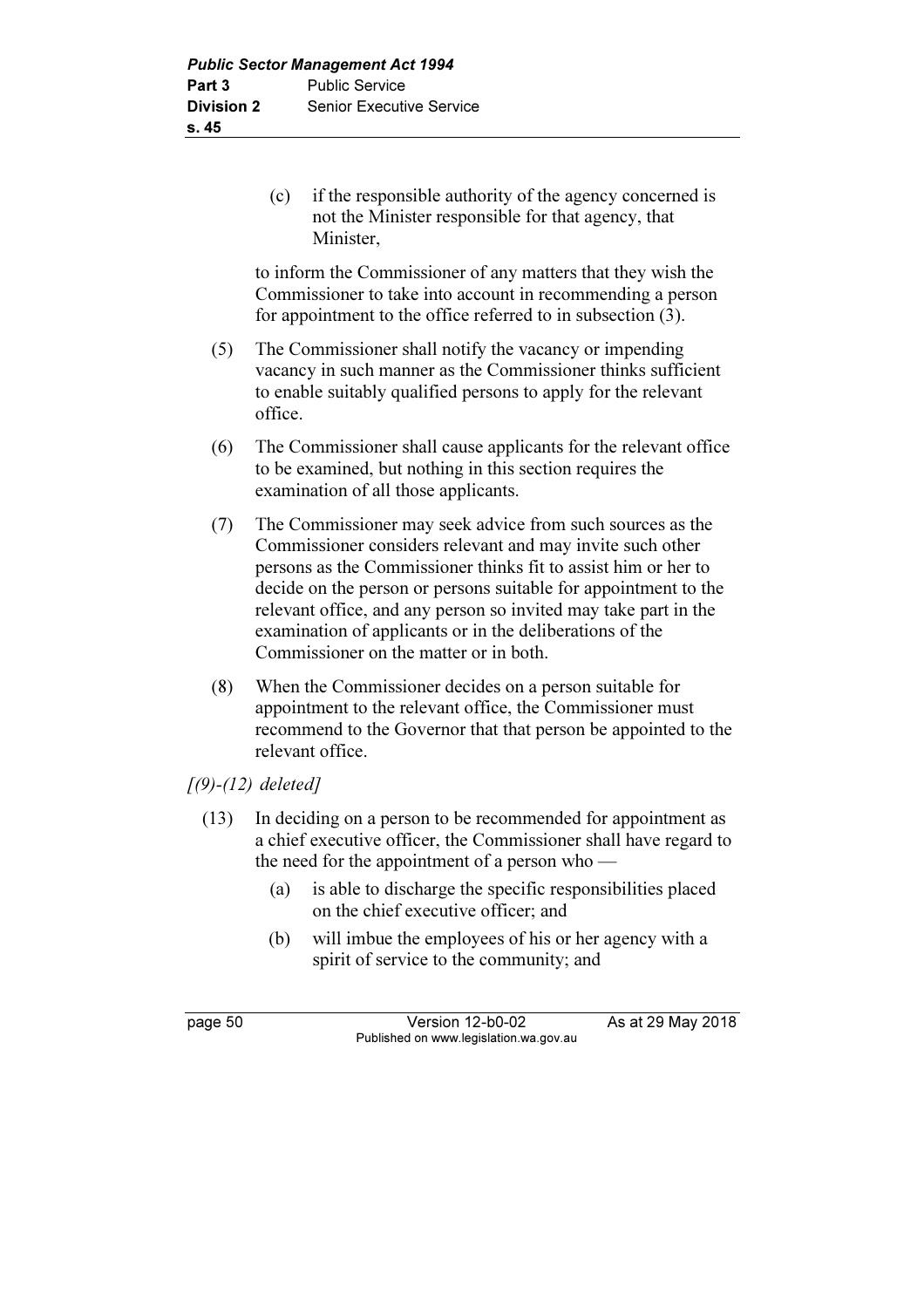- (c) will promote effectiveness and efficiency in his or her agency; and
- (d) will be a responsible manager of his or her agency; and
- (e) will maintain appropriate standards of conduct and integrity among the employees of his or her agency.

[Section 45 amended: No. 39 of 2010 s. 41, 67 and 70.]

# 46. CEOs, reappointment of on expiry of contract

- (1) If the contract of employment of a chief executive officer is about to expire and the chief executive officer has notified the Commissioner that he or she wishes to be reappointed to his or her office of chief executive officer, the Commissioner may —
	- (a) recommend to the Governor that
		- (i) the chief executive officer be reappointed to the relevant office; or
		- (ii) if the chief executive officer has been transferred to the performance of other functions under section 50, the chief executive officer be reappointed to perform those functions at the same level of classification;
- or
	- (b) notify the chief executive officer that he or she will not be reappointed.
	- (2) If the Commissioner
		- (a) recommends to the Governor that the incumbent be reappointed to the relevant office, the Governor shall so reappoint the incumbent for and on behalf of the State for such term not exceeding 5 years as is specified in the instrument of his or her reappointment; or
		- (b) does not recommend to the Governor that the incumbent be reappointed to the relevant office, the vacancy or impending vacancy in the office of the incumbent shall be filled in accordance with section 45.

As at 29 May 2018 Version 12-b0-02 page 51 Published on www.legislation.wa.gov.au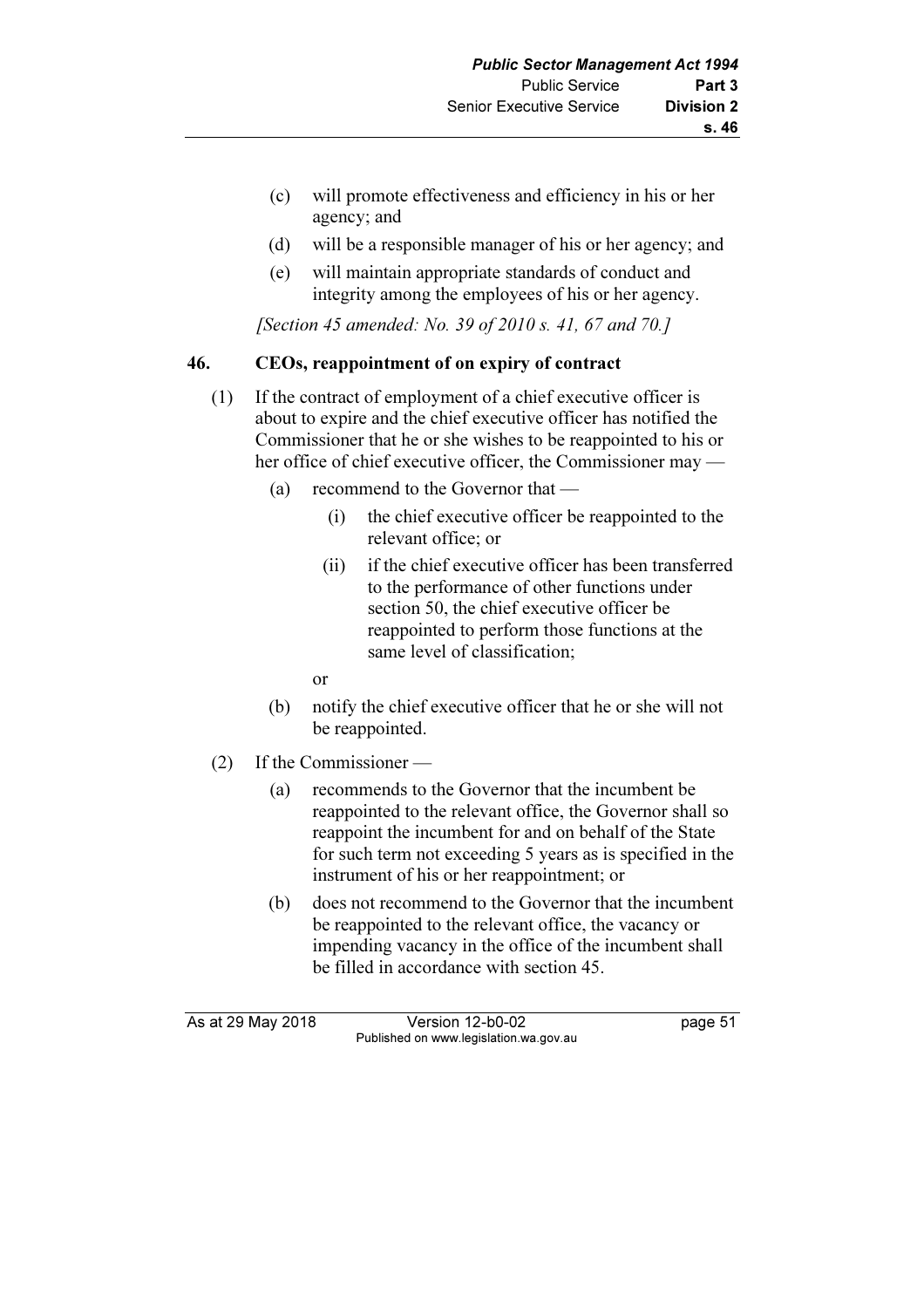(3) Subject to this Act, the employment of a chief executive officer reappointed under this section shall be governed by a contract of employment referred to in section 56.

[Section 46 amended: No. 39 of 2010 s. 42, 67 and 70.]

# 47. CEOs, performance agreements etc. of

- (1) A chief executive officer must, on appointment under section 45, and at any time when required to do so under the Commissioner's instructions, enter in accordance with the Commissioner's instructions into an agreement with —
	- (a) the Commissioner; and
	- (b) the responsible authority of the agency of the chief executive officer,

 concerning the performance criteria to be met by the chief executive officer during the period to which the agreement relates.

- (2) A performance agreement does not take effect until the Minister responsible for the agency concerned (if that Minister is not the responsible authority of the agency) has approved the performance agreement and a note of that approval has been endorsed on the performance agreement.
- (3) A performance agreement is not legally enforceable.
- (4) The responsible authority of the agency of a chief executive officer is responsible for assessing in accordance with the Commissioner's instructions, on or shortly before the end of each period referred to in subsection (1), the extent to which the chief executive officer meets the performance criteria set out in his or her current performance agreement.

[Section 47 amended: No. 39 of 2010 s. 43.]

[**48.** Deleted: No. 39 of 2010 s. 44.]

page 52 Version 12-b0-02 As at 29 May 2018 Published on www.legislation.wa.gov.au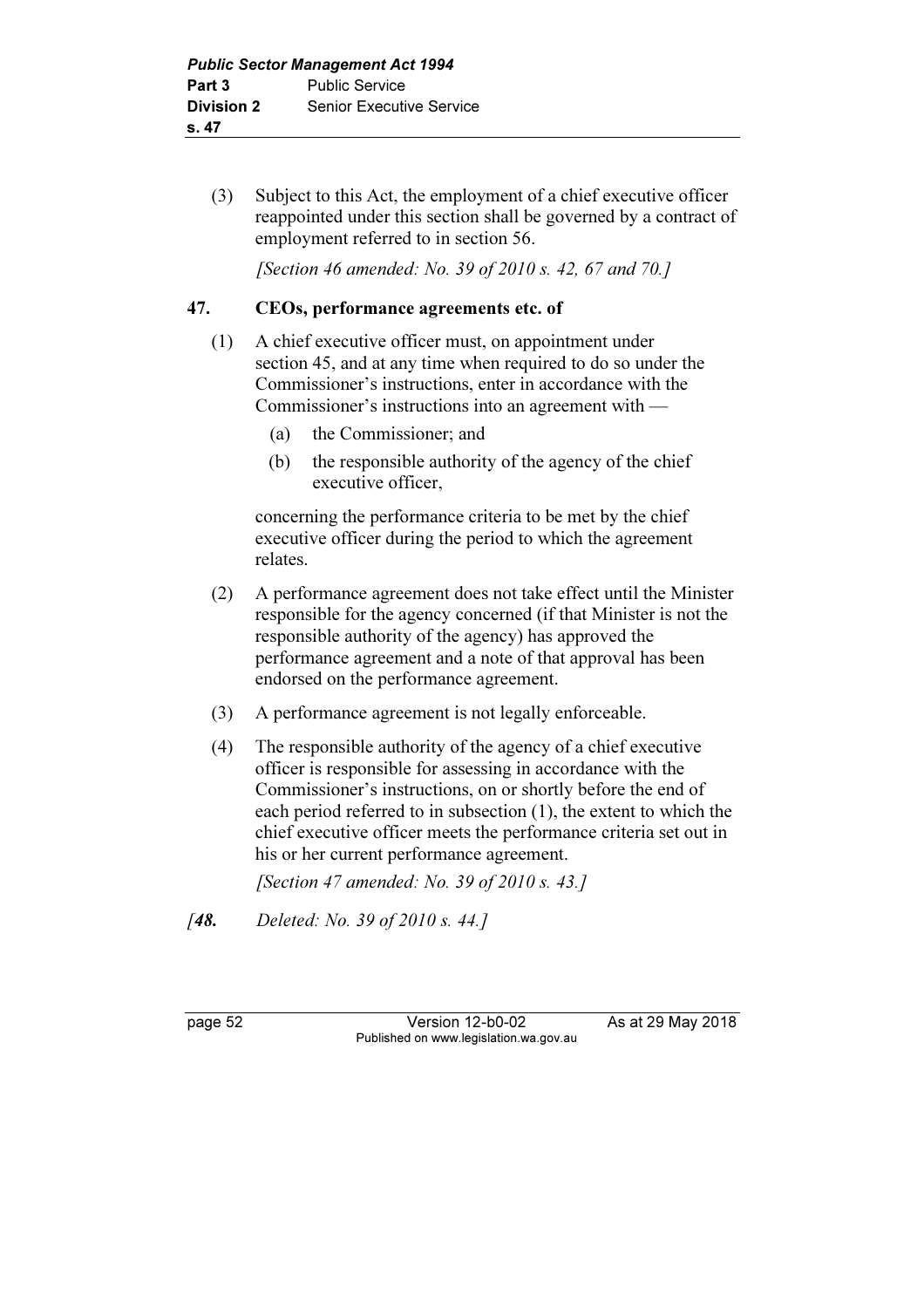# 49. CEOs, removal of from office

 The Governor may, on the recommendation of the Commissioner, at any time remove a chief executive officer from office.

[Section 49 amended: No. 39 of 2010 s. 45.]

# 50. CEOs, transfer of

- (1) The Governor may at any time on the recommendation of the Commissioner transfer a chief executive officer from —
	- (a) his or her office of chief executive officer to  $-$ 
		- (i) another office of chief executive officer that is vacant and that is at the same level of classification as, or at a lower level of classification than, the first-mentioned office; or
		- (ii) the performance of other functions in the Senior Executive Service;

or

- (b) the performance of other functions in the Senior Executive Service to an office of chief executive officer that is vacant and that is at the same level of classification as, or at a lower level of classification than, the office from which the chief executive officer was transferred to the performance of those functions.
- (2) Before making a recommendation referred to in subsection (1) the Commissioner must consult —
	- (a) the responsible authority of the agency in which the office of the chief executive officer to whom the proposed recommendation relates is located; and
	- (b) the responsible authority of the agency of destination; and
	- (c) if neither of the responsible authorities referred to in paragraphs (a) or (b) is the Minister responsible for the relevant agency, that Minister; and

As at 29 May 2018 Version 12-b0-02 page 53 Published on www.legislation.wa.gov.au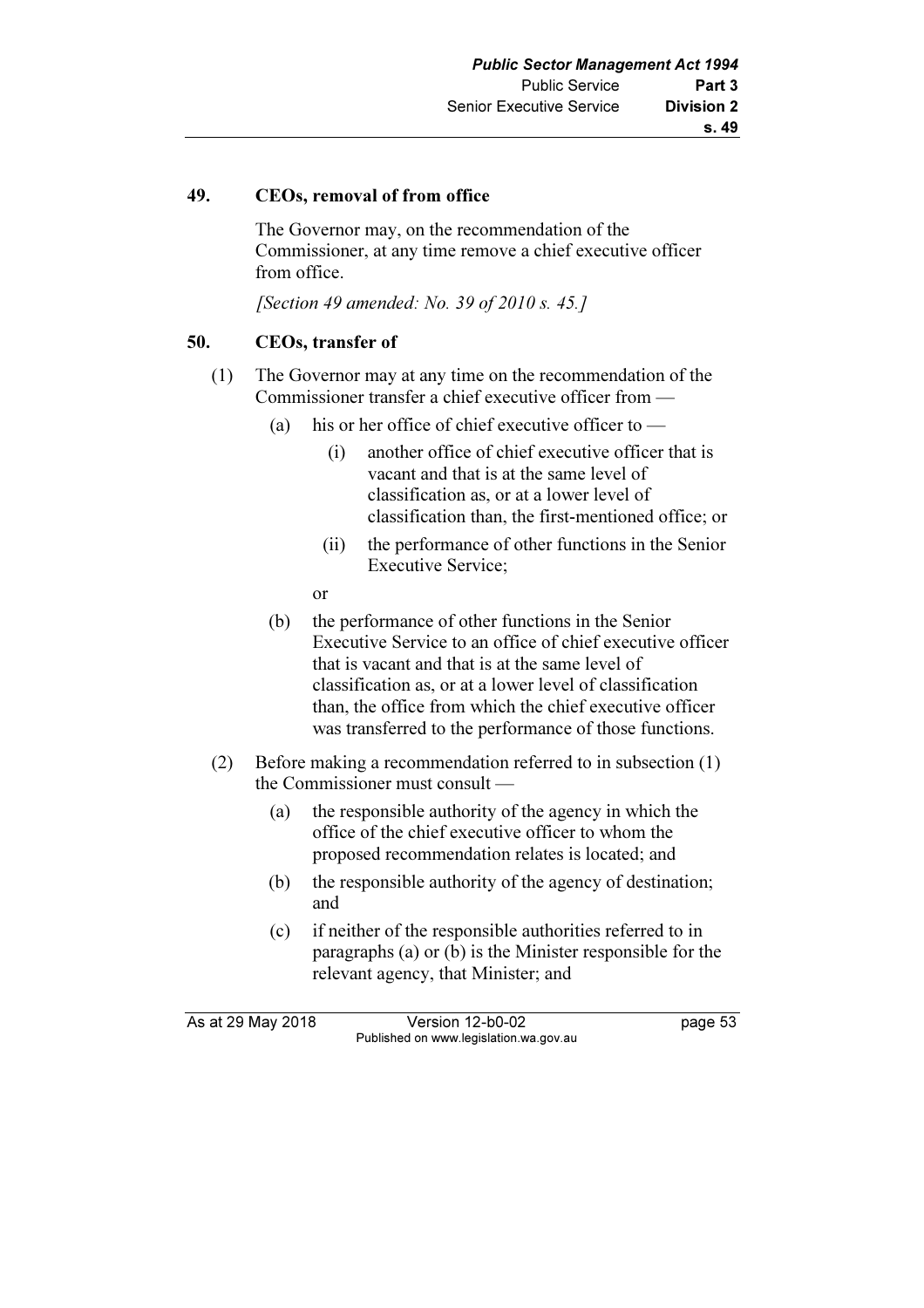- (d) the chief executive officer to whom the proposed recommendation relates.
- (3) Subject to the provisions of this Act relating to the management of the redeployment and redundancy of employees, a chief executive officer who is transferred under subsection (1) retains for the remainder of the term of his or her contract of employment a level of classification equal to the highest level of classification of any office previously occupied by him or her during that term.
- (4) The transfer of a chief executive officer under this section does not affect the term of his or her contract of employment.
- (5) In subsection  $(2)(b)$  —

agency of destination means the agency —

- (a) to an office; or
- (b) to the performance of other functions in the Senior Executive Service,

 in which the chief executive officer to whom the proposed recommendation relates is proposed to be transferred.

[Section 50 amended: No. 39 of 2010 s. 46 and 67.]

# 51. Acting CEOs

- (1) Subject to this section, the Commissioner may
	- (a) if an office of chief executive officer is vacant, or a chief executive officer is absent from duty or for any reason unable to perform his or her functions, direct an employee to act for such period not exceeding 12 months as is specified in that direction in the office of chief executive officer during that vacancy, absence or inability, as the case requires; and
	- (b) at any time cancel a direction given under this subsection.

page 54 Version 12-b0-02 As at 29 May 2018 Published on www.legislation.wa.gov.au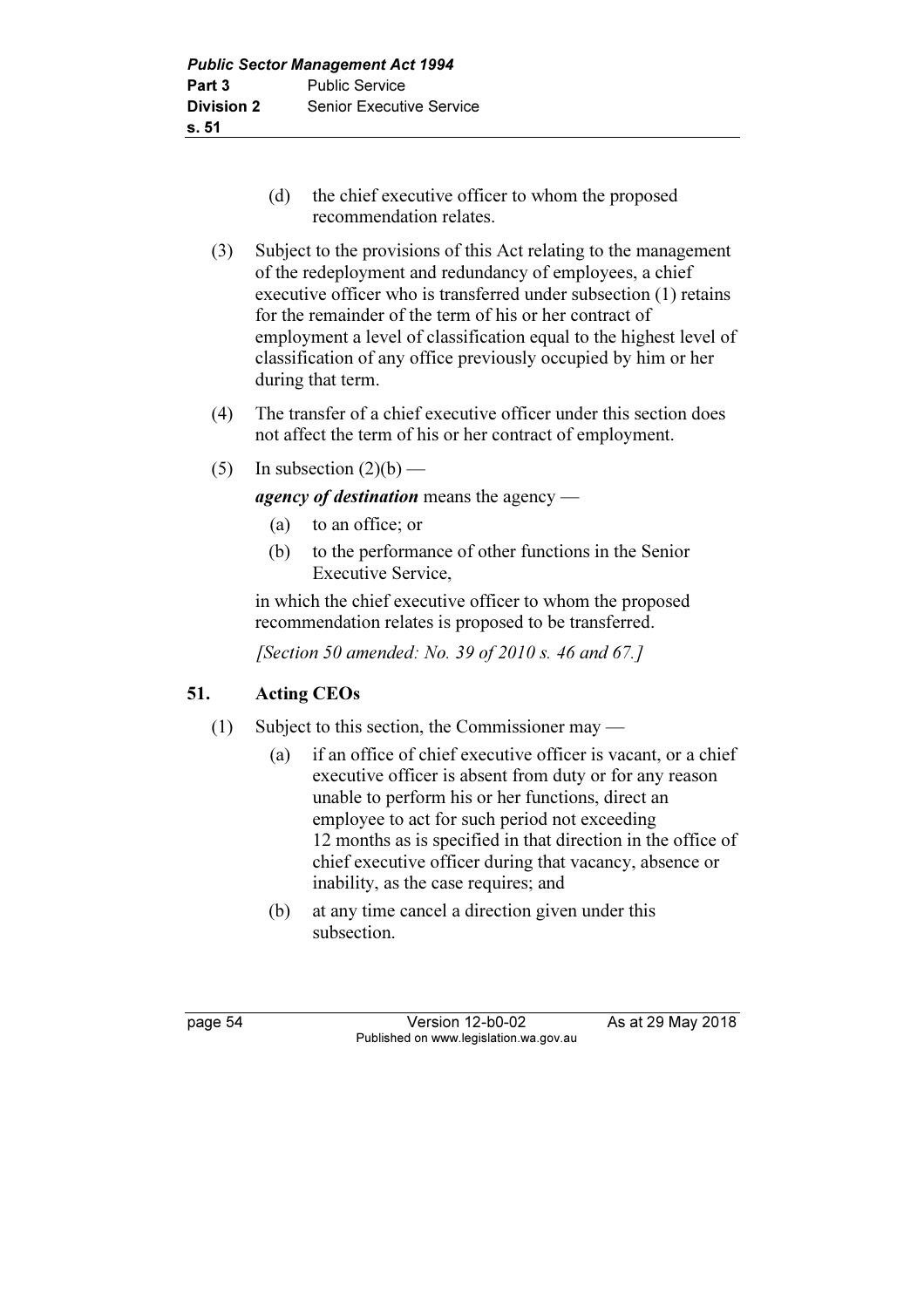- (2) The Commissioner may, in a direction given under subsection (1), state that anything done by the employee to whom that direction is given during the period commencing on the occurrence of the relevant vacancy, or on the beginning of the relevant absence or inability, and ending on the giving of that direction, which thing would have been valid had it been done by the chief executive officer referred to in that subsection, is as valid as if it had been done by that chief executive officer, and any such statement has effect according to its tenor.
- (3) The Commissioner must, before giving a direction under subsection  $(1)$ , consult —
	- (a) the responsible authority of the agency concerned; and
	- (b) if that responsible authority is not the Minister responsible for that agency, that Minister.
- (4) An employee directed under subsection (1) to act in an office
	- (a) shall comply with that direction; and
	- (b) has, whilst he or she is so acting, all the functions and obligations attaching to the office.

[Section 51 amended: No. 39 of 2010 s. 47, 67 and 70.]

# 52. Employment etc. of CEOs cannot be litigated etc.

- (1) In this section, a reference to the employment of a chief executive officer is a reference to —
	- (a) the appointment of, or failure to appoint, a person to a vacant office of chief executive officer; or
	- (b) the removal, retirement, termination of employment or other cessation of office of a chief executive officer; or
	- (c) any disciplinary proceedings or action taken under Part 5 against a chief executive officer; or
	- (d) the remuneration or terms and conditions of employment of a chief executive officer.

As at 29 May 2018 **Version 12-b0-02** page 55 Published on www.legislation.wa.gov.au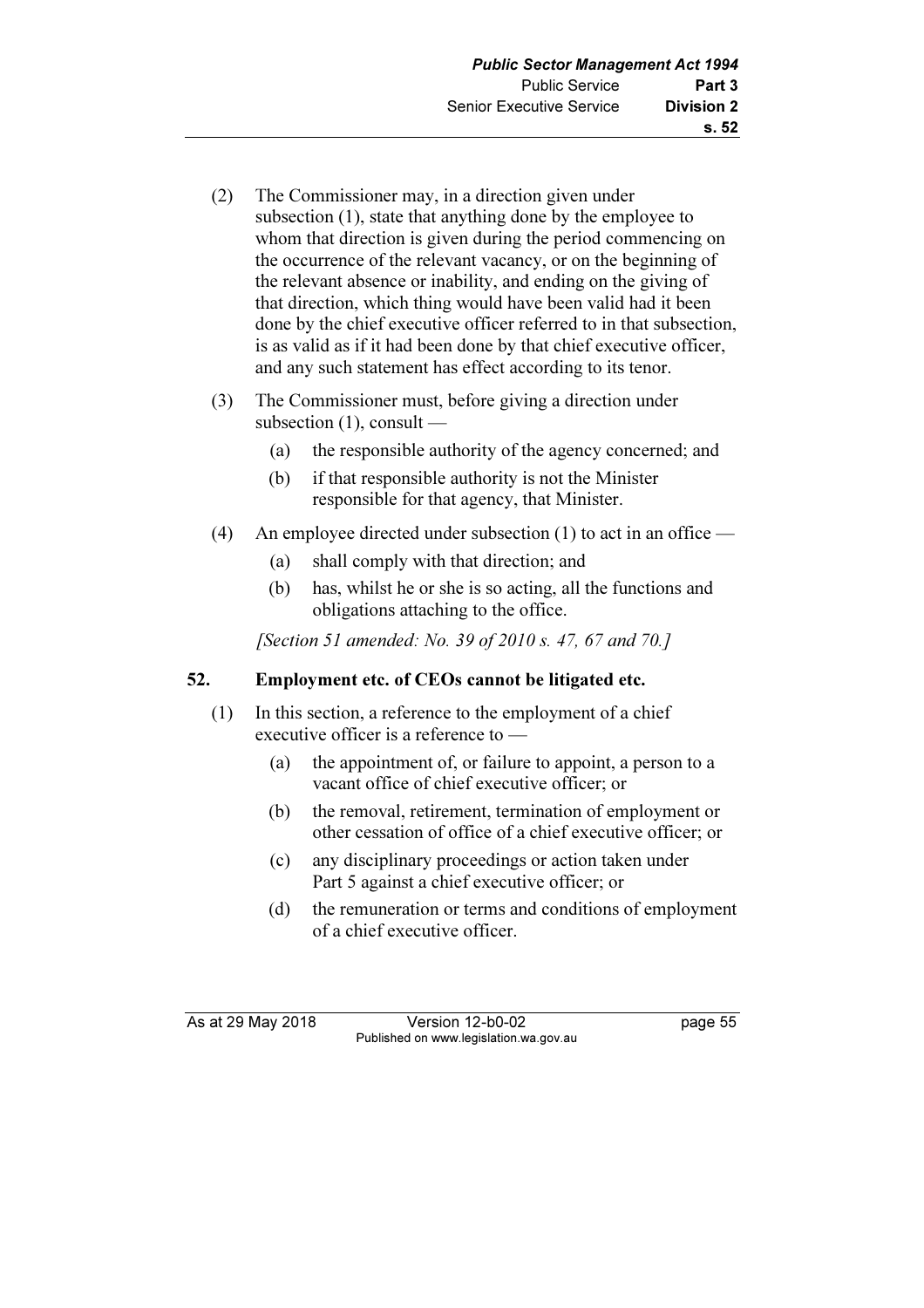- (2) The employment of a chief executive officer, or any matter, question or dispute relating to any such employment, is not an industrial matter for the purposes of the Industrial Relations Act 1979.
- (3) Subsection (2) applies whether or not any person has been appointed to a vacant office of chief executive officer.
- (4) An award, order or industrial agreement under the Industrial Relations Act 1979, whether made or registered, as the case requires, before or after the commencement of this section, does not have effect insofar as it relates to the employment of a chief executive officer.
- (5) Subsection (4) does not prevent a contract of employment of a chief executive officer from applying any provision of an award, order or industrial agreement under the *Industrial* Relations Act 1979 to the employment of the chief executive officer.
- (6) An appeal does not lie under the Industrial Relations Act 1979 in relation to the employment of a chief executive officer.
- (7) No proceedings for an order in the nature of prohibition, certiorari or mandamus or for a declaration or injunction or for any other relief lie in respect of —
	- (a) the appointment of, or failure to appoint, a person to a vacant office of chief executive officer; or
	- (b) the reappointment of, or failure to reappoint, a chief executive officer; or
	- (c) the entitlement or non-entitlement of a person to be so appointed or reappointed.
- (8) Nothing in this section prevents a person from raising with the Commissioner a complaint concerning the employment of a chief executive officer.

page 56 Version 12-b0-02 As at 29 May 2018 Published on www.legislation.wa.gov.au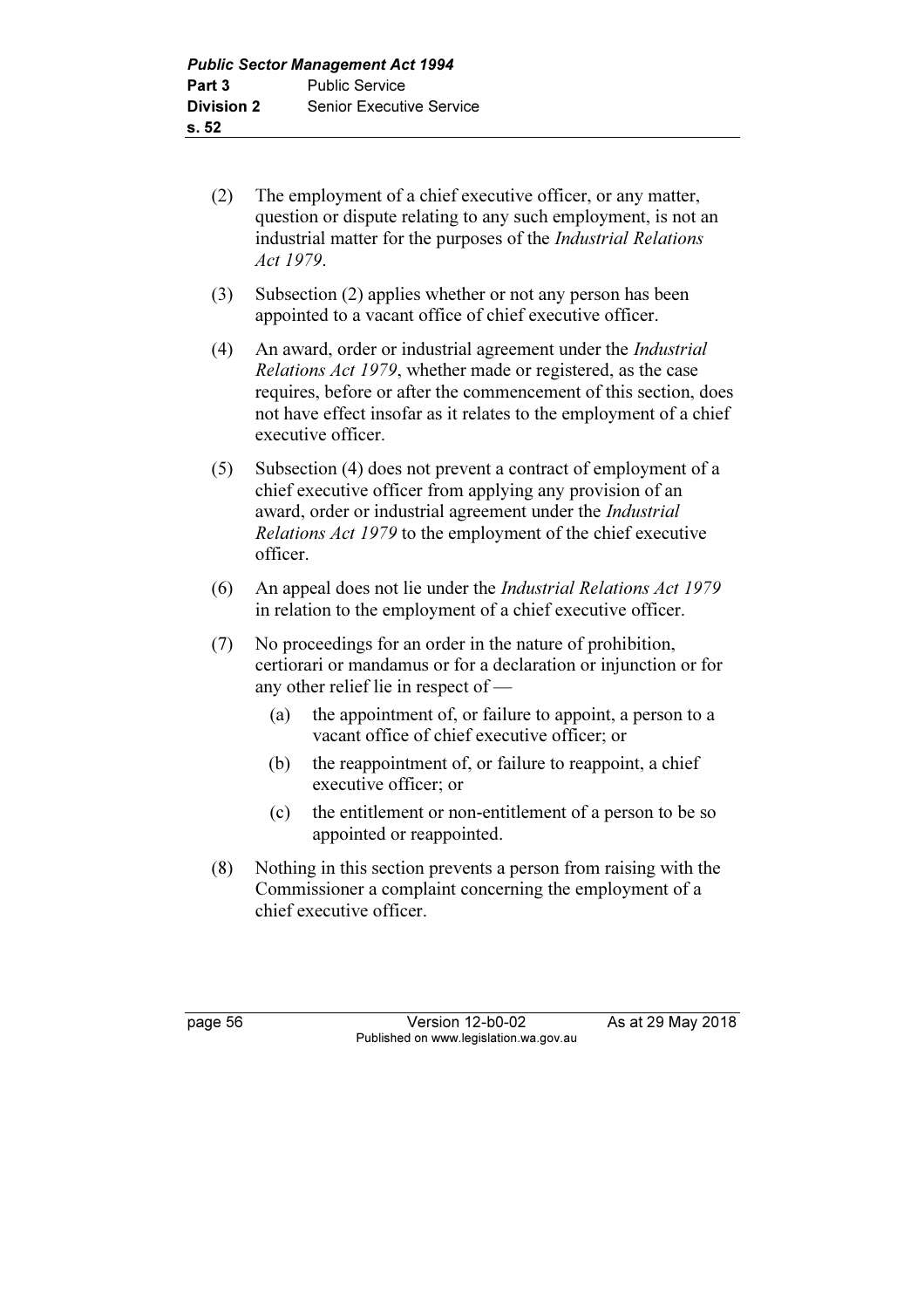# 53. Senior executive officers, appointment of

- (1) Subject to this section and to any binding award, order or industrial agreement under the Industrial Relations Act 1979 or employer-employee agreement under Part VID of the *Industrial* Relations Act 1979, an employing authority of an agency may in accordance with the Commissioner's instructions appoint for and on behalf of the State for such term not exceeding 5 years as is specified in the relevant instrument of appointment a public service officer or other person to the Senior Executive Service otherwise than as a chief executive officer.
- (2) A public service officer or other person appointed under subsection (1) shall be so appointed as a senior executive officer, and that appointment is to be governed by a contract of employment referred to in section 56.
- (3) An appointment under subsection (1) shall be to such level of classification as is determined by the employing authority —
	- (a) in accordance with the Commissioner's instructions; and
	- (b) as being appropriate to the functions to be performed by the person or public service officer so appointed.
- (4) On the expiry of his or her term of office, a senior executive officer is eligible for reappointment under subsection (1) as a senior executive officer on the basis of terms and conditions agreed between him or her and the employing authority.
- (5) An employing authority shall in accordance with the Commissioner's instructions appoint a senior executive officer to fill a vacancy in an office, or to the performance of other functions, in the Senior Executive Service for such term not exceeding 5 years as is specified in the instrument of his or her appointment.
- (6) A person shall be appointed under subsection (5) at the same time as his or her appointment under subsection (1).

 [Section 53 amended: No. 20 of 2002 s. 25(4); No. 39 of 2010 s. 48 and 70; amended: Gazette 15 Aug 2003 p. 3690.]

As at 29 May 2018 **Version 12-b0-02** page 57 Published on www.legislation.wa.gov.au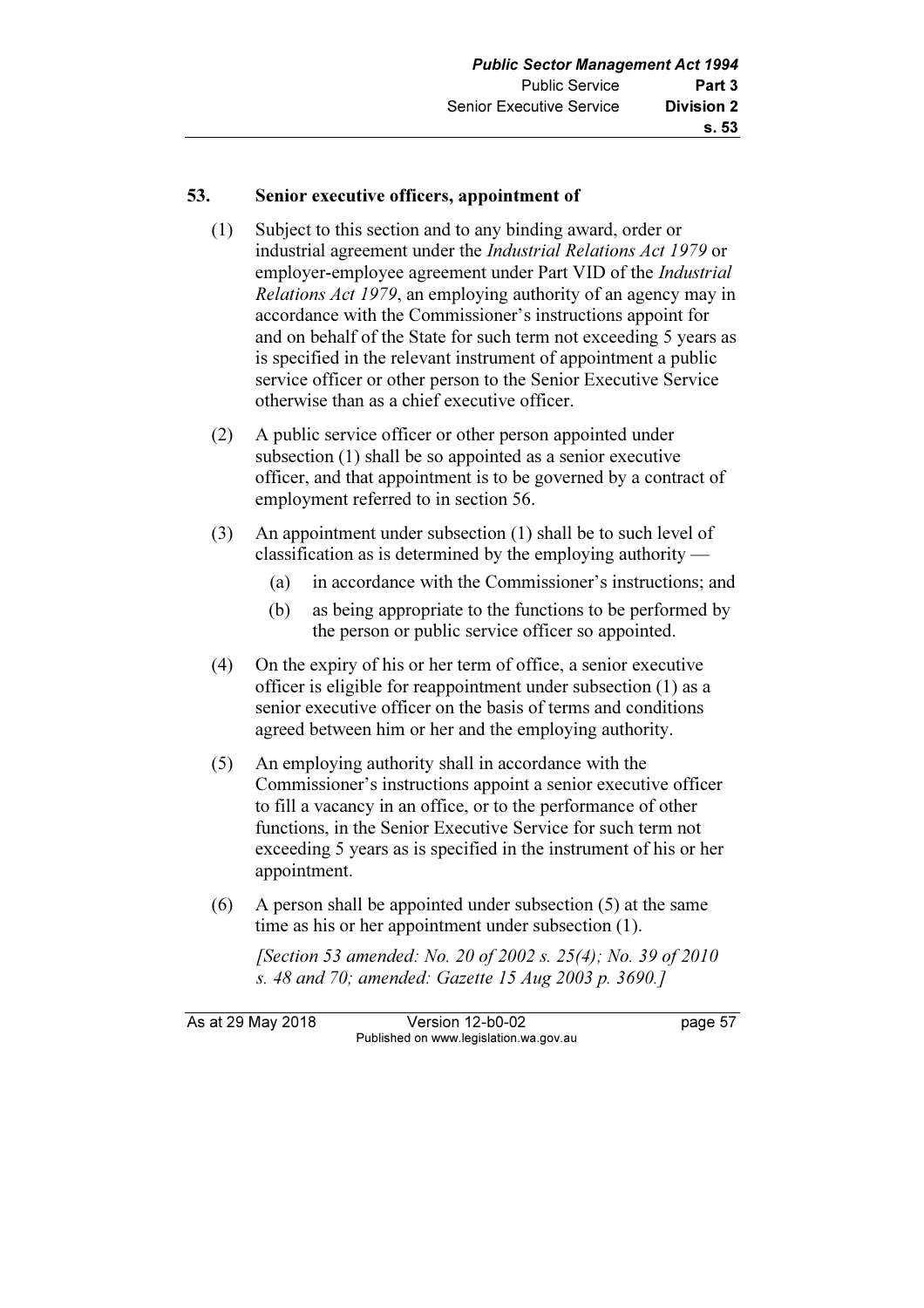# 54. Senior executive officers, transfer of

- (1) The employing authority of an agency may at any time transfer a senior executive officer of the agency from his or her office of senior executive officer, or the performance of any functions in the Senior Executive Service, to —
	- (a) another office of senior executive officer that is vacant; or
	- (b) the performance of other functions in the Senior Executive Service.
- (2) An employing authority shall, before transferring a senior executive officer under subsection (1) from its agency to another agency —
	- (a) obtain the consent of the employing authority of the agency to which the senior executive officer is proposed to be transferred; and
	- (b) consult the senior executive officer proposed to be transferred.
- (3) Subject to the provisions of this Act relating to the management of the redeployment and redundancy of employees, a senior executive officer may only be transferred under subsection (1) at the level of classification which he or she had immediately before that transfer.
- (4) If the office to which a senior executive officer is transferred under subsection  $(1)(a)$  is an office, or the functions to the performance of which a senior executive officer is transferred under subsection  $(1)(b)$  are functions, in a different agency, the employing authority of that agency becomes the employing authority of the senior executive officer.
- (5) On the transfer of a senior executive officer under subsection (1), the employing authority of the agency to which that transfer takes place is substituted for the employing authority of the agency from which that transfer takes place as a

page 58 Version 12-b0-02 As at 29 May 2018 Published on www.legislation.wa.gov.au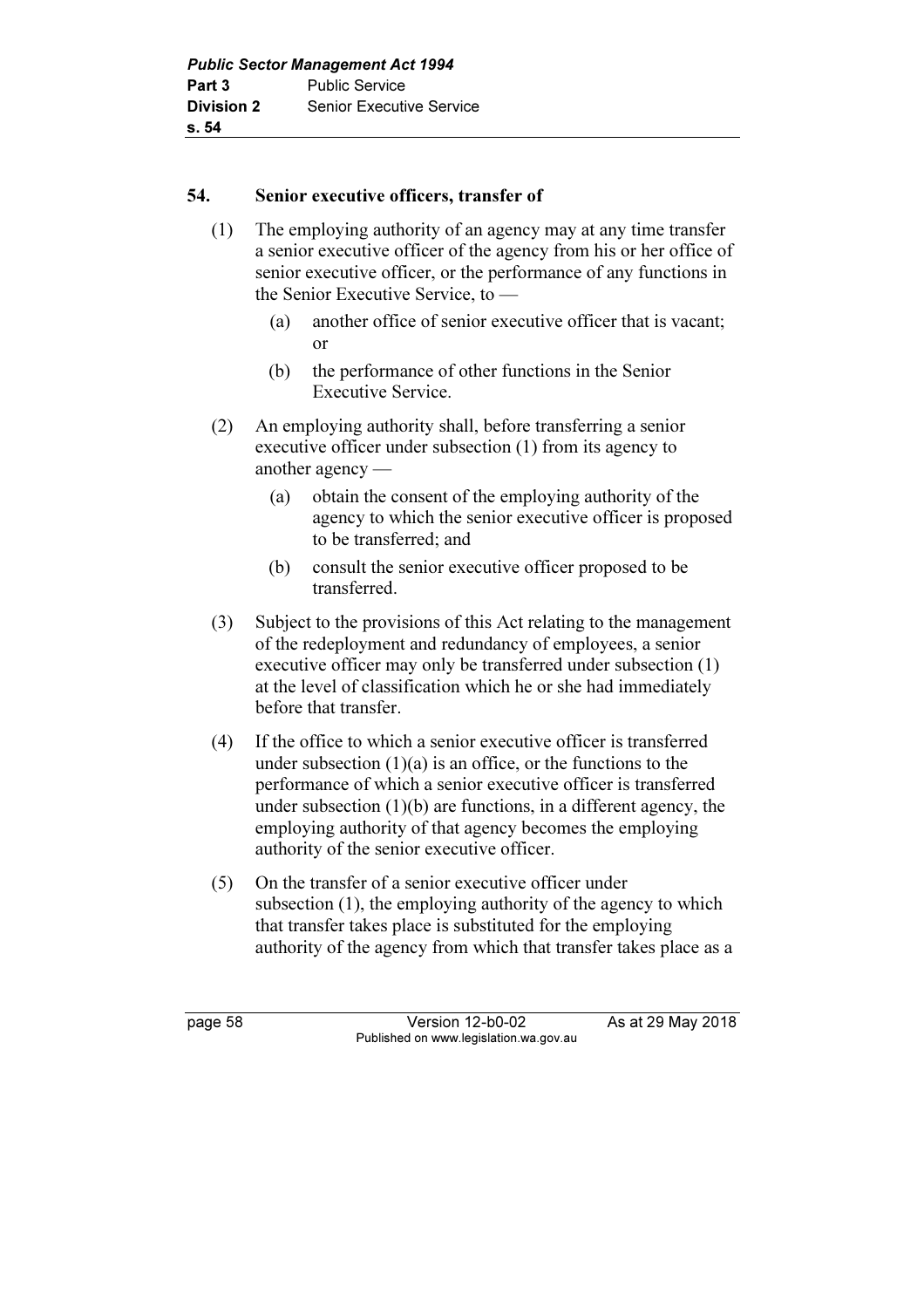party to the contract of employment of the senior executive officer.

 (6) The transfer of a senior executive officer under subsection (1) does not affect the term of his or her contract of employment.

# 55. Senior executive officers, performance assessments of

- (1) The performance of his or her functions by a senior executive officer shall be assessed at intervals of not more than one year by the employing authority of his or her agency.
- (2) In assessing under subsection (1) the performance of a senior executive officer, the employing authority concerned shall have regard to any performance criteria specified in the contract of employment of the senior executive officer and to any other relevant matter.

# 56. Executive officers, contracts of employment of

- (1) Subject to this Act, the employment of an executive officer shall be governed by a contract of employment between the executive officer and his or her employing authority.
- (2) A contract of employment referred to in subsection (1) shall
	- (a) be in writing; and
	- (b) be signed by or on behalf of the parties to that contract; and
	- (c) expire on the day on which the term of appointment of the executive officer concerned expires or is terminated.
- (3) A contract of employment of an executive officer may be terminated before its expiry on the expiry of not less than 4 weeks' notice of termination —
	- (a) given to him or her by his or her employing authority, or payment in lieu of that period of notice by that employing authority to the executive officer of an amount not exceeding such amount as is prescribed; or

As at 29 May 2018 Version 12-b0-02 page 59 Published on www.legislation.wa.gov.au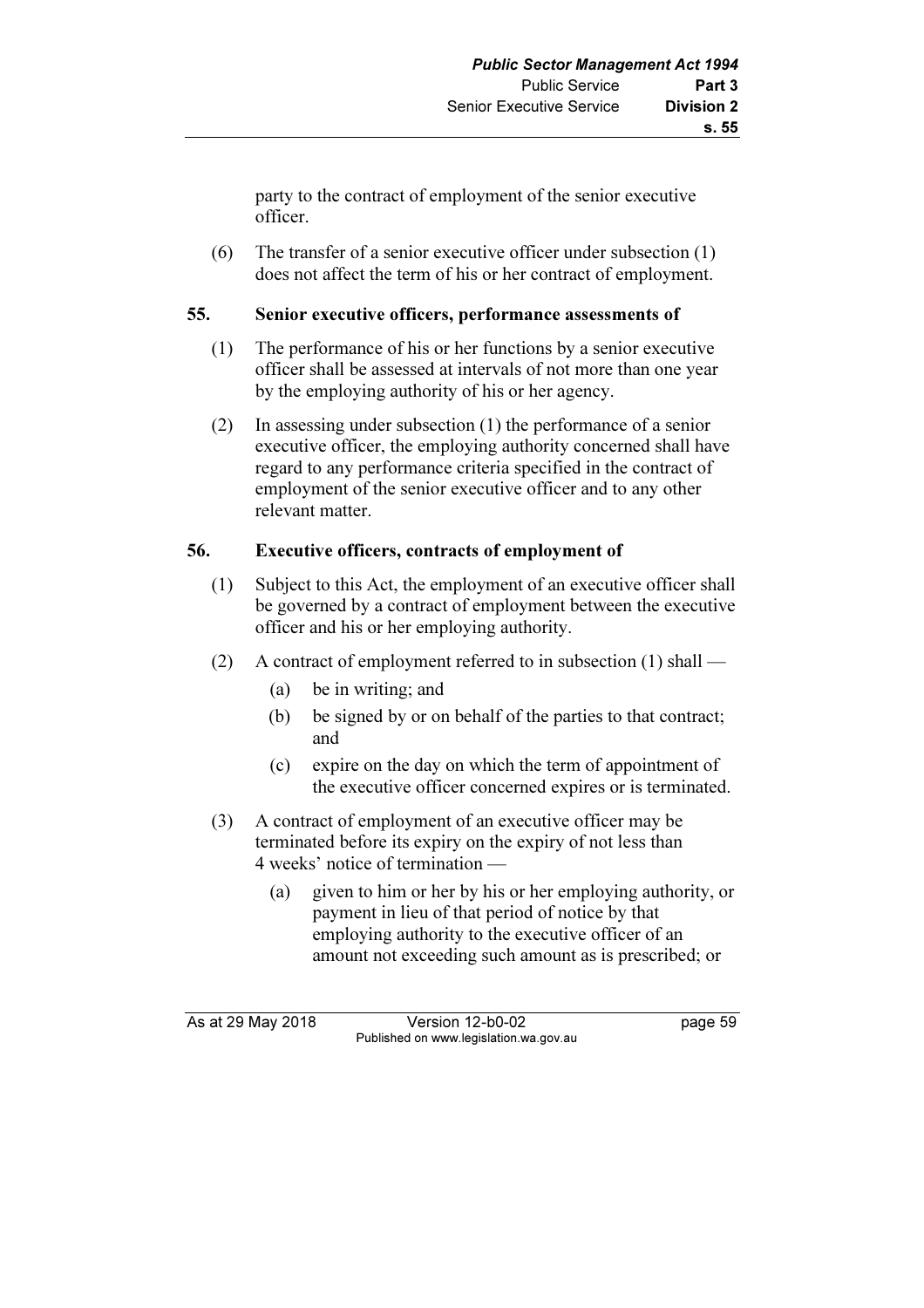- (b) given to his or her employing authority by the executive officer or such shorter period of notice as is agreed between the executive officer and his or her employing authority.
- (4) A contract of employment referred to in this section (in this subsection referred to as the *original contract*) may be varied at any time by a further contract in writing entered into, and signed by, the parties to the original contract, but the term of the original contract cannot be extended to a total period of more than 5 years after the day on which the original contract came into force.
- (5) If the employing authority of an executive officer does not propose to reappoint, or to recommend the reappointment of, the executive officer, that employing authority shall —
	- (a) notify the executive officer of that fact not less than 4 weeks before the expiry of his or her contract of employment; or
	- (b) pay the executive officer in lieu of that period of notice an amount —
		- (i) not exceeding such maximum amount as is prescribed; and
		- (ii) not less than such minimum amount as is prescribed for each day by which that period of notice falls short of 4 weeks.
- (6) The employing authority of an executive officer acts for and on behalf of the State in any contract of employment between that employing authority and the executive officer.

[Section 56 amended: No. 39 of 2010 s. 49 and 70.]

# 57. Contracts of employment of executive officers, content of

- (1) The matters to be dealt with in a contract of employment between an executive officer and his or her employing authority include —
	- (a) the functions of the office of the executive officer, including the meeting of performance criteria; and

page 60 Version 12-b0-02 As at 29 May 2018 Published on www.legislation.wa.gov.au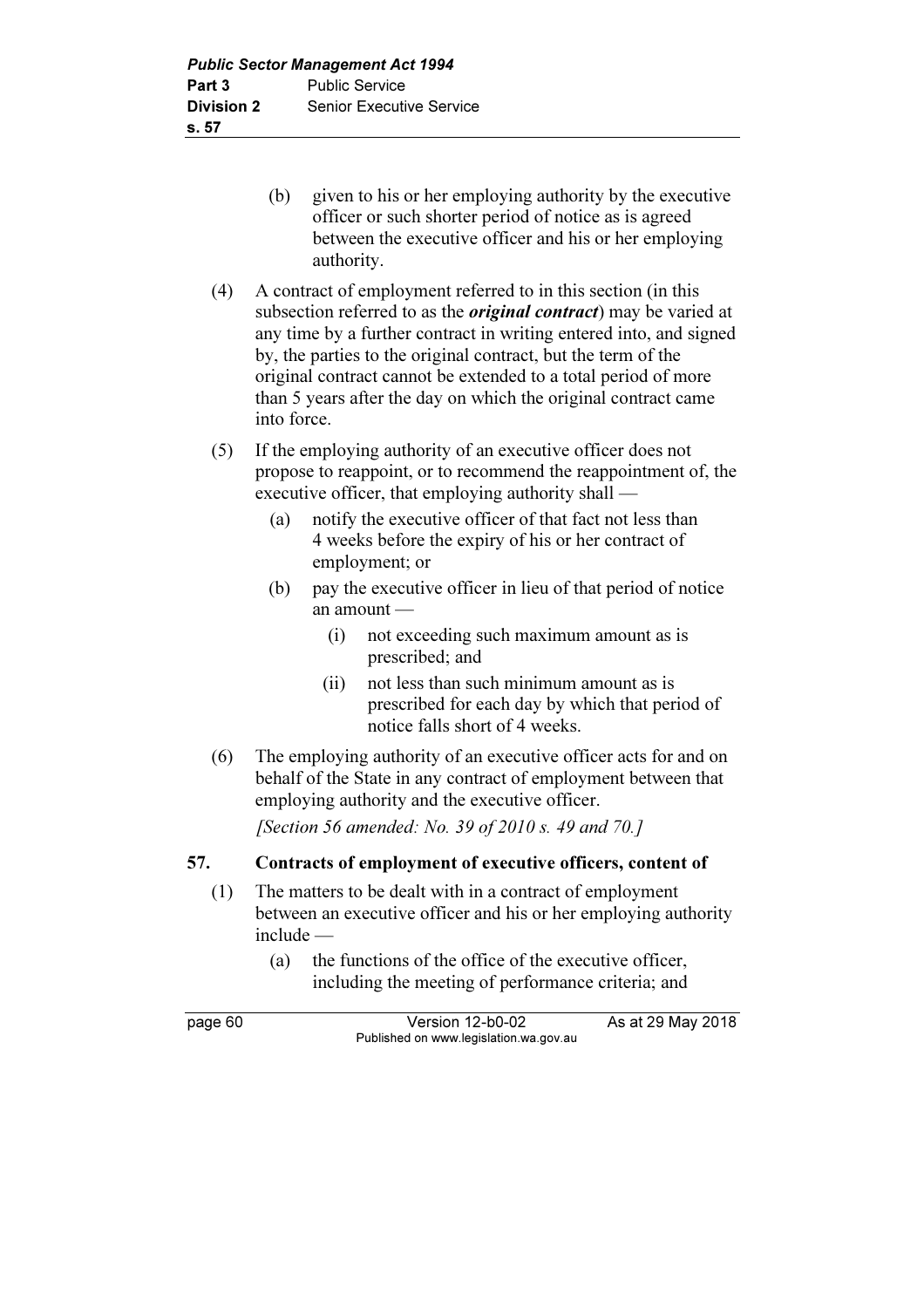- (b) the remuneration to be accorded the executive officer in accordance with any relevant determination of the Tribunal or such other arrangements as are prescribed; and
- (c) any election by the executive officer to retain a right of return within the meaning of section 58.
- $(2)$  In this section —

**Tribunal** means the Salaries and Allowances Tribunal established by the Salaries and Allowances Act 1975.

[Section 57 amended: No. 39 of 2010 s. 70.]

## 58. Right of return for certain executive officers

- (1) An executive officer may elect to retain a right of return if, for a continuous period of not less than 6 months ending immediately before his or her first appointment as an executive officer, the executive officer —
	- (a) was employed for an indefinite period in a department or organisation; or
	- (b) held a statutory office or a series of statutory offices on a full-time basis and, before holding the statutory office or any of those statutory offices, was employed for an indefinite period in a department or organisation.
- (2) An election referred to in subsection  $(1)$ 
	- (a) may be made in the first contract of employment entered into by the executive officer, but, unless made in that contract, cannot be made in any subsequent contract of employment for the same or another office in the Senior Executive Service; and
	- (b) is revoked if that election is not again made by the executive officer in a subsequent contract of employment; and
	- (c) may be revoked by the executive officer by notice in writing delivered to his or her employing authority; and

As at 29 May 2018 Version 12-b0-02 page 61 Published on www.legislation.wa.gov.au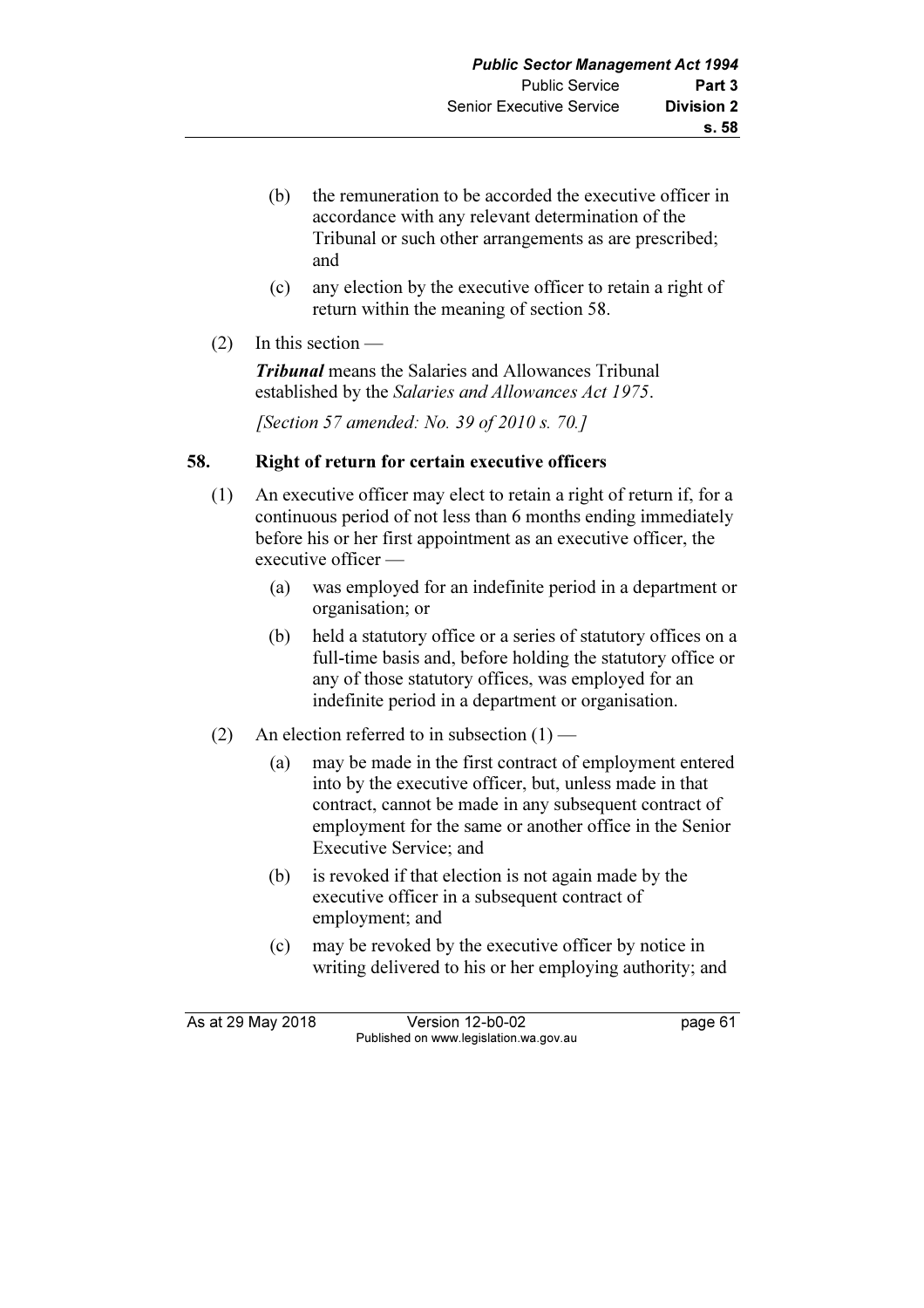- (d) if revoked, cannot be made again.
- (3) An executive officer who has elected to retain a right of return is entitled to employment in a department or organisation at the same level of classification as he or she held immediately before ceasing to be employed for an indefinite period within the meaning of subsection  $(1)(a)$  or  $(b)$ , as the case requires, if he or she —
	- (a) ceases to be an executive officer otherwise than by reason of a declaration made under section 43(3) or repealed under section 43(4); and
	- (b) in the case of  $-$ 
		- (i) a chief executive officer, is not reappointed to the same or another office of chief executive officer or to the performance of other functions in the Senior Executive Service; or
		- (ii) a senior executive officer, is not reappointed to the same or another office of senior executive officer or to the performance of other functions in the Senior Executive Service.
- (4) A person is not entitled to a right of return if his or her employment in the Public Sector was terminated, or he or she was dismissed, under this Act for substandard performance or breach of discipline.
- (5) This section does not prevent the application of the provisions of this Act relating to the management of the redeployment and redundancy of employees to a person who is employed in a department or organisation under a right of return.
- (6) Nothing in this section affects the entitlement of any executive officer under another written law to employment in a department or organisation in accordance with that written law.
- (7) In this section —

right of return means the entitlement of an executive officer to employment in a department or organisation in accordance with this section;

page 62 Version 12-b0-02 As at 29 May 2018 Published on www.legislation.wa.gov.au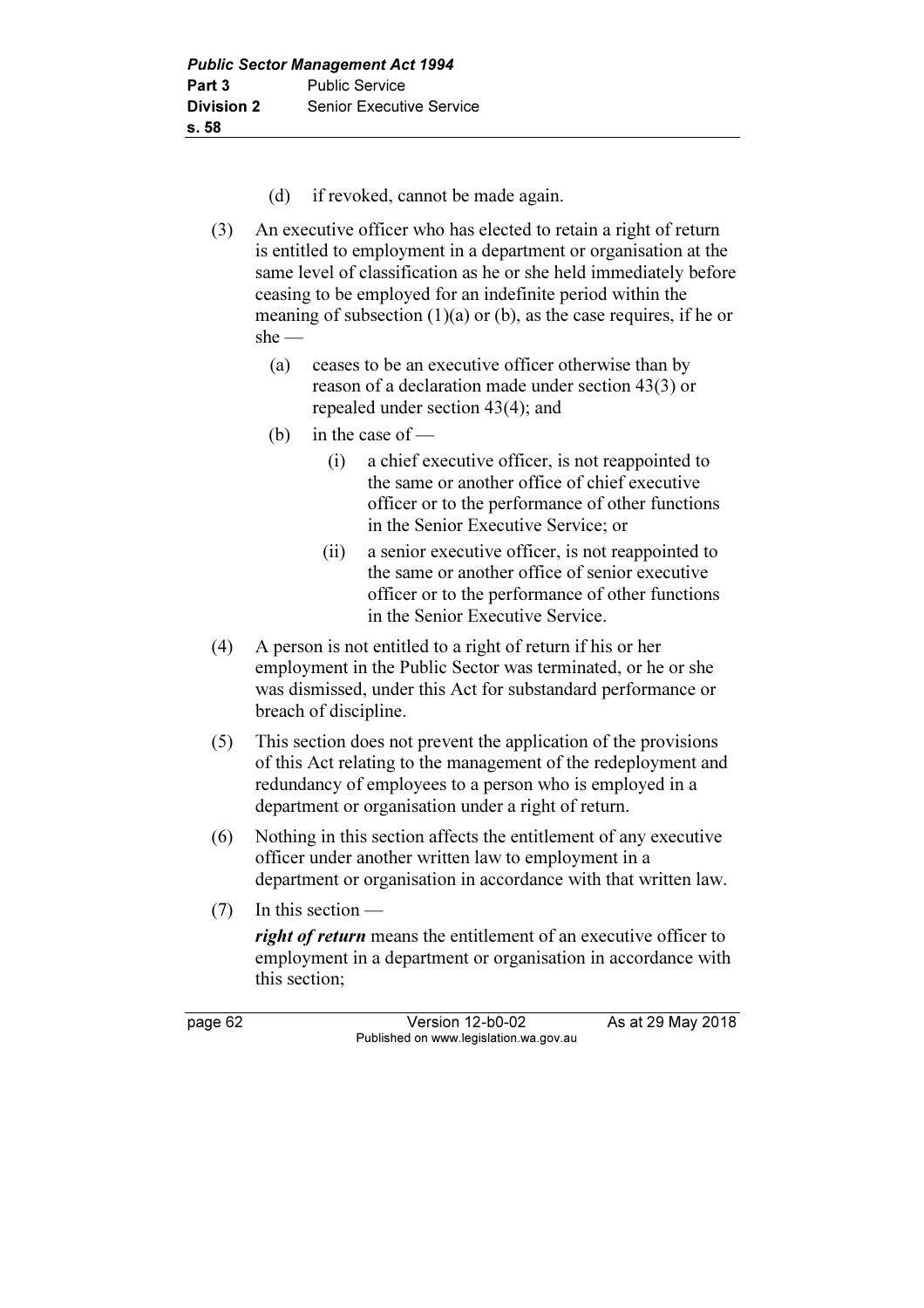statutory office means an office, post or position that is established under an Act by which the right to appoint to that office, post or position is vested in the Governor or a Minister.

*[Section 58 amended: No. 39 of 2010 s. 68 and 70.]* 

## 59. Compensation etc. if executive officer has no right of return

- (1) This section applies to a person
	- (a) who ceases to be an executive officer, otherwise than by reason of —
		- (i) a declaration made under section 43(3) or repealed under section 43(4); or
		- (ii) termination of employment in the Public Sector, or dismissal, under this Act for substandard performance or breach of discipline,

 before his or her contract of employment expires by effluxion of time; and

- (b) who does not have a right of return within the meaning of section 58.
- (2) A person to whom this section applies is entitled to such compensation, if any, as the Commissioner determines by reference to the remuneration to which that person is entitled for a particular period ending immediately before the day referred to in subsection (3).
- (3) The maximum compensation payable to a person under this section is an amount equal to the remuneration to which the person is entitled for the period of one year ending immediately before the day on which the person ceased to be an executive officer in the manner specified in subsection  $(1)(a)$ .
- (4) A person to whom compensation is paid under this section and who is subsequently —
	- (a) employed in a department or organisation; or

As at 29 May 2018 **Version 12-b0-02** page 63 Published on www.legislation.wa.gov.au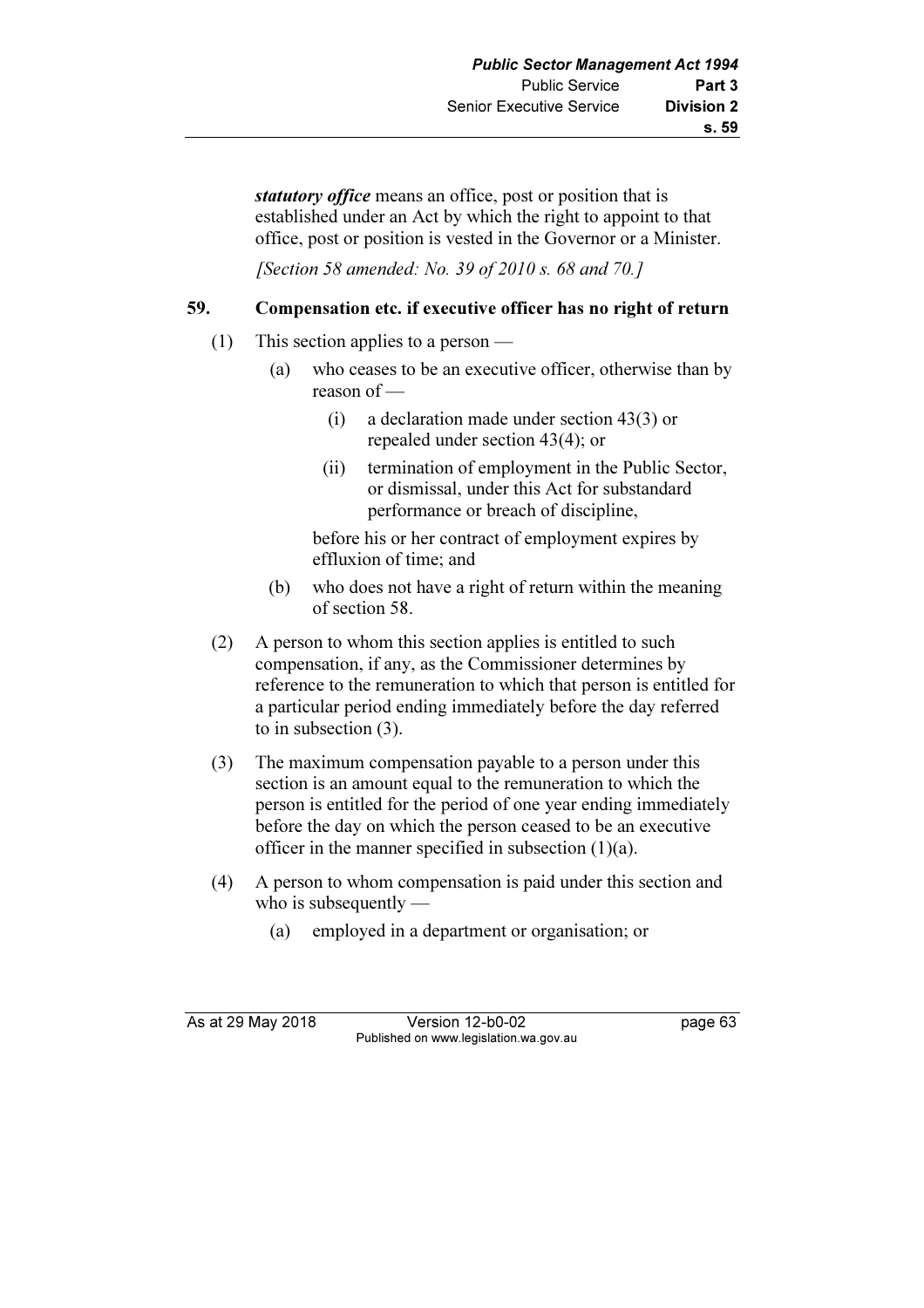(b) engaged by an employing authority under a contract for services, whether under section 100(1) or another written law,

 before the expiry of such period commencing on the payment of the compensation as is prescribed in relation to the amount of the compensation shall forthwith refund to the Treasurer of the State an amount that bears to the amount of the compensation the same proportion as the unexpired portion of that period bears to that period.

 (5) If a person who is required to comply with subsection (4) does not do so, the amount unrefunded may be recovered in a court of competent jurisdiction at the suit of the Treasurer of the State as a civil debt owed by that person to the State.

[Section 59 amended: No. 39 of 2010 s. 67 and 70.]

### 60. Election to take compensation instead of right of return

- (1) An executive officer who has an entitlement under section 58(3) to employment may elect in writing to take compensation under section 59 instead of exercising that entitlement.
- (2) On an election under subsection (1) taking effect, the executive officer concerned —
	- (a) ceases to have the entitlement under section 58(3); and
	- (b) becomes entitled to compensation under section 59.

### 61. Executive officers, secondment of

 An employing authority may, if it considers it to be in the public interest to do so and the executive officer concerned consents, enter into an arrangement in writing with the employing authority of a department or organisation or with an employer outside the Public Sector for the secondment of an executive officer of an agency to perform functions or services for, or duties in the service of, the employing authority of the

page 64 Version 12-b0-02 As at 29 May 2018 Published on www.legislation.wa.gov.au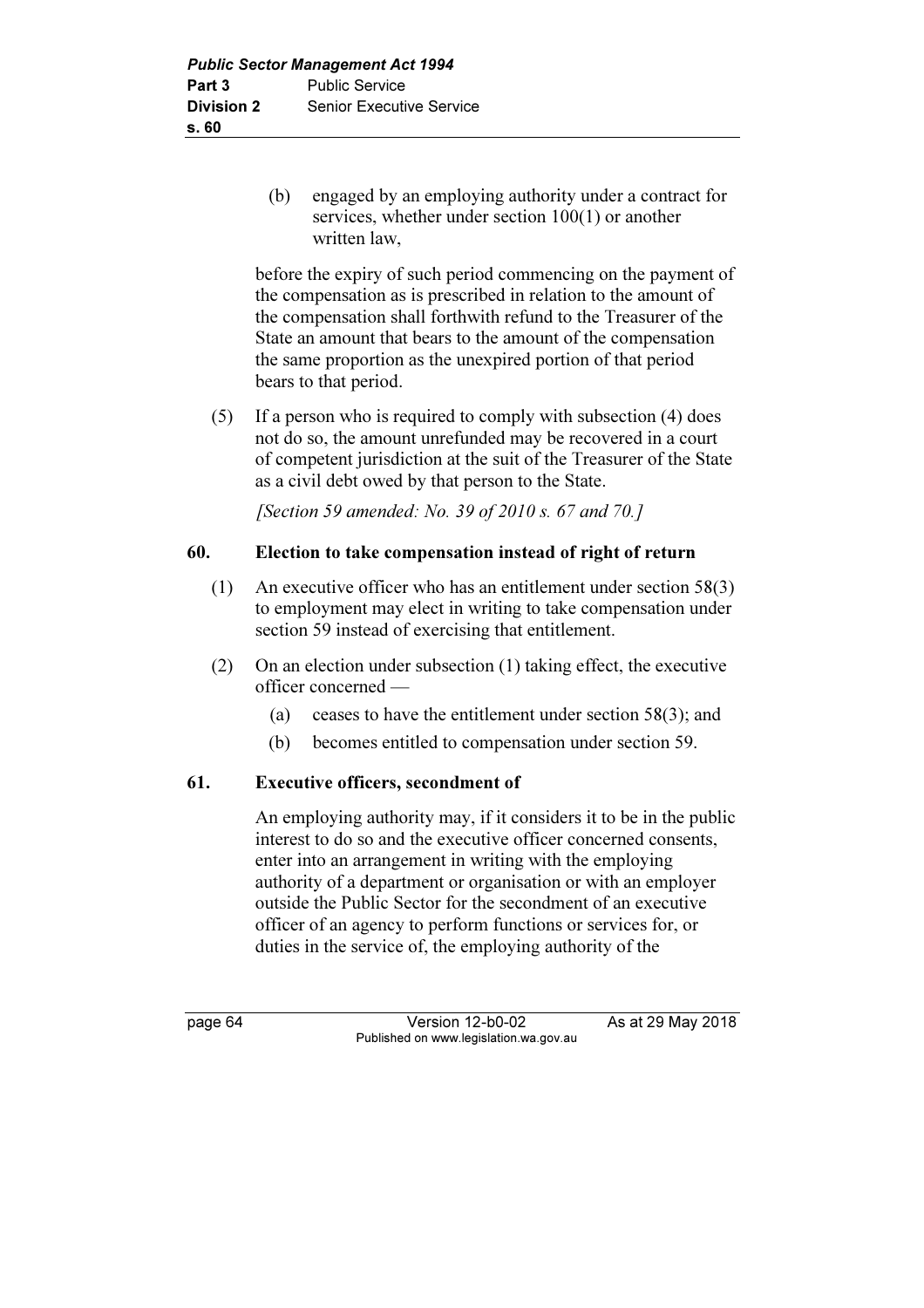department or organisation or that employer during such period as is specified in that arrangement.

## 62. When executive officer ceases to be in Senior Executive Service

 If a person appointed or reappointed as an executive officer subsequently holds an office, post or position outside the Senior Executive Service, that person ceases to be a member of the Senior Executive Service unless a declaration is made under section 43(4) in respect of that person.

## 63. Vacation of office of executive officer

- (1) The office of an executive officer becomes vacant if
	- (a) the executive officer dies; or
	- (b) in the case of a chief executive officer, he or she is removed from office under section 49; or
	- (c) his or her contract of employment is terminated under section  $56(3)$ ; or
	- (d) the executive officer completes a term of office and is not reappointed; or
	- (e) the executive officer is dismissed, or retires from office, under this Act; or
	- (f) the employment of the executive officer in the Public Sector is terminated under section 79(3) or under regulations referred to in section 95A; or
	- (g) the executive officer resigns his or her office in writing addressed —
		- (i) in the case of a chief executive officer, to the Governor; or
		- (ii) in the case of a senior executive officer, to the employing authority of his or her agency,

 and the Governor, acting on the recommendation of the Commissioner, or that employing authority, as the case requires, accepts that resignation; or

As at 29 May 2018 Version 12-b0-02 page 65 Published on www.legislation.wa.gov.au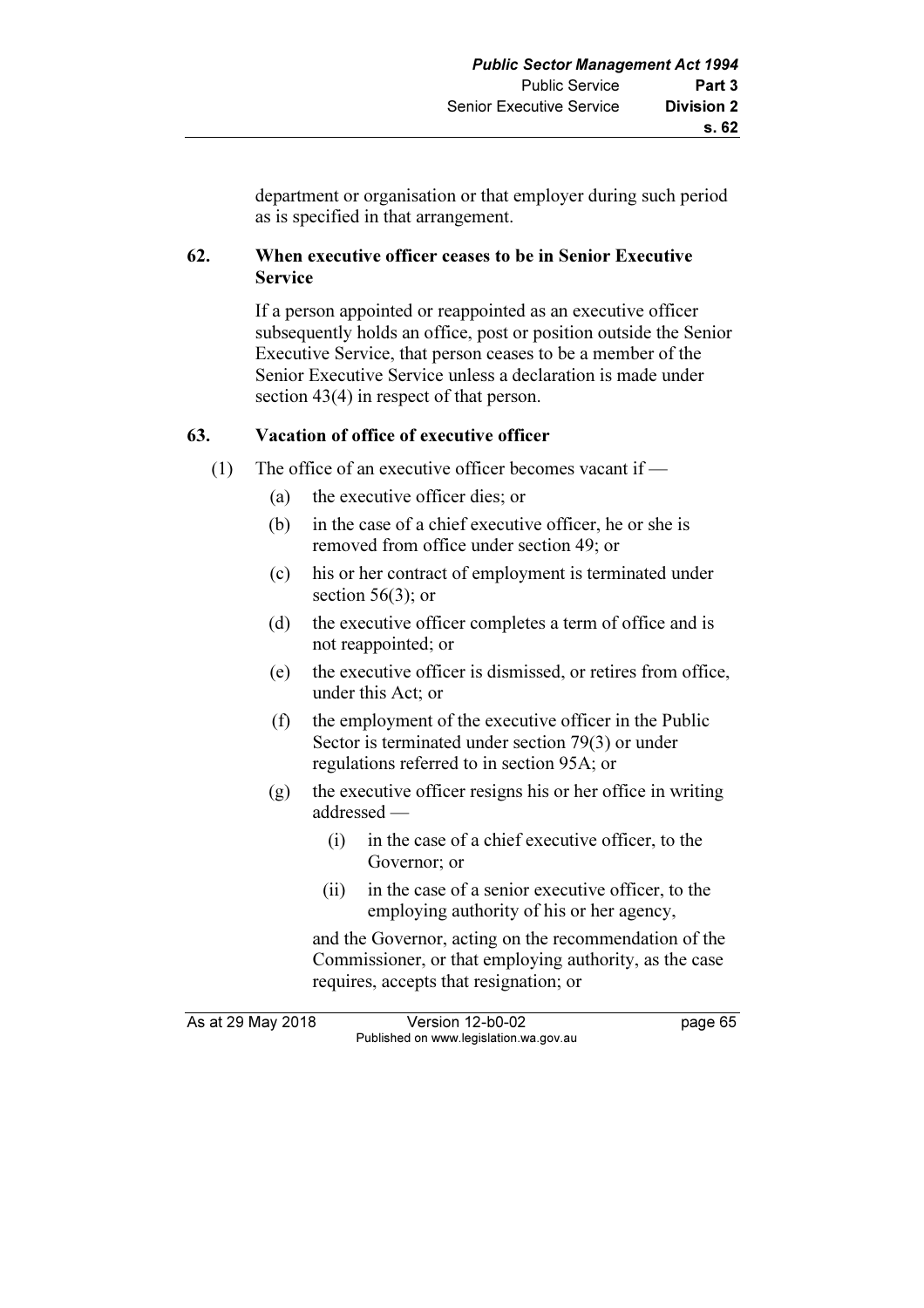- (h) the executive officer is appointed or transferred under this Part to another office (unless it is an appointment and the Commissioner authorises the offices being held concurrently by the executive officer).
- (2) The vacation of an office under subsection  $(1)(a)$ ,  $(b)$ ,  $(d)$ ,  $(e)$ , (f) or (g) terminates the contract of employment of the executive officer concerned.

 [Section 63 amended: No. 39 of 2010 s. 50, 67 and 70; No. 8 of 2014 s. 11.]

## Division 3 — Public service officers other than executive officers

### 64. Appointing officers

- (1) Subject to this section and to any binding award, order or industrial agreement under the Industrial Relations Act 1979 or employer-employee agreement under Part VID of the *Industrial* Relations Act 1979, the employing authority of a department or organisation may in accordance with the Commissioner's instructions appoint for and on behalf of the State a person as a public service officer (otherwise than as an executive officer) on a full-time or part-time basis —
	- (a) for an indefinite period as a permanent officer; or
	- (b) for such term not exceeding 5 years as is specified in the instrument of his or her appointment.
- (2) An appointment under subsection (1) shall be to such level of classification and remuneration as is determined by the relevant employing authority —
	- (a) in accordance with the Commissioner's instructions; and
	- (b) as being appropriate to the functions to be performed by the person so appointed.
- (3) The employing authority of a department or organisation shall —

(a) in accordance with the Commissioner's instructions; and

page 66 Version 12-b0-02 As at 29 May 2018 Published on www.legislation.wa.gov.au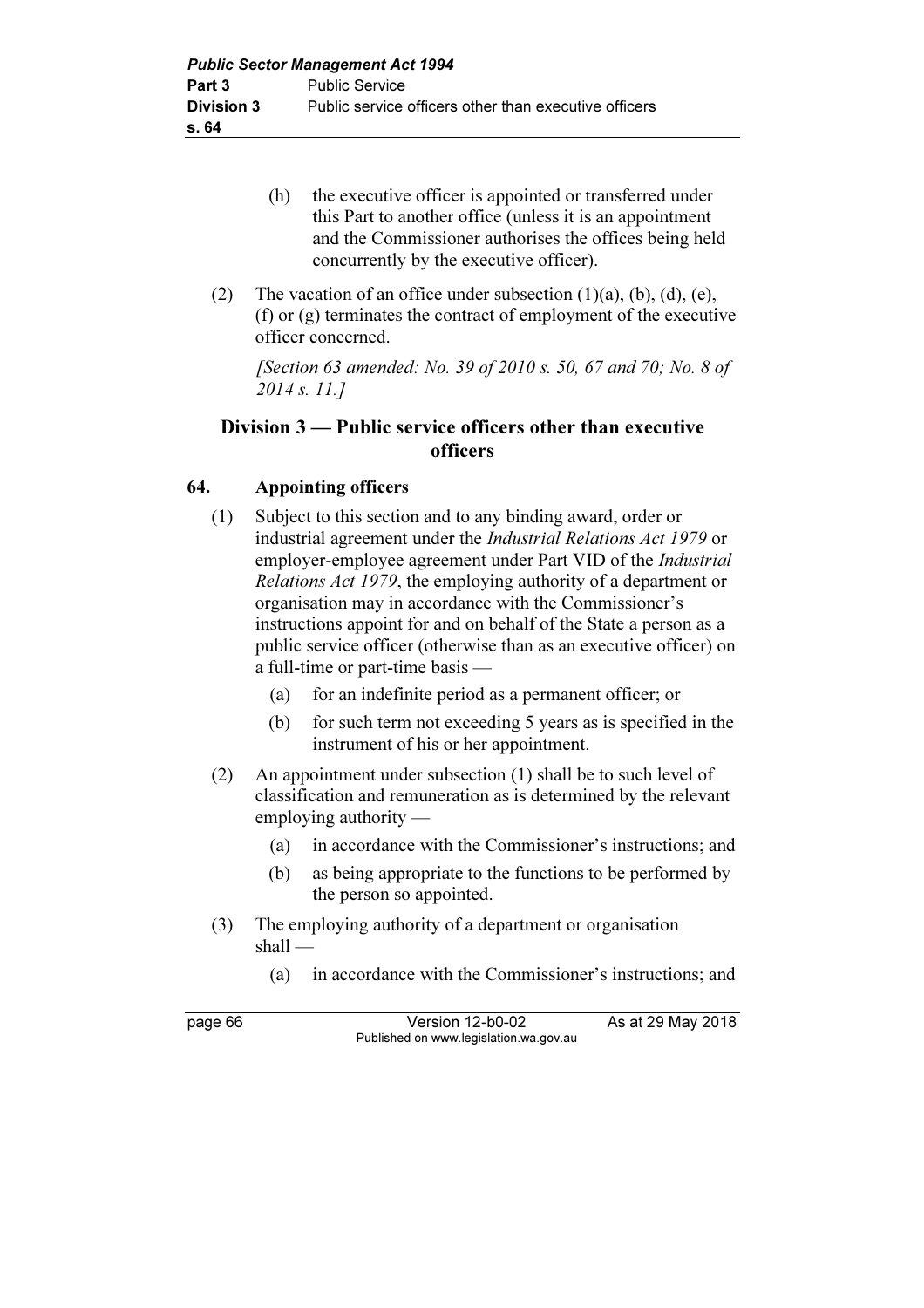(b) at the time of the appointment of a person under subsection (1) or, if that employing authority considers it impracticable to make the appointment concerned at that time, at a later time,

 appoint the person to fill a vacancy in an office, post or position in the department or organisation.

- (4) Subject to subsection (5), a person appointed under subsection (1)(b) cannot apply for an appointment under subsection (1)(a) unless the relevant vacancy has first been advertised as a public sector notice in accordance with the Commissioner's instructions or in a daily newspaper circulating throughout the State.
- (5) Subsection (4) does not apply to a person
	- (a) appointed under subsection (1)(b); and
	- (b) having, or occupying an office, post or position having, the lowest level of classification at which persons of the same prescribed class as that person are at the relevant time recruited into the Public Service.
- (6) The employing authority of an organisation shall not make an appointment under subsection (1) unless the written law under which the organisation is established or continued authorises or requires the appointment or employment of public service officers for the purposes of that organisation.
- (7) Nothing in this section prevents a public service officer who holds an office, post or position in one department or organisation from being appointed, whether by way of promotion or otherwise, to an office, post or position in another department or organisation.

 [Section 64 amended: No. 20 of 2002 s. 25(5); No. 74 of 2003 s. 97(2); No. 39 of 2010 s. 51 and 70; amended: Gazette 15 Aug 2003 p. 3690.]

As at 29 May 2018 **Version 12-b0-02** page 67 Published on www.legislation.wa.gov.au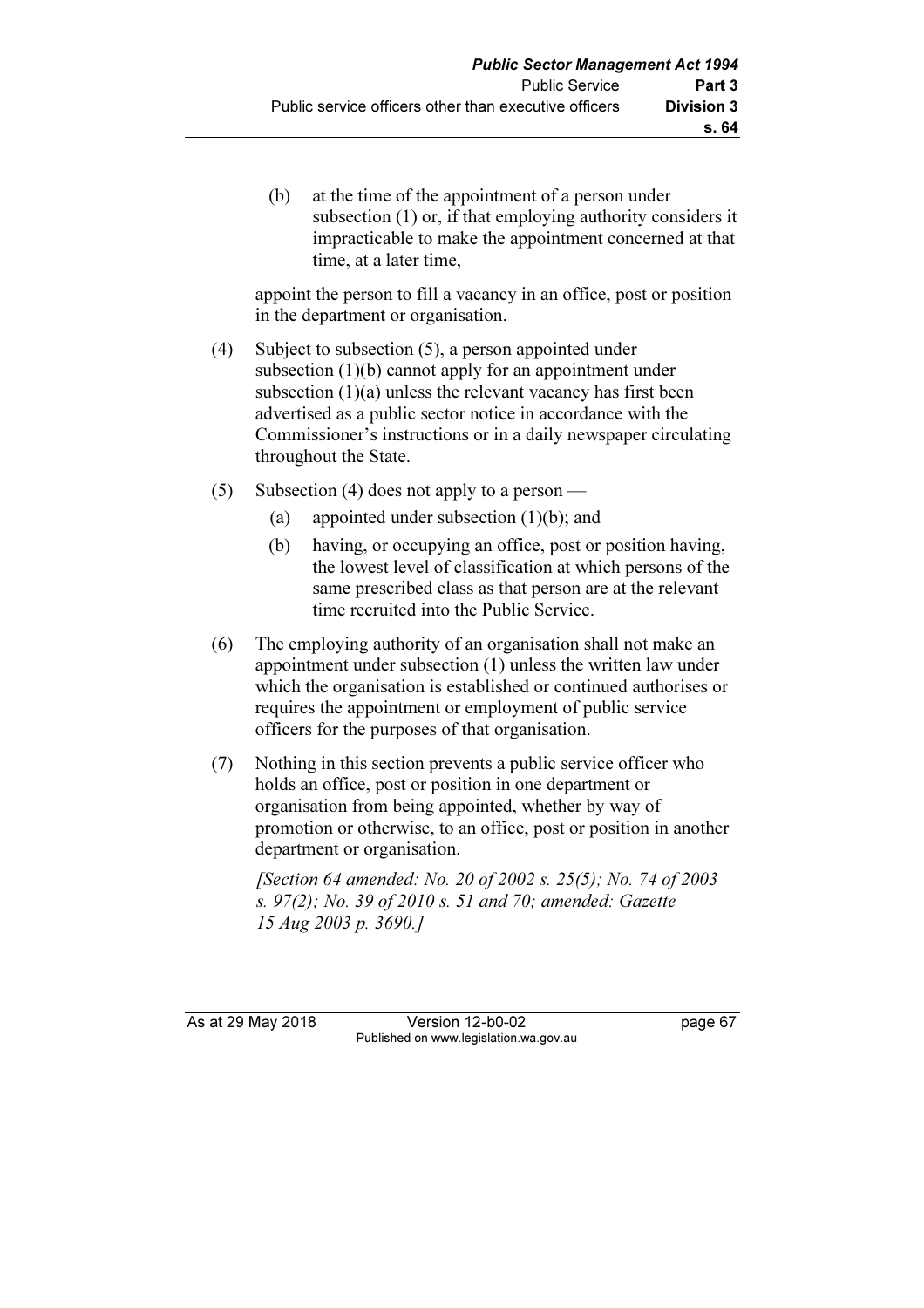## 65. Transferring officers within and between departments etc.

- (1) If an employing authority considers it to be in the interests of its department or organisation to do so, that employing authority may transfer at the same level of classification a public service officer other than an executive officer from one office, post or position in that department or organisation to another such office, post or position —
	- (a) for which that public service officer possesses the requisite qualifications; and
	- (b) the functions assigned to which are appropriate to that level of classification.
- (2) If an employing authority of a department or organisation considers it to be in the interests of the Public Service to do so, that employing authority may, with the approval of the employing authority of another department or organisation and after consulting the public service officer concerned, transfer at the same level of classification a public service officer (other than an executive officer) from an office, post or position in the first-mentioned department or organisation to an office, post or position in the other department or organisation —
	- (a) for which latter office, post or position that public service officer possesses the requisite qualifications; and
	- (b) the functions assigned to which latter office, post or position are appropriate to that level of classification.
- (3) On the transfer of a public service officer under subsection (2), the employing authority of the department or organisation to which that transfer takes place —
	- (a) becomes the employing authority of the public service officer; and
	- (b) is substituted for the employing authority of the department or organisation from which that transfer takes place as a party to any contract of employment of the public service officer.

page 68 Version 12-b0-02 As at 29 May 2018 Published on www.legislation.wa.gov.au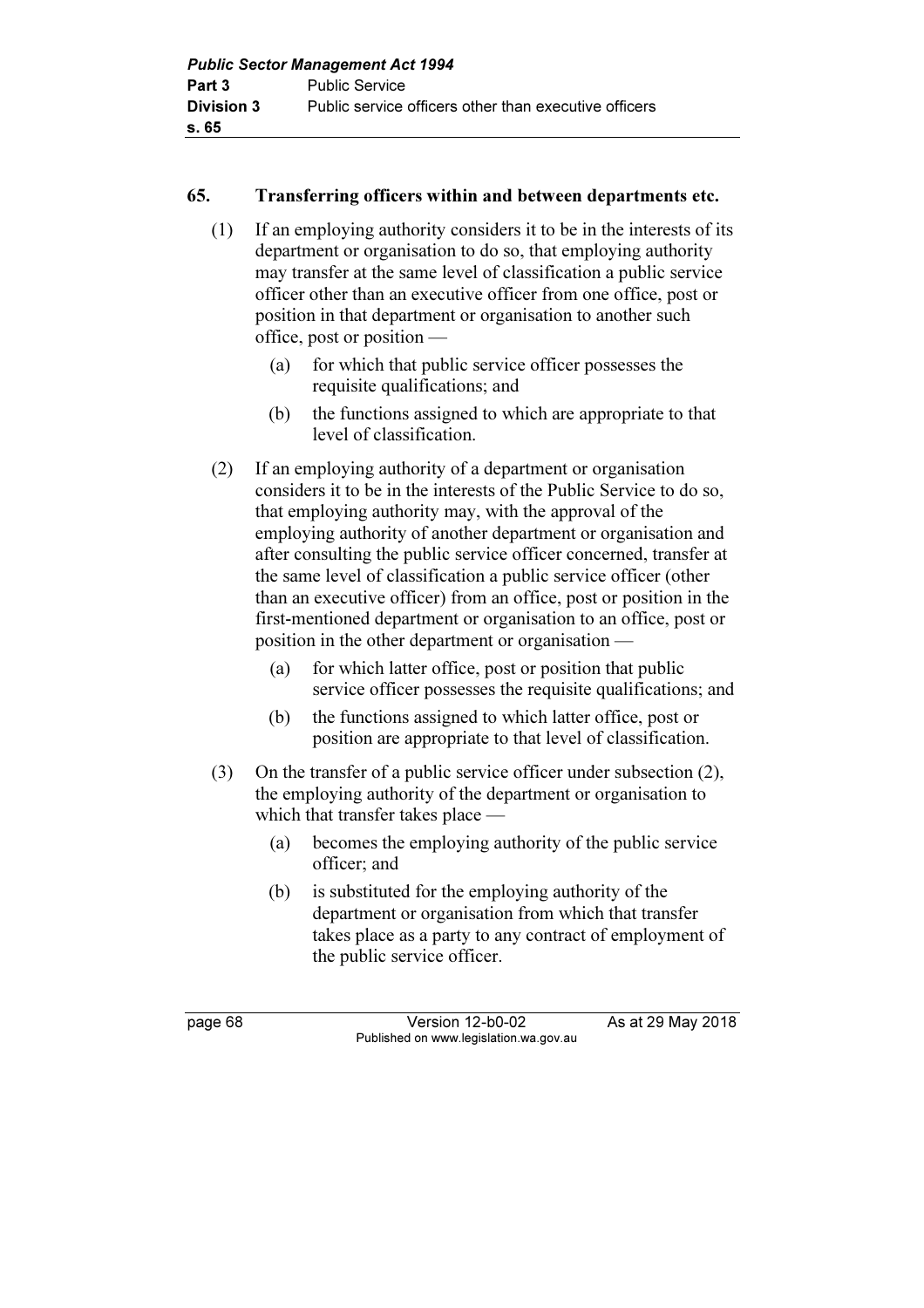#### 66. Seconding officers from departments or organisations

 An employing authority of a department or organisation (in this section referred to as the *seconding authority*) may, if it considers it to be in the public interest to do so and the public service officer concerned consents, enter into an arrangement in writing with another such employing authority or with an employer outside the Public Sector for the secondment of a public service officer (other than an executive officer) in the department or organisation of the seconding authority to perform functions or services for, or duties in the service of, the other department or organisation or that employer during such period as is specified in that arrangement.

### 67. Vacation of offices

 The office of a public service officer (other than an executive officer) becomes vacant if —

- (a) that public service officer dies; or
- (b) in the case of a term officer, the term officer completes a term of office and is not reappointed; or
- (c) that public service officer is dismissed, or retires from office, under this Act; or
- (d) the employment of that public service officer in the Public Sector is terminated under section 79(3) or under regulations referred to in section 95A; or
- (e) that public service officer resigns his or her office in writing addressed to his or her employing authority and that employing authority accepts that resignation; or
- (f) that public service officer is appointed or transferred under this Part to another office, post or position (unless it is an appointment and the Commissioner authorises the offices, posts or positions being held concurrently by that public service officer).

 [Section 67 amended: No. 39 of 2010 s. 52 and 70; No. 8 of 2014 s. 12.]

As at 29 May 2018 Version 12-b0-02 page 69 Published on www.legislation.wa.gov.au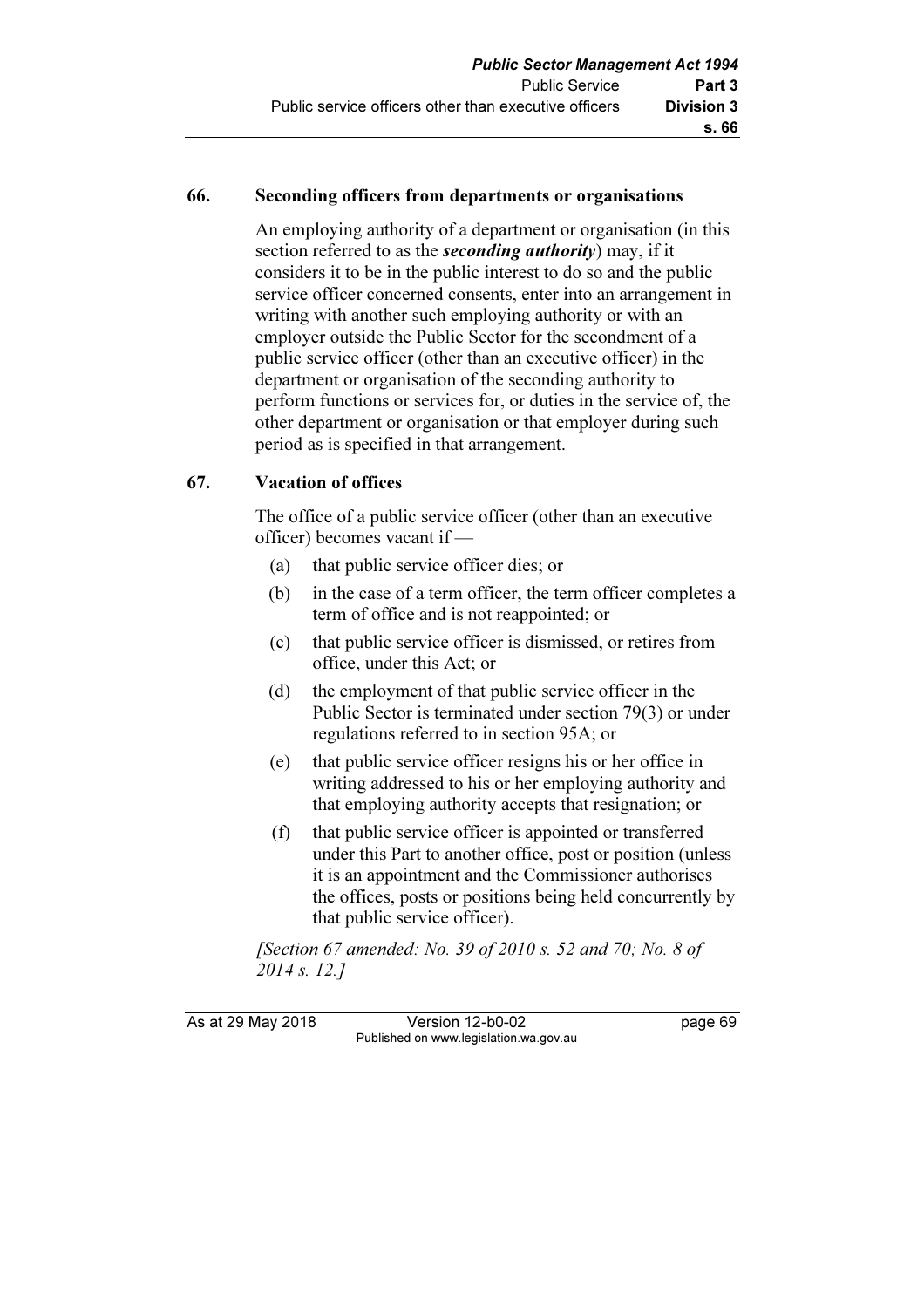## Part 4 — Assistance for political office holders

### Division 1 — Ministerial officers

#### 68. Employing ministerial officers

- (1) The Minister may appoint any person as a ministerial officer to assist —
	- (a) the Minister; or
	- (b) another political office holder,

 and section 8(1) does not apply to or in relation to such an appointment.

- (2) Subject to this Act, the employment of a ministerial officer shall be governed by a contract of employment between the ministerial officer and the Minister.
- (3) Subject to this Part, a contract of employment referred to in subsection (2) shall —
	- (a) be in writing; and
	- (b) be signed by or on behalf of the parties to that contract; and
	- (c) specify the day on which the employment expires.

#### 69. Functions of ministerial officers

 A ministerial officer shall perform, under the supervision of the political office holder specified in the contract of employment of the ministerial officer, such functions as are —

- (a) specified in that contract; or
- (b) from time to time specified by the Minister or that other political office holder, as the case requires.

### 70. Terms and conditions of employment

- (1) The terms and conditions of employment of a ministerial officer, other than terms and conditions relating to —
	- (a) the functions of the ministerial officer; or

page 70 Version 12-b0-02 As at 29 May 2018 Published on www.legislation.wa.gov.au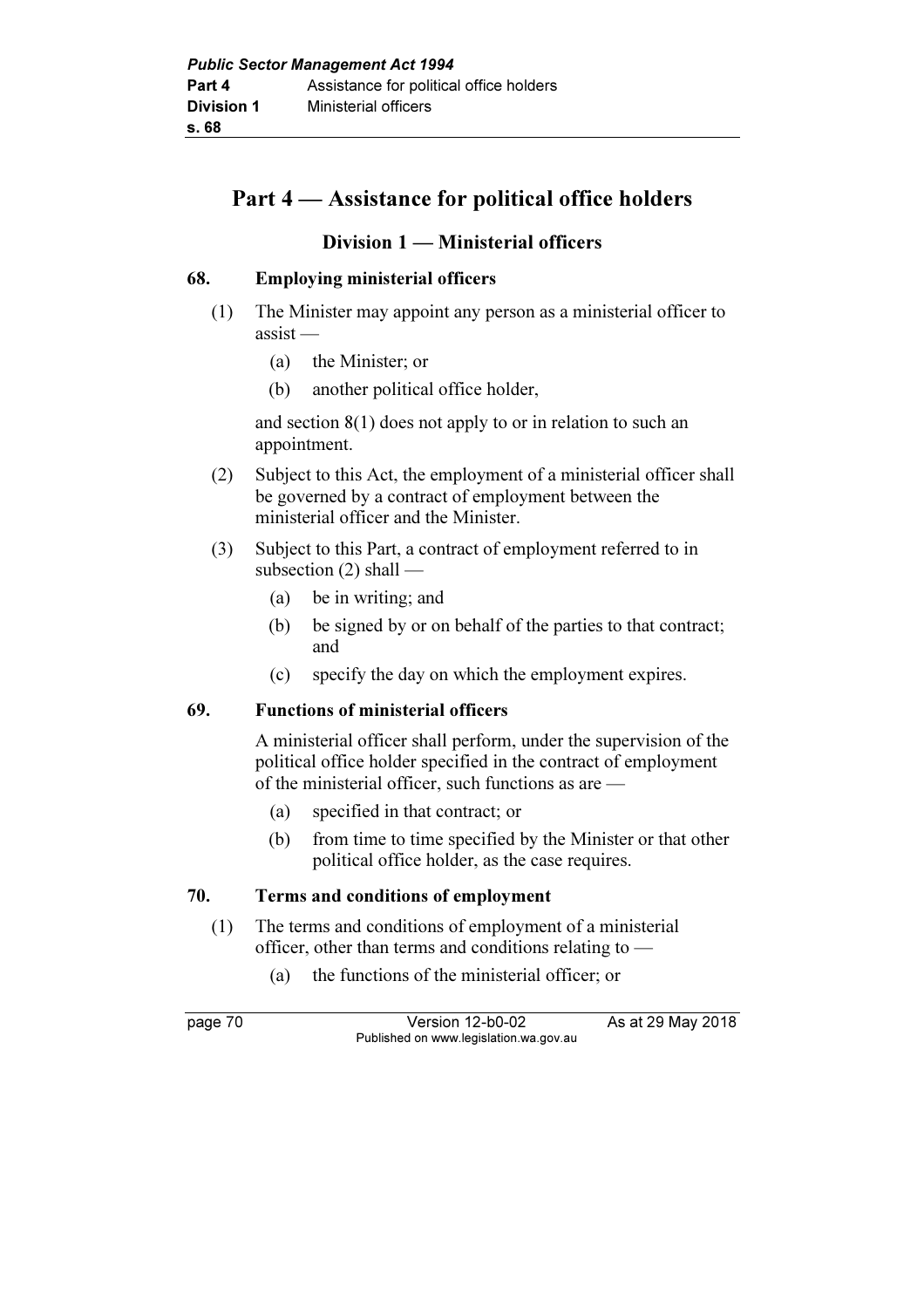(b) any matter for which express provision is made by section 72,

 shall be determined by the Minister on the recommendation of the chief executive officer of the department principally assisting the Minister in the administration of this Part.

- (2) The terms and conditions of employment of a ministerial officer that are determined by the Minister under subsection (1) shall be specified in the relevant contract of employment.
- (3) Without limiting subsection (1), but subject to subsections (4) and (5), a ministerial officer whose employment is terminated by section  $72(1)(a)$  or by the Minister under section  $72(2)$ before the day specified in the relevant contract of employment as the day on which that employment expires is entitled to such compensation, if any, as the Minister determines.
- (4) The maximum compensation payable to a person under subsection (3) is an amount equal to the remuneration to which the person is entitled for the period of one year ending immediately before his or her employment is terminated.
- (5) If the employment of a ministerial officer is terminated in the manner specified in subsection (3) but is deemed to have continued, or to continue, until a later day by virtue of a direction made under section 72(5), the ministerial officer is not entitled to compensation under subsection (3).
- (6) A person to whom compensation is paid under this section and who is subsequently —
	- (a) employed in a public sector body; or
	- (b) engaged by an employing authority under a contract for services, whether under section 100(1) or another written law,

 before the expiry of such period commencing on the payment of the compensation as is prescribed in relation to the amount of the compensation shall forthwith refund to the Treasurer of the State an amount that bears to the amount of the compensation

As at 29 May 2018 Version 12-b0-02 page 71 Published on www.legislation.wa.gov.au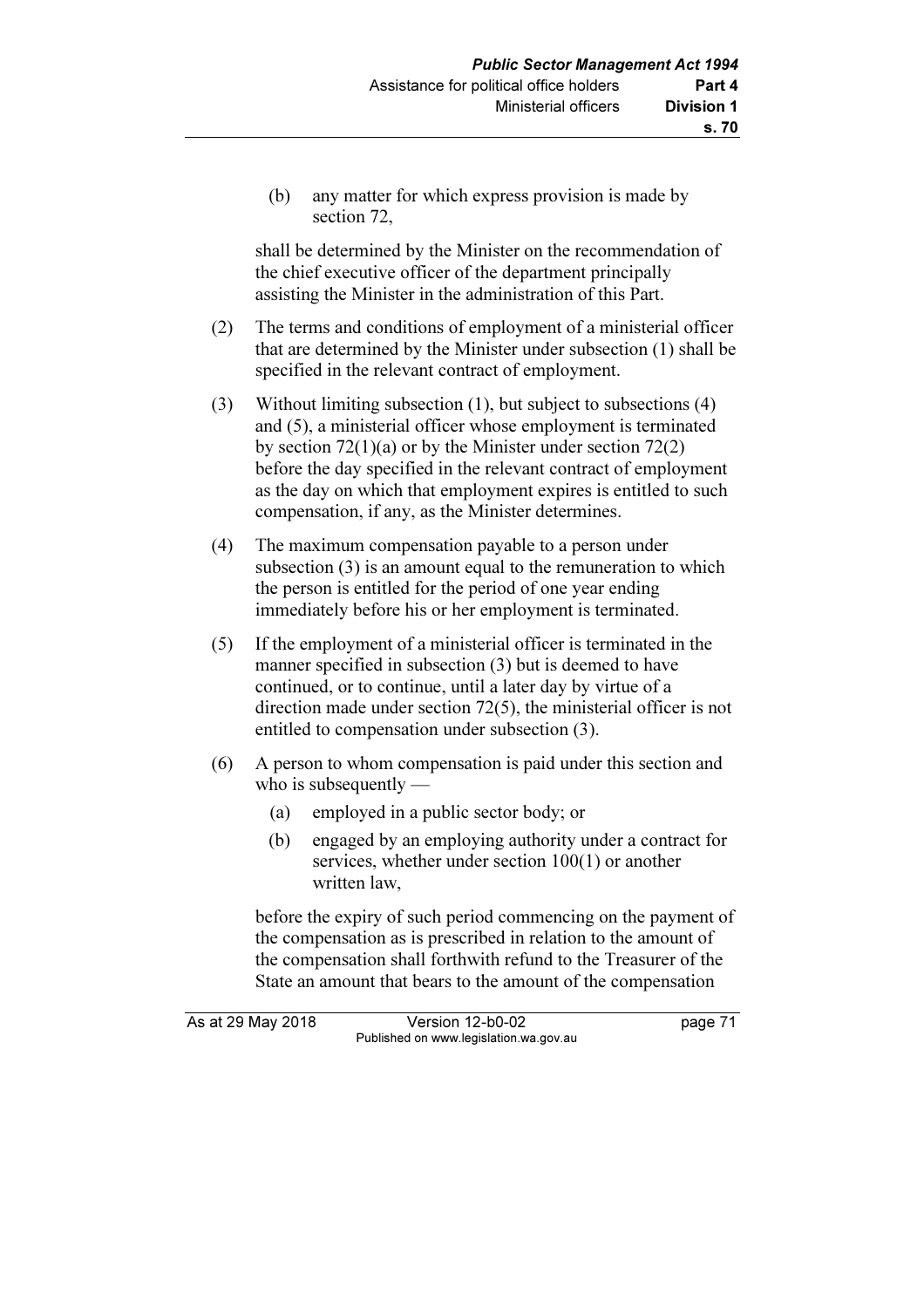the same proportion as the unexpired portion of that period bears to that period.

 (7) If a person who is required to comply with subsection (6) does not do so, the amount unrefunded may be recovered in a court of competent jurisdiction at the suit of the Treasurer of the State as a civil debt owed by that person to the State.

[Section 70 amended: No. 39 of 2010 s. 53 and 70.]

## 71. Varying contract of employment

 A contract of employment of a ministerial officer may be varied at any time by a further contract in writing entered into, and signed by, the parties to the original contract of employment.

## 72. Termination of employment

- (1) Subject to Part 5 and subsections (2) and (4), the employment of a ministerial officer terminates —
	- (a) if the political office holder for whose assistance the ministerial officer was employed ceases to hold office as such; or
	- (b) on the day fixed for the return of the writ for the general election for the Legislative Assembly next following the first day of that employment; or
	- (c) on the day specified in the relevant contract of employment as the day on which that employment expires,

whichever is soonest.

- (2) Subject to subsection (3), the Minister may at any time, by
	- (a) notice in writing given to a ministerial officer not less than 4 weeks before the termination concerned; or
	- (b) payment to a ministerial officer in lieu of the period of notice referred to in paragraph (a) of an amount not

page 72 Version 12-b0-02 As at 29 May 2018 Published on www.legislation.wa.gov.au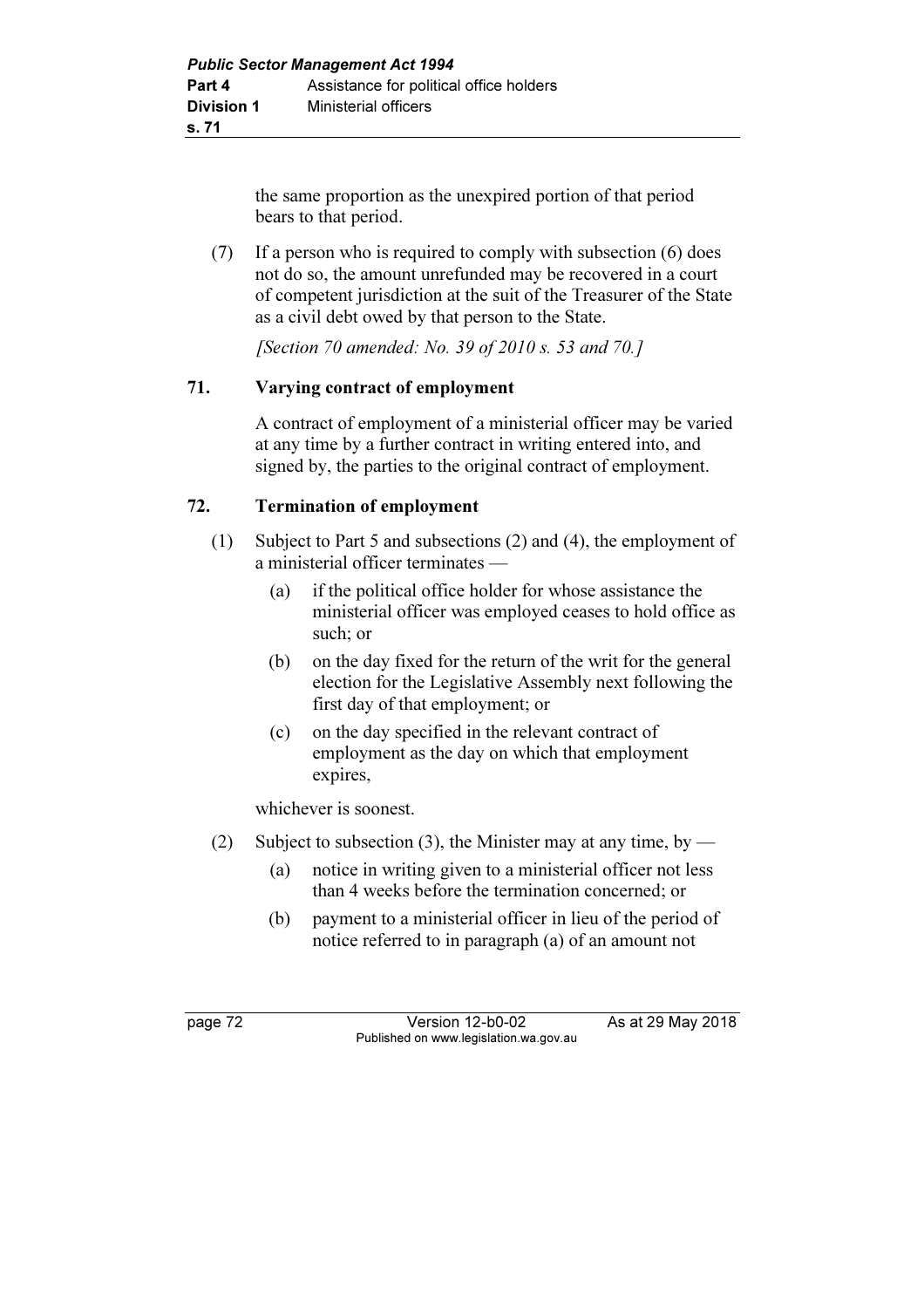exceeding such amount of the salary of the ministerial officer as is prescribed,

terminate the employment of the ministerial officer.

- (3) The Minister shall not terminate under subsection (2) the employment of a ministerial officer employed to assist another political office holder unless the Minister has first consulted the other political office holder.
- (4) A ministerial officer may at any time terminate his or her employment by notice in writing given to the Minister not less than 4 weeks, or such shorter period as is agreed between the ministerial officer and the Minister, before that termination.
- (5) If the employment of a person as a ministerial officer is terminated by subsection  $(1)(a)$ , the Minister may by writing direct that the employment of the person shall be deemed —
	- (a) not to have been so terminated; and
	- (b) subject to subsection (6), to have continued, or to continue, until a day specified in that direction.
- (6) A direction under subsection (5) has effect according to its terms until the termination of the relevant employment under Part 5 or subsection  $(1)$ ,  $(2)$  or  $(4)$ .

[Section 72 amended: No. 36 of 2000 s. 24.]

### 73. Restriction on subsequent employment in departments etc.

Notwithstanding anything in any other Act, a person who —

- (a) immediately before his or her employment as a ministerial officer, was not employed in a department or organisation; or
- (b) is engaged under a contract for services under section  $100(1)$  to assist a political office holder,

 is not, while he or she remains employed as a ministerial officer or so engaged under a contract for services, eligible to apply for,

As at 29 May 2018 Version 12-b0-02 page 73 Published on www.legislation.wa.gov.au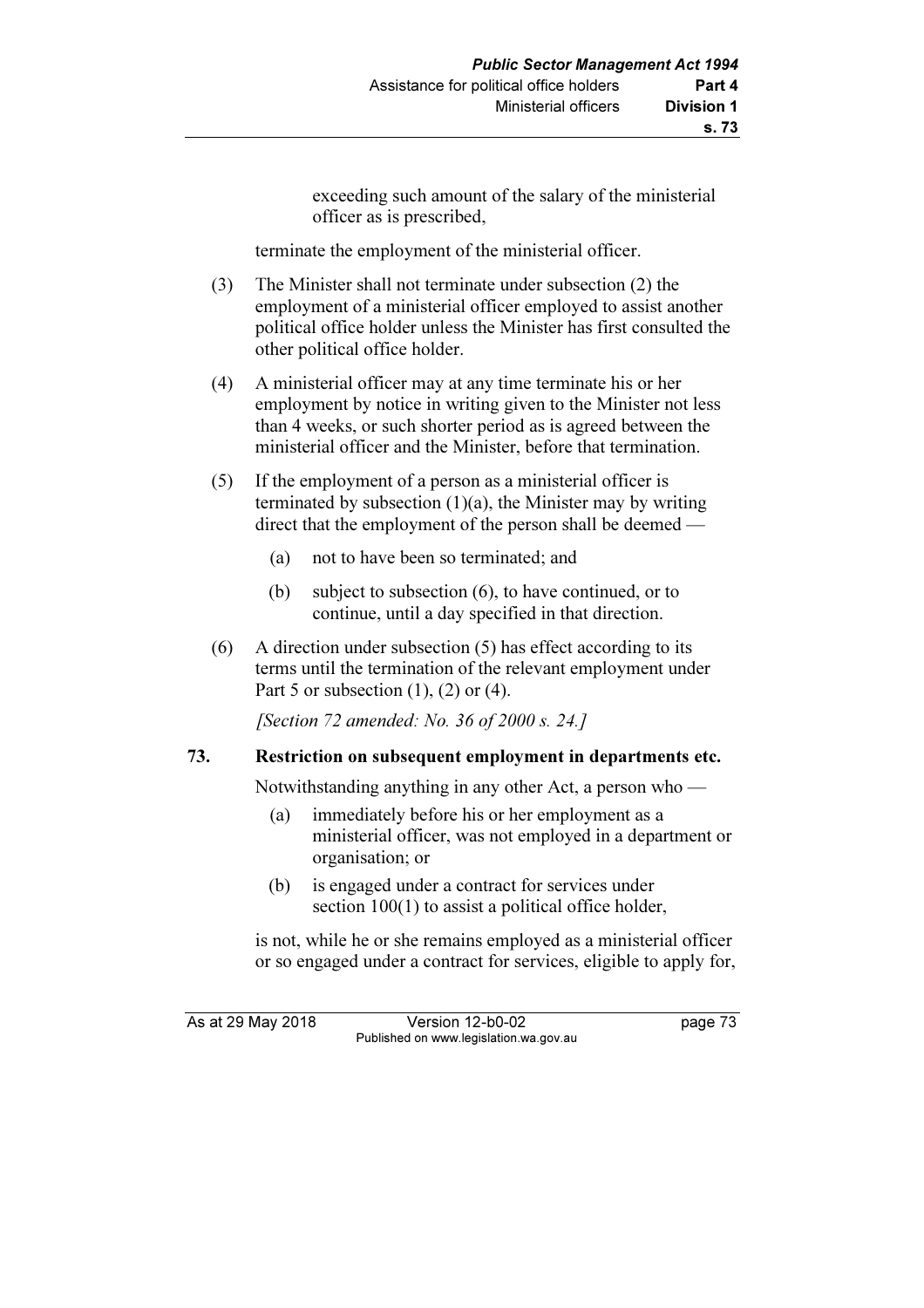or to be appointed to, any office, post or position in any department or organisation.

#### 74. Relationship between ministerial officers etc. and employees of departments etc.

- (1) A Minister shall
	- (a) as soon as practicable after this section commences; or
	- (b) if he or she becomes a Minister after this section commences, as soon as practicable after becoming a Minister,

 make arrangements in writing in relation to each department or organisation for which the Minister is responsible setting out the manner in which, and the circumstances in which, dealings are to be had, and communications are to be made, between ministerial officers assisting the Minister and the employees in that department or organisation.

- (2) Notwithstanding anything in subsection (1), a ministerial officer shall not, otherwise than with the agreement of the employing authority of the department or organisation concerned, direct an employee of that department or organisation in relation to the manner in which that employee is to perform the functions of his or her office, post or position in that department or organisation.
- (3) In this section —

## ministerial officer includes -

- (a) person occupying a special office created under section 36 as read with section 75(1); and
- (b) person engaged under a contract for services under section  $100(1)$  to assist a political office holder.

[Section 74 amended: No. 39 of 2010 s. 68.]

page 74 Version 12-b0-02 As at 29 May 2018 Published on www.legislation.wa.gov.au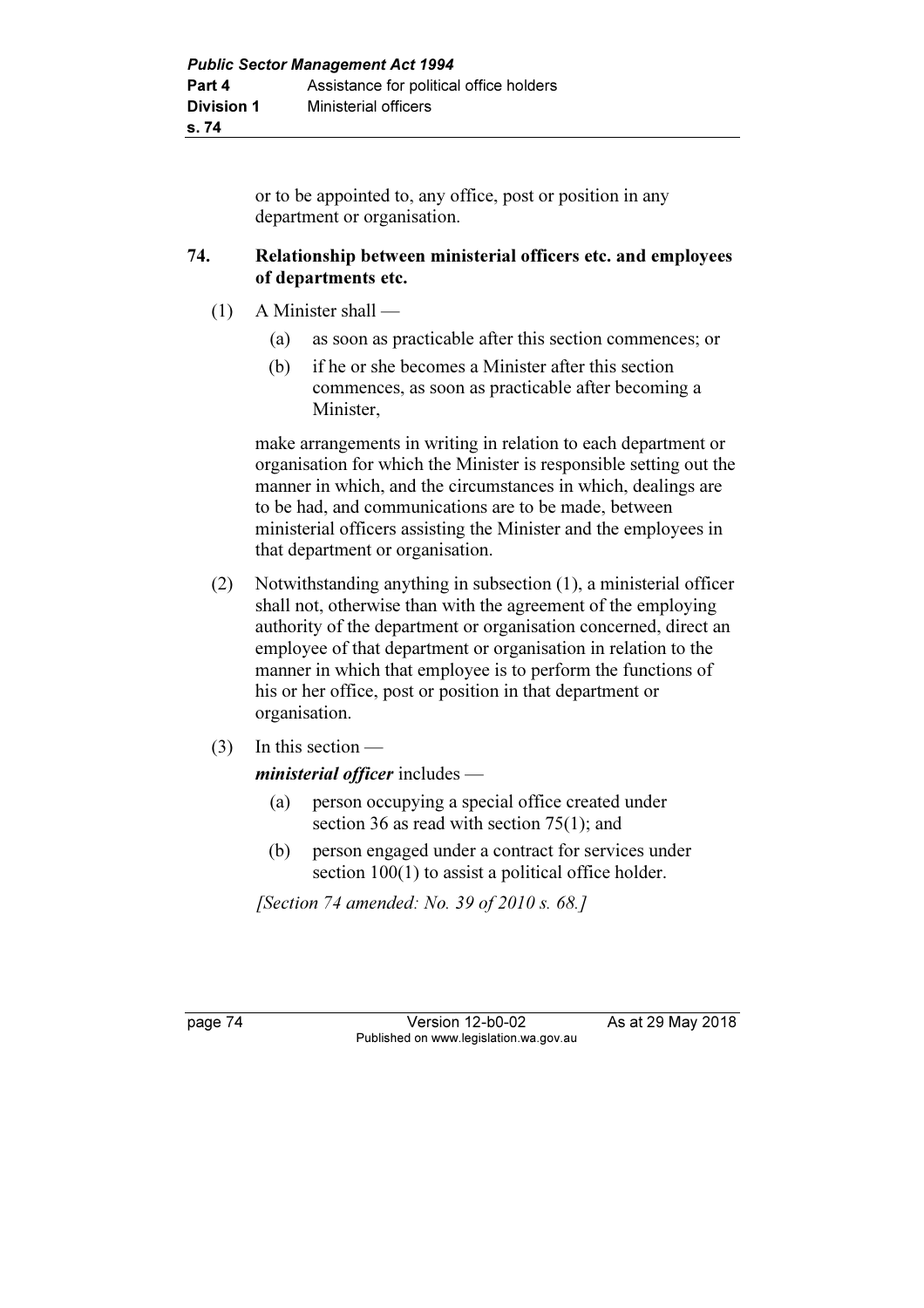## Division 2 — Assistance by permanent officers and seconded employees

### 75. Special offices to assist Ministers etc.

- (1) The chief executive officer of the department principally assisting in the administration of this Part may, for the purpose of assisting a political office holder, create under section 36 one or more special offices within that department.
- (2) A special office created under subsection (1) may be occupied  $by -$ 
	- (a) a person who
		- (i) is appointed to fill a vacancy in that office under section 64(3); or
		- (ii) is transferred to that office under section  $65(1)$ or (2),

 and whose salary does not exceed such level as is prescribed for the purposes of this paragraph; or

- (b) an employee in a department or organisation who is seconded to occupy that office; or
- (c) an employee in the department principally assisting in the administration of this Part as if the employee were seconded to occupy that office.
- (3) An employee referred to in subsection  $(2)(b)$  or  $(c)$ 
	- (a) whose salary has exceeded the level referred to in subsection  $(2)(a)$ ; and
	- (b) who has occupied a special office created under subsection (1),

 continuously for at least 2 years is entitled to have his or her level of classification reviewed in accordance with the Commissioner's instructions by a person or persons appointed by the chief executive officer of the department principally assisting in the administration of this Part.

[Section 75 amended: No. 39 of 2010 s. 54.]

As at 29 May 2018 Version 12-b0-02 page 75 Published on www.legislation.wa.gov.au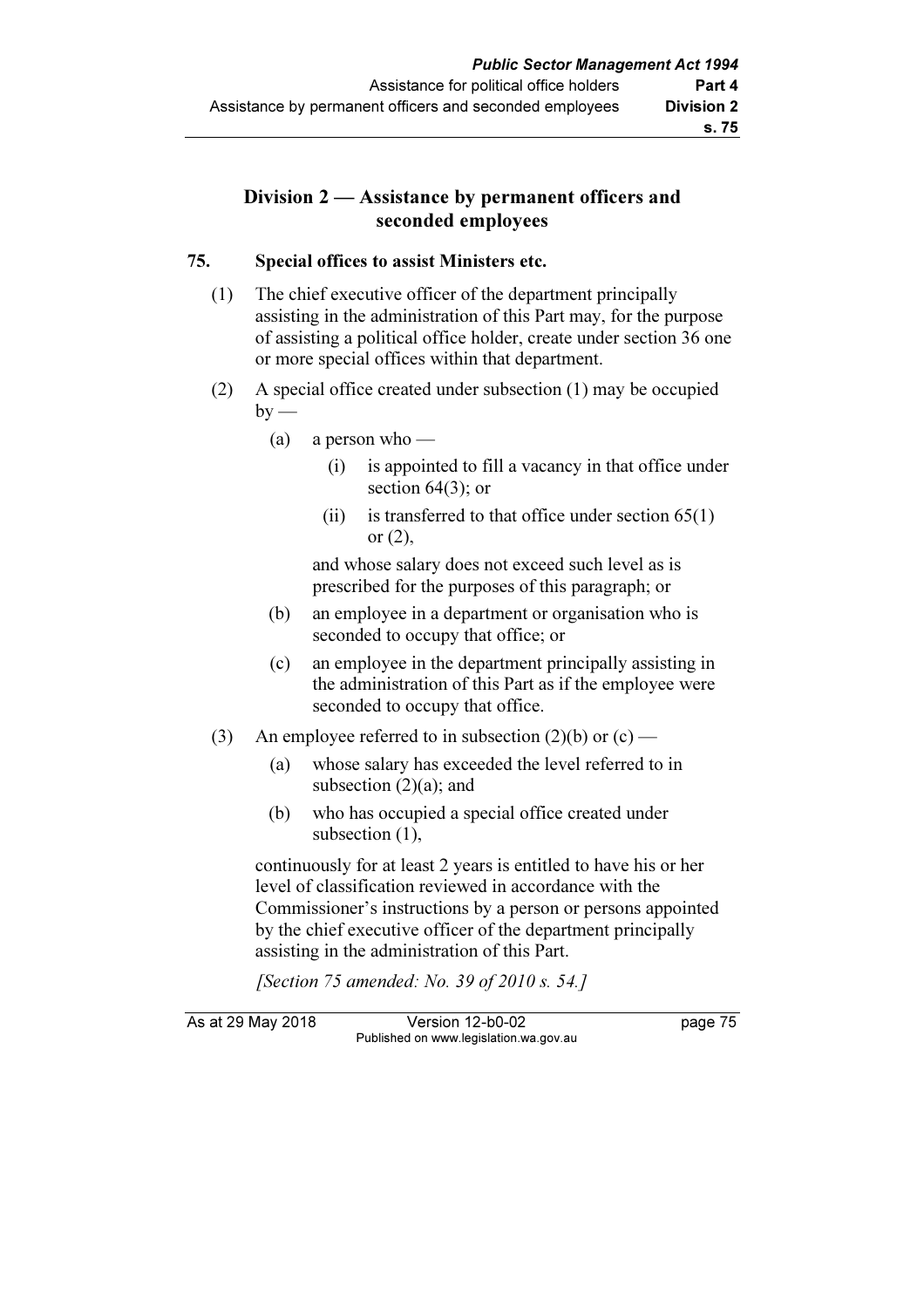# Part 5 — Substandard performance and disciplinary matters

## Division 1 — General

#### 76. Application and effect of Part 5

- (1) Subject to subsections (3) and (4), this Part applies to and in relation to —
	- (a) all public service officers and ministerial officers; and
	- (b) such other employees, or members of such other class of employees, as are or is prescribed for the purposes of this section.
- (2) To the extent that this Part is inconsistent with any enactment which applies to  $-$ 
	- (a) an employee; or
	- (b) a member of a class of employees,

prescribed under subsection (1)(b), this Part prevails.

- (3) If the employing authority of an employee who is not a public service officer suspects that that employee has disobeyed or disregarded a direction which is by virtue of section 94(4) a lawful order for the purposes of section 80(a), that employee shall be taken for the purposes of this Part to be a public service officer, and proceedings may be taken accordingly under this Part against that employee for the suspected breach of discipline arising out of that disobedience or disregard.
- (4) A former employee who
	- (a) may have committed a breach of discipline; and
	- (b) was an employee to whom this Part applied at the time of the suspected breach,

 is, in circumstances specified in the Commissioner's instructions, to be taken to be an employee for the purposes of this Part even though the person has ceased to be employed in the Public Sector by or under an employing authority.

page 76 Version 12-b0-02 As at 29 May 2018 Published on www.legislation.wa.gov.au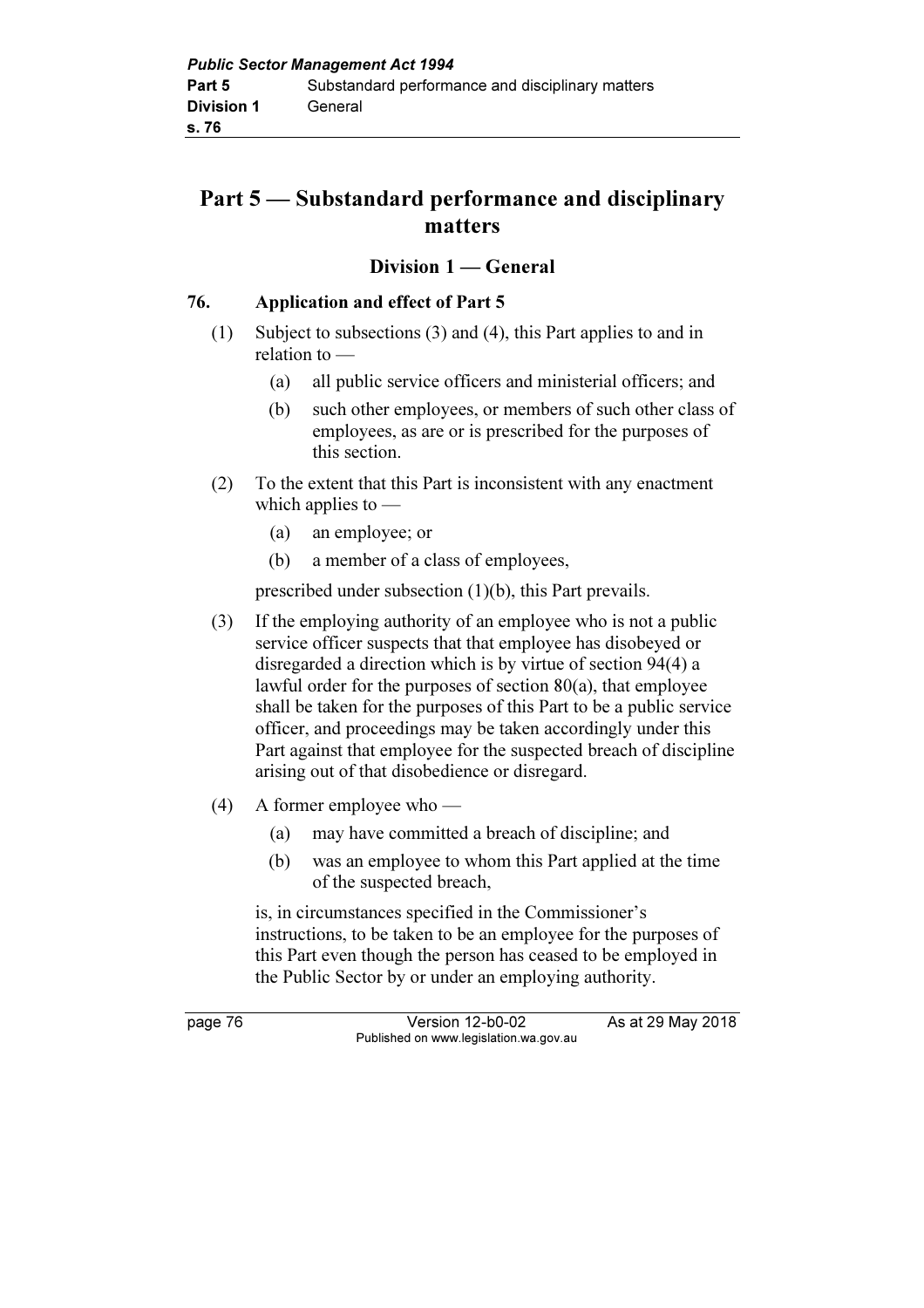- (5) The Commissioner's instructions may specify the disciplinary action that may be taken under this Act in respect of a former employee who is found to have committed a breach of discipline, and the provisions of this Part apply to and in relation to the disciplinary action as if the former employee were an employee.
- (6) The taking of disciplinary action with respect to a former employee does not affect the former employee's retirement or resignation or the benefits, rights and liabilities arising from the retirement or resignation.
- (7) For the purposes of this Part, in circumstances specified in the Commissioner's instructions, a former employing authority of an employee is to be taken to be the employing authority of the employee.
- (8) Nothing in this Part limits the power of an employing authority under other provisions of this Act to take improvement action in relation to an employee in circumstances in which the employing authority considers it appropriate to do so.

[Section 76 amended: No. 39 of 2010 s. 94.]

### 77. Employees appointed by Governor, exercise of powers as to

 In the case of an employee in a department or organisation who is appointed by the Governor —

- (a) the powers conferred on an employing authority by this Part (other than the power to terminate the employment in the Public Sector of the employee) may be exercised for and on behalf of the Governor —
	- (i) in the case of an employee who is a chief executive officer, by the Commissioner; or
	- (ii) in the case of an employee who is not a chief executive officer, by the employing authority of the department or organisation;

and

As at 29 May 2018 **Version 12-b0-02** page 77 Published on www.legislation.wa.gov.au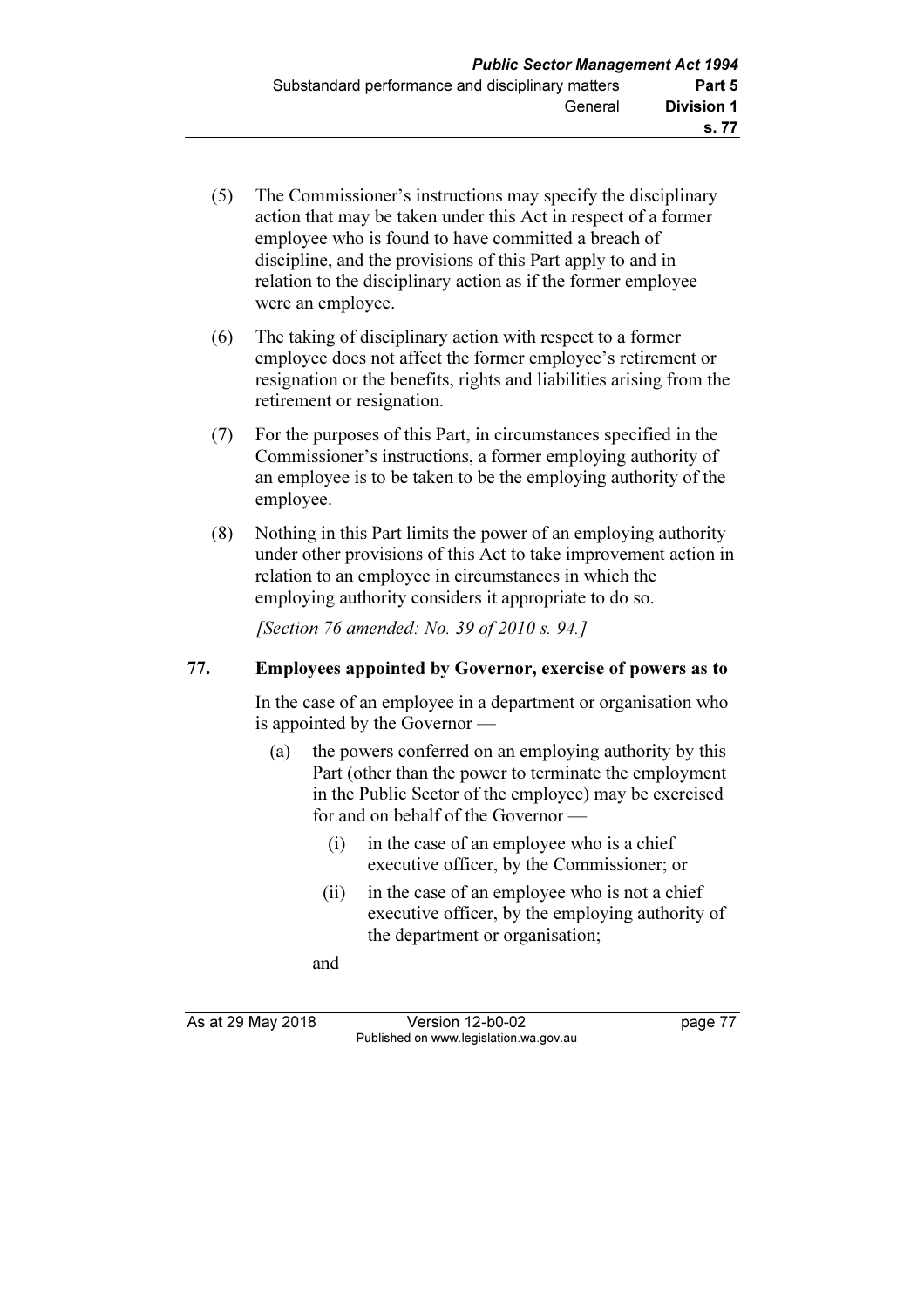(b) the power to terminate the employment in the Public Sector of that employee (not being a chief executive officer) may be exercised by the Governor on the recommendation of the Minister responsible for the department or organisation.

[Section 77 amended: No. 39 of 2010 s. 67 and 68.]

#### 78. Appeals etc. against some decisions under s. 79, 82A, 82, 87, 88 or 92

- (1) Subject to subsection (3) and to section 52, an employee or former employee who —
	- (a) is, or was, a Government officer within the meaning of section 80C of the Industrial Relations Act 1979; and
	- (b) is aggrieved by  $\equiv$ 
		- (i) a decision made in respect of the Government officer under section 79(3)(b) or (c) or (4); or
		- (ii) a finding made in respect of the Government officer in the exercise of a power under section  $87(3)(a)(ii)$ ; or
		- (iii) a decision made under section 82 to suspend the Government officer on partial pay or without pay; or
		- (iv) a decision to take disciplinary action made in respect of the Government officer under section 82A(3)(b), 88(b) or 92(1),

 may appeal against that decision or finding to the Industrial Commission constituted by a Public Service Appeal Board appointed under Division 2 of Part IIA of the Industrial Relations Act 1979, and that Public Service Appeal Board has jurisdiction to hear and determine that appeal under and subject to that Division.

page 78 Version 12-b0-02 As at 29 May 2018 Published on www.legislation.wa.gov.au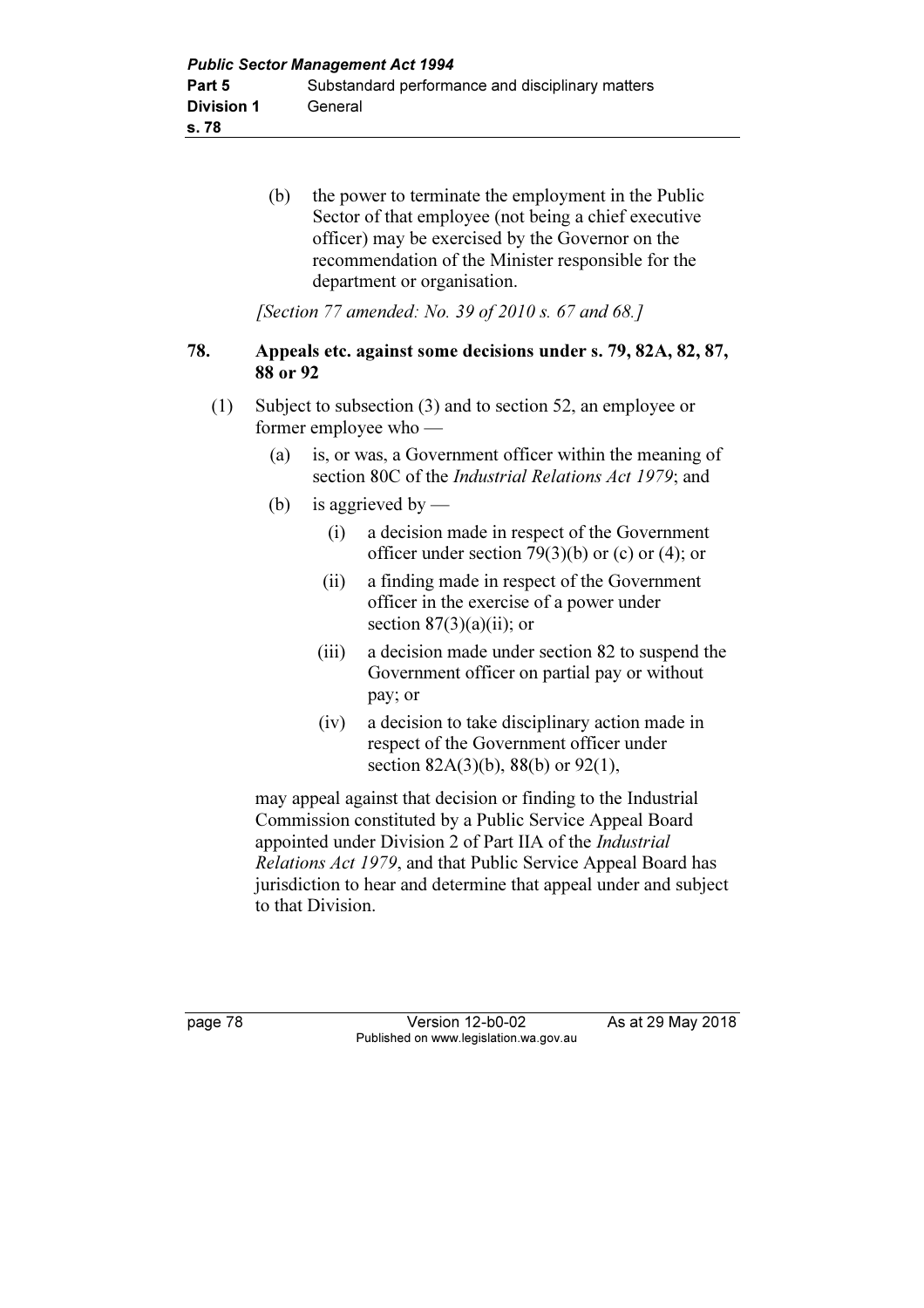- (2) Despite section 29 of the Industrial Relations Act 1979, but subject to subsection (3), an employee or former employee  $w$ ho —
	- (a) is not a Government officer within the meaning of section 80C of that Act; and
	- (b) is aggrieved by
		- (i) a decision made in respect of the employee under section  $79(3)(b)$  or (c) or (4); or
		- (ii) a finding made in the exercise of a power under section  $87(3)(a)(ii)$ ; or
		- (iii) a decision made under section 82 to suspend the employee on partial pay or without pay; or
		- (iv) a decision to take disciplinary action made under section 82A(3)(b), 88(b) or 92(1),

 may refer the decision or finding mentioned in paragraph (b) to the Industrial Commission as if that decision or finding were an industrial matter mentioned in section 29(b) of that Act, and that Act applies to and in relation to that decision accordingly.

- (3) Despite section 29 of the Industrial Relations Act 1979, but subject to section 52, an employee or former employee —
	- (a) against whom proceedings have been taken under this Part for a suspected breach of discipline arising out of alleged disobedience to, or disregard of, a direction which is by virtue of section 94(4) a lawful order for the purposes of section 80(a); and
	- (b) who is aggrieved by
		- (i) a decision made under section 82 to suspend the employee on partial pay or without pay; or
		- (ii) a finding made in respect of the person referred to in section  $82A(3)(a)$ ,  $87(3)(a)(i)$  or  $88(a)$ ,

 may refer the decision or finding referred to in paragraph (b) to the Industrial Commission as if that decision or finding were an industrial matter mentioned in section 29(b) of that Act, and that

As at 29 May 2018 Version 12-b0-02 page 79 Published on www.legislation.wa.gov.au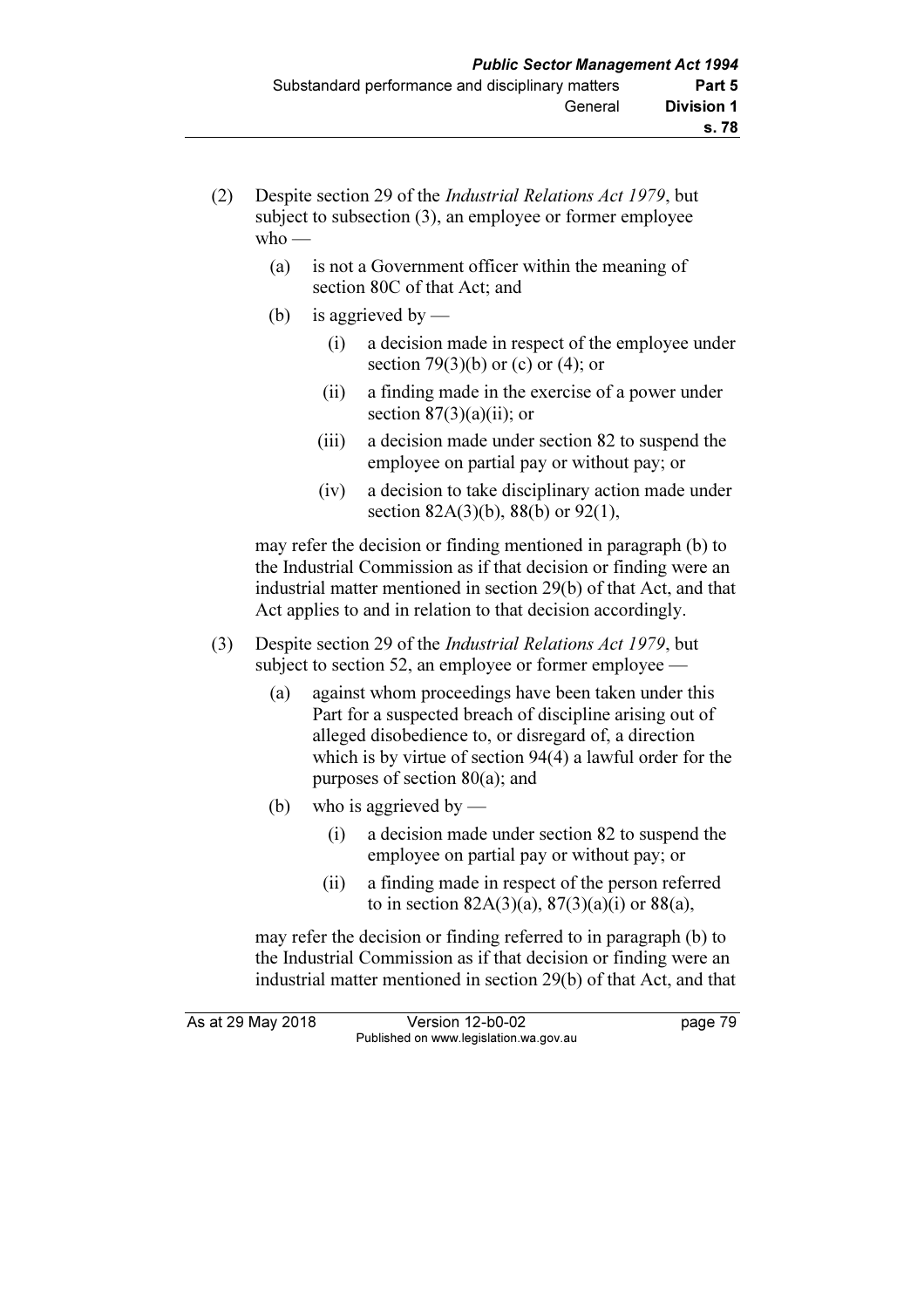Act applies to and in relation to that decision or finding accordingly.

- (4) In exercising its jurisdiction under subsection (3) in relation to a direction consisting of a lawful order referred to in section 94(4), the Industrial Commission shall confine itself to determining whether or not that direction has been, or is capable of having been, complied with.
- (5) If it appears to the Industrial Commission or the Public Service Appeal Board that the employing authority failed to comply with a Commissioner's instruction or the rules of procedural fairness in making the decision or finding the subject of a referral or appealed against, the Industrial Commission or Public Service Appeal Board —
	- (a) is not required to determine the reference or allow the appeal solely on that basis and may proceed to decide the reference or appeal on its merits; or
	- (b) may quash the decision or finding and remit the matter back to the employing authority with directions as to the stage at which the disciplinary process in relation to the matter is to be recommenced by the employing authority if the employing authority continues the disciplinary process.

[Section 78 amended: No. 39 of 2010 s. 95.]

## Division 2 — Substandard performance

## 79. Substandard performance, definition of and powers as to

 (1) For the purposes of this section, the performance of an employee is substandard if and only if the employee does not, in the performance of the functions that he or she is required to perform, attain or sustain a standard that a person may reasonably be expected to attain or sustain in the performance of those functions.

page 80 Version 12-b0-02 As at 29 May 2018 Published on www.legislation.wa.gov.au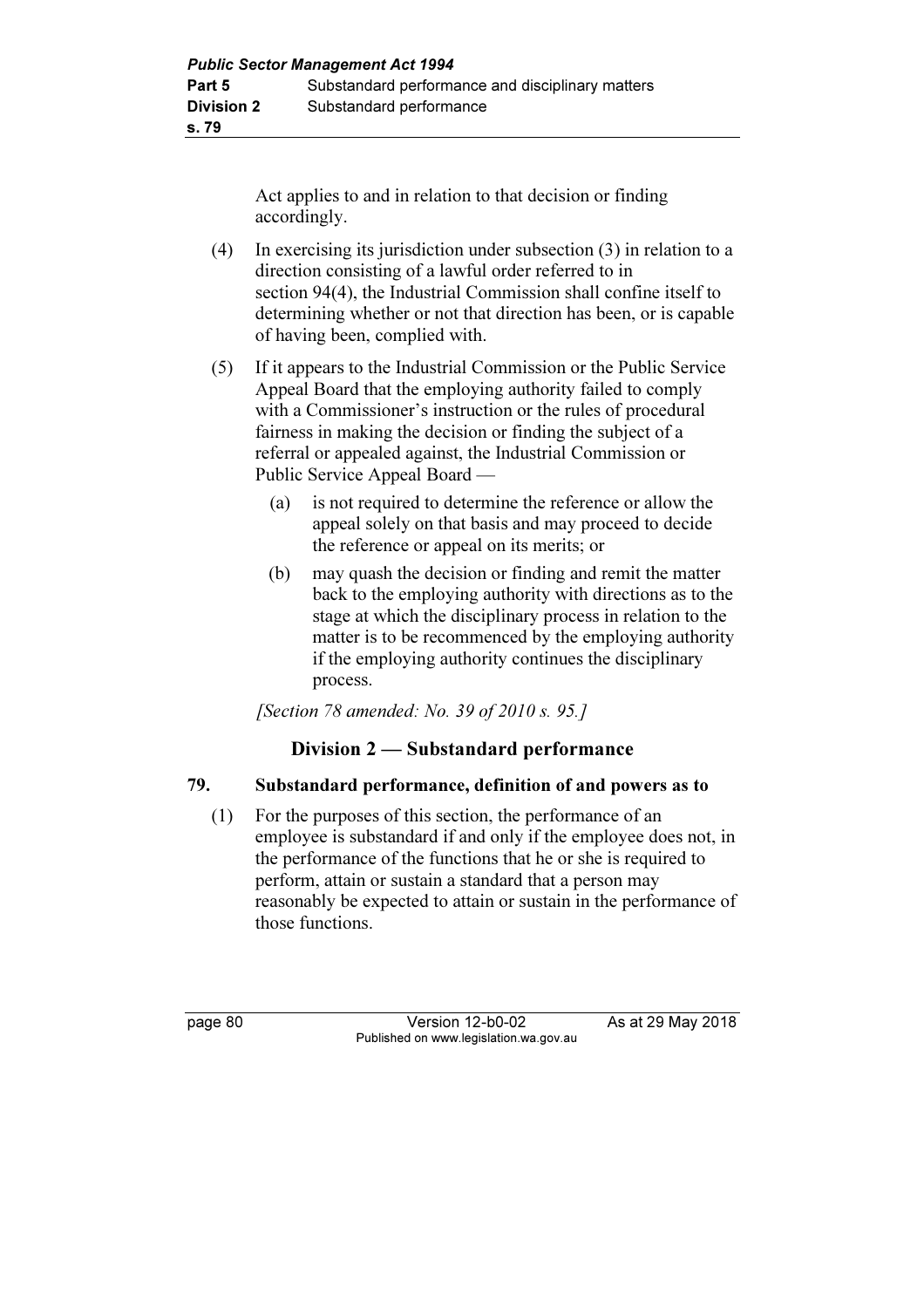- (2) Without limiting the generality of the matters to which regard may be had for the purpose of determining whether or not the performance of an employee is substandard, regard —
	- (a) shall be had
		- (i) to any written selection criteria or job specifications applicable to; and
		- (ii) to any duty statement describing; and
		- (iii) to any written work standards or instructions relating to the manner of performance of,

the functions the employee is required to perform; and

- (b) may be had  $-$ 
	- (i) to any written selection criteria or job specifications applicable to; and
	- (ii) to any duty statement describing; and
	- (iii) to any written work standards or instructions relating to the manner of performance of,

functions similar to those functions.

- (3) Subject to subsections (4), (5) and (6), an employing authority may, in respect of one of its employees whose performance is in the opinion of the employing authority substandard for the purposes of this section —
	- (a) withhold for such period as the employing authority thinks fit an increment of remuneration otherwise payable to that employee; or
	- (b) reduce the level of classification of that employee; or
	- (c) terminate the employment in the Public Sector of that employee.
- (4) The Governor may, on the recommendation of the Minister responsible for the relevant public sector body, terminate the employment in the Public Sector of an employee other than a chief executive officer —
	- (a) who was appointed to his or her employment by the Governor; and

| As at 29 May 2018 | Version 12-b0-02                       | page 81 |
|-------------------|----------------------------------------|---------|
|                   | Published on www.legislation.wa.gov.au |         |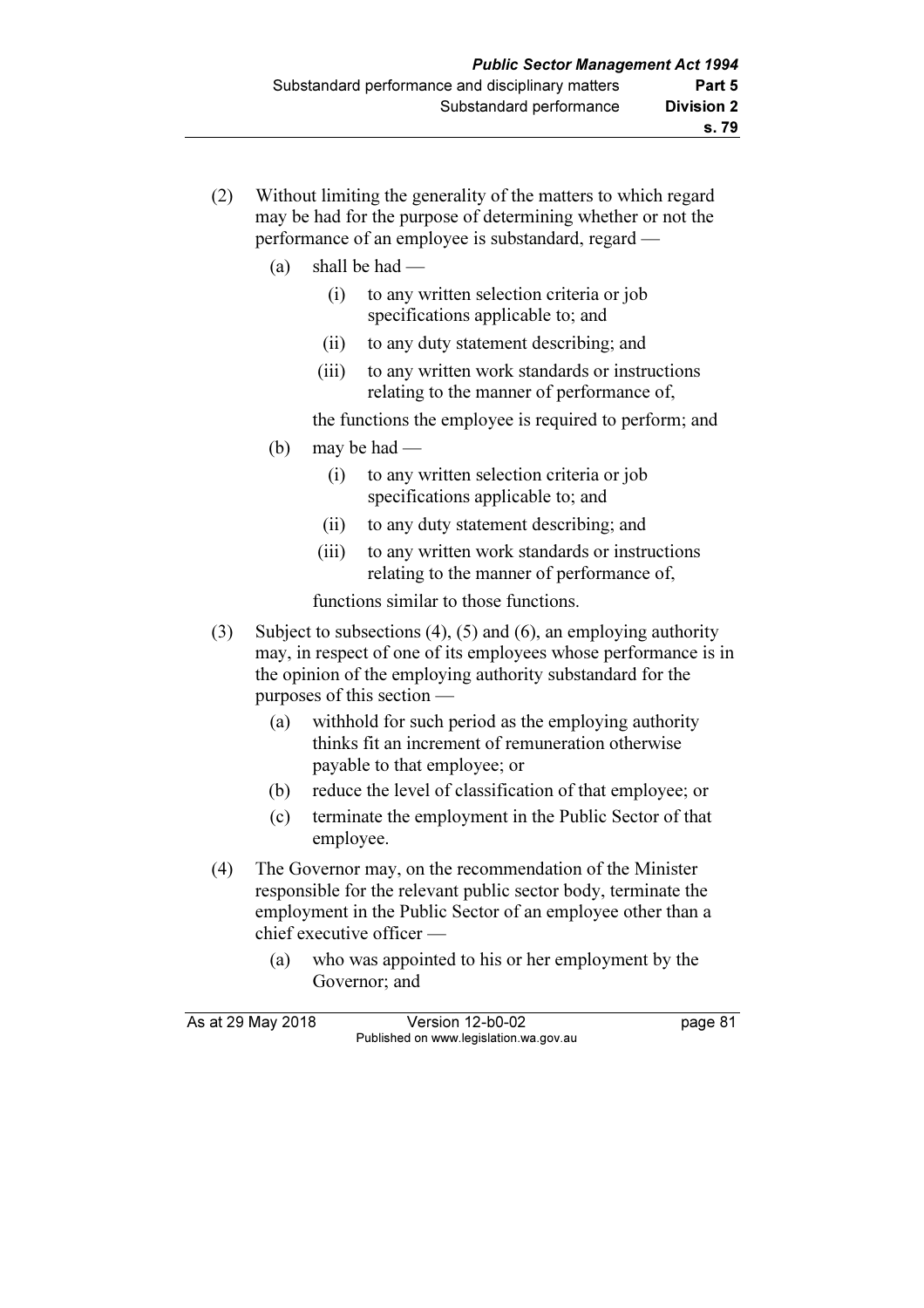| <b>Public Sector Management Act 1994</b> |                                                  |  |  |
|------------------------------------------|--------------------------------------------------|--|--|
| Part 5                                   | Substandard performance and disciplinary matters |  |  |
| <b>Division 3</b>                        | Disciplinary matters                             |  |  |
| s. 80A                                   |                                                  |  |  |

- (b) whose performance is in the opinion of his or her employing authority substandard for the purposes of this section.
- (5A) The Governor may, on the recommendation of the Commissioner, terminate the employment in the Public Sector of a chief executive officer whose performance is, in the opinion of the Commissioner, substandard for the purposes of this section.
- (5B) The Commissioner must consult the responsible authority of the agency of the chief executive officer before making a recommendation under subsection (5A).
	- (5) If an employee does not admit to his or her employing authority that his or her performance is substandard for the purposes of this section, that employing authority shall, before forming the opinion that the performance of the employee is substandard for those purposes, cause an investigation to be held into whether or not the performance of the employee is substandard.

[Section 79 amended: No. 39 of 2010 s. 55 and 68.]

## Division 3 — Disciplinary matters

### 80A. Terms used

In this Division —

disciplinary action, in relation to a breach of discipline by an employee, means any one or more of the following —

- (a) a reprimand;
- (b) the imposition of a fine not exceeding an amount equal to the amount of remuneration received by the employee in respect of the last 5 days during which the employee was at work as an employee before the day on which the finding of the breach of discipline was made;
- (c) transferring the employee to another public sector body with the consent of the employing authority of that public sector body;

page 82 Version 12-b0-02 As at 29 May 2018 Published on www.legislation.wa.gov.au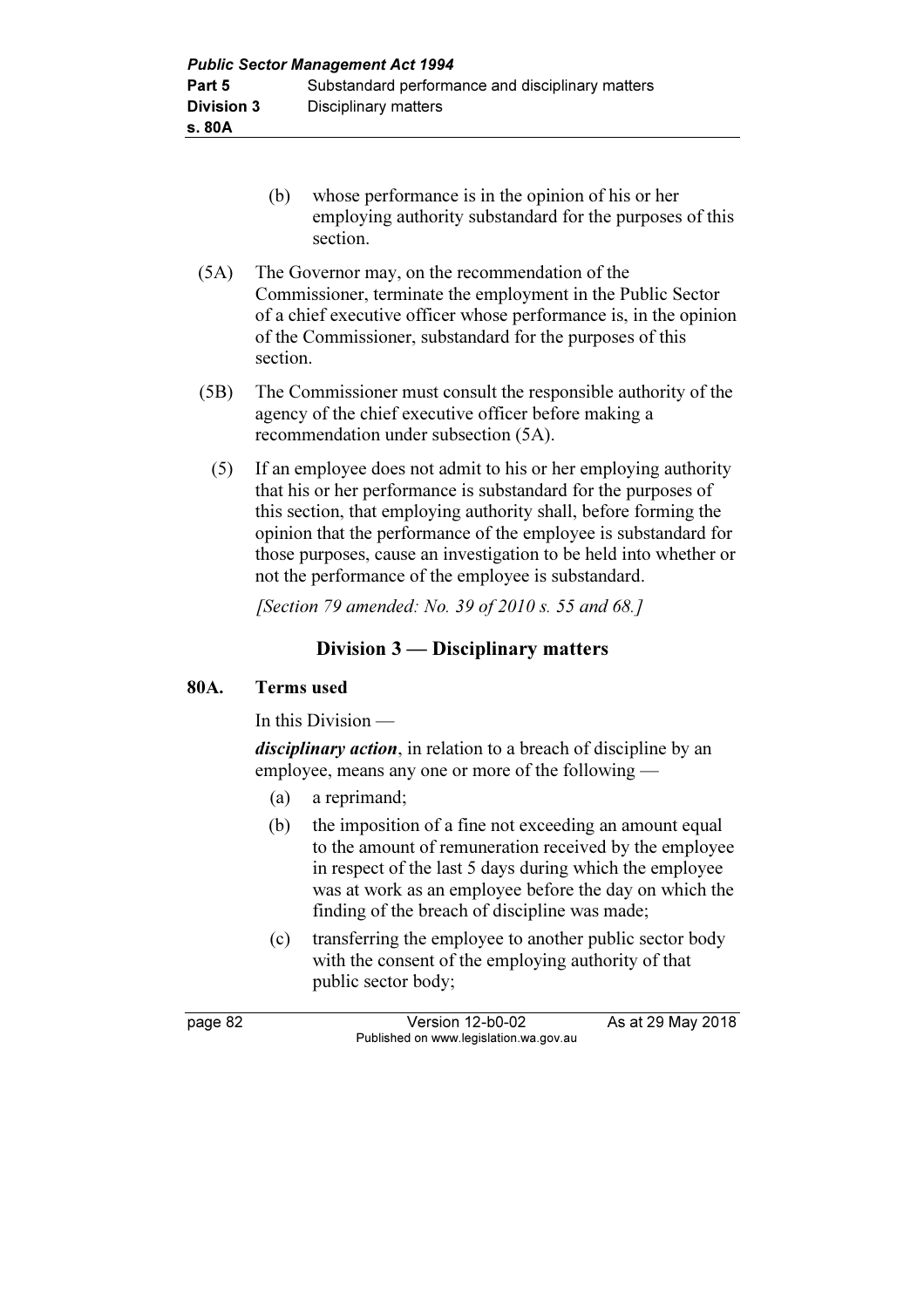- (d) if the employee is not a chief executive officer or chief employee, transferring the employee to another office, post or position in the public sector body in which the employee is employed;
- (e) reduction in the monetary remuneration of the employee;
- (f) reduction in the level of classification of the employee;
- (g) dismissal;

section 94 breach of discipline means a breach of discipline arising out of disobedience to, or disregard of, a lawful order referred to in section 94(4);

### serious offence means —

- (a) an indictable offence against a law of the State (whether or not the offence is or may be dealt with summarily), another State or a Territory of the Commonwealth or the Commonwealth; or
- (b) an offence against the law of another State or a Territory of the Commonwealth that would be an indictable offence against a law of this State if committed in this State (whether or not the offence could be dealt with summarily if committed in this jurisdiction); or
- (c) an offence against the law of a foreign country that would be an indictable offence against a law of the Commonwealth or this State if committed in this State (whether or not the offence could be dealt with summarily if committed in this jurisdiction); or
- (d) an offence, or an offence of a class, prescribed under section 108.

[Section 80A inserted: No. 39 of 2010 s. 96.]

#### 80. Breaches of discipline, defined

An employee who —

(a) disobeys or disregards a lawful order; or

As at 29 May 2018 Version 12-b0-02 page 83 Published on www.legislation.wa.gov.au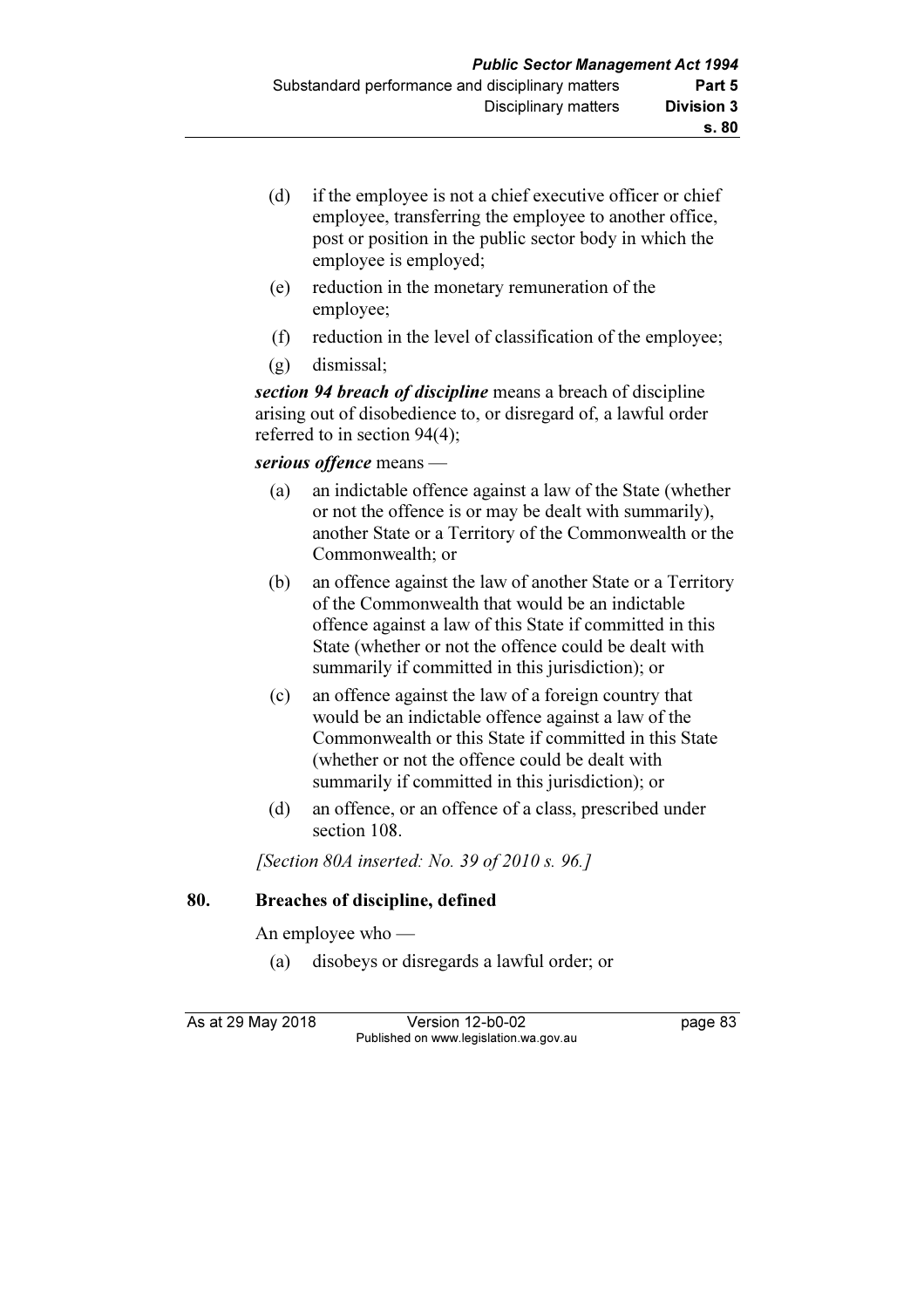|     | (b)                                                                                                                                                                                          | contravenes -                                                                                                                                                                                                                                                                                                                                                 |                                                                                                                         |  |
|-----|----------------------------------------------------------------------------------------------------------------------------------------------------------------------------------------------|---------------------------------------------------------------------------------------------------------------------------------------------------------------------------------------------------------------------------------------------------------------------------------------------------------------------------------------------------------------|-------------------------------------------------------------------------------------------------------------------------|--|
|     |                                                                                                                                                                                              | (i)                                                                                                                                                                                                                                                                                                                                                           | any provision of this Act applicable to that<br>employee; or                                                            |  |
|     |                                                                                                                                                                                              | (ii)                                                                                                                                                                                                                                                                                                                                                          | any public sector standard or code of ethics;                                                                           |  |
|     |                                                                                                                                                                                              | or                                                                                                                                                                                                                                                                                                                                                            |                                                                                                                         |  |
|     | (c)                                                                                                                                                                                          | commits an act of misconduct; or                                                                                                                                                                                                                                                                                                                              |                                                                                                                         |  |
|     | (d)                                                                                                                                                                                          | is negligent or careless in the performance of his or her<br>functions; or                                                                                                                                                                                                                                                                                    |                                                                                                                         |  |
|     | (e)                                                                                                                                                                                          |                                                                                                                                                                                                                                                                                                                                                               | commits an act of victimisation within the meaning of<br>section 15 of the <i>Public Interest Disclosure Act 2003</i> , |  |
|     | commits a breach of discipline.                                                                                                                                                              |                                                                                                                                                                                                                                                                                                                                                               |                                                                                                                         |  |
|     | [Section 80 amended: No. 29 of 2003 s. 28.]                                                                                                                                                  |                                                                                                                                                                                                                                                                                                                                                               |                                                                                                                         |  |
| 81. | Suspected breach of discipline, employing authority's<br>options as to                                                                                                                       |                                                                                                                                                                                                                                                                                                                                                               |                                                                                                                         |  |
| (1) | If an employing authority of an employee is made aware, or<br>becomes aware, by any means that the employee may have<br>committed a breach of discipline, the employing authority<br>$may -$ |                                                                                                                                                                                                                                                                                                                                                               |                                                                                                                         |  |
|     | (a)                                                                                                                                                                                          | decide to deal with the matter as a disciplinary matter<br>under this Division in accordance with the<br>Commissioner's instructions; or                                                                                                                                                                                                                      |                                                                                                                         |  |
|     | (b)                                                                                                                                                                                          |                                                                                                                                                                                                                                                                                                                                                               | decide that it is appropriate $-$                                                                                       |  |
|     |                                                                                                                                                                                              | (i)                                                                                                                                                                                                                                                                                                                                                           | to take improvement action with respect to the<br>employee; or                                                          |  |
|     |                                                                                                                                                                                              | (ii)                                                                                                                                                                                                                                                                                                                                                          | to take no action.                                                                                                      |  |
| (2) |                                                                                                                                                                                              | If the Minister, in his or her capacity as employing authority of<br>a ministerial officer, decides to act under subsection $(1)(a)$ , the<br>Minister must direct another person to submit to the Minister a<br>report as to whether there has been a breach of discipline and a<br>recommendation as to any decision to be made under<br>section $82A(3)$ . |                                                                                                                         |  |

page 84 Version 12-b0-02 As at 29 May 2018 Published on www.legislation.wa.gov.au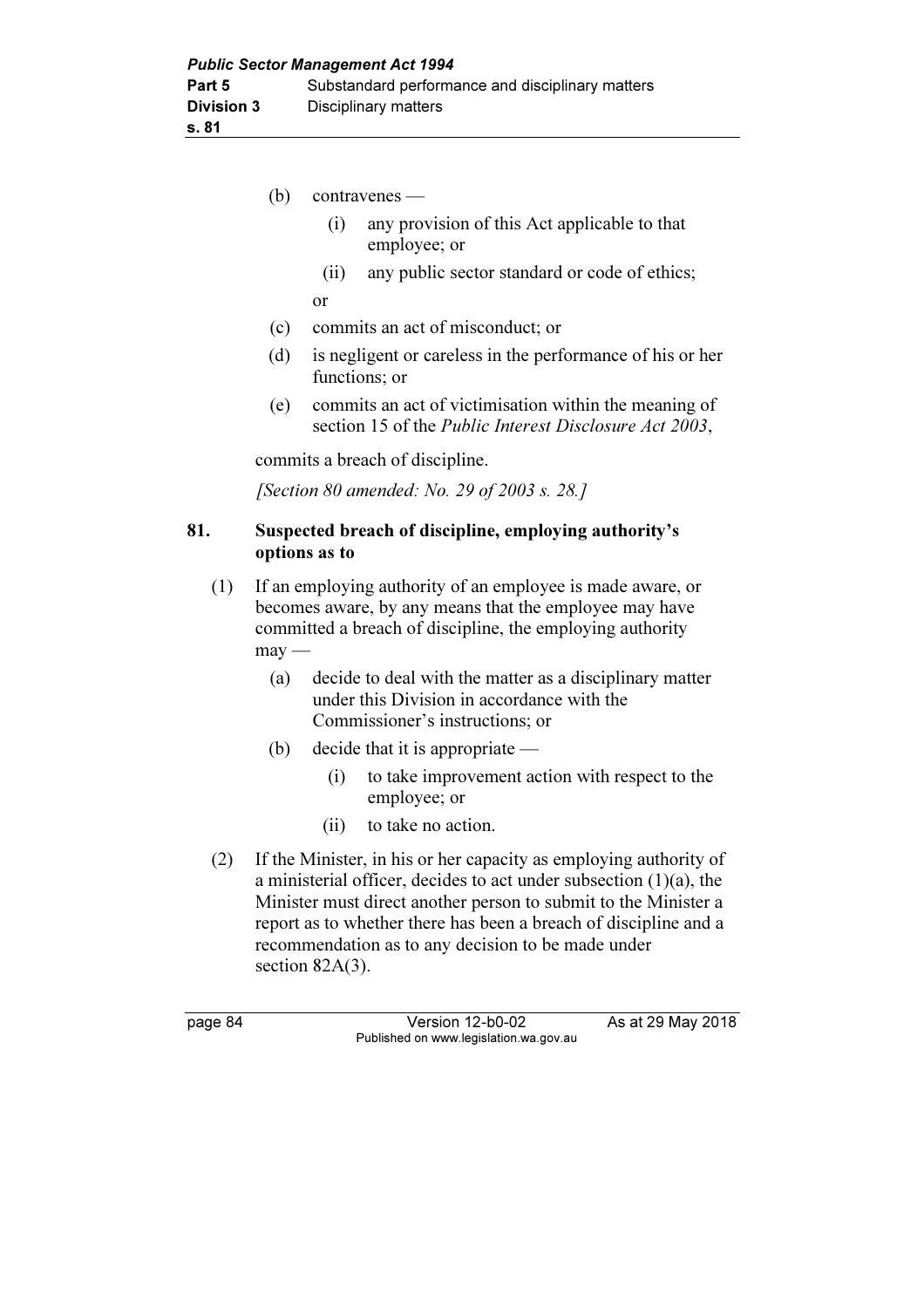- (3) A direction must not be given under subsection (2) to the Commissioner.
- (4) A person directed under subsection  $(2)$ 
	- (a) must comply with the direction of the Minister; and
	- (b) for that purpose, has the functions of an employing authority under section 82A(1) and under the Commissioner's instructions.

[Section 81 inserted: No. 39 of 2010 s. 97.]

### 82A. Disciplinary matters, dealing with

- (1) In dealing with a disciplinary matter under this Division an employing authority —
	- (a) must proceed with as little formality and technicality as this Division, the Commissioner's instructions and the circumstances of the matter permit; and
	- (b) is not bound by the rules of evidence; and
	- (c) may, subject to this Division and the Commissioner's instructions, determine the procedure to be followed.
- (2) Even though an employing authority decides to act under section 81(1)(a), the employing authority may, at any stage of the process, decide instead that it is appropriate —
	- (a) to take improvement action with respect to the employee; or
	- (b) that no further action be taken.
- (3) Subject to subsection (4) and section 89, after dealing with a matter as a disciplinary matter under this Division —
	- (a) if the employing authority finds that the employee has committed a section 94 breach of discipline, the employing authority must take disciplinary action by dismissing the employee; and
	- (b) if the employing authority finds that the employee has committed a breach of discipline that is not a section 94

As at 29 May 2018 **Version 12-b0-02** page 85 Published on www.legislation.wa.gov.au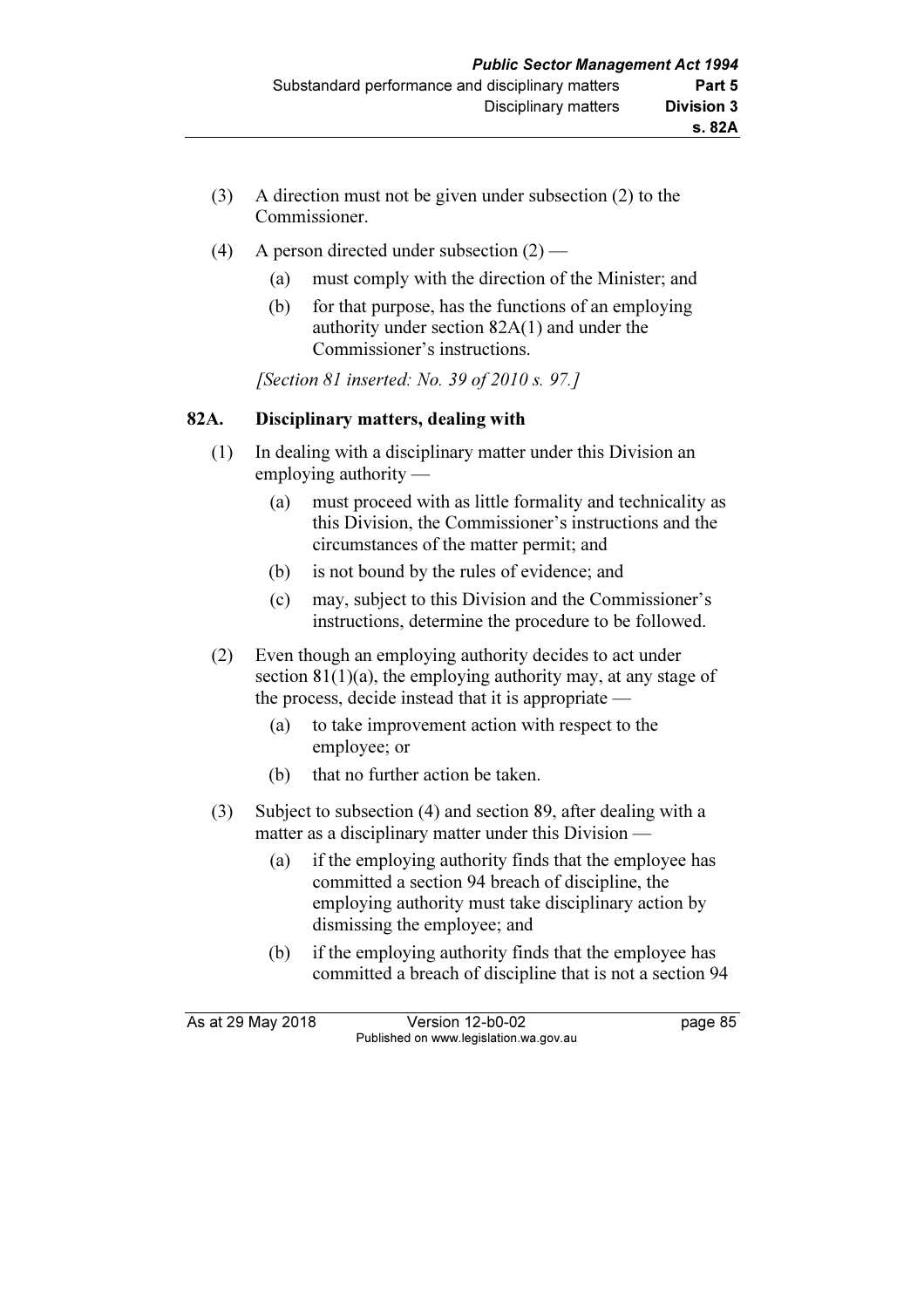breach of discipline, the employing authority must decide —

- (i) to take disciplinary action, or both disciplinary action and improvement action, with respect to the employee; or
- (ii) to take improvement action with respect to the employee; or
- (iii) that no further action is to be taken.
- (4) The Minister
	- (a) is bound by any finding in a report submitted as directed under section 81(2); and
	- (b) must, when making a decision under subsection (3)(b), have regard to, but is not bound by, a recommendation submitted as directed under section 81(2).

[Section 82A inserted: No. 39 of 2010 s. 97.]

#### 82. Suspending employee pending decision on breach of discipline or criminal charge

- $(1)$  If
	- (a) an employing authority has decided to act under section 81(1)(a) in relation to an employee; or
	- (b) an employee is charged with having committed a serious offence,

 the employing authority may, in accordance with the Commissioner's instructions, suspend the employee on full pay, partial pay or without pay.

- (2) Subject to subsection  $(3)$ 
	- (a) a suspension arising from a decision referred to in subsection (1)(a) has effect until a decision is made under section 82A(2) or (3) or 88 in respect of the suspected breach; or

page 86 Version 12-b0-02 As at 29 May 2018 Published on www.legislation.wa.gov.au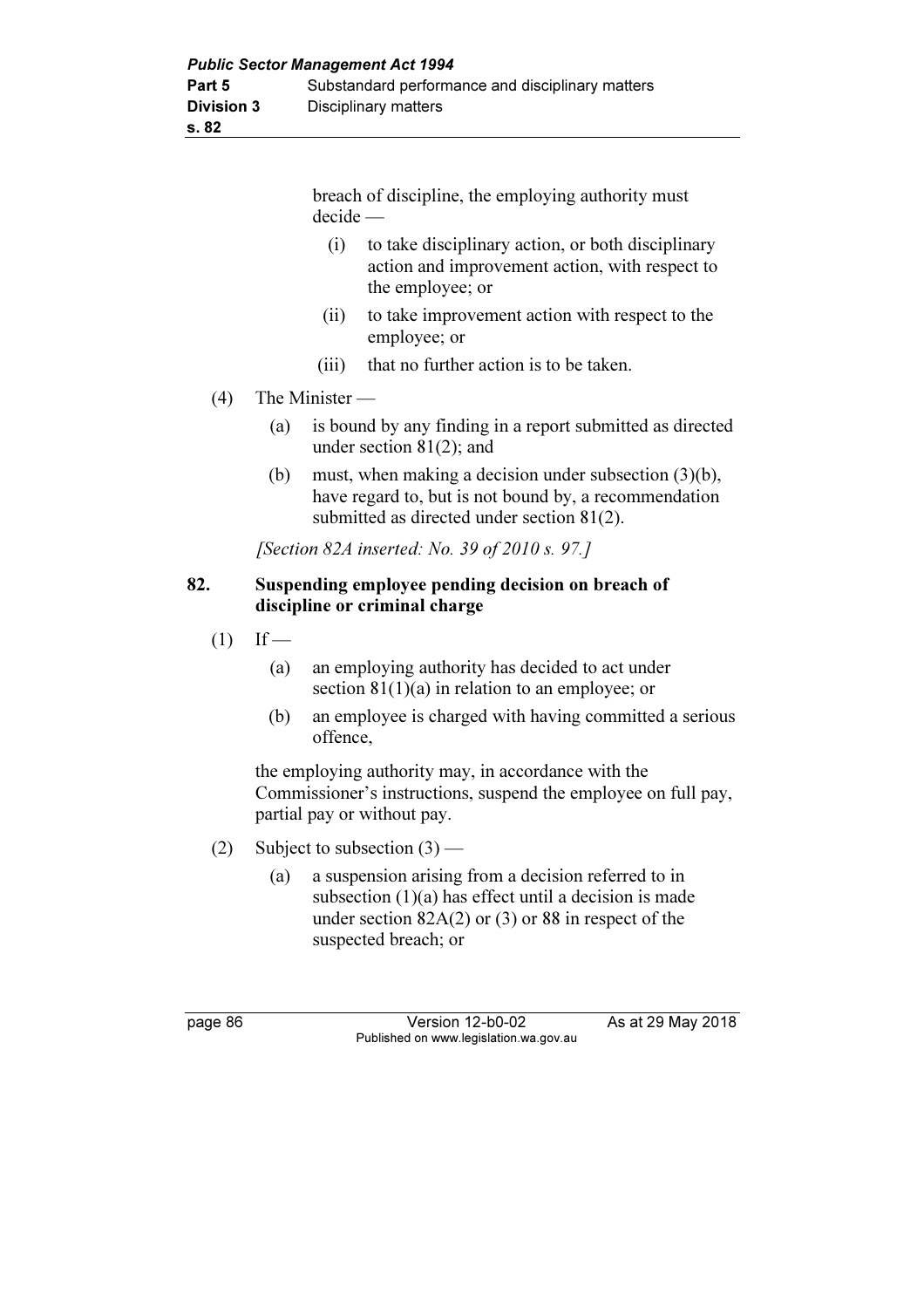- (b) a suspension arising from a charge referred to in subsection (1)(b) has effect until the criminal charge or any action that the employing authority is considering taking under section 92 has been finalised.
- (3) The employing authority may at any time remove, or vary the terms of, the suspension.
- (4) Unless the employing authority otherwise directs, any pay withheld under subsection (1) is forfeited to the State if —
	- (a) it is decided to take disciplinary action with respect to the employee for the breach of discipline; or
	- (b) the employee is convicted or found guilty of the offence concerned or another serious offence.
- (5) An employee is entitled to have any pay of the employee that is withheld under subsection (1) and not forfeited under subsection  $(4)$  restored to the employee.

[Section 82 inserted: No. 39 of 2010 s. 98.]

[83-86. Deleted: No. 39 of 2010 s. 99.]

## 87. Special disciplinary inquiries

- (1A) The Commissioner may at any time before a decision is made under section  $81(1)(b)$  or  $82A(2)$  or  $(3)$  in respect of a suspected breach of discipline direct that —
	- (a) a special disciplinary inquiry be held into the suspected breach; or
	- (b) an investigation by the employing authority or a person directed under section 81(2) into the suspected breach be continued as a special disciplinary inquiry.
- (1B) A direction under subsection (1A) may be made on the request of the employing authority of the employee suspected to have committed the breach of discipline or on the initiative of the Commissioner.

As at 29 May 2018 **Version 12-b0-02** page 87 Published on www.legislation.wa.gov.au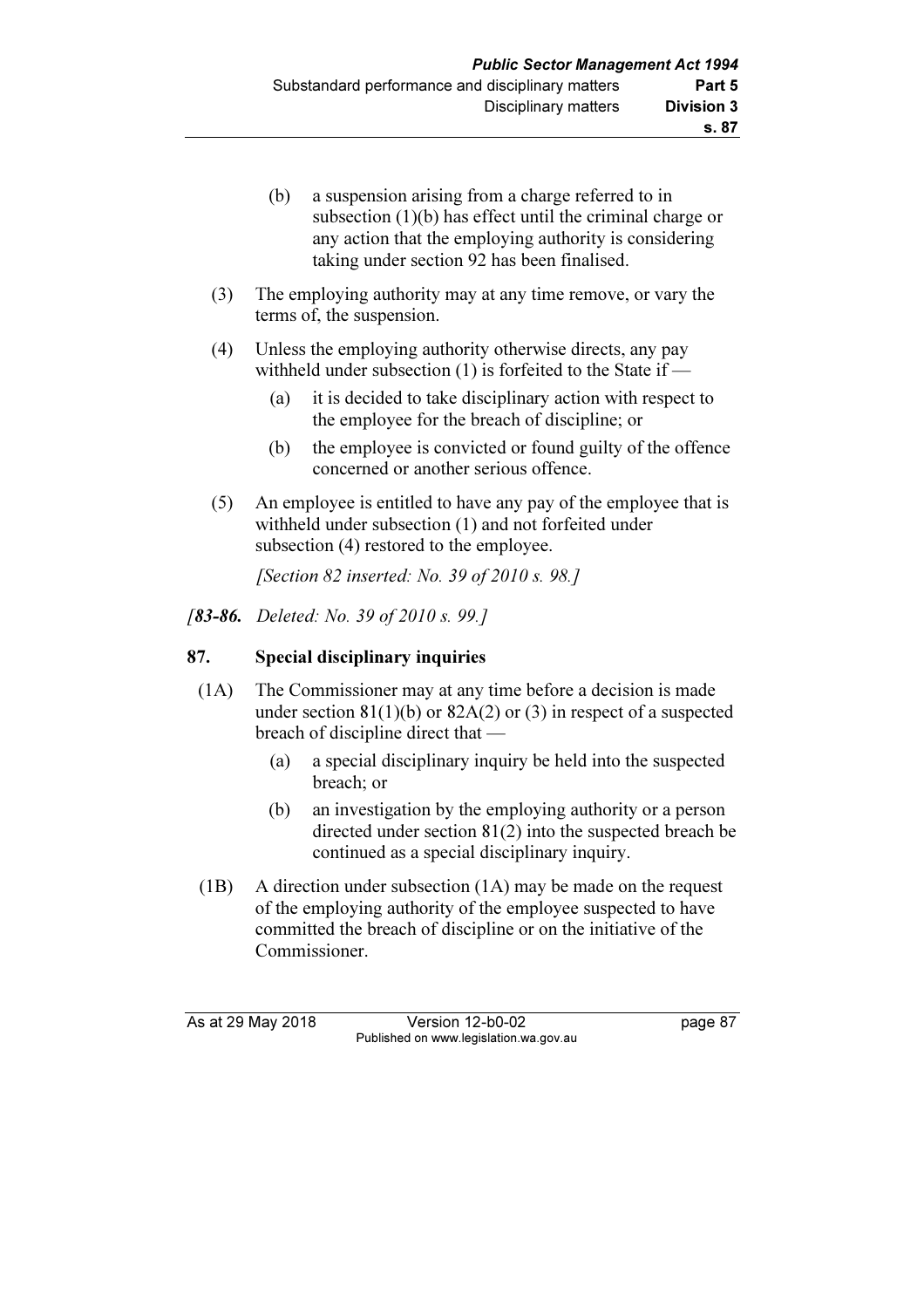- (1) The provisions of sections 24I and 24J apply to and in relation to a person holding a special disciplinary inquiry as if references in those sections and Schedule 3 to a special inquirer and to a special inquiry were references to that person and to the special disciplinary inquiry, respectively.
- (2) Without limiting the generality of subsection (1), a person holding a special disciplinary inquiry may have regard to any information elicited, or findings made, in another special disciplinary inquiry, in a special inquiry or in an investigation held under section 24.
- (3) A person who holds a special disciplinary inquiry must, at the conclusion of the inquiry —
	- (a) make a finding that the employee
		- (i) has committed a section 94 breach of discipline; or
		- (ii) has committed a breach of discipline other than a breach referred to in subparagraph (i); or
		- (iii) has not committed a breach of discipline; and
	- (b) prepare a report on the conduct and finding, of the special disciplinary inquiry; and
	- (c) if the finding is that the employee has committed a breach of discipline other than a section 94 breach of discipline, include in the report a recommendation as to any disciplinary action and improvement action that should be taken by the employing authority; and
	- (d) provide the employing authority and the Commissioner with a copy of the report.

[Section 87 amended: No. 39 of 2010 s. 69 and 100.]

page 88 Version 12-b0-02 As at 29 May 2018 Published on www.legislation.wa.gov.au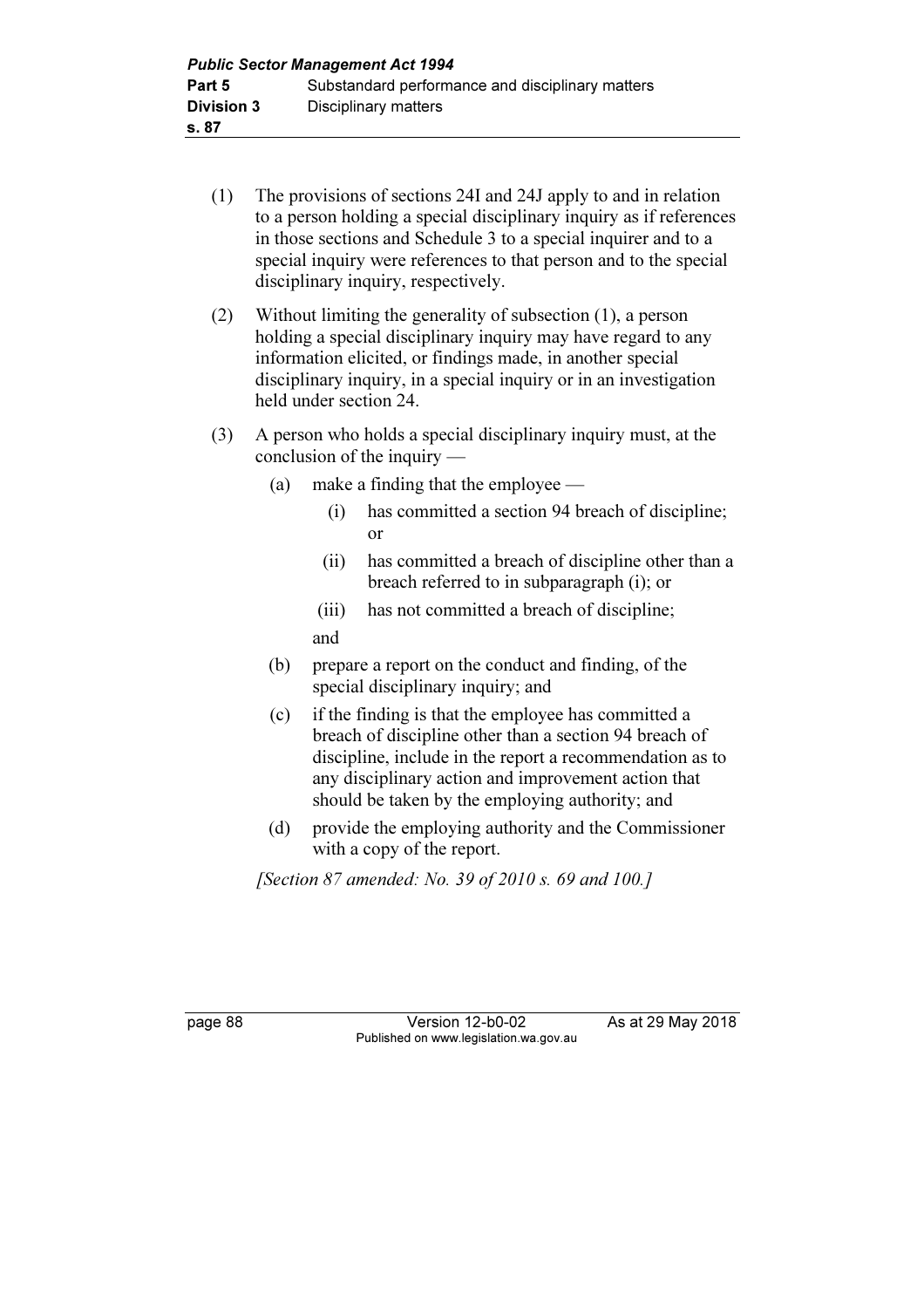## 88. Report of special disciplinary inquiry, consequences of

 On receiving a report under section 87(3), the employing authority must, subject to section 89, accept the finding in the report and —

- (a) in the case of a finding that the employee has committed a section 94 breach of discipline, take disciplinary action by dismissing the employee; or
- (b) in the case of a finding that the employee has committed a breach of discipline other than a breach referred to in  $paragraph (a)$  —
	- (i) decide to take disciplinary action or improvement action, or both disciplinary action and improvement action, in relation to the employee in accordance with the recommendation in the report; or
	- (ii) decline to accept the recommendation in the report and decide to take such other disciplinary action or improvement action, or both disciplinary action and improvement action, in relation to the employee as could have been recommended in the report;
	- or
- (c) in the case of a finding that no breach of discipline was committed by the employee, notify the employee of that finding and that no further action will be taken in the matter.

[Section 88 inserted: No. 39 of 2010 s. 101.]

### 89. Dismissal of CEO for breach of discipline

 (1) If a chief executive officer is the subject of a finding under section  $82A(3)(a)$  or a finding under section  $87(3)(a)(i)$  in respect of a section 94 breach of discipline, the Commissioner must recommend to the Governor that the chief executive

As at 29 May 2018 Version 12-b0-02 page 89 Published on www.legislation.wa.gov.au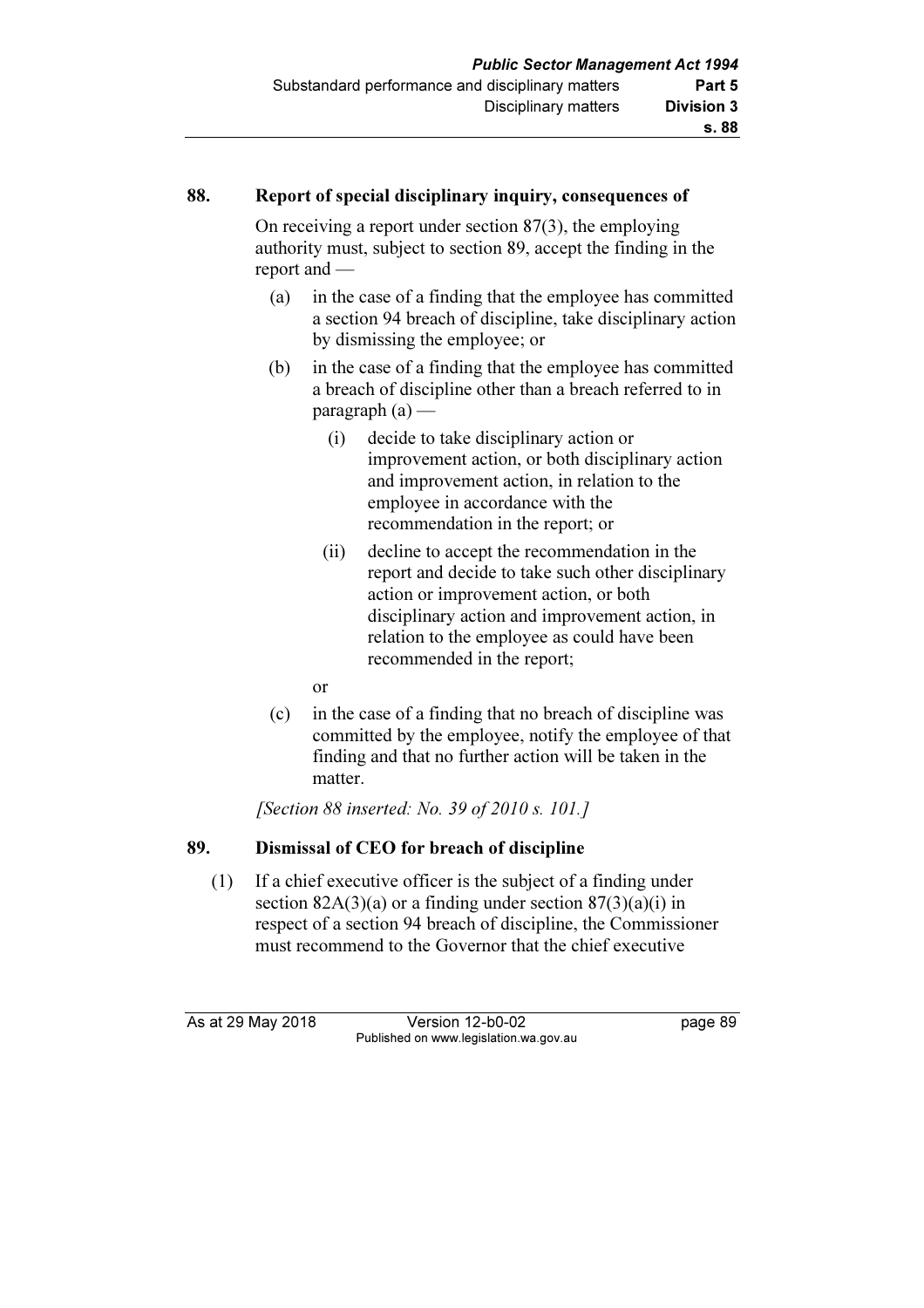officer be dismissed, and the Governor must dismiss the chief executive officer.

- (2) If a chief executive officer
	- (a) is the subject of a finding under section  $82A(3)(b)$  or a finding under section  $87(3)(a)(ii)$  in respect of a breach of discipline other than a section 94 breach of discipline; and
	- (b) the Commissioner considers that the chief executive officer ought to be dismissed,

 the Commissioner must recommend to the Governor that the chief executive officer be dismissed, and the Governor must dismiss the chief executive officer.

[Section 89 inserted: No. 39 of 2010 s. 102.]

## 90. Employing authority to notify employee of outcome of disciplinary matter

 The employing authority of an employee shall notify the employee —

- (a) whether or not the employee has been found under this Division to have committed any breach of discipline alleged against him or her; and
- (b) if such a finding has been made against the employee, what action has been taken under this Division in relation to the employee,

within the period prescribed in the Commissioner's instructions.

[Section 90 amended: No. 39 of 2010 s. 103.]

### 91. Fines, payment and recovery of

 When a fine is imposed on an employee under this Division, the employee shall forthwith pay the amount of the fine to the Treasurer of the State and, if the employee does not do so, that amount may be recovered in a court of competent jurisdiction at

page 90 **Version 12-b0-02** As at 29 May 2018 Published on www.legislation.wa.gov.au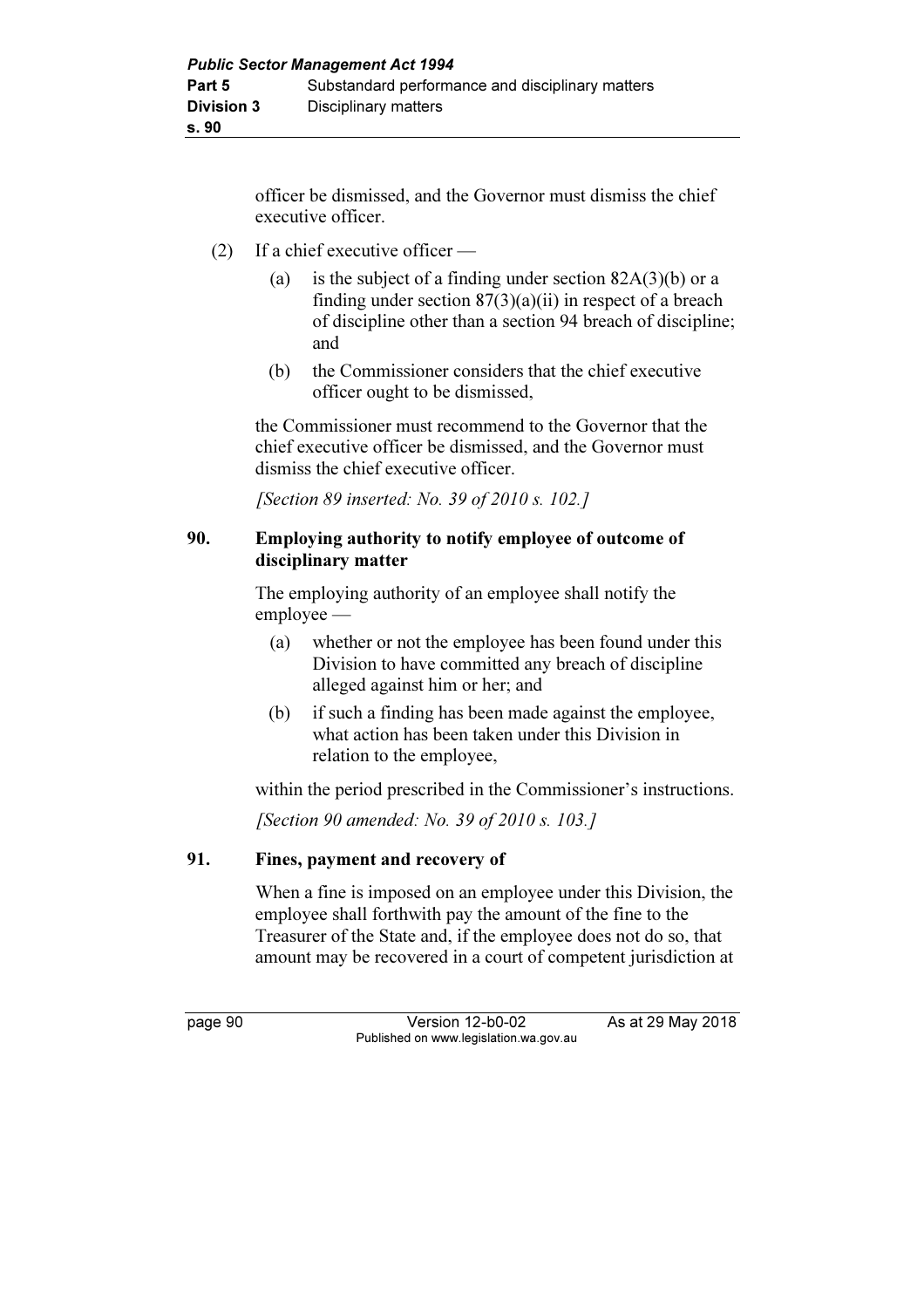the suit of the Treasurer of the State as a civil debt owing to the State.

[Section 91 amended: No. 39 of 2010 s. 70 and 104.]

## 92. Employee convicted of serious offence, powers as to

- (1) Despite the Sentencing Act 1995 section 11, if an employee is convicted or found guilty of a serious offence, the employing authority may take disciplinary action or improvement action, or both disciplinary action and improvement action, with respect to the employee.
- (2) Before any disciplinary action or improvement action is taken with respect to an employee under this section, the employee must be given an opportunity to make a submission in relation to the action that the employing authority is considering taking.
- (3) If an employee is dismissed under this section, for the purposes of sections 58(4) and 59(1) the employee is taken to have been dismissed for breach of discipline.

[Section 92 inserted: No. 39 of 2010 s. 105.]

## 93A. Disciplinary action etc., when it can be taken

 A decision of an employing authority to take disciplinary action or improvement action with respect to an employee may be carried into effect at any time.

[Section 93A inserted: No. 39 of 2010 s. 105.]

As at 29 May 2018 Version 12-b0-02 page 91 Published on www.legislation.wa.gov.au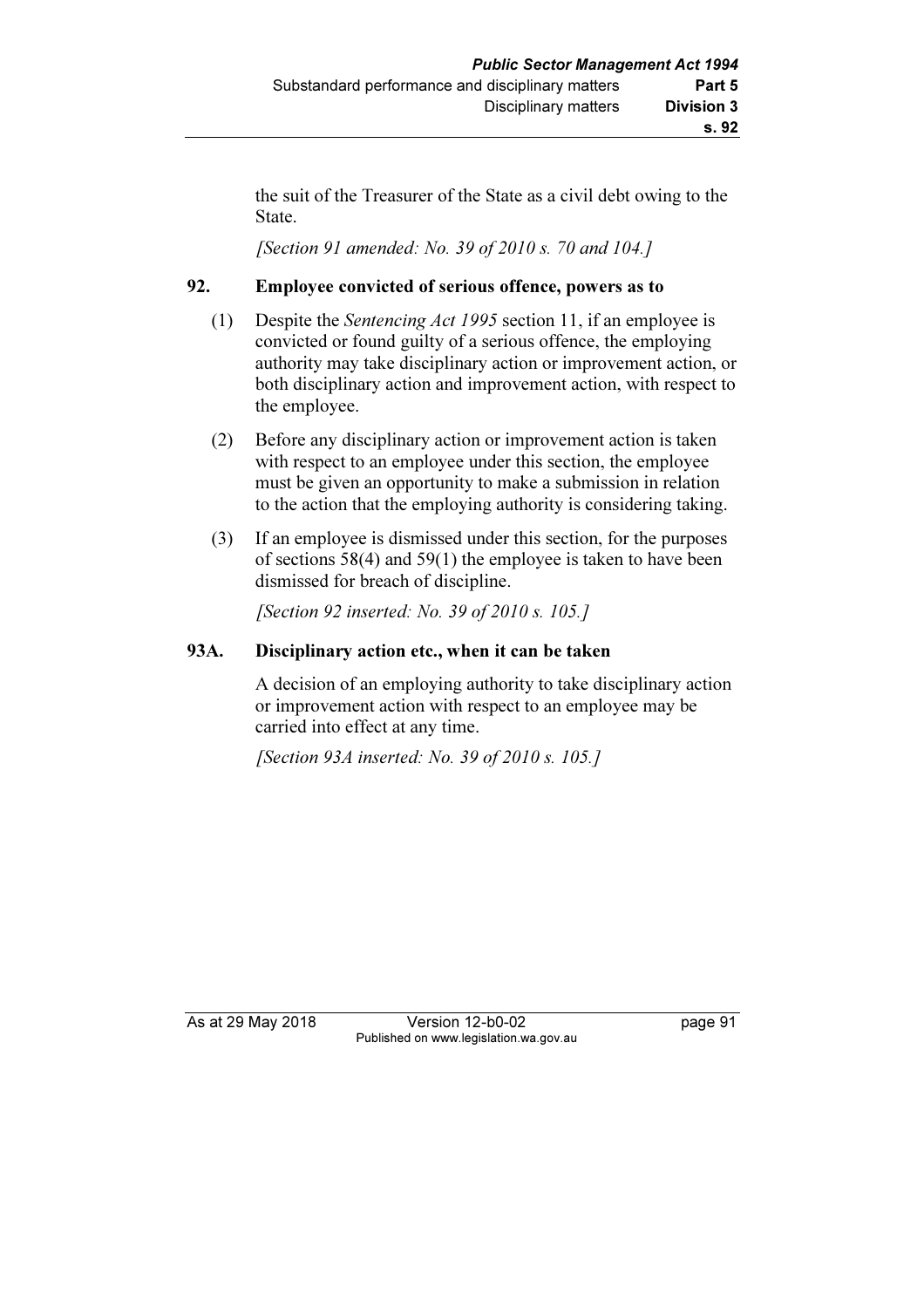s. 93

## Part 6 — Redeployment and redundancy of employees

## 93. Functions of some employing authorities under s. 94 regulations, performance of

- (1) The employing authority of an affected department or organisation may, with the approval of the Commissioner, exercise such powers and perform such duties as are conferred or imposed on such an employing authority by any regulations referred to in section 94(2).
- (2A) The Commissioner must consult with the Minister to whom the administration of the Industrial Relations Act 1979 is committed, before giving an approval under subsection (1).
- [(2) deleted]
- (3) In subsection  $(1)$  —

affected department or organisation means a department or organisation the whole or any part of —

- (a) the undertaking of which is, or is to be, sold or otherwise disposed of to; or
- (b) the production or provision of goods or services or both by which is, or is to be, replaced by the production or provision of goods or services or both by,

a person outside the Public Sector.

[Section 93 amended: No. 39 of 2010 s. 56, 67 and 70.]

## 94. Regulations concerning redeployment and redundancy

 $(1A)$  In this section —

registered employee means an employee registered under arrangements prescribed under subsection (1);

registrable employee means —

 (a) an employee who is surplus to the requirements of a department or organisation; or

page 92 Version 12-b0-02 As at 29 May 2018 Published on www.legislation.wa.gov.au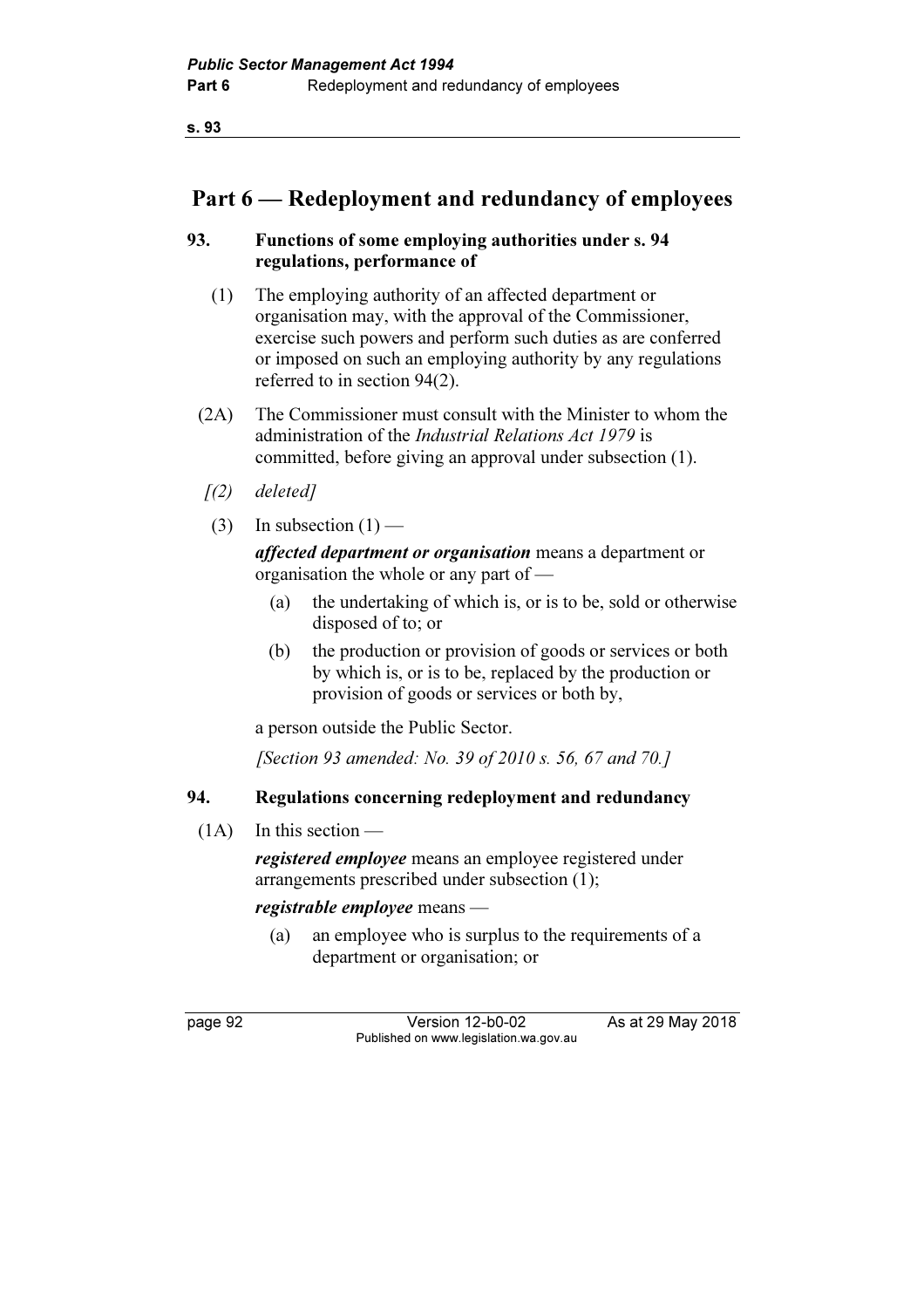- (b) an employee whose office, post or position has been abolished; or
- (c) an employee in a category prescribed by the regulations.
- (1) The Governor may under section 108 make regulations prescribing arrangements for registrable employees in relation  $to -$ 
	- (a) redeployment and retraining; and
	- (b) redundancy.
- (2A) Regulations referred to in subsection (1) must specify which parts of the Public Sector must comply with the regulations.
	- (2) Without limiting the generality of subsection (1), regulations referred to in that subsection may provide for —
		- (a) the situation in which the whole or any part of
			- (i) the undertaking of a department or organisation is, or is to be, sold or otherwise disposed of to; or
			- (ii) the production or provision of goods or services or both by a department or organisation is, or is to be, replaced by the production or provision of goods or services or both by,

 a person outside the Public Sector, and an employee of the department or organisation is offered a suitable office, post or position by that person; and

- (b) an employee referred to in paragraph (a) who
	- (i) refuses the offer of a suitable office, post or position, to be directed by his or her employing authority to accept that offer; or
	- (ii) hinders or obstructs the process by which an employee is selected for the making of an offer of a suitable office, post or position, to be directed by his or her employing authority to refrain from that hindrance or obstruction;

and

As at 29 May 2018 Version 12-b0-02 page 93 Published on www.legislation.wa.gov.au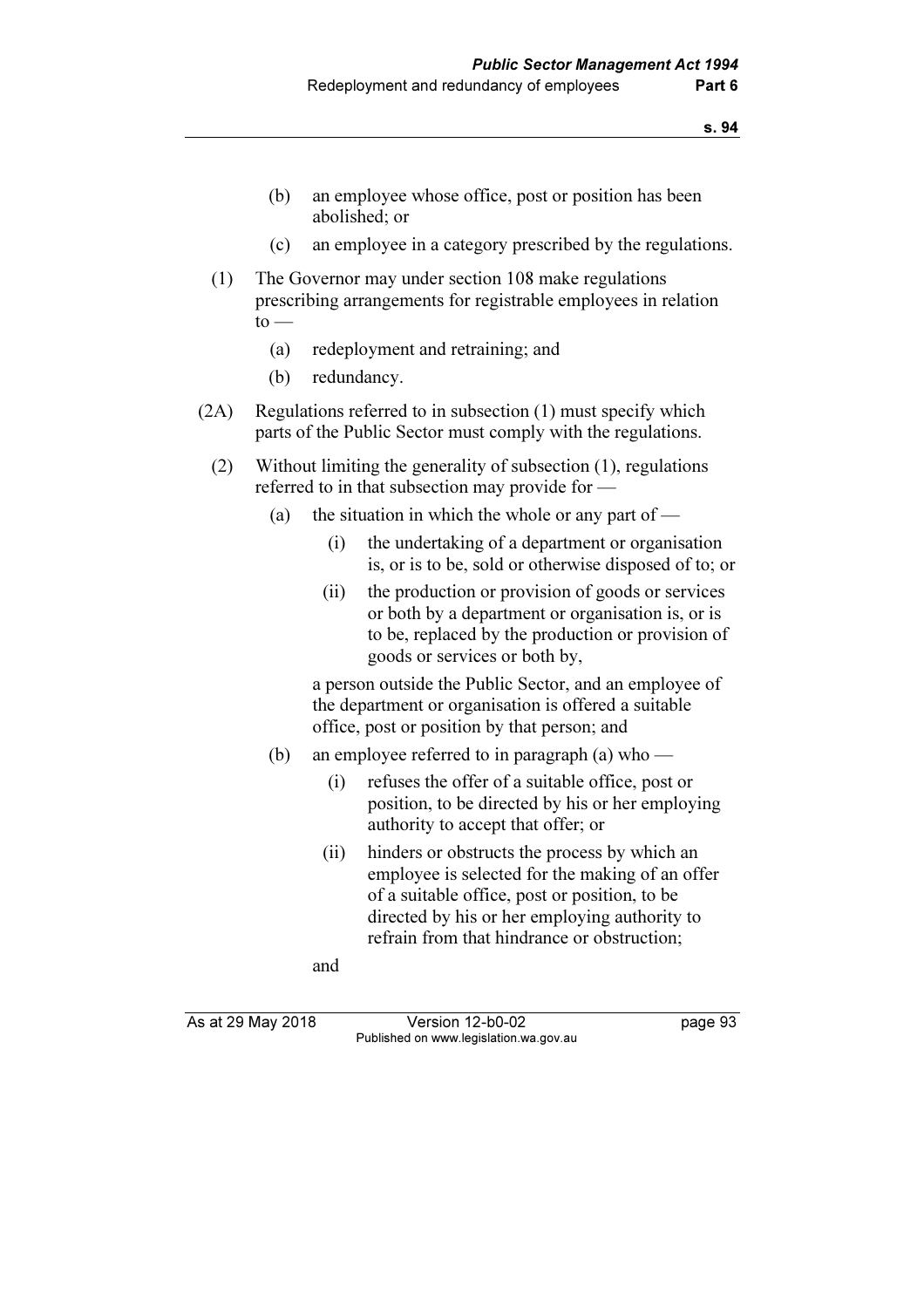#### (c) the terms and conditions (including remuneration) which are to apply to an employee who accepts an offer referred to in paragraph (a); and

 (d) the terms and conditions (including remuneration) which are to apply to an employee who is dismissed under section  $82A(3)(a)$ ,  $88(a)$  or  $89(1)$ .

 (3) Without limiting the generality of subsection (1), regulations referred to in that subsection may provide for the following -

- (a) the registration of a registrable employee who cannot be transferred within a department or organisation;
- (b) the maximum period for which a registered employee may be registered;
- (ca) the revocation or suspension of registration of an employee;
- (c) the circumstances in which the Commissioner may direct —
	- (i) a registered employee to accept redeployment between one department or organisation and another; and
	- (ii) the employing authority of a department or organisation to accept a registered employee directed under regulations made under this paragraph to accept redeployment to the department or organisation, and that employing authority shall comply with that direction;
- (d) the retraining of a registered employee and for the terms and conditions (including remuneration) which are to apply to the registered employee;
- (e) the terms and conditions (including remuneration) which are to apply to a registered employee who, with the prior approval of the Commissioner, accepts voluntary severance by resigning his or her office, post or position;
- (f) the terms and conditions (including remuneration) which are to apply to a registered employee who accepts an

page 94 Version 12-b0-02 As at 29 May 2018 Published on www.legislation.wa.gov.au

#### s. 94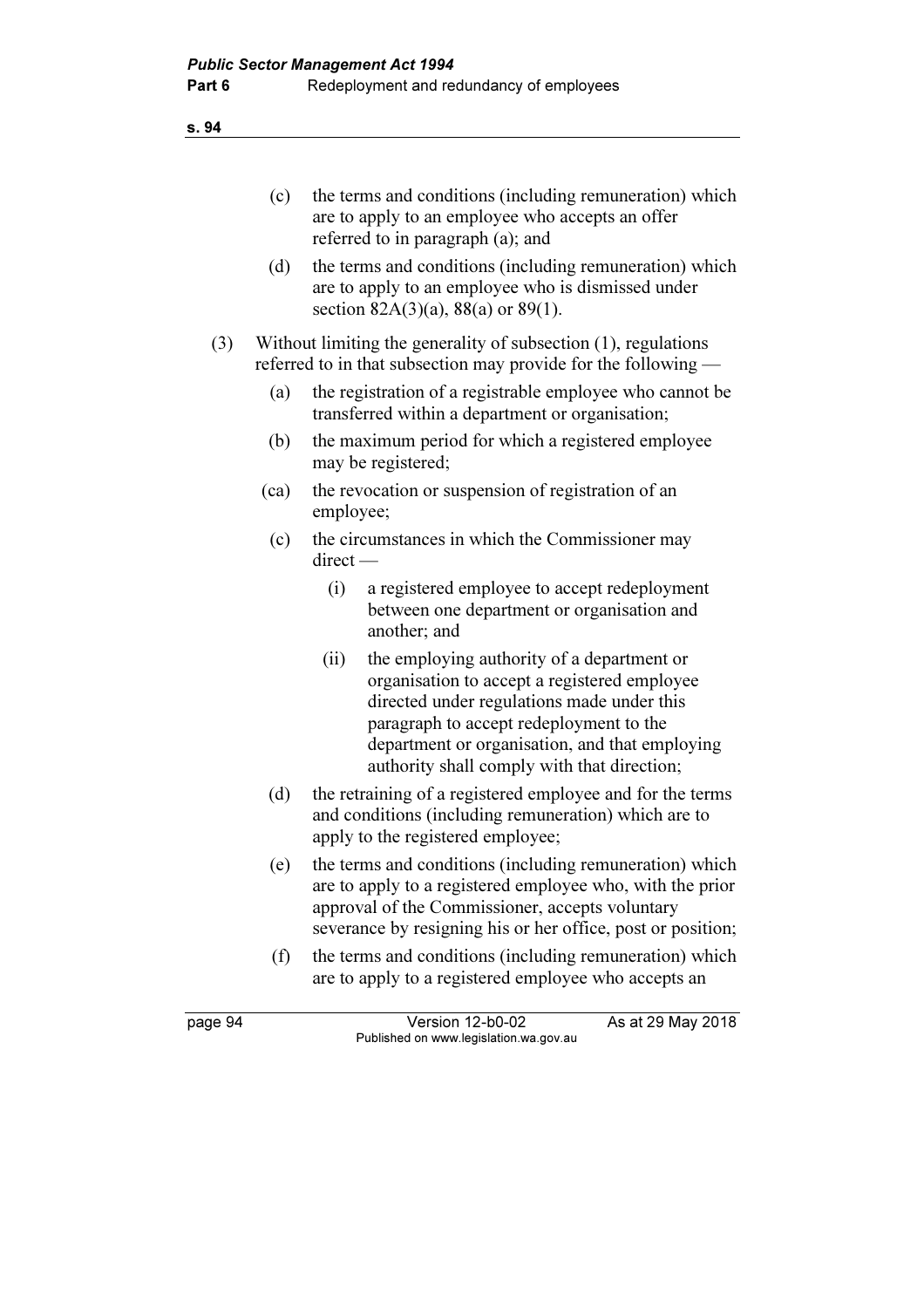offer of a suitable office, post or position inside or outside the Public Sector, and those which are to apply to a registered employee who does not.

- (4) A direction referred to in subsection  $(2)(b)$  or  $(3)(c)(i)$  is, if that direction is —
	- (a) given to the employee concerned in accordance with the relevant regulations referred to in this section; and
	- (b) upheld by the Industrial Commission on a reference under section 95(2), or the period referred to in section 95(3) has expired without that direction having been so referred,

 a lawful order for the purposes of section 80(a), but nothing in this subsection limits the meaning of *lawful order* in section 80(a).

- (5) Regulations referred to in subsection (1) cannot provide for an employee to be required to comply with a direction referred to in subsection  $(2)(b)(i)$  or  $(3)(c)(i)$  unless the employee is offered suitable employment within or outside the Public Sector.
- $(6)$  For the purposes of this section, *suitable office, post or position* or *suitable employment* means an office, post or position or employment, as the case requires —
	- (a) which is suitable having regard to the respective responsibilities attached to it and to the office, post or position or employment occupied or held by the employee at the time when the relevant offer is made and to the experience, qualifications and competence of the employee; and
	- (b) which does not require the employee to change his or her place of residence; and
	- (c) which satisfies such other criteria as are prescribed.

 [Section 94 amended: No. 57 of 1997 s. 99(2); No. 39 of 2010 s. 67, 70 and 106; No. 8 of 2014 s. 13.]

As at 29 May 2018 Version 12-b0-02 page 95 Published on www.legislation.wa.gov.au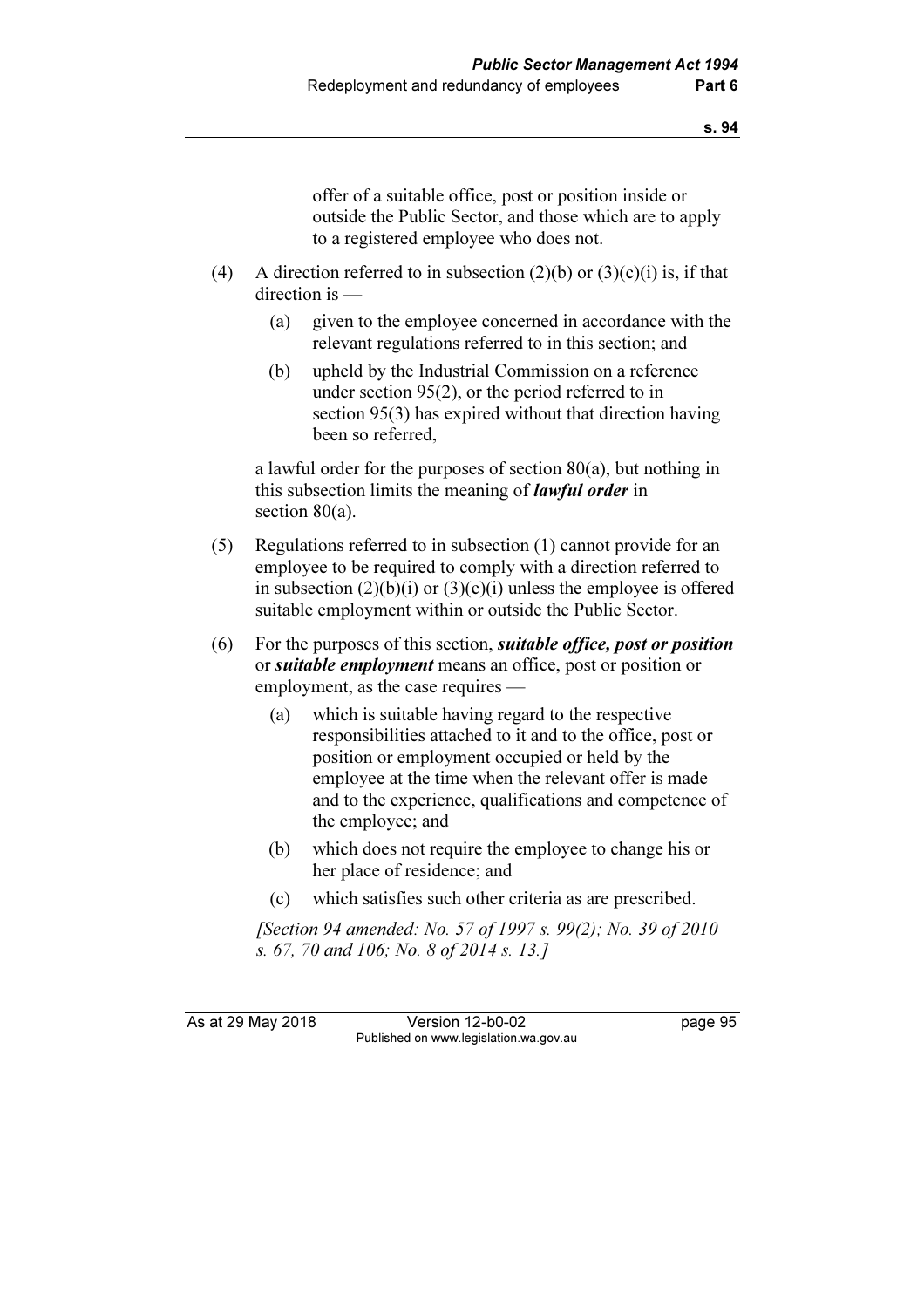s. 95A

#### 95A. Termination of employment of registered employees

(1) In this section —

registered employee has the meaning given in section 94(1A).

- (2) The Governor may under section 108 make regulations providing for the following —
	- (a) the termination of employment of a registered employee, whether registered before, on or after the commencement of the Workforce Reform Act 2014 section 14;
	- (b) the terms and conditions (including remuneration) which are to apply to a registered employee whose employment is terminated under the regulations.
- (3) If the employment of a registered employee is terminated under regulations referred to in subsection (2), the contract of employment of the employee is terminated.

[Section 95A inserted: No. 8 of 2014 s. 14.]

#### 95B. Inconsistent provisions, instruments and contracts

 $(1)$  In this section —

industrial instrument means an award, industrial agreement or order made under the Industrial Relations Act 1979, including a General Order made under section 50 of that Act, whether made before, on or after the commencement of the Workforce Reform Act 2014 section 14.

- (2A) The provisions of this Part prevail, to the extent of any inconsistency, over any other provision of this Act other than section 7, 8 or 9.
	- (2) The provisions of this Part and regulations referred to in sections 94 and 95A prevail, to the extent of any inconsistency, over any industrial instrument.
	- (3) Regulations referred to in section 94 or 95A prevail, to the extent of any inconsistency, over the terms and conditions

page 96 Version 12-b0-02 As at 29 May 2018 Published on www.legislation.wa.gov.au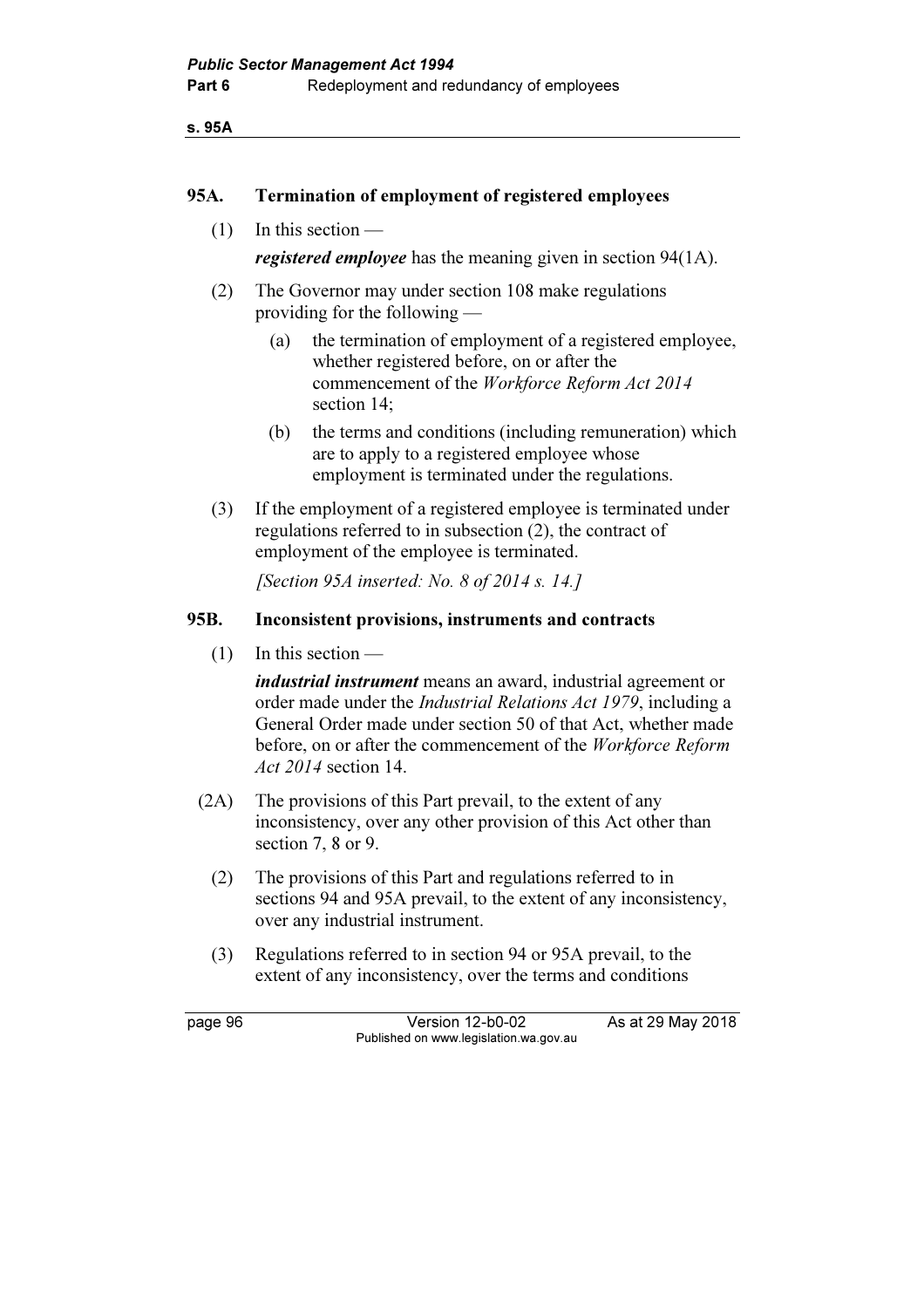applying to an employee's employment under a contract of employment, whether entered into or renewed before, on or after the commencement of the Workforce Reform Act 2014 section 14.

[Section 95B inserted: No. 8 of 2014 s. 14.]

### 95. Jurisdiction of Industrial Commission in relation to section 94 decision

 $(1)$  In this section —

section 94 decision means a decision made or purported to be made under regulations referred to in section 94 (other than a decision which is a lawful order by virtue of section 94(4)).

- (2) A section 94 decision may be referred to the Industrial Commission —
	- (a) under the *Industrial Relations Act 1979* section 29(1)(a); or
	- (b) by an employee aggrieved by the decision,

 as if it were an industrial matter that could be so referred under that Act.

- (3) A referral under subsection (2) must be made within the period after the making of the decision that is prescribed under section 108.
- (4) The Industrial Relations Act 1979 applies to and in relation to a section 94 decision referred under subsection (2) as if the decision were an industrial matter referred to the Industrial Commission in accordance with that Act.
- (5) In exercising its jurisdiction in relation to a decision referred under subsection (2), the Industrial Commission must confine itself to determining whether or not regulations referred to in section 94 have been fairly and properly applied to or in relation to the employee concerned.

As at 29 May 2018 **Version 12-b0-02** page 97 Published on www.legislation.wa.gov.au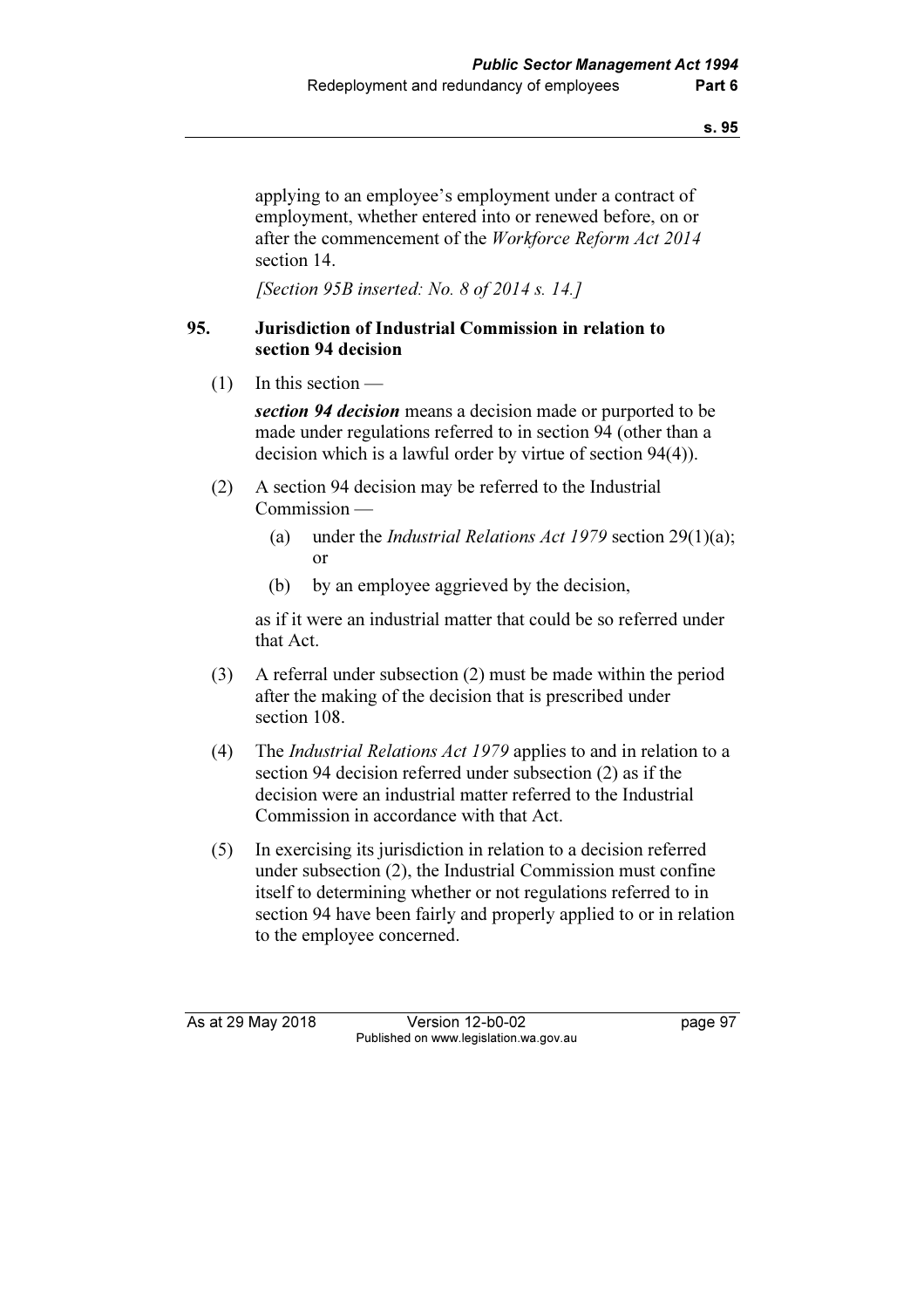s. 96A

 (6) The Industrial Commission does not have jurisdiction in respect of a section 94 decision if the employment of the employee concerned is terminated.

[Section 95 inserted: No. 8 of 2014 s. 15.]

### 96A. Jurisdiction of Industrial Commission in relation to section 95A decision

- (1) A decision made or purported to be made under regulations referred to in section 95A to terminate the employment of an employee or any matter, question or dispute relating to the decision is not an industrial matter for the purposes of the Industrial Relations Act 1979.
- (2) Despite subsection (1), a decision made or purported to be made under regulations referred to in section 95A(2), other than a decision to terminate the employment of an employee, may be referred to the Industrial Commission —
	- (a) under the *Industrial Relations Act 1979* section 29(1)(a); or
	- (b) by an employee or former employee aggrieved by the decision,

 as if it were an industrial matter that could be so referred under that Act.

- (3) A referral under subsection (2) must be made within the period after the making of the decision that is prescribed under section 108.
- (4) The Industrial Relations Act 1979 applies to and in relation to a decision referred under subsection (2) as if the decision were an industrial matter referred to the Industrial Commission in accordance with that Act.
- (5) In exercising its jurisdiction in relation to a decision referred under subsection (2), the Industrial Commission —
	- (a) must confine itself to determining whether or not the employee concerned has been allowed the benefits to

page 98 Version 12-b0-02 As at 29 May 2018 Published on www.legislation.wa.gov.au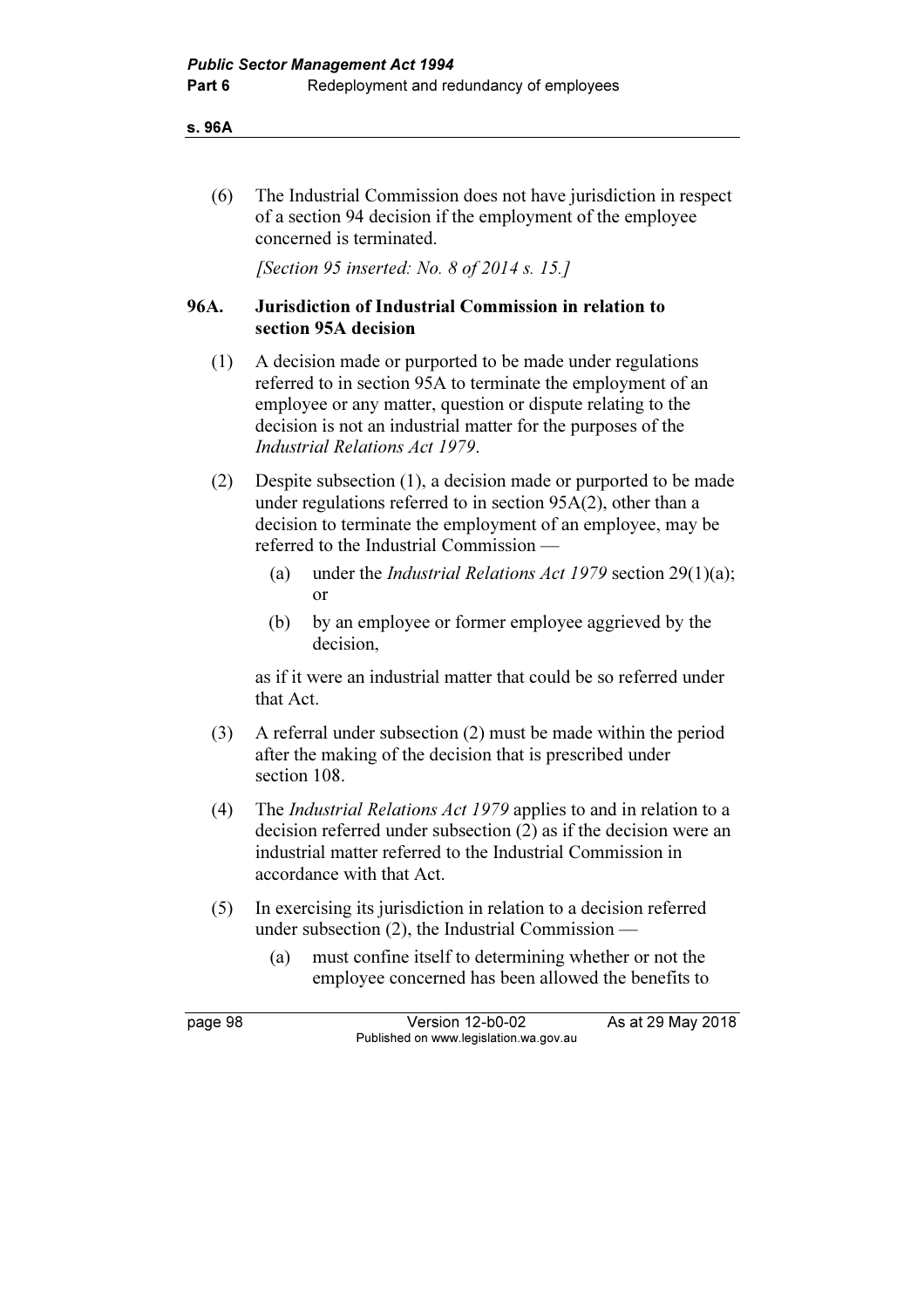which the employee is entitled under the regulations referred to in section 95A(2)(b); and

 (b) does not have jurisdiction to exercise its powers under the Industrial Relations Act 1979 section 23A.

[Section 96A inserted: No. 8 of 2014 s. 15.]

# 96B. Review of this Part

- (1) The Minister must cause a review of the operation and effectiveness of this Part to be carried out as soon as is practicable after the 4<sup>th</sup> anniversary of the day on which the Workforce Reform Act 2014 section 15 comes into operation.
- (2) The Minister must
	- (a) prepare a report based on the review; and
	- (b) cause a copy of the report to be laid before each House of Parliament.

[Section 96B inserted: No. 8 of 2014 s. 15.]

As at 29 May 2018 Version 12-b0-02 page 99 Published on www.legislation.wa.gov.au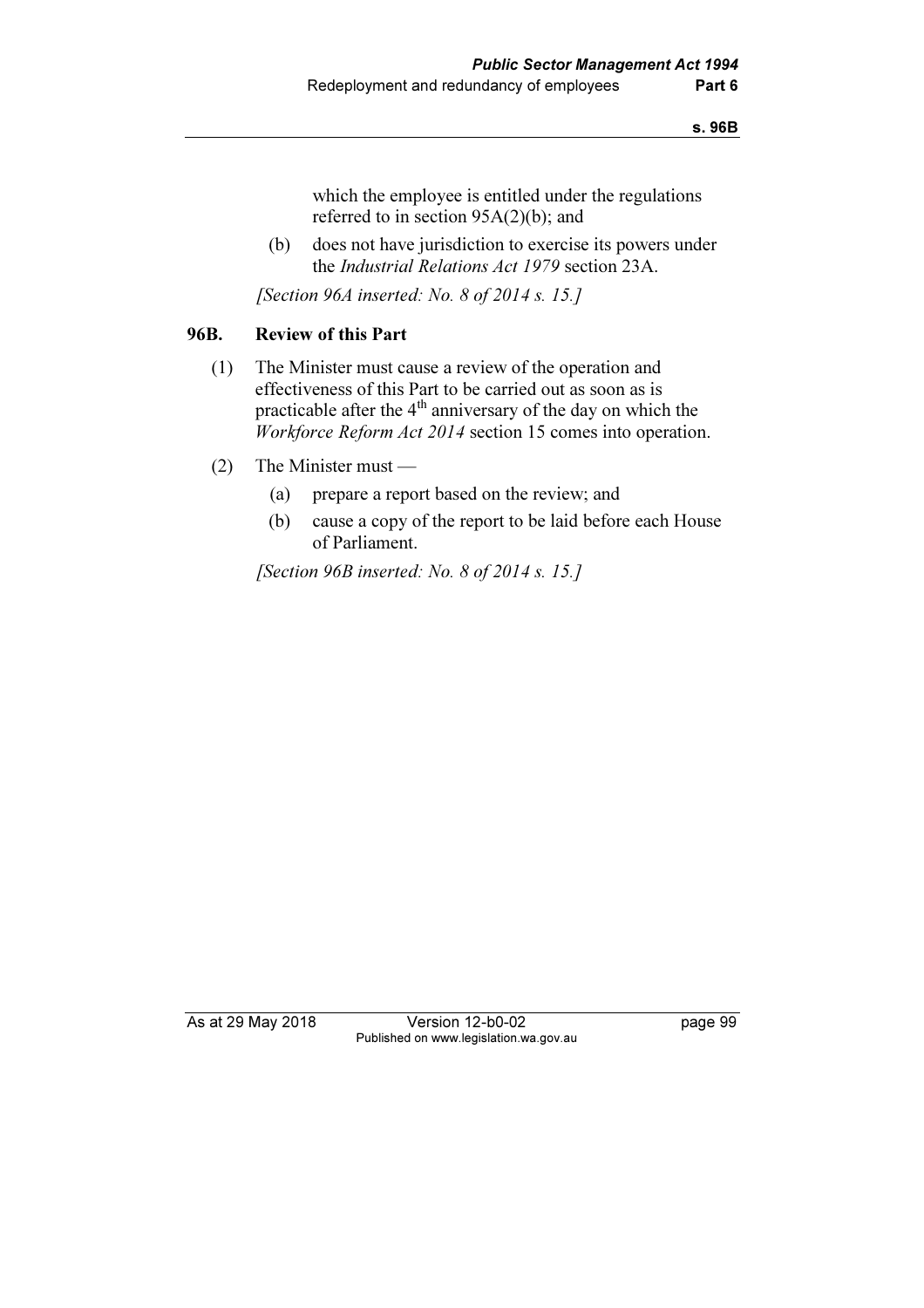s. 96

# Part 7 — Procedures for seeking relief in respect of breach of public sector standards

## 96. Application of Part 7

 This Part does not apply to or in relation to procedures for employees and other persons to obtain relief in respect of the breaching of public sector standards established in respect of substandard performance or disciplinary matters.

# 97. Commissioner's functions under Part 7

- (1) The functions of the Commissioner under this Part are
	- (a) to make recommendations to the Minister on the making, amendment or repeal of regulations prescribing procedures, whether by way of appeal, review, conciliation, arbitration, mediation or otherwise, for employees and other persons to obtain relief in respect of the breaching of public sector standards; and
	- (b) to appoint persons for the purpose of implementing procedures referred to in paragraph (a); and
	- (c) to monitor the operation of procedures referred to in paragraph (a).
- (2) The Commissioner has power to do all things that are necessary or convenient to be done for or in connection with the performance of the functions of the Commissioner set out in subsection  $(1)$ .

## 98. Regulations as to procedure for seeking relief etc.

The Governor may under section 108 make regulations —

(a) prescribing procedures referred to in section  $97(1)(a)$ and specifying those employees and persons, if any, who are not eligible to seek relief in accordance with those procedures; and

page 100 Version 12-b0-02 As at 29 May 2018 Published on www.legislation.wa.gov.au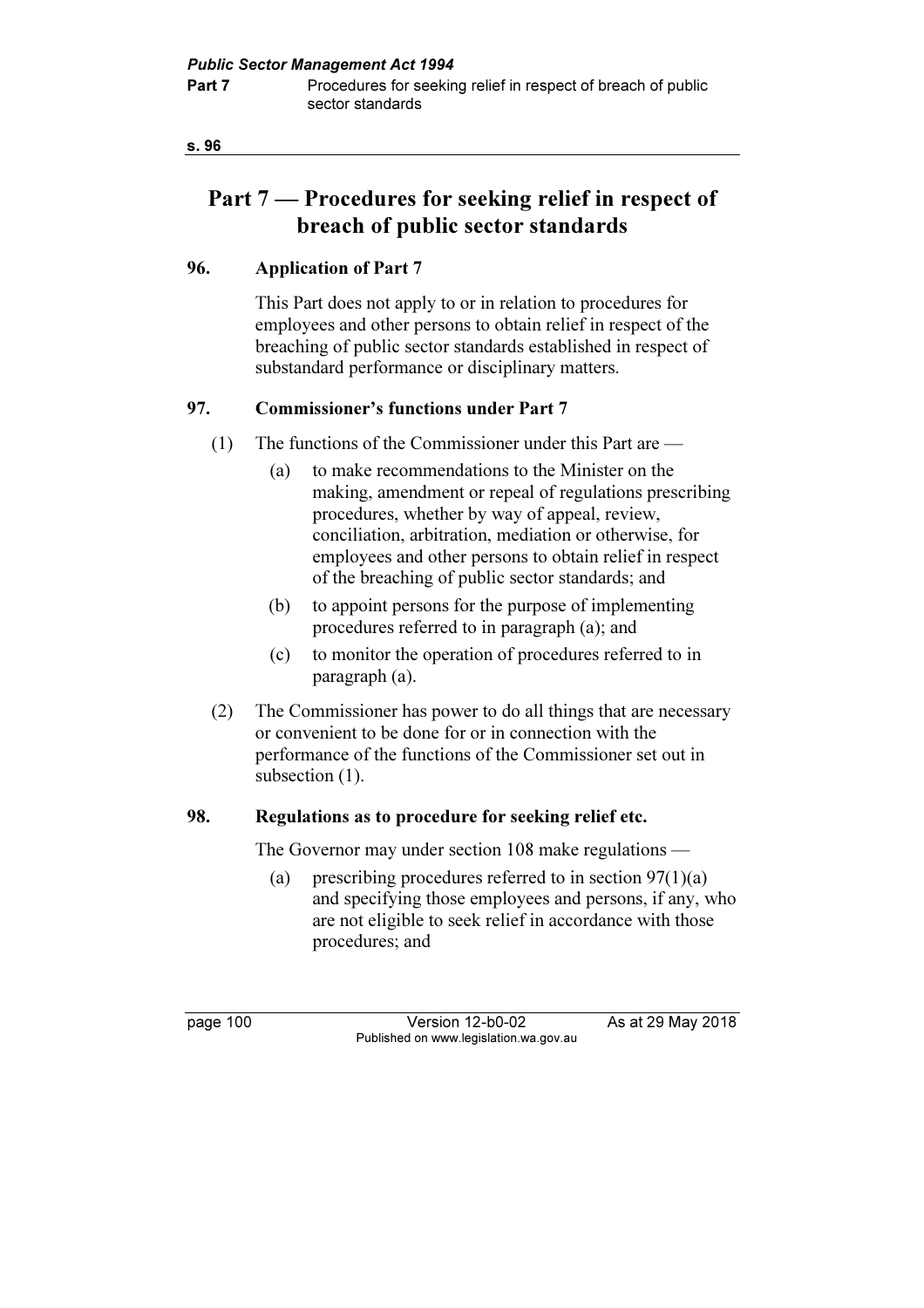- (b) conferring powers on persons referred to in section  $\overline{97(1)}$ (b); and
- (c) for the remuneration, and the terms and conditions of appointment, of persons referred to in paragraph (b) who are not employees.

As at 29 May 2018 Version 12-b0-02 page 101 Published on www.legislation.wa.gov.au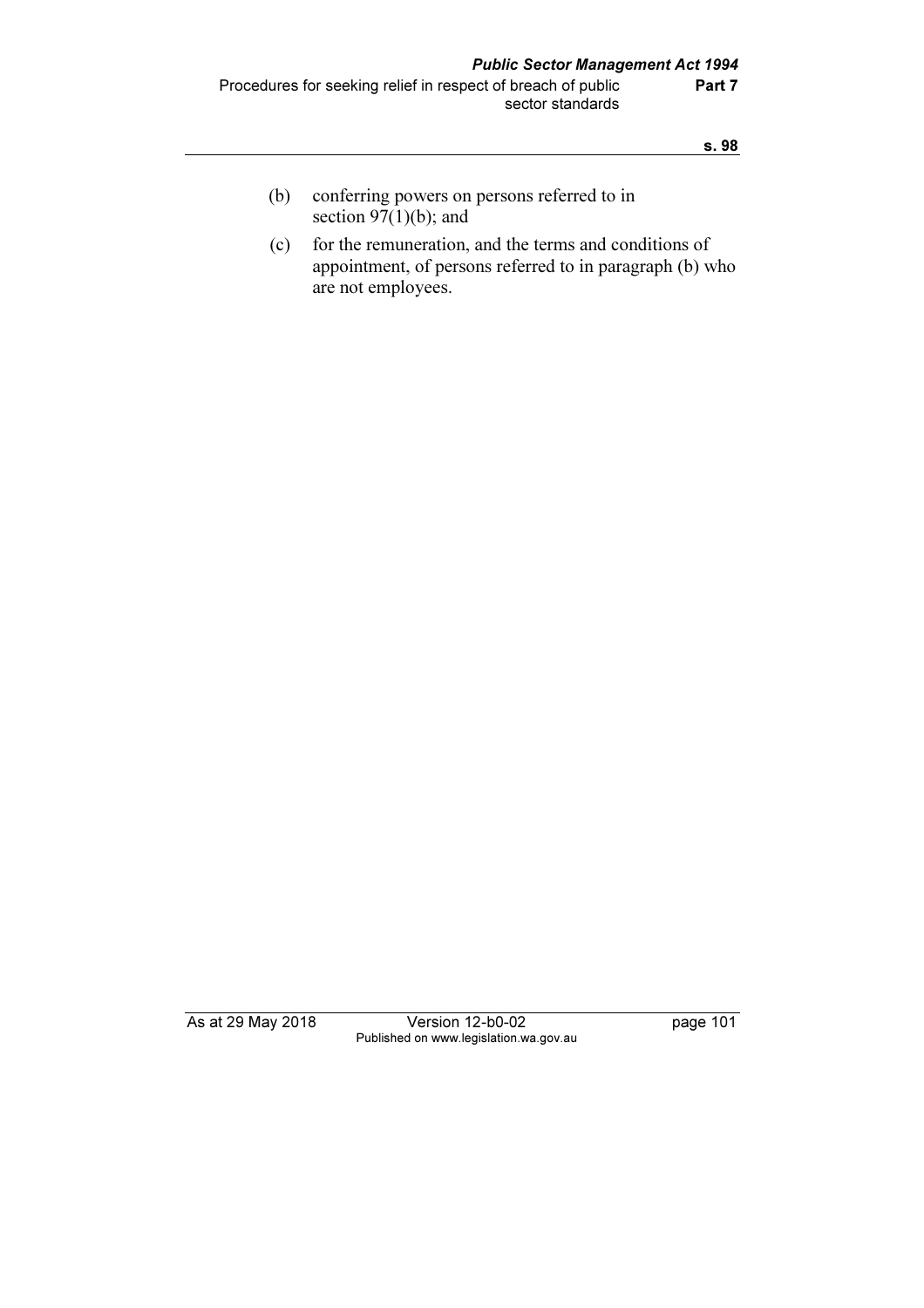s. 100

# Part 8 — Miscellaneous

[99. Deleted: No. 39 of 2010 s. 57.]

### 100. Engaging people by contracts for services and casual employees, powers for

- (1) An employing authority may in accordance with the Commissioner's instructions engage a person under a contract for services on such terms and conditions, including the rate of remuneration, as the employing authority determines.
- (2) An employing authority may in accordance with the Commissioner's instructions appoint a person on a casual employment basis on such terms and conditions as the employing authority, subject to any relevant written law or any binding award, order or industrial agreement under the Industrial Relations Act 1979, determines.
- (3) If the chief executive officer or chief employee of a department or organisation is not its employing authority, the employing authority of the department or organisation may, in writing and either generally or as otherwise provided by the instrument of delegation, delegate to that chief executive officer or chief employee any of its powers or duties under this Act.
- (4) Section 33 applies to and in relation to a chief executive officer or chief employee to whom a power or duty is delegated under subsection (3) as if the power or duty were one of his or her own powers or duties under this Act.
- (5) The powers conferred on an employing authority by this section are in addition to, and not in derogation from, any powers conferred on the employing authority by any other written law.

[Section 100 amended: No. 39 of 2010 s. 58.]

page 102 Version 12-b0-02 As at 29 May 2018 Published on www.legislation.wa.gov.au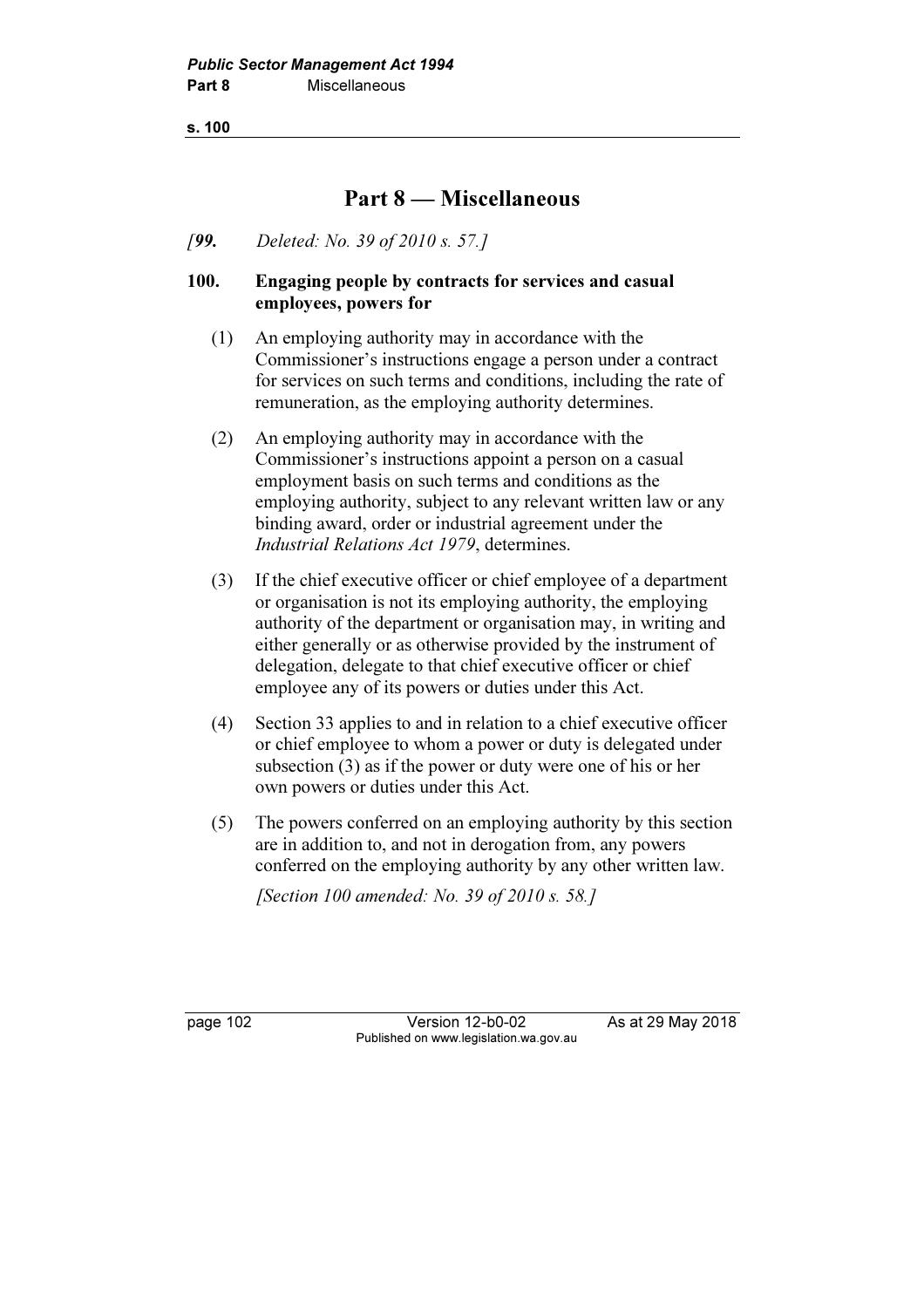### 101. Restriction on compensation for early termination of employment

- (1) The maximum amount of compensation payable under this Act or any other written law in respect of the termination of the employment of an employee in the Public Sector by —
	- (a) the employing authority of a department or organisation; or
	- (b) the employee,

 is an amount equal to the amount of the remuneration to which the employee is entitled for the period of one year ending immediately before the day on which that employment is terminated.

- (2) Subsection (1) does not apply in relation to compensation payable under —
	- (a) the Industrial Relations Act 1979 section 23A(6); or
	- (b) regulations referred to in section 94 or 95A if those regulations provide for a higher amount of compensation.

 [Section 101 amended: No. 8 of 2014 s. 16; amended: Gazette 15 Aug 2003 p. 3690.]

### 102. Employees not to be employed outside Government etc. without permission

 $(1A)$  In this section —

any local government or regional local government includes any regional subsidiary;

council of a local government or regional local government includes the governing body of a regional subsidiary.

As at 29 May 2018 **Version 12-b0-02** page 103 Published on www.legislation.wa.gov.au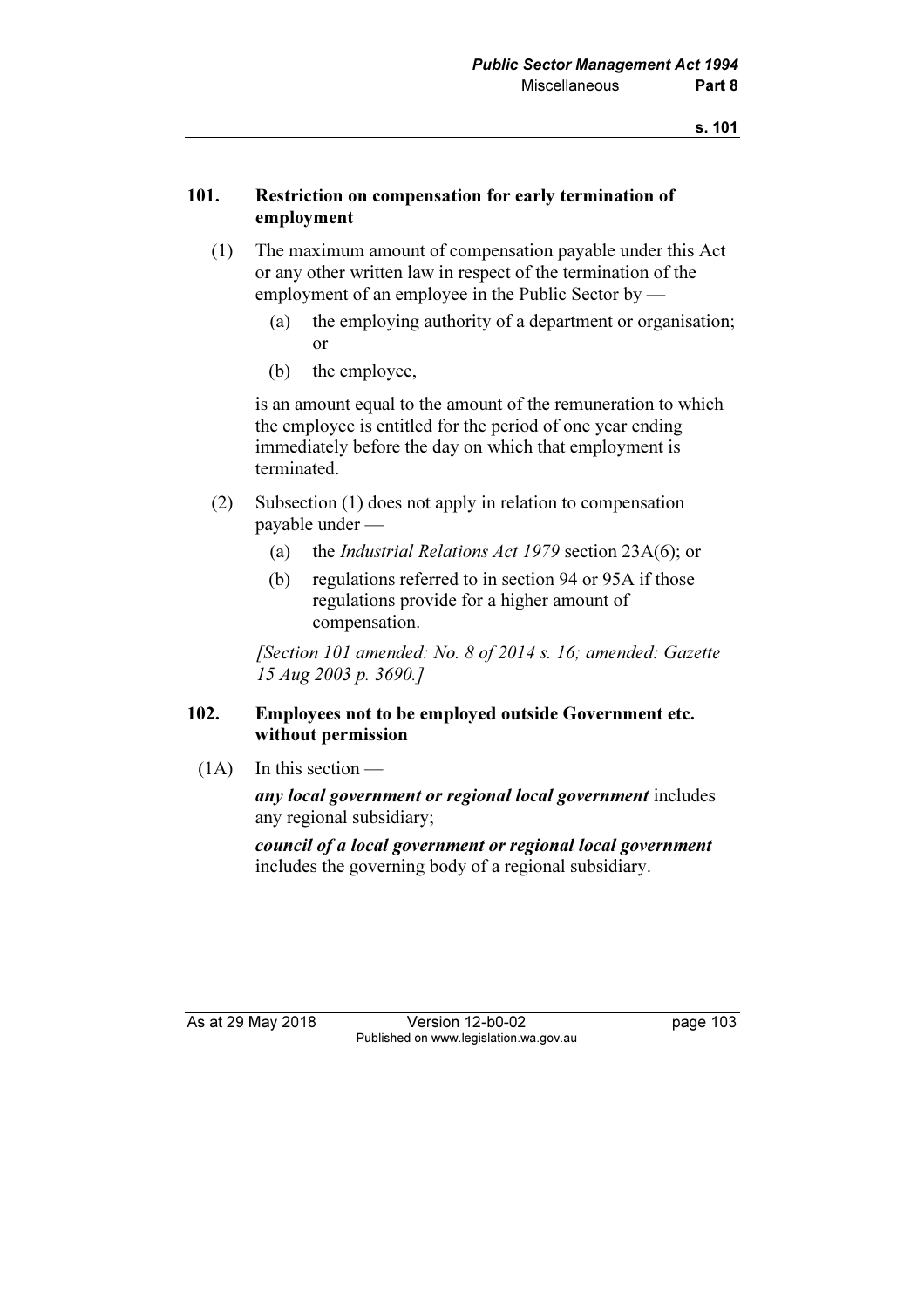- (1) Except with the written permission of his or her employing authority, which permission may at any time be withdrawn, an employee shall not —
	- (a) accept or continue to hold an office, post or position under the Government or a paid office, post or position in or under any local government or regional local government or the council of a local government or regional local government or any other public body corporate; or
	- (b) accept or continue to hold or discharge the duties of or be employed in a paid position in connection with any banking, insurance, mining, mercantile or other commercial business, whether it be carried on by any corporation, company, firm or individual; or
	- (c) engage in or undertake any business referred to in paragraph (b), whether as principal or agent; or
	- (d) engage or continue in the private practice of any profession; or
	- (e) accept or engage in any employment for reward other than in connection with the functions of his or her office, post or position under the State.
- (2) Subsection (1) does not apply to or in relation to any case or class of case specified in public sector standards for the purposes of this section.
- (3) A person shall not be regarded as holding a paid office, post or position in or under any local government or regional local government or the council of a local government or regional local government for the purposes of subsection (1)(a) by reason only of the person being paid a fee or allowance or being reimbursed for an expense if the payment or reimbursement is in accordance with the Local Government Act 1995 Part 5 Division 8 or with a charter of a regional subsidiary.

 [Section 102 amended: No. 14 of 1996 s. 4; No. 26 of 2016 s. 86.]

page 104 Version 12-b0-02 As at 29 May 2018 Published on www.legislation.wa.gov.au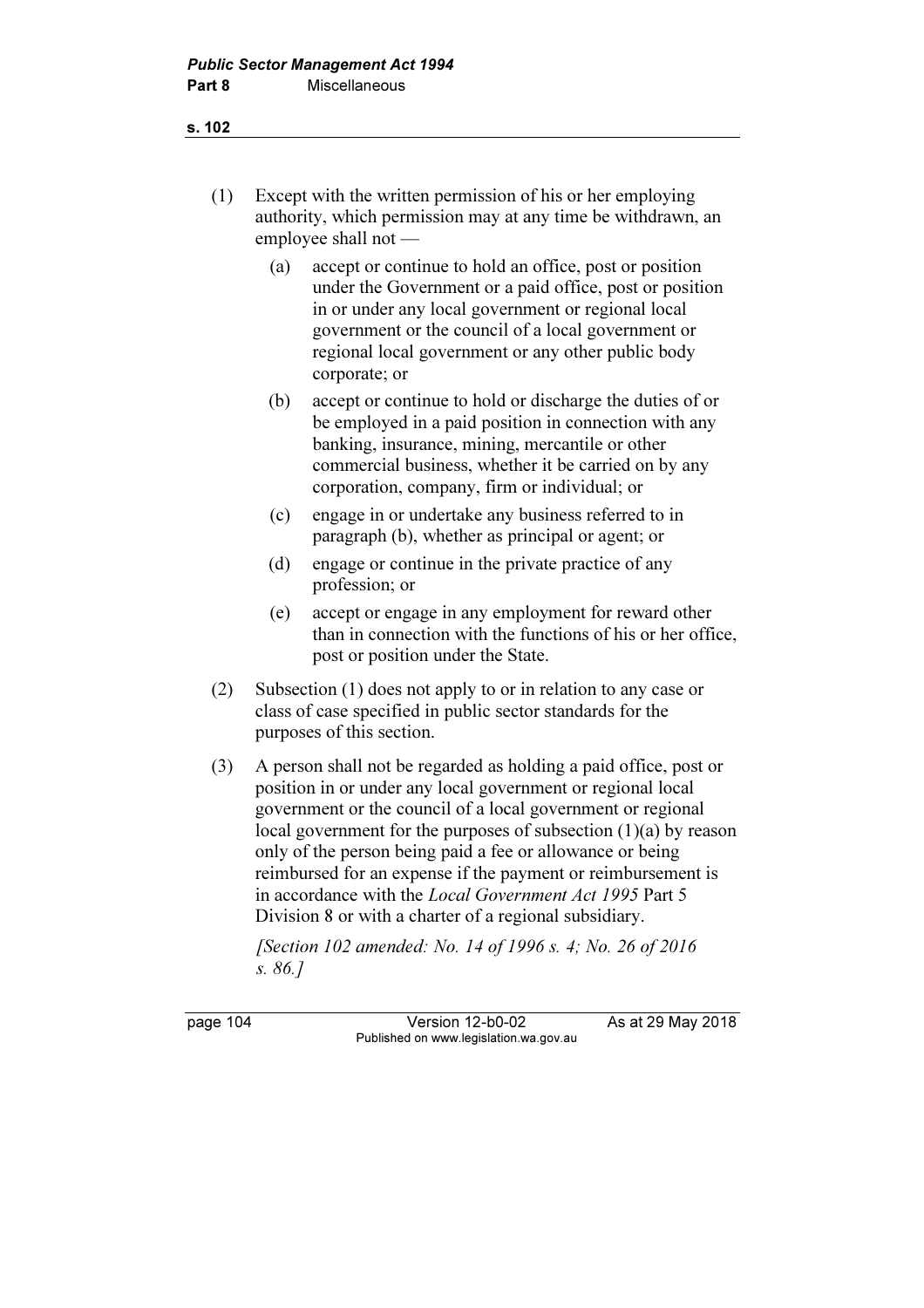### 103. Unsuccessful electoral candidates, reappointment of

- (1) This section applies to a person who
	- (a) resigned by writing under his or her hand from employment in the Public Sector within the period of 2 months ending on the date for the close of nominations for a candidate for election as a member of —
		- (i) the Legislative Council; or
		- (ii) the Legislative Assembly; or
		- (iii) either House of the Parliament of the Commonwealth; or
		- (iv) the Parliament (or either House of the Parliament) of another State; or
		- (v) the Legislative Assembly of the Australian Capital Territory; or
		- (vi) the Legislative Assembly of the Northern Territory;

and

- (b) included in that writing notification of his or her intention to become a candidate at that election; and
- (c) was a candidate at that election; and
- (d) failed to be elected at that election.
- (2) A person to whom this section applies is entitled to be reappointed as an employee in the public sector body in which that person was employed immediately before his or her resignation if that person applies to be so reappointed not later than 2 months after the declaration of the result of the election concerned.
- (3) On making an application under subsection (2), a person to whom this section applies is to be reappointed to perform —
	- (a) the functions that he or she was required to perform immediately before resigning; or

As at 29 May 2018 **Version 12-b0-02** page 105 Published on www.legislation.wa.gov.au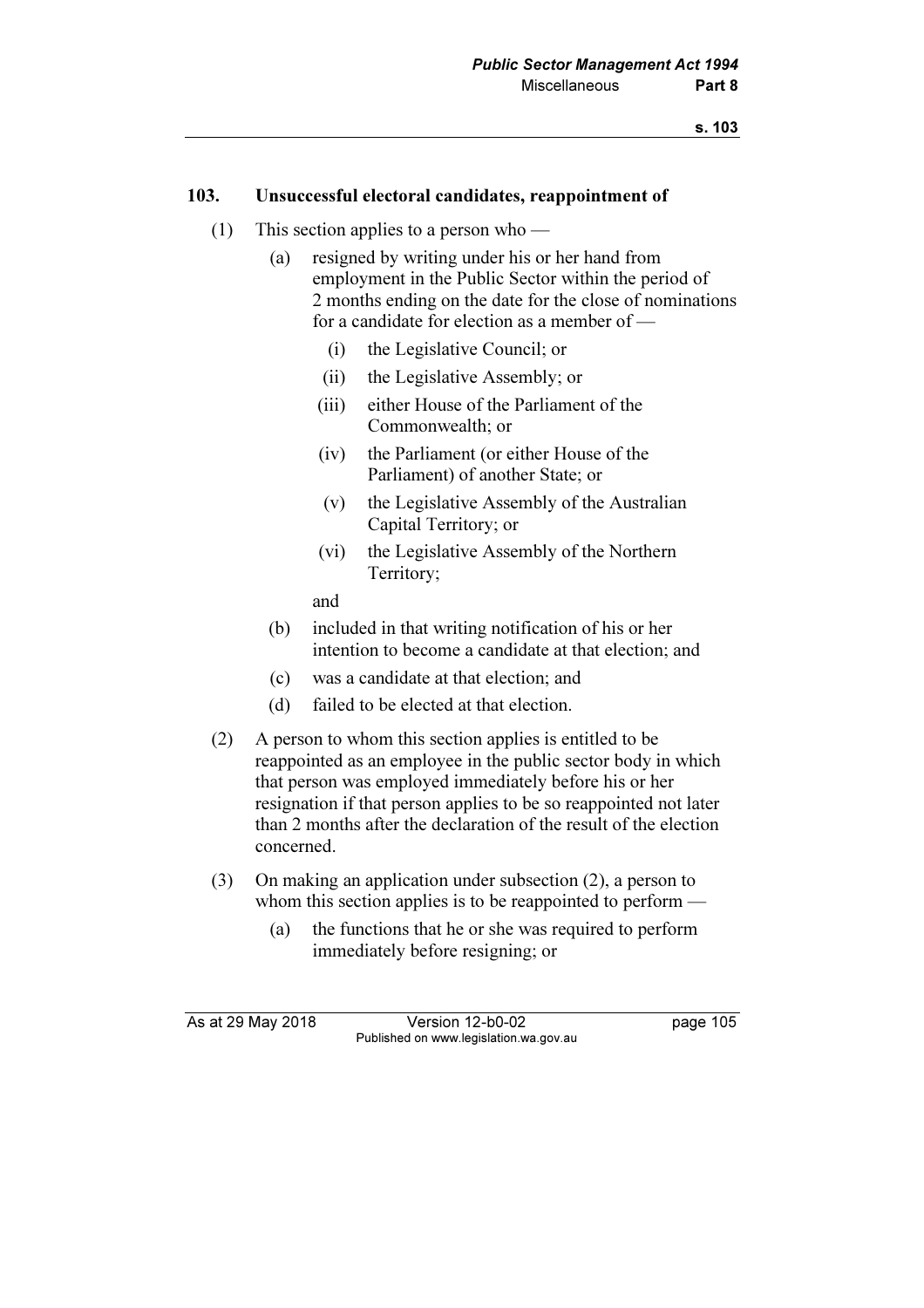s. 104

(b) other functions,

 at a remuneration and under terms and conditions not less favourable than those which applied to him or her immediately before that resignation.

- (4) The reference in subsection (2) to the declaration of the result of the election concerned is, if the result of that election is challenged, to be read as a reference to —
	- (a) the determination of that challenge by a court of disputed returns (by whatever name called); or
	- (b) the lapsing of that challenge,

whichever happens first.

### 104. Time between resignation and reappointment not to count as service

 A person does not accrue any rights as an employee in respect of the period between his or her resignation and reappointment under section 103, but that resignation is not to be taken to have affected his or her continuity of service.

## 105. Members of Parliament etc. not to contact employing authorities etc. about some appointments

- (1) Subject to this section, a person who is a member of Parliament or ministerial officer shall not interview or communicate  $with -$ 
	- (a) an employing authority or its delegate concerning the selection or appointment of any person to an office, post or position in the Public Sector; or
	- (b) the Commissioner or his or her delegate concerning the selection, appointment or reappointment of a chief executive officer.

Penalty: \$1 000.

page 106 Version 12-b0-02 As at 29 May 2018 Published on www.legislation.wa.gov.au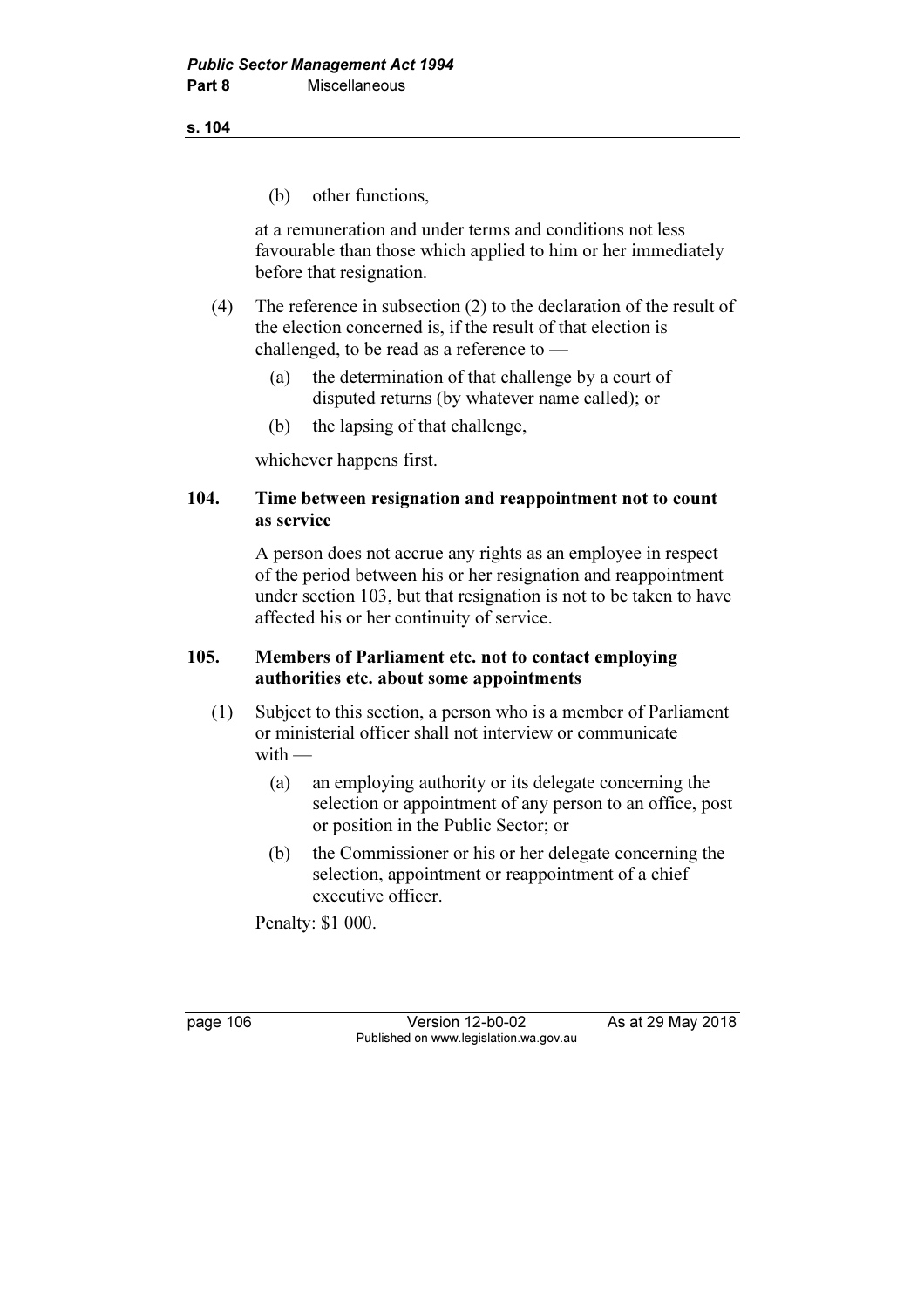- (2) Nothing in subsection (1) applies to discussions
	- (a) between
		- (i) a political office holder; and
		- (ii) the Minister, a delegate of the Minister, the chief executive officer of the department principally assisting in the administration of Part 4 or the delegate of that chief executive officer,

 concerning a request by the political office holder for the selection and appointment or engagement of a person as a ministerial officer to assist the political office holder; or

- (b) between
	- (i) the Minister and other Ministers; or
	- (ii) the Commissioner and a Minister,

 concerning the selection, appointment or reappointment of a chief executive officer.

- (3) A reference in subsection (1) to a member of Parliament or a ministerial officer includes a reference to a person acting on behalf of a member of Parliament or a ministerial officer, as the case requires.
- (4) In this section —

ministerial officer includes —

- (a) person occupying a special office created under section 36 as read with section 75(1); and
- (b) person engaged under section 100(1) under a contract for services to assist a political office holder.

[Section 105 amended: No. 39 of 2010 s. 59 and 68.]

As at 29 May 2018 **Version 12-b0-02** page 107 Published on www.legislation.wa.gov.au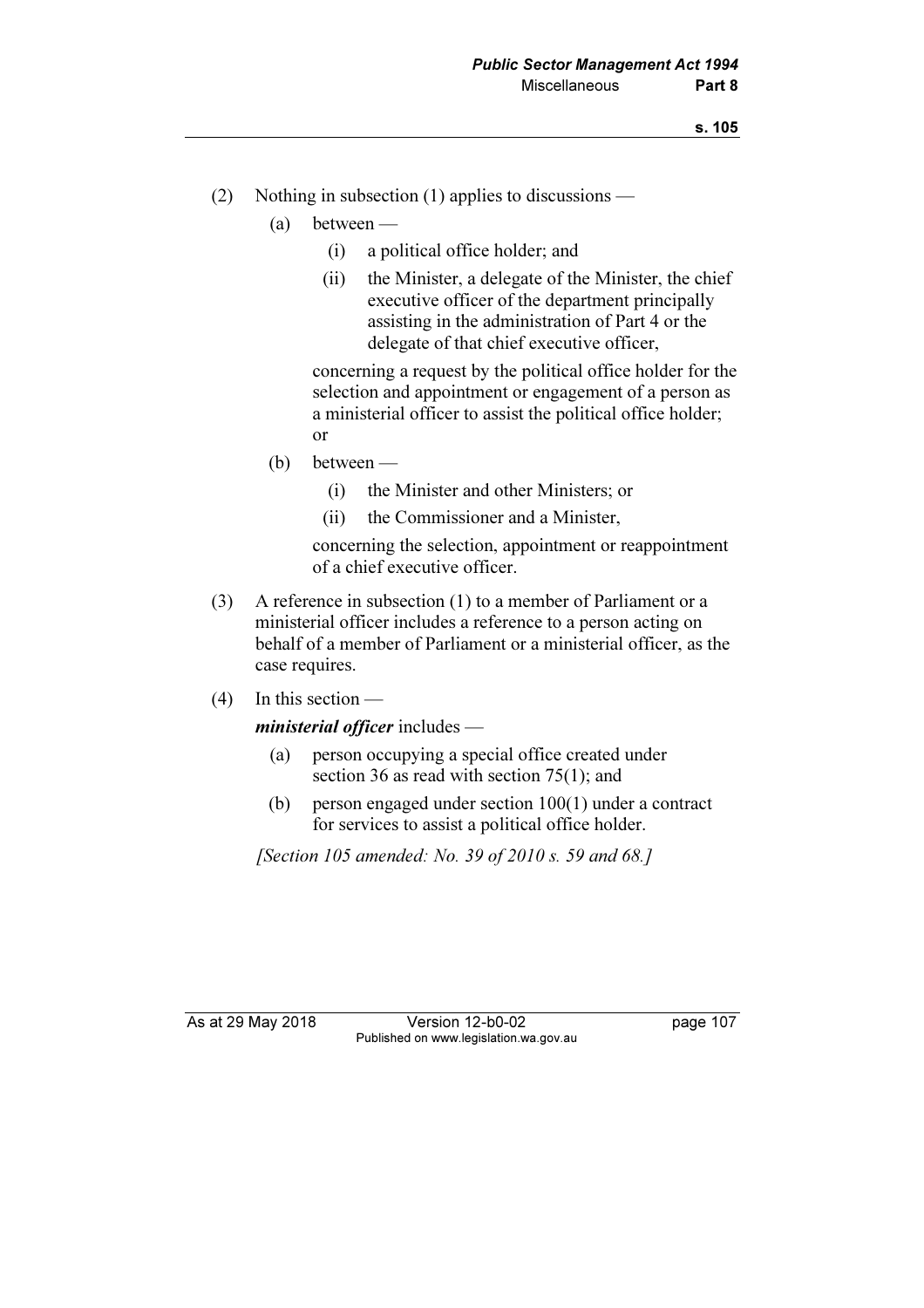s. 106

## 106. Protection from personal liability

 An action shall not be brought or maintained against any person who is or has been —

- (a) the Commissioner, the Minister, a responsible authority, a political office holder, an employing authority, a delegate or an employee within the meaning of this Act; or
- (b) the Commissioner, a delegate or subdelegate or a member of the Public Service within the meaning of the repealed Act,

 in respect of anything done or omitted to be done by or on behalf of that person in his or her official capacity under or for the purposes, or apparently under or for the purposes, of this Act or the repealed Act, as the case requires.

# 107. Vacancy etc. in office etc., directing people to act in case of

- (1) If under any written law or contract or agreement any functions, obligations or rights are imposed or conferred on the holder of an office, post or position in a department or organisation (in this section called the *incumbent*) in his or her capacity as such —
	- (a) the Commissioner may direct a chief executive officer, or an employee whilst directed under section 51; or
	- (b) the employing authority of any employee may direct that employee,

 to perform or exercise, in accordance with subsection (2), those functions, obligations and rights during any vacancy in that office, post or position or during the temporary absence or incapacity of the incumbent, as the case requires.

 (2) The functions, obligations and rights directed to be performed or exercised under subsection (1) shall be performed or exercised in the same manner and to the same extent in all

page 108 Version 12-b0-02 As at 29 May 2018 Published on www.legislation.wa.gov.au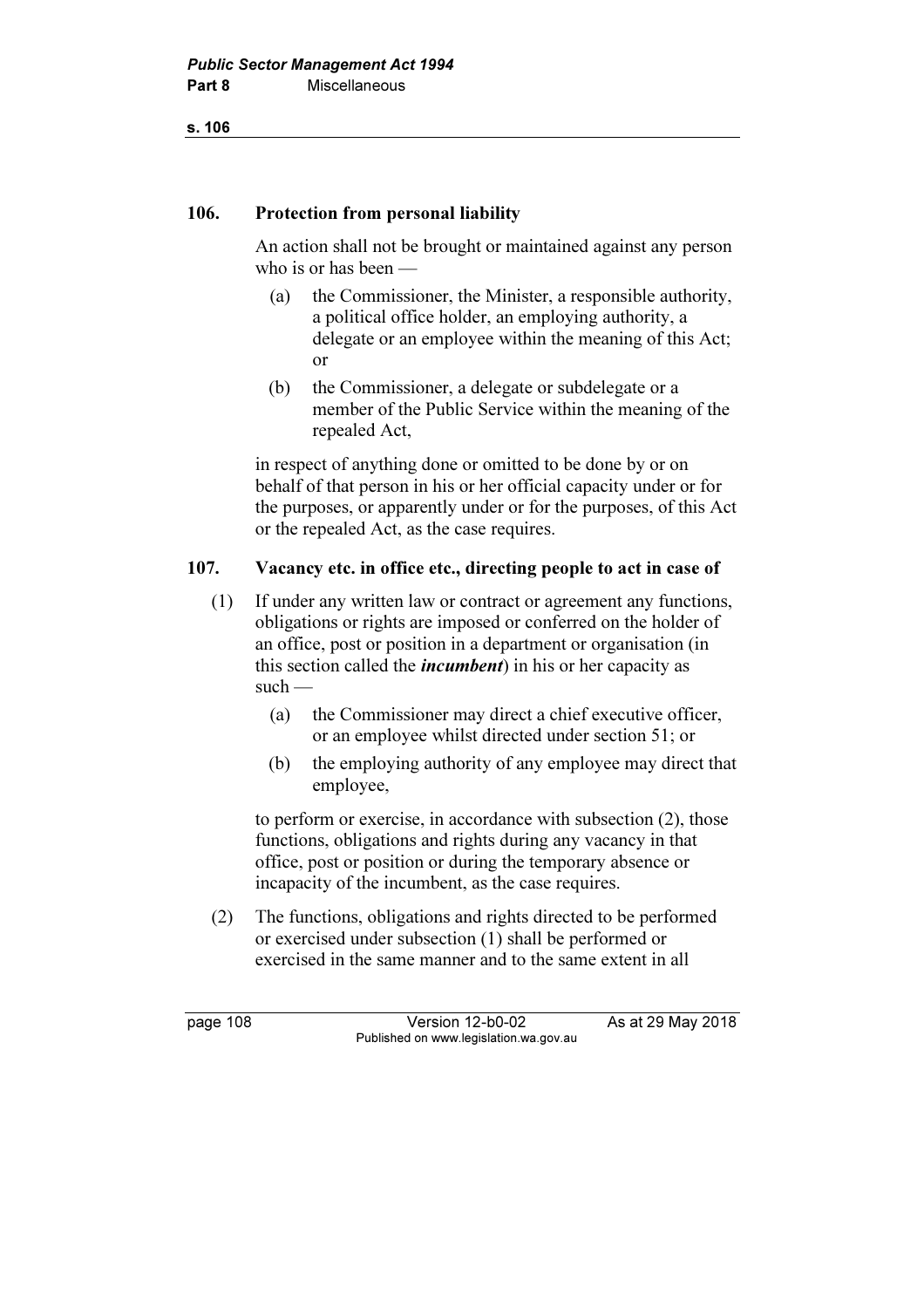respects as those functions, obligations or rights might have been respectively performed or exercised by the incumbent.

 (3) Everything done under a direction under this section shall be as good and effectual for all purposes and against all persons whomsoever as if done by the incumbent.

[Section 107 amended: No. 39 of 2010 s. 67.]

### 108A. Delegation by Minister

- (1) The Minister may delegate to any person any power or duty of the Minister under another provision of this Act.
- (2) A delegation under this section must be in writing signed by the Minister.
- (3) A person to whom a power or duty is delegated in accordance with this section cannot delegate that power or duty.
- (4) A person exercising or performing a power or duty that has been delegated to the person in accordance with this section is taken to do so in accordance with the terms of the delegation unless the contrary is shown.
- (5) Nothing in this section limits the ability of the Minister to perform a function through an officer or agent.

[Section 108A inserted: No. 39 of 2010 s. 60.]

### 108. Regulations

- (1) The Governor may make regulations prescribing all matters that are required or permitted by this Act to be prescribed, or are necessary or convenient to be prescribed for giving effect to the purposes of this Act, and, in particular, for —
	- (a) amending Schedule 1 or 2; or
	- (b) managing the Public Sector or any part thereof; or
	- (c) amending or supplementing, with effect from a time which is not earlier than the commencement of this section, the transitional provisions set out in Schedule 5

As at 29 May 2018 Version 12-b0-02 page 109 Published on www.legislation.wa.gov.au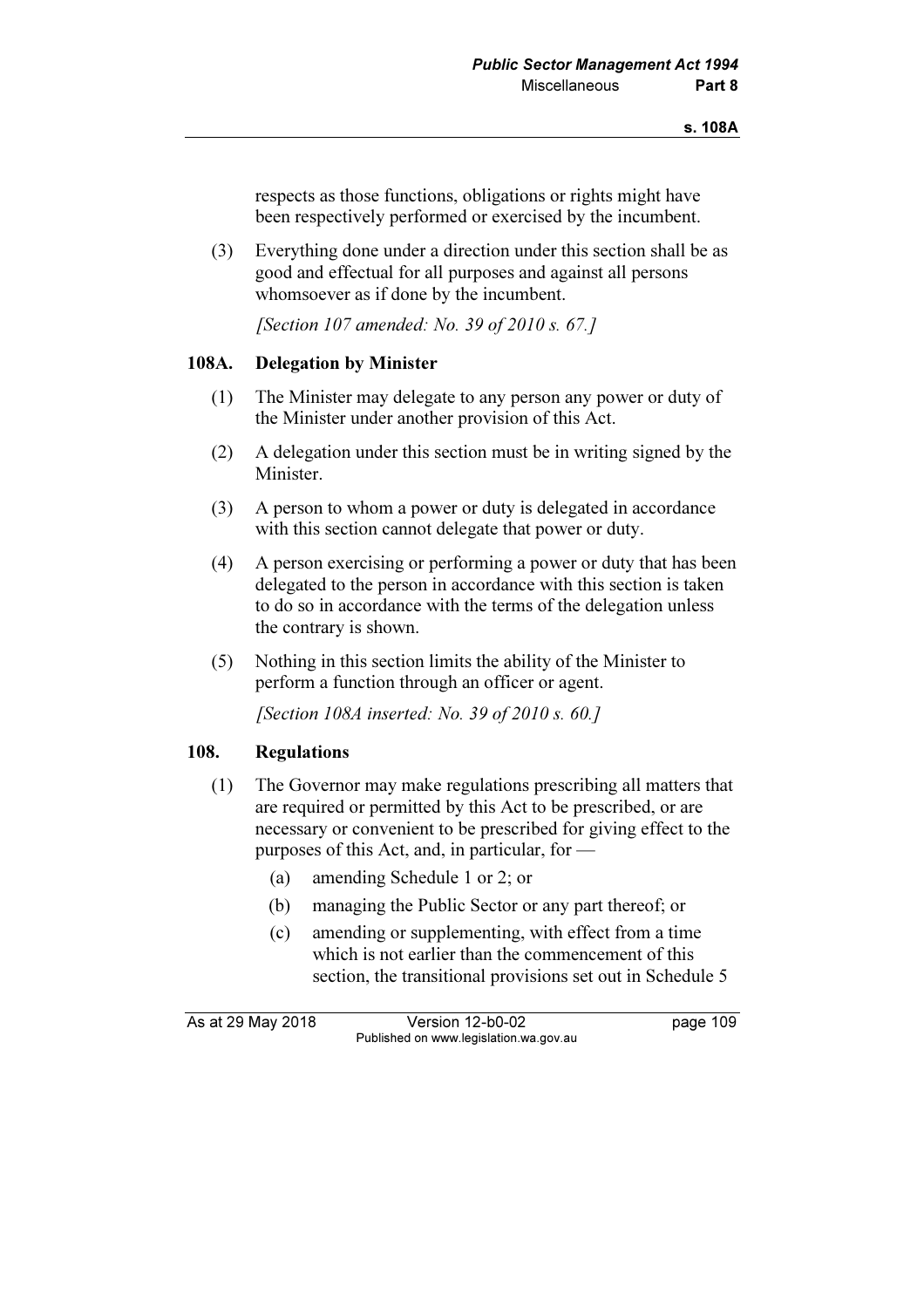### s. 108

or 6 for the purpose of providing an effective and efficient transition from the operation of the repealed Act or from the circumstances of ministerial staff before the commencement of Part 4, as the case requires, to the operation of this Act; or

- (d) prescribing public service holidays; or
- (e) matters in respect of which the Governor is empowered by other provisions of this Act to make regulations under this section.
- (2A) The regulations may make provision for or with respect to any matter for which the Commissioner's instructions can provide.
- (2B) A reference in this Act to a Commissioner's instruction is taken to include a reference to a regulation referred to in subsection  $(2A)$ .
- (2) To the extent that regulations made under subsection (1) are inconsistent with a Commissioner's instruction, public sector standard, code of ethics or code of conduct, those regulations prevail.

[Section 108 amended: No. 39 of 2010 s. 61.]

[109. Omitted under the Reprints Act 1984 s.  $7(4)(e)$ .]

page 110 Version 12-b0-02 As at 29 May 2018 Published on www.legislation.wa.gov.au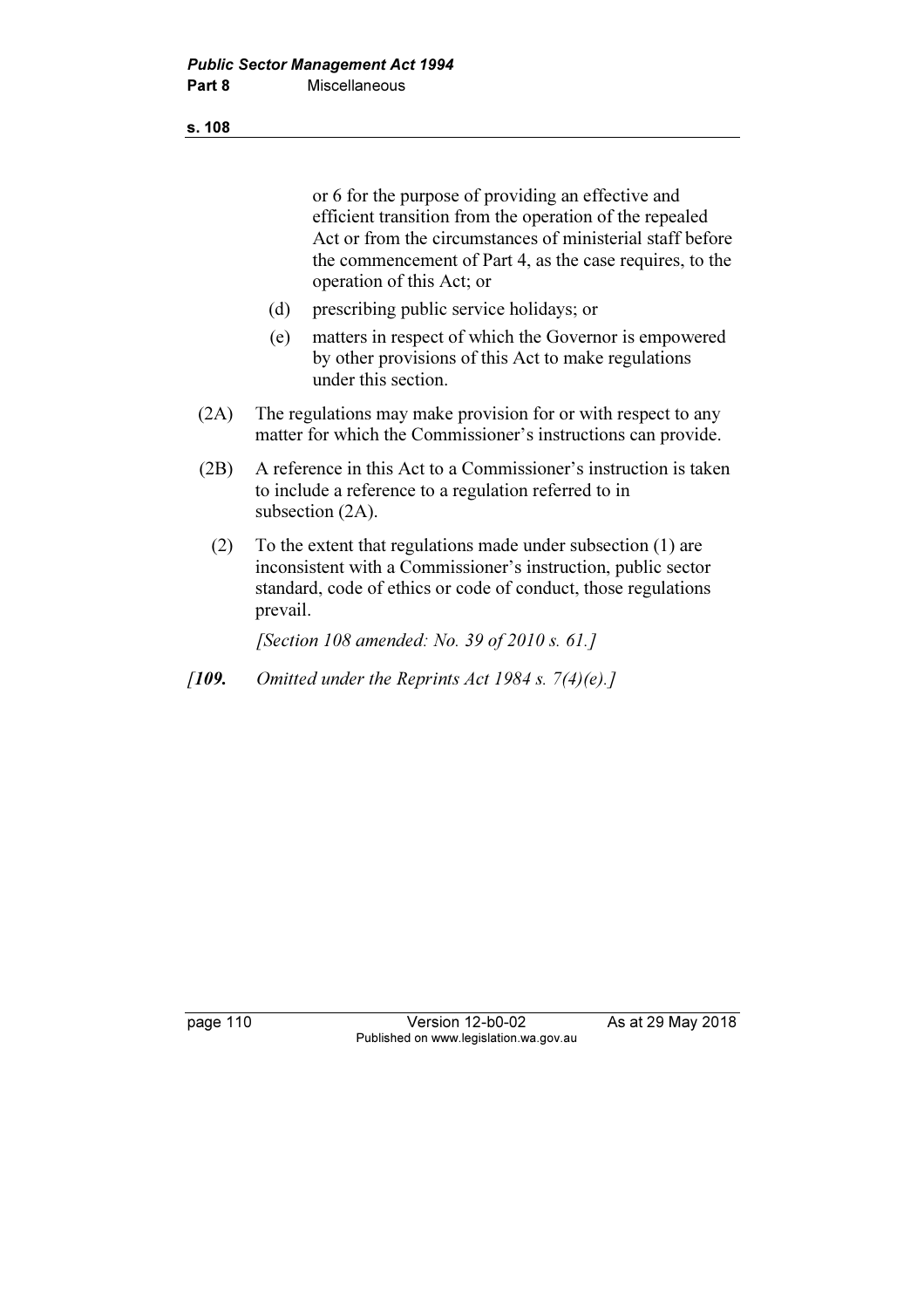# Part 9 — Repeal and transitional provisions

# Division 1 — Public Service Act 1978 repeal and transitional provisions

[Heading inserted: No. 39 of 2010 s. 62.]

### 110. Public Service Act 1978 repealed; transitional (Sch. 5)

- (1) The Public Service Act 1978 is repealed.
- (2) The transitional provisions set out in Schedule 5 have effect.

### 111. Transitional provisions related to Part 4 (Sch. 6)

The transitional provisions set out in Schedule 6 have effect.

### 112. Certain words etc. in written laws etc. taken to be amended

- (1) A reference in a written law or book, document or writing to the Public Service Act 1978 or the Public Service Act 1904 is, unless the contrary intention appears or it is otherwise provided under the Acts Amendment (Public Sector Management) Act 1994, to be construed as if it had been amended to be a reference to this Act.
- (2) A reference in a written law or book, document or writing to the Public Service Commissioner or the Public Service Board is, unless the contrary intention appears or it is otherwise provided under the Acts Amendment (Public Sector Management) Act 1994, to be construed as if it had been amended to be a reference to the Minister for Public Sector Management.

[Section 112 amended: No. 57 of 1997 s. 99(3).]

## Division 2 — Public Sector Reform Act 2010 Part 2 amendments: transitional provisions

[Heading inserted: No. 39 of 2010 s. 63.]

```
113. Transitional provisions (Sch. 7)
```
 Schedule 7 sets out transitional provisions. [Section 113 inserted: No. 39 of 2010 s. 63.]

As at 29 May 2018 Version 12-b0-02 page 111 Published on www.legislation.wa.gov.au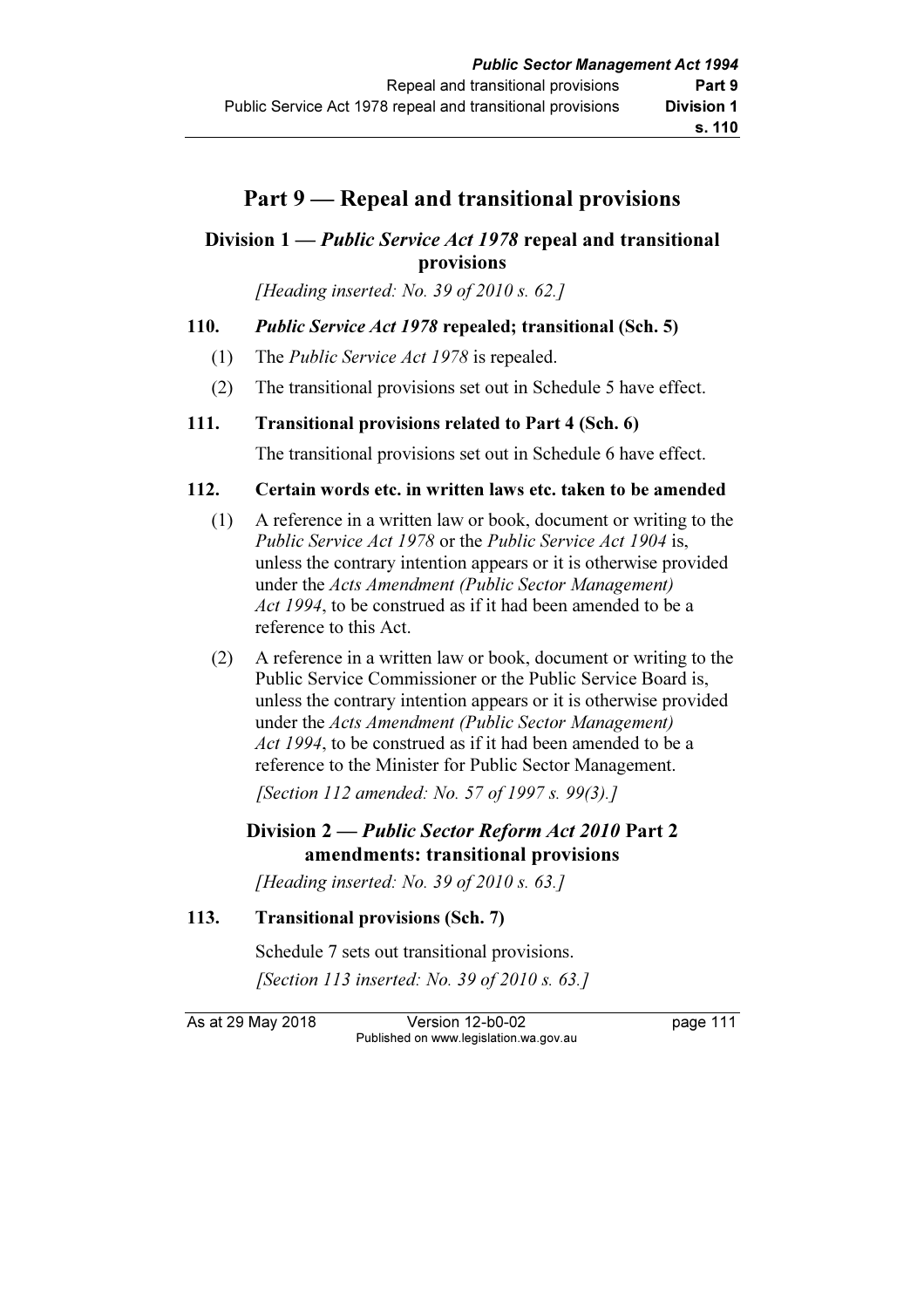## s. 114

# Division 3 — Public Sector Reform Act 2010 Part 3 amendments: transitional provisions

[Heading inserted: No. 39 of 2010 s. 107.]

## 114. Transitional provisions (Sch. 8)

Schedule 8 sets out transitional provisions.

[Section 114 inserted: No. 39 of 2010 s. 107.]

page 112 Version 12-b0-02 As at 29 May 2018 Published on www.legislation.wa.gov.au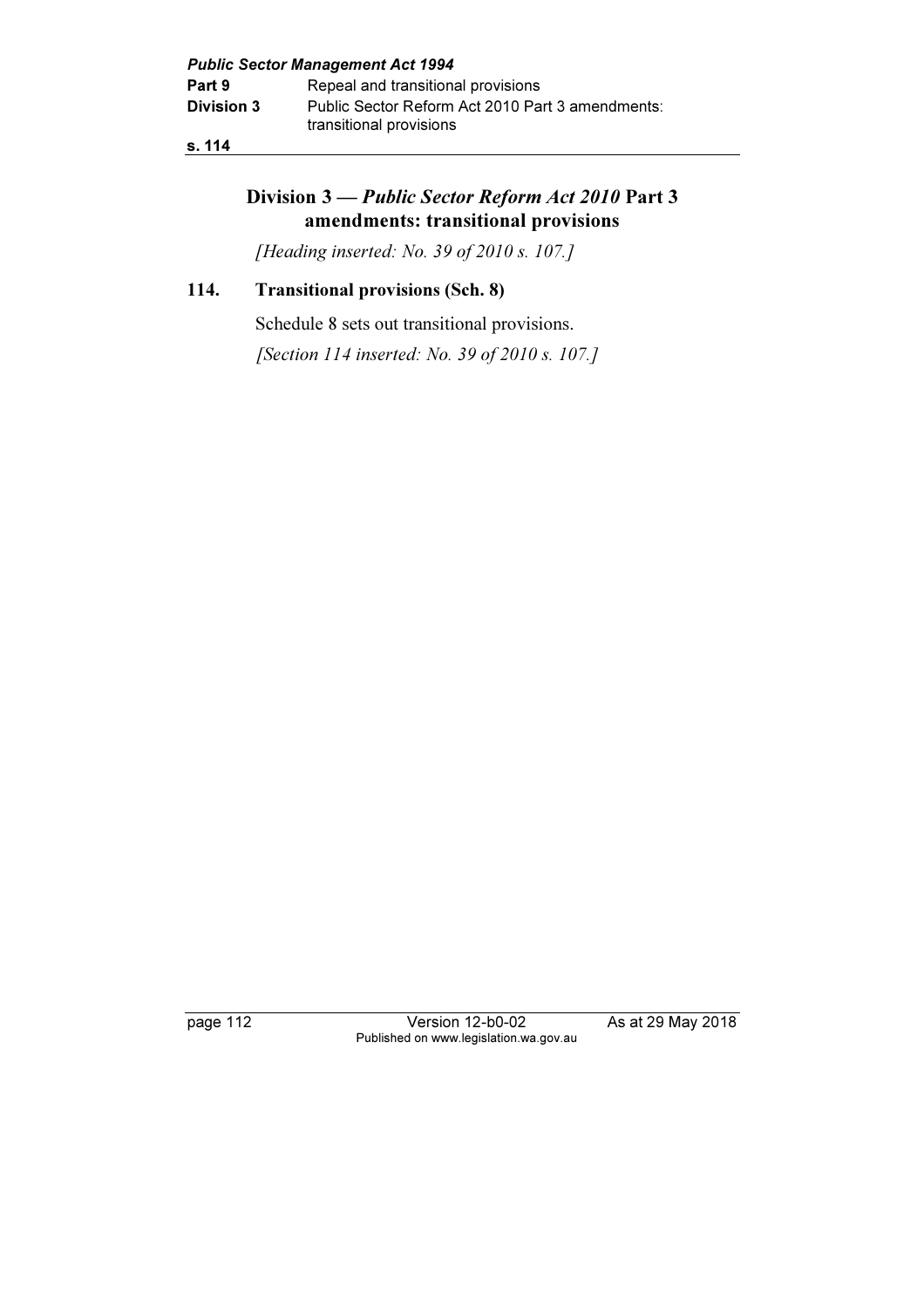# Schedule 1 — Entities which are not organisations

[s. 3 and 108]

[Heading amended: No. 19 of 2010 s. 4.]

| Column <sub>1</sub><br><b>Item</b> | Column <sub>2</sub><br><b>Entity</b>                                                                                                                                   |
|------------------------------------|------------------------------------------------------------------------------------------------------------------------------------------------------------------------|
| 1                                  | The Governor's Establishment referred to in the Governor's<br>Establishment Act 1992                                                                                   |
| $\overline{2}$                     | A department of the staff of Parliament referred to in the<br>Parliamentary and Electorate Staff (Employment) Act 1992                                                 |
| 3                                  | The electorate office of a member of Parliament                                                                                                                        |
| $\overline{4}$                     | Any court or tribunal established or continued under a written law<br>and any judge or officer exercising a judicial function as a<br>member of that court or tribunal |
| 5                                  | The Police Force within the meaning of the <i>Police Act 1892</i>                                                                                                      |
| 6                                  | Curtin University established under the Curtin University<br>Act 1966                                                                                                  |
| 7                                  | Edith Cowan University established under the Edith Cowan<br>University Act 1984                                                                                        |
| 8                                  | Murdoch University established under the Murdoch University<br>Act 1973                                                                                                |
| 9                                  | The University of Notre Dame established under the University of<br>Notre Dame Australia Act 1989                                                                      |
| 10                                 | The University of Western Australia established under the<br>University of Western Australia Act 1911                                                                  |
| 11                                 | Gold Corporation and Goldcorp Australia established under the<br>Gold Corporation Act 1987 and the Mint within the meaning of<br>that Act                              |
| 12                                 | The Independent Market Operator established under the<br>Electricity Industry (Independent Market Operator)<br>Regulations 2004                                        |
| 13                                 | The R & I Bank of Western Australia Ltd within the meaning of<br>the R & I Holdings Act 1990 <sup>4</sup>                                                              |

As at 29 May 2018 Version 12-b0-02 page 113 Published on www.legislation.wa.gov.au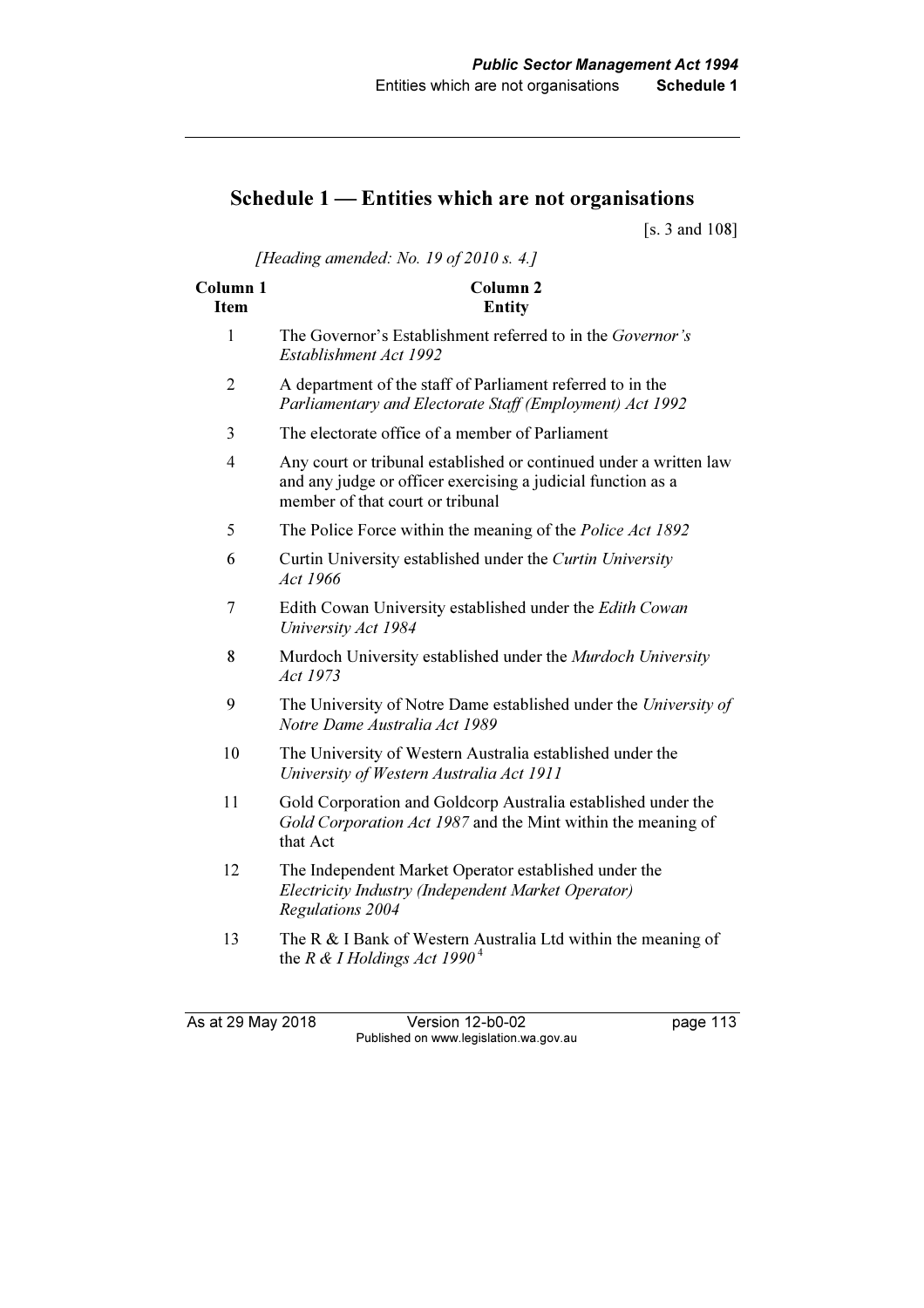| <b>Column 1</b><br><b>Item</b> | Column <sub>2</sub><br><b>Entity</b>                                                                                                                                                                                                                                                                                                                                                                                                         |
|--------------------------------|----------------------------------------------------------------------------------------------------------------------------------------------------------------------------------------------------------------------------------------------------------------------------------------------------------------------------------------------------------------------------------------------------------------------------------------------|
| 14                             | SGIO Insurance Limited established under the<br><b>SGIO Privatisation Act 1992</b>                                                                                                                                                                                                                                                                                                                                                           |
| 15                             | Any local government or regional local government or the council<br>of a local government or regional local government                                                                                                                                                                                                                                                                                                                       |
| 15A                            | Any regional subsidiary or the governing body of a regional<br>subsidiary                                                                                                                                                                                                                                                                                                                                                                    |
| 16                             | Racing and Wagering Western Australia established under the<br>Racing and Wagering Western Australia Act 2003                                                                                                                                                                                                                                                                                                                                |
| 16A                            | Any port authority established under the Port Authorities<br>Act 1999                                                                                                                                                                                                                                                                                                                                                                        |
| 17                             | Western Australian Land Authority established by the Western<br><b>Australian Land Authority Act 1992</b>                                                                                                                                                                                                                                                                                                                                    |
| 18                             | Western Australian Treasury Corporation established by the<br>Western Australian Treasury Corporation Act 1986                                                                                                                                                                                                                                                                                                                               |
| 19                             | A body established by or under the Water Corporations Act 1995<br>section 4, namely $-$                                                                                                                                                                                                                                                                                                                                                      |
|                                | (i)<br>the Water Corporation; and                                                                                                                                                                                                                                                                                                                                                                                                            |
|                                | (ii)<br>the Bunbury Water Corporation; and                                                                                                                                                                                                                                                                                                                                                                                                   |
|                                | (iii)<br>the Busselton Water Corporation; and                                                                                                                                                                                                                                                                                                                                                                                                |
|                                | (iv)<br>a body established by the Governor.                                                                                                                                                                                                                                                                                                                                                                                                  |
| 20                             | Western Australian Greyhound Racing Association established by<br>the Western Australian Greyhound Racing Association Act 1981                                                                                                                                                                                                                                                                                                               |
| 21                             | A body established by the <i>Electricity Corporations Act 2005</i><br>section $4(1)$                                                                                                                                                                                                                                                                                                                                                         |
|                                | [Schedule 1 amended: No. 73 of 1990 s. 22(3)(a)(iii); No. 89 of 1994<br>s. 109; No. 73 of 1995 s. 188; No. 14 of 1996 s. 4; No. 57 of 1997<br>s. 99(4); No. 5 of 1999 s. 23; No. 58 of 1999 s. 106; No. 24 of 2000<br>s. 14(13) and 34(2); No. 35 of 2003 s. 23 and 221(3); No. 67 of 2004<br>s. 45(2); No. 18 of 2005 s. 139; No. 25 of 2012 s. 224; No. 25 of 2013<br>s. 44; No. 26 of 2016 s. 87; No. 32 of 2016 s. 190; amended: Gazette |

page 114 Version 12-b0-02 As at 29 May 2018 Published on www.legislation.wa.gov.au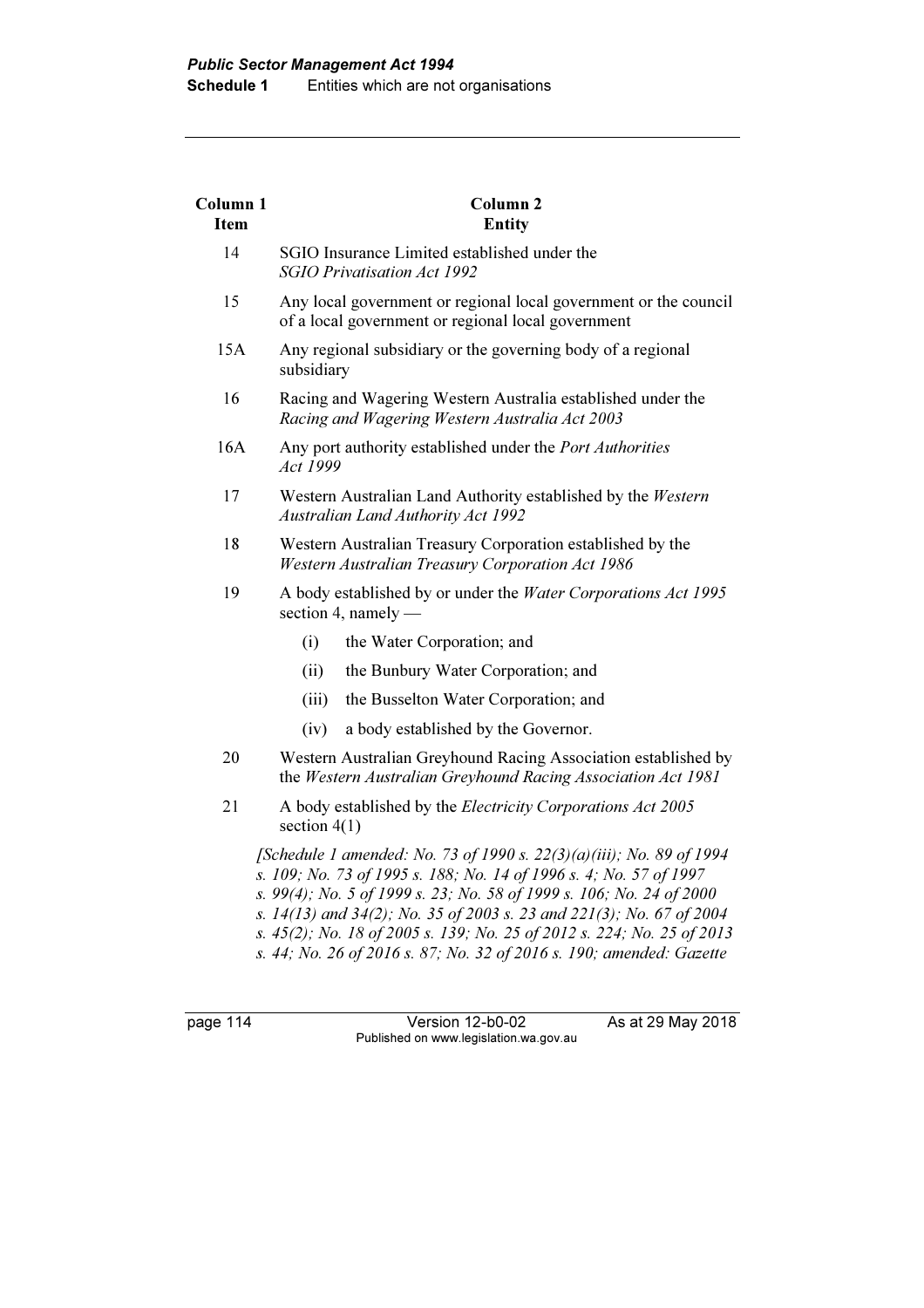16 Sep 1994 p. 4803; 23 Jun 1995 p. 2508; 3 Nov 1995 p. 5204; 4 Jan 2005 p. 6.]

As at 29 May 2018 Version 12-b0-02 page 115 Published on www.legislation.wa.gov.au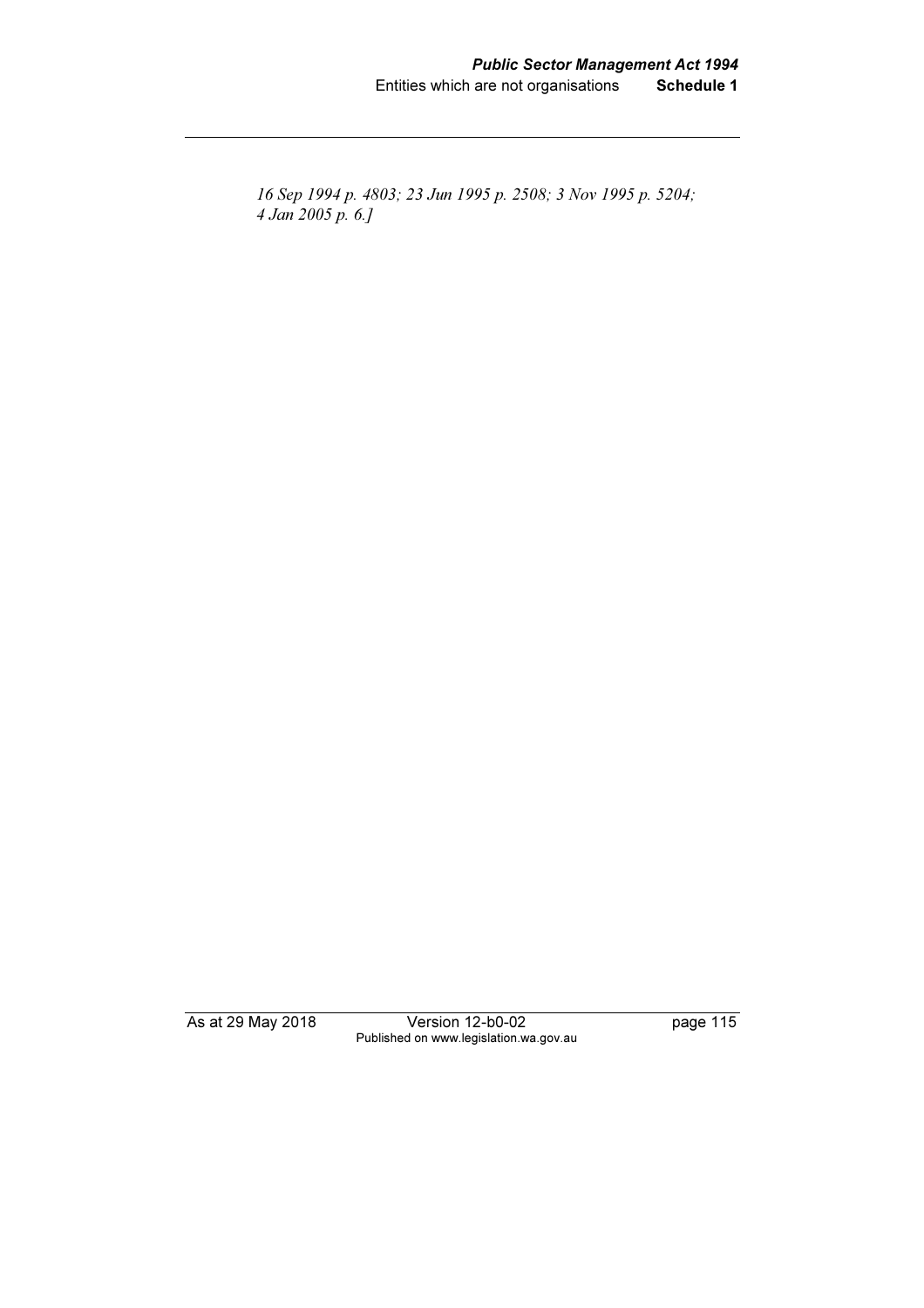# Schedule 2 — Entities which are SES organisations

[s. 3 and 108]

| [Heading amended: No. 19 of 2010 s. 4.] |                                                                                                                 |  |
|-----------------------------------------|-----------------------------------------------------------------------------------------------------------------|--|
| Column <sub>1</sub>                     | Column <sub>2</sub>                                                                                             |  |
| <b>Item</b>                             | <b>Entity</b>                                                                                                   |  |
| $\int$ , 2                              | deleted]                                                                                                        |  |
| 3                                       | Botanic Gardens and Parks Authority, established under the<br>Botanic Gardens and Parks Authority Act 1998      |  |
| $[3A-3D]$                               | deleted]                                                                                                        |  |
| 3E                                      | Chemistry Centre (WA), established by the Chemistry Centre<br>(WA) Act 2007                                     |  |
| 3F                                      | Colleges established under the Vocational Education and Training<br>Act 1996 section 35                         |  |
| $\sqrt{4}$                              | deleted]                                                                                                        |  |
| 4A                                      | Country Housing Authority, established under the Country<br>Housing Act 1998                                    |  |
| 5                                       | Commissioner of Main Roads, appointed under the Main Roads<br>Act 1930                                          |  |
| $\sqrt{6}$ , $\sqrt{7}$                 | deleted]                                                                                                        |  |
| 8                                       | Disability Services Commission, continued under the Disability<br>Services Act 1993                             |  |
| 19, 10                                  | deleted]                                                                                                        |  |
| 10AA                                    | Economic Regulation Authority, established under the <i>Economic</i><br><b>Regulation Authority Act 2003</b>    |  |
| $\int$ <i>I</i> $0$ <i>A</i>            | deleted]                                                                                                        |  |
| [11, 12]                                | deleted]                                                                                                        |  |
| 13                                      | Gascoyne Development Commission, established under the<br>Regional Development Commissions Act 1993             |  |
| $\int$ $14$                             | deleted]                                                                                                        |  |
| 15                                      | Goldfields-Esperance Development Commission, established<br>under the Regional Development Commissions Act 1993 |  |

page 116 Version 12-b0-02 As at 29 May 2018 Published on www.legislation.wa.gov.au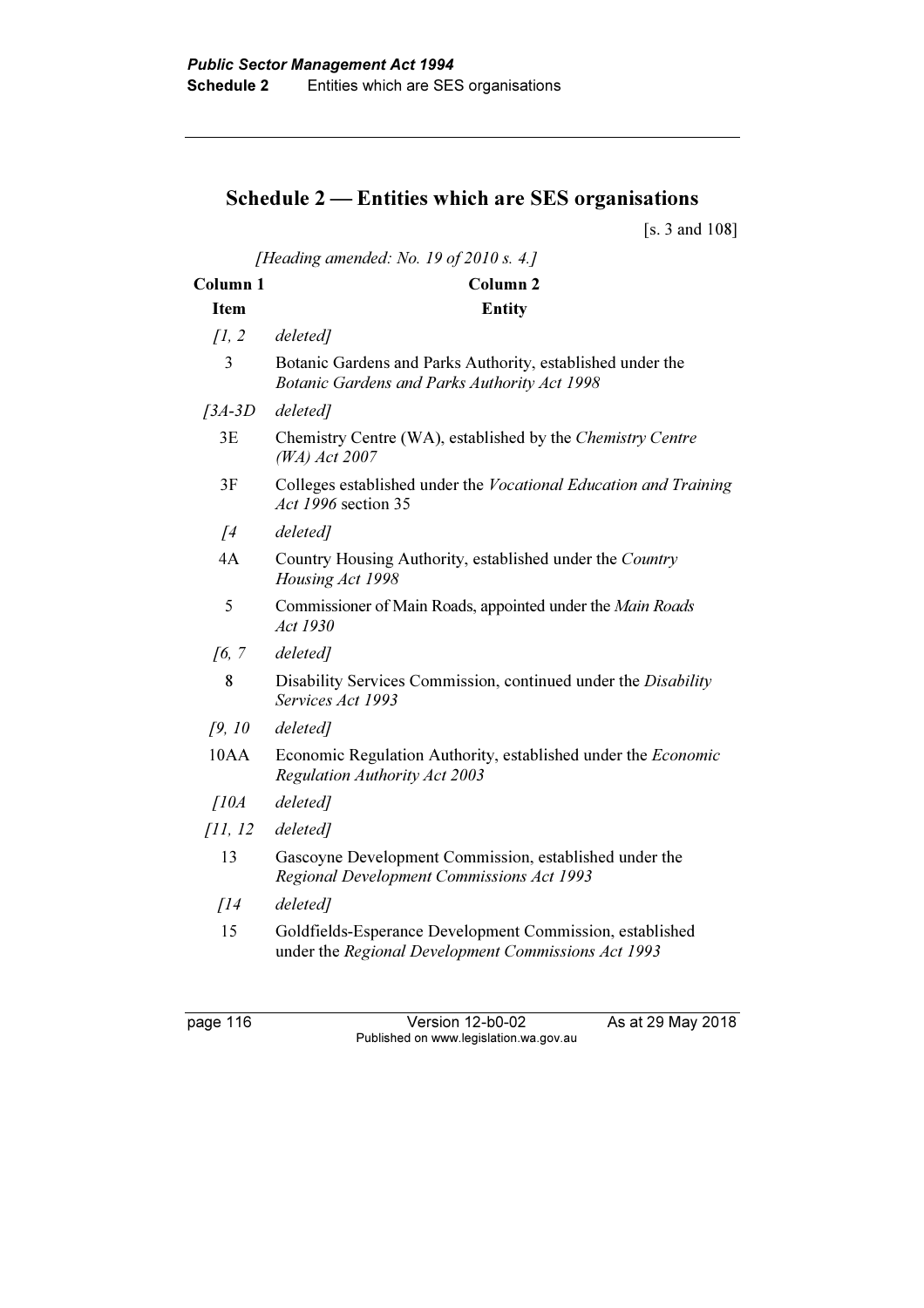| Column <sub>1</sub> | Column <sub>2</sub>                                                                                                                     |
|---------------------|-----------------------------------------------------------------------------------------------------------------------------------------|
| <b>Item</b>         | <b>Entity</b>                                                                                                                           |
| 16                  | Government Employees Superannuation Board, under the State<br>Superannuation Act 2000                                                   |
| 17                  | Great Southern Development Commission, established under the<br>Regional Development Commissions Act 1993                               |
| [18, 19]            | deleted]                                                                                                                                |
| 19A                 | Insurance Commission of Western Australia, continued under the<br>Insurance Commission of Western Australia Act 1986                    |
| $[20-22]$           | deleted]                                                                                                                                |
| 23                  | Kimberley Development Commission, established under the<br>Regional Development Commissions Act 1993                                    |
| [24, 25]            | deleted]                                                                                                                                |
| 26                  | Lotteries Commission, continued under the Lotteries Commission<br>Act 1990                                                              |
| 27                  | Metropolitan Cemeteries Board, established under the Cemeteries<br>Act 1986                                                             |
| 28                  | Metropolitan Redevelopment Authority                                                                                                    |
| 29                  | Mid West Development Commission, established under the<br>Regional Development Commissions Act 1993                                     |
| 30                  | Minerals Research Institute of Western Australia, established<br>under the Minerals Research Institute of Western Australia<br>Act 2013 |
| $\int$ 31           | deleted]                                                                                                                                |
| 32                  | Peel Development Commission, established under the Regional<br><b>Development Commissions Act 1993</b>                                  |
| [33, 34]            | deleted]                                                                                                                                |
| 35                  | Perth Theatre Trust, established under the Perth Theatre Trust<br>Act 1979                                                              |
| 36                  | Pilbara Development Commission, established under the Regional<br><b>Development Commissions Act 1993</b>                               |
| [37, 37A]           | deleted]                                                                                                                                |

As at 29 May 2018 Version 12-b0-02 page 117 Published on www.legislation.wa.gov.au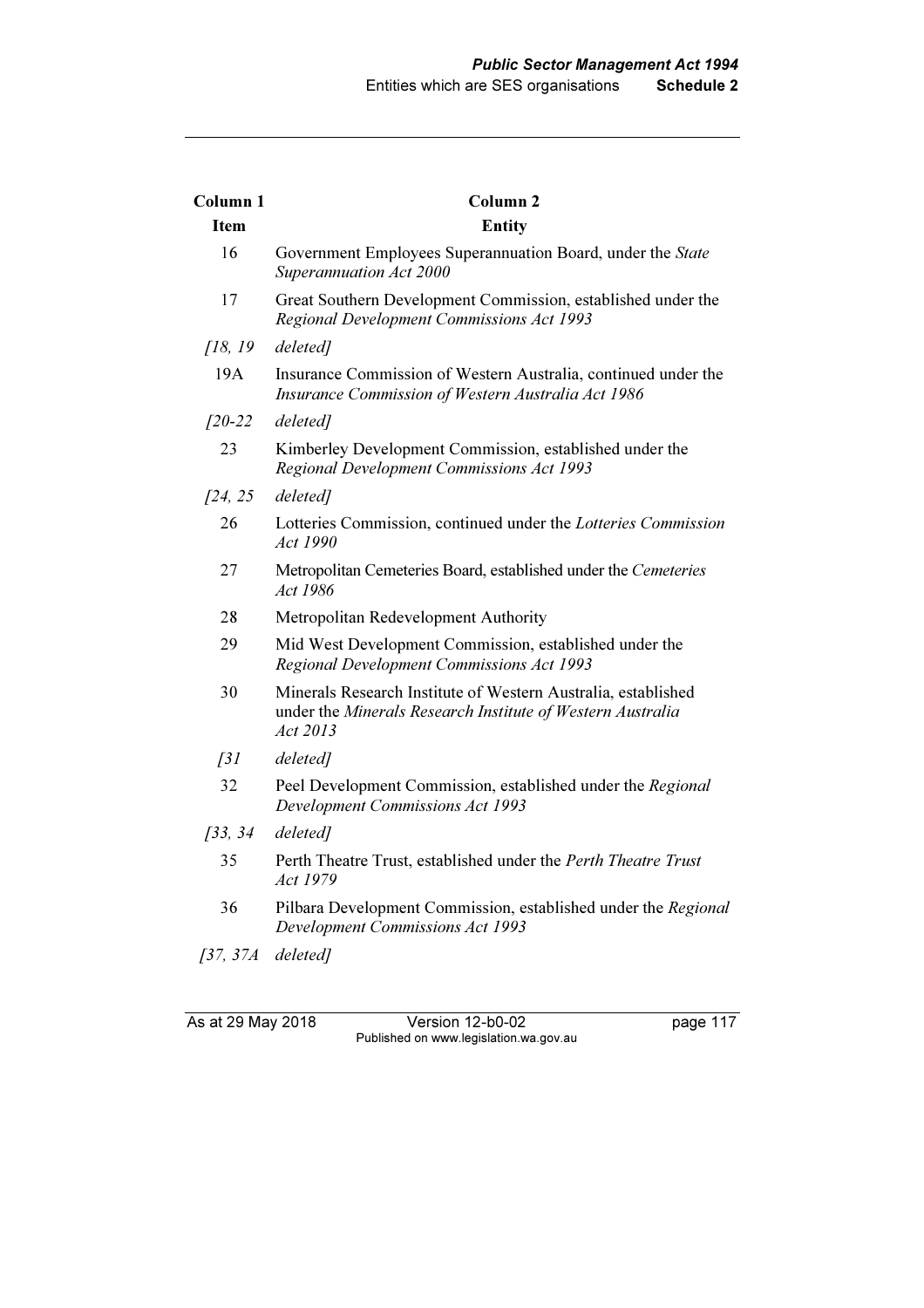| Column <sub>1</sub> | Column <sub>2</sub>                                                                                                          |
|---------------------|------------------------------------------------------------------------------------------------------------------------------|
| <b>Item</b>         | <b>Entity</b>                                                                                                                |
| 37B                 | Professional Standards Council established under the <i>Professional</i><br>Standards Act 1997                               |
| 38                  | Public Transport Authority of Western Australia, established by<br>the Public Transport Authority Act 2003                   |
| 39                  | Rottnest Island Authority, established under the Rottnest Island<br><b>Authority Act 1987</b>                                |
| [40                 | deleted]                                                                                                                     |
| 41                  | Rural Business Development Corporation, preserved and<br>continued by the Rural Business Development Corporation<br>Act 2000 |
| 42                  | School Curriculum and Standards Authority established under the<br>School Curriculum and Standards Authority Act 1997        |
| $\sqrt{43}$         | deleted]                                                                                                                     |
| 44                  | Small Business Development Corporation, established under the<br><b>Small Business Development Corporation Act 1983</b>      |
| 45                  | South West Development Commission, established under the<br>Regional Development Commissions Act 1993                        |
| [46                 | deleted]                                                                                                                     |
| 47                  | Housing Authority, provided for under the <i>Housing Act 1980</i>                                                            |
| 47A                 | State Supply Commission established under the State Supply<br><b>Commission Act 1991</b>                                     |
|                     | $[47B, 47C, and 48$ deleted]                                                                                                 |
| 49                  | The Board of the Art Gallery of Western Australia, referred to in<br>the Art Gallery Act 1959                                |
| 50                  | The Library Board of Western Australia, constituted under the<br>Library Board of Western Australia Act 1951                 |
| $[51-53$ deleted]   |                                                                                                                              |
| 54                  | The Western Australian Museum, constituted under the Museum<br>Act 1969                                                      |
| $[55-58$ deleted]   |                                                                                                                              |

page 118 Version 12-b0-02 As at 29 May 2018 Published on www.legislation.wa.gov.au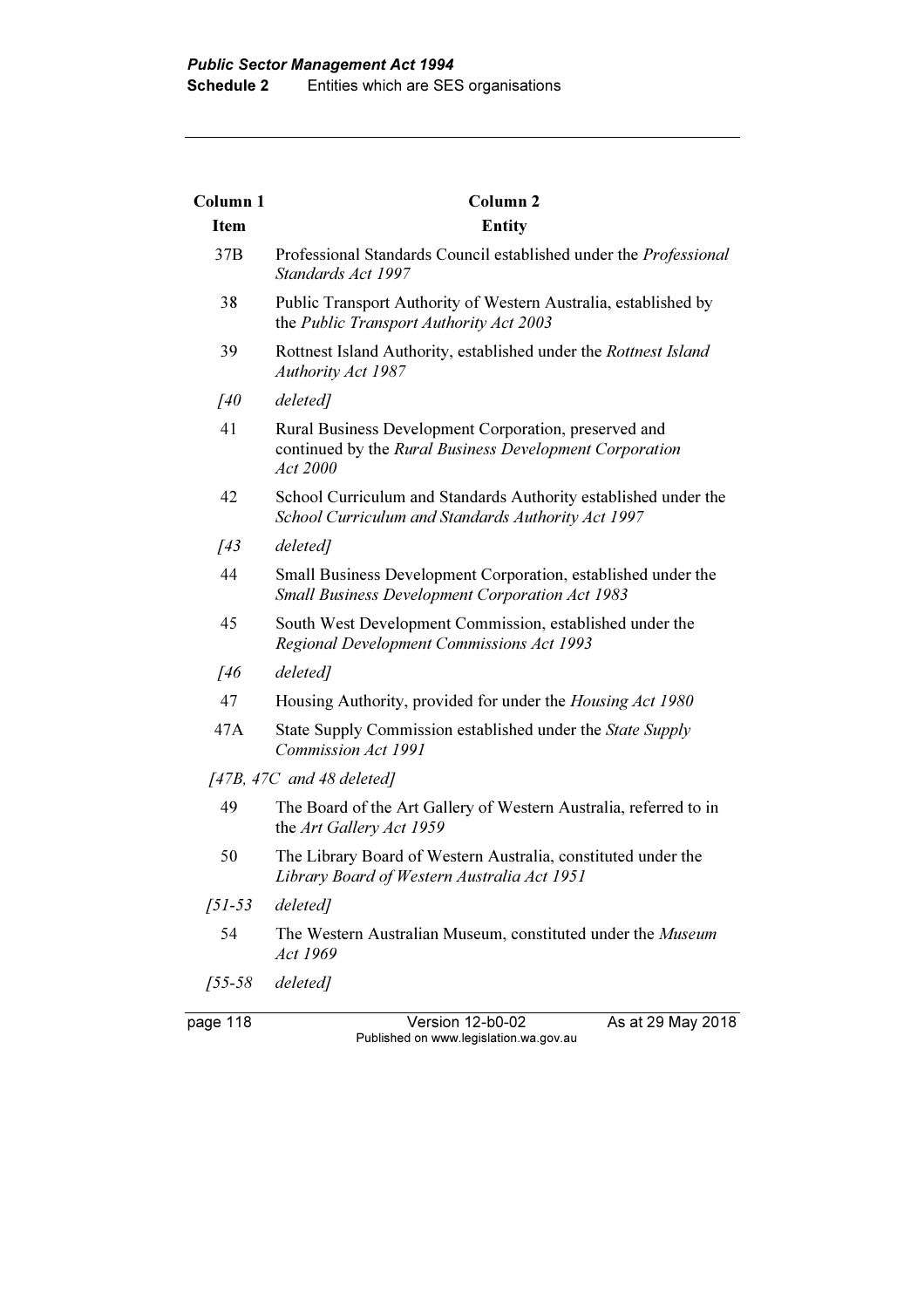| Column 1    | <b>Column 2</b>                                                                                                                                                                                                                                                                                                                                                                                                                                                                                                                                                                                                                                                                                                                                                                                                                                                                                                                                                                                                                                                                                                                                                                                                                                                                                                                              |
|-------------|----------------------------------------------------------------------------------------------------------------------------------------------------------------------------------------------------------------------------------------------------------------------------------------------------------------------------------------------------------------------------------------------------------------------------------------------------------------------------------------------------------------------------------------------------------------------------------------------------------------------------------------------------------------------------------------------------------------------------------------------------------------------------------------------------------------------------------------------------------------------------------------------------------------------------------------------------------------------------------------------------------------------------------------------------------------------------------------------------------------------------------------------------------------------------------------------------------------------------------------------------------------------------------------------------------------------------------------------|
| <b>Item</b> | <b>Entity</b>                                                                                                                                                                                                                                                                                                                                                                                                                                                                                                                                                                                                                                                                                                                                                                                                                                                                                                                                                                                                                                                                                                                                                                                                                                                                                                                                |
| 59A.        | Western Australian Health Promotion Foundation, under the<br><b>Western Australian Health Promotion Foundation Act 2016</b>                                                                                                                                                                                                                                                                                                                                                                                                                                                                                                                                                                                                                                                                                                                                                                                                                                                                                                                                                                                                                                                                                                                                                                                                                  |
| 59          | Western Australian Land Information Authority, established by<br>the Land Information Authority Act 2006                                                                                                                                                                                                                                                                                                                                                                                                                                                                                                                                                                                                                                                                                                                                                                                                                                                                                                                                                                                                                                                                                                                                                                                                                                     |
| $[60-62]$   | deleted]                                                                                                                                                                                                                                                                                                                                                                                                                                                                                                                                                                                                                                                                                                                                                                                                                                                                                                                                                                                                                                                                                                                                                                                                                                                                                                                                     |
| 63          | Western Australian Tourism Commission, established under the<br><b>Western Australian Tourism Commission Act 1983</b>                                                                                                                                                                                                                                                                                                                                                                                                                                                                                                                                                                                                                                                                                                                                                                                                                                                                                                                                                                                                                                                                                                                                                                                                                        |
| 64          | Wheatbelt Development Commission, established under the<br>Regional Development Commissions Act 1993                                                                                                                                                                                                                                                                                                                                                                                                                                                                                                                                                                                                                                                                                                                                                                                                                                                                                                                                                                                                                                                                                                                                                                                                                                         |
| 65          | WorkCover Western Australia Authority referred to in the<br>Workers' Compensation and Injury Management Act 1981<br>section 94                                                                                                                                                                                                                                                                                                                                                                                                                                                                                                                                                                                                                                                                                                                                                                                                                                                                                                                                                                                                                                                                                                                                                                                                               |
| 66          | Zoological Parks Authority, established under the Zoological<br>Parks Authority Act 2001.                                                                                                                                                                                                                                                                                                                                                                                                                                                                                                                                                                                                                                                                                                                                                                                                                                                                                                                                                                                                                                                                                                                                                                                                                                                    |
|             | [Schedule 2 amended: No. 89 of 1994 s. 109; No. 97 of 1994 s. 16;<br>No. 103 of 1994 s. 18; No. 73 of 1995 s. 188; No. 35 of 1996 s. 29;<br>No. 42 of 1996 s. 71(1); No. 45 of 1996 s. 38; No. 17 of 1997 s. 35;<br>No. 22 of 1997 s. 58; No. 42 of 1998 s. 38; No. 53 of 1998 s. 56; No. 5<br>of 1999 s. 21; No. 38 of 1999 s. 75; No. 25 of 2000 s. 20 and 34;<br>No. 43 of 2000 s. 59(b); No. 72 of 2000 s. 44; No. 24 of 2001 s. 47;<br>No. 31 of 2003 s. 207(2); No. 67 of 2003 Sch. 2 cl. 52; No. 42 of 2004<br>s. 168; No. 67 of 2004 s. 45(3); No. 28 of 2006 s. 398; No. 60 of 2006<br>s. 187; No. 10 of 2007 s. 43; No. 24 of 2007 s. 39; No. 38 of 2007<br>s. 197; No. 45 of 2011 s. 142; No. 37 of 2011 s. 57; No. 22 of 2012<br>s. 133; No. 23 of 2013 s. 78; No. 3 of 2015 s. 17; No. 3 of 2016 s. 53;<br>No. 41 of 2016 s. 23; amended: Gazette 9 Dec 1994 p. 6716;<br>23 Dec 1994 p. 7122; 7 Feb 1995 p. 423; 30 May 1995 p. 2148-9;<br>20 Aug 1996 p. 4068; 28 Feb 1997 p. 1334; 24 Mar 1998 p. 1620-1;<br>17 Jul 1998 p. 3798; 24 Nov 1998 p. 6326; 14 May 1999 p. 1933;<br>24 Sep 1999 p. 4668; 11 Feb 2000 p. 504; 9 May 2000 p. 2236;<br>11 Aug 2000 p. 4697; 15 Sep 2000 p. 5388; 19 Dec 2000 p. 7298;<br>29 Dec 2000 p. 7987; 9 Feb 2001 p. 775; 26 Nov 2004 p. 5315-16;<br>9 Jun 2009 p. 1926; 18 Jun 2010 p. 2697.] |

As at 29 May 2018 Version 12-b0-02 page 119 Published on www.legislation.wa.gov.au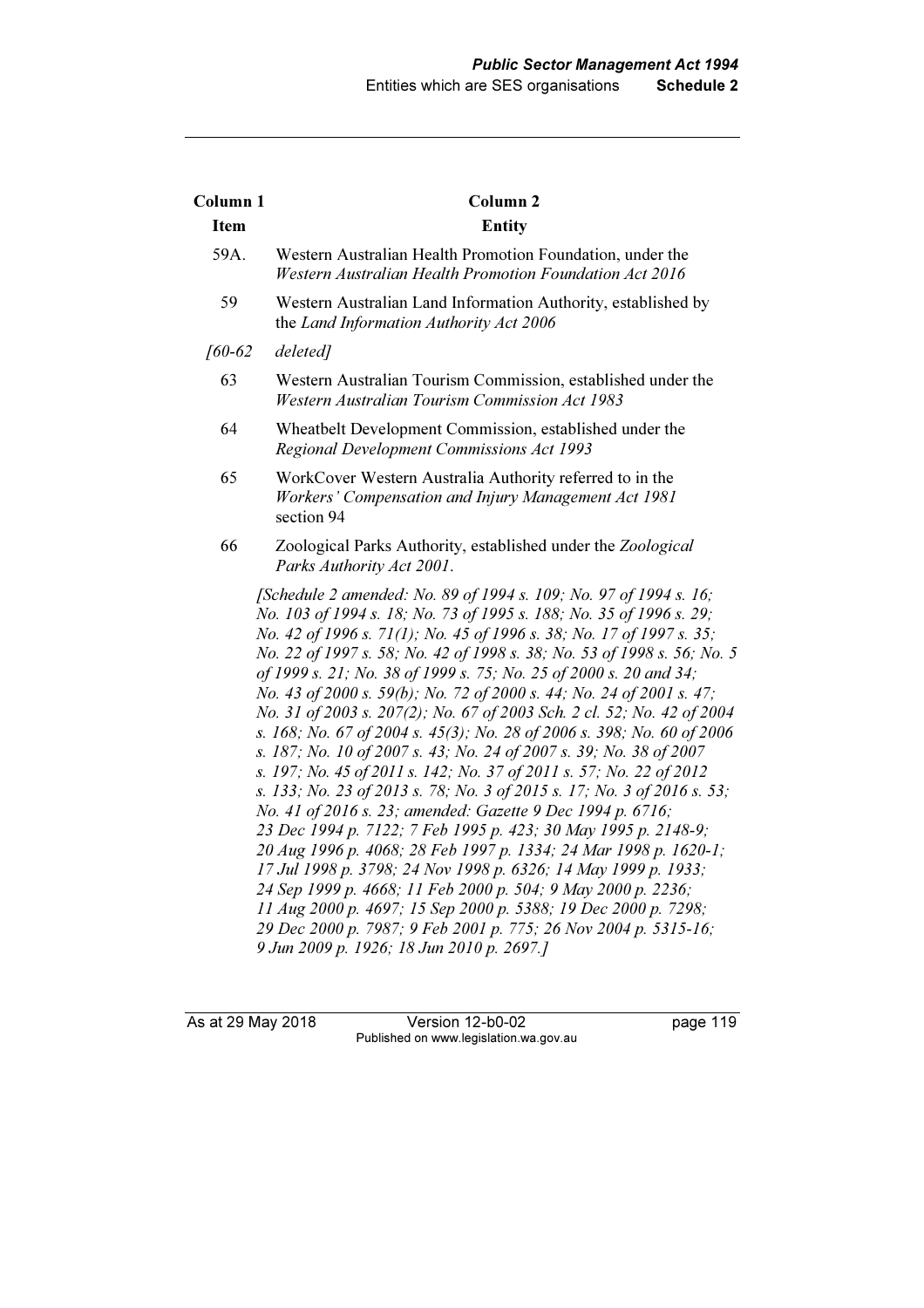cl. 1

# Schedule 3 — Provisions applicable to and in relation to special inquirers

 $[s. 24I(2), 24(1) \text{ and } 87(1)]$ 

[Heading amended: No. 19 of 2010 s. 4; No. 39 of 2010 s. 69.]

### 1. Power to summon witnesses and documents

 A special inquirer may cause a summons in writing under his or her hand to be served on a person requiring the person to attend the special inquiry concerned, at a time and place named in that summons, and then and there to give evidence and to produce any books, documents or writings in his or her control or custody which the person is required by that summons to produce.

### 2. Duty of witnesses to continue in attendance

 A person who has been served with a summons under clause 1 shall, unless excused by the special inquirer, attend as required by the summons and report himself or herself to the special inquirer from day to day until released from further attendance by the special inquirer.

### 3. Power to examine on oath or affirmation

- (1) A special inquirer may administer an oath to any person appearing as a witness before the special inquirer, whether the witness has been served with a summons under clause 1 or appears without having been so served, and may examine the witness on oath.
- (2) If a witness to be examined before a special inquirer conscientiously objects to taking an oath, the witness may make an affirmation that he or she so objects and that he or she will state the truth, the whole truth and nothing but the truth to all questions that may be asked of him or her.
- (3) An affirmation made under subclause (2) is of the same force and effect and entails the same liabilities as an oath.
- (4) A person who, without reasonable excuse, refuses or fails
	- (a) to be sworn or make an affirmation; or

page 120 Version 12-b0-02 As at 29 May 2018 Published on www.legislation.wa.gov.au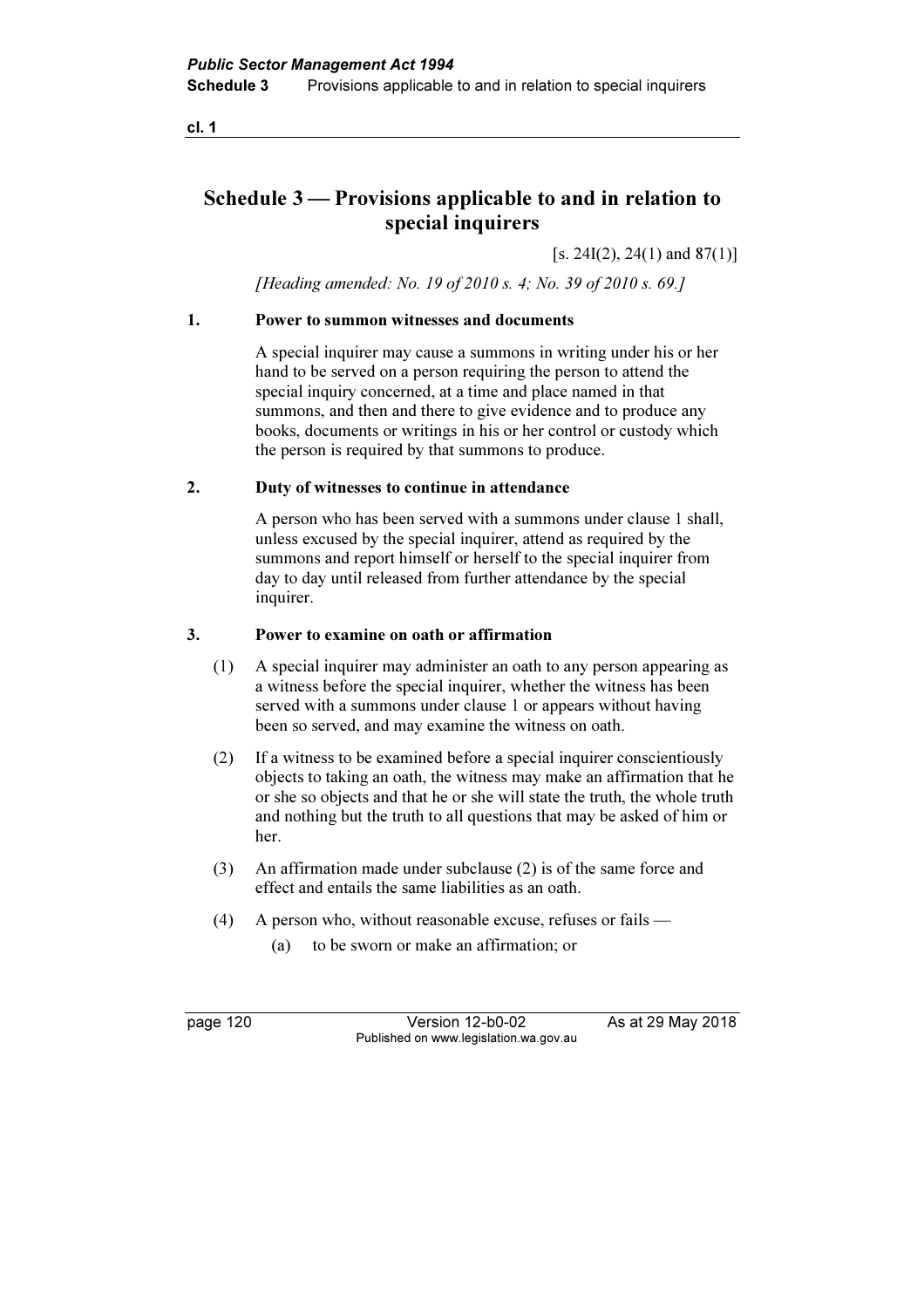(b) to answer a question,

 when required to do so by a special inquirer commits an offence and is liable to a penalty of \$10 000.

(5) In subclause (4), subject to subclause  $(6)$  —

reasonable excuse means, in respect of a refusal or failure, such excuse as would excuse a refusal or failure of a similar nature by a witness, or person summoned as a witness, before the Supreme Court.

 (6) Notwithstanding clause 6, a person is not excused from answering any question when required to do so by a special inquirer on the ground that the answer to the question might incriminate or tend to incriminate the person or render the person liable to a penalty, but that answer is not admissible in evidence against the person who gives it in any proceedings, whether civil or criminal, in any court.

[Clause 3 amended: No. 35 of 2014 s. 37(4).]

### 4. Penalties for non-attendance, non-production of documents etc.

- (1) A person who, having been served with a summons under clause 1, does not without reasonable excuse —
	- (a) attend as required by the summons and clause 2; or
	- (b) produce any books, documents or writings in his or her control or custody which he or she was required by the summons to produce,

commits an offence and is liable to a penalty of \$10 000.

- (2) It is a defence to a prosecution for an offence under subclause (1) for, without reasonable excuse, not producing any books, documents or writings if the accused proves that the books, documents or writings were not relevant to the special inquiry.
- (3) In this clause, subject to subclause  $(4)$  —

reasonable excuse means, in respect of an act or omission, such excuse as would excuse an act or omission of a similar nature by a witness, or person summoned as a witness, before the Supreme Court.

 (4) Notwithstanding clause 6, a person is not excused from producing any books, documents or writings as required by a summons served under clause 1 on the ground that the production of the books, documents or

As at 29 May 2018 Version 12-b0-02 page 121 Published on www.legislation.wa.gov.au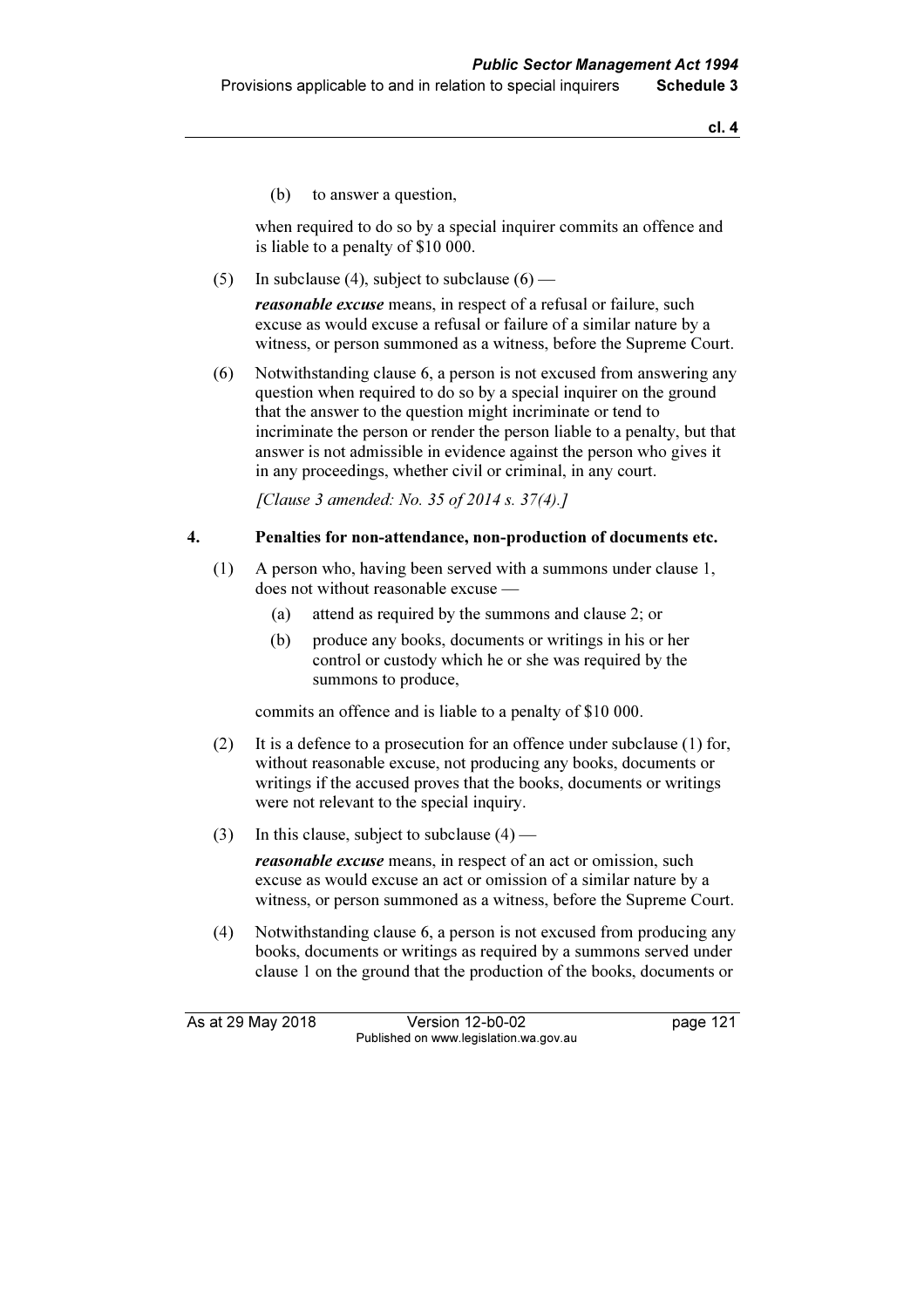### cl. 5

writings might incriminate or tend to incriminate the person or render the person liable to a penalty.

[Clause 4 amended: No. 84 of 2004 s. 82; No. 35 of 2014 s. 37(5).]

### 5. Hindering or misleading special inquirers

- (1) A person who hinders or obstructs a special inquirer in the exercise of any power conferred on him or her by this Act commits an offence and is liable to a penalty of \$10 000.
- (2) A person who makes a statement or gives an answer which the person knows to be false or misleading in a material particular to a special inquirer acting in the exercise of any power conferred on him or her by this Act commits an offence and is liable to a penalty of \$10 000.

[Clause 5 amended: No. 35 of 2014 s. 37(6).]

### 6. Protection to special inquirers and witnesses

- (1) A special inquirer has in the performance of his or her functions as a special inquirer the same protection and immunity as a Judge has in the performance of his or her functions as a Judge.
- (2) A witness summoned to attend or appearing before a special inquirer has the same protection and is, in addition to the penalties provided by clauses 3(4), 4(1) and 5, subject to the same liabilities in any civil or criminal proceeding as a witness in any case tried in the Supreme Court.

page 122 Version 12-b0-02 As at 29 May 2018 Published on www.legislation.wa.gov.au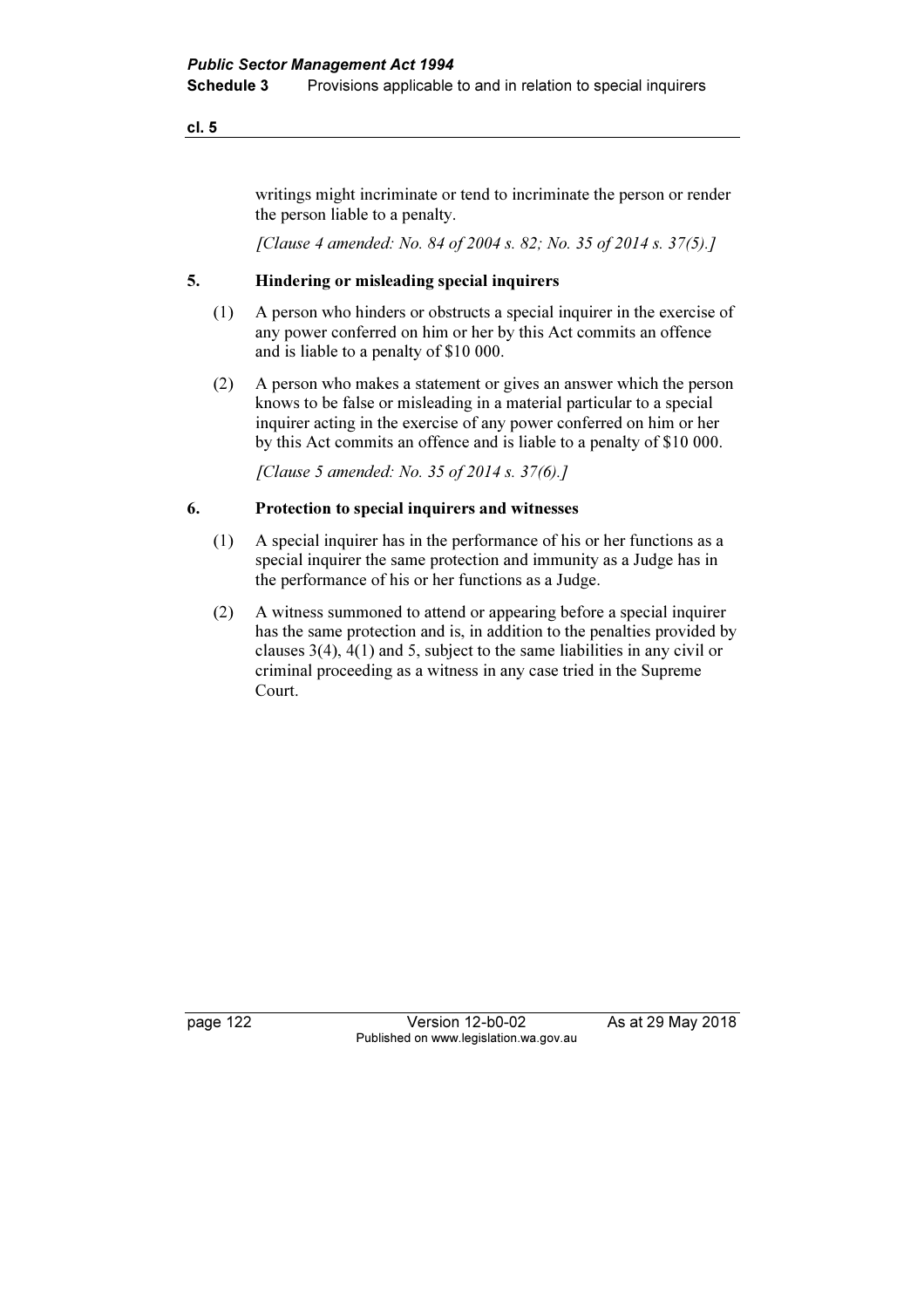# Schedule 4 — Form of declaration

 $[s. 17(4)]$ 

[Heading inserted: No. 39 of 2010 s. 64.]

 I, .................................................................................., sincerely promise and declare that, according to the best of my skill and ability, I will faithfully, impartially and truly execute the office and perform the functions of Public Sector Commissioner according to law.

......................................... .........................

 (Signature of declarant) (Date) [Schedule 4 inserted: No. 39 of 2010 s. 64.]

As at 29 May 2018 Version 12-b0-02 page 123 Published on www.legislation.wa.gov.au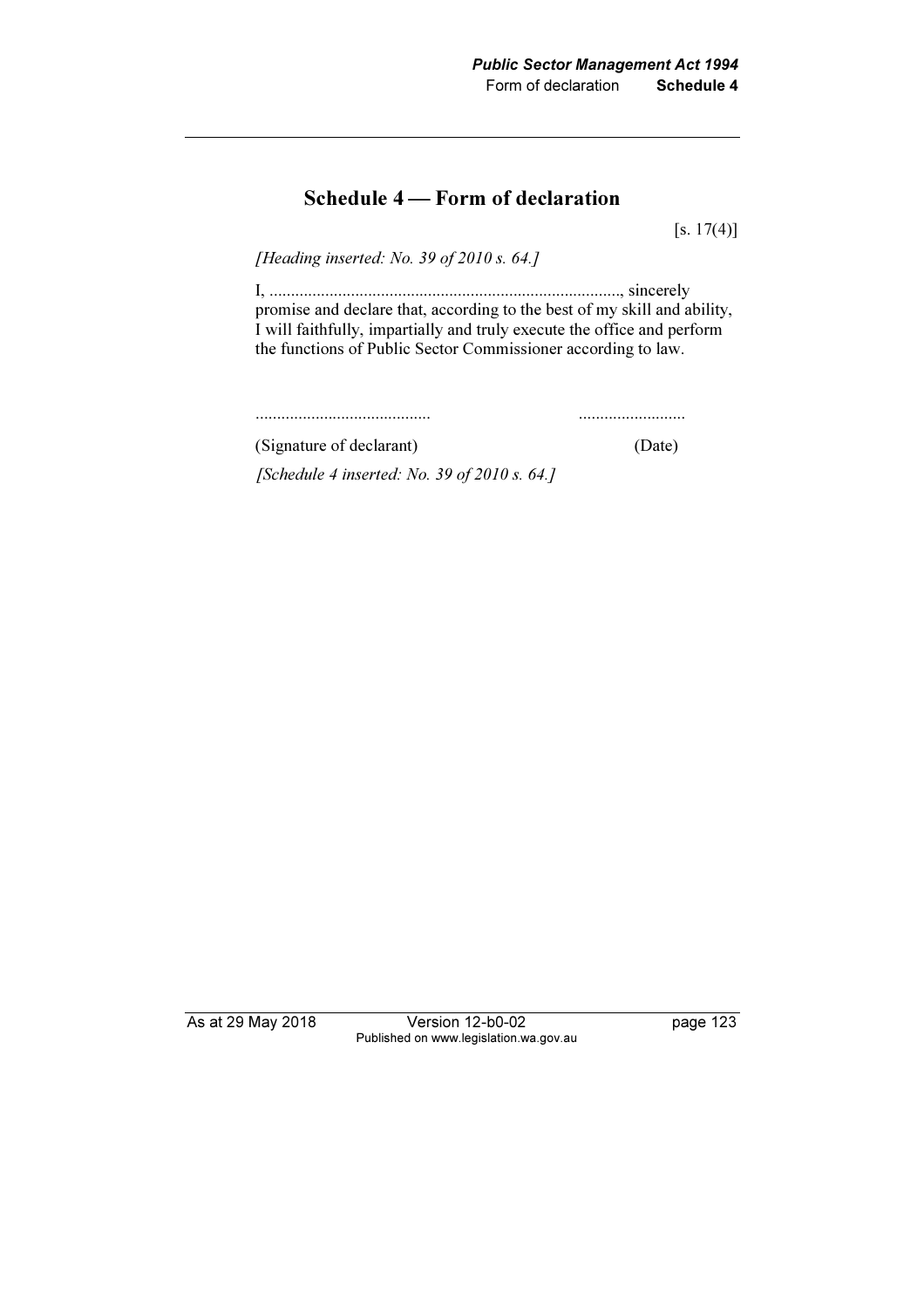cl. 1

# Schedule 5 — General transitional provisions

[s. 108 and 110(2)]

[Heading amended: No. 19 of 2010 s. 4.]

### 1. Interpretation

In this Schedule, a reference to —

- (a) the Commissioner is a reference to the Commissioner; or
- (b) the Assistant Commissioner is a reference to the Assistant Commissioner,

within the meaning of the repealed Act.

### 2. Public service notices under repealed Act, effect of

- (1) Subject to Schedule 7 clause 4(6), any public service notices having effect under the repealed Act immediately before the commencement of this clause continue in effect, with such modifications as are necessary, after that commencement as if they were public service notices having effect under this Act until repealed by public service notices so having effect.
- (2) The repeal under subclause (1) of any public service notices shall be accompanied on the day of that repeal by a notification of that repeal made by the Minister in public service notices.

[Clause 2 amended: No. 39 of 2010 s. 65(1).]

### 3. Public Service Commissioner and Assistant Public Service Commissioner, entitlements

- (1) Until the expiry date of his or her contract of service in force immediately before the commencement of this clause, the Commissioner or the Assistant Commissioner is entitled to employment in the Public Service at the same level of classification as he or she held under that contract of service.
- (2) If the Commissioner or the Assistant Commissioner, immediately before his or her appointment under section  $6(1)$  or  $6(3)$ , as the case requires, of the repealed Act, held an office in the Public Service under and subject to the repealed Act, he or she is entitled to employment in the Public Service, at a level of classification determined by the Governor, on and from the expiry date referred to in subclause (1).

page 124 Version 12-b0-02 As at 29 May 2018 Published on www.legislation.wa.gov.au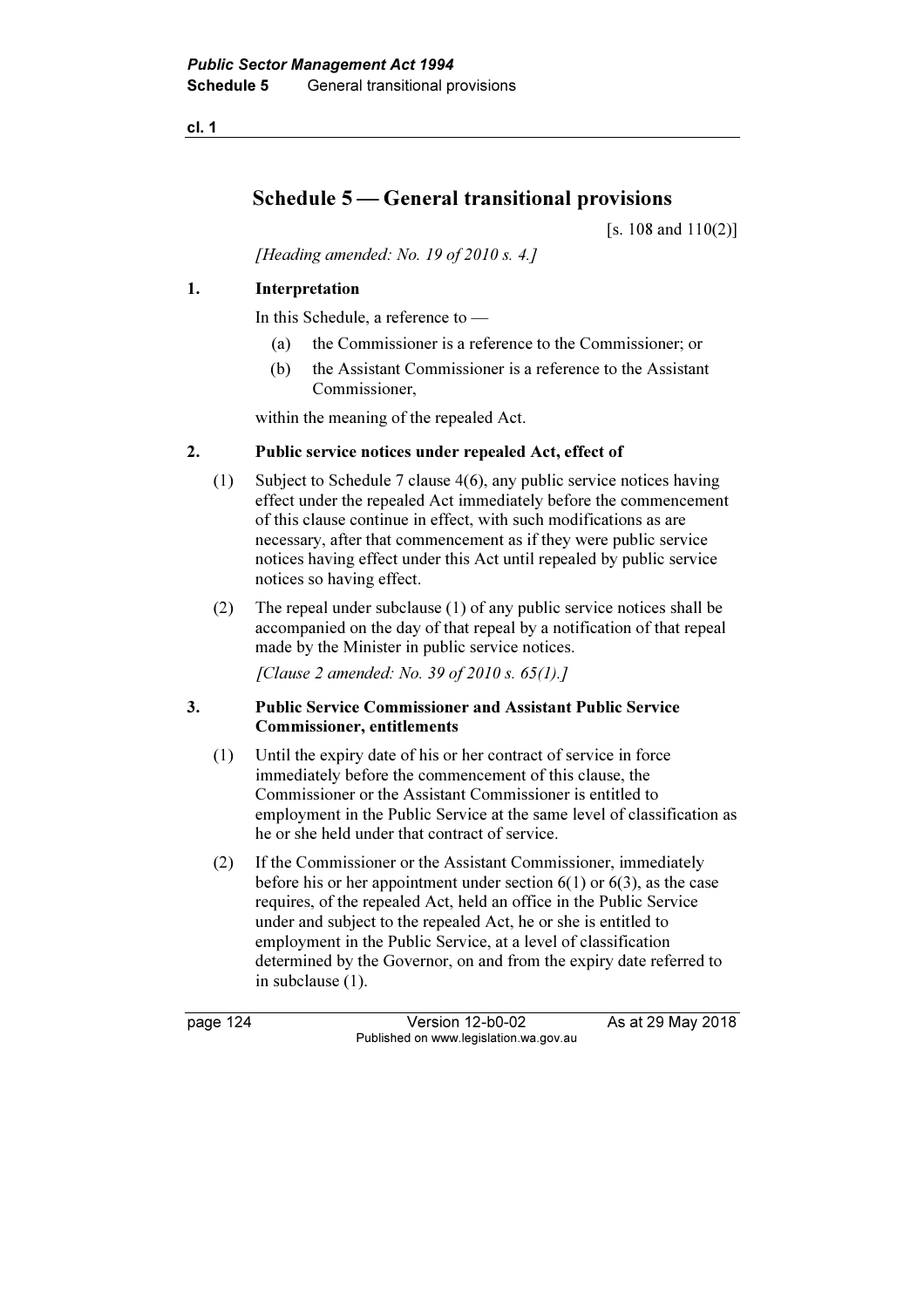- (3) The level of classification determined under subclause (2) shall not be lower than the level that the person concerned held immediately before being appointed to the office of Commissioner or Assistant Commissioner, as the case may be.
- (4) A person who has an entitlement under subclause (2) to employment may elect in writing to take compensation under section 59 instead of exercising that entitlement.
- (5) On an election under subclause (4) taking effect, the person concerned
	- (a) ceases to have the entitlement under subclause (2); and
	- (b) becomes entitled to compensation in accordance with section 59 as if he or she were a person to whom that section applied.

### 4. General savings

Subject to this Act —

- (a) an office created under section 14(3) of the repealed Act and in existence immediately before the commencement of this clause continues in existence after that commencement as if created under this Act; and
- (b) any classification of offices or work in existence under section 14(3) of the repealed Act immediately before the commencement of this clause continues in existence after that commencement as if done under this Act; and
- (c) any officer appointed and holding office under section 14(3) of the repealed Act immediately before the commencement of this clause continues to hold office after that commencement as if employed under Part 3 as a public service officer; and
- (d) any determination under section 14(3) of the repealed Act of remuneration —
	- (i) applicable to particular offices or classes of office; or
	- (ii) for officers, and of the conditions under which that remuneration is payable,

 which was in force immediately before the commencement of this clause continues in force after that commencement as if made under this Act in respect of the relevant offices or classes of office, or public service officers, as the case requires.

As at 29 May 2018 Version 12-b0-02 page 125 Published on www.legislation.wa.gov.au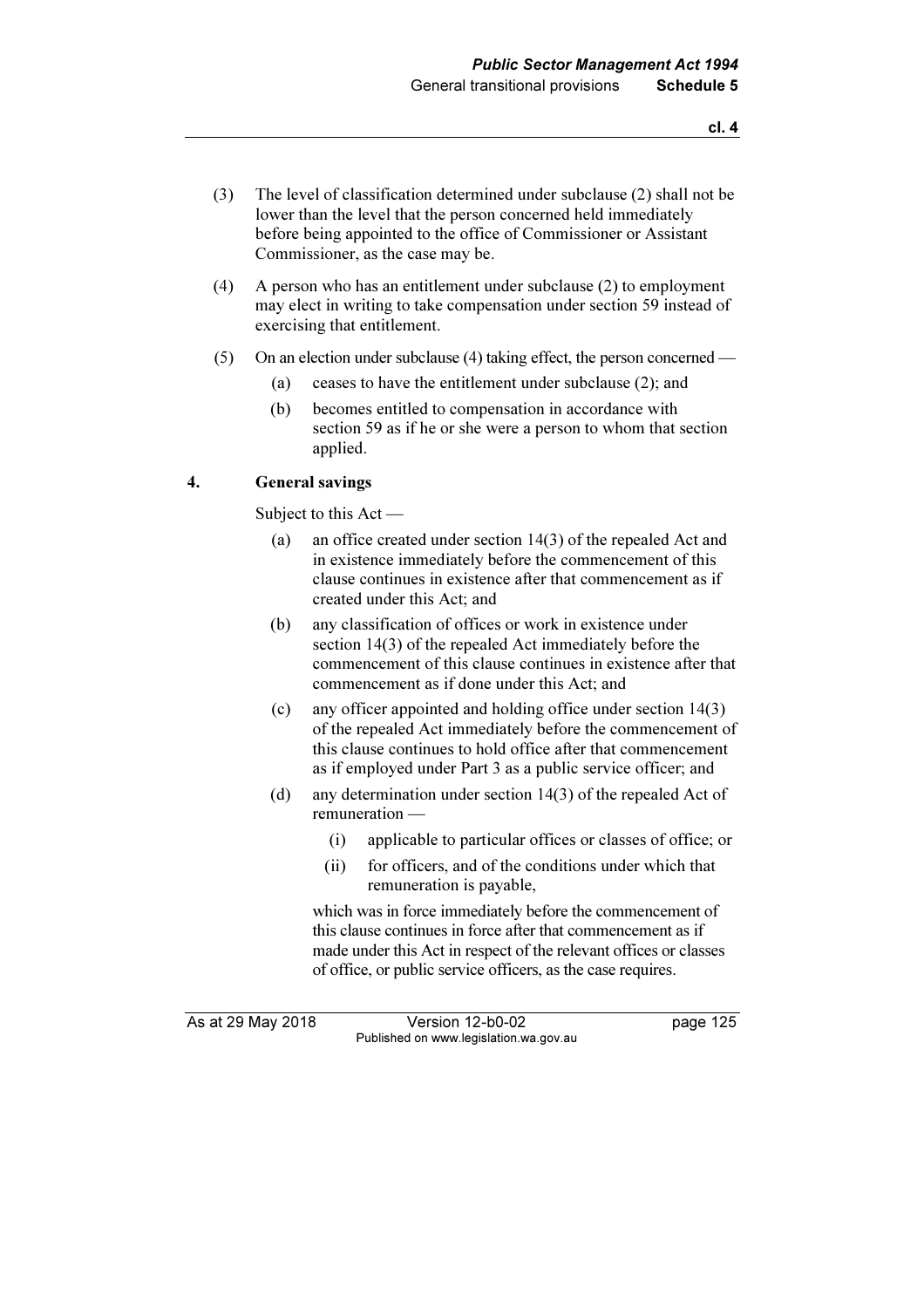cl. 5

#### 5. Administrative instructions under repealed Act s. 19, effect of

- (1) Administrative instructions which were in operation under section 19 of the repealed Act immediately before the commencement of this clause continue in operation, with such modifications as are necessary, after that commencement until repealed by —
	- (a) a Commissioner's instruction; or
	- [(b) deleted]
	- (c) regulations made under section 108.
- (2) The repeal under subclause (1) of any administrative instructions shall be accompanied on the day of that repeal by a notification of that repeal made by the Commissioner in a notice published as a public sector notice in accordance with the Commissioner's instructions.

 $[Clause 5 amended: No. 39 of 2010 s. 65(2) and (3).]$ 

#### 6. Departments and sub-departments under repealed Act

- (1) A department in existence under section 21 of the repealed Act immediately before the commencement of this clause continues in existence, subject to this Act, as a department under this Act.
- (2) A sub-department in existence under section 22 of the repealed Act immediately before the commencement of this clause is abolished and, after that commencement, its officers and offices within the meaning of the repealed Act continue, subject to this Act, within the department of which that sub-department formed a part.

### 7. Absorbed personnel (repealed Act s. 25)

- (1) If section 25 of the repealed Act applied to an appointment or right of appeal referred to in that section immediately before the commencement of this clause, section 37 applies after that commencement to —
	- (a) that appointment as if that appointment were an appointment to which section 37(1); or
	- (b) that right of appeal as if that right of appeal were a right of appeal to which section 37(2),

of this Act applies.

page 126 Version 12-b0-02 As at 29 May 2018 Published on www.legislation.wa.gov.au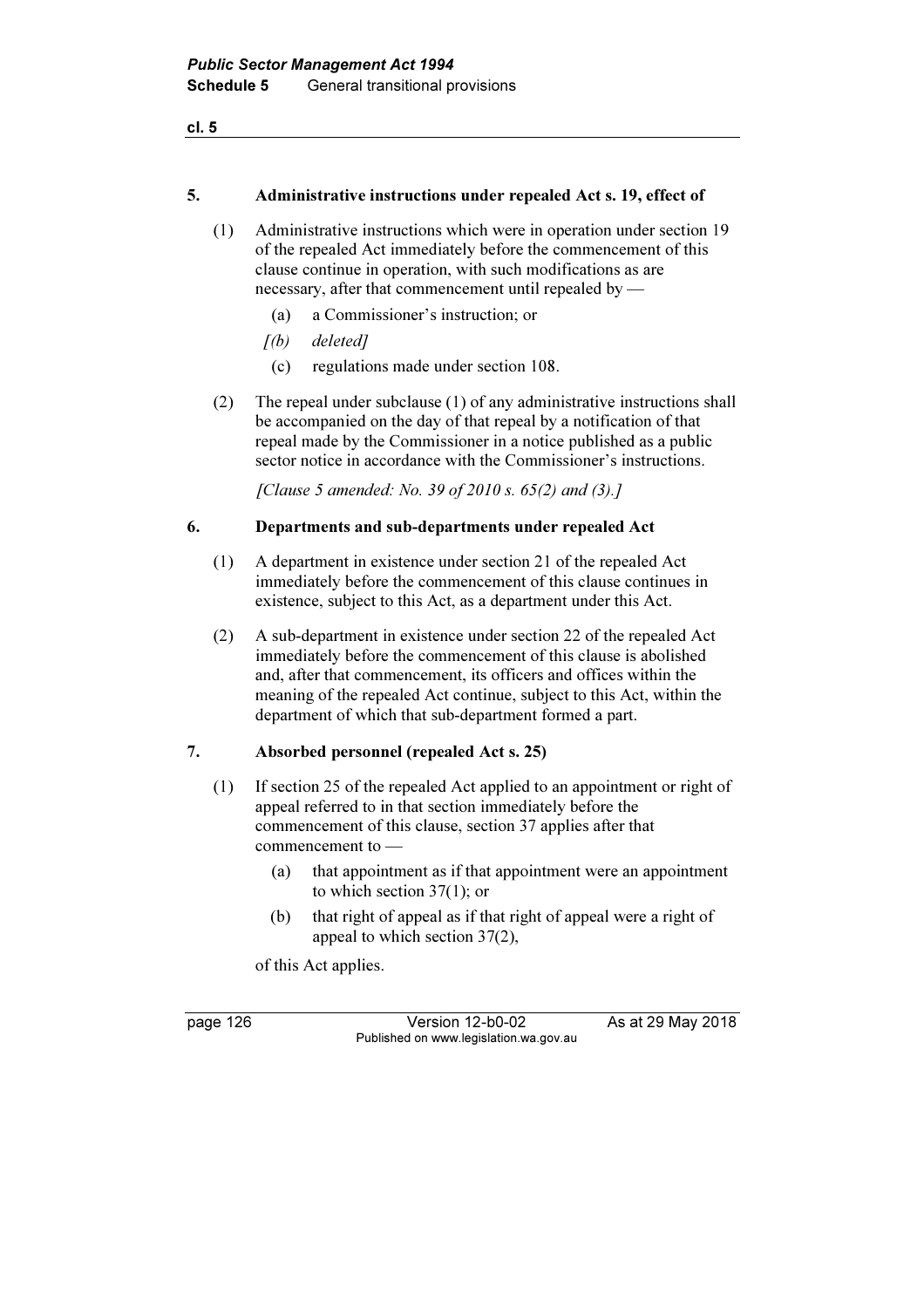(2) Without limiting the generality of subclause (1), any proceedings in respect of a right of appeal to which section 25 of the repealed Act applied which were pending immediately before the commencement of this clause may be heard and determined as if they were proceedings in respect of a right of appeal to which section 37(2) applies.

### 8. Proceedings under repealed Act s. 26

- (1) If proceedings under section 26 of the repealed Act (including any appeal referred to in subsection  $(5)$  of that section) have not been —
	- (a) completed under that section; or
	- (b) abandoned,

 before the commencement of this clause, the repealed Act continues to apply to and in relation to those proceedings as if this Act had not been enacted until those proceedings are completed or abandoned.

- (2) An increment of remuneration which was being withheld under section 26(3)(a) of the repealed Act immediately before the commencement of this clause shall, subject to the outcome of any appeal referred to in section 26(5) of the repealed Act, continue to be withheld for the remainder of the period for which it would, but for the repeal of the repealed Act, have been withheld.
- (3) For the purposes of this clause, a reference in section 26 of the repealed Act to the Commissioner shall be construed as a reference to the employing authority of the public service officer concerned.
- (4) This Act applies to the result of proceedings completed under this clause as if that result had occurred under section 79.

### 9. Appointments etc. under repealed Act s. 30

 Subject to this Act, an appointment or engagement made under section 30 of the repealed Act and subsisting immediately before the commencement of this clause continues in force, after that commencement, as if —

- (a) in the case of the appointment of an officer
	- (i) on a full-time or part-time basis, that appointment had been made under section 64; or

As at 29 May 2018 Version 12-b0-02 page 127 Published on www.legislation.wa.gov.au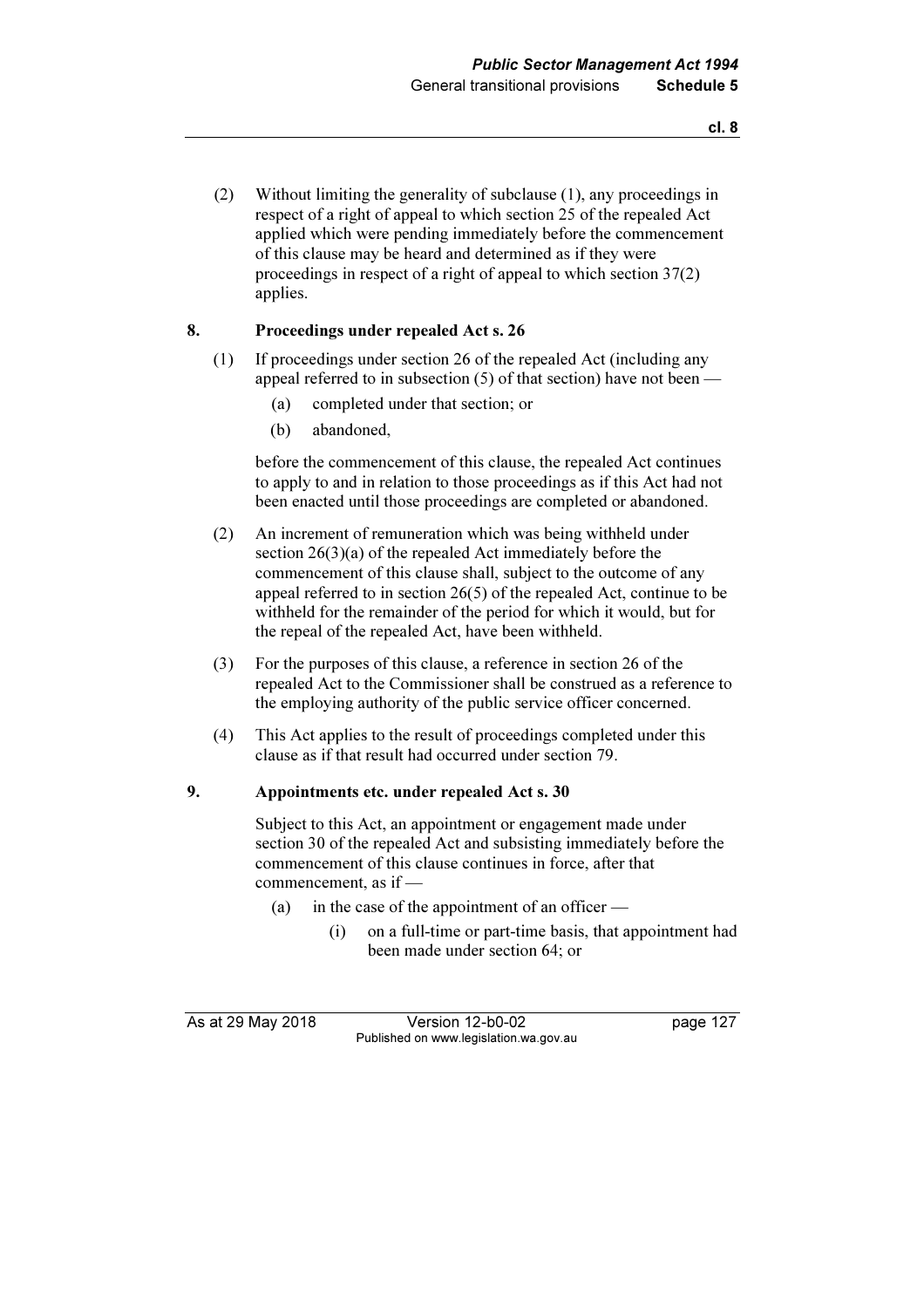cl. 10

 (ii) on a casual basis, that appointment had been made under section 100(2);

or

(b) that engagement had been made under section 100(1).

### 10. Appointments under repealed Act s. 30A

- (1) If an appointment of a person made under section 30A of the repealed Act subsists immediately before the commencement of this clause —
	- (a) the appointment continues in force; and
	- (b) the person has the same right of reappointment or appointment,

 after that commencement, as if section 30A of the repealed Act were still in force.

- (2) For the purposes of subclause (1), a reference in section 30A of the repealed Act to the Commissioner is a reference to the employing authority of the person concerned.
- [11. Deleted: No. 1 of 1995 s. 35.]

### 12. Temporary officers; applications under repealed Act s. 32

- (1) A person who was, immediately before the commencement of this clause, a temporary officer within the meaning of the repealed Act is a term officer whose term of appointment expires 3 months after that commencement.
- (2) If an application made under section 32 of the repealed Act has not been —
	- (a) determined under that section; or
	- (b) abandoned,

 before the commencement of this clause, that section continues to apply to and in relation to that application as if this Act had not been enacted and references in that section to the Commissioner were references to the relevant employing authority within the meaning of this Act.

 (3) If an application referred to in subclause (2) is granted, the applicant becomes, subject to the outcome of any appeal referred to in

page 128 Version 12-b0-02 As at 29 May 2018 Published on www.legislation.wa.gov.au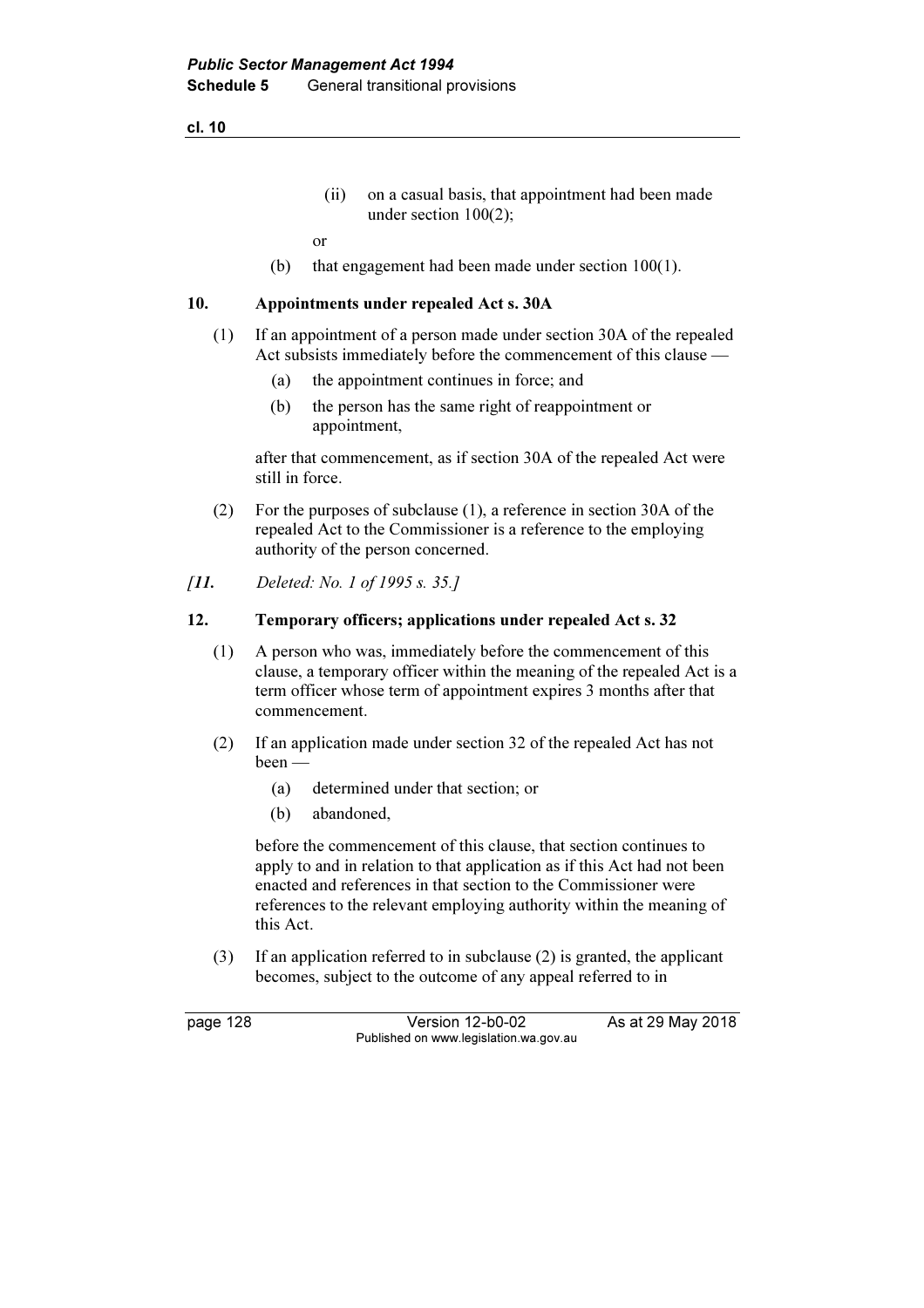section 32(2) of the repealed Act, by virtue of that grant a permanent officer within the meaning of this Act.

### 13. Senior Executive Service (repealed Act s. 35)

- (1) After the commencement of this clause, the Senior Executive Service referred to in section 35 of the repealed Act continues in existence under Division 2 of Part 3.
- (2) A declaration in force under section 35(3) or (5) of the repealed Act immediately before the commencement of this clause continues in force after that commencement as if it were a declaration in force under section 43(3) or (4) and may be repealed or amended accordingly.
- (3) A person who was, immediately before the commencement of this clause —
	- (a) serving in a department, sub-department or organisation within the meaning of the repealed Act; and
	- (b) employed by the Commissioner by virtue of section 35(8) of the repealed Act,

 is, after that commencement, an executive officer employed by the relevant employing authority under this Act, and references to the Commissioner in any current contract of employment between that person and the Commissioner shall for that purpose be construed as references to that employing authority.

- (4) A person who becomes by virtue of subclause (3) an executive officer retains, despite any provision of this Act but subject to Part 6 and regulations referred to in sections 94 and 95A, his or her terms and conditions of service as if the repealed Act had not been repealed, and sections 52, 56 and 57 do not apply to him or her, until the person  $is -$ 
	- (a) in the case of a chief executive officer, reappointed to the office that he or she was holding when this clause commenced or appointed to another office of chief executive officer or to the performance of other functions in the Senior Executive Service; or
	- (b) in the case of a senior executive officer, reappointed to the office that he or she was holding when this clause

As at 29 May 2018 Version 12-b0-02 page 129 Published on www.legislation.wa.gov.au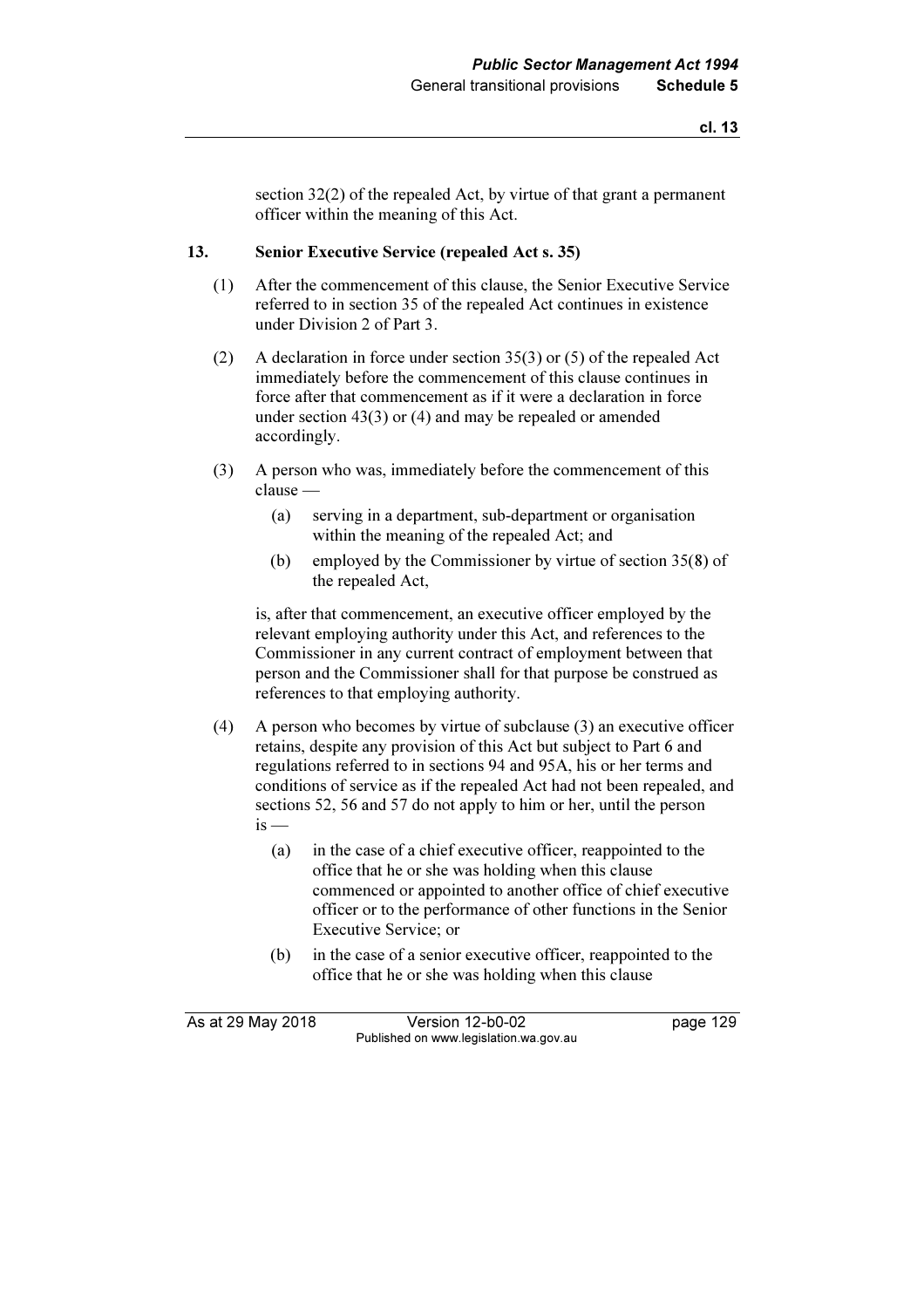commenced or appointed to another office, or to the performance of other functions, in the Senior Executive Service,

and enters into a contract of employment under Division 2 of Part 3.

- (4a) A contract referred to in subclause (3) in respect of a person who immediately before the commencement of this clause was a chief executive officer, or of a person referred to in subclause (14b), may be varied at any time by a further contract in writing entered into, and signed by, the person and the person's employing authority but  $-$ 
	- (a) the term of the original contract cannot be extended; and
	- (b) any variance of the remuneration to be accorded to the person must be in accordance with the arrangements prescribed for the purposes of section  $57(1)(b)$ .
	- (5) A person who becomes by virtue of subclause (3) a chief executive officer shall, within 12 months after the commencement of this clause and as soon as practicable after the commencement of each financial year afterwards, enter in accordance with approved procedures into an agreement with the responsible authority of his or her agency concerning the performance criteria to be met by the chief executive officer during the period to which that agreement relates, and section 47(2), (3) and (4) applies with any necessary modifications to and in relation to that person.
	- (6) When the term of office of a person who becomes by virtue of subclause (3) an executive officer expires or is terminated and that person is neither reappointed nor appointed as referred to in subclause  $(4)(a)$  or  $(b)$ , whichever is applicable, that person is entitled to employment in a department or organisation at the same level of classification as he or she held immediately before the expiry or termination of that term of office.
	- (7) When the term of office of a person who becomes by virtue of subclause (3) an executive officer, and who enters into a contract of employment as referred to in subclause (4), expires or is terminated and that person —
		- (a) in the case of a chief executive officer, is neither reappointed to the same office of chief executive officer nor appointed to

page 130 Version 12-b0-02 As at 29 May 2018 Published on www.legislation.wa.gov.au

cl. 13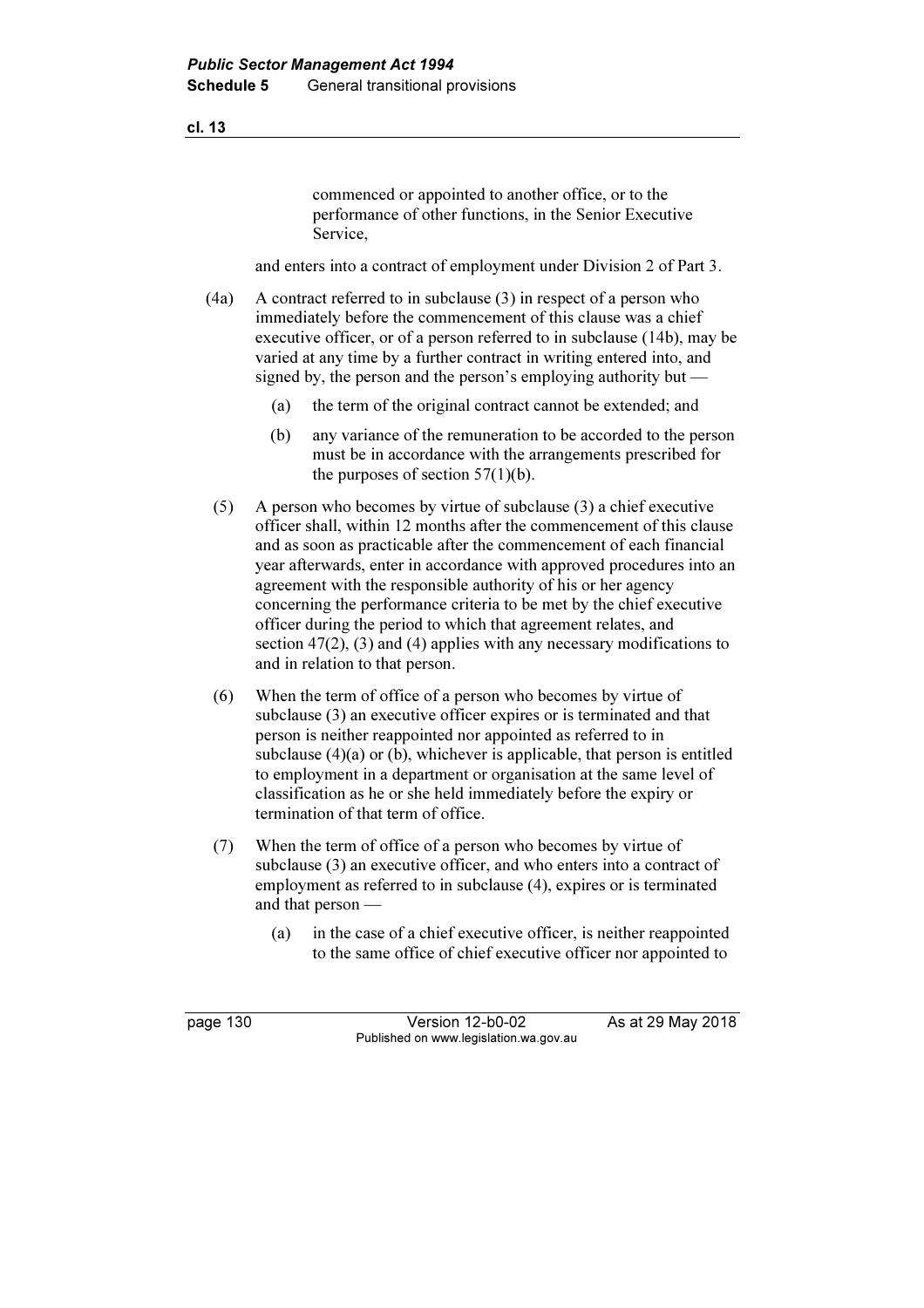another office of chief executive officer or to the performance of other functions in the Senior Executive Service; or

 (b) in the case of a senior executive officer, is neither reappointed to the same office of senior executive officer nor appointed to another office of senior executive officer or to the performance of other functions in the Senior Executive Service,

 that person is entitled to employment in a department or organisation at the same level of classification as he or she held immediately before entering into that contract of employment.

- (8) A person who has an entitlement under subclause (6) or (7) to employment may elect in writing to take compensation under section 59 instead of exercising that entitlement.
- (9) On an election under subclause (8) taking effect, the person concerned —
	- (a) ceases to have the entitlement under subclause (6) or (7); and
	- (b) becomes entitled to compensation under section 59 as if he or she were a person to whom that section applied.
- (10) A person is not entitled to employment in a department or organisation under subclause (6) or (7) if —
	- (a) his or her employment in the Public Sector was terminated under this Act for substandard performance or he or she was dismissed under this Act for breach of discipline; or
	- (b) he or she held, immediately before the commencement of this clause, an appointment under section  $41(1)(b)$  or  $42C(2)(b)$  of the repealed Act; or
	- (c) he or she, being the holder of an office referred to in section 6(1)(d) or (e) of the Salaries and Allowances Act 1975 —
		- (i) does not elect to retain a right of return under section 58; or
		- (ii) revokes an election under section  $58(2)(c)$ .

As at 29 May 2018 Version 12-b0-02 page 131 Published on www.legislation.wa.gov.au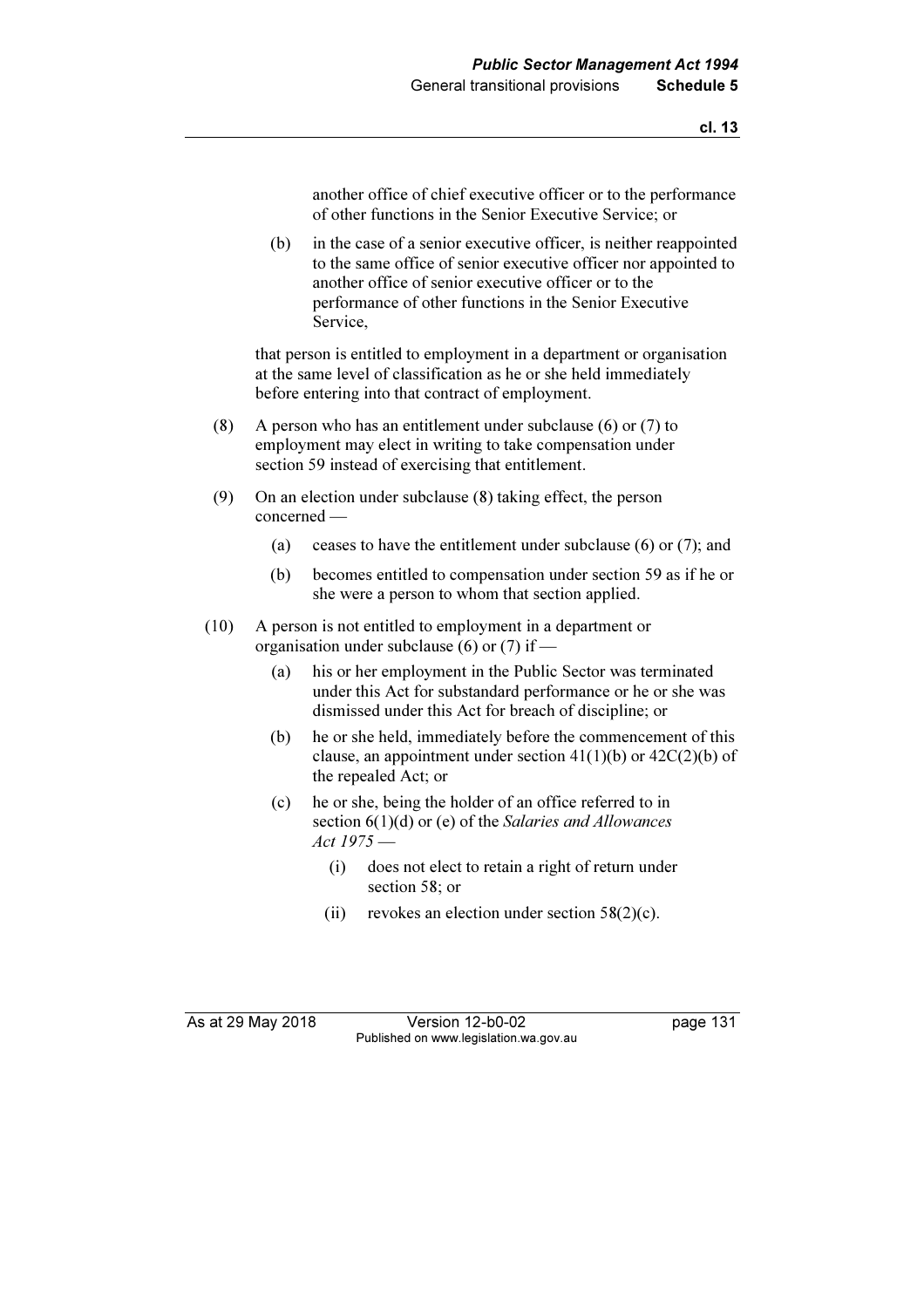- $(11)$  A person
	- (a) who held, immediately before the commencement of this clause, an appointment under section  $41(1)(b)$  or  $42C(2)(b)$  of the repealed Act; and
	- (b) whose contract of employment is, after the commencement of this clause, terminated otherwise than by the effluxion of time,

is entitled to such compensation, if any, as the Minister determines.

- (12) A person is not entitled to compensation under subclause (11) if his or her employment in the Public Sector was terminated under this Act for substandard performance or he or she was dismissed under this Act for breach of discipline.
- (13) The maximum compensation payable to a person under subclause (11) is an amount equal to the remuneration to which the person is entitled for the period of one year ending immediately before the day on which his or her contract of employment was terminated.
- (14) A person to whom compensation is paid under subclause (11) and who is subsequently —
	- (a) employed in a department or organisation; or
	- (b) engaged by an employing authority under a contract for services, whether under section 100(1) or another written law,

 before the expiry of such period commencing on the payment of the compensation as is prescribed in relation to the amount of the compensation shall forthwith refund to the Treasurer of the State an amount that bears to the amount of the compensation the same proportion as the unexpired portion of that period bears to that period, and section 59(5) applies with any necessary modifications to and in relation to that person.

 (14a) If the process of appointing or reappointing a chief executive officer under Division 2, Part III of the repealed Act has been commenced but not completed or discontinued before the commencement of this clause, that Division continues to apply to that process as if this Act had not been enacted.

page 132 Version 12-b0-02 As at 29 May 2018 Published on www.legislation.wa.gov.au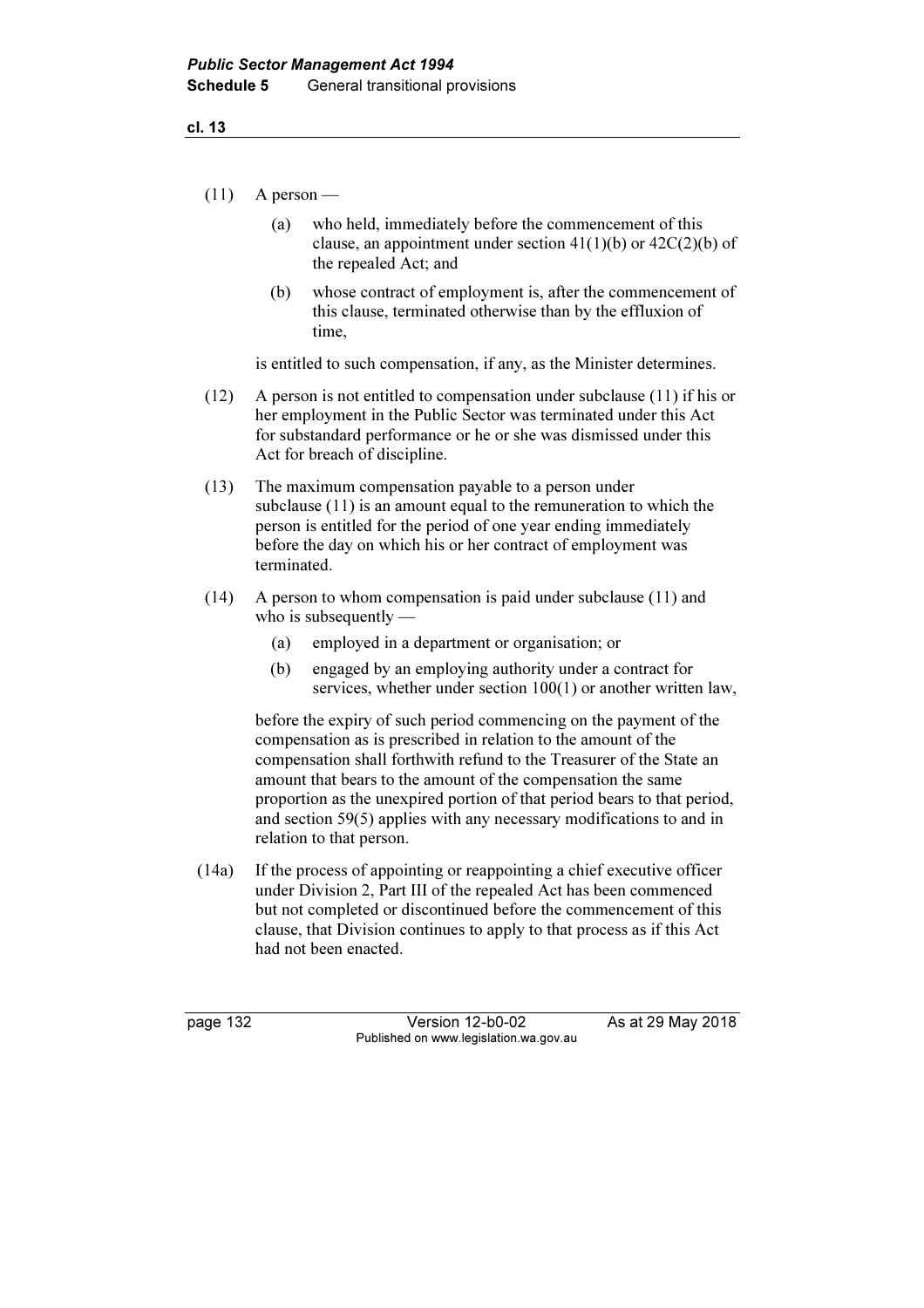- (14b) Subclause (3) applies to a person who is appointed under a process referred to in subclause (14a) if, on being appointed, the person becomes an employee of the Commissioner by virtue of section 35(8) of the repealed Act.
- (14c) Subclause (5) applies to a person who is appointed under a process referred to in subclause (14a).
- (14d) For the purposes of subclause (14a), the Commissioner is taken to continue in office under the repealed Act until the process referred to in that subclause has been completed under Division 2 of Part III of the repealed Act or discontinued.
- (15) If proceedings under section 42A of the repealed Act have not been —
	- (a) completed under that section; or
	- (b) abandoned,

 before the commencement of this clause, the repealed Act continues to apply to and in relation to those proceedings as if this Act had not been enacted until those proceedings are completed or abandoned.

- (16) An increment of remuneration that was being withheld under section 42A(1)(a) of the repealed Act immediately before the commencement of this clause shall continue to be withheld for the remainder of the period for which it would, but for the repeal of the repealed Act, have been withheld.
- (17) For the purposes of subclauses (15) and (16), a reference in section 42A of the repealed Act to the Commissioner shall be construed as a reference to the employing authority of the executive officer concerned.
- (18) An officer directed to act under section 42B of the repealed Act for a particular period and acting under that direction immediately before the commencement of this clause shall be regarded —
	- (a) in the case of an officer directed to act in the office of a chief executive officer, as directed under section 51(1) to act in the office; or

As at 29 May 2018 Version 12-b0-02 page 133 Published on www.legislation.wa.gov.au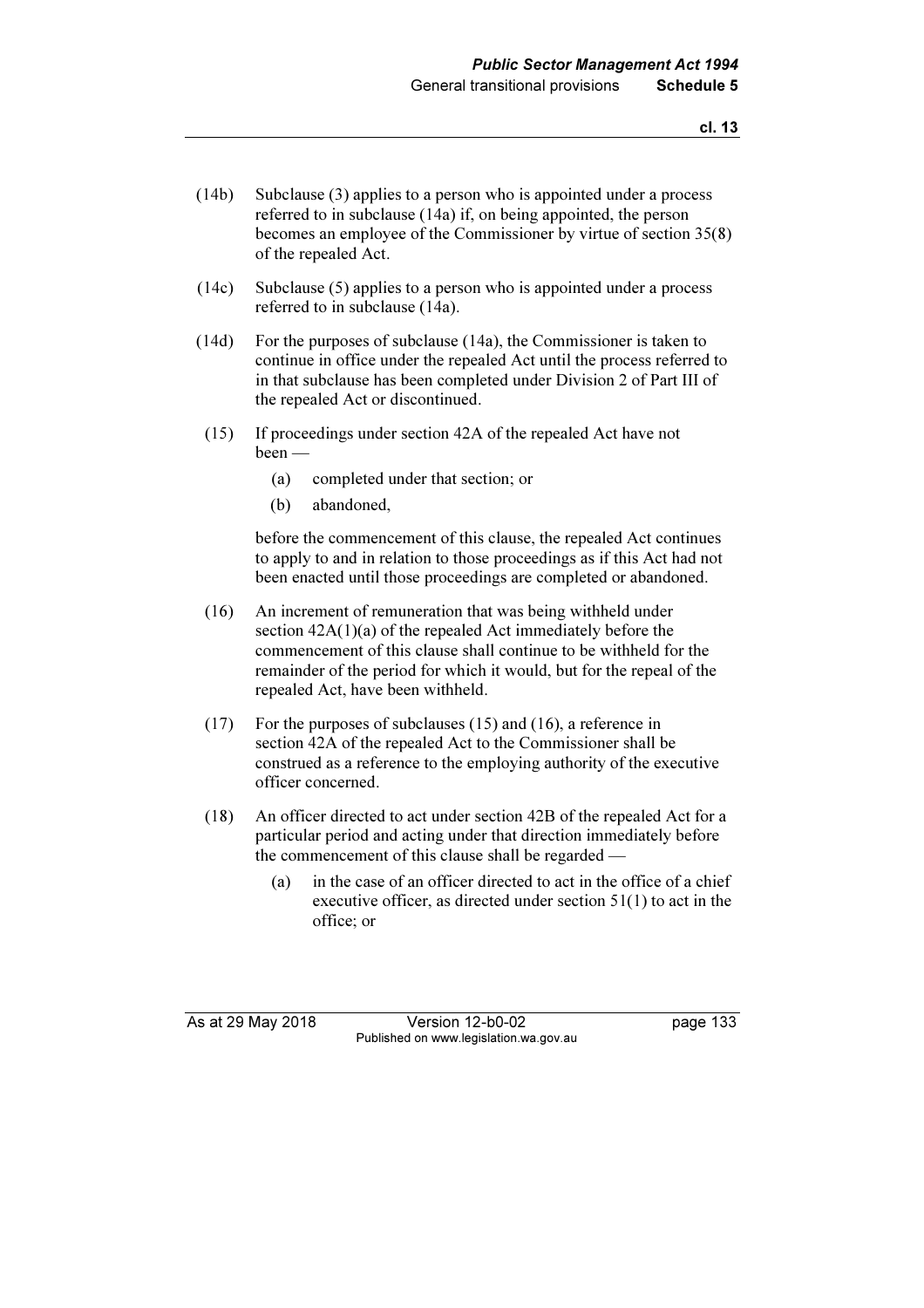(b) in the case of an officer directed to act in the office of a senior officer within the meaning of the repealed Act, as directed under section 107(1) to perform the functions under this Act,

 of the corresponding executive officer for the remainder of that period.

- (19) On the commencement of this clause, the powers conferred by section 42E of the repealed Act are to be exercised by the relevant employing authority in accordance with such arrangements as are prescribed for the purposes of section 57(1)(b).
- (20) This clause does not prevent the application of the provisions of this Act relating to the management of redeployment and redundancy of employees to a person who is entitled to employment in a department or organisation under this clause.
- (21) Section 43(9) and (10) apply to a person referred to in subclause (3) as if those subsections had been in operation when the person became employed by virtue of section 35(8) of the repealed Act.

 [Clause 13 amended: Gazette 16 Sep 1994 p. 4804; 2 May 1995 p. 1691; 27 Sep 1996 p. 4827; 19 Nov 1999 p. 5795; No. 8 of 2014 s. 17.]

## 14. Senior officers (repealed Act s. 39)

 A person who, immediately before the commencement of this clause, occupied a senior office designated or referred to in section 39 of the repealed Act is, after that commencement, a senior executive officer within the meaning of this Act at the same level of classification as applied to him or her immediately before that commencement.

#### 15. Proceedings on charges (repealed Act Part IV)

- (1) If proceedings under Part IV of the repealed Act (including any appeal referred to in section 47 of the repealed Act) have not been —
	- (a) completed under that Part; or
	- (b) abandoned,

 before the commencement of this clause, the repealed Act continues to apply to and in relation to those proceedings as if this Act had not been enacted until those proceedings are completed or abandoned.

page 134 Version 12-b0-02 As at 29 May 2018 Published on www.legislation.wa.gov.au

cl. 14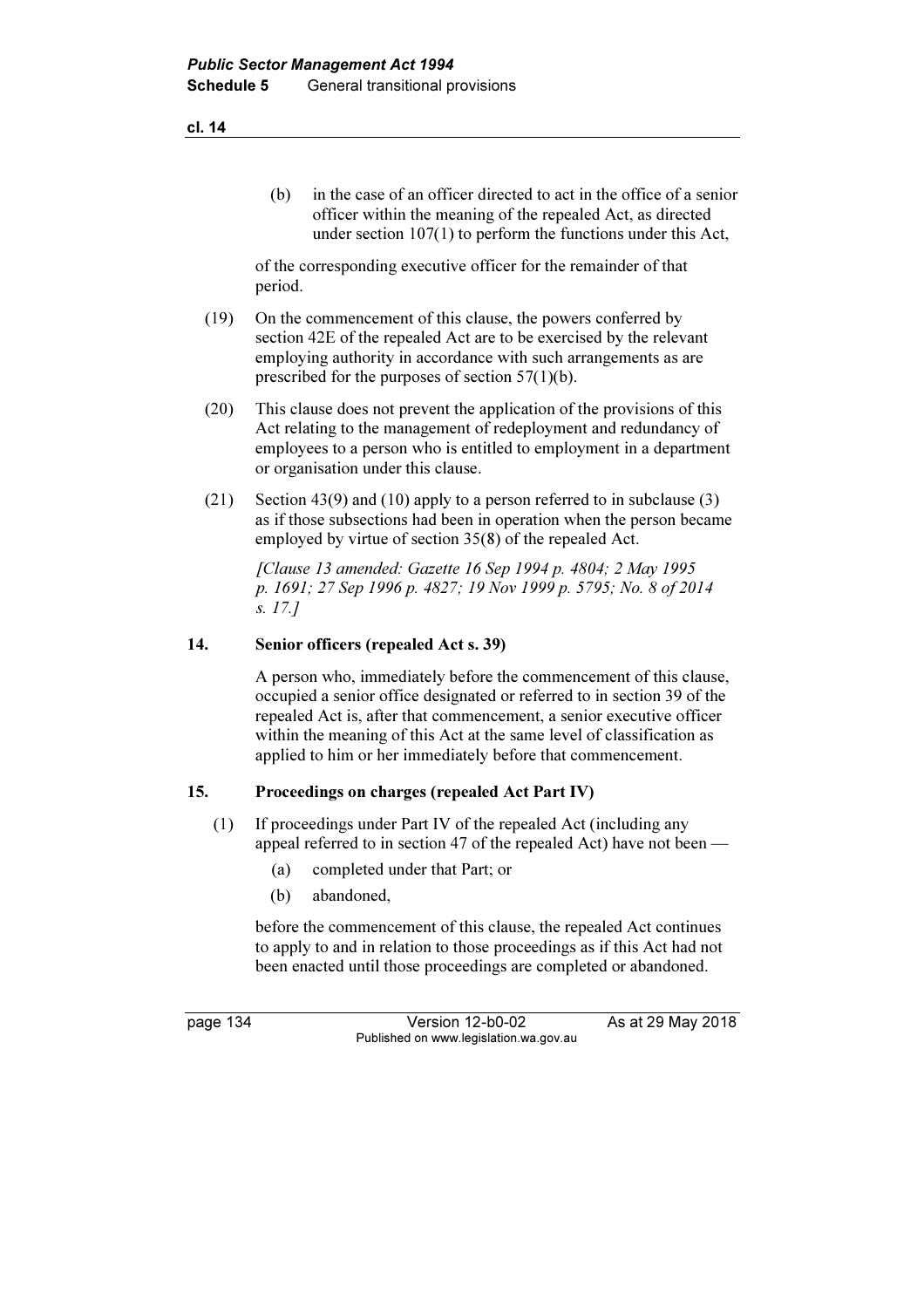- (2) For the purposes of this clause, the Commissioner and each officer involved in proceedings to which subclause (1) applies are taken to continue in office under the repealed Act until those proceedings are completed under Part IV of the repealed Act or abandoned.
- (2a) For the purposes of conducting proceedings under subclause (1), the Commissioner may continue to exercise all his functions under the repealed Act, including his power of delegation under section 12 of the repealed Act.
- (3) This Act applies to the result of proceedings completed under subclause (1) as if that result had occurred under Part 5.

 [Clause 15 amended: Gazette 16 Sep 1994 p. 4804; 9 Dec 1994 p. 6715.]

#### 16. Long service leave and recreation leave

- (1) An officer within the meaning of the repealed Act to whom had accrued, immediately before the commencement of this clause, an entitlement to —
	- (a) a particular period of long service leave; or
	- (b) a particular period of recreation leave,

 or both, retains his or her entitlement to that period or those periods as a public service officer within the meaning of this Act.

 (2) If an officer referred to in subclause (1) had not, immediately before the commencement of this clause, completed the period of service required for the accrual of an entitlement referred to in that subclause, that incomplete period of service shall, after that commencement, be taken into account for the purpose of ascertaining the date of accrual of that entitlement.

#### 17. Intergovernmental arrangements (repealed Act s. 59A)

 An arrangement in force under section 59A of the repealed Act immediately before the commencement of this clause continues in force after that commencement as if that section had not been repealed, and may be amended or terminated in accordance with its provisions.

As at 29 May 2018 Version 12-b0-02 page 135 Published on www.legislation.wa.gov.au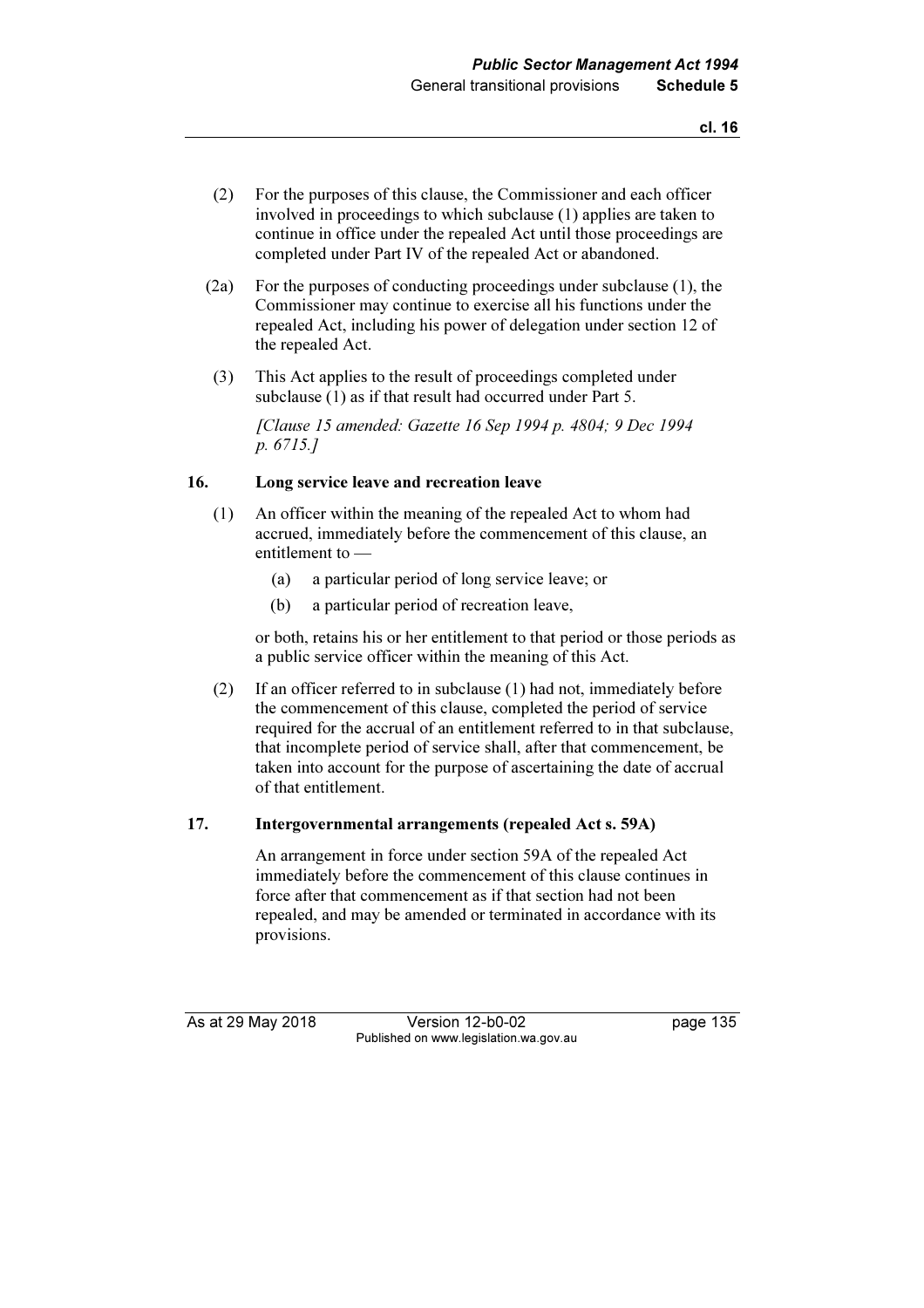cl. 18

#### 18. Regulations

- (1) Section 38 of the Interpretation Act 1984 applies to regulations in force under section 60 of the repealed Act immediately before the commencement of this clause.
- (2) Without limiting subclause (1), regulations made for a particular purpose under the repealed Act have effect for a similar purpose under this Act.

#### 19. Employment of public service officers other than executive officers

 A person who is taken by virtue of this Schedule to be a public service officer other than an executive officer is taken to be employed by the employing authority of the department or organisation in which that person is serving and, if that person was immediately before the commencement of this clause a party to a current contract of employment entered into with the Commissioner under the repealed Act, that contract continues in existence subject to this Act and references in that contract to the Commissioner shall be construed as references to the relevant employing authority.

## 20. Public Service Award 1992, interpretation of

References to the Commissioner in the award —

- (a) made by the Industrial Commission under the Industrial Relations Act 1979; and
- (b) known as the Public Service Award 1992,

 shall be construed as references to the employing authority of the appropriate department or organisation.

#### 21. Interpretation Act 1984 not affected

 This Schedule is in addition to, and does not derogate from the application to this Act of, the Interpretation Act 1984.

page 136 Version 12-b0-02 As at 29 May 2018 Published on www.legislation.wa.gov.au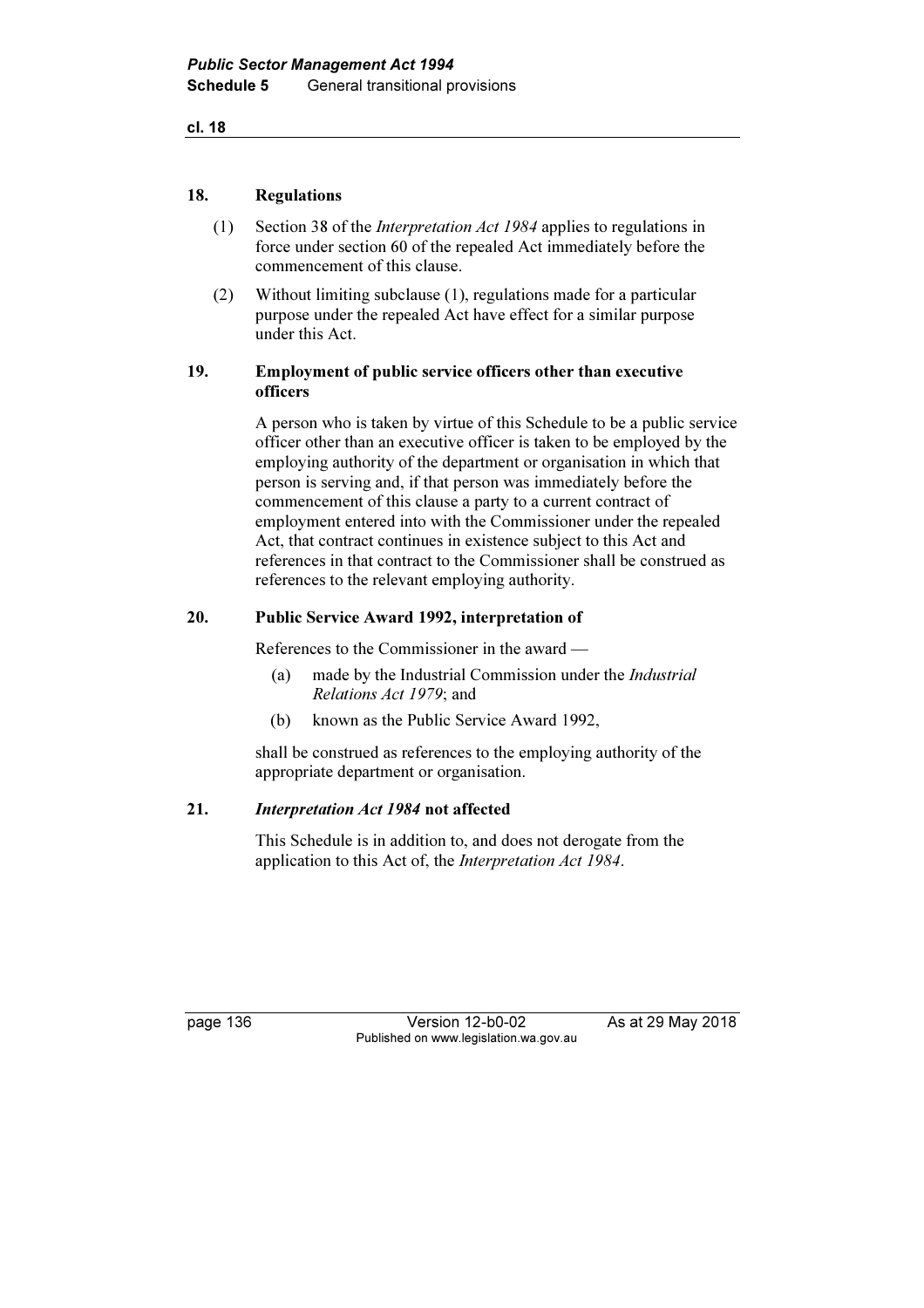cl. 1

# Schedule 6 — Transitional provisions relating to ministerial staff

[s. 108 and 111]

[Heading amended: No. 19 of  $2010 s. 4.1$ ]

## 1. Ministerial staff

- (1) A person who was, immediately before the commencement of this clause —
	- (a) employed, whether by way of appointment under section 74 of the Constitution Act 1889 or section 30(1)(a) of the repealed Act or of contract of service, to assist a political office holder within the meaning of this Act; and
	- (b) assisting that political office holder,

 continues after that commencement to be employed within the meaning of paragraph (a), but is taken to be an employee, and to have the Minister as his or her employing authority, for the purposes of this Act, and section 74 applies to and in relation to that person as if he or she were a ministerial officer.

- (2) A person who was, immediately before the commencement of this clause —
	- (a) a permanent officer within the meaning of the repealed Act serving in the department known as the Ministry of the Premier and Cabinet; and
	- (b) assisting a political office holder within the meaning of this Act,

 is taken to be the occupier of a special office created under section 36 as read with section 75(1) for the purpose of assisting the political office holder referred to in paragraph (b).

- (3) A person who was, immediately before the commencement of this clause —
	- (a) an officer within the meaning of the repealed Act or an employee of any State trading concern, State instrumentality, State agency or public statutory body, corporate or unincorporate, which was established or continued under a written law; and

As at 29 May 2018 Version 12-b0-02 page 137 Published on www.legislation.wa.gov.au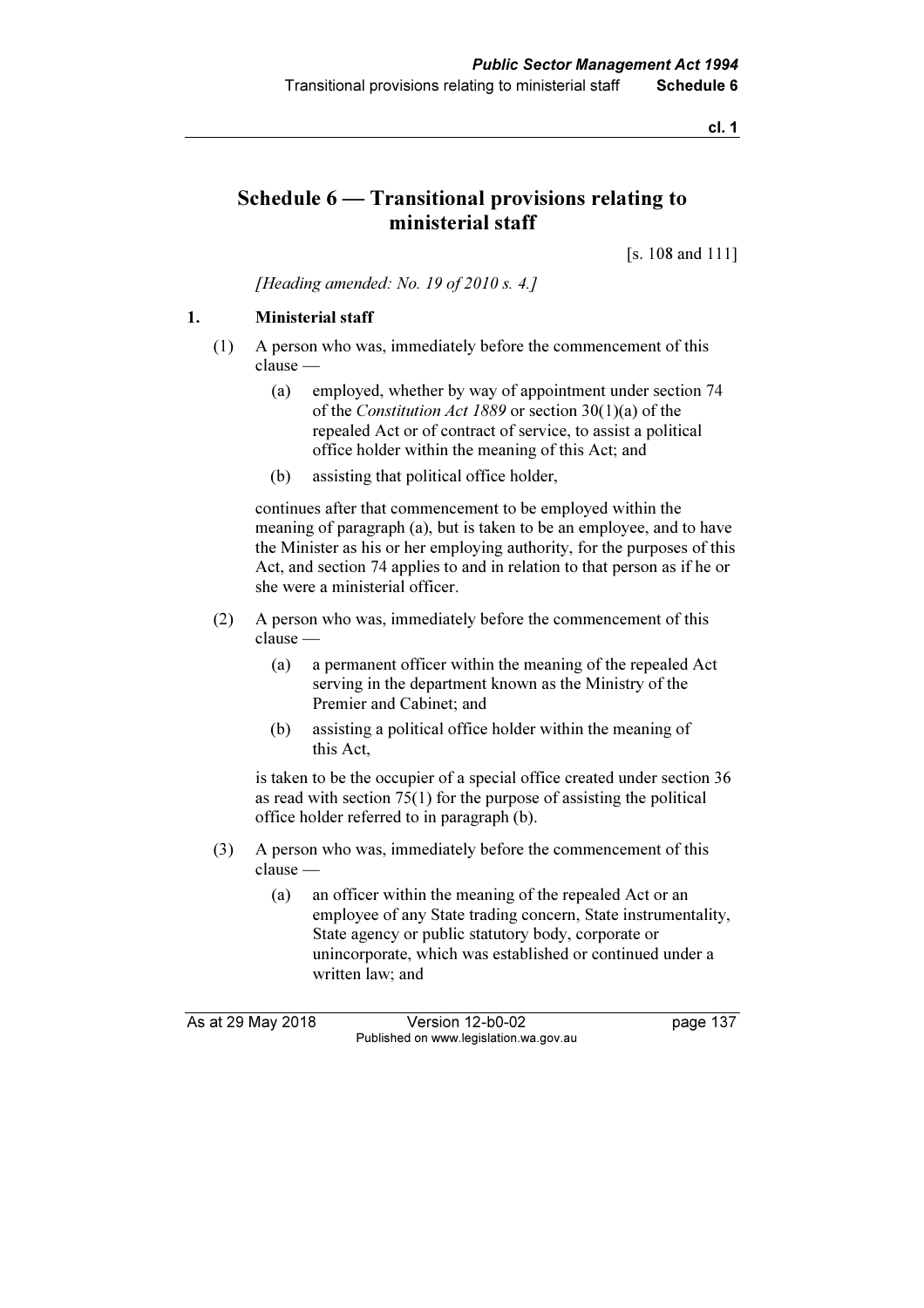(c) assisting the political office holder referred to in paragraph (b),

is taken to be an employee referred to in section 75(2)(b).

 (4) A person who was, immediately before the commencement of this clause, engaged under a contract for services to assist a political office holder within the meaning of this Act is taken to be engaged under a contract for services under section 100(1) to assist that political office holder.

[Clause 1 amended: Gazette 5 Jul 1996 p. 3252.]

#### 2. Remuneration and terms and conditions of ministerial staff

- (1) A person referred to in clause 1 is taken to retain the remuneration and terms and conditions (including eligibility to apply for an office, post or position in a department or organisation) with and under which he or she assisted the relevant political office holder within the meaning of this Act immediately before the commencement of this clause.
- $(1a)$  A person who
	- (a) after the commencement of this clause is employed as a ministerial officer or engaged under a contract for services under section 100(1) to assist a political office holder; and
	- (b) immediately before being so employed or engaged was a person referred to in clause 1,

 retains the eligibility that person had immediately before the commencement of this clause to apply for an office, post or position in a department or organisation.

 (2) Without limiting subclause (1), but subject to subclause (3), a person referred to in clause 1(1) who was, immediately before the commencement of this clause, employed by way of a contract of service is entitled, if that contract is terminated before the day specified in that contract as the day on which that contract expires, to such compensation, if any, as the Minister determines.

page 138 Version 12-b0-02 As at 29 May 2018 Published on www.legislation.wa.gov.au

cl. 2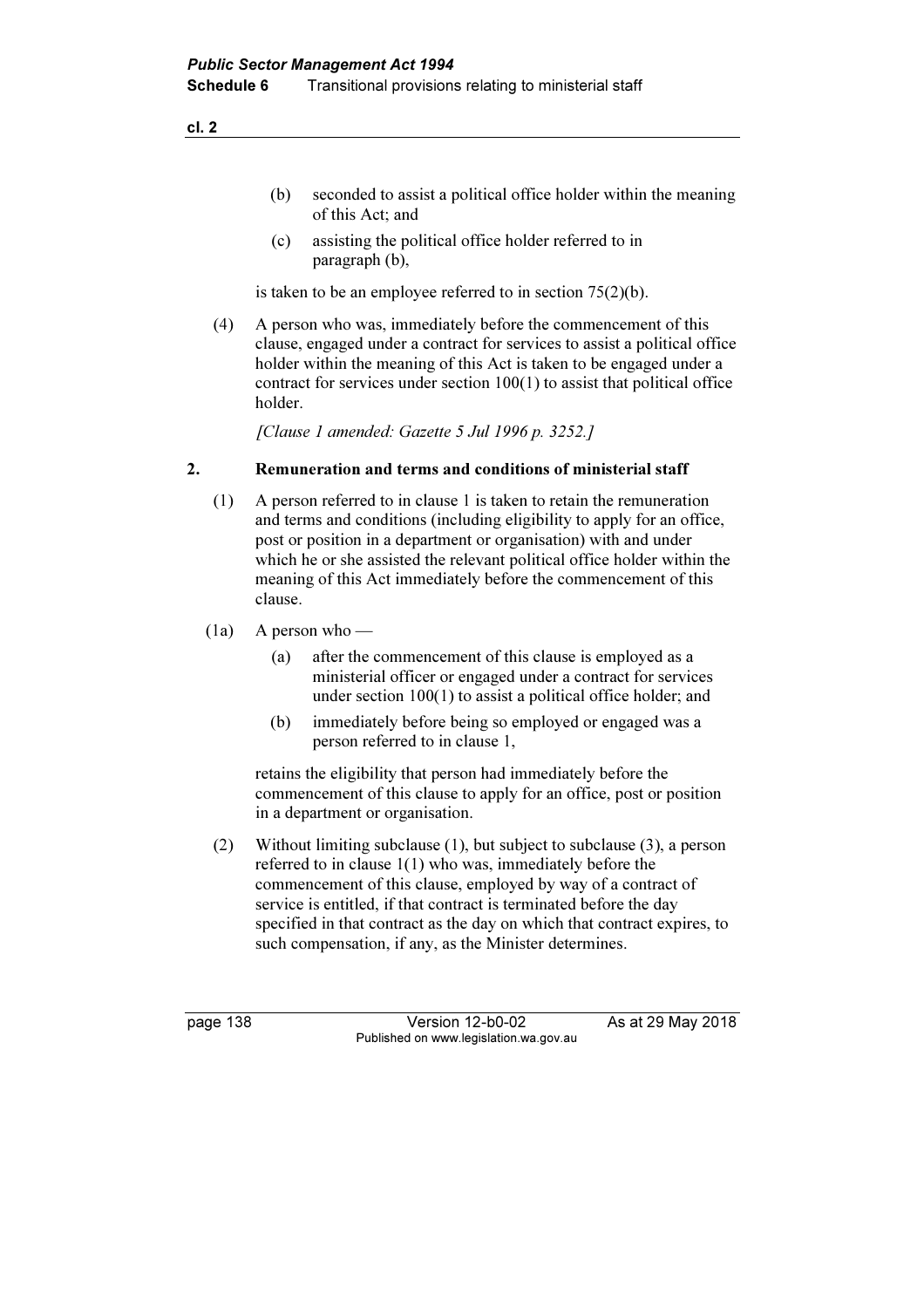- (3) The maximum compensation payable to a person under subclause (2) is an amount equal to the remuneration to which the person is entitled for the period of one year ending immediately before the day referred to in subclause (2).
- (4) Without limiting subclause (1), a person referred to in clause 1(2) whose salary has exceeded the level referred to in section 75(2)(a) continuously for at least 2 years is entitled to have his or her level of classification reviewed by such person or persons as is or are appointed by the Minister within the meaning of this Act.
- (5) Any period
	- (a) which ended immediately before the commencement of this clause; and
	- (b) during which the salary of a person referred to in clause 1(2) continuously exceeded the level referred to in section  $75(2)(a)$ .

 is to be taken into account for the purpose of ascertaining any entitlement under subclause (4) of the person referred to in paragraph (b).

- (6) Without limiting subclause (1), any period
	- (a) which ended immediately before the commencement of this clause; and
	- (b) during which the salary of a person referred to in clause 1(3) continuously exceeded the level referred to in section  $75(2)(a)$ ,

 is to be taken into account for the purpose of ascertaining any entitlement of the person referred to in paragraph (b) under section 75(3).

 [Clause 2 amended: No. 57 of 1997 s. 99(5); amended: Gazette 5 Jul 1996 p. 3252.]

#### 3. Restriction on subsequent employment in departments or organisations

 (1) A person referred to in clause 1(4) is not, while he or she is taken to remain engaged under a contract for services under section 100(1), eligible to apply for, or to be appointed to, any office, post or position

As at 29 May 2018 Version 12-b0-02 page 139 Published on www.legislation.wa.gov.au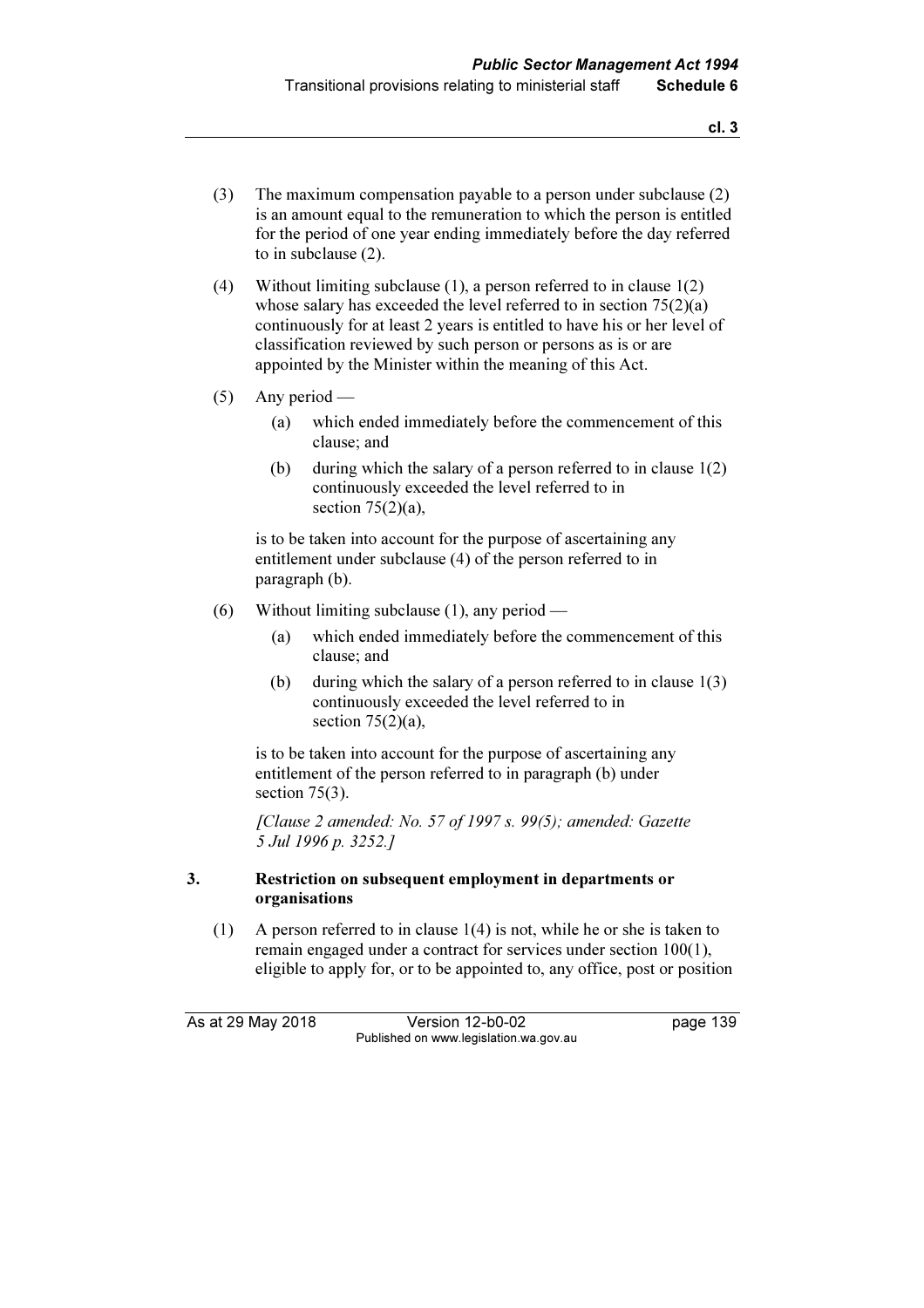cl. 4

in a department or organisation, unless that office, post or position is advertised in a daily newspaper circulating throughout the State.

 (2) A person referred to in clause 2(1a) and engaged under a contract for services under section 100(1) is not, while that person remains so engaged, eligible to apply for, or to be appointed to, any office, post or position in a department or organisation, unless that office, post or position is advertised in a daily newspaper circulating throughout the State.

[Clause 3 amended: Gazette 5 Jul 1996 p. 3252.]

## 4. Interpretation Act 1984 not affected

 This Schedule is in addition to, and does not derogate from the application to this Act of, the Interpretation Act 1984.

page 140 Version 12-b0-02 As at 29 May 2018 Published on www.legislation.wa.gov.au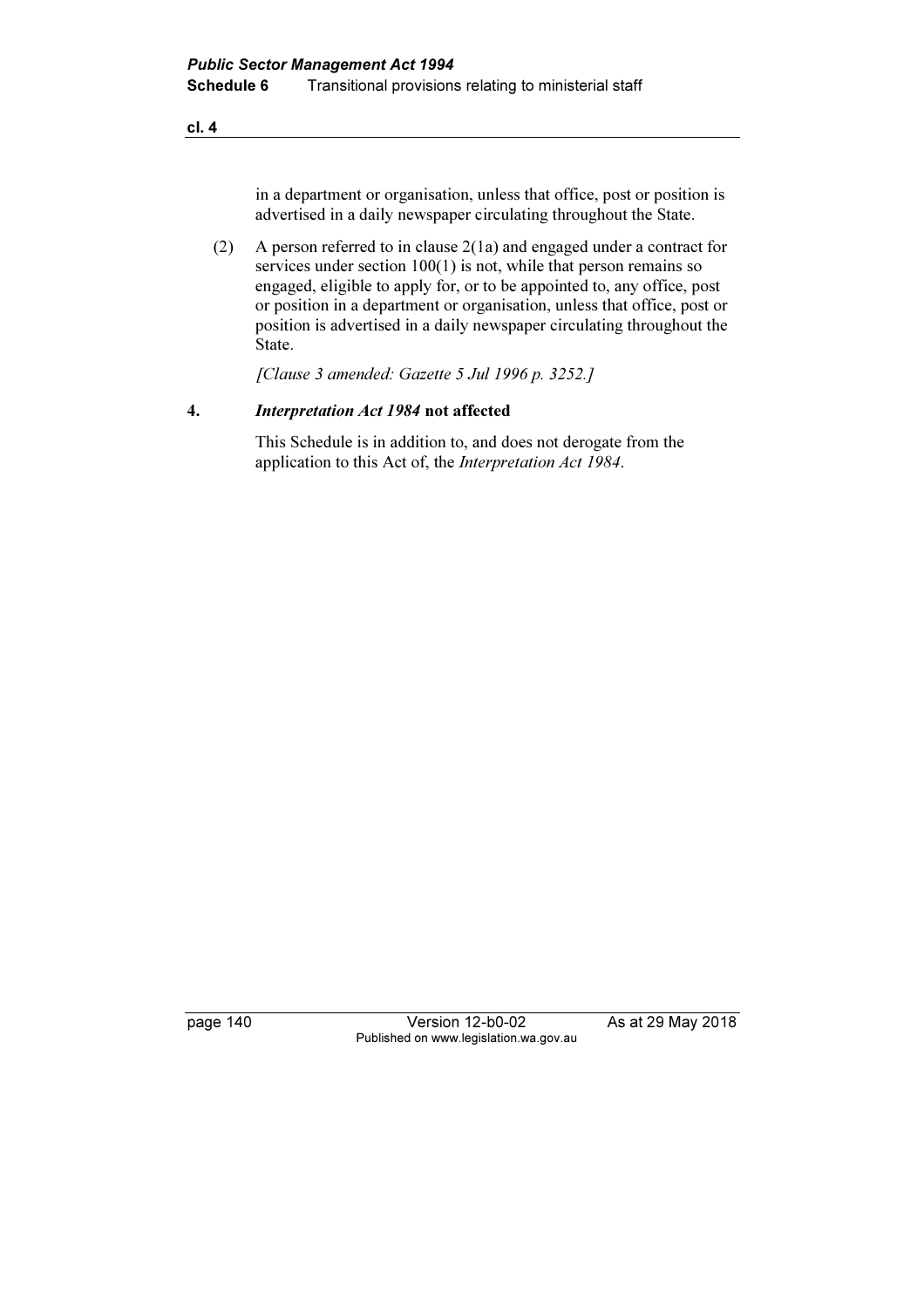cl. 1

# Schedule 7 — Public Sector Reform Act 2010 Part 2 amendments: transitional provisions

[s. 113]

[Heading inserted: No. 39 of 2010 s.  $66.$ ]

## 1. Terms used

In this Schedule —

amended Act means this Act as amended by the Public Sector Reform Act 2010;

commencement day means the day on which the Public Sector Reform Act 2010 section 13 comes into operation;

former Commissioner means the person holding the office of Commissioner for Public Sector Standards under this Act immediately before the commencement day.

[Clause 1 inserted: No. 39 of  $2010 s. 66$ .]

## 2. Incumbent CEO remains in office as Public Sector Commissioner

(1) In this clause —

former office means the office of chief executive officer of the department principally assisting in the administration of Part 3 immediately before the commencement day.

 (2) Despite section 17, if a person held the former office immediately before the commencement day (other than in an acting capacity), that person is to hold office as Commissioner subject to Part 3A Division 1 for a term of 5 years beginning on the commencement day as if appointed under section 17, and is eligible to be reappointed to that office.

[Clause 2 inserted: No. 39 of 2010 s. 66.]

## 3. Commissioner for Public Sector Standards, entitlement of

 (1) The former Commissioner is entitled to be employed in the Public Service at the same level of classification as the former Commissioner held immediately before the commencement day until the end of the period for which the former Commissioner was last appointed under this Act to hold office.

As at 29 May 2018 Version 12-b0-02 page 141 Published on www.legislation.wa.gov.au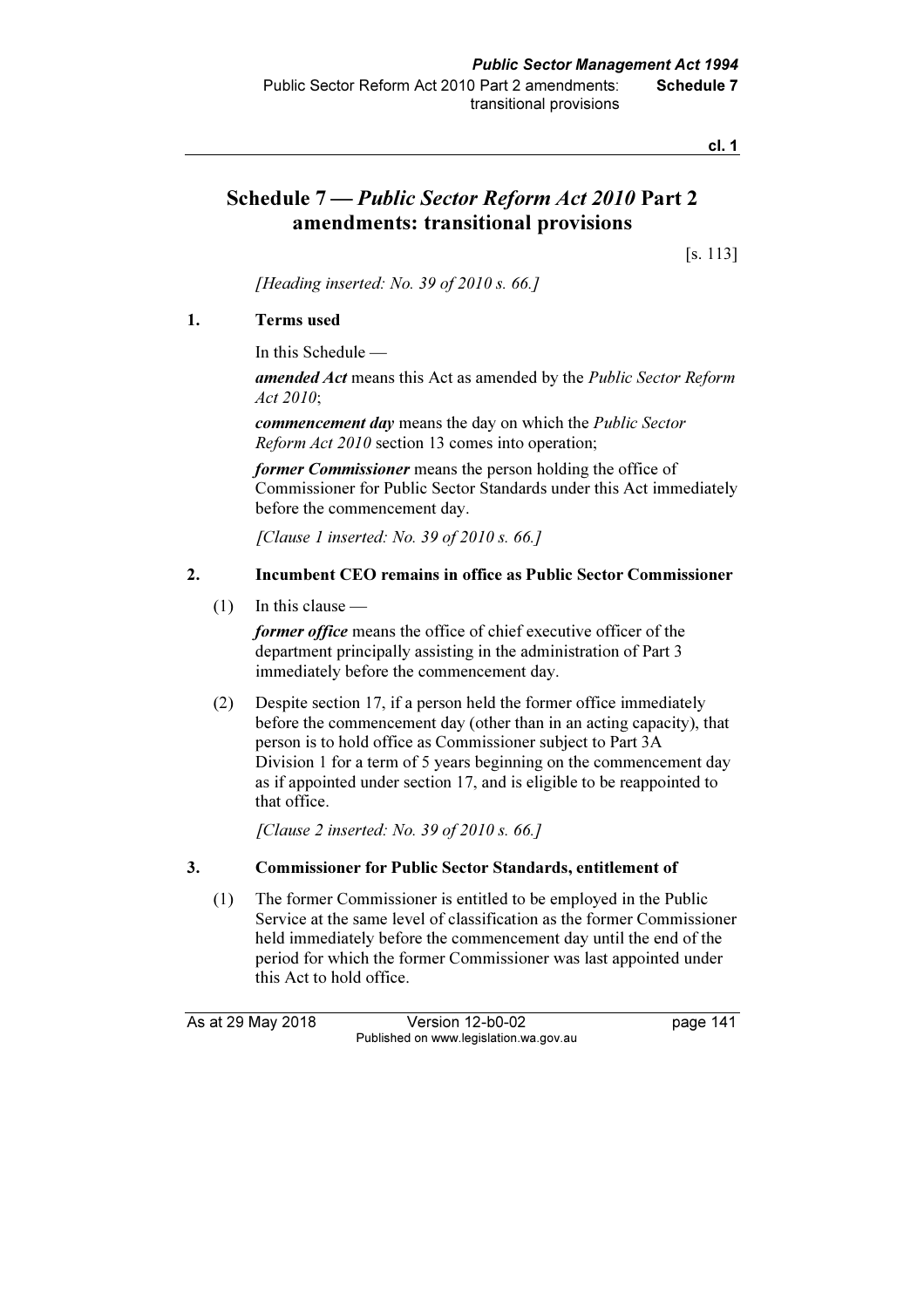| cl. |  |  |
|-----|--|--|

|    | (2) | The former Commissioner retains existing and accruing entitlements<br>in respect of leave of absence as if service in the Public Service were<br>a continuation of service in the office of the Commissioner of Public<br>Sector Standards.                                                                  |
|----|-----|--------------------------------------------------------------------------------------------------------------------------------------------------------------------------------------------------------------------------------------------------------------------------------------------------------------|
|    | (3) | If a person is acting in the office of the Commissioner of Public<br>Sector Standards under section 28 immediately before the<br>commencement day, section 20 as in force before the commencement<br>day continues to apply to that person.                                                                  |
|    |     | [Clause 3 inserted: No. 39 of 2010 s. 66.]                                                                                                                                                                                                                                                                   |
| 4. |     | Approved procedures and other instruments                                                                                                                                                                                                                                                                    |
|    | (1) | Any procedure or classification system approved under section $3(2)$ as<br>in force before the commencement day and of effect immediately<br>before that day is to be taken to be, with any necessary modifications,<br>a Commissioner's instruction.                                                        |
|    | (2) | Any public sector standard or code of ethics established by the former<br>Commissioner under this Act and of effect immediately before the<br>commencement day is to be taken to be, with any necessary<br>modifications, a public sector standard or code of ethics for the<br>purposes of the amended Act. |
|    | (3) | Any order published under section $25(1)(a)$ as in force before the<br>commencement day and of effect immediately before that day is to be<br>taken to be, with any necessary modifications, an order published<br>under section 21(9A) of the amended Act.                                                  |
|    | (4) | Any guidelines issued by the former Commissioner for the purposes<br>of section 31 as in force before the commencement day and of effect<br>immediately before that day are to be taken to be, with any necessary<br>modifications, Commissioner's instructions.                                             |
|    | (5) | Any direction given under section $42(2)$ as in force before the<br>commencement day and of effect immediately before that day is to be                                                                                                                                                                      |

- commencement day and of effect immediately before that day is to be taken to be, with any necessary modifications, a Commissioner's instruction.
- (6) Any public service notice of effect immediately before the commencement day is to be taken to be a public sector notice.

page 142 Version 12-b0-02 As at 29 May 2018 Published on www.legislation.wa.gov.au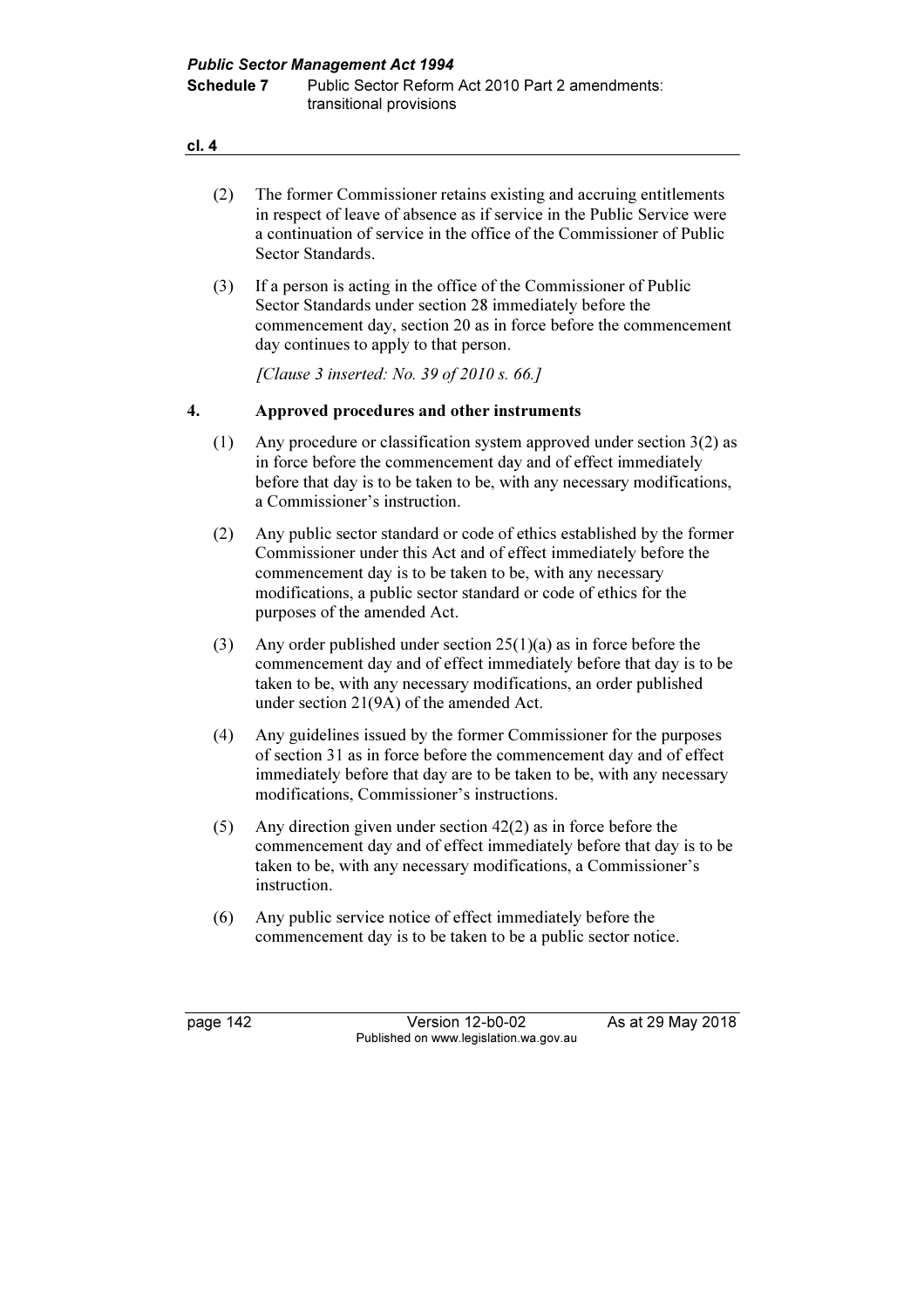(7) Any approval given by the Minister under section 93(1) as in force before the commencement day and of effect immediately before that day continues to be of effect as if it were an approval given by the Commissioner.

[Clause 4 inserted: No. 39 of 2010 s. 66.]

#### 5. Reviews, special inquiries and investigations

- (1) If immediately before the commencement day
	- (a) a review was being carried out under an arrangement by the Minister under section 10 as in force immediately before the commencement day; and
	- (b) any employee had been authorised by the Minister to perform functions for the purpose of the review,

 the review is to be continued as if it were a review the Minister had directed the Commissioner to conduct under section 24B of the amended Act and the employee had been authorised for the purpose of that review by the Commissioner.

- (2) If immediately before the commencement day, a special inquirer was carrying out a special inquiry under this Act, the special inquirer is to continue to carry out the inquiry as if the special inquirer were appointed under section 24H of the amended Act to carry out the special inquiry.
- (3) If immediately before the commencement day
	- (a) an investigation was being carried out under section 24 as in force immediately before the commencement day;
	- (b) any person had been authorised to perform functions for the purpose of the investigation,

 the investigation is to be continued as if it were an investigation the Commissioner had commenced under section 24 of the amended Act and the person had been authorised for the purpose of that investigation by the Commissioner.

[Clause 5 inserted: No. 39 of 2010 s. 66.]

As at 29 May 2018 Version 12-b0-02 page 143 Published on www.legislation.wa.gov.au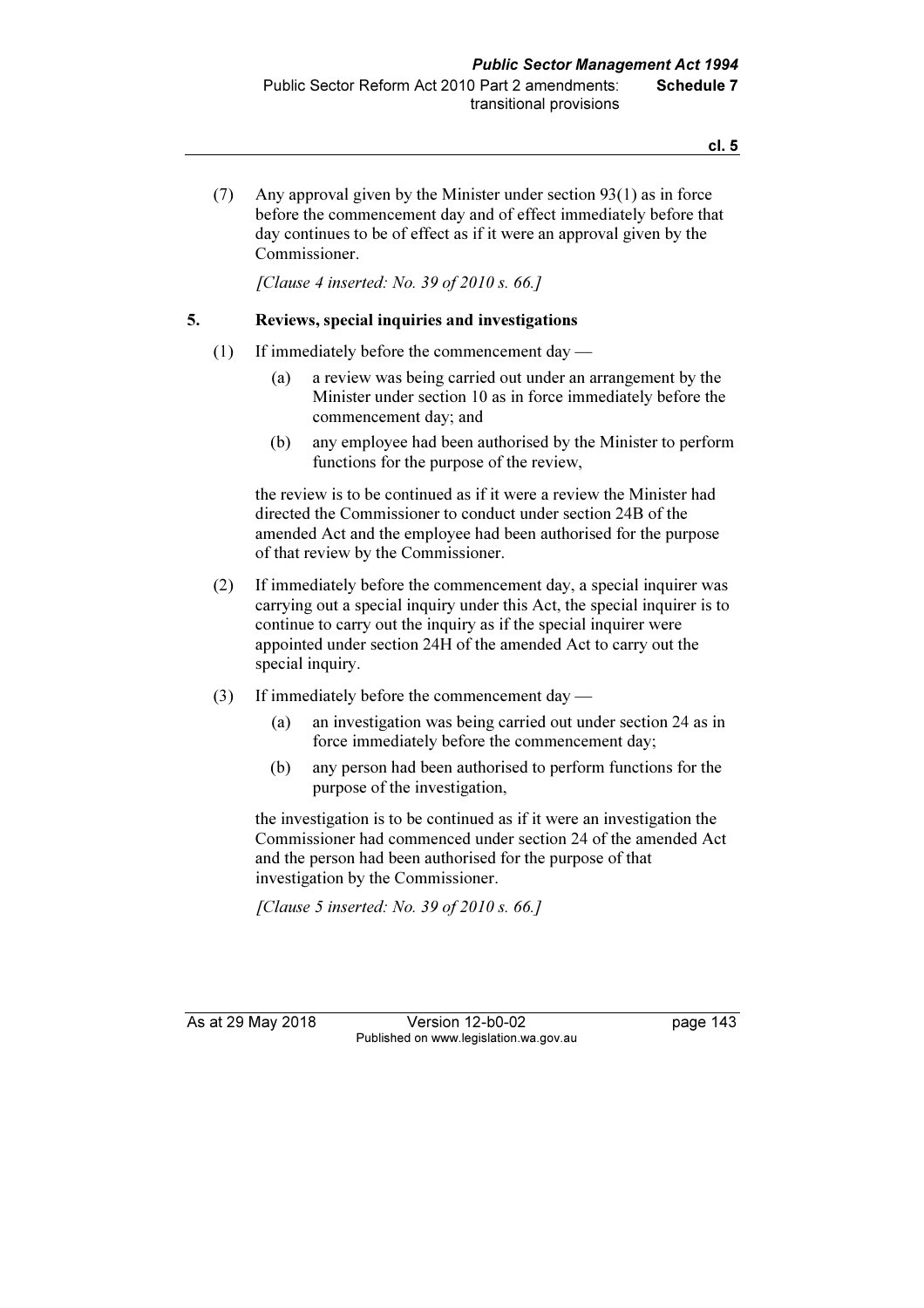Public Sector Management Act 1994 Schedule 7 Public Sector Reform Act 2010 Part 2 amendments: transitional provisions

#### cl. 6

#### 6. Special offices

 A special office created under section 36 as in force before the commencement day for the purposes of section 75(1) as in force before that day and in existence immediately before that day continues in existence after that day as if it were created by the chief executive officer of the department assisting in the administration of Part 4.

[Clause 6 inserted: No. 39 of 2010 s. 66.]

## 7. Provisions affecting employment of CEOs

- $(1)$  If
	- (a) before the commencement day the Minister requested the former Commissioner to act under section 45 as in force before the commencement day to fill a vacancy or impending vacancy in the office of a chief executive officer; and
	- (b) the vacancy or impending vacancy is not filled before the commencement day,

 any actions taken by the former Commissioner under that section are to be taken to have been taken by the Commissioner, and the Commissioner may continue to act under section 45 of the amended Act to fill the vacancy.

- $(2)$  If
	- (a) before the commencement day the Minister acted on a matter under section 48 for the purposes of section 46(1) or 49 (as those sections were in force immediately before the commencement day); and
	- (b) on the commencement day further action remains to be taken under section 46 or 49 in relation to that matter,

 the Commissioner may continue to act under section 46 or 49 of the amended Act as the case requires.

 (3) Any performance agreement of effect immediately before the commencement day continues to be of effect under section 47 of the amended Act.

page 144 Version 12-b0-02 As at 29 May 2018 Published on www.legislation.wa.gov.au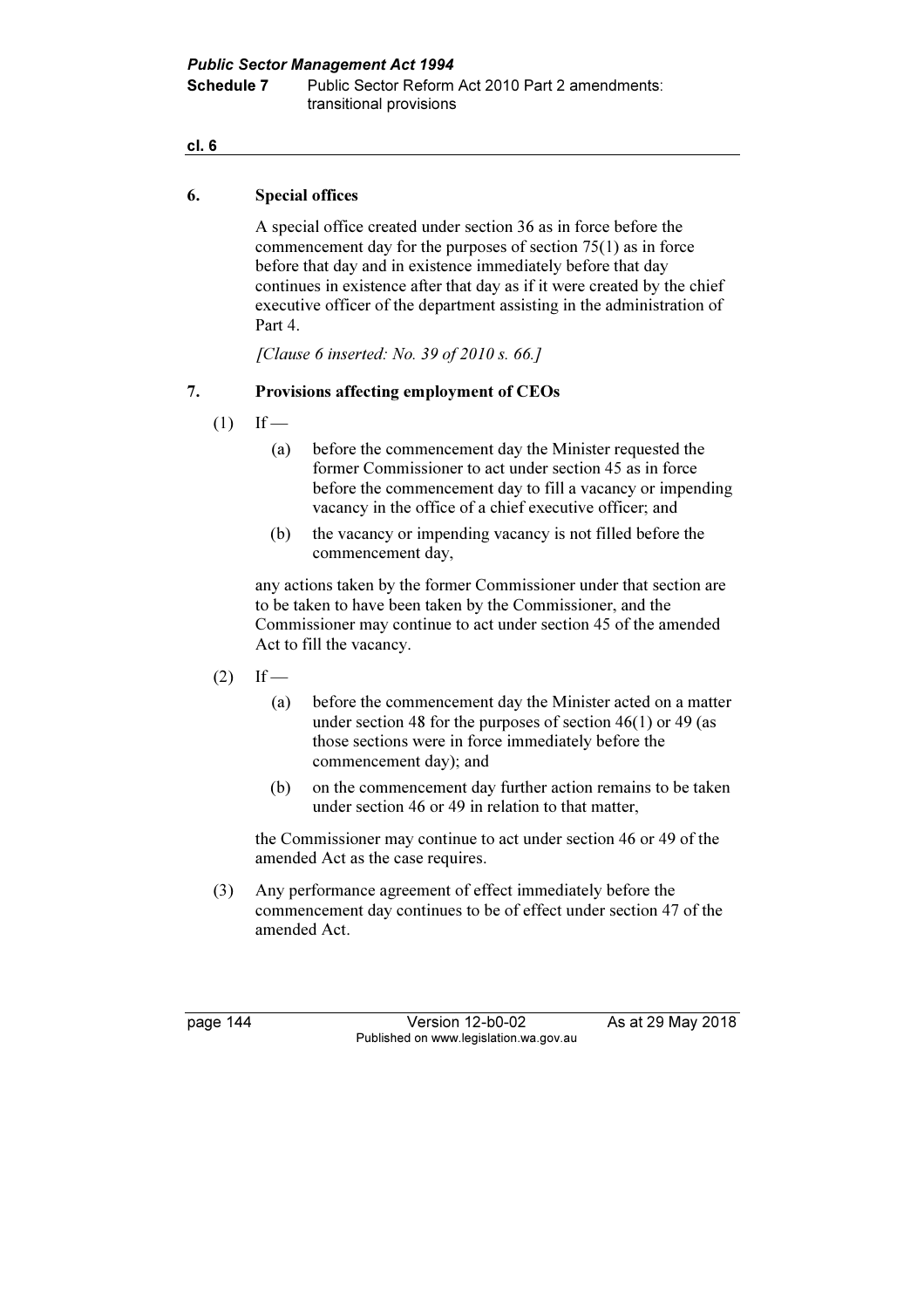$(4)$  If —

- (a) before the commencement day the Minister took action under section 50(2) for the purpose of making a recommendation under section 50(1) (as those provisions were in force before the commencement day); and
- (b) the recommendation has not been made before the commencement day,

 the action referred to in paragraph (a) is to be taken to have been taken by the Commissioner, and the Commissioner may continue to act under section 50 of the amended Act in relation to the recommendation.

- $(5)$  If
	- (a) before the commencement day the Minister took action under section 51(3) for the purpose of giving a direction under section 51(1) (as those provisions were in force before the commencement day); and
	- (b) the Minister has not given the direction before the commencement day,

 the Commissioner may give the direction under section 51(1) of the amended Act as if the action referred to in paragraph (a) had been taken by the Commissioner.

- (6) A direction given under section 51(1) as in force before the commencement day and of effect before the commencement day is to be taken to have been given under section 51 of the amended Act by the Commissioner.
- (7) On the commencement day the Commissioner is substituted for the Minister as a party to the contract of employment of each chief executive officer.

[Clause 7 inserted: No. 39 of 2010 s. 66.]

#### 8. Continuing effect of things done under s. 97

 A thing done or omitted to be done by the former Commissioner under section 97 as in force before the commencement day has the same effect after that day as if it had been done or omitted under section 97 of the amended Act.

[Clause 8 inserted: No. 39 of 2010 s. 66.]

As at 29 May 2018 Version 12-b0-02 page 145 Published on www.legislation.wa.gov.au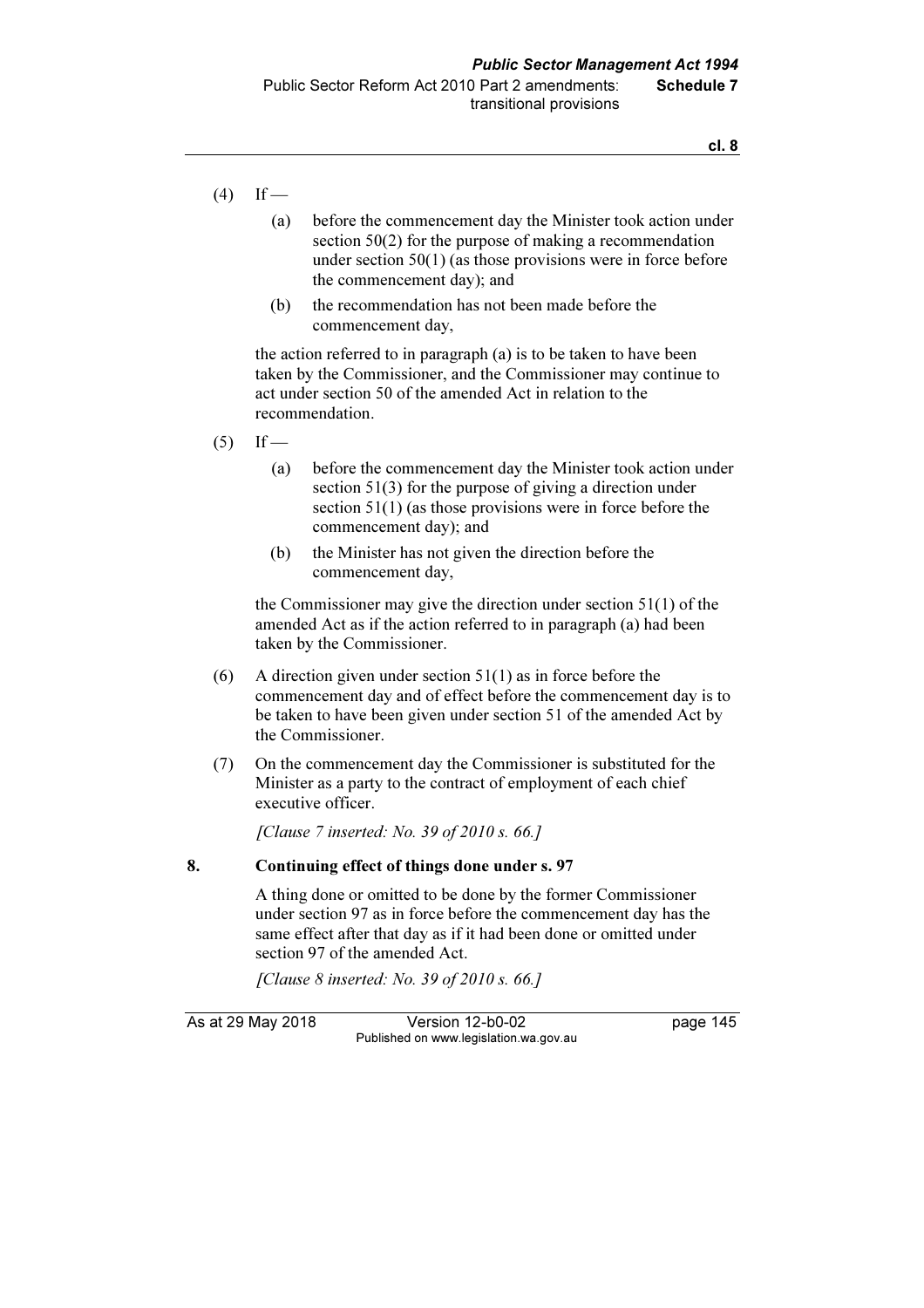Public Sector Management Act 1994 Schedule 7 Public Sector Reform Act 2010 Part 2 amendments: transitional provisions

#### cl. 9

#### 9. Directions under s. 107

 A direction given under section 107(1) as in force before the commencement day and of effect on that day is to be taken to be a direction of the Commissioner.

[Clause 9 inserted: No. 39 of 2010 s. 66.]

#### 10. General savings as to acts of Commissioner

- (1) A thing done or omitted to be done by, to or in relation to the former Commissioner before the commencement day, whether under this Act or any other written law, has the same effect after the commencement day, to the extent that it has any force or significance after that day, as if it had been done or omitted by, to or in relation to the Commissioner.
- (2) Subclause (1) does not apply if a contrary intention appears or the context otherwise requires.

[Clause 10 inserted: No. 39 of 2010 s. 66.]

#### 11. Power to amend subsidiary legislation

- (1) The Governor, on the recommendation of the Minister, may make regulations amending subsidiary legislation made under any Act.
- (2) The Minister may make a recommendation under subclause (1) only if the Minister considers that each amendment proposed to be made by the regulations is necessary or desirable as a consequence of the enactment of the Public Sector Reform Act 2010 Part 2.
- (3) Nothing in this clause prevents subsidiary legislation from being amended in accordance with the Act under which it was made.

[Clause 11 inserted: No. 39 of 2010 s. 66.]

#### 12. Transitional regulations

 (1) If there is no sufficient provision in this Schedule for dealing with a transitional matter, regulations may prescribe all matters that are required or necessary or convenient to be prescribed for dealing with the matter.

page 146 Version 12-b0-02 As at 29 May 2018 Published on www.legislation.wa.gov.au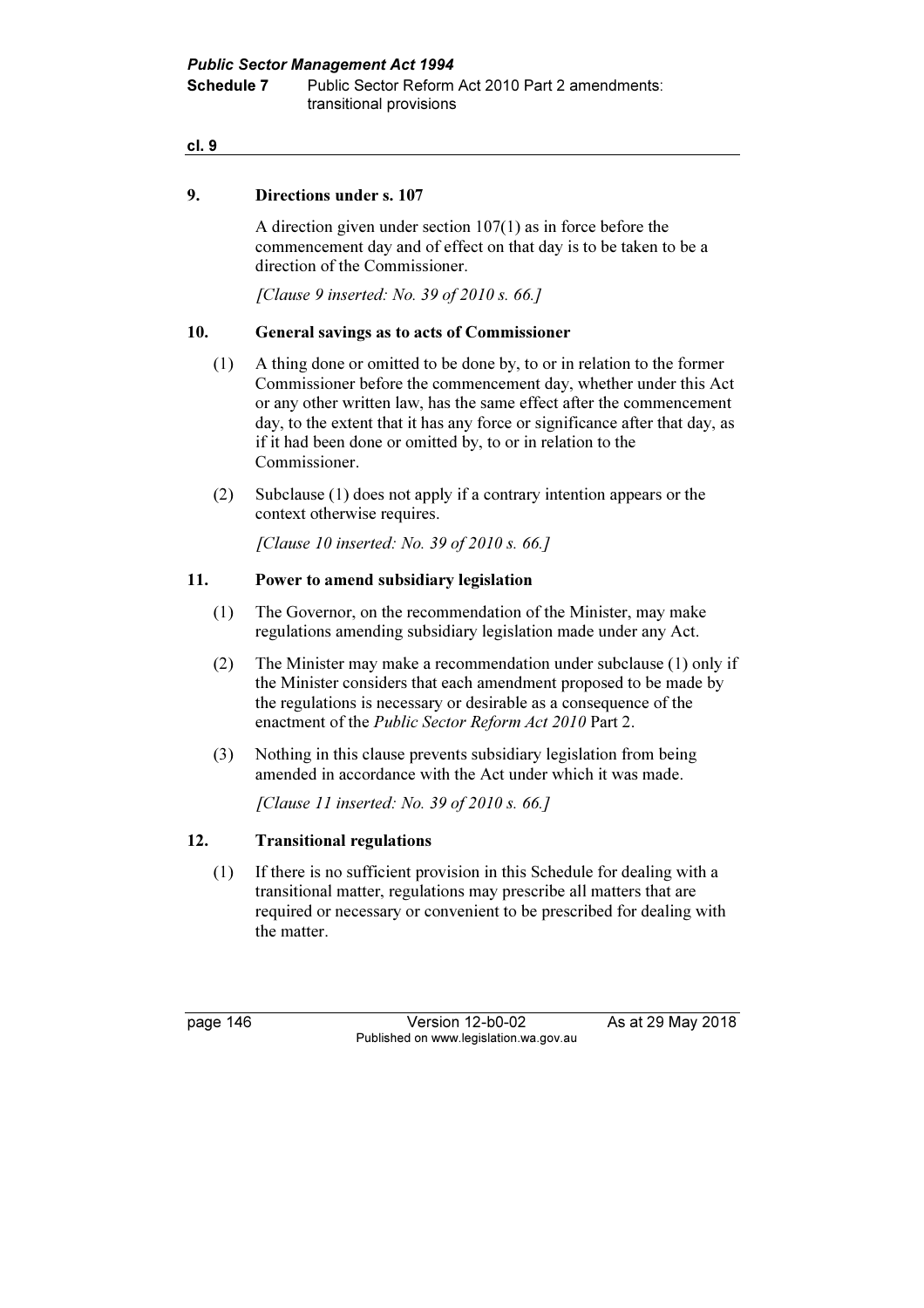(2) In subclause  $(1)$  —

transitional matter means a matter that needs to be dealt with for the purpose of effecting the transition from an Act (including this Act) as enacted immediately before the commencement day to the Act as amended by the Public Sector Reform Act 2010 Part 2.

- (3) Regulations made under subclause (1) may provide that specified provisions of this Act as in force after the commencement of the Public Sector Reform Act 2010, or of subsidiary legislation made under this Act, or of an Act amended by the *Public Sector Reform*  $Act$  2010 $-$ 
	- (a) do not apply; or
	- (b) apply with specified modifications,

to or in relation to any matter.

- (4) If regulations under subclause (1) provide that a specified state of affairs is to be taken to have existed, or not to have existed, on and from a day that is earlier than the day on which the regulations are published in the *Gazette* but not earlier than the commencement day, the regulations have effect according to their terms.
- (5) In subclauses (3) and (4) —

specified means specified or described in the regulations.

- (6) If regulations contain a provision referred to in subclause (4), the provision does not operate so as to —
	- (a) affect in a manner prejudicial to any person (other than the State or an authority of the State), the rights of that person existing before the day of publication of those regulations; or
	- (b) impose liabilities on any person (other than the State or an authority of the State) in respect of anything done or omitted to be done before the day of publication of those regulations.

[Clause 12 inserted: No. 39 of 2010 s. 66.]

#### 13. Interpretation Act 1984 not affected

 The provisions of this Schedule are additional to and do not prejudice or affect the application of the *Interpretation Act 1984* Part V.

[Clause 13 inserted: No. 39 of 2010 s. 66.]

As at 29 May 2018 Version 12-b0-02 page 147 Published on www.legislation.wa.gov.au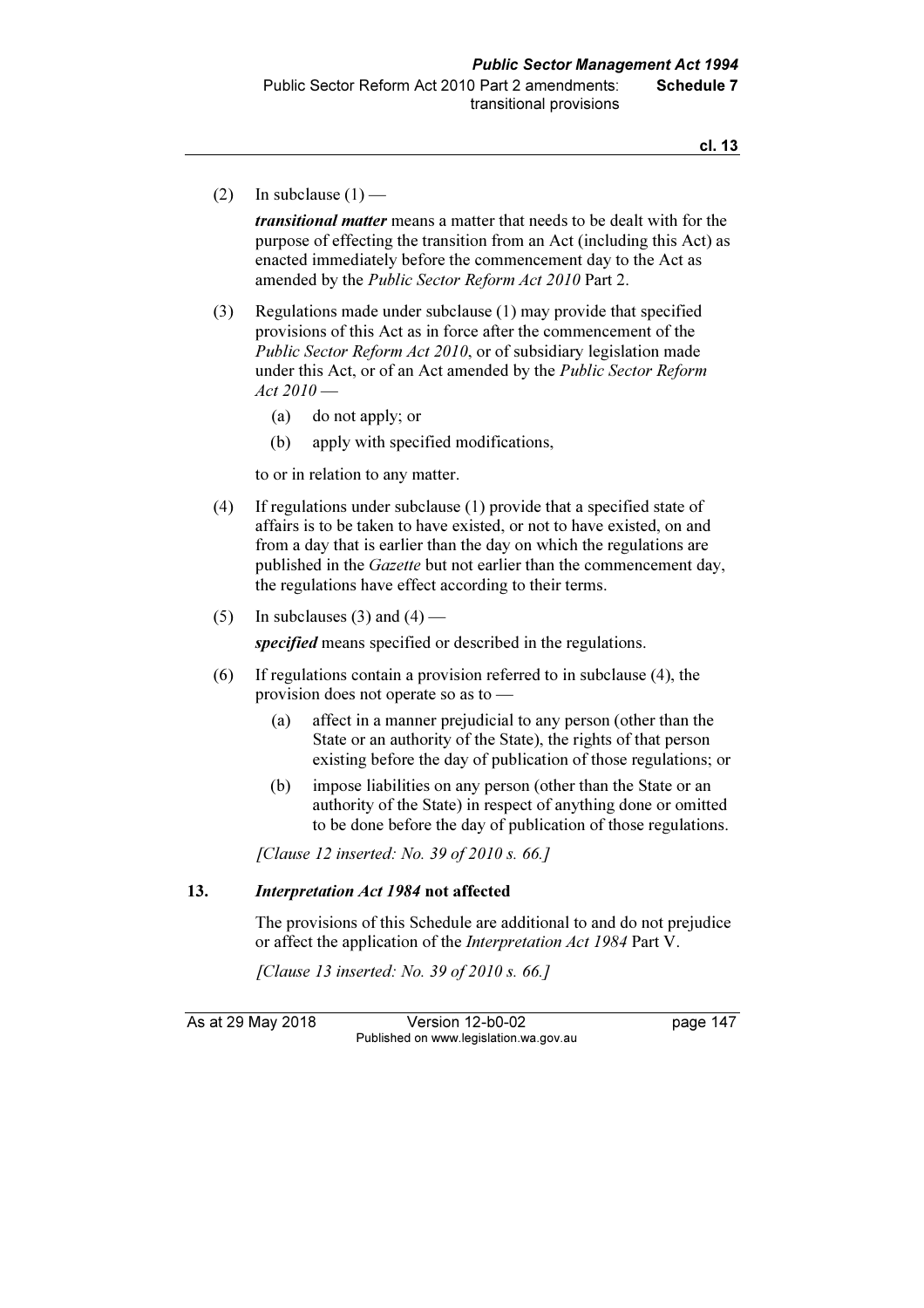# Schedule 8 — Public Sector Reform Act 2010 Part 3 amendments: transitional provisions

[s. 114]

[Heading inserted: No. 39 of 2010 s. 108.]

#### 1. Term used: commencement day

In this Schedule —

commencement day means the day on which the Public Sector Reform Act 2010 section 97 comes into operation.

[Clause 1 inserted: No. 39 of 2010 s. 108.]

#### 2. Disciplinary proceedings under Part 5 Div. 3

- (1) If a proceeding (including an investigation, disciplinary inquiry or special disciplinary inquiry) commenced under Part 5 Division 3 before the commencement day has not been finalised under that Division before that day, Part 5 Division 3 as in force immediately before that day continues to apply to and in relation to that proceeding as if the Public Sector Reform Act 2010 Part 3 had not been enacted until the proceeding is finalised.
- (2) Section 78 as in force immediately before the commencement day continues to apply to a decision made in a proceeding referred to in subclause (1).
- (3) Except as provided in subclauses (1) and (2), Part 5 as amended by the Public Sector Reform Act 2010 Part 3 applies in relation to any act, omission or conduct that occurred before or after the commencement day.

[Clause 2 inserted: No. 39 of 2010 s. 108.]

#### 3. Suspensions under s. 82

 (1) A suspension that is of effect under section 82 immediately before the commencement day continues to be of effect for the remainder of the period for which it would, but for the *Public Sector Reform Act 2010* Part 3, have been of effect.

page 148 Version 12-b0-02 As at 29 May 2018 Published on www.legislation.wa.gov.au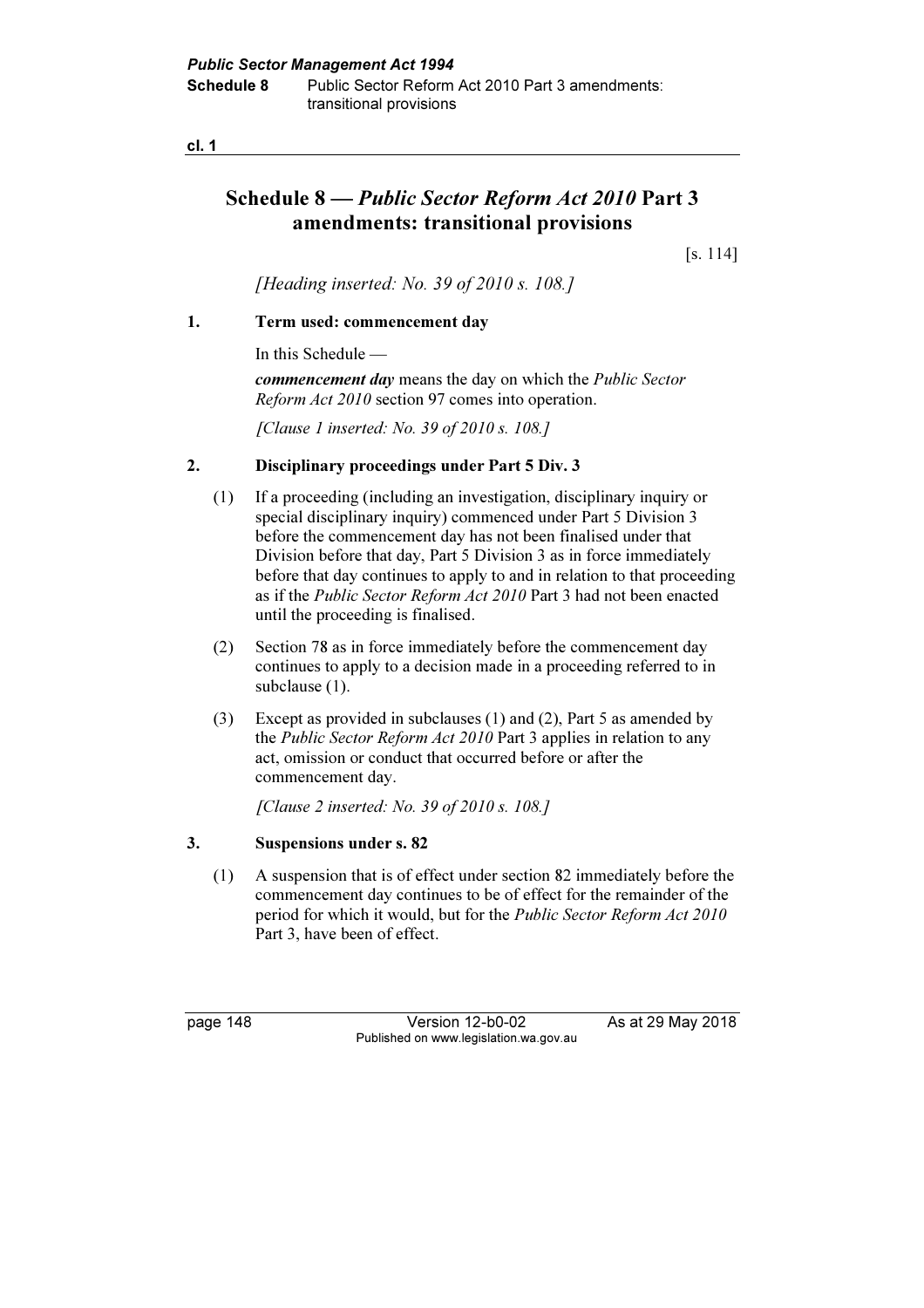cl. 4

 (2) Section 82 as in force immediately before the commencement day continues to apply to a suspension referred to in subclause (1).

[Clause 3 inserted: No. 39 of 2010 s. 108.]

## 4. Appeals under s. 78

 An appeal pending under section 78 immediately before the commencement day is to be dealt with under that section as in force before the commencement day.

[Clause 4 inserted: No. 39 of 2010 s. 108.]

## 5. Power to amend subsidiary legislation

- (1) The Governor, on the recommendation of the Minister, may make regulations amending subsidiary legislation made under any Act.
- (2) The Minister may make a recommendation under subclause (1) only if the Minister considers that each amendment proposed to be made by the regulations is necessary or desirable as a consequence of the enactment of the Public Sector Reform Act 2010 Part 3.
- (3) Nothing in this clause prevents subsidiary legislation from being amended in accordance with the Act under which it was made.

[Clause 5 inserted: No. 39 of 2010 s. 108.]

## 6. Transitional regulations

- (1) If there is no sufficient provision in this Schedule for dealing with a transitional matter, the regulations may prescribe all matters that are required or necessary or convenient to be prescribed for dealing with the matter.
- (2) In subclause  $(1)$  —

transitional matter means a matter that needs to be dealt with for the purpose of effecting the transition from an Act (including this Act) as enacted immediately before the commencement day to the Act as amended by the Public Sector Reform Act 2010 Part 3.

 (3) Regulations made under subclause (1) may provide that specified provisions of this Act as in force on or after the commencement of the Public Sector Reform Act 2010, or of subsidiary legislation made

As at 29 May 2018 Version 12-b0-02 page 149 Published on www.legislation.wa.gov.au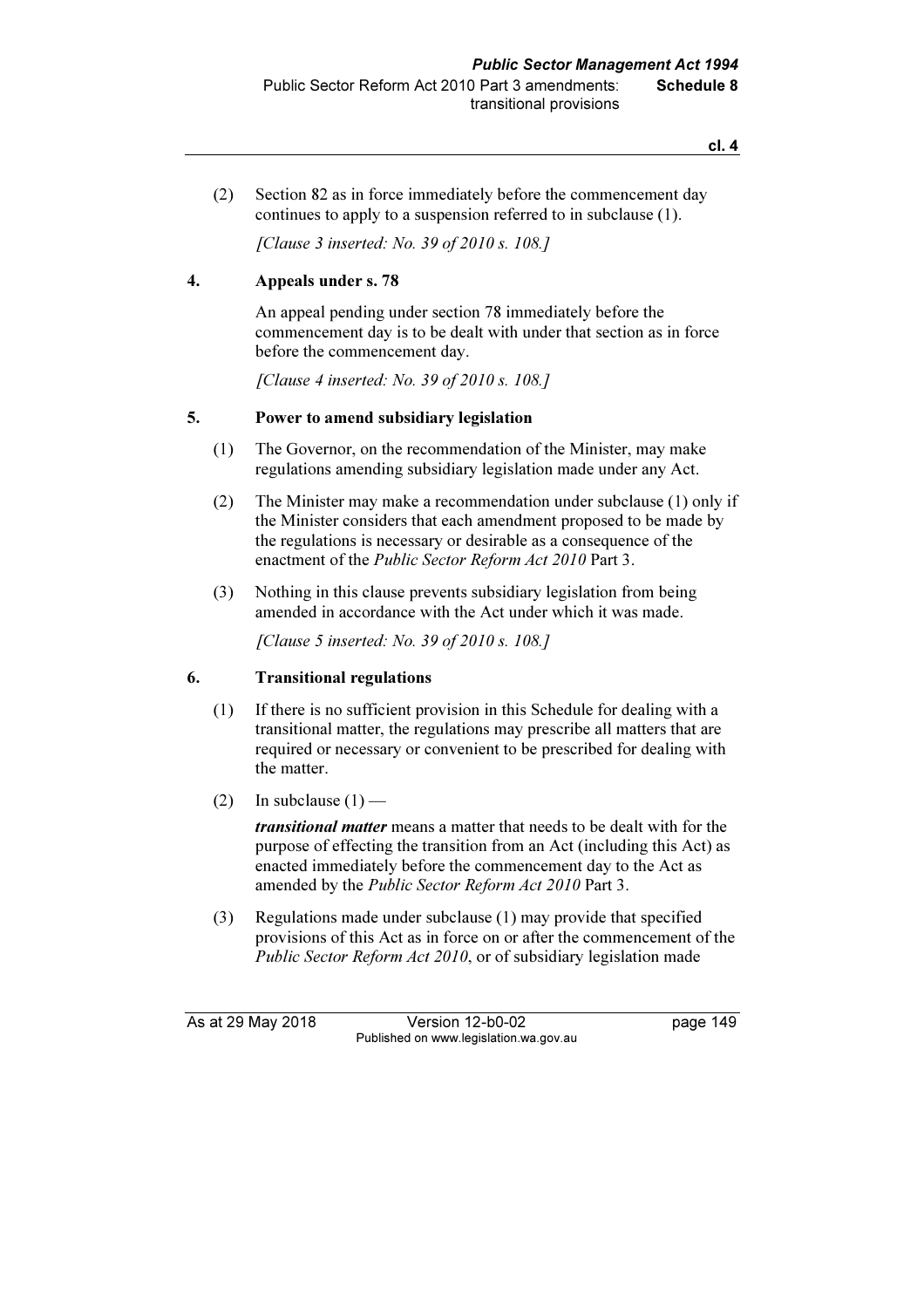under this Act, or of an Act amended by the Public Sector Reform  $Act 2010$  —

- (a) do not apply; or
- (b) apply with specified modifications,

to or in relation to any matter.

- (4) If regulations under subclause (1) provide that a specified state of affairs is to be taken to have existed, or not to have existed, on and from a day that is earlier than the day on which the regulations are published in the Gazette but not earlier than the commencement day, the regulations have effect according to their terms.
- (5) In subclauses (3) and (4) —

specified means specified or described in the regulations.

- (6) If regulations contain a provision referred to in subclause (4), the provision does not operate so as to —
	- (a) affect in a manner prejudicial to any person (other than the State or an authority of the State), the rights of that person existing before the day of publication of those regulations; or
	- (b) impose liabilities on any person (other than the State or an authority of the State) in respect of anything done or omitted to be done before the day of publication of those regulations.

[Clause 6 inserted: No. 39 of 2010 s. 108.]

#### 7. Interpretation Act 1984 not affected

 Unless the contrary intention appears in this Schedule, the provisions of this Schedule are additional to and do not prejudice or affect the application of the *Interpretation Act 1984* Part V.

[Clause 7 inserted: No. 39 of 2010 s. 108.]

page 150 Version 12-b0-02 As at 29 May 2018 Published on www.legislation.wa.gov.au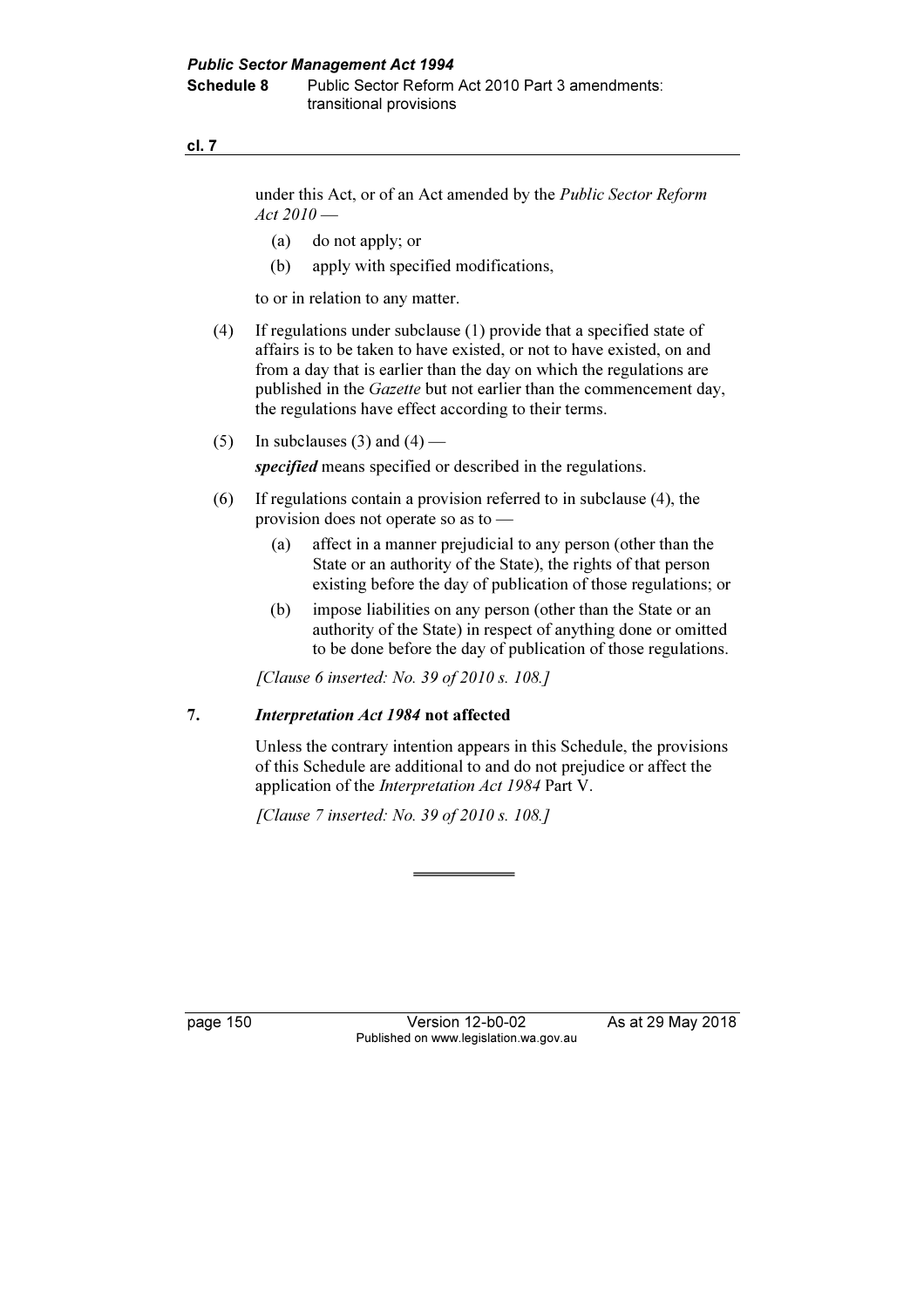## **Notes**

1 This is a compilation of the *Public Sector Management Act 1994* and includes the amendments made by the other written laws referred to in the following table  $1a, 5, 6$ . The table also contains information about any reprint.

# Compilation table

| <b>Short title</b>                                                                                                          | <b>Number</b><br>and year                                | <b>Assent</b> | Commencement                                                                                                                                                                                                                                                                                                                                                               |
|-----------------------------------------------------------------------------------------------------------------------------|----------------------------------------------------------|---------------|----------------------------------------------------------------------------------------------------------------------------------------------------------------------------------------------------------------------------------------------------------------------------------------------------------------------------------------------------------------------------|
| Public Sector Management<br>Act 1994                                                                                        | 31 of 1994                                               | 8 Jul 1994    | s. 1 and 2: 8 Jul 1994;<br>s. 3, 16, 19, 20, 26, 28 and<br>Sch. 4: 20 Aug 1994<br>(see s. 2 and Gazette<br>19 Aug 1994 p. 4155);<br>s. 4-6, Pt. 2 Div. 1, 2 and 4,<br>s. 17, 18, 21-25 and 27, Pt. 3-6,<br>8, and 9 and Sch. 1-3, 5 and 6:<br>1 Oct 1994 (see s. 2 and<br>Gazette 30 Sep 1994 p. 4948);<br>Pt. 7: 1 Jan 1996 (see s. 2 and<br>Gazette 24 Nov 1995 p. 5389) |
| <b>Public Sector Management (General) Regulations 1994</b><br>r. 27 published in Gazette 16 Sep 1994 p. 4803                | 1 Oct 1994 (see r. 2 and<br>Gazette 30 Sep 1994 p. 4948) |               |                                                                                                                                                                                                                                                                                                                                                                            |
| Public Sector Management (Transitional)<br>Regulations 1994 published in Gazette 16 Sep 1994<br>p. 4804                     | 1 Oct 1994 (see r. 2 and<br>Gazette 30 Sep 1994 p. 4948) |               |                                                                                                                                                                                                                                                                                                                                                                            |
| <b>Public Sector Management (Transitional) Regulations</b><br>(No. 2) 1994 published in Gazette 9 Dec 1994 p. 6715          |                                                          |               | 9 Dec 1994                                                                                                                                                                                                                                                                                                                                                                 |
| <b>Public Sector Management (SES Organizations)</b><br>Regulations 1994 published in Gazette 9 Dec 1994<br>p. 6716          |                                                          |               | 9 Dec 1994                                                                                                                                                                                                                                                                                                                                                                 |
| <b>Energy Corporations</b><br>(Transitional and<br>Consequential Provisions)<br>Act 1994 s. 109                             | 89 of 1994                                               | 15 Dec 1994   | 1 Jan 1995 (see s. 2(2) and<br>Gazette 23 Dec 1994 p. 7069)                                                                                                                                                                                                                                                                                                                |
| <b>Public Sector Management (SES Organizations)</b><br>Regulations (No. 2) 1994 published in Gazette<br>23 Dec 1994 p. 7122 |                                                          |               | 23 Dec 1994                                                                                                                                                                                                                                                                                                                                                                |
| <b>State Supply Commission</b><br>Amendment Act<br>$(No. 2)$ 1994 s. 16                                                     | 97 of 1994                                               | 30 Dec 1994   | 18 Mar 1995 (see s. 2(2) and<br>Gazette 17 Mar 1995 p. 1011)                                                                                                                                                                                                                                                                                                               |

As at 29 May 2018 Version 12-b0-02 page 151 Published on www.legislation.wa.gov.au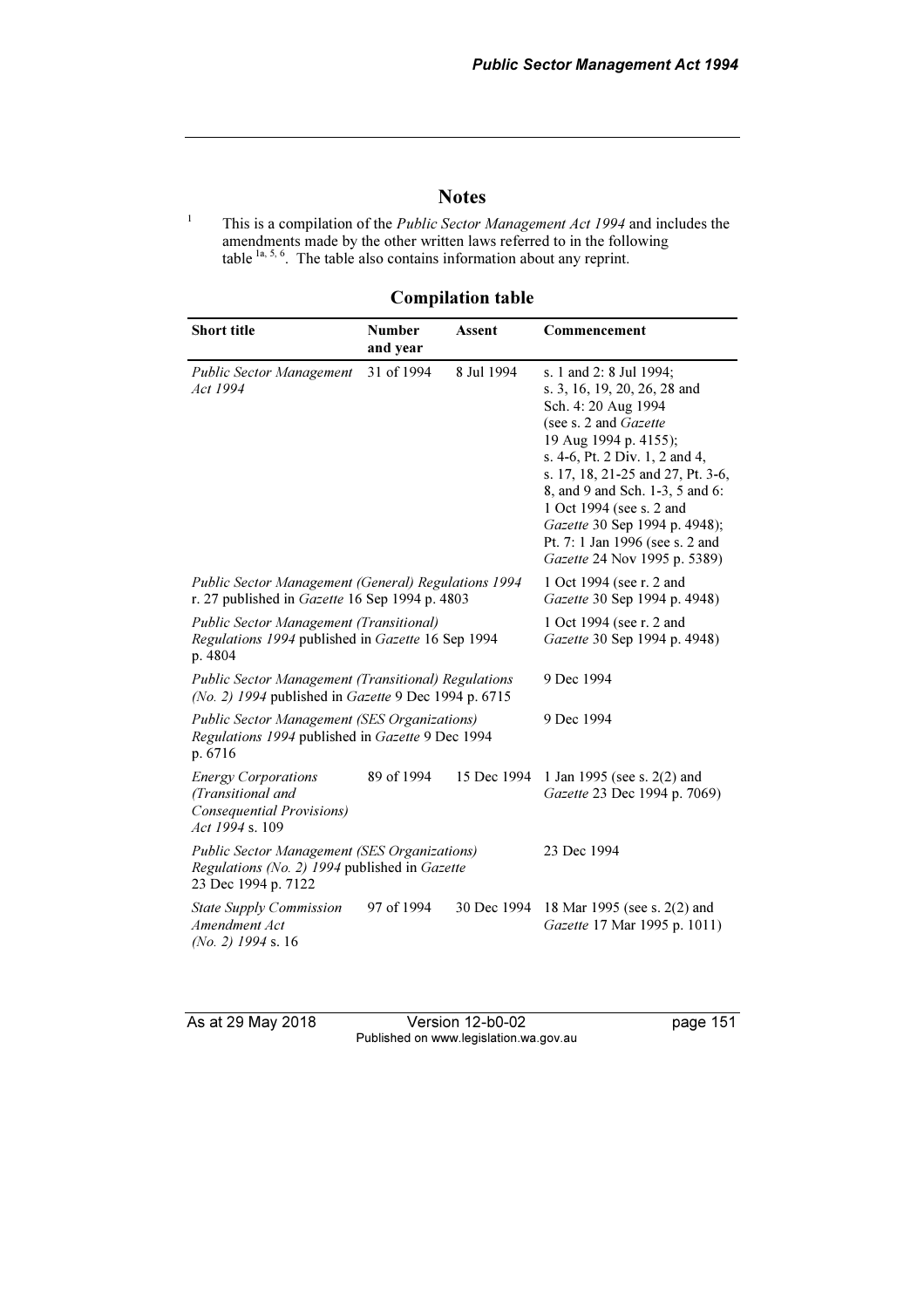| <b>Short title</b>                                                                                                                     | <b>Number</b> | Assent      | Commencement                                                                            |
|----------------------------------------------------------------------------------------------------------------------------------------|---------------|-------------|-----------------------------------------------------------------------------------------|
|                                                                                                                                        | and year      |             |                                                                                         |
| <b>Hospitals Amendment</b><br>Act 1994 s. 18                                                                                           | 103 of 1994   | 11 Jan 1995 | 3 Feb 1995 (see s. 2 and<br>Gazette 3 Feb 1995 p. 333)                                  |
| <b>Public Sector Management (SES Organizations)</b><br>Regulations 1995 published in Gazette 7 Feb 1995 p. 423                         |               |             | 7 Feb 1995                                                                              |
| Public Sector Management (Transitional)<br>Regulations 1995 published in Gazette 2 May 1995<br>p. 1690-1                               |               |             | 2 May 1995                                                                              |
| <b>Industrial Legislation</b><br>Amendment Act 1995 s. 35                                                                              | 1 of 1995     | 9 May 1995  | 1 Jan 1996 (see s. 2(2) and<br>Gazette 24 Nov 1995 p. 5389)                             |
| Reprint of the Public Sector Management Act 1994 as at 16 May 1995 (includes<br>the Industrial Legislation Amendment Act 1995)         |               |             | amendments listed above except those in the Public Sector Management Act 1994 Pt. 7 and |
| <b>Public Sector Management (SES Organizations)</b><br>Regulations (No. 2) 1995 published in Gazette<br>30 May 1995 p. 2148-9          |               |             | 30 May 1995                                                                             |
| Public Sector Management (Entities which are not<br>Organizations) Regulations 1995 published in Gazette<br>23 Jun 1995 p. 2507-8      |               |             | 23 Jun 1995                                                                             |
| Occupational Safety and<br><b>Health Legislation</b><br>Amendment Act 1995 s. 48                                                       | 30 of 1995    | 11 Sep 1995 | 1 Oct 1995 (see s. 2 and<br>Gazette 15 Sep 1995 p. 4301)                                |
| Public Sector Management (Entities which are not<br>Organizations) Regulations (No. 2) 1995 published in<br>Gazette 3 Nov 1995 p. 5204 |               |             | 3 Nov 1995                                                                              |
| Water Agencies Restructure 73 of 1995<br>(Transitional and<br>Consequential Provisions)<br>Act 1995 s. 188                             |               | 27 Dec 1995 | 1 Jan 1996 (see s. 2(2) and<br>Gazette 29 Dec 1995 p. 6291)                             |
| <b>Local Government</b><br>(Consequential)<br>Amendments) Act 1996 s. 4                                                                | 14 of 1996    | 28 Jun 1996 | 1 Jul 1996 (see s. 2)                                                                   |
| Public Sector Management (Schedule 6)<br>Regulations 1996 published in Gazette 5 Jul 1996<br>p. 3251-2                                 |               |             | 1 Oct 1994 (see r. 2 and<br>Gazette 30 Sep 1994 p. 4948)                                |
| <b>Public Sector Management (SES Organizations)</b><br>Regulations 1996 published in Gazette 20 Aug 1996<br>p. 4068                    |               |             | 20 Aug 1996                                                                             |

page 152 Version 12-b0-02 As at 29 May 2018 Published on www.legislation.wa.gov.au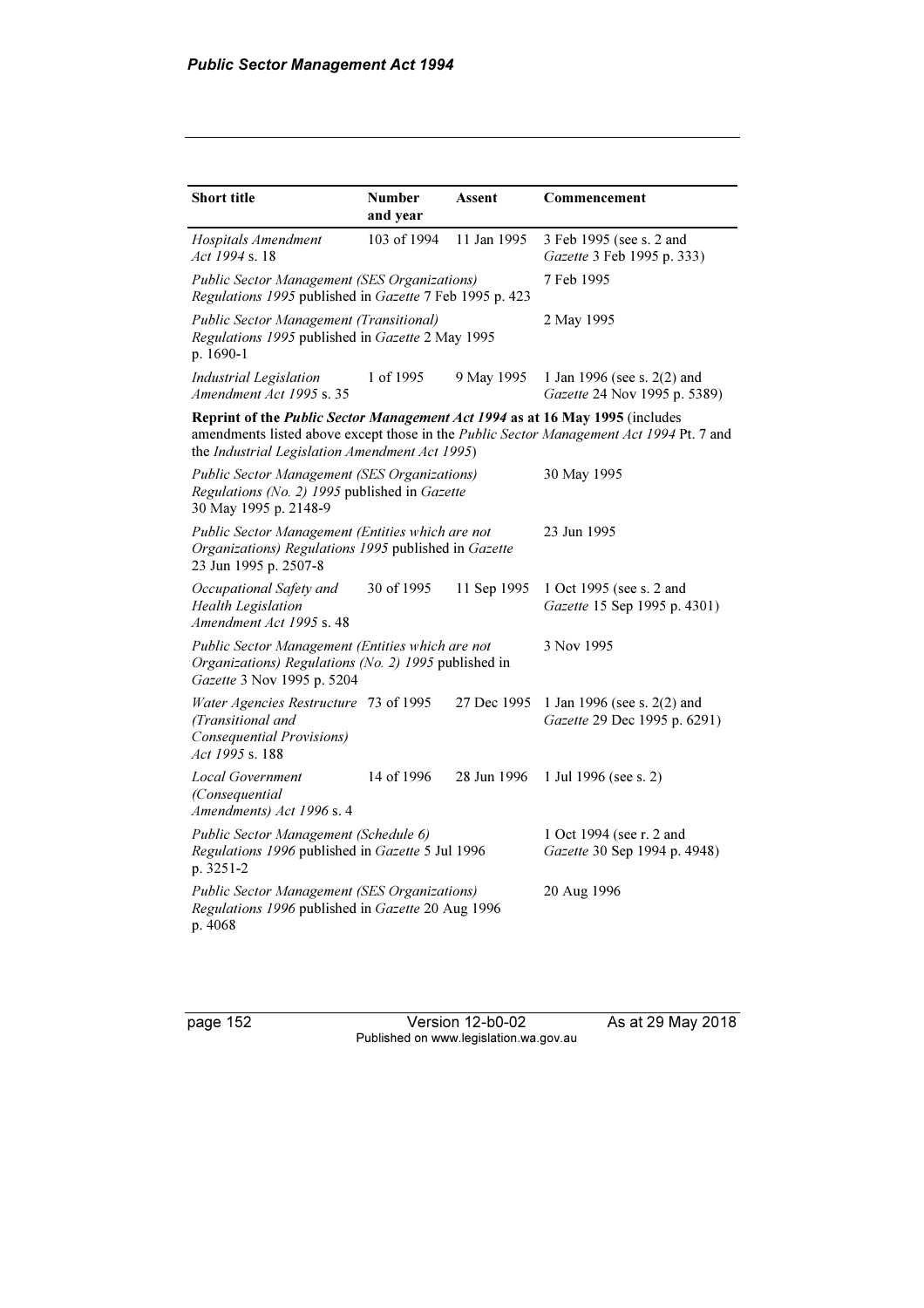| <b>Short title</b>                                                                                                                                         | <b>Number</b><br>and year | Assent      | Commencement                                                 |
|------------------------------------------------------------------------------------------------------------------------------------------------------------|---------------------------|-------------|--------------------------------------------------------------|
| Public Sector Management (Transitional)<br>Regulations 1996 published in Gazette 27 Sep 1996<br>p. 4827                                                    |                           |             | 27 Sep 1996                                                  |
| Curtin University of<br>Technology Amendment<br>Act 1996 s. 29                                                                                             | 35 of 1996                | 27 Sep 1996 | 13 Nov 1996 (see s. 2(2) and<br>Gazette 12 Nov 1996 p. 6301) |
| Vocational Education and<br>Training Act 1996 s. 71(1)                                                                                                     | 42 of 1996                | 16 Oct 1996 | 1 Jan 1997 (see s. 2 and Gazette<br>12 Nov 1996 p. 6301)     |
| Acts Amendment (ICWA)<br>Act 1996 s. 38                                                                                                                    | 45 of 1996                | 25 Oct 1996 | 1 Oct 1997 (see s. 2 and<br>Gazette 23 Sep 1997 p. 5357)     |
| <b>Financial Legislation</b><br>Amendment Act 1996 s. 58                                                                                                   | 49 of 1996                | 25 Oct 1996 | 25 Oct 1996 (see s. $2(1)$ )                                 |
| <b>Public Sector Management (SES Organizations)</b><br>Regulations 1997 published in Gazette 28 Feb 1997<br>p. 1334                                        |                           |             | 28 Feb 1997                                                  |
| Curriculum Council<br>Act 1997 s.35                                                                                                                        | 17 of 1997                | 8 Jul 1997  | 1 Aug 1997 (see s. 2 and<br>Gazette 25 Jul 1997 p. 3907)     |
| Reprint of the Public Sector Management Act 1994 as at 3 Sep 1997 (includes<br>amendments listed above except those in the Acts Amendment (ICWA) Act 1996) |                           |             |                                                              |
| Professional Standards<br>Act 1997 s. 58                                                                                                                   | 22 of 1997                | 18 Sep 1997 | 18 Apr 1998 (see s. 2 and<br>Gazette 17 Apr 1998 p. 2045)    |
| Statutes (Repeals and<br>Minor Amendments)<br>Act 1997 s. 99                                                                                               | 57 of 1997                | 15 Dec 1997 | 15 Dec 1997 (see s. 2(1))                                    |
| <b>Public Sector Management (SES Organizations)</b><br>Regulations 1998 published in Gazette 24 Mar 1998<br>p. 1620-1                                      |                           |             | 24 Mar 1998                                                  |
| <b>Public Sector Management (SES Organizations)</b><br>Regulations (No. 2) 1998 published in Gazette<br>17 Jul 1998 p. 3798                                | 17 Jul 1998               |             |                                                              |
| Fire and Emergency<br>Services Authority of<br>Western Australia<br>(Consequential Provisions)<br>Act 1998 s.38                                            | 42 of 1998                | 4 Nov 1998  | 1 Jan 1999 (see s. 2 and Gazette<br>22 Dec 1998 p. 6833)     |
| <b>Public Sector Management (SES Organizations)</b><br>Regulations (No. 3) 1998 published in Gazette<br>24 Nov 1998 p. 6326                                |                           |             | 24 Nov 1998                                                  |

As at 29 May 2018 Version 12-b0-02 page 153 Published on www.legislation.wa.gov.au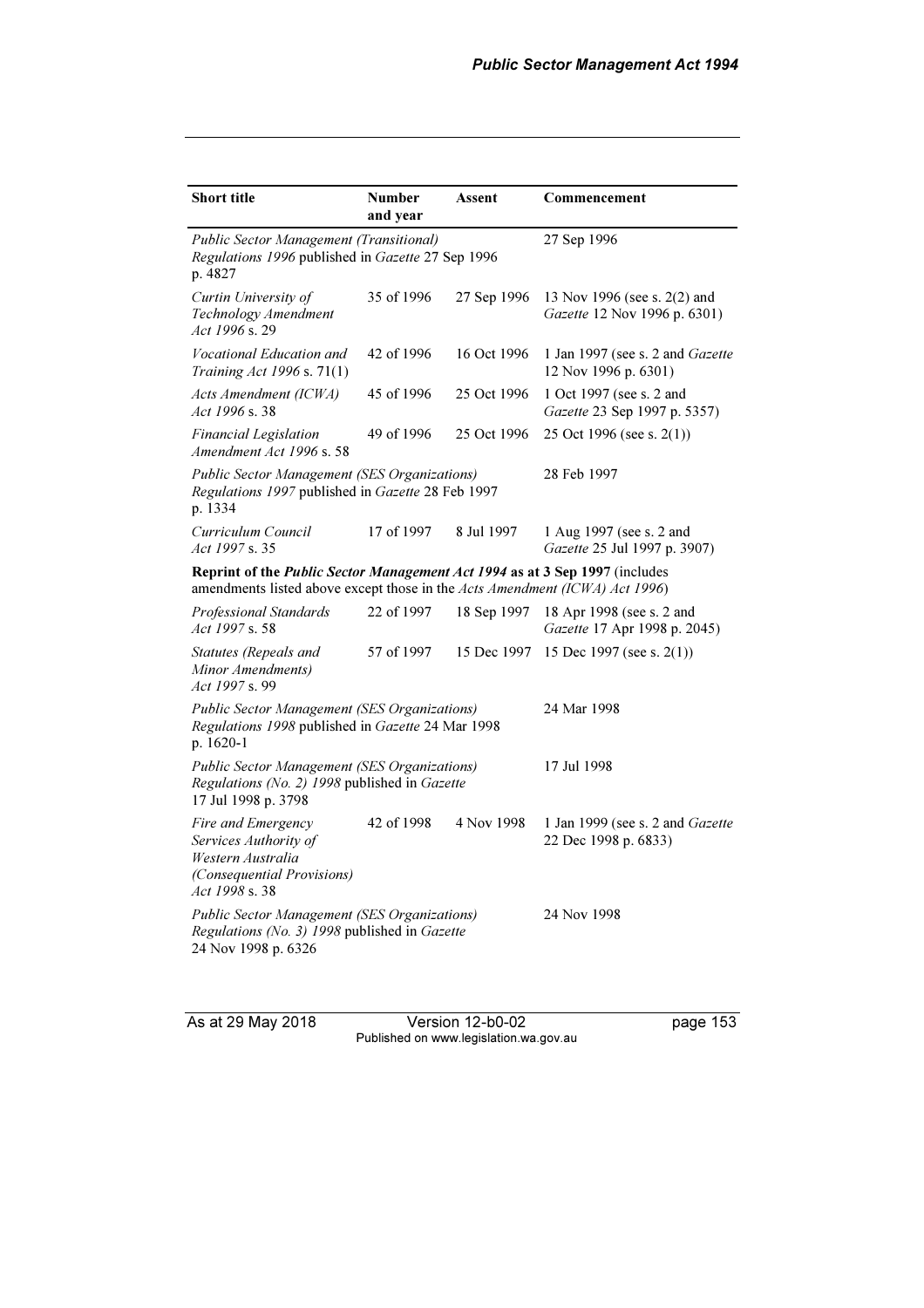| <b>Short title</b>                                                                                                                                                           | <b>Number</b><br>and year | Assent      | Commencement                                                 |
|------------------------------------------------------------------------------------------------------------------------------------------------------------------------------|---------------------------|-------------|--------------------------------------------------------------|
| <b>Botanic Gardens and Parks</b><br>Authority Act 1998 s. 56                                                                                                                 | 53 of 1998                | 7 Dec 1998  | 1 Jul 1999 (see s. 2 and Gazette<br>30 Jun 1999 p. 2879)     |
| Reprint of the Public Sector Management Act 1994 as at 26 Mar 1999 (includes<br>amendments listed above except those in the Botanic Gardens and Parks Authority<br>Act 1998) |                           |             |                                                              |
| <b>Port Authorities</b><br>(Consequential Provisions)<br>Act 1999 s. 21 and 23                                                                                               | 5 of 1999                 | 13 Apr 1999 | 14 Aug 1999 (see s. 2 and<br>Gazette 13 Aug 1999 p. 3823)    |
| Public Sector Management (SES Organizations)<br>Regulations 1999 published in Gazette 14 May 1999<br>p. 1933                                                                 |                           |             | 14 May 1999                                                  |
| <b>Public Sector Management (SES Organizations)</b><br>Regulations (No. 2) 1999 published in Gazette 2 Jul 1999<br>p. 2920-1                                                 |                           |             | 2 Jul 1999                                                   |
| <b>Public Sector Management (SES Organizations)</b><br>Regulations (No. 3) 1999 published in Gazette<br>24 Sep 1999 p. 4667-8                                                |                           |             | 24 Sep 1999                                                  |
| Midland Redevelopment<br>Act 1999 s.75                                                                                                                                       | 38 of 1999                | 11 Nov 1999 | 1 Jan 2000 (see s. 2 and Gazette<br>31 Dec 1999 p. 7059)     |
| Public Sector Management (Transitional)<br>Regulations 1999 published in Gazette 19 Nov 1999<br>p. 5794-5                                                                    |                           |             | 19 Nov 1999                                                  |
| <b>Gas Corporation (Business</b><br>Disposal) Act 1999 s. 106                                                                                                                | 58 of 1999                | 24 Dec 1999 | 16 Dec 2000 (see s. 2(5) and<br>Gazette 15 Dec 2000 p. 7201) |
| <b>Public Sector Management (SES Organizations)</b><br>Regulations 2000 published in Gazette 11 Feb 2000<br>p. 504                                                           |                           |             | 11 Feb 2000                                                  |
| <b>Public Sector Management (SES Organizations)</b><br>Regulations (No. 2) 2000 published in Gazette<br>9 May 2000 p. 2236                                                   |                           |             | 9 May 2000                                                   |
| Reprint of the Public Sector Management Act 1994 as at 9 Jun 2000 (includes<br>amendments listed above except those in the Gas Corporation (Business Disposal)<br>Act 1999)  |                           |             |                                                              |
| Statutes (Repeals and<br>Minor Amendments)<br>Act 2000 s. 14(13) and 34                                                                                                      | 24 of 2000                | 4 Jul 2000  | 4 Jul 2000 (see s. 2)                                        |

page 154 Version 12-b0-02 As at 29 May 2018 Published on www.legislation.wa.gov.au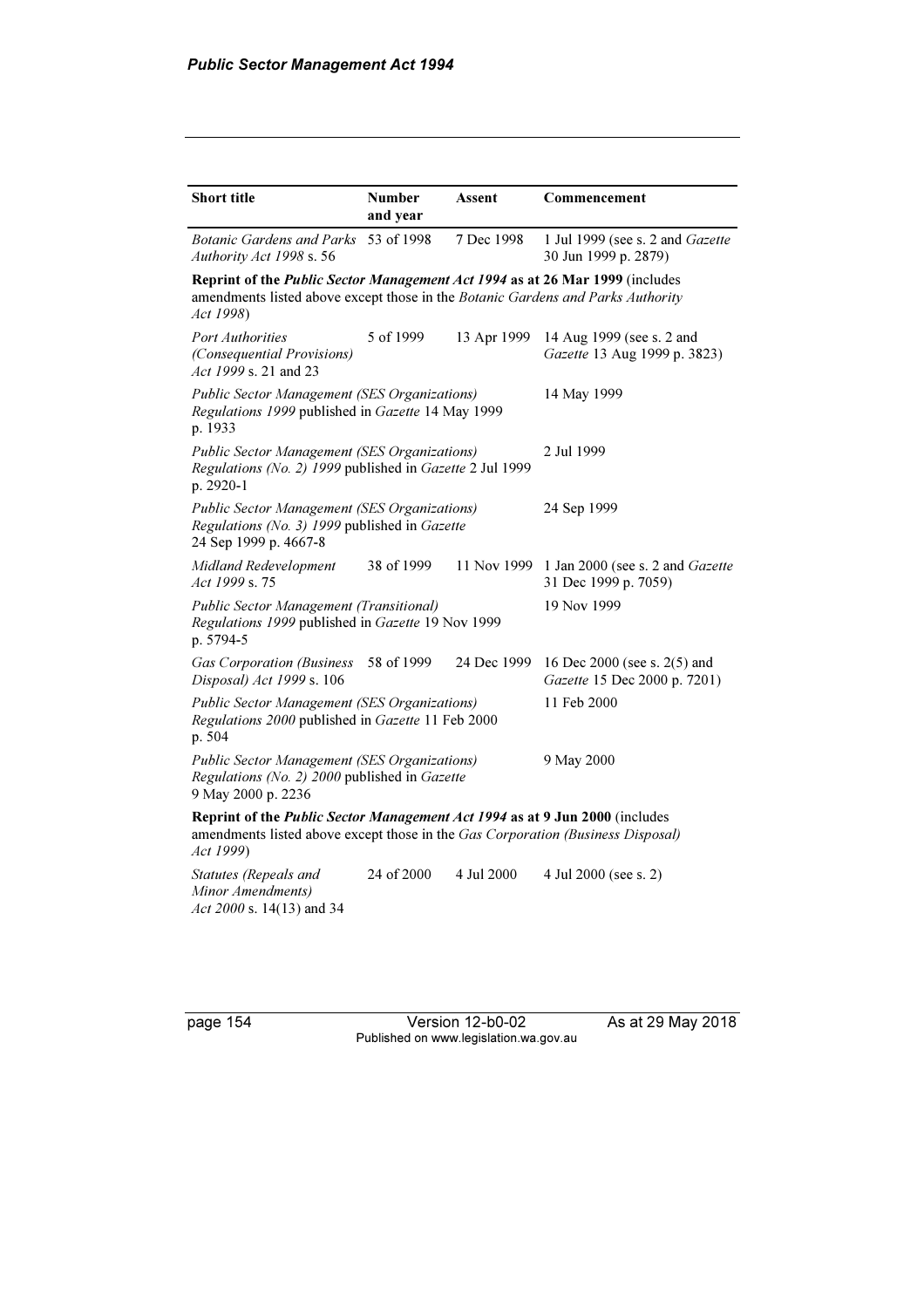| <b>Short title</b>                                                                                                                                                                                                                                                           | <b>Number</b><br>and year | Assent      | Commencement                                                                                                                                                  |
|------------------------------------------------------------------------------------------------------------------------------------------------------------------------------------------------------------------------------------------------------------------------------|---------------------------|-------------|---------------------------------------------------------------------------------------------------------------------------------------------------------------|
| Dairy Industry and Herd<br><b>Improvement Legislation</b><br>Repeal Act 2000 s. 20<br>and 34                                                                                                                                                                                 | 25 of 2000                | 5 Jul 2000  | s. 20: 14 Jul 2000 (see s. $2(2)$ )<br>and Gazette 14 Jul 2000<br>p. $3841$ ;<br>s. 34: 1 Aug 2000 (see s. 2(3)<br>and <i>Gazette</i> 14 Jul 2000<br>p. 3841) |
| <b>Public Sector Management (SES Organisations)</b><br>Regulations (No. 3) 2000 published in Gazette<br>11 Aug 2000 p. 4697                                                                                                                                                  |                           |             | 11 Aug 2000                                                                                                                                                   |
| <b>Public Sector Management (SES Organisations)</b><br>Regulations (No. 4) 2000 published in Gazette<br>15 Sep 2000 p. 5388-9                                                                                                                                                |                           |             | 15 Sep 2000                                                                                                                                                   |
| Electoral Amendment<br>Act 2000 s. 24                                                                                                                                                                                                                                        | 36 of 2000                | 10 Oct 2000 | 21 Oct 2000 (see s. 2 and<br>Gazette 20 Oct 2000 p. 5899)                                                                                                     |
| <b>State Superannuation</b><br>(Transitional and<br><b>Consequential Provisions)</b><br>Act 2000 s. 59(b)                                                                                                                                                                    | 43 of 2000                | 2 Nov 2000  | 17 Feb 2001 (see s. 2(1) and<br>Gazette 16 Feb 2001 p. 903)                                                                                                   |
| <b>State Records</b><br><i>(Consequential Provisions)</i><br>Act 2000 Pt. 8                                                                                                                                                                                                  | 53 of 2000                | 28 Nov 2000 | 1 Dec 2001 (see s. 2 and<br>Gazette 30 Nov 2001 p. 6067)                                                                                                      |
| <b>Rural Business</b><br><b>Development Corporation</b><br>Act 2000 s. 44                                                                                                                                                                                                    | 72 of 2000                | 6 Dec 2000  | 20 Dec 2000 (see s. 2 and<br>Gazette 19 Dec 2000 p. 7273)                                                                                                     |
| <b>Public Sector Management (SES Organisations)</b><br>Regulations (No. 5) 2000 published in Gazette<br>19 Dec 2000 p. 7298-9                                                                                                                                                |                           |             | 19 Dec 2000                                                                                                                                                   |
| <b>Public Sector Management (SES Organisations)</b><br>Regulations (No. 6) 2000 published in Gazette<br>29 Dec 2000 p. 7985                                                                                                                                                  |                           |             | 1 Jan 2001 (see r. 2)                                                                                                                                         |
| <b>Public Sector Management (SES Organisations)</b><br>Regulations 2001 published in Gazette 9 Feb 2001 p. 775                                                                                                                                                               |                           |             | 9 Feb 2001                                                                                                                                                    |
| Reprint of the <i>Public Sector Management Act 1994</i> as at 9 Feb 2001 (includes<br>amendments listed above except those in the State Superannuation (Transitional and<br>Consequential Provisions) Act 2000 and the State Records (Consequential Provisions)<br>Act 2000) |                           |             |                                                                                                                                                               |
| Zoological Parks Authority<br>Act 2001 s. 47                                                                                                                                                                                                                                 | 24 of 2001                | 26 Nov 2001 | 22 May 2002 (see s. 2 and<br>Gazette 10 May 2002 p. 2445)                                                                                                     |
| Labour Relations Reform<br>Act 2002 s. 25                                                                                                                                                                                                                                    | 20 of 2002                | 8 Jul 2002  | 15 Sep 2002 (see s. 2(1) and<br>Gazette 6 Sep 2002 p. 4487)                                                                                                   |

As at 29 May 2018 Version 12-b0-02 page 155 Published on www.legislation.wa.gov.au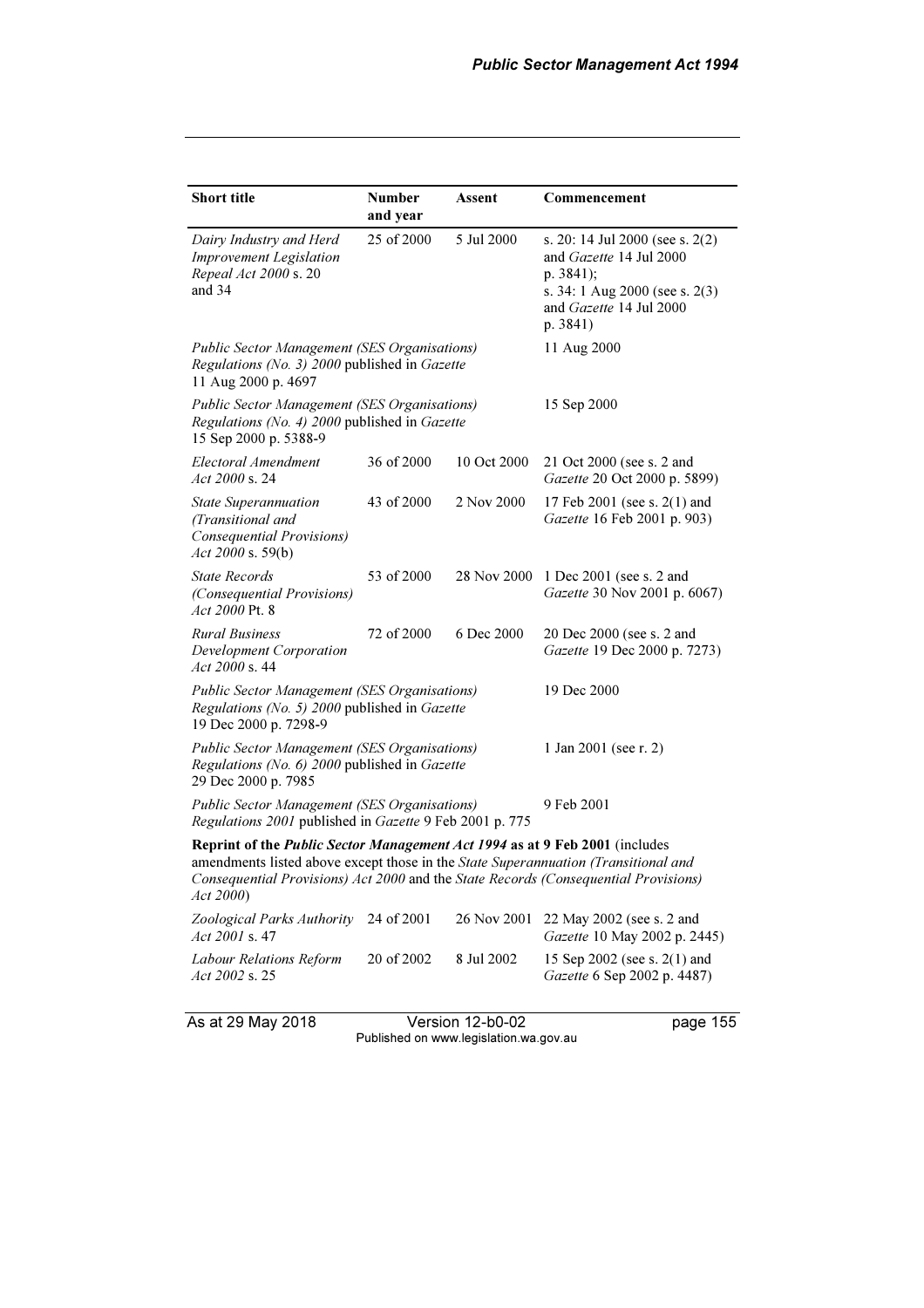| <b>Short title</b>                                                                                                            | <b>Number</b><br>and year | Assent      | Commencement                                                                                            |
|-------------------------------------------------------------------------------------------------------------------------------|---------------------------|-------------|---------------------------------------------------------------------------------------------------------|
| <b>Public Interest Disclosure</b><br>Act 2003 s. 28                                                                           | 29 of 2003                |             | 22 May 2003 1 Jul 2003 (see s. 2 and Gazette<br>27 Jun 2003 p. 2383)                                    |
| <b>Public Transport Authority</b><br>Act 2003 s. 207                                                                          | 31 of 2003                | 26 May 2003 | 1 Jul 2003 (see s. $2(1)$ and<br>Gazette 27 Jun 2003 p. 2384)                                           |
| Racing and Gambling<br>Legislation Amendment and<br>Repeal Act 2003 s. 23<br>and $221(3)$                                     | 35 of 2003                | 26 Jun 2003 | 1 Aug 2003 (see s. 2 and<br><i>Gazette</i> 29 Jul 2003 p. 3259)                                         |
| Labour Relations Reform (Consequential Amendments)<br>Regulations 2003 r. 14 published in Gazette 15 Aug 2003<br>p. 3685-92   |                           |             | 15 Sep 2003 (see r. 2)                                                                                  |
| <b>Economic Regulation</b><br>Authority Act 2003 Sch. 2<br>Div. 11                                                            | 67 of 2003                | 5 Dec 2003  | 1 Jan 2004 (see s. $2(1)$ and<br>Gazette 30 Dec 2003 p. 5723)                                           |
| Statutes (Repeals and<br>Minor Amendments)<br>$Act\,2003\,$ s. 97                                                             | 74 of 2003                | 15 Dec 2003 | 15 Dec 2003 (see s. 2)                                                                                  |
| Reprint 6: The Public Sector Management Act 1994 as at 14 May 2004 (includes<br>amendments listed above)                      |                           |             |                                                                                                         |
| Workers' Compensation<br>Reform Act 2004 s. 168                                                                               | 42 of 2004                | 9 Nov 2004  | 4 Jan 2005 (see s. 2 and <i>Gazette</i><br>31 Dec 2004 p. 7131)                                         |
| <b>Public Sector Management (SES Organisations)</b><br>Regulations 2004 published in Gazette 26 Nov 2004<br>p. 5315-16        |                           |             | 26 Nov 2004                                                                                             |
| Western Australian Land<br><b>Authority Amendment</b><br>Act $2004$ s. 45                                                     | 67 of 2004                | 8 Dec 2004  | 25 Dec 2004 (see s. 2 and<br>Gazette 24 Dec 2004 p. 6247)                                               |
| Criminal Procedure and<br>Appeals (Consequential<br>and Other Provisions)<br>Act 2004 s. 82                                   | 84 of 2004                | 16 Dec 2004 | 2 May 2005 (see s. 2 and<br>Gazette 31 Dec 2004 p. 7129<br>(correction in Gazette<br>7 Jan 2005 p. 53)) |
| Public Sector Management (Entities which are not<br>Organisations) Regulations 2004 published in Gazette<br>4 Jan 2005 p. 5-6 |                           |             | 4 Jan 2005                                                                                              |
| Financial Administration<br>Legislation Amendment<br>Act 2005 s.43                                                            | 5 of 2005                 | 27 Jun 2005 | 1 Jan 2006 (see s. 2 and <i>Gazette</i><br>23 Dec 2005 p. 6243)                                         |
| <b>Electricity Corporations</b><br>Act 2005 s. 139                                                                            | 18 of 2005                | 13 Oct 2005 | 1 Apr 2006 (see s. $2(2)$ and<br>Gazette 31 Mar 2006 p. 1153)                                           |

page 156 **Version 12-b0-02** As at 29 May 2018 Published on www.legislation.wa.gov.au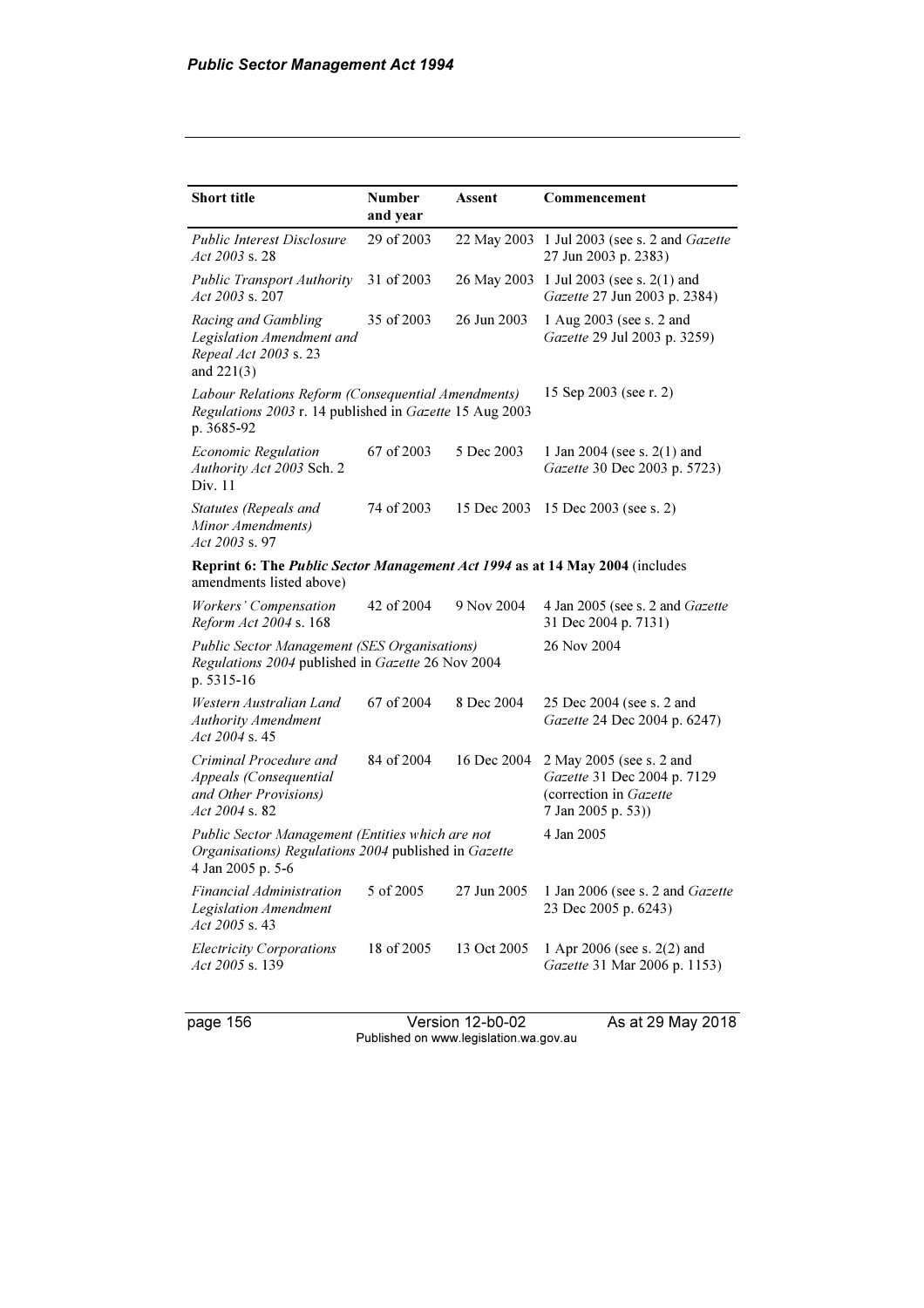| <b>Short title</b>                                                                                                                                                                                                           | <b>Number</b><br>and year | Assent      | Commencement                                                 |  |
|------------------------------------------------------------------------------------------------------------------------------------------------------------------------------------------------------------------------------|---------------------------|-------------|--------------------------------------------------------------|--|
| Machinery of Government<br>(Miscellaneous<br>Amendments) Act 2006<br>Pt. 15 Div. 2                                                                                                                                           | 28 of 2006                | 26 Jun 2006 | 1 Jul 2006 (see s. 2 and Gazette<br>27 Jun 2006 p. 2347)     |  |
| <b>Reprint 7: The Public Sector Management Act 1994 as at 25 Aug 2006 (includes)</b><br>amendments listed above)                                                                                                             |                           |             |                                                              |  |
| Land Information<br>Authority Act 2006 s. 187                                                                                                                                                                                | 60 of 2006                | 16 Nov 2006 | 1 Jan 2007 (see s. $2(1)$ and<br>Gazette 8 Dec 2006 p. 5369) |  |
| <b>Financial Legislation</b><br>Amendment and Repeal<br>Act 2006 s. 4, 6, 7 and<br>Sch. 1 cl. 137                                                                                                                            | 77 of 2006                | 21 Dec 2006 | 1 Feb 2007 (see s. 2(1) and<br>Gazette 19 Jan 2007 p. 137)   |  |
| Chemistry Centre (WA)<br>Act $2007$ s. 43                                                                                                                                                                                    | 10 of 2007                | 29 Jun 2007 | 1 Aug 2007 (see s. 2(1) and<br>Gazette 27 Jul 2007 p. 3735)  |  |
| Biosecurity and<br>Agriculture Management<br>(Repeal and<br>Consequential Provisions)<br>Act 2007 s.39                                                                                                                       | 24 of 2007                | 12 Oct 2007 | 18 Dec 2010 (see s. 2 and<br>Gazette 17 Dec 2010 p. 6349)    |  |
| Water Resources<br><b>Legislation Amendment</b><br>Act 2007 s. 197                                                                                                                                                           | 38 of 2007                | 21 Dec 2007 | 1 Feb 2008 (see s. 2(2) and<br>Gazette 31 Jan 2008 p. 251)   |  |
| <b>Reprint 8: The Public Sector Management Act 1994 as at 14 Nov 2008 (includes</b><br>amendments listed above except those in the Biosecurity and Agriculture Management<br>(Repeal and Consequential Provisions) Act 2007) |                           |             |                                                              |  |
| Public Sector Management (SES Organisations)<br>$\sim$ $\sim$ $\sim$ $\sim$ $\sim$ $\sim$                                                                                                                                    |                           |             | r. 1 and 2: 9 Jun 2009                                       |  |

| Regulations 2009 published in Gazette 9 Jun 2009<br>p. 1926                                                             |                                                                                                                 |             | (see r. 2(a));<br>Regulations other than r. 1<br>and 2: 10 Jun 2009 (see r. $2(b)$ ) |
|-------------------------------------------------------------------------------------------------------------------------|-----------------------------------------------------------------------------------------------------------------|-------------|--------------------------------------------------------------------------------------|
| Acts Amendment<br>(Bankruptcy) $Act$ 2009 s. 71                                                                         | 18 of 2009                                                                                                      | 16 Sep 2009 | 17 Sep 2009 (see s. $2(b)$ )                                                         |
| <b>Public Sector Management (SES Organisations)</b><br>Regulations 2010 published in Gazette 18 Jun 2010<br>p. $2696-7$ | r. 1 and 2: 18 Jun 2010<br>(see r. 2(a));<br>Regulations other than r. 1<br>and 2: 19 Jun 2010 (see r. $2(b)$ ) |             |                                                                                      |
| Standardisation of<br>Formatting Act 2010 s. 4                                                                          | 19 of 2010                                                                                                      | 28 Jun 2010 | 11 Sep 2010 (see s. $2(b)$ and<br>Gazette 10 Sep 2010 p. 4341)                       |

As at 29 May 2018 Version 12-b0-02 page 157 Published on www.legislation.wa.gov.au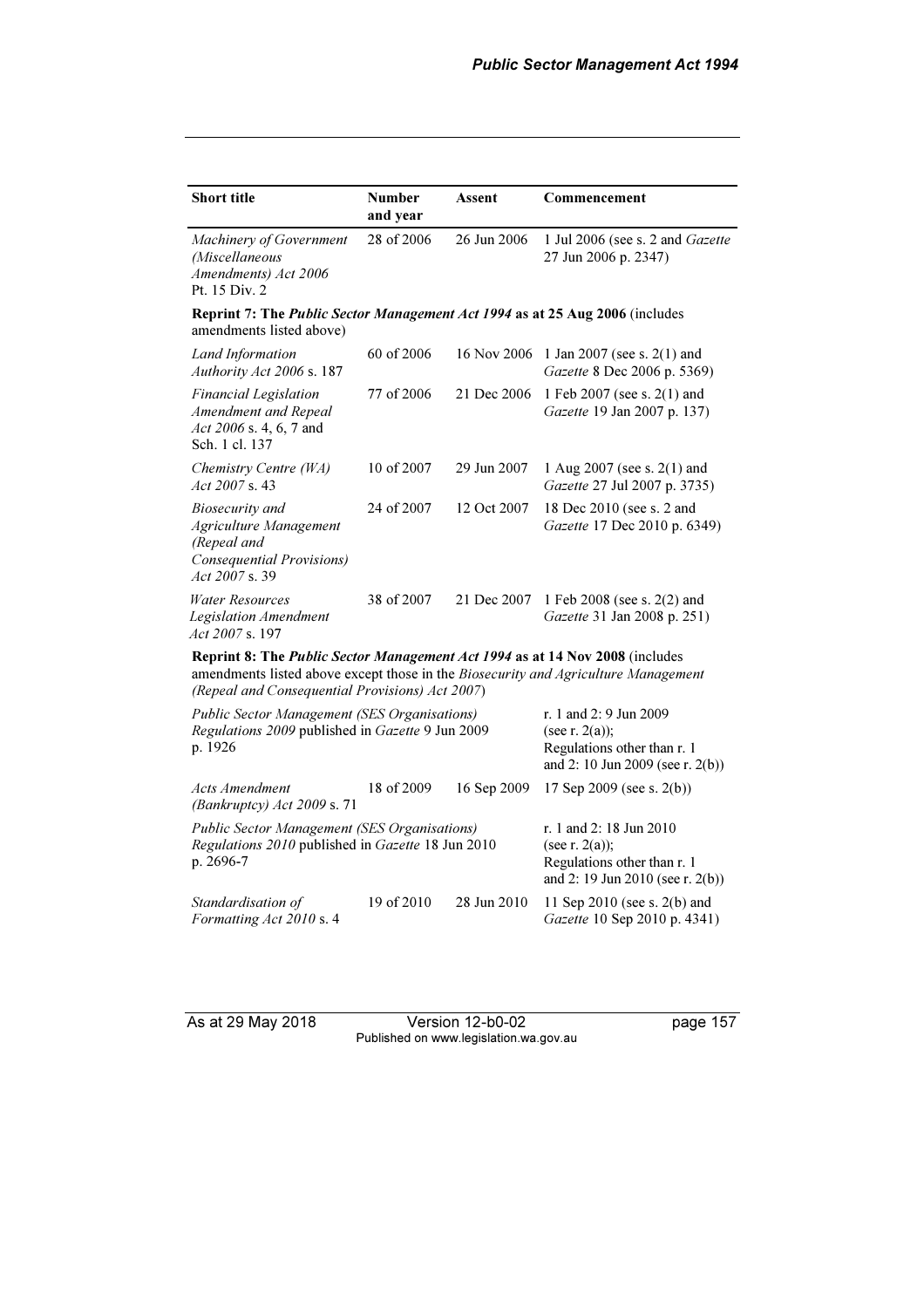| <b>Short title</b>                                                                                      | <b>Number</b> | Assent      | Commencement                                                                                                                                                                  |
|---------------------------------------------------------------------------------------------------------|---------------|-------------|-------------------------------------------------------------------------------------------------------------------------------------------------------------------------------|
|                                                                                                         | and year      |             |                                                                                                                                                                               |
| Public Sector Reform<br><i>Act 2010 Pt. 2 Div. 1 and</i><br>Pt. 3 Div. $1^7$                            | 39 of 2010    | 1 Oct 2010  | Pt. 2 Div. 1: 1 Dec 2010<br>(see s. $2(b)$ and <i>Gazette</i><br>5 Nov 2010 p. 5563);<br>Pt. 3 Div. 1:28 Mar 2011<br>(see s. $2(b)$ and <i>Gazette</i><br>5 Nov 2010 p. 5563) |
| Reprint 9: The Public Sector Management Act 1994 as at 1 Apr 2011 (includes<br>amendments listed above) |               |             |                                                                                                                                                                               |
| Curriculum Council<br>Amendment Act 2011 Pt. 3<br>Div. 3                                                | 37 of 2011    | 13 Sep 2011 | 1 Mar 2012 (see s. 2(b) and<br>Gazette 28 Feb 2012 p. 841)                                                                                                                    |
| Metropolitan<br>Redevelopment Authority<br>Act 2011 s. 142                                              | 45 of 2011    | 12 Oct 2011 | 31 Dec 2011 (see s. 2(b) and<br>Gazette 30 Dec 2011 p. 5573)                                                                                                                  |
| Fire and Emergency<br>Services Legislation<br>Amendment Act 2012 Pt. 7<br>Div. 11                       | 22 of 2012    | 29 Aug 2012 | 1 Nov 2012 (see s. $2(b)$ and<br>Gazette 31 Oct 2012 p. 5255)                                                                                                                 |
| <b>Water Services</b><br>Legislation Amendment<br>and Repeal Act 2012<br>s. 224                         | 25 of 2012    | 3 Sep 2012  | 18 Nov 2013 (see s. 2(b) and<br>Gazette 14 Nov 2013 p. 5028)                                                                                                                  |
| Reprint 10: The Public Sector Management Act 1994 as at 12 Jul 2013 (includes<br>Repeal Act 2012)       |               |             | amendments listed above except those in the Water Services Legislation Amendment and                                                                                          |
| Minerals Research<br>Institute of Western<br>Australia Act 2013 s. 78                                   | 23 of 2013    | 18 Dec 2013 | 1 Feb 2014 (see s. 2(b) and<br>Gazette 14 Jan 2014 p. 43)                                                                                                                     |
| <b>Electricity Corporations</b><br>Amendment Act 2013 s. 44                                             | 25 of 2013    | 18 Dec 2013 | 1 Jan 2014 (see s. $2(c)$ and<br>Gazette 27 Dec 2013 p. 6465)                                                                                                                 |
| Workforce Reform<br>Act 2014 Pt. 3                                                                      | 8 of 2014     | 20 May 2014 | 1 Jul 2014 (see s. 2(b) and<br>Gazette 27 Jun 2014 p. 2301)                                                                                                                   |
| Corruption and Crime<br><b>Commission Amendment</b><br>(Misconduct) Act 2014<br>s. 37                   | 35 of 2014    | 9 Dec 2014  | 1 Jul 2015 (see s. 2(b) and<br>Gazette 26 Jun 2015 p. 2235)                                                                                                                   |
| Alcohol and Drug<br><b>Authority Amendment</b><br>Act 2015 s. 17                                        | 3 of 2015     | 25 Feb 2015 | 1 Jul 2015 (see s. 2(b) and<br>Gazette 10 Apr 2015 p. 1249)                                                                                                                   |

page 158 Version 12-b0-02 As at 29 May 2018 Published on www.legislation.wa.gov.au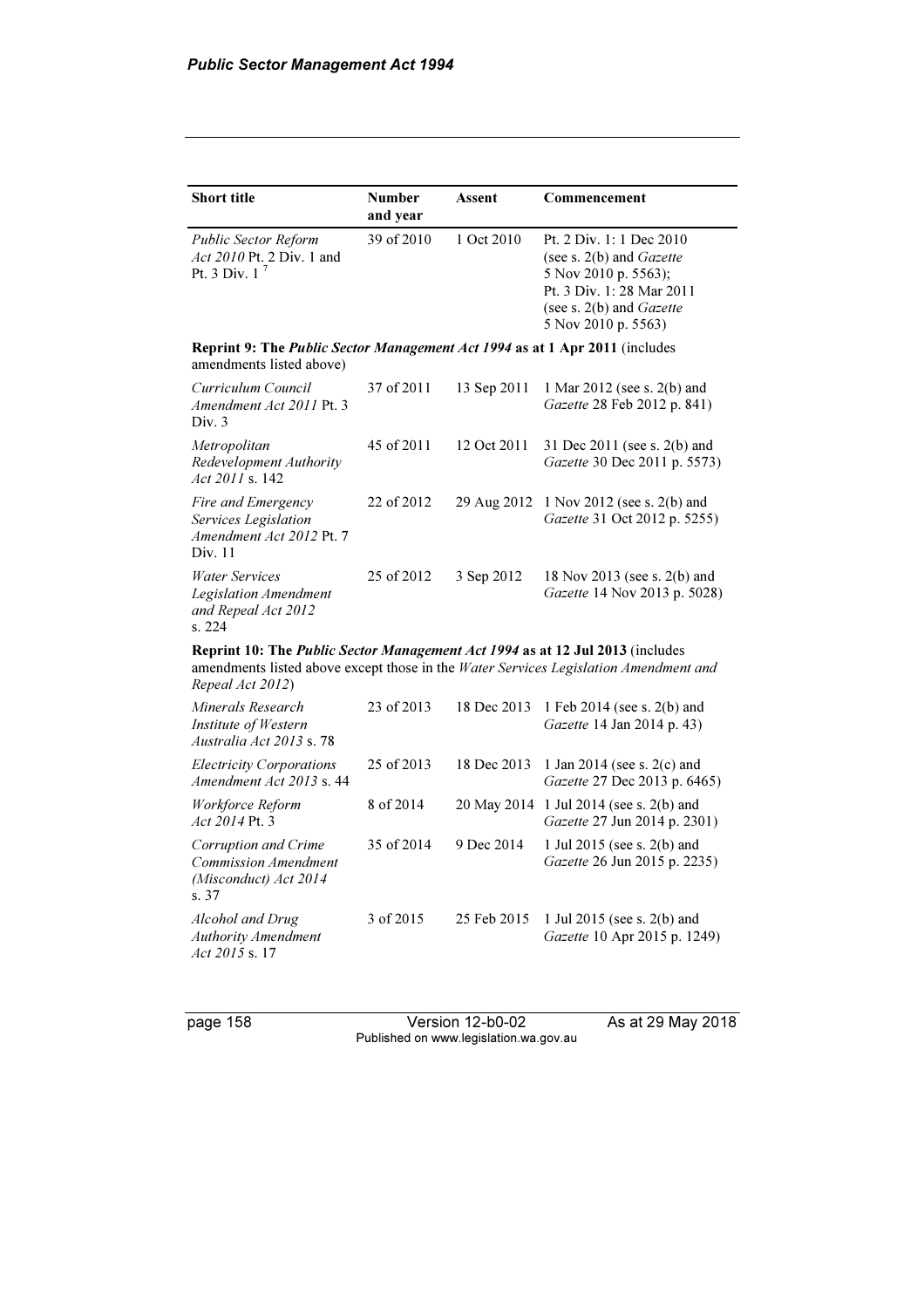| <b>Short title</b>                                                                                              | <b>Number</b><br>and year | Assent      | Commencement                                                            |  |
|-----------------------------------------------------------------------------------------------------------------|---------------------------|-------------|-------------------------------------------------------------------------|--|
| <b>Reprint 11: The Public Sector Management Act 1994 as at 3 Nov 2015 (includes</b><br>amendments listed above) |                           |             |                                                                         |  |
| Western Australian Health<br><b>Promotion Foundation</b><br><i>Act 2016</i> Pt. 8 Div. 2                        | 3 of 2016                 | 21 Mar 2016 | 1 Sep 2016 (see s. $2(b)$ and<br>Gazette 26 Jul 2016 p. 3145)           |  |
| Local Government<br>Legislation Amendment<br><i>Act 2016</i> Pt. 3 Div. 30                                      | 26 of 2016                | 21 Sep 2016 | 21 Jan 2017 (see s. $2(b)$ and<br>Gazette 20 Jan 2017 p. 648)           |  |
| Universities Legislation<br>Amendment Act 2016<br>Pt. 7 Div. 7                                                  | 32 of 2016                | 19 Oct 2016 | 2 Jan 2017 (see s. 2(b) and<br>Gazette 9 Dec 2016 p. 5557)              |  |
| <b>School Boarding Facilities</b><br>Legislation Amendment and<br>Repeal Act 2016 s. 23                         | 41 of 2016                |             | 28 Nov 2016 1 Jul 2017 (see s. 2(b) and<br>Gazette 23 Jun 2017 p. 3173) |  |
| <b>Reprint 12: The Public Sector Management Act 1994 as at 12 Jan 2018</b> (includes                            |                           |             |                                                                         |  |

amendments listed above)

<sup>1a</sup> On the date as at which this compilation was prepared, provisions referred to in the following table had not come into operation and were therefore not included in this compilation. For the text of the provisions see the endnotes referred to in the table.

| <b>Short title</b>                                                                                                                 | <b>Number</b><br>and year | Assent                                                                                                                                                                     | Commencement |
|------------------------------------------------------------------------------------------------------------------------------------|---------------------------|----------------------------------------------------------------------------------------------------------------------------------------------------------------------------|--------------|
| 43 of 2000<br>2 Nov 2000<br><b>State Superannuation</b><br>(Transitional and<br>Consequential Provisions)<br>Act 2000 s. 59(a) $8$ |                           | To be proclaimed (see s. $2(2)$ )                                                                                                                                          |              |
| Public Sector Management (Act Amendment)<br>Regulations 2018 r. 3-4 published in Gazette<br>29 May 2018 p. 1736 <sup>9</sup>       |                           | Operative on the day after the<br>day fixed under the <i>Electricity</i><br>Industry (Independent Market<br>Operator) Repeal<br>Regulations 2018 r. 12 (see<br>r. $2(b)$ ) |              |

#### Provisions that have not come into operation

2 Under the Alteration of Statutory Designations Order (No. 2) 1997 a reference in any law to the Police Department shall be read and construed as a reference to the department in the Public Service designated as the Police Service.

| As at 29 May 2018 | Version 12-b0-02                       | page 159 |
|-------------------|----------------------------------------|----------|
|                   | Published on www.legislation.wa.gov.au |          |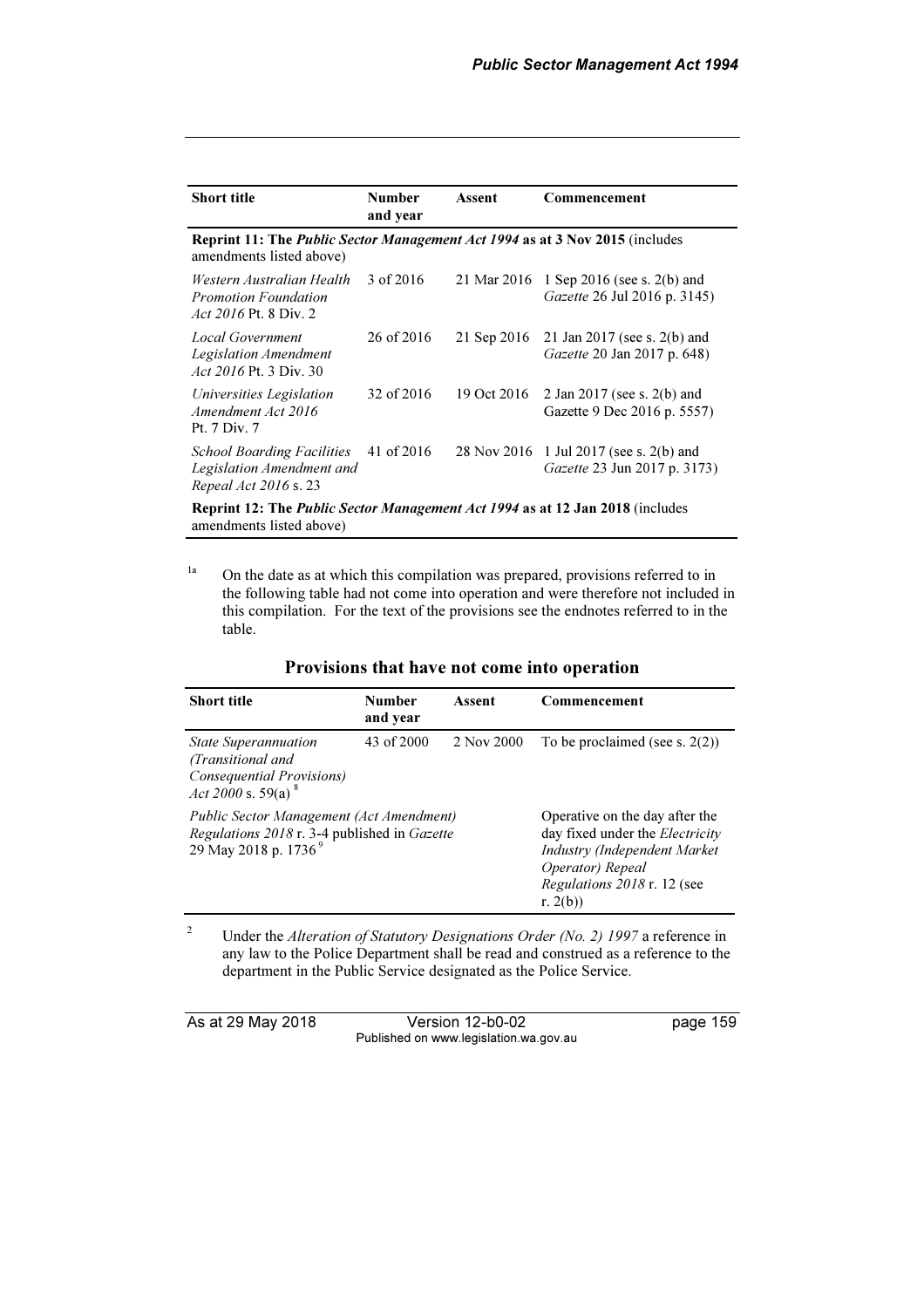- 3 The Superannuation and Family Benefits Act 1938 was repealed by the State Superannuation Act 2000 s. 39, but its provisions continue to apply to and in relation to certain schemes because of the State Superannuation (Transitional and Consequential Provisions) Act 2000 s. 26.
- 4 Under the R & I Holdings Act 1990 s. 22(2) that Act was repealed on 26 Jun 2001, see Gazette 26 Jun 2001 p. 3063.
- 5 The amendment in the Western Australian Greyhound Racing Association Amendment Act 1998 s. 20 (Sch. 1 cl. 5) is not included because of an error in the reference to the item to be amended.
- <sup>6</sup> The amendment in the *State Superannuation Amendment Act 2007* s. 85 is not included because it was repealed by the State Superannuation Amendment Act 2011 s. 4 before the amendment came into operation.
- <sup>7</sup> The amendments in the *Public Sector Reform Act 2010* s. 68 and 70 to the *Public* Sector Management Act 1994 s. 79(6) and 99 are not included as those sections were deleted by the *Public Sector Reform Act 2010* s. 55(3) and 57 respectively.
- 8 On the date as at which this compilation was prepared, the State Superannuation (Transitional and Consequential Provisions) Act 2000 s. 59(a) had not come into operation. It reads as follows:

#### 59. Public Sector Management Act 1994 amended

 The Public Sector Management Act 1994 is amended as follows: (a) by repealing section  $20(1)$ ;

9 On the date as at which this compilation was prepared, the Public Sector Management (Act Amendment) Regulations 2018 r. 3-4 had not come into operation. They read as follows:

#### 3. Act amended

These regulations amend the Public Sector Management Act 1994.

#### 4. Schedule 1 amended

Delete Schedule 1 item 12.

page 160 **Version 12-b0-02** As at 29 May 2018 Published on www.legislation.wa.gov.au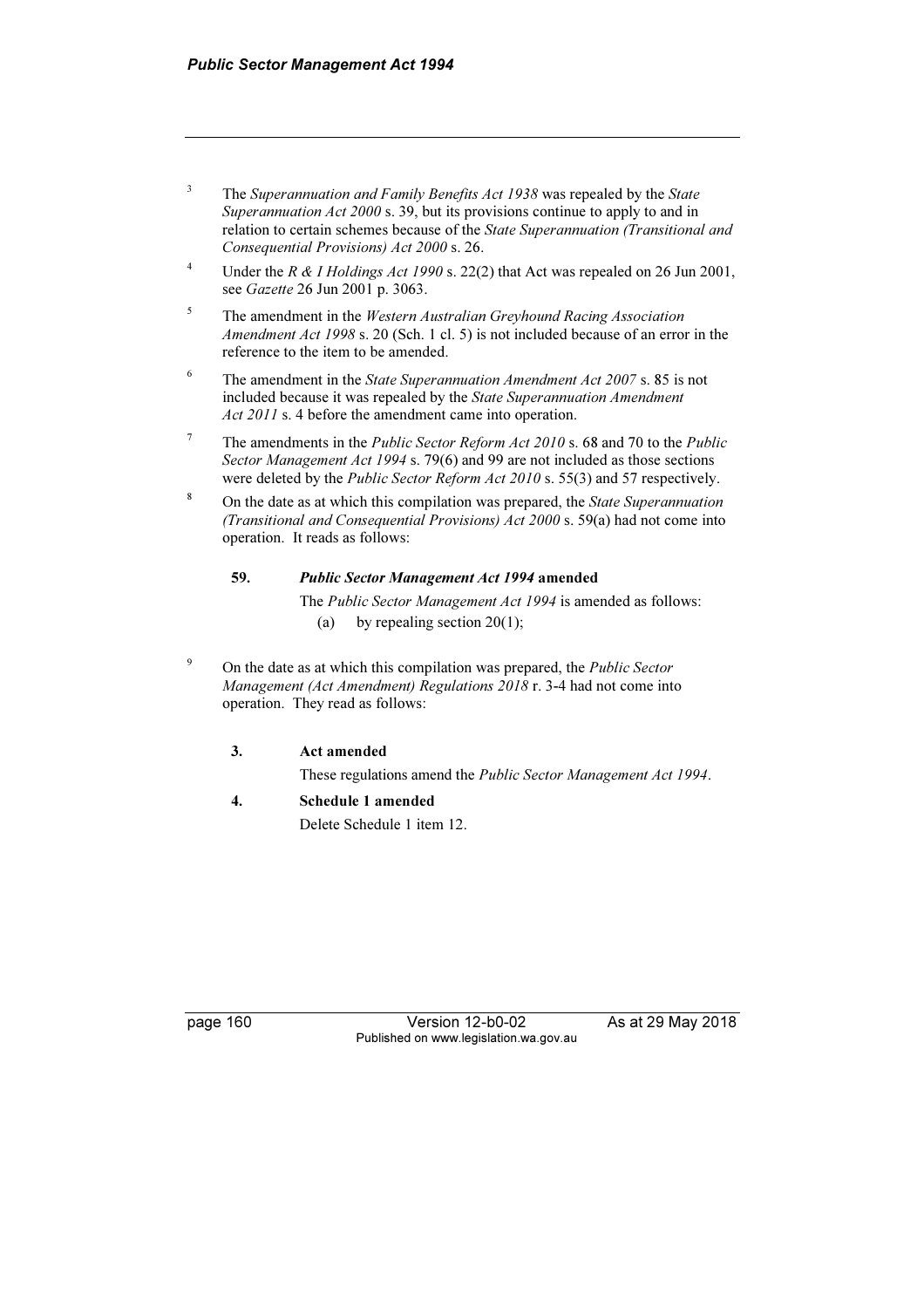# **Defined terms**

[This is a list of terms defined and the provisions where they are defined. The list is not part of the law.]

| <b>Defined</b> term                                                | Provision(s) |
|--------------------------------------------------------------------|--------------|
|                                                                    |              |
|                                                                    |              |
|                                                                    |              |
|                                                                    |              |
|                                                                    |              |
|                                                                    |              |
|                                                                    |              |
|                                                                    |              |
|                                                                    |              |
|                                                                    |              |
|                                                                    |              |
|                                                                    |              |
|                                                                    |              |
|                                                                    |              |
|                                                                    |              |
|                                                                    |              |
|                                                                    |              |
|                                                                    |              |
| council of a local government or regional local government 102(1A) |              |
|                                                                    |              |
|                                                                    |              |
|                                                                    |              |
|                                                                    |              |
|                                                                    |              |
|                                                                    |              |
|                                                                    |              |
|                                                                    |              |
|                                                                    |              |
|                                                                    |              |
|                                                                    |              |
|                                                                    |              |
|                                                                    |              |
|                                                                    |              |
|                                                                    |              |
|                                                                    |              |
|                                                                    |              |
|                                                                    |              |
|                                                                    |              |
|                                                                    |              |
|                                                                    |              |

As at 29 May 2018

Version 12-b0-02 Published on www.legislation.wa.gov.au page 161